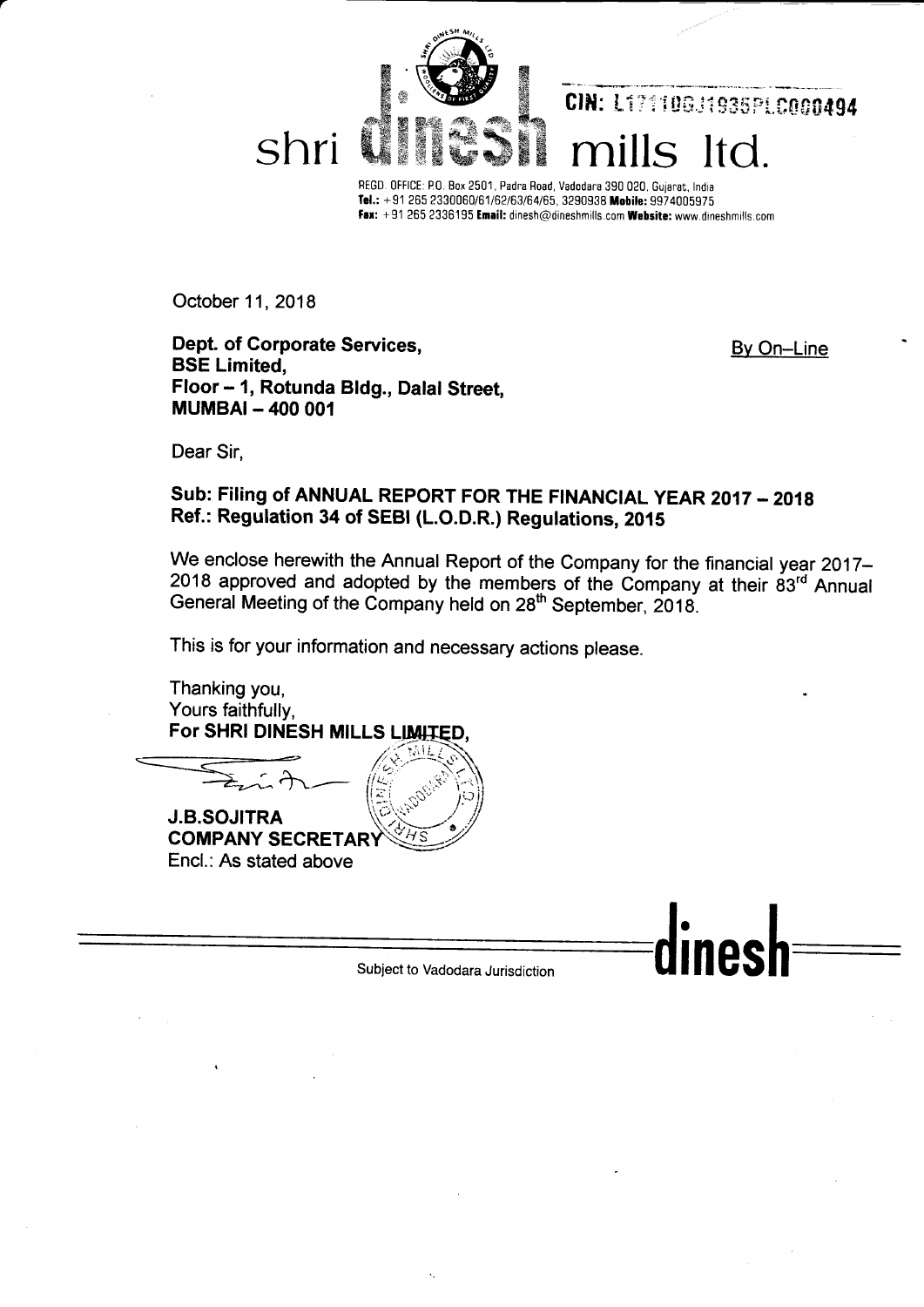

# **Shri Dinesh Mills Limited, Vadodara.**

# **BOARD OF DIRECTORS**

Shri Nimishbhai U. Patel (Managing Director) Shri Tanujbhai M. Patel Shri Rakesh Agrawal Shri Sanjiv Shah Mrs. Taruna P. Patel

Shri Bharatbhai U. Patel (Chairman & Managing Director)

Shri J. B. Sojitra **Executive Director (Corporate Affairs)** 

# **COMPANY SECRETARY**

Shri J. B. Sojitra

# **CHIEF FINANCIAL OFFICER**

Shri Apurva Shah

# **BANKERS**

| <b>BANKERS</b>                                                        |                                   | <b>INDEX</b> Page No.                        |
|-----------------------------------------------------------------------|-----------------------------------|----------------------------------------------|
|                                                                       | <b>Notice</b>                     |                                              |
| Bank of Baroda                                                        | Boards' Report                    |                                              |
| Indian Overseas Bank                                                  |                                   |                                              |
| The South Indian Bank Ltd                                             |                                   |                                              |
|                                                                       |                                   | Report on Corporate Governance  30           |
| <b>AUDITORS</b>                                                       | Auditors Report                   |                                              |
|                                                                       | Balance Sheet                     |                                              |
| M/s. Dhirubhai Shah & Co.                                             |                                   | Statement of Profit & Loss Account  49       |
| <b>Chartered Accountants</b>                                          |                                   |                                              |
| Ahmedabad                                                             |                                   |                                              |
|                                                                       |                                   | Auditors Reports on Consolidated A/c 89      |
|                                                                       | Consolidated Financial Statements |                                              |
| <b>REGISTERED OFFICE</b>                                              | & Notes thereon                   |                                              |
|                                                                       |                                   | Financial Details of Subsidiary Company  136 |
| P.O. Box No.2501.                                                     |                                   | Important Notices to Shareholders  137       |
| Padra Road,                                                           | Attendance Slip                   |                                              |
| Vadodara-390 020                                                      | Proxy Form                        |                                              |
| Telephone : (0265) 2330060-65                                         |                                   |                                              |
| <b>Fax</b><br>$(0265)$ 2336195                                        |                                   |                                              |
| : complianceofficer@dineshmills.com, sojitra@dineshmills.com<br>Email |                                   |                                              |
| : www.dineshmills.com<br>Website                                      |                                   |                                              |

CIN : L17110GJ1935PLC000494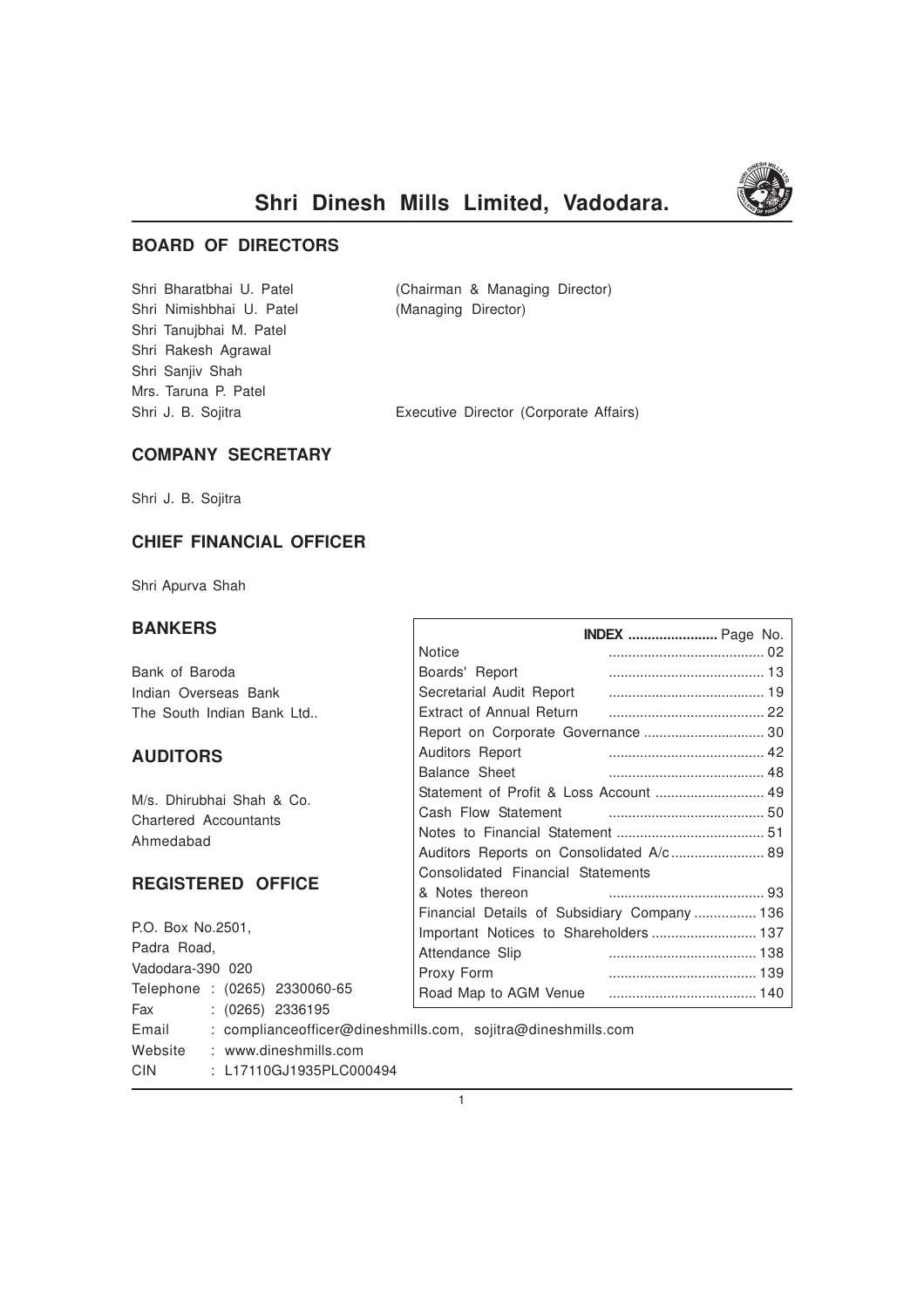# **NOTICE**

**NOTICE** is hereby given that,the 83rdAnnual General Meeting (AGM) of the Members of Shri Dinesh Mills Ltd. will be held at the Registered Office of the Company at Padra Road, Vadodara on Friday,28thSeptember, 2018 at 11.00 A.M. to transact the following business:

# **ORDINARY BUSINESS:**

**1.** To consider and adopt the Audited Standalone Financial Statement of the Company, the Reports of the Board of Directors and Auditors' thereon including consolidated financial statement together with Auditors' Report thereon for the financial year ended 31st March, 2018.

"RESOLVED THAT the Audited Standalone Financial Statement of the Company, the Boards' Report and the Auditors' Report thereon including consolidated financial statements together with Auditors' Report thereon for the financial year ended 31st March, 2018 be and are hereby received, approved and adopted."

- 2. To declare dividendon equity shares. "RESOLVED THAT the Dividend at the rate of Rs. 1.50 per Equity Share on 50,84,382 Equity Shares of Rs.10/ - each as recommended by the Board of Directors be and is hereby approved."
- 3. To appoint a Director in place of Shri Nimishbhai Patel (DIN-00039549),who retires by rotation and being eligible, offers himself for re-appointment.

"RESOLVED THAT Shri Nimishbhai Patel (DIN - 00039549), a Director of the Company who retires by rotation at this Meeting being eligible for re-appointment, be and is hereby re-appointed as Director of the Company whose period of Office shall be liable to determination by retirement of Director by rotation."

4. To appoint M/s. Dhirubhai Shah &Co., Chartered Accountants, Ahmedabad as Auditors and fix their remuneration.

"RESOLVED THAT pursuant to Section 139 and other applicable provisions, if any of the Companies Act, 2013, M/s. Dhirubhai Shah & Co., Chartered Accountants, Firm Registration No. 102511W be and are hereby appointed as Auditors of the Company to hold Office from the conclusion of this Meeting until the conclusion of the next Annual General Meeting on a Remuneration of Rs. 5,39,600/- p.a. plus applicable Goods & Service Tax (GST) and out of pocket expenses as may be incurred by them for the purpose of Audit"

# **SPECIAL BUSINESS:**

# **5. RE-APPOINTMENT OF SHRI BHARATBHAI PATEL AS CHAIRMAN & MANAGING DIRECTOR AND FIX THE REMUNERATION W.E.F. 1ST APRIL, 2018**

To consider and if thought fit, to pass the following Resolution as **"SPECIAL RESOLUTION"**

**"RESOLVED THAT** pursuant to provision of Section 196, 197 read with Schedule V and Section 203 of the Companies Act, 2013 read with the Companies (Meetings of Board & its powers) Rules, 2014 and other applicable provisions, if any of the Companies Act, 2013, the Companies (Appointment & Remuneration of Managerial Personnel) Rules, 2014, Shri Bharatbhai Patel be and is hereby re-appointed as Chairman & Managing Director of the Company for five years from 1st April, 2018 to 31st March, 2023 upon the following revised terms as to remuneration for the period not exceeding three years i.e. from 1st April, 2018 to 31st March, 2021 as set out hereunder in accordance with Schedule V to The Companies Act, 2013 or any amendment thereto subject to the re-consideration of the remuneration by the Nomination, Remuneration & Compensation Committee, the Board of Directors and Shareholders of the Company.

# **Remuneration Period: 1st April, 2018 to 31st March, 2021**

- 1. Basic Salary: Rs.4,60,000/- per month
- 2. Allowances & Perquisites:
	- i) The Chairman & Managing Director shall also be entitled to allowances & perquisites viz. House Rent Allowance @ 60% of the Salary, Furnishing Allowance @ 20% of the salary, Education Allowance @ 10% of the salary, reimbursement of Medical-cum-Leave travel expenses, club fees, insurance premium, electricity bills, gas bills etc. subject to the overall ceiling of his Annual salary.
	- ii) Use of Company's Car(s) with driver and telephone at his residence shall not be included in the computation of the above ceiling of allowances & perquisites, use of car(s) for private purpose and personal long distance calls on telephone shall be billed by the Company to the Chairman & Managing Director.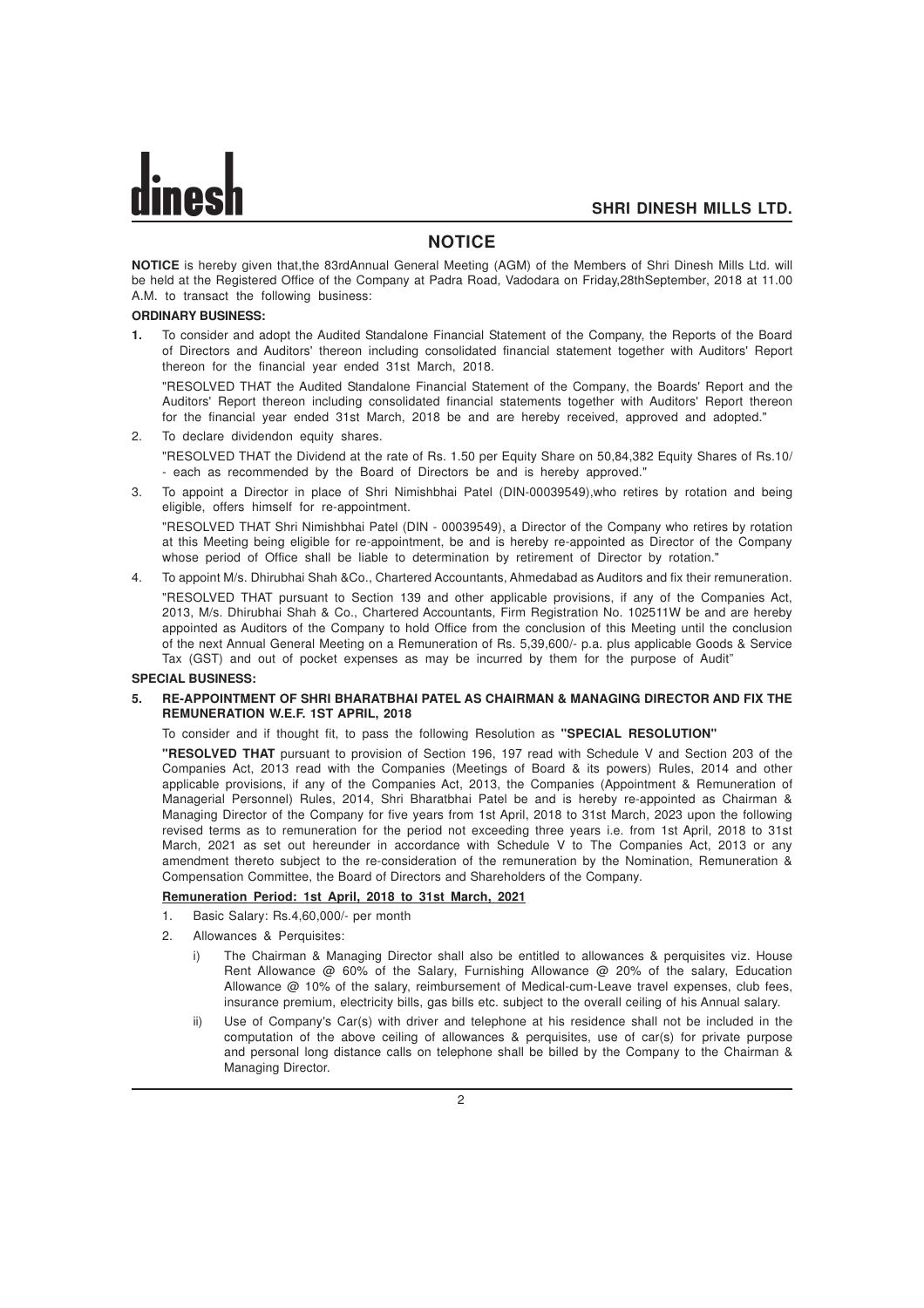

iii) Company's contribution to provident fund and superannuation fund or Annuity Fund to the extent these either singly or put together are not taxable under the Income Tax Act, Gratuity payable at a rate not exceeding half a month's salary for each completed year of service and encashment of leave at the end of tenure of the Chairman & Managing Director shall not be included in the computation of the aforesaid limits of the remuneration.

**RESOLVED FURTHER THAT** the draft Agreement to be entered into with Shri Bharatbhai Patel, containing various terms & conditions of his re-appointment and remuneration as placed before the meeting duly initialed by the Chairman for the purpose of identification be and is hereby approved and the same be executed under the Common Seal of the Company pursuant to the provisions of Articles of Association of the Company."

## **6. PAYMENT OF THE REMUNERATION TO SHRI NIMISHBHAI PATEL, MANAGING DIRECTOR OF THE COMPANY FROM 1ST APRIL, 2018 TO 13TH JANUARY, 2020**

To consider and if thought fit, to pass the following Resolution as "SPECIAL RESOLUTION"

**"RESOLVED THAT** pursuant to provision of Section 197 read with Schedule V of the Companies Act, 2013 read with the Companies (Meetings of Board & its powers) Rules, 2014 and other applicable provisions, if any of the Companies Act, 2013, the Companies (Appointment & Remuneration of Managerial Personnel) Rules, 2014 and in partial modification of earlier Resolutions passed, the Company hereby approves the payment of the managerial remuneration on the revised terms & conditions to Shri Nimishbhai Patel, Managing Director who is also rendering honorary services as Chairman & Managing Director of the subsidiary company viz. Dinesh Remedies Ltd., in accordance with the provisions of the Companies Act, 2013 alongwith relevant Schedules thereto for the unexpired period of his unexpired tenure from 1st April, 2018 to 13th January, 2020 as set out in the draft Deed of Variation in accordance with Schedule V to The Companies Act, 2013 or any amendment thereto subject to the re-consideration of the remuneration by the Nomination, Remuneration & Compensation Committee, the Board of Directors and Shareholders of the Company.

**RESOLVED FURTHER THAT** the draft Deed of Variation to be entered into with Shri Nimishbhai Patel, containing various terms & conditions of his revised remuneration as placed before the meeting duly initialed by the Chairman for the purpose of identification be and is hereby approved and the same be executed under the Common Seal of the Company pursuant to the provisions of Articles of Association of the Company."

Padra Road, Vadodara - 390 020. **J. B. SOJITRA** Dated : 28th May, 2018 **COMPANY SECRETARY**

**Regd. Office :** By Order of the Board<br>
P.O. Box No. 2501, **By Order of the Board**<br> **Regd. Box No. 2501, Southern Street Street Street Street Street Street Street Street Street Street Street Street Street Street Street Str** For SHRI DINESH MILLS LTD.,

#### **NOTES :**

- 1. **A MEMBER ENTITLED TO ATTEND AND VOTE AT THE MEETING IS ENTITLED TO APPOINT A PROXY TO ATTEND AND VOTE INSTEAD OF HIMSELF AND A PROXY NEED NOT BE A MEMBER OF THE COMPANY.**
- 2. The information as per Regulation 36(3) of the SEBI (Listing Obligations & Disclosure Requirements) Regulations, 2015 is annexed hereto in respect of item No.3. (Annexure : A)
- 3. The Explanatory statement as required under section 102 of the Companies Act, 2013 is annexed hereto in respect of item No.5.and 6.(Annexure: B)
- 4. The Register of Members and Share Transfer Books will remain closed from Saturday,15th September, 2018 to Saturday, 22ndSeptember, 2018. (Both days inclusive)
- 5. The Company has already transferred unclaimed dividend to the Investor Education & Protection Fund for the Financial Year ended 31st March, 2010. The Company has also transferred 55,110 equity shares of Rs.10/- each to the Demat Account of the IEPF Authority pursuant to the provisions of IEPF (Accounting, Audit, Transfer& Refund) Rules, 2016.Shareholders are requested to contact the Company for the equity shares & dividend which are already transferred to the IEPF Authority.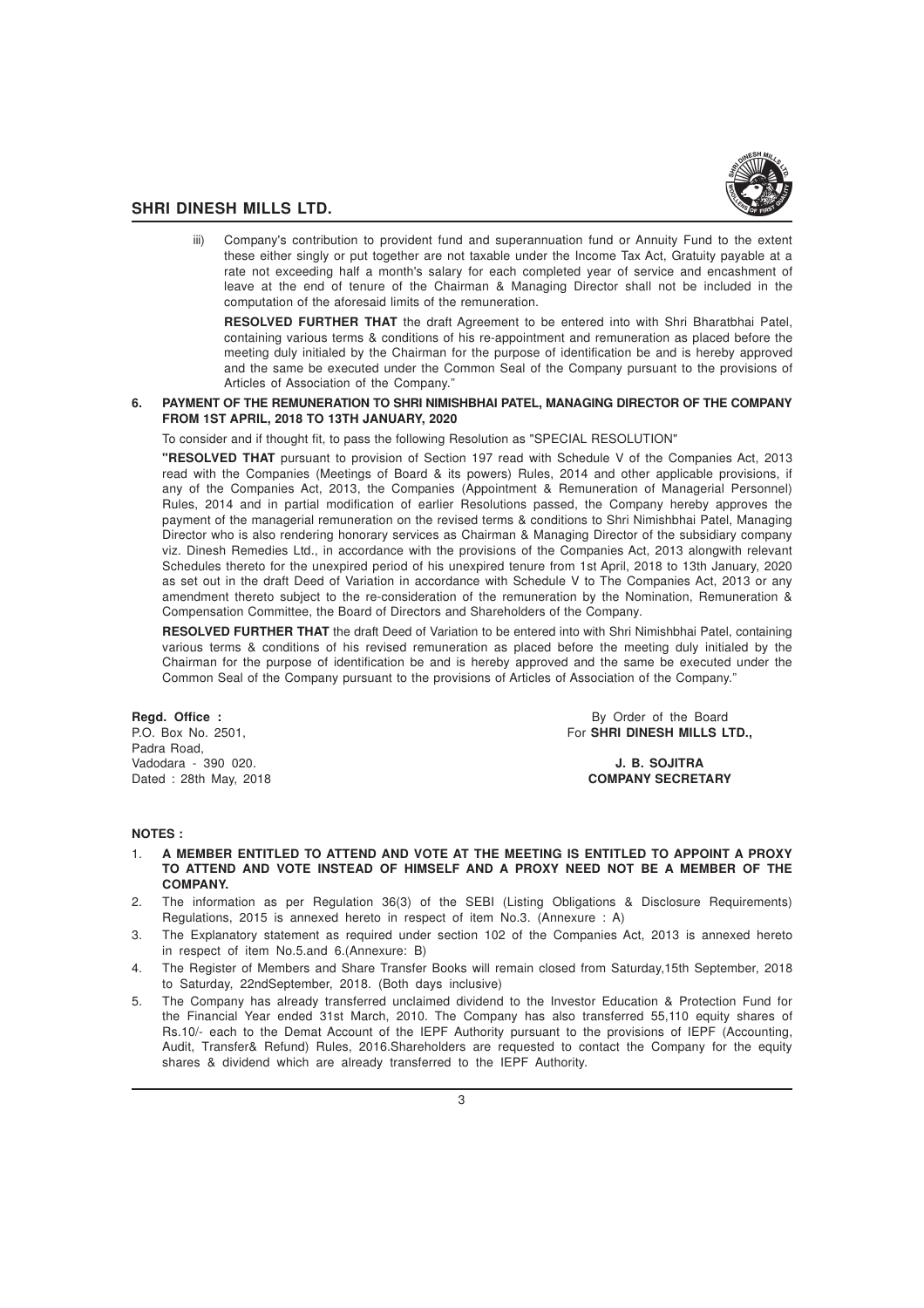

Details of the unclaimed dividend which will be transferred to the Investor Education and Protection Fund are as follows :

| Dividend No. | Date of Declaration | For the year | Due for transfer on |
|--------------|---------------------|--------------|---------------------|
| 76           | 15-09-2011          | 2010-2011    | 21-10-2018          |
| 77           | 11-09-2012          | 2011-2012    | 17-10-2019          |
| 78           | 31-08-2013          | 2012-2013    | 06-10-2020          |
| 79           | 30-09-2014          | 2013-2014    | 26-10-2021          |
| 80           | 30-09-2015          | 2014-2015    | 26-10-2022          |
| 81           | 27-09-2016          | 2015-2016    | 23-10-2023          |
| 82           | 27-09-2017          | 2016-2017    | 23-10-2024          |

6. The Company will have to transfer Dividend No.76 for the Financial Year 2010-2011which remain unclaimed for a period of 7 years to the IEPF Authority. The Company will also have to transfer the equity shares to IEPF Authority on which the dividend is unclaimed for consecutive period of seven years.

- 7. Dividend as recommended by the Board, if sanctioned by the Members, will be paid by 27th October, 2018 to those shareholders whose names appear on the Register of Members of the Company on 14th September, 2018 whereas the dividend relating to the shares in dematerialized form will be paid to the beneficial owners as per details to be furnished by National Securities Depository Ltd. and Central Depository Services (India) Ltd.by National Electronic Clearing System (NECS).
- 8. Voting through electronic means:
	- I. In compliance with provisions of Section 108 of the Companies Act, 2013, Rule 20 of the Companies (Management and Administration) Rules, 2014 as amended by the Companies (Management and Administration) Amendment Rules, 2015 and Regulation 44 of SEBI (Listing Obligations & Disclosure Requirements) Regulations, 2015, the Company is pleased to provide members facility to exercise their right to vote on Resolutions proposed to be considered at the 83rdAnnual General Meeting (AGM) by electronic means and the business may be transacted through e-Voting Services. The facility of casting the votes by the members using an electronic voting system from a place other than venue of the AGM ("remote e-voting") will be provided by National Securities Depository Limited (NSDL).
	- II. The facility for voting through Polling Paper shall be made available at the AGM and the members attending the meeting who have not casted their vote by remote e-voting shall be able to exercise their right at the meeting through polling paper.
	- III. The members who have casted their vote by remote e-voting prior to the AGM may also attend the AGM but shall not be entitled to cast their vote again.
	- IV. The remote e-voting period commences on 25th September, 2018 (9:00 am) and ends on 27th September, 2018 (5:00 pm). During this period members of the Company, holding shares either in physical form or in dematerialized form, as on the cut-off date of 21st September, 2018, may cast their vote by remote evoting. The remote e-voting module shall be disabled by NSDL for voting thereafter. Once the vote on a Resolution is casted by the member, the member shall not be allowed to change it subsequently.
	- V. The process and manner for remote e-voting are as under:

In case a member receives an email from NSDL [for members whose email IDs are registered with the Company/Depository Participant(s)]:

- (i) Open email and open PDF file viz; "remote e-voting.pdf" with your Client ID or Folio No. as password. The said PDF file contains your user ID and password/PIN for remote e-voting. Please note that the password is an initial password.
- (ii) Launch internet browser by typing the following URL:https://www.evoting.nsdl.com/
- (iii) Click on Shareholder Login
- (iv) Put user ID and password as initial password/PIN noted in step (i) above. Click Login.
- (v) Password change menu appears. Change the password/PIN with new password of your choice with minimum 8 digits/characters or combination thereof. Note new password. It is strongly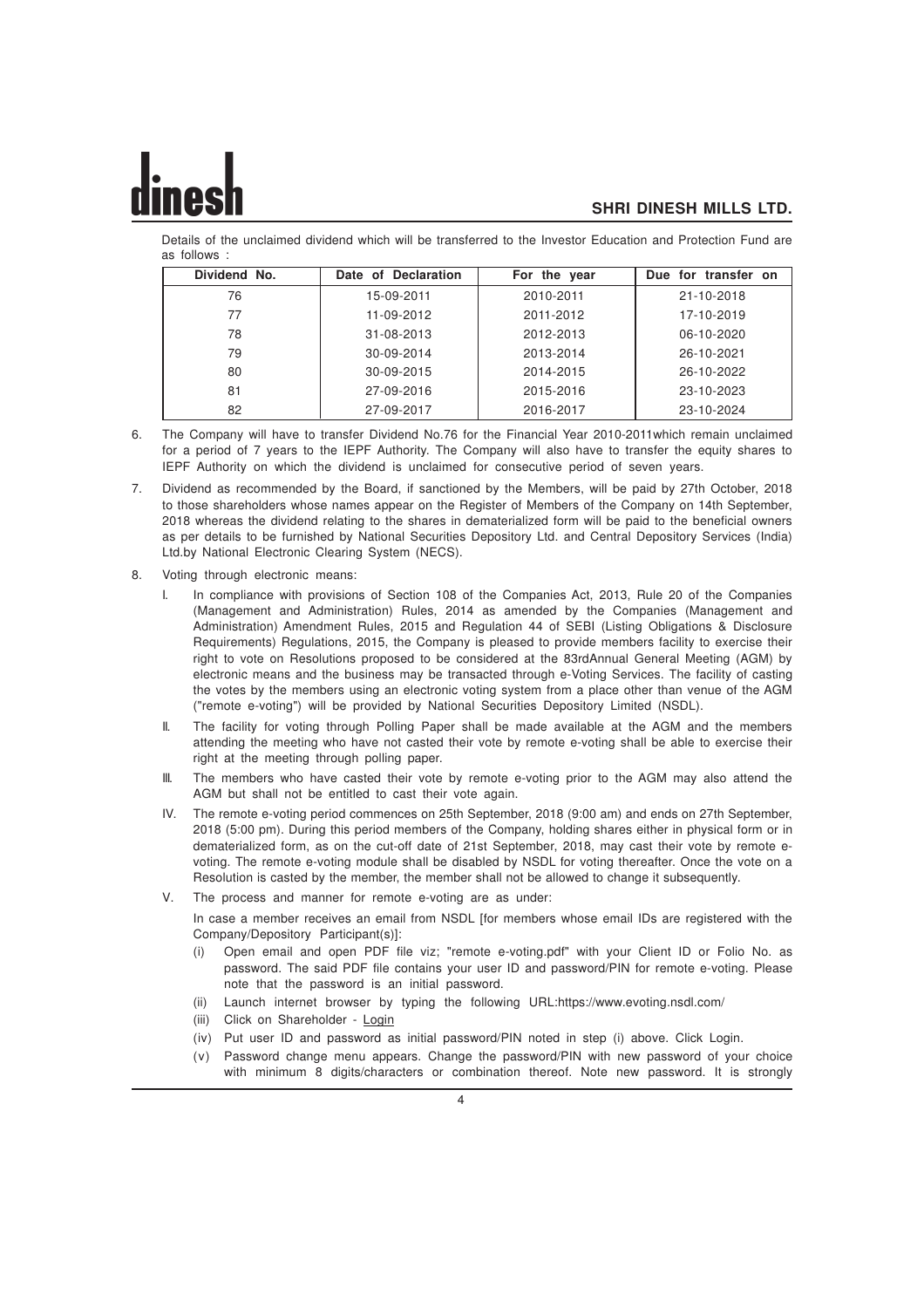

recommended not to share your password with any other person and take utmost care to keep your password confidential.

- (vi) Home page of remote e-voting opens. Click on remote e-voting: Active Voting Cycles.
- (vii) Select "EVEN" of "Shri Dinesh Mills Limited".
- (viii) Now you are ready for remote e-voting as Cast Vote page opens.
- (ix) Cast your vote by selecting appropriate option and click on "Submit" and also "Confirm" when prompted.
- (x) Upon confirmation, the message "Vote cast successfully" will be displayed.
- (xi) Once you have voted on the Resolution, you will not be allowed to modify your vote.
- (xii) Institutional shareholders (i.e. other than individuals, HUF, NRI etc.) are required to send scanned copy (PDF/JPG Format) of the relevant Board Resolution/ Authority letter etc. together with attested specimen signature of the duly authorized signatory(ies) who are authorized to vote, to the Scrutinizer through e-mail to scrutinizershridineshmills@gmail.com or sojitra@dineshmills.com with a copy marked to evoting@nsdl.co.in
- VI. In case of any queries, you may refer the Frequently Asked Questions (FAQs) for Members and remote e-voting user manual for Members available at the downloads section of www.evoting.nsdl.com or call on toll free no.: 1800-222-990.
- VII. If you are already registered with NSDL for remote e-voting, you can use your existing user ID and password/PIN for casting your vote.
- VIII. You can also update your mobile number and e-mail id in the user profile details of the folio which may be used for sending future communication(s).
- IX. The voting rights of members shall be in proportion to their shares of the paid up equity share capital of the Company as on the cut-off date of 21st September, 2018.
- X. Any person, who acquires shares of the Company and become member of the Company after dispatch of the AGM Notice and holding shares as of the cut-off date i.e. 21stSeptember, 2018, may obtain the login ID and password by sending a request at evoting@nsdl.co.in or to the Company at sojitra@dineshmills.com

However, if you are already registered with NSDL for remote e-voting, you can use your existing user ID and password for casting your vote. If you forgot your password, you can reset your password by using "Forgot User Details/Password" option available on www.evoting.nsdl.com or contact NSDL at the following toll free no.: 1800-222-990.

- XI. A member may participate in the AGM even after exercising his right to vote through remote e-voting but shall not be allowed to vote again at the AGM.
- XII. A person, whose name is recorded in the Register of Members or in the Register of Beneficial Owners maintained by the Depositories as on the cut-off date only shall be entitled to avail the facility of remote e-voting as well as voting at the AGM through polling paper.
- XIII. Mr. Kashyap Shah, Practicing Company Secretary (Membership No. FCS 7662) and Proprietor of M/s. Kashyap Shah & Co., Practicing Company Secretaries is appointed as the Scrutinizer to scrutinize the voting and remote e-voting process in a fair and transparent manner.
- XIV. The Chairman shall, at the AGM, at the end of discussion on the Resolutions on which voting is to be held, allow voting with the assistance of Scrutinizer, by use of "Poling Paper" for all those members who are present at the AGM but have not casted their votes by availing the remote e-voting facility.
- XV. The Scrutinizer shall after the conclusion of voting at the 83rdAGM, will first count the votes cast at the meeting and thereafter unblock the votes casted through remote e-voting in the presence of at least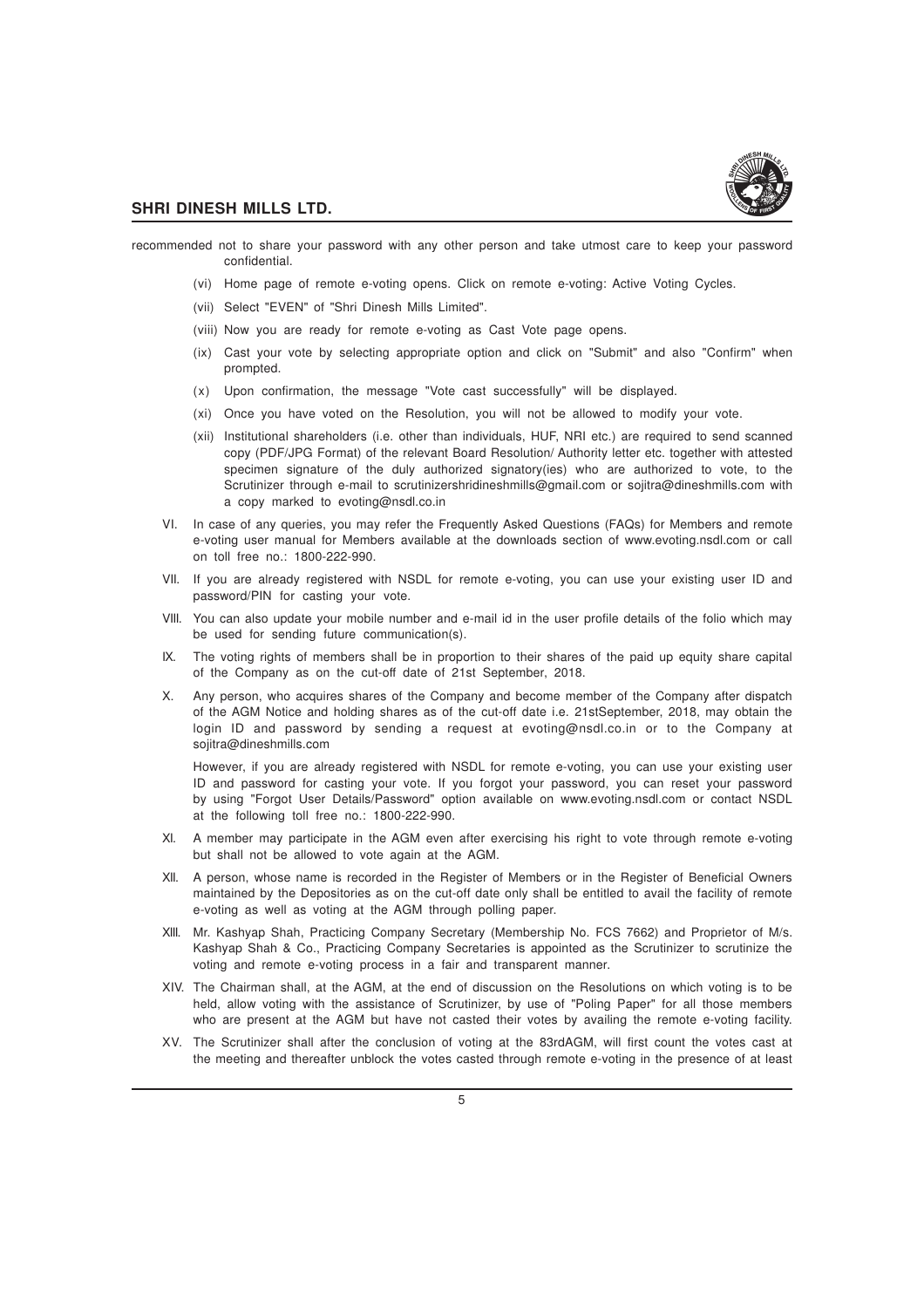two witnesses who are not in the employment of the Company and shall make, not later than three days of the conclusion of the 83rdAGM, a consolidated Scrutinizer's Report of the total votes casted in favour or against, if any, to the Chairman, who shall countersign the same and declare the result of the voting forthwith.

- XVI. The Results declared alongwith the Report of the Scrutinizer shall be placed on the website of the Company www.dineshmills.com and on the website of NSDL immediately after the declaration of result by the Chairman. The results shall also be immediately forwarded to the BSE Limited, Mumbai.
- XVII. The Notice of this AGM and Annual Financial Statement, Boards' Report, Auditors Report etc. will be placed on the website of the Company viz. www.dineshmills.com
- XVIII.The members holding shares in the physical form can prefix 109084 with their folio no. as LOGIN ID and for Password contact the Company to cast their votes electronically.
- 9. Green Initiative: The members are requested to intimate their Email address to the Company to enable the Company to send the Annual Report in electronic form to save the papers, trees & environment.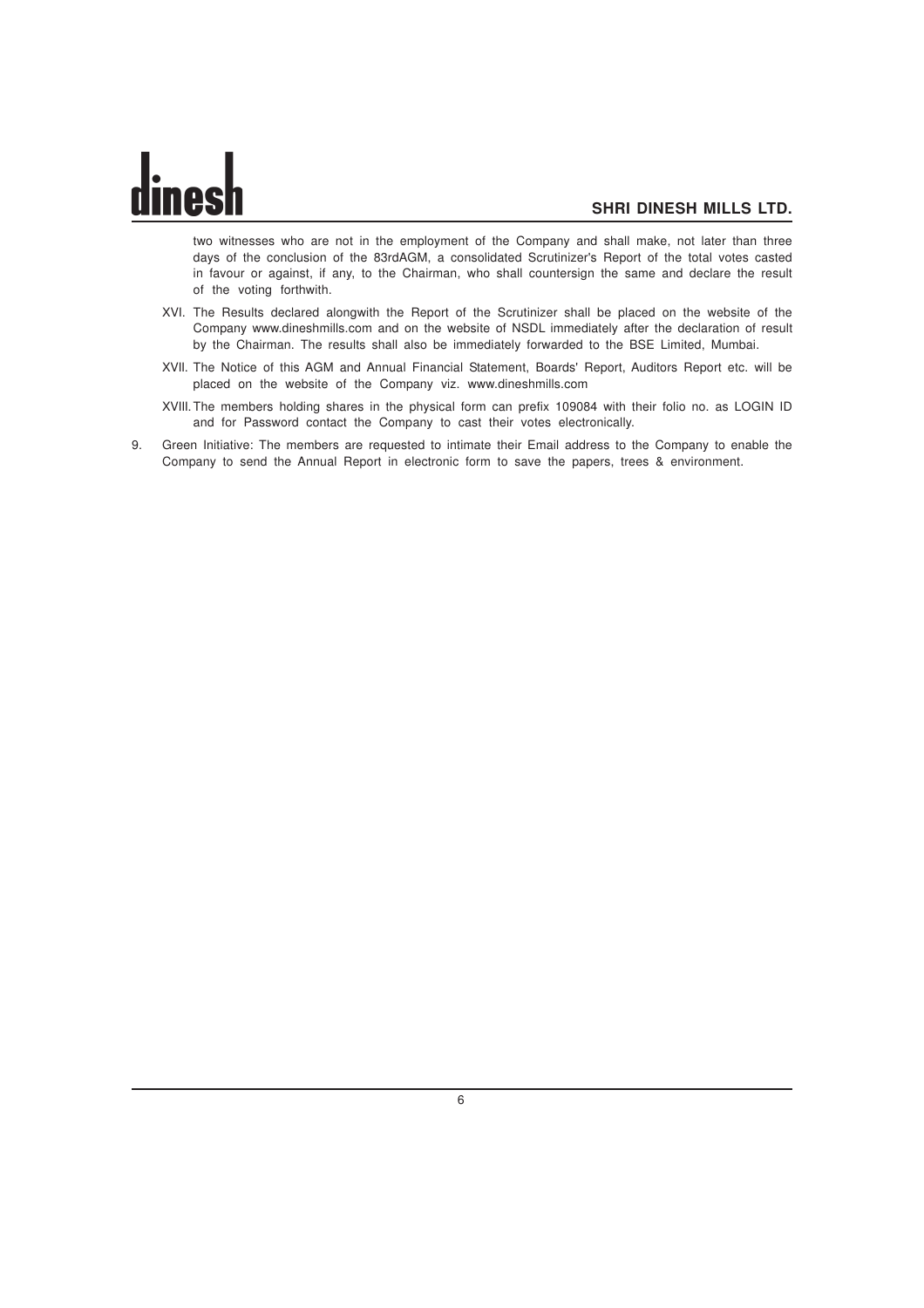

# **ANNEXURE TO THE NOTICE ANNEXURE : A**

#### **THE INFORMATION AS PER REGULATION 36(3) OF THE SEBI (LISTING OBLIGATIONS & DISCLOSURE REQUIREMENTS) REGULATIONS, 2015 (ITEM No.3)**

The details as required pursuant to the Regulation 36(3) of the SEBI (Listing Obligations & Disclosure Requirements) Regulations, 2015 are as under:-

| (1) | <b>Name</b>                                                                                        |                                              |                                                                                                                                                                                           | Shri Bharatbhai U. Patel |                                                |
|-----|----------------------------------------------------------------------------------------------------|----------------------------------------------|-------------------------------------------------------------------------------------------------------------------------------------------------------------------------------------------|--------------------------|------------------------------------------------|
|     | Age<br>Qualifications<br>Expertise<br>Tenure<br>Shareholding in the Company<br>Other Directorships |                                              | 64 years<br>B. Text, M.B.A. (U.S.A.)<br>Wide expertise in the overall management of Textile Company<br>Director of the Company since 12/05/1973<br>6.70.088 equity shares of Rs.10/- each |                          |                                                |
|     | <u>Sr.</u><br>No.                                                                                  | Name of the Company                          |                                                                                                                                                                                           | <b>Position Held</b>     | Member/Chairman of Committee<br>of the Company |
|     | 2                                                                                                  | Dinesh Remedies Ltd.<br>Gujarat Sheep & Wool |                                                                                                                                                                                           | Director                 | None                                           |
|     |                                                                                                    | Development Corporation Ltd.                 |                                                                                                                                                                                           | Director                 | None                                           |
|     | 3                                                                                                  | Parikamma Investment Pvt. Ltd.               |                                                                                                                                                                                           | Chairman                 | None                                           |
|     | 4                                                                                                  | Fernway Technologies Ltd.                    |                                                                                                                                                                                           | Chairman                 | None                                           |
|     | 5                                                                                                  | Fernway Textiles Ltd.                        |                                                                                                                                                                                           | Director                 | None                                           |

Inter Relationship: He is related to Shri Nimishbhai Patel, Managing Director of the Company.

| (2) | Name<br>Age<br>Tenure | Qualification<br>Expertise<br>Shareholding in the Company<br>Other Directorship:        | Shri Nimishbhai Patel<br>52 Years<br>B.B.A., M.B.A. (Finance), (U.S.A) | Valuable contribution in the overall management of the Company.<br>Director of the Company since 14/01/1995<br>6,43,852 equity shares of Rs.10/- each |
|-----|-----------------------|-----------------------------------------------------------------------------------------|------------------------------------------------------------------------|-------------------------------------------------------------------------------------------------------------------------------------------------------|
|     | Sr.<br>No.            | Name of the Company                                                                     | <b>Position Held</b>                                                   | Member/Chairman of Committee<br>of the Company                                                                                                        |
|     | 1                     | Dinesh Remedies Ltd.                                                                    | Chairman &<br><b>Managing Director</b>                                 | None                                                                                                                                                  |
|     | 2                     | Ultramarine & Pigments Ltd                                                              | Director                                                               | Member-Audit Committee                                                                                                                                |
|     | 3                     | Transpek Industry Ltd.                                                                  | Director                                                               | Member - AuditCommittee<br>Member - Nomination &<br><b>Remuneration Committee</b><br>Chairman - Stakeholders<br><b>Relationship Committee</b>         |
|     | 4<br>5<br>6           | Pankakamlini Investment Pvt. Ltd.<br>Fernway Technologies Ltd.<br>Fernway Textiles Ltd. | Chairman<br>Director<br>Chairman                                       | None<br>None<br>None                                                                                                                                  |

Inter Relationship: He is related to Shri Bharatbhai Patel, Chairman & Managing Director of the Company.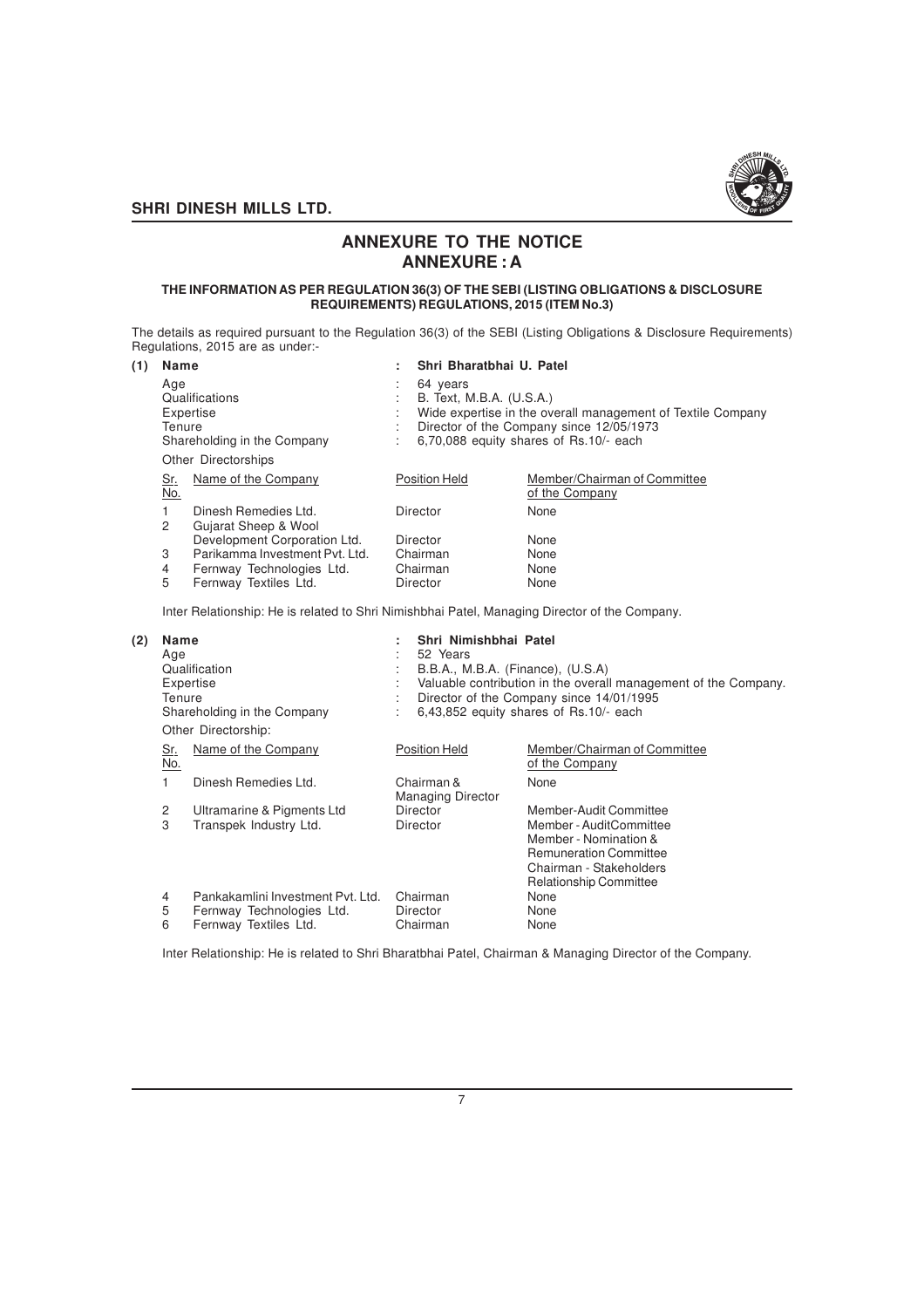

# **ANNEXURE: B**

# **EXPLANATORY STATEMENT PURSUANT TO SECTION 102 OF THE COMPANIES ACT, 2013(ITEM No. 5)**

#### **ITEM No.5 RE-APPOINTMENT OF SHRI BHARATBHAI PATEL AS CHAIRMAN & MANAGING DIRECTOR AND FIX THE REMUNERATION W.E.F. 1ST APRIL, 2018**

Members are aware that, Shri Bharatbhai Patel, after completing his B. Text. and M.B.A., is rendering his valuable services to the Company since 1973 and has very rich experience of more than 44 years in the textile industry. He has made significant contribution to the progress of the Company in consultation with other members of the Board from time to time. He was elevated as Chairman & Managing Director of the Company w. e. f. 1st April, 2010 and the Company is paying the remuneration with the Basic Salary of Rs.4,00,000/- per month and the Allowances & Perquisites not exceeding the Basic Salary to him since 1st April, 2017.

Members are also aware that, the erstwhile Maharani Woolen Mills Ltd. was acquired in July, 1935 through Court Liquidator and the same was renamed as Shri Dinesh Mills Ltd. w.e.f. 1st July, 1935 and our Company had to face ups and down during more than eight decades of the existence. During this period, majority of medium size textile sector companies including some of the large companies had to close down their operations. Despite this fact and cut throat competitive environment over the globe, our Company could survive due to untiring efforts, timely actions taken / changes made in consultation with other members of the Board of Directors of our Company from time to time. The Company is paying the remuneration to Shri Bharatbhai Patel as per provisions of the Schedule V to the Companies Act, 2013 read with Section 197 of the Companies Act, 2013 and the remuneration of even senior level executives have been increased substantially. In order to enable the Company to continue to get the benefit of wide and varied knowledge and experience of Shri Bharatbhai Patel, members of the Nomination, Remuneration & Compensation Committee and Board of Directors at their respective meetings held on 30th January, 2018 reappointed Shri Bharatbhai Patel, as Chairman & Managing Director for a further period of five years w.e.f. 1st April, 2018 with the revised remuneration as detailed hereunder for the period of three years i.e. from 1st April, 2018 to 31st March, 2021 as given in the draft Agreement subject to the approval of the shareholders of the Company.

Remuneration Period: 1st April, 2018 to 31st March, 2021

1. Basic Salary: Rs.4,60,000/- per month

- 2. Allowances & Perquisites:
	- i) The Chairman & Managing Director shall also be entitled to allowances & perquisites viz. House Rent Allowance @ 60% of the Salary, Furnishing Allowance @ 20% of the salary, Education Allowance @ 10% of the salary, reimbursement of Medical-cum-Leave travel expenses, club fees, insurance premium, electricity bills, gas bills etc. subject to the overall ceiling of his Annual salary.
	- ii) Use of Company's Car(s) with driver and telephone at his residence shall not be included in the computation of the above ceiling of allowances & perquisites, use of car(s) for private purpose and personal long distance calls on telephone shall be billed by the Company to the Chairman & Managing Director.
	- iii) Company's contribution to provident fund and superannuation fund or Annuity Fund to the extent these either singly or put together are not taxable under the Income Tax Act, Gratuity payable at a rate not exceeding half a month's salary for each completed year of service and encashment of leave at the end of tenure of the Chairman & Managing Director shall not be included in the computation of the aforesaid limits of the remuneration.

Members of the Board were of the view that, our Company is a unique Composite Textile sector Company manufacturing suiting and Machine Clothing, comparative managerial remuneration being paid by other Companies are not comparable with textile sector companies and therefore, the revision in the remuneration proposed hereinabove is justifiable and the same be paid even as minimum remuneration in case the Company has no profits or has inadequate profits as per the relevant provisions of the Companies Act, 2013 read with Schedule V thereto.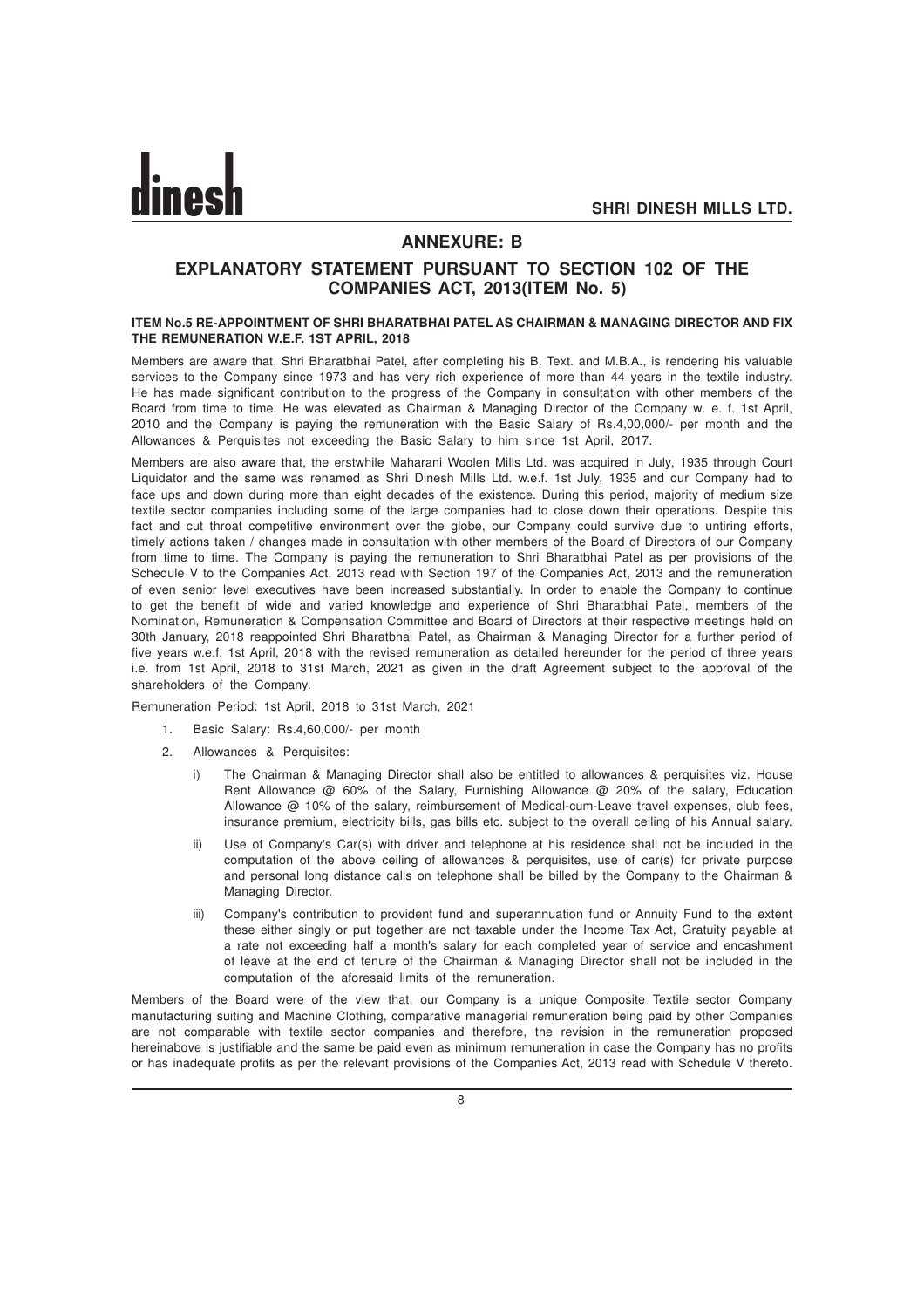

**The details pursuant to Part II, Section II(A)(iv) of the Schedule V of the Companies Act, 2013 are as under:**

#### **General Information:**

- (1) Nature of industry: Textile
- (2) Date of commencement of commercial production: 17-02-1936
- (3) Financial performance:

|              |                                      |         | (Rs. in Lakhs)      |
|--------------|--------------------------------------|---------|---------------------|
| <b>SR.No</b> | <b>Particulars</b>                   |         | 2017-2018 2016-2017 |
|              | Revenue from Operations              | 7814    | 8441                |
| 2            | Operating Profit (PBDIT)             | 209     | 1149                |
| 3            | Interest                             | 150     | 207                 |
| 4            | Net Profit                           | (565)   | 280                 |
| 5            | Dividend (%)                         | $15*$   | 15                  |
| 6            | Net Worth                            | 9837    | 10410               |
|              | Book Value per Share of Rs.10/- each | 193     | 205                 |
| 8            | E.P.S. (Rs.)                         | (11.13) | 5.51                |
|              |                                      |         |                     |

proposed

(4) Foreign investments or collaborators, if any : None

# **II Information about the appointee:**

- (1) Background details: As given hereinabove.
- (2) Past remuneration: Rs.4,00,000/- Basic salary p.m. plus Perquisites & Allowances subject to ceiling of his Annual Basic Salary.
- (3) Recognition or awards: As given hereinabove.
- (4) Job profile and his suitability: General administration and management of the overall business and affairs of the Company subject to the direction, supervision and control of the Board of Directors of the Company. The justification for his suitability is given hereinabove.
- (5) Remuneration proposed: As per the details given hereinabove.
- (6) Comparative remuneration profile with respect to industry, size of the company, profile of the position and person: Members are aware that our Company is a unique Composite Textile sector Company manufacturing Suiting and Machine Clothing, managerial remuneration being paid by other Companies are not comparable and therefore, the remuneration proposed hereinabove is justifiable looking to his experience and contribution and the same be paid even as minimum remuneration in case the Company has no profits or has inadequate profits as per the relevant provisions of the Companies Act, 2013.
- (7) Pecuniary relationship directly or indirectly with the company or relationship with the managerial personnel, if any: He is related to Shri Nimishbhai Patel, Managing Director of the Company.
- **iii. Other Information:**
	- (1) Reason of loss or inadequate profits: The Textile Industry is labour& capital intensive and one of the largest employers in India and the industry has to face various internal & external challenges and our Company is not an exception to these challenges. Due to sluggish domestic & international markets and intense competition on prices, cheaper imports from China and preference to the readymade garments, the revenue from Operations has been adversely affected and as a result thereof, our Company has incurred losses also due to implementation of VRS during the year 2017-2018.
	- (2) Steps taken or proposed to be taken for improvement: The management would strive to mitigate various risks viz. interest rate, commodity price, foreign exchange, business operations and Regulatory etc. through regular monitoring and taking corrective actions as and when required from time to time.
	- (3) Expected increase in productivity and profits in measurable terms: Due to the reasons mentioned in Para III (1) and (2) hereinabove, the management would strive to increase the sales turnover of Industrial Fabrics but the profitability would remain under pressure. The draft Agreement to be executed between the Company and Shri Bharatbhai Patel is available for

inspection by members of the Company at the Registered Office between 11.00 a.m. to 1.00 p.m. on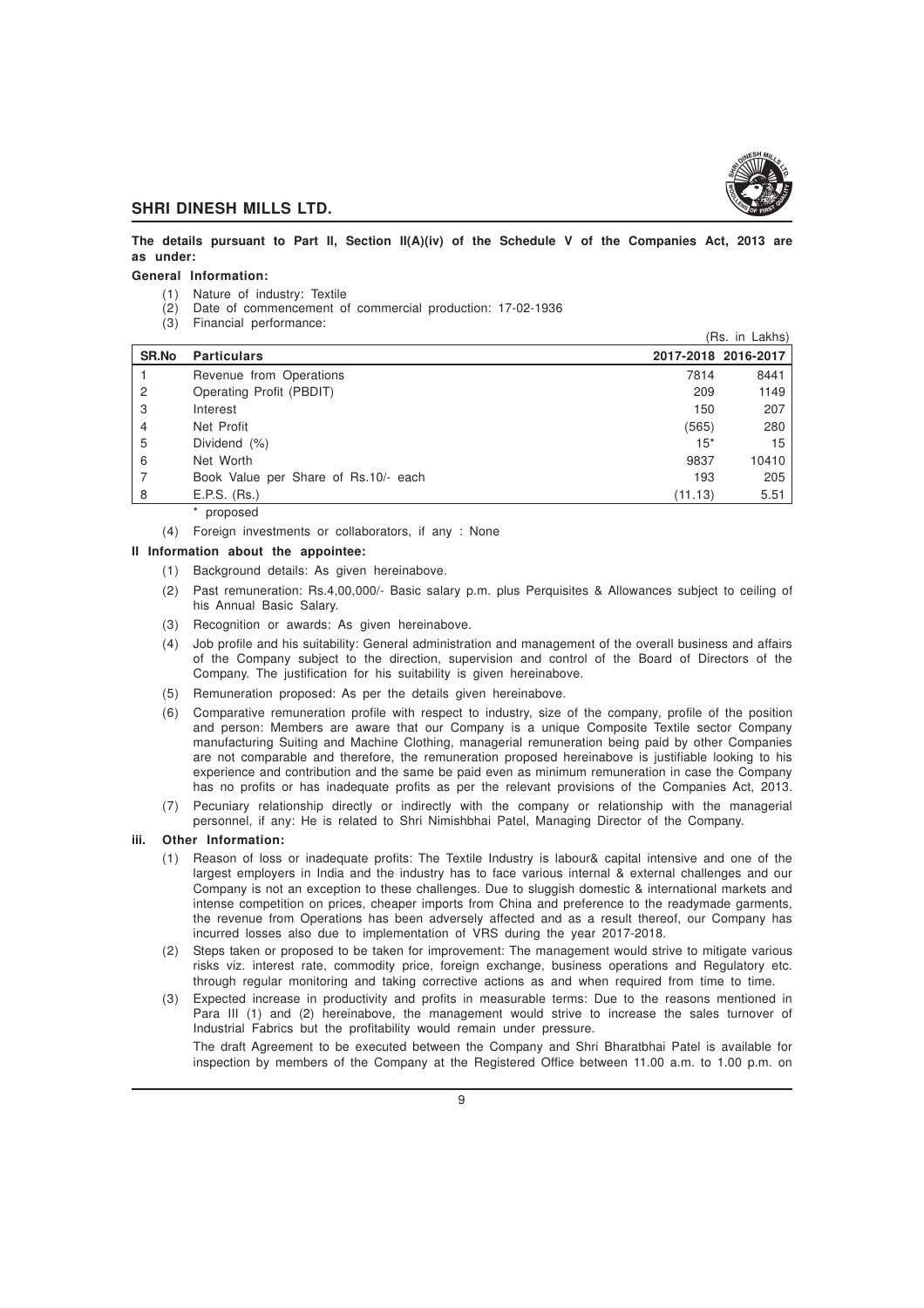any working day before the date of the ensuing 83rd Annual General Meeting.

The Board recommends the Special Resolution set out at Item No. 5 of the Notice for the approval by the Shareholders of the Company.

Except Shri Bharatbhai Patel and Shri Nimishbhai Patel, no other Directors and Key Managerial Personnel are in any way concerned or interested, financial or otherwise, in the Resolution at Item No. 5 of the Notice.

# **ITEM No. 6 PAYMENT OF THE REMUNERATION TO SHRI NIMISHBHAI PATEL, MANAGING DIRECTOR OF THE COMPANY FROM 1ST APRIL, 2018 TO 13TH JANUARY, 2020**

Members are aware that, Nimishbhai Patel, after completing his B.B.A. and M.B.A., is rendering his valuable services to the Company since 1990 and has very rich experience of more than 26 years in the textile industry and more than 12 years in Pharma industry. He is also rendering honorary services as Chairman & Managing Director of our subsidiary company viz. Dinesh Remedies Ltd. He has made significant contribution to the progress of these Companies in consultation with other members of the Board from time to time. In consideration of the valuable services rendered by him, the Board of Directors at their meeting held on 31st March, 2010 elevated him as the Managing Director of the Company w.e.f. 1st April, 2010 and the Company is paying the remuneration with the Basic Salary of Rs.4,00,000/- per month and the Allowances & Perquisites not exceeding the Basic Salary to him since 1st April, 2017.

Members are also aware that, the erstwhile Maharani Woolen Mills Ltd. was acquired in July, 1935 through Court Liquidator and the same was renamed as Shri Dinesh Mills Ltd. w.e.f. 1st July, 1935. Members may also be aware that, our Company had to face ups and down during more than eight decades of the existence. During this period, majority of medium size textile sector companies including some of the large companies had to close down their operations. Despite this fact and cut throat competitive environment over the globe, our Company could survive during this period due to untiring efforts, timely actions taken / changes made in consultation with other members of the Board of Directors of our Company from time to time. The Company is paying the remuneration to Shri Nimishbhai Patel as per Schedule V to the Companies Act, 2013 read with Section 197 of the Companies Act, 2013 and the remuneration of even senior level executives have been increased substantially. In order to enable the Company to continue to get the benefit of wide and varied knowledge and experience of Shri Nimishbhai Patel, members of the Nomination, Remuneration & Compensation Committee and Board of Directors at their respective meetings held on 30thJanuary, 2018 approved the revision in the remuneration of Shri Nimishbhai Patel, Managing Director of the Company for his unexpired period from 1st April, 2018 to 13th January, 2020 subject to approval of the Shareholders of the Company as per details given hereunder considering the Notification dated 12th September, 2016 issued by the Ministry of Corporate Affairs, Govt. of India.

**Remuneration Period: 1st April, 2018 to 13th January, 2020**

- 1. Basic Salary: Rs.4,60,000/- per month
- 2. Allowances & Perquisites:
	- i) The Managing Director shall also be entitled to allowances & perquisites viz. House Rent Allowance @ 60% of the Salary, Furnishing Allowance @ 20% of the salary, Education Allowance @ 10% of the salary, reimbursement of Medical-cum-Leave travel expenses, club fees, insurance premium, electricity bills, gas bills etc. subject to the overall ceiling of his Annual salary.
	- ii) Use of Company's Car(s) with driver and telephone at his residence shall not be included in the computation of the above ceiling of allowances & perquisites, use of car(s) for private purpose and personal long distance calls on telephone shall be billed by the Company to the Managing Director.
	- iii) Company's contribution to provident fund and superannuation fund or Annuity Fund to the extent these either singly or put together are not taxable under the Income Tax Act, Gratuity payable at a rate not exceeding half a month's salary for each completed year of service and encashment of leave at the end of tenure of the Managing Director shall not be included in the computation of the aforesaid limits of the remuneration.

Members of the Board were of the view that, our Company is a unique Composite Textile sector Company manufacturing suiting and Machine Clothing, comparative managerial remuneration being paid by other Companies are not comparable with textile sector companies and therefore, the revision in the remuneration proposed hereinabove is justifiable and the same be paid even as minimum remuneration in case the Company has no profits or has inadequate profits as per the relevant provisions of the Companies Act, 2013 read with Schedule V thereto.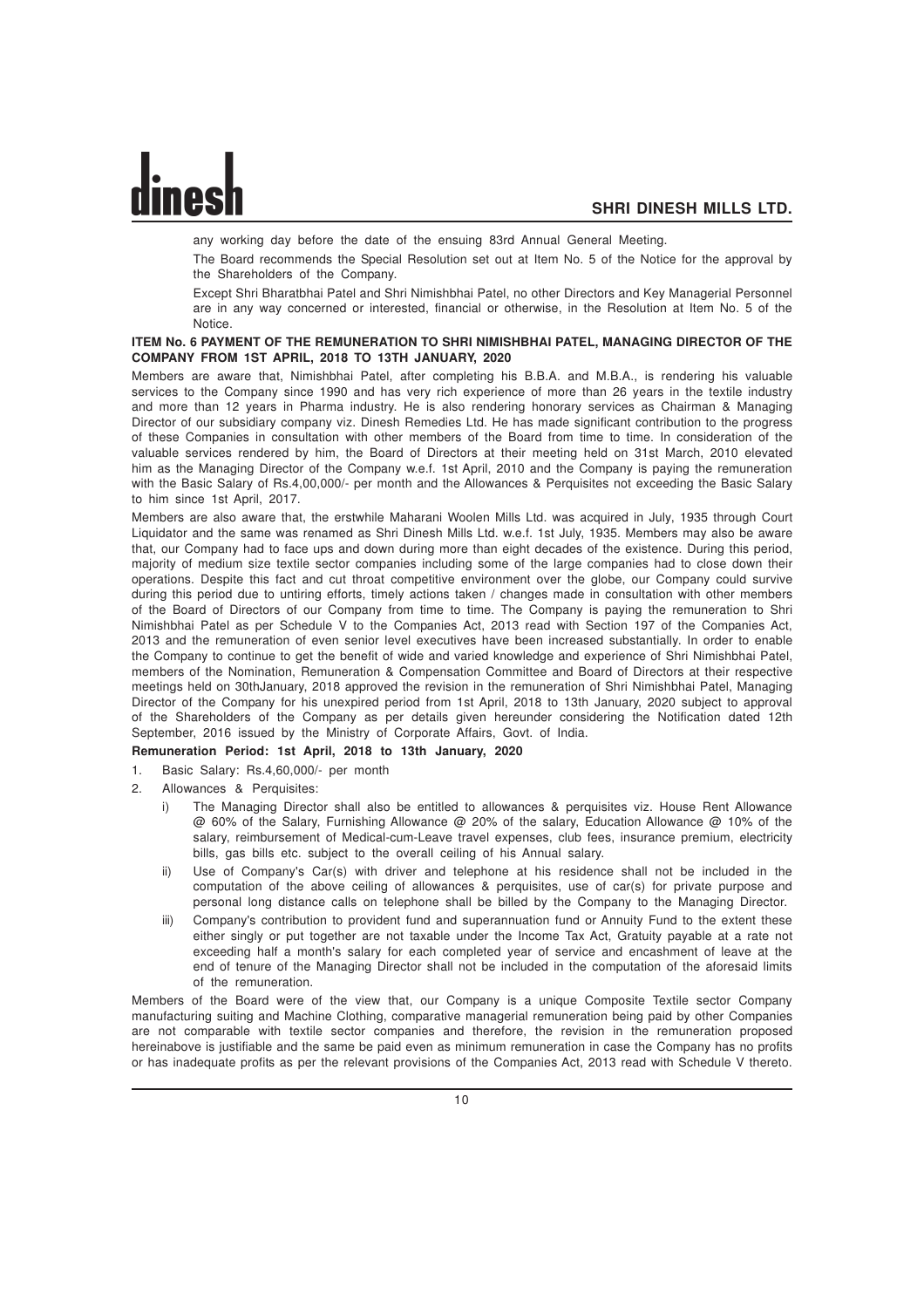

**The details pursuant to Part II, Section II(A)(iv) of the Schedule V of the Companies Act, 2013 are as under:**

#### **General Information:**

- (1) Nature of industry: Textile
- (2) Date of commencement of commercial production: 17-02-1936
- $(3)$  Financial performance:  $(8)$  Financial performance:

| <b>SR.No</b> | <b>Particulars</b>                   |         | 2017-2018 2016-2017 |
|--------------|--------------------------------------|---------|---------------------|
|              | Revenue from Operations              | 7814    | 8441                |
| 2            | Operating Profit (PBDIT)             | 209     | 1149                |
| 3            | Interest                             | 150     | 207                 |
| 4            | Net Profit / (Loss)                  | (565)   | 280                 |
| 5            | Dividend (%)                         | $15*$   | 15                  |
| 6            | Net Worth                            | 9837    | 10410               |
|              | Book Value per Share of Rs.10/- each | 193     | 205                 |
| 8            | E.P.S. (Rs.)                         | (11.13) | 5.51                |
|              | proposed                             |         |                     |

(4) Foreign investments or collaborators, if any : None

# **II. Information about the appointee:**

- (1) Background details: As given hereinabove.
- (2) Past remuneration: Rs.4,00,000/- Basic salary p.m. plus Perquisites & Allowances subject to ceiling of his Annual Basic Salary.
- (3) Recognition or awards: As given hereinabove.
- (4) Job profile and his suitability: General administration and management of the overall business and affairs of the Company subject to the direction, supervision and control of the Board of Directors of the Company. The justification for his suitability is given hereinabove.
- (5) Remuneration proposed: As per the details given hereinabove.
- (6) Comparative remuneration profile with respect to industry, size of the company, profile of the position and person: Members are aware that our Company is a unique Composite Textile sector Company manufacturing Suiting and Machine Clothing, managerial remuneration being paid by other Companies are not comparable and therefore, the remuneration proposed hereinabove is justifiable looking to his experience and contribution and the same be paid even as minimum remuneration in case the Company has no profits or has inadequate profits as per the relevant provisions of the Companies Act, 2013.
- (7) Pecuniary relationship directly or indirectly with the company or relationship with the managerial personnel, if any: He is related to Shri Bharatbhai Patel, Chairman &Managing Director of the Company.

# **III. Other Information:**

- (1) Reason of loss or inadequate profits: The Textile Industry is labour& capital intensive and one of the largest employers in India and the industry has to face various internal & external challenges and our Company is not an exception to these challenges. Due to sluggish domestic & international markets and intense competition on prices, cheaper imports from China and preference to the readymade garments, the revenue from Operations has been adversely affected and as a result thereof, our Company has incurred losses also due to implementation of VRS during the year 2017-2018.
- (2) Steps taken or proposed to be taken for improvement: The management would strive to mitigate various risks viz. interest rate, commodity price, foreign exchange, business operations and Regulatory etc. through regular monitoring and taking corrective actions as and when required from time to time.
- (3) Expected increase in productivity and profits in measurable terms: Due to the reasons mentioned in Para III (1) and (2) hereinabove, the management would strive to increase the sales turnover of Industrial Fabrics but the profitability would remain under pressure.

The draft Deed of Variation to be executed between the Company and Shri Nimishbhai Patel is available for inspection by members of the Company at the Registered Office between 11.00 a.m. to 1.00 p.m. on any working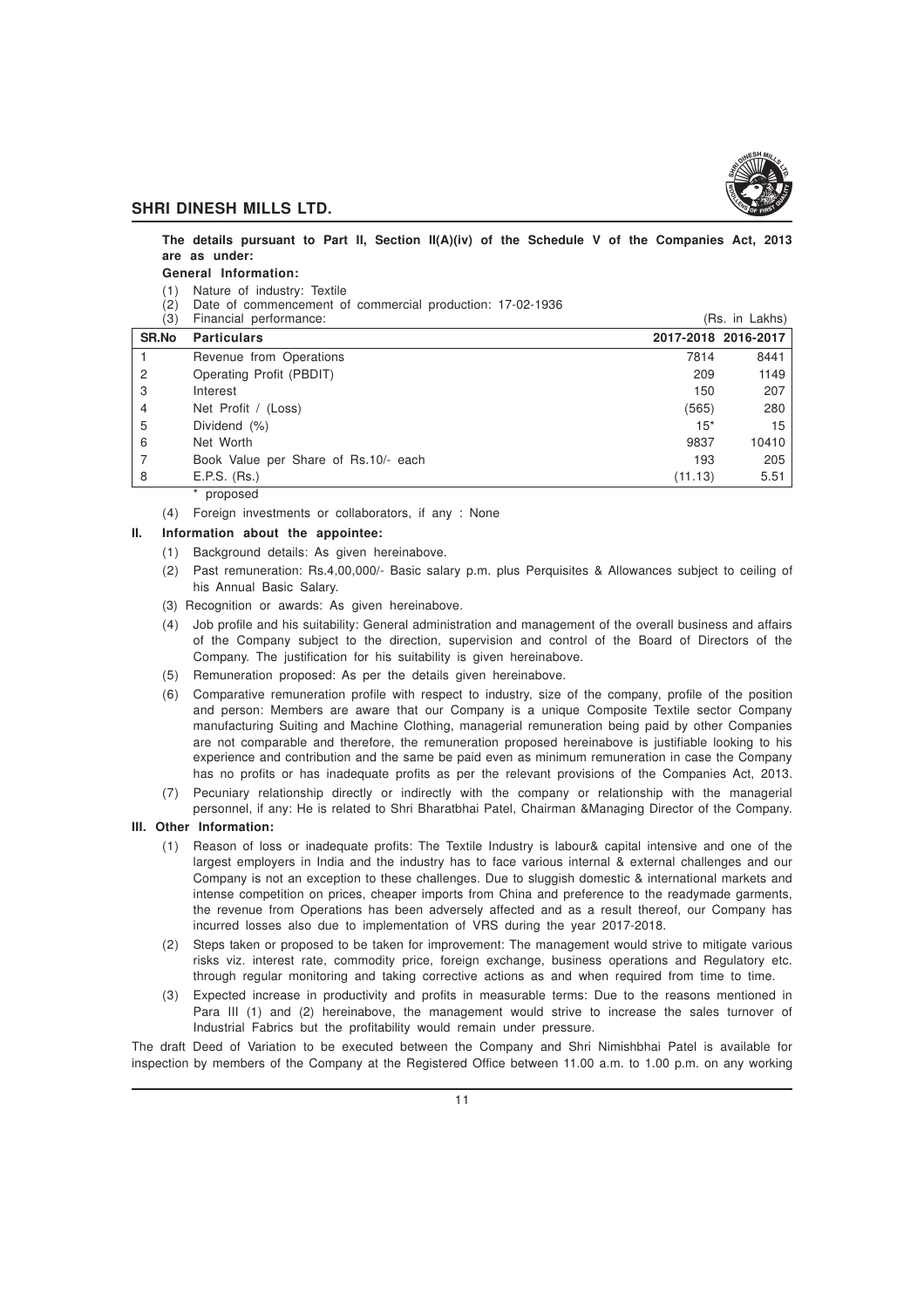

day before the date of the ensuing 83rdAnnual General Meeting.

The Board recommends the Special Resolution set out at Item No. 6 of the Notice for the approval by the Shareholders of the Company.

Except Shri Bharatbhai Patel and Shri Nimishbhai Patel, no other Directors and Key Managerial Personnel are in any way concerned or interested, financial or otherwise, in the Resolution at Item No. 6 of the Notice.

Padra Road, Vadodara - 390 020. **J. B. SOJITRA** Dated : 28th May, 2018

**Regd. Office :** By Order of the Board<br>
P.O. Box No. 2501, **By Order of the Board**<br> **P.O. Box No. 2501, By Order of the Board** For **SHRI DINESH MILLS LTD.,**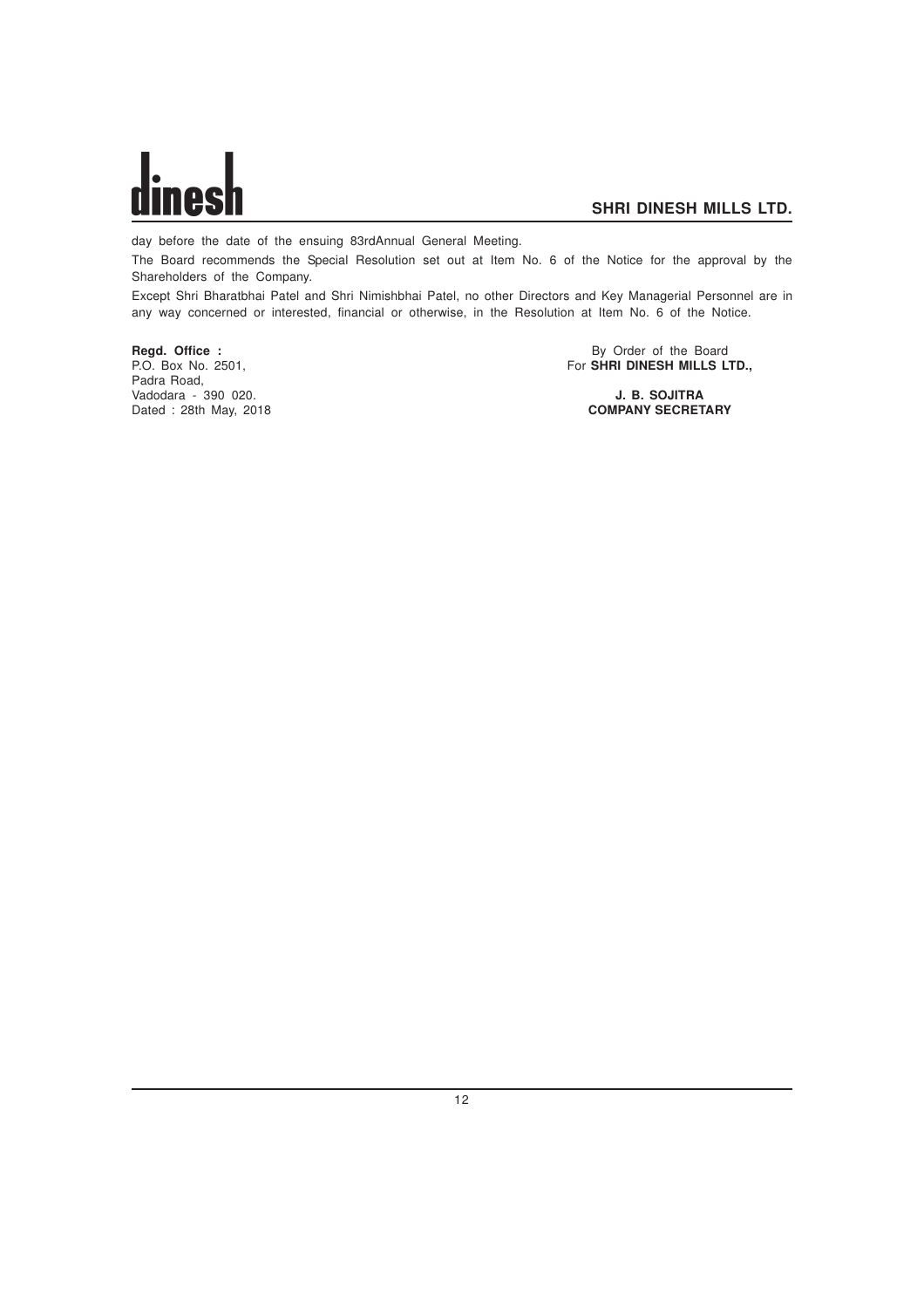

# **BOARDS' REPORT**

To,

The Members,

Shri Dinesh Mills Limited.

Your Directors have pleasure in presenting their Report together with the Annual Financial Statement for the year ended 31st March, 2018

| PERFORMANCE OF THE COMPANY<br>1.                   |           | (Rs.in Lakhs) |
|----------------------------------------------------|-----------|---------------|
| <b>PARTICULARS</b>                                 | 2017-2018 | 2016-2017     |
| <b>Revenue from Operations</b>                     | 7814      | 8441          |
| Profit before Depreciation, Interest & Tax (PBDIT) | 209       | 1149          |
| Net Profit / (Loss)                                | (565)     | 280           |

**2. DIVIDEND**

Your Directors have recommended for your consideration Dividend of Rs. 1.50 per Equity share (Previous year Rs.1.50 per Equity share) on 50,84,382 equity shares of Rs.10/- each amounting to Rs. 76,26,573/- subject to approval of shareholders of the Company at their ensuing 83rd Annual General Meeting.

# **3. TRANSFER OF UNCLAIMED DIVIDEND & EQUITY SHARES TO INVESTOR EDUCTION AND PROTECTION FUND AUTHORITY (IEPF AUTHORITY)**

The Company has already transferred unclaimed dividend upto financial year 2009- 2010 to IEPF during the year under review. The Dividend for the financial year 2010-2011 will be transferred to IEPF in the current financial year i.e. 2018-2019 on due date as mentioned in the Note No. 5 of the ensuing 83rd AGM Notice. During the year under review, the Company has also transferred 55,110 equity shares of Rs.10/- each to the Demat Account of the IEPF Authority pursuant to the provisions of IEPF (Accounting, Audit, Transfer & Refund) Rules, 2016.

# **4. MANAGEMENT DISCUSSION AND ANALYSIS**

# **A. OVERALL REVIEW OF OPERATIONS**

We are a composite textile sector company manufacturing woolen / worsted suiting and machine clothing (felt). There are few organized sector companies and many companies are in un-organized sector and the Company has to face cut throat competition in the domestic and international markets. The Textile Industry is labour & capital intensive and one of the largest employers in India and the industry has to face various internal & external challenges and our Company is not an exception to these challenges. Due to sluggish domestic & international markets and intense competition on prices, cheaper imports from China and preference to the readymade garments, the revenue from Operations has been adversely affected and as a result thereof, our Company has incurred losses also due to implementation of VRS during the year under review.

In view of the above, during the year under review, the revenue from Operations has been reduced from Rs.8441/- Lakhs to Rs.7814/- Lakhs and the Company has incurred losses of Rs.565/- Lakhs as compared to the net profit of Rs. 280/- Lakhs of the previous financial year.

|         | <b>Highlights</b>          |             | (Rs. in Lakhs) |  |
|---------|----------------------------|-------------|----------------|--|
| Sr. No. | <b>Particulars</b>         | 2017 - 2018 | 2016 - 2017    |  |
|         | Revenue from Operations    | 7814        | 8441           |  |
| 2       | Operating profit (PBDIT)   | 209         | 1149           |  |
| 3       | Depreciation               | 709         | 754            |  |
| 4       | Interest                   | 150         | 207            |  |
| 5       | Profit before Tax / (Loss) | (650)       | 188            |  |
| 6       | Provision for Taxation     | (85)        | (92)           |  |
|         | Net Profit / (Loss)        | (565)       | 280            |  |
|         |                            |             |                |  |

# **B. DISCUSSION ON FINANCIAL PERFORMANCE WITH RESPECT TO OPERATIONALPERFORMANCE**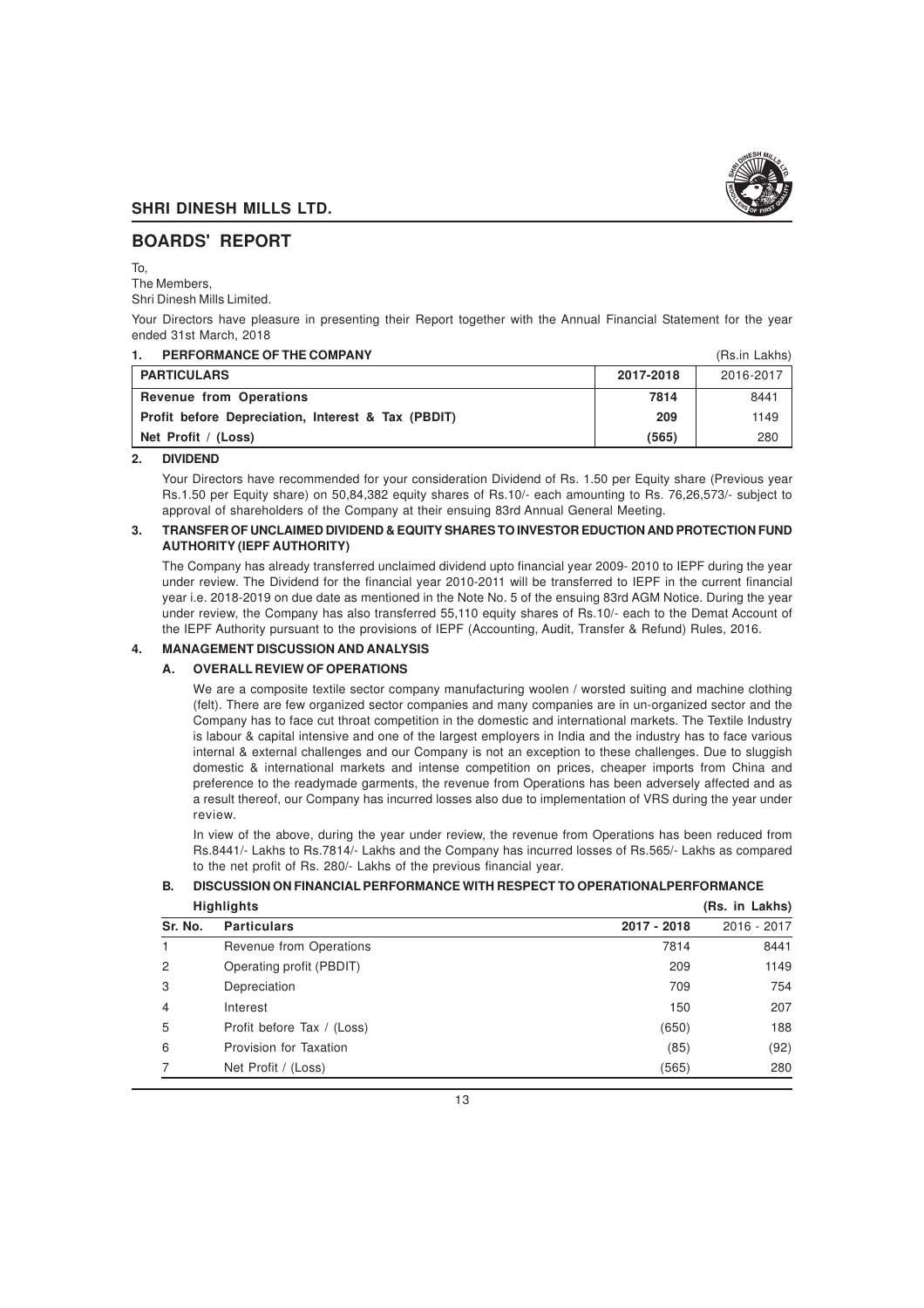# **C. OVERALL OUTLOOK**

During the current financial year, the sales turnover of Woolen & Worsted fabrics would continue to be adversely affected due to substantial reduction in the ordering quantities, cut-throat competition in prices and supply of fabrics from China at very low prices. However, the sales turnover of the Industrial fabrics (i.e. Paper Makers Felt) is likely to be increased. The employment benefit cost would reduce due to implementation of VRS, and thereby, losses are expected to be reduced during the current financial year.

The Company assumes no responsibility in respect of forward looking statements made herein above which may substantially change based on subsequent developments, events, change in the Government policies, exchange rate etc. over the globe.

#### **D. INTERNAL CONTROL SYSTEMS AND THEIR ADEQUACY**

The Internal Audit Department conducts audit of all departments of the Company and places Audit reports/ plans before the Audit Committee which reviews adequacy of internal audit functions, audit procedures and its coverage periodically. The minutes of the Audit Committee meetings are placed at the meetings of the Board of Directors from time to time. The Company has adopted the concept of pre-audit and therefore, the mistakes, if any are rectified before the transactions are finally booked in the Accounts of the Company.

## **E. INDUSTRIAL RELATIONS**

The industrial relations both at Baroda and Ankleshwar units have remained cordial. As on 31st March, 2018, there were 676 employees in the Company. During the year under review, the Company has implemented the Voluntary Retirement Scheme (VRS) and as a result thereof, the number of employees has been substantially reduced.

#### **5. MATERIAL CHANGES AND COMMITMENT, IF ANY**

There are no other material changes and commitments affecting the financial position of the Company occurred from 1st April, 2018 to the date of this Report.

## **6. CONSERVATION OF ENERGY, TECHNOLOGY ABSORPTION, FOREIGN EXCHANGE EARNINGS AND OUTGO**

The information pertaining to conservation of energy, technology absorption, Foreign exchange Earnings and outgo as required under Section 134 (3)(m) of the Companies Act, 2013 read with Rule 8(3) of the Companies (Accounts) Rules, 2014 is furnished in Annexure - "A" attached to this Report.

# **7. RISK MANAGEMENT**

The Company has been taking appropriate actions pursuant to Risk Management Policy from time to time to mitigate adverse impact of various Risks which may adversely affect the performance of the Company and may threaten the very existence of the Company. The provisions relating to Risk Management Committee is not applicable to the Company.

#### **8. THE CORPORATE SOCIAL RESPONSIBILITY**

As the provisions relating to the Corporate Social Responsibility (CSR) as prescribed u/s. 135 of the Companies Act, 2013 along with Rules made thereunder are not applicable to our Company and therefore, neither the CSR Committee nor the CSR Policy are required to be framed by the Company.

#### **9. PARTICULARS OF LOANS, GUARANTEES OR INVESTMENTS**

During the year under review, the Company has not given any loans, guarantees or made investments pursuant to Section 186 of the Companies Act, 2013.

#### **10. CONTRACTS / ARRANGEMENT WITH THE RELATED PARTIES**

During the year under review, no contracts / arrangements are entered with the Related Parties pursuant to Section 188 of the Companies Act, 2013. However, the transactions with Related Parties are given in Note No. 42 attached to the Annual Financial Statement as Good Corporate Governance practice.

# **11. AUDITORS REPORTS**

The Auditors' Report issued by M/s. Dhirubhai Shah & Co. on the Accounts is self-explanatory and therefore, does not call for any explanation. There were no qualifications, reservations or adverse remarks made by the above referred Statutory Auditors.

The Secretarial Audit Report issued by the Secretarial Auditor, M/s. Kashyap Shah & Co., Practicing Company Secretaries, Vadodara is self explanatory and therefore, does not call for any explanation There were no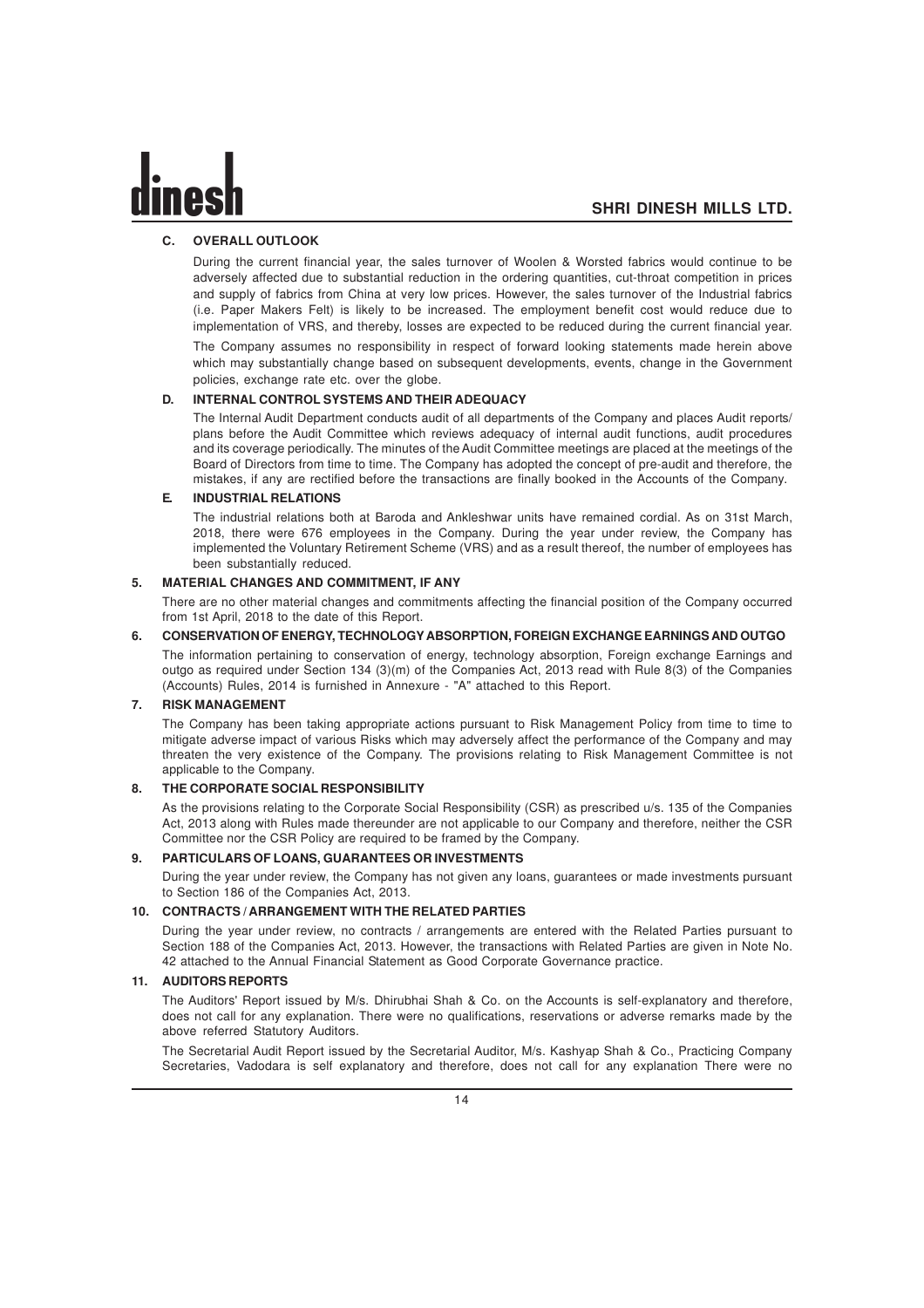

qualifications, reservations or adverse remarks made by the above referred Secretarial Auditor. The copy of the Secretarial Audit Report is attached as Annexure - "B" to this Report.

# **12. COMPANY'S POLICY RELATING TO DIRECTORS APPOINTMENT, PAYMENT OF REMUNERATION AND DISCHARGE OF THEIR DUTIES**

The appointment of Directors, Key Managerial Personnel (KMP), payment of remuneration and discharge of their duties are as per the Remuneration Policy framed by the Company pursuant to Section 178(3) of the Companies Act, 2013. The Remuneration Policy can be viewed at Company's website www.dineshmills.com in "Investors" Section

## **13. WOMAN HARRASSMENT**

The Company has formed the Committee to deal with the complaints, if any regarding sexual harassment of woman employees and no complaint was received by the Committee during the financial year 2017 - 2018.

#### **14. ANNUAL RETURN**

The extracts of Annual Return pursuant to the provisions of Section 92 read with Rule 12 of the Companies (Management and Administration) Rules, 2014 is furnished in Annexure - "C" attached to this Report.

# **15. COMPLIANCE OF SECRETARIAL STANDARDS**

The Company has complied with the Secretarial Standard 1 (SS-1) relating to the meetings of the Board of Directors and Secretarial Standard 2 (SS-2) relating to the General meetings issued by the Institute of Company Secretarial of India and approved by the Central Government which are effective from 1st October, 2017.

## **16. THE MEETINGS OF THE BOARD OF DIRECTORS**

During the year under review, seven meetings of Board of Directors of the Company were held on 30/05/2017, 14/08/2017, 27/09/2017, 14/11/2017, 30/01/2018, 14/02/2018 and 28/03/2018.

# **17. KEY MANAGERIAL PERSONNEL (KMP) AND REMUNERATION**

Shri Bharatbhai Patel, Chairman & Managing Director, Shri J B Sojitra, Company Secretary and Shri Apurva Shah, Chief Financial Officer are the KMP of the Company pursuant to Section 203 of the Companies Act, 2013 and the Rules made thereunder.

During the year under review, Shri Sudip Ray resigned as Chief Financial Officer (CFO) of the Company w.e.f 01/ 08/2017 and Shri Apurva Shah has been appointed as CFO w.e.f. 30th January, 2018.

# **REMUNERATION ETC. PURSUANT TO SECTION 197(12) AND THE RULES MADE THEREUNDER ARE AS UNDER:**

- a) The ratio of the Remuneration of each Director to the median employee's remuneration for the financial year and such other details as given hereunder:
	- (1) Name : Shri Bharatbhai Patel (Chairman & Managing Director) Ratio: 80:1
	- (2) Name: Shri Nimishbhai Patel (Managing Director) Ratio: 80:1
- b) The percentage increase in Remuneration of each Director, Chief Financial Officer, Company Secretary during the financial year:
	- (1) Shri Bharatbhai Patel Chairman & Managing Director : 14%
	- (2) Shri Nimishbhai Patel Managing Director : 14%
	- (3) Shri Apurva Shah Chief Financial Officer (w.e.f 30/01/2018): NIL%
	- (4) Shri J. B. Sojitra Company Secretary : 5%
- c) The percentage increase in the median remuneration of employees in the financial year: 5%
- d) There are 676 permanent employees on the Roll of the Company.
- e) The explanation on the relationship between average increases in Remuneration and Company performance: The Company has incurred the losses due to implementation of VRS but to retain the employees and considering the inflation, normal increments are given.
- f ) Comparison of the Remuneration of the Key Managerial Personnel (KMP) against the performance of the company: Due to sluggish domestic & international markets and intense competition on prices, cheaper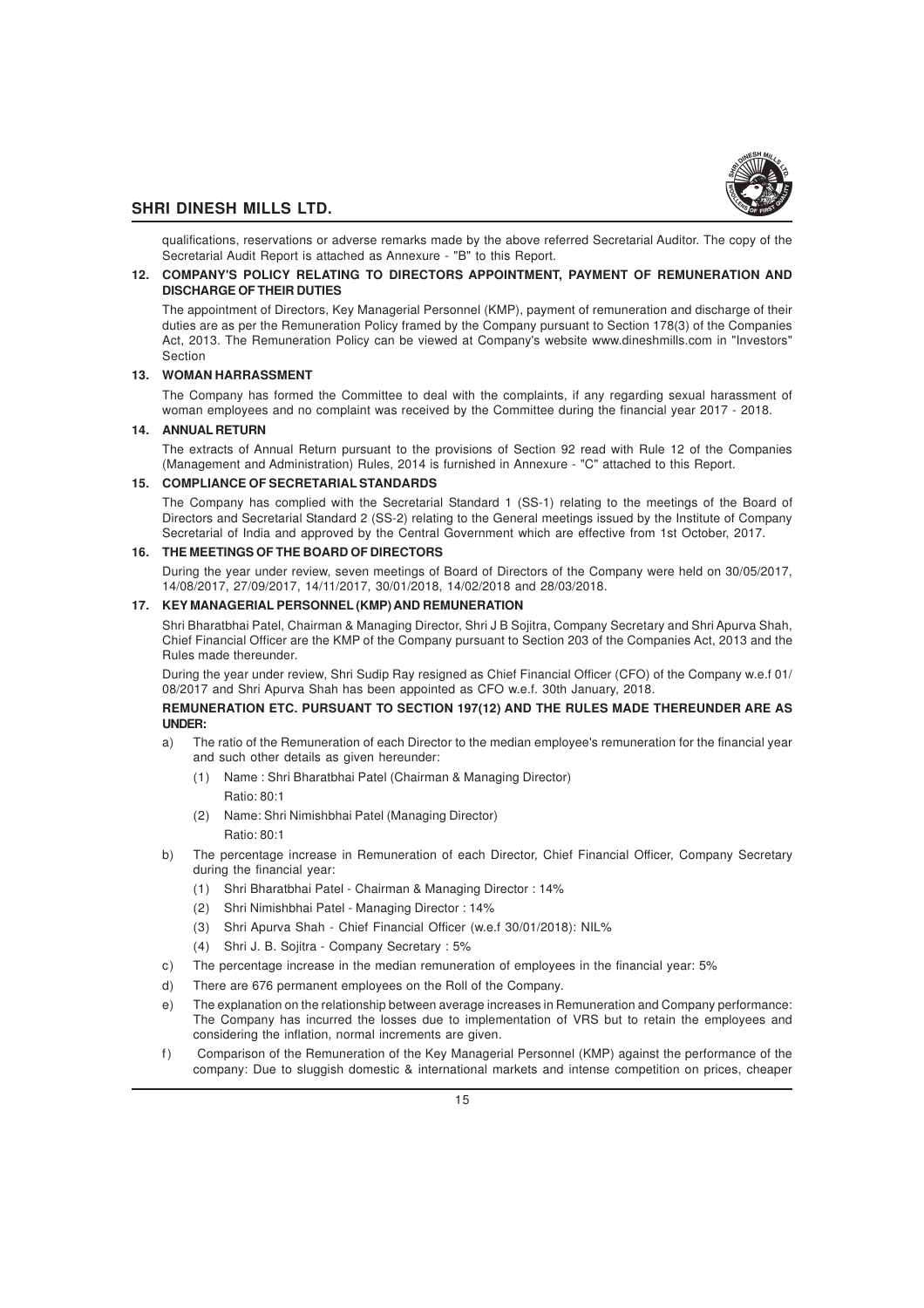imports from China and preference to the readymade garments, the revenue from Operations has been adversely affected and as a result thereof, our Company has incurred losses also due to implementation of VRS during the year under review. However, considering the qualifications, experience, long association, untiring efforts and their contribution to the Company, the remuneration are paid within the permissible limits under Schedule V to the Companies Act, 2013.

#### **18. CORPORATE GOVERNANCE**

The Report on Corporate Governance pursuant to the provisions of SEBI (Listing Obligations & Disclosure Requirements) Regulations, 2015 alongwith the certificate of M/s. Dhirubhai Shah & Co., Chartered Accountants, Auditors of the Company are attached herewith as Annexure - "D" and Annexure - "E" respectively.

#### **19. SUBSIDIARIES, JOINT VENTURES AND ASSOCIATE COMPANIES**

The Company has Subsidiary Company viz. Dinesh Remedies Ltd., engaged in manufacturing of Empty hard Gelatin Capsules Shells at Village Mahuvad, Haranmal Road, Padra-Jambusar Highway, Taluka Padra, District Vadodara - 391 440.

During the year under review, the Company has incorporated two subsidiary companies viz. Fernway Technologies Ltd. and Fernway Textiles Ltd. on 30th October, 2017 and 6th November, 2017 respectively. There are no other Joint Ventures and Associate companies.

The financial statements of the above referred subsidiary companies are consolidated and the separate statements containing the salient features of the financial statement of these subsidiary companies have also been attached to the financial statement of the Company pursuant to the provisions of the Companies Act, 2013 read with the Companies (Indian Accounting Standards) Rules, 2015 (i.e. Ind AS).

#### **20. DEPOSITS**

The Company has neither accepted nor renewed any deposits pursuant to Section 73 and 76 of the Companies Act, 2013 and Rules made thereunder during the financial year 2017 - 2018.

#### **21. DIRECTORS**

Pursuant to Section 149 and 152 of the Companies Act, 2013 read with the Companies (Appointment and Qualification of Directors) Rules, 2014, Independent Directors are not liable to retire by rotation whereas other Directors are liable to retire by rotation and accordingly, Shri Nimishbhai Patel, Managing Director of the Company would retire by rotation and being eligible, offer himself for re-appointment. The particulars of the Director retiring by rotation and seeking re-appointment have been given in the Notice of the ensuing 83rd Annual General Meeting of the members of the Company.

#### **22. DECLARATION BY INDEPENDENT DIRECTORS**

The Independent Directors have given the declaration that, they meet the criteria of independence as provided in Section 149(6) of the Companies Act, 2013 read with Rules made thereunder.

#### **23. PERFORMANCE EVALUATION OF DIRECTORS**

The performance evaluation of all the Directors including Independent Directors and the Board as a whole which includes the Committees thereof was done on 28th March, 2018 as per the Performance Evaluation Policy of the Company.

As per provisions of the Companies Act, 2013 read with Rules made thereunder, a separate meeting of the Independent Directors was held on 28th March, 2018 to consider the following agenda:

- a) Review the performance of Non-Independent Directors and the Board as a whole including Committees thereof.
- b) Review the performance of the Chairperson of the Company.
- c) Asses the efficacy and adequacy of flow of information.

Except Mrs. Tarunaben Patel, all other Independent Directors of the Company were present in the meeting held on 28th March, 2018 and they considered the above referred agenda.

#### **24. STATUTORY AUDITORS**

The tenure of M/s. Dhirubhai Shah & Co., Chartered Accountants, Ahmedabad would expire on the conclusion of the ensuing 83rd Annual General Meeting. The Company has received a letter dated 28th April, 2018 from the above referred Auditors to the effect that, if they are reappointed, it would be in accordance with the provisions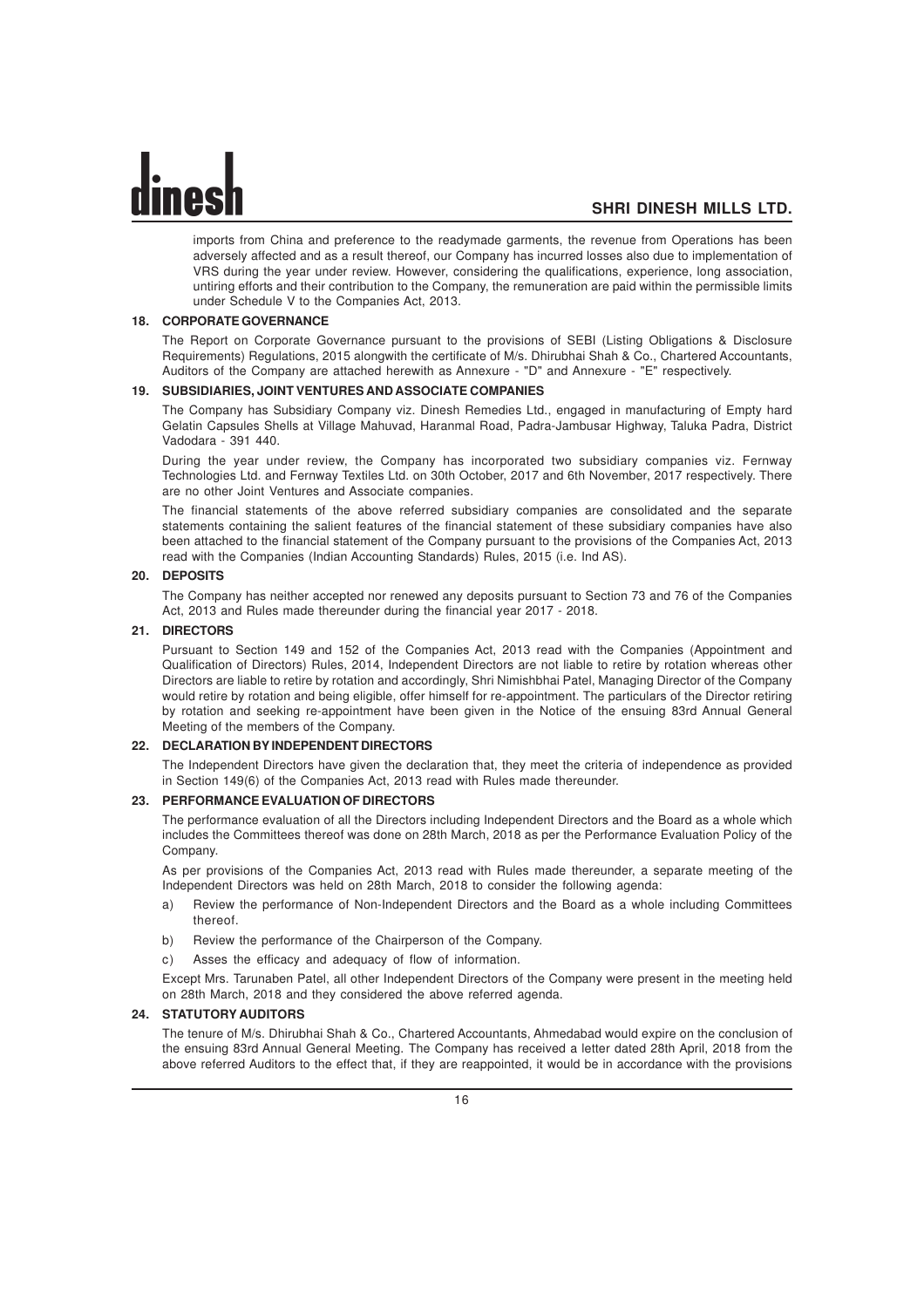

of Section 141 of the Companies Act, 2013. The continuance of appointment and payment of remuneration to M/ s. Dhirubhai Shah & Co., Chartered Accountants are proposed to be approved in the ensuing 83rd Annual General Meeting.

## **25. COMPOSITION OF AUDIT COMMITTEE AND VIGIL MECHANISM**

Presently, the Audit Committee consists of four Independent Directors viz. Shri Rakesh Agrawal, Shri T. M. Patel, Shri Sanjiv Shah and Mrs. Tarunaben Patel.

The Board of Directors of the Company had established the Vigil Mechanism pursuant to Section 177(9) of the Companies Act, 2013 and Rules made for Directors and Employees to report their genuine concerns. However, there were no instances reported to the Chairman of the Audit Committee during the year under review. The Whistle Blower Policy can be viewed at Company's website www.dineshmills.com in "Investors" Section.

#### **26. SHARES:**

- (a) **BUY BACK OF SECURITIES:** The Company has not bought back any of its securities during the year under review.
- (b) **SWEAT EQUITY:** The Company has not issued any Sweat Equity Shares during the year under review.
- (c) **BONUS SHARES:** No Bonus Shares were issued during the year under review.
- (d) **EMPLOYEES STOCK OPTION PLAN (ESOP):** The Board of Directors of the Company have allotted 16,200 equity shares of Rs.10/- each to the employees of the Company as per the terms & conditions of the ESOP-2016 Scheme of the Company based on the decision taken by the Nomination, Remuneration & Compensation Committee of the Directors of the Company. As a result of the allotment of 16,200 equity shares of Rs.10/ - each under ESOP, the paid up equity share capital of the Company has been increased to Rs. 510.06 Lakhs w.e.f. 28th May, 2018.

#### **27. EMPLOYEES' REMUNERATION:**

The details of the remuneration paid to the employees during the year under review are given in the Annexure - "F" to this Report pursuant to Rule 5(2) of the Companies (Appointment & Remuneration of Managerial Personnel) Rules, 2014.

# **28. INSURANCE:**

All the properties of the Company including buildings, plant & machinery and stocks have been insured.

#### **29. DIRECTORS RESPONSIBILITY STATEMENT:**

Your Directors confirm that:

- (a) in the preparation of the Annual Accounts for the financial year 2017-2018, the applicable Accounting Standards had been followed along with proper explanation relating to material departures;
- (b) the Directors had selected such Accounting policies and applied them consistently and made judgments and estimates that are reasonable and prudent so as to give a true and fair view of the state of affairs of the Company at the end of the financial year and of the profit and loss of the Company for that period;
- (c) the Directors had taken proper and sufficient care for the maintenance of adequate Accounting records in accordance with the provisions of the Companies Act, 2013 for safeguarding the assets of the Company and for preventing and detecting fraud and other irregularities;
- (d) the Directors had prepared the Annual Accounts on a going concern basis;
- (e) the Directors had laid down internal financial controls to be followed by the Company and that, such internal financial controls are adequate and were operating effectively.
- (f) the Directors had devised proper systems to ensure compliance with the provisions of all applicable laws and that such systems were adequate and operating effectively.

## **30. ACKNOWLEDGEMENTS**

Your Board of Directors thanks all the stakeholders viz. shareholders, customers, suppliers, bankers, employees for their support during the year under review.

For and on behalf of the Board of Directors

| Place: Vadodara      |                     |
|----------------------|---------------------|
| Date: 28th May, 2018 | <b>BHARAT PATEL</b> |
|                      | CHAIRMAN            |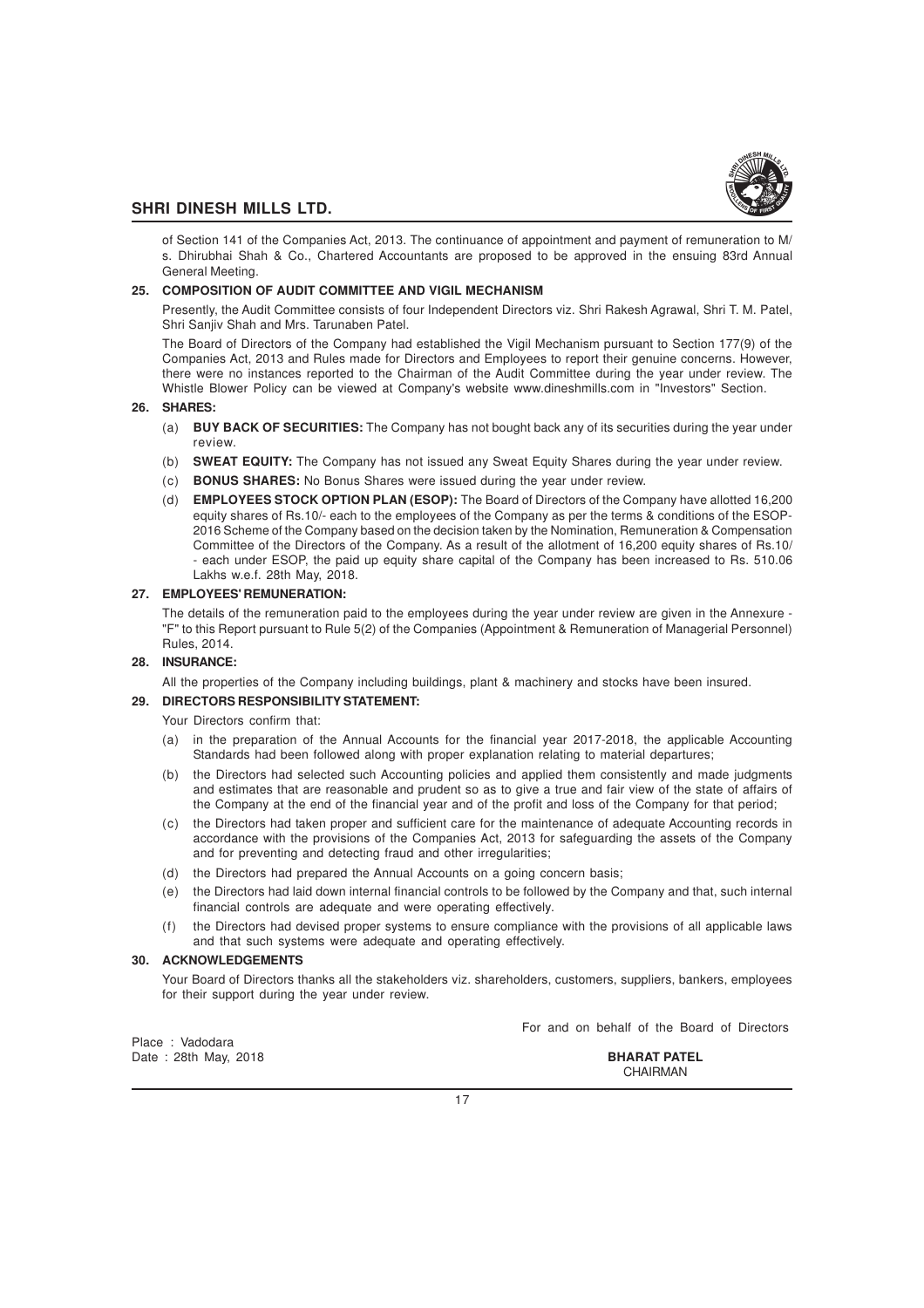# **ANNEXURE : A**

# **A. CONSERVATION OF ENERGY:**

- (a) The steps taken or impact on Conservation of Energy:
	- (1) During the year under review, 350 LED Tube Lights of 18W had been replaced in place of 36W Fluorescent tube lights in the Worsted department of the Company.
	- (2) Replacement of existing on-off starter by AC drive on 30hp motor for smooth start /stop and E saving on working of Hydro extractor of mill finish section
- (b) The steps taken by the Company for utilizing alternate sources of Energy: None
- (c) The Capital Investments on Energy Conservation Equipments: None

## **B. TECHNOLOGY ABSORPTION:**

As no foreign technology is imported, the question of its absorption does not arise.

# **C. FOREIGN EXCHANGE EARNINGS AND OUTGO:**

(Rs. in Lakhs)

| Year          | <b>Earnings</b> | Outgo  |
|---------------|-----------------|--------|
| $2017 - 2018$ | 758.75          | 703.03 |

# **FORM 'A'**

# **RESEARCH & DEVELOPMENT:**

The R & D department of the Company is actively involved in product & process improvement / development as well as monitoring of Effluent Treatment Plants of the Company.

Expenditure on R & D: Rs. 26.56 Lakhs

Date: 28th May, 2018

# Place : Vadodara For and on behalf of the Board of Directors<br>Date : 28th May, 2018 **For and on behalf of the Board of Directors** CHAIRMAN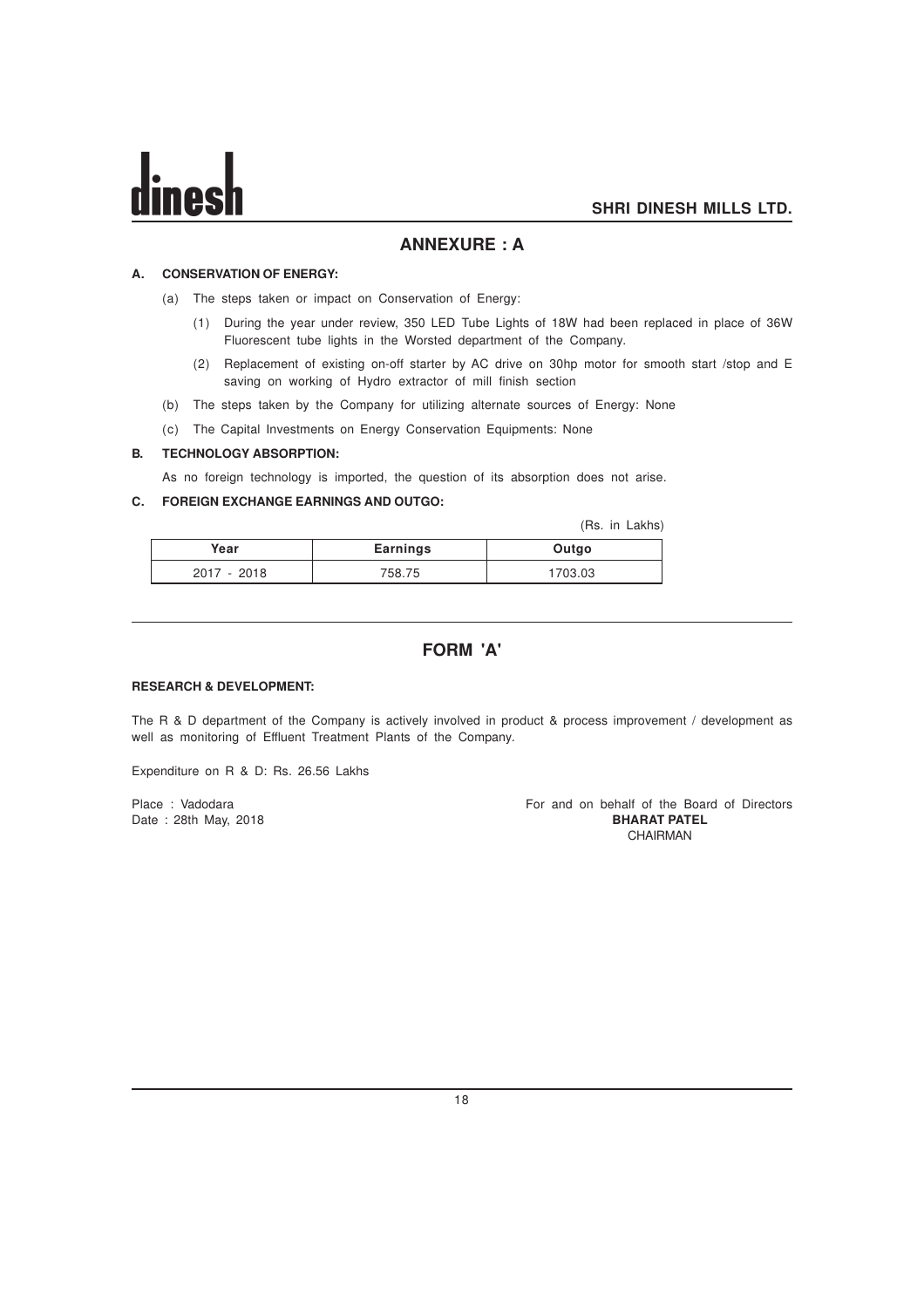

# **Annexure-B Secretarial Audit Report**

(For the Financial year ended on 31st March, 2018)

[Pursuant to section 204(1) of the Companies Act, 2013 and Rule No. 9 of the Companies (Appointment and Remuneration of Managerial Personnel) Rules, 2014]

To, The Members, **SHRI DINESH MILLS LIMITED** P.O. Box No. 2501, Padra Road Vadodara - 390 020

We have conducted the secretarial audit of the compliance of applicable statutory provisions and the adherence to good corporate practice by Shri Dinesh Mills Limited (hereinafter called "the Company"). Secretarial Audit was conducted in a manner that provided us a reasonable basis for evaluating the corporate conducts/ statutory compliances and expressing our opinion thereon.

Based on our verification of the Company's books, papers, minutes books, forms and returns filed and other records maintained by the Company and also the information provided by the Company, its officers, agents and authorized representatives during the conduct of secretarial audit, we hereby report that in our opinion, the Company has, during the audit period covering the financial year ended on 31st March, 2018 complied with the statutory provisions listed hereunder and also that the Company has proper Board processes and compliance mechanism in place to the extent, in the manner and subject to the reporting made hereinafter:

We have examined the books, papers, minute books, forms and returns filed and other records maintained by the Company, for the financial year ended on 31st March, 2018, according to the provisions of:

- 1. The Companies Act, 2013 (the Act) and the rules made thereunder.
- 2. The Securities Contracts (Regulation) Act, 1956 ('SCRA') and the rules made thereunder;
- 3. The Depositories Act, 1996 and the Regulations and Bye-laws framed thereunder;
- 4. Foreign Exchange Management Act, 1999 and the rules and regulations made thereunder to the extent of Foreign Direct Investment and Overseas Direct Investment and External Commercial Borrowings. - Not Applicable to the Company during the Audit period;
- 5. The following Regulations and Guidelines prescribed under the Securities and Exchange Board of India Act, 1992 ('SEBI Act').
	- A. The Securities and Exchange Board of India (Substantial Acquisition of Shares and Takeovers) Regulations, 2011;
	- B. The Securities and Exchange Board of India (Prohibition of Insider Trading) Regulations, 2015;
	- C. The Securities and Exchange Board of India (Issue of Capital and Disclosure Requirements) Regulations, 2009. - Not Applicable to the Company during the Audit Period;
	- D. The Securities and Exchange Board of India (Employee Stock Option Scheme and Employee Stock Purchase Scheme) Guidelines, 1999;
	- E. The Securities and Exchange Board of India (Issue and Listing of Debt Securities) Regulations, 2008. - Not Applicable to the Company during the Audit Period;
	- F. The Securities and Exchange Board of India (Registrars to an Issue and Share Transfer Agents) Regulations, 2011 regarding the Companies Act and dealing with client;
	- G. The Securities and Exchange Board of India (Delisting of Equity Shares) Regulations, 2009. Not Applicable to the Company during the Audit Period; and
	- H. The Securities and Exchange Board of India (Buyback of Securities) Regulations, 1998. Not Applicable to the Company during the Audit Period;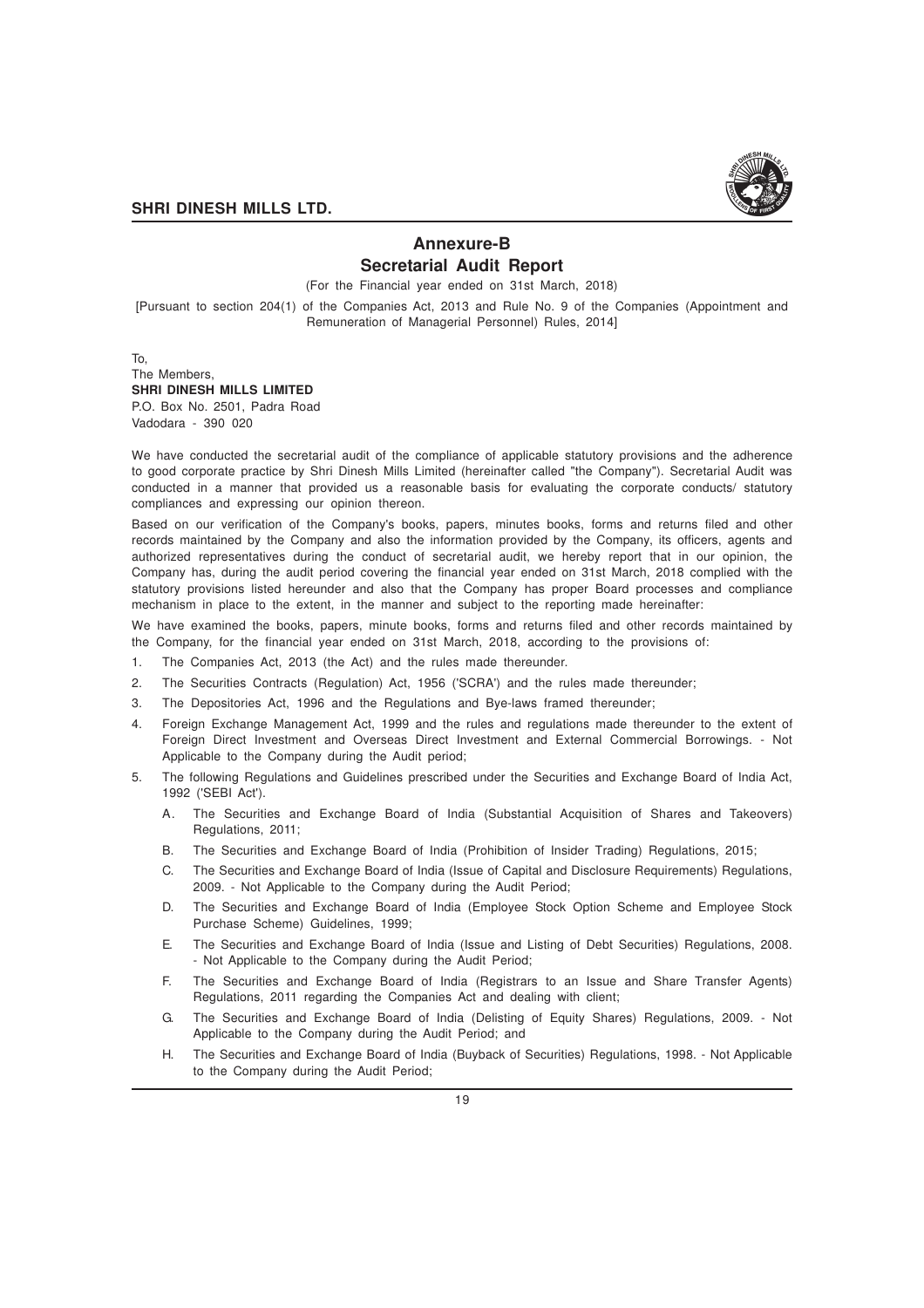I. The Securities and Exchange Board of India (Listing Obligations and Disclosure Requirements) Regulations, 2015.

We have also examined compliance with the applicable clauses of the following: (i) Secretarial Standards issued by The Institute of Company Secretaries of India.

During the period under review, the Company has complied with the provisions of the Act, Rules, Regulations, Guidelines, Standards etc. mentioned above.

Further, as per representation of management letter, considering its nature of business, process and location, the following Acts are specifically applicable to the Company. There are adequate systems and processes in the company to monitor and ensure compliance.

- 1. The Water (prevention and control of pollution) Act, 1974 & Rules
- 2. Air (Prevention & Control of Pollution) Act, 1981 & Rules
- 3. Environment Protection Act, 1986 & Rules
- 4. Water Cess Act, 1997 & Rules

#### **We further report that;**

The Board of Directors of the Company is duly constituted with proper balance of Executive Directors, Non-Executive Directors and Independent Directors. The changes in the composition of the Board of Directors that took place during the year under review were carried out in compliance with the provisions of the Act.

Adequate notice is given to all directors to schedule the Board Meetings, agenda and detailed notes on agenda were sent at least 7 days in advance, and a system exists for seeking and obtaining further information and clarifications on the agenda items before the meeting and for meaningful participation at the meeting.

During the Audit period, all the decisions were taken by the Board of Directors or Committee of the Board without any dissent by any of the Directors of the Company as recorded in the minutes of the meetings of the Board of Directors or Committee of the Board, as the case may be.

We further report that there are adequate systems and processes in the Company commensurate with the size and operations of the Company to monitor and ensure compliance with applicable laws, rules, regulations and guidelines.

We further report that during the audit period, the Company has passed following major special resolutions at Annual General Meeting held on 27.09.2017:

(a) For revision in managerial remuneration of Mr. Bharabhai Patel, Chairman & Managing Director and Mr. Nimishbhai Patel, Managing Director from 01.04.2017 to 31.03.2018.

For **Kashyap Shah & Co.** Place: Vadodara Practising Company Secretaries **(Kashyap Shah)** Proprietor FCS No. 7662; CP No. 6672

**SHRI DINESH MILLS LTD.**

**Note:** This report is to be read with our letter of even date which is annexed as Annexure and forms an integral part of this report.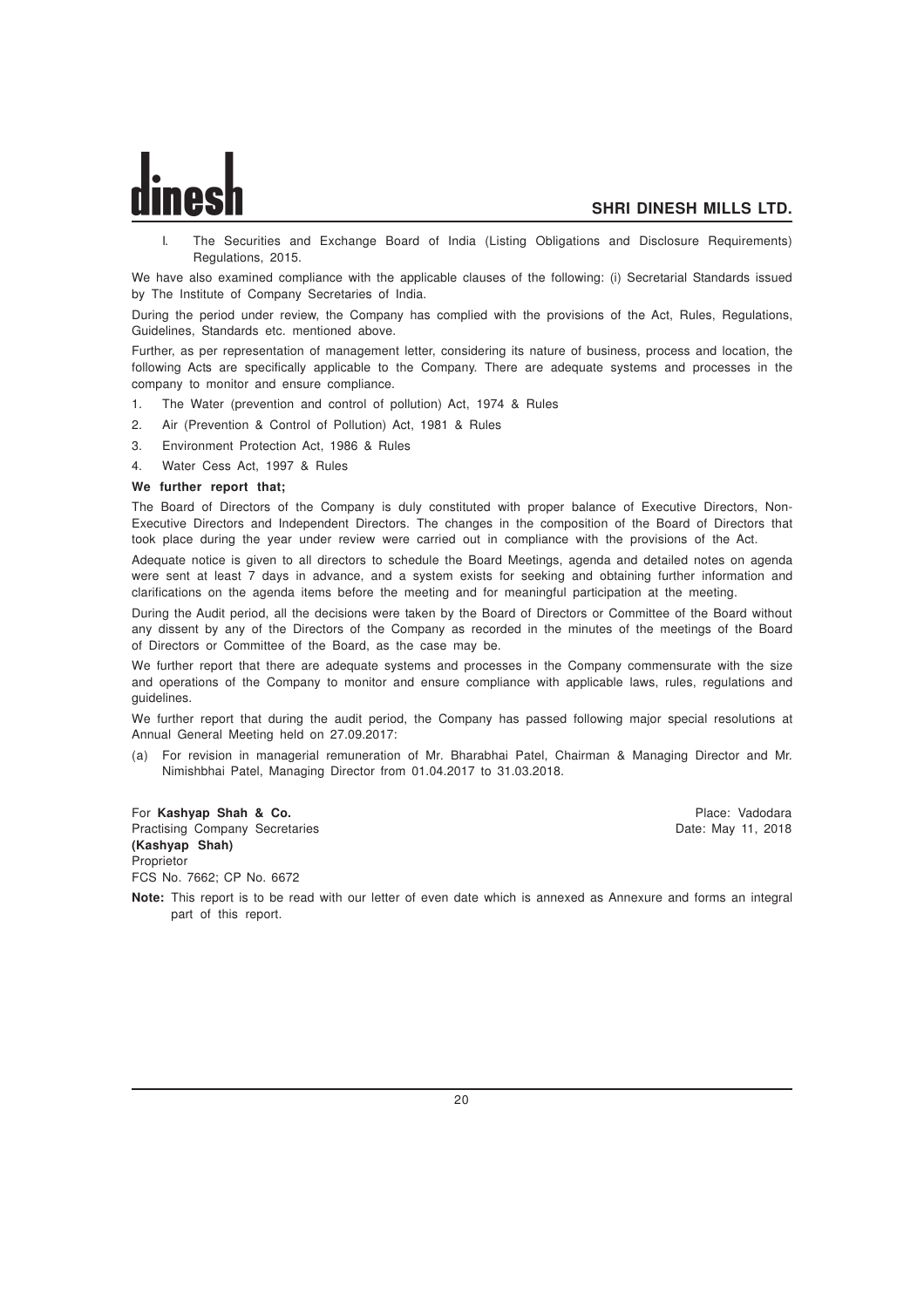

# **Annexure to Secretarial Audit Report**

To The members, **SHRI DINESH MILLS LIMITED** P.O. Box No. 2501, Padra Road Vadodara - 390 020

Our report of even date is to be read along with this letter.

- 1. Maintenance of secretarial record is the responsibility of the management of the company. Our responsibility is to express an opinion on these secretarial records based on our audit.
- 2. We have followed the audit practices and the processes as were appropriate to obtain reasonable assurance about the correctness of the contents of the secretarial records. The verification was done on test basis to ensure that correct facts are reflected in secretarial records. We believe that the processes and the practices, we followed provided a reasonable basis for our opinion.
- 3. We have not verified the correctness and appropriateness of financial records and Books of Accounts of the company.
- 4. Wherever required, we have obtained the Management representation about the compliance of laws, rules and regulations and happening of events etc.
- 5. The compliance of the provisions of corporate and other applicable laws, rules, regulations, standards is the responsibility of management. Our examination was limited to the verification of procedures on test basis.
- 6. The Secretarial Audit report is neither an assurance as to the future viability of the company nor of the efficacy or effectiveness with which the management has conducted the affairs of the company.

For Kashyap Shah & Co. **Place: Vadodara** Place: Vadodara Place: Vadodara Place: Vadodara Place: Vadodara Place: Vadodara Place: Vadodara Place: Vadodara Place: Vadodara Place: Vadodara Place: Vadodara Place: Vadodara Place Practising Company Secretaries **Date: May 11, 2018** Date: May 11, 2018 **(Kashyap Shah)** Proprietor FCS No. 7662; CP No. 6672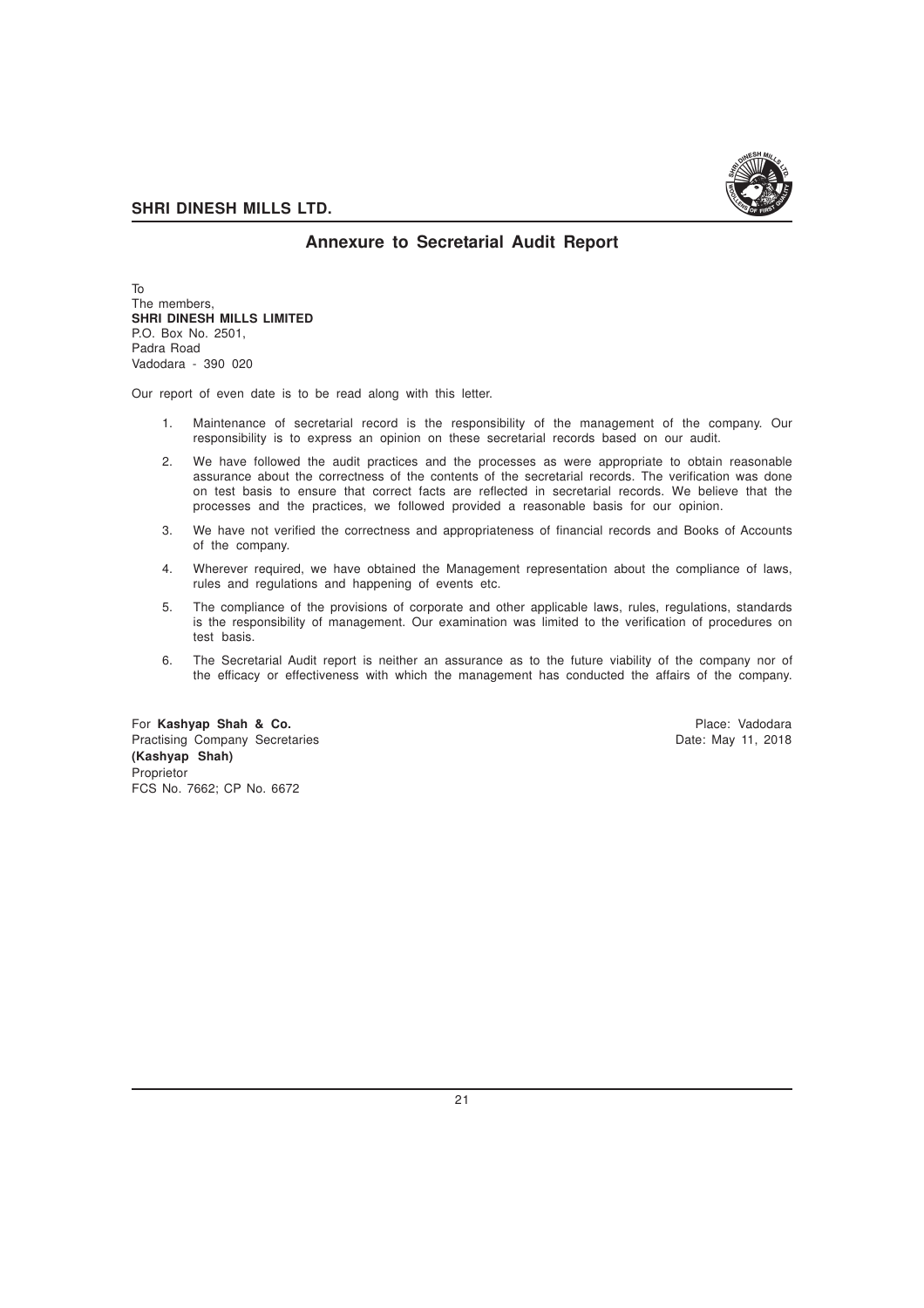

# **ANNEXURE - "C" FORM No. MGT-9 EXTRACT OF ANNUAL RETURN**

as at the Financial Year ended on 31st March, 2018

[Pursuant to section 92(3) of the Companies Act, 2013 and rule 12(1) of the Companies (Management and Administration) Rules, 2014]

# **I. REGISTRATION AND OTHER DETAILS:**

| (i)   | Corporate Identification Number (CIN)                | L17110GJ1935PLC000494                                                                                 |
|-------|------------------------------------------------------|-------------------------------------------------------------------------------------------------------|
| (ii)  | <b>Registration Date</b>                             | 01/07/1935                                                                                            |
| (iii) | Name of the Company                                  | SHRI DINESH MILLS LIMITED                                                                             |
| (iv)  | Category / Sub-Category of the Company               | Indian Non-Govt. Company                                                                              |
| (v)   | Address of the Registered office and contact details | P. B. No.2501.<br>Padra Road, Vadodara - 390020                                                       |
| (vi)  | Whether Listed company                               | Listed Public Company                                                                                 |
| (vii) | Name, Address and Contact details of                 | MCS SHARE TRANSFER AGENT LTD.                                                                         |
|       | Registrar and Transfer Agent, if any                 | 1st Floor, Neelam Apartmet, 88,<br>Sampatrao Colony, Above Chappanbhog<br>Alkapuri, Vadodara - 390007 |

# **II. PRINCIPAL BUSINESS ACTIVITIES OF THE COMPANY :**

All the business activities contributing 10 % or more of the total turnover of the company shall be stated:-

| Sr.   Name and Description of  | NIC Code of         | $%$ to total            |
|--------------------------------|---------------------|-------------------------|
| No.   main products / services | the Product/service | turnover of the Company |
| Woolen & Worsted Fabrics       | 131                 | 38                      |
| Paper Makers' Felt             | 13999               | 62                      |

# **III. PARTICULARS OF HOLDING, SUBSIDIARY AND ASSOCIATE COMPANIES:**

| Sr.<br>No.     | Name and Address<br>of the Company                                                        | CIN/GLN               | Holding/Subsidiary<br>/Associate | $%$ of<br>shares held | Applicable<br>Section |  |  |  |
|----------------|-------------------------------------------------------------------------------------------|-----------------------|----------------------------------|-----------------------|-----------------------|--|--|--|
| 1              | Dinesh Remedies Ltd.<br>Shri Dinesh Mills premises,<br>Akota Road, Vadodara               | U24230GJ2005PLC045447 | Subsidiary                       | 55.52%                | Section<br>2(46)      |  |  |  |
| $\overline{2}$ | Fernway Technologies<br>Limited<br>Post Box No. 2501.<br>Padra Road.<br>Vadodara - 390020 | U17301GJ2017PLC099607 | Subsidiary                       | 100%                  | Section<br>2(46)      |  |  |  |
| 3              | Fernway Textiles<br>Limited<br>Post Box No. 2501.<br>Padra Road.<br>Vadodara - 390020     | U17200GJ2017PLC099677 | Subsidiary                       | 100%                  | Section<br>2(46)      |  |  |  |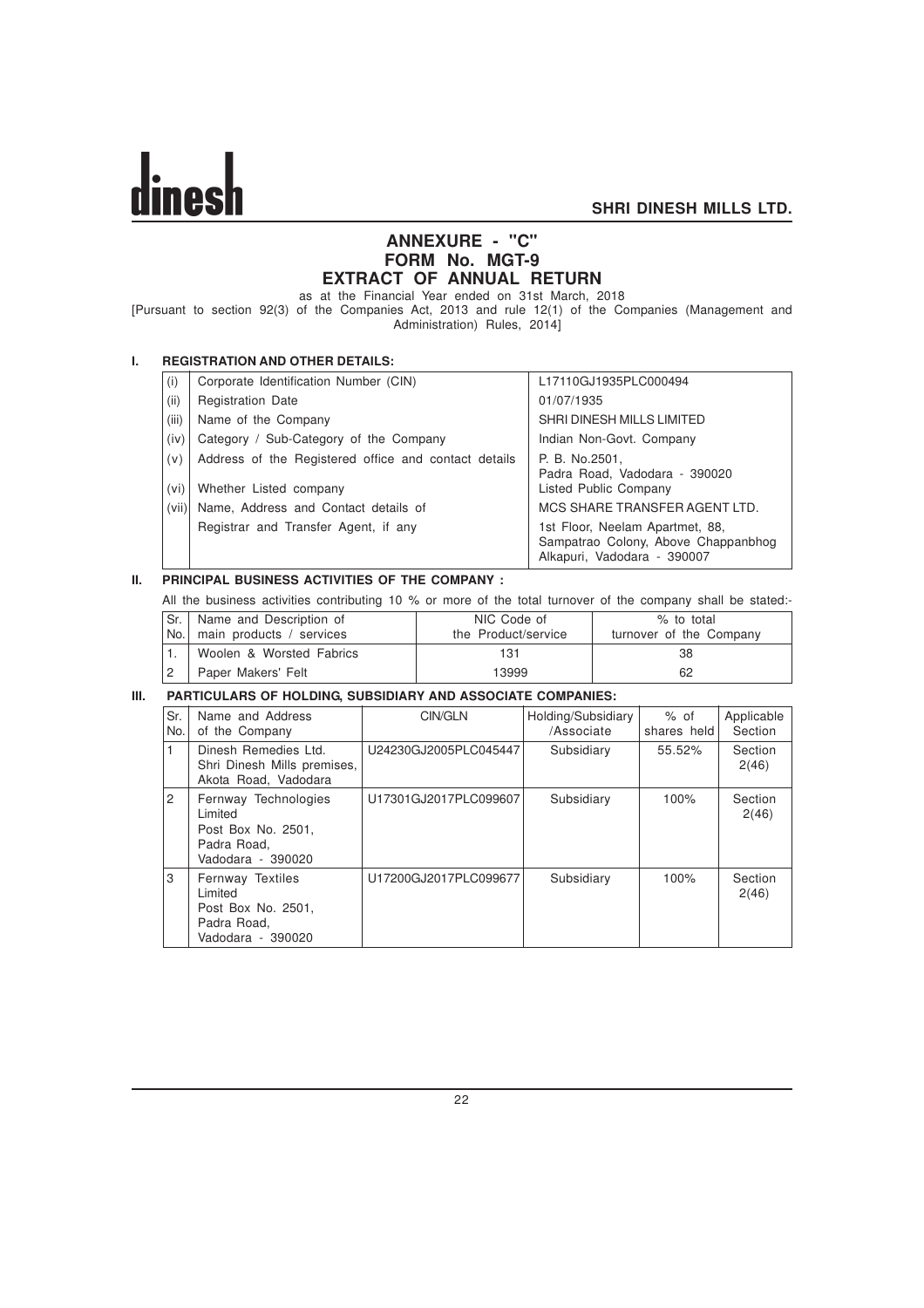

# **IV. SHARE HOLDING PATTERN: (Equity Share Capital Breakup as percentage of Total Equity) (i) Category-wise shareholding**

| Category of                                            | No. of Shares held at the |             | No. of Shares held at the |               |                 |          | $\%$               |               |            |
|--------------------------------------------------------|---------------------------|-------------|---------------------------|---------------|-----------------|----------|--------------------|---------------|------------|
| Shareholders                                           |                           |             | beginning of the year     |               | end of the year |          |                    |               | Change     |
|                                                        |                           |             |                           |               |                 |          | (31st March, 2018) |               | during     |
|                                                        |                           |             | (1st April, 2017)         |               |                 |          |                    |               | the        |
|                                                        |                           |             |                           |               |                 |          |                    |               | year       |
|                                                        | Demat                     | Physical    | Total                     | % of          | Demat           | Physical | Total              | % of          |            |
|                                                        |                           |             |                           | Total         |                 |          |                    | Total         |            |
|                                                        |                           |             |                           | <b>Shares</b> |                 |          |                    | <b>Shares</b> |            |
| A Promoters                                            |                           |             |                           |               |                 |          |                    |               |            |
| $(1)$ Indian                                           |                           |             |                           |               |                 |          |                    |               |            |
| a) Individual/ HUF                                     | 2288372                   | $\mathbf 0$ | 2288372                   | 45.01         | 2288372         | 0        | 2288372            | 45.01         | <b>NIL</b> |
| b) Central Govt.                                       | 0                         | $\mathbf 0$ | 0                         | $\mathbf 0$   | $\mathbf 0$     | 0        | 0                  | 0             | <b>NIL</b> |
| c) State Govt.(s)                                      | 0                         | $\mathbf 0$ | 0                         | $\mathbf 0$   | $\mathbf 0$     | 0        | 0                  | 0             | <b>NIL</b> |
| d) Bodies Corporate                                    | $\Omega$                  | $\mathbf 0$ | $\Omega$                  | $\Omega$      | $\Omega$        | $\Omega$ | $\Omega$           | $\Omega$      | <b>NIL</b> |
| e) Banks / Fl                                          | 0                         | $\mathbf 0$ | $\Omega$                  | $\mathbf 0$   | $\Omega$        | 0        | 0                  | $\Omega$      | <b>NIL</b> |
| f) Any other                                           | $\Omega$                  | $\mathbf 0$ | $\Omega$                  | $\Omega$      | $\Omega$        | 0        | $\Omega$           | $\Omega$      | <b>NIL</b> |
| Sub Total (A) (1):-                                    | 2288372                   | 0           | 2288372                   | 45.01         | 2288372         | 0        | 2288372            | 45.01         | <b>NIL</b> |
| (2) Foreign                                            |                           |             |                           |               |                 |          |                    |               |            |
| a) NRIs- Individuals                                   | $\Omega$                  | 0           | 0                         | 0             | $\Omega$        | $\Omega$ | 0                  | 0             | <b>NIL</b> |
| b) Others - Individuals                                | $\Omega$                  | $\mathbf 0$ | 0                         | $\Omega$      | $\Omega$        | $\Omega$ | 0                  | $\Omega$      | <b>NIL</b> |
| c) Bodies Corporate                                    | 0                         | $\mathbf 0$ | $\mathbf 0$               | $\Omega$      | $\mathbf 0$     | 0        | $\Omega$           | 0             | <b>NIL</b> |
| d) Banks/FI                                            | 0                         | $\mathbf 0$ | $\mathbf 0$               | $\mathbf 0$   | $\mathbf 0$     | 0        | $\mathbf 0$        | 0             | <b>NIL</b> |
| e) Any Other.                                          | 0                         | $\mathbf 0$ | 0                         | $\mathbf 0$   | $\mathbf 0$     | 0        | 0                  | 0             | <b>NIL</b> |
| Sub Total $(B)(2)$ :-                                  | 0                         | 0           | 0                         | $\Omega$      | 0               | 0        | 0                  | 0             | NIL        |
| <b>Total shareholding</b>                              |                           |             |                           |               |                 |          |                    |               |            |
| of Promoter (A)=                                       |                           |             |                           |               |                 |          |                    |               |            |
| $(A)(1)+(A)(2)$                                        | 2288372                   | 0           | 2288372                   | 45.01         | 2288372         | 0        | 2288372            | 45.01         | <b>NIL</b> |
| <b>B. Public Shareholding</b>                          |                           |             |                           |               |                 |          |                    |               |            |
| 1. Institutions                                        |                           |             |                           |               |                 |          |                    |               |            |
| a) Mutual Funds                                        | 0                         | 10          | 10                        | 0.00          | $\pmb{0}$       | 10       | 10                 | 0.00          | <b>NIL</b> |
| b) Banks / Fl                                          | 2770                      | 990         | 3760                      | 0.07          | 2770            | 990      | 3760               | 0.07          | <b>NIL</b> |
| c) Central Govt.                                       | 0                         | $\pmb{0}$   | 0                         | $\mathbf 0$   | $\mathbf 0$     | 0        | 0                  | 0             | <b>NIL</b> |
| d) State Govt.(s)                                      | 0                         | $\mathbf 0$ | $\mathbf 0$               | 0             | $\mathbf 0$     | 0        | $\mathbf 0$        | 0             | <b>NIL</b> |
| e) Venture Capital Funds                               | 0                         | $\mathbf 0$ | 0                         | 0             | $\mathbf 0$     | 0        | 0                  | 0             | <b>NIL</b> |
| f) Insurance Companies                                 | 0                         | $\mathbf 0$ | 0                         | $\mathbf 0$   | 0               | 0        | 0                  | 0             | <b>NIL</b> |
| g) Flls                                                | 0                         | $\mathbf 0$ | $\mathbf 0$               | $\Omega$      | $\mathbf 0$     | 0        | 0                  | 0             | <b>NIL</b> |
| h) Foreign Venture                                     |                           |             |                           |               |                 |          |                    |               |            |
| Capital Funds                                          | 0                         | $\mathbf 0$ | 0                         | $\mathbf 0$   | $\mathbf 0$     | 0        | 0                  | 0             | <b>NIL</b> |
| i)<br>Others (specify)                                 | 0                         | $\mathbf 0$ | 0                         | $\mathbf 0$   | $\mathbf 0$     | 0        | 0                  | 0             | <b>NIL</b> |
| Sub-total $(B)(1)$ :-                                  | 2770                      | 1000        | 3770                      | 0.07          | 2770            | 1000     | 3770               | 0.07          | <b>NIL</b> |
| <b>Non-Institutions</b><br>2.                          |                           |             |                           |               |                 |          |                    |               |            |
| a) Bodies Corporate                                    |                           |             |                           |               |                 |          |                    |               |            |
| i)<br>Indian                                           | 102734                    | 6870        | 109604                    | 2.16          | 94274           | 6020     | 100294             | 1.97          | (0.19)     |
| ii) Overseas                                           | 0                         | 0           | $\mathbf 0$               | $\mathbf 0$   | $\mathbf 0$     | 0        | 0                  | 0             | <b>NIL</b> |
| Individuals :                                          |                           |             |                           |               |                 |          |                    |               |            |
| b)                                                     |                           |             |                           |               |                 |          |                    |               |            |
| Individual shareholders<br>i)<br>holding nominal share |                           |             |                           |               |                 |          |                    |               |            |
|                                                        |                           |             |                           |               |                 |          |                    |               |            |
|                                                        |                           |             |                           |               |                 |          |                    |               |            |
| capital upto                                           |                           |             |                           |               |                 |          |                    |               |            |
| Rs. 2/- Lakhs.                                         | 1451136                   | 327000      | 1778136                   | 34.97         | 1384461         | 260250   | 1644711            | 32.35         | (2.62)     |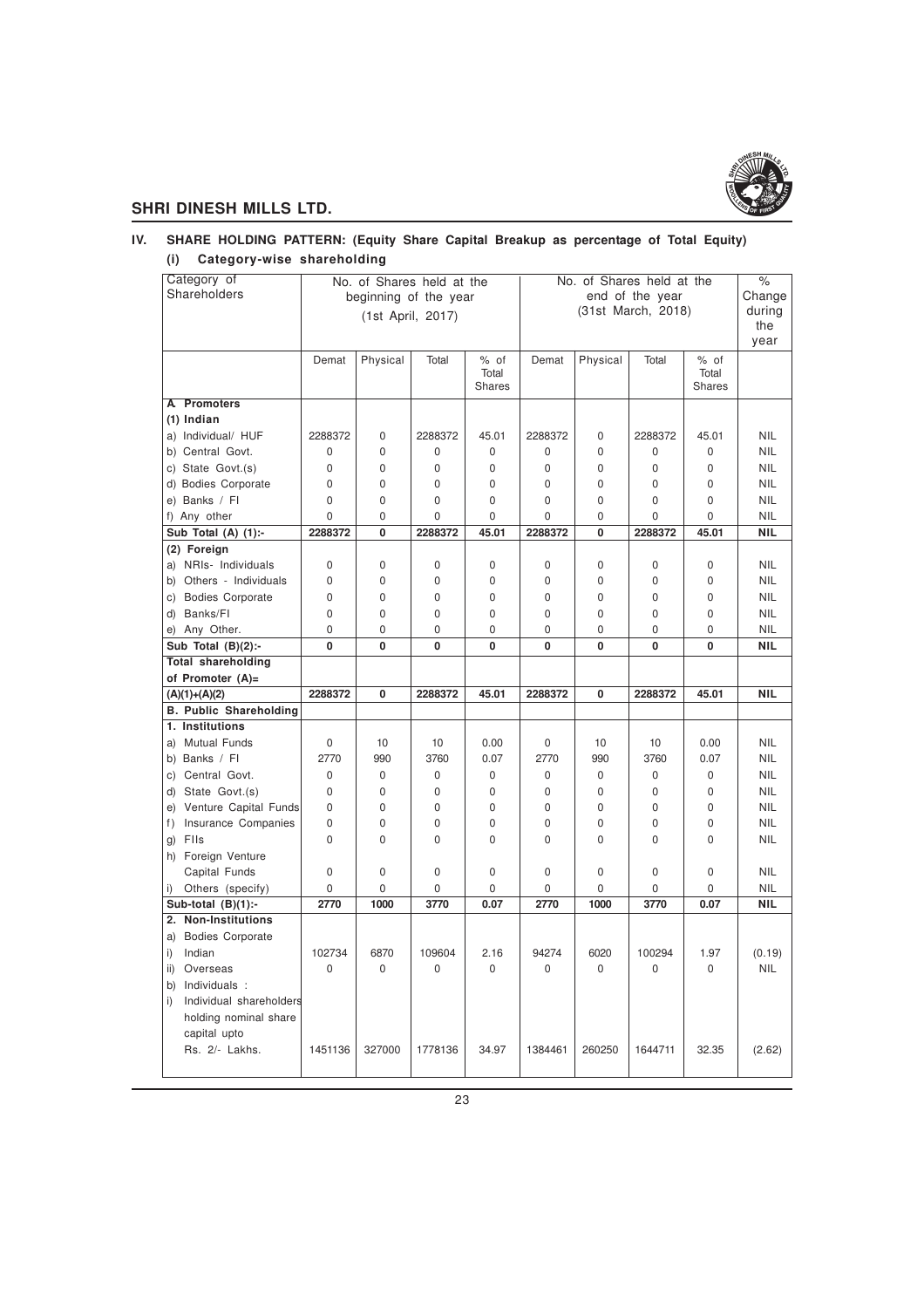# Ŀ

# **SHRI DINESH MILLS LTD.**

# **IV. SHARE HOLDING PATTERN: (Equity Share Capital Breakup as percentage of Total Equity) (i) Category-wise shareholding**

| Category of<br>Shareholders                                                            | No. of Shares held at the<br>beginning of the year<br>(1st April, 2017) |             |                     | No. of Shares held at the<br>end of the year<br>(31st March, 2018) |                     |             |              | $\%$<br>Change<br>during<br>the<br>year |                          |
|----------------------------------------------------------------------------------------|-------------------------------------------------------------------------|-------------|---------------------|--------------------------------------------------------------------|---------------------|-------------|--------------|-----------------------------------------|--------------------------|
|                                                                                        | Demat                                                                   | Physical    | Total               | $%$ of<br>Total<br>Shares                                          | Demat               | Physical    | Total        | $%$ of<br>Total<br><b>Shares</b>        |                          |
| Individual shareholders<br>ii)<br>holding nominal share<br>capital in excess           |                                                                         |             |                     |                                                                    |                     |             |              |                                         |                          |
| of Rs. 2/- Lakhs.                                                                      | 805792                                                                  | $\mathbf 0$ | 805792              | 15.85                                                              | 873728              | $\Omega$    | 873728       | 17.18                                   | 1.33                     |
| Others, (specify)<br>C)<br>Non Resident Indians<br>Overseas Corporate<br><b>Bodies</b> | 98378<br>$\Omega$                                                       | 330<br>0    | 98708<br>$\Omega$   | 1.94<br>$\Omega$                                                   | 118047<br>$\Omega$  | 350<br>0    | 118397<br>0  | 2.33<br>$\Omega$                        | 0.39<br><b>NIL</b>       |
| Foreign Nationals                                                                      | 0                                                                       | 0           | $\Omega$            | $\Omega$                                                           | $\Omega$            | $\Omega$    | $\Omega$     | $\Omega$                                | <b>NIL</b>               |
| <b>Clearing Members</b>                                                                | 0                                                                       | $\Omega$    | $\Omega$            | $\Omega$                                                           | $\Omega$            | 0           | $\Omega$     | $\Omega$                                | <b>NIL</b>               |
| Trusts                                                                                 | 0                                                                       | $\Omega$    | $\Omega$            | $\Omega$                                                           | $\Omega$            | $\Omega$    | $\Omega$     | $\Omega$                                | <b>NIL</b>               |
| Foreign Bodies-DR                                                                      | 0                                                                       | 0           | $\Omega$            | $\Omega$                                                           | $\Omega$            | $\Omega$    | $\Omega$     | $\Omega$                                | <b>NIL</b>               |
| <b>IEPF</b>                                                                            | 0                                                                       | $\Omega$    | $\Omega$            | $\Omega$                                                           | 55110               | $\Omega$    | 55110        | 1.08                                    | 1.08                     |
| Sub-total $(B)(2)$ :-                                                                  | 2458040                                                                 | 334200      | 2792240             | 54.92                                                              | 2525620             | 266620      | 2792220      | 54.91                                   | (0.91)                   |
| <b>Total Public</b><br>Shareholding $(B)$ =<br>$(B)(1)$ + $(B)(2)$                     | 2460810                                                                 | 335200      | 2796010             | 54.99                                                              | 2528390             | 267620      | 2796010      | 54.99                                   | <b>NIL</b>               |
| C. Shares held by<br>Custodian for<br><b>GDRs &amp; ADRs</b><br>Grand Total (A+B+C)    | O<br>4749182                                                            | 0<br>335200 | $\Omega$<br>5084382 | $\mathbf{0}$<br>100                                                | $\Omega$<br>4816762 | 0<br>335200 | 0<br>5084382 | $\Omega$<br>100                         | <b>NIL</b><br><b>NIL</b> |

# **(ii) Shareholding of Promoters:**

| Sr.<br>No.     | Shareholder's<br>Name            |                         | Shareholding at the beginning of<br>the year (i.e. 1st April, 2017) |                                                                   |                  | Shareholding at the end of the<br>year (i.e. 31st March, 2018) |                                                                |            |
|----------------|----------------------------------|-------------------------|---------------------------------------------------------------------|-------------------------------------------------------------------|------------------|----------------------------------------------------------------|----------------------------------------------------------------|------------|
|                |                                  | No. of<br><b>Shares</b> | $%$ of total<br>Shares of<br>the<br>company                         | $%$ of<br>Shares<br>Pledged /<br>encumbered<br>to total<br>shares | No. of<br>Shares | % of total<br>Shares of<br>the<br>company                      | %of<br>Shares<br>Pledged /<br>encumbered<br>to total<br>shares |            |
| 1              | Shri UpendrabhaiMaganbhai Patel  | 531655                  | 10.46                                                               | <b>NIL</b>                                                        | <b>NIL</b>       | <b>NIL</b>                                                     | <b>NIL</b>                                                     | (10.46)    |
| $\overline{2}$ | Shri BharatbhaiUpendrabhai Patel | 491710                  | 9.67                                                                | <b>NIL</b>                                                        | 670088           | 13.18                                                          | <b>NIL</b>                                                     | 3.51       |
| 3              | Shri NimishbhaiUpendrabhai Patel | 573388                  | 11.28                                                               | <b>NIL</b>                                                        | 643852           | 12.66                                                          | <b>NIL</b>                                                     | 1.38       |
| 4              | Smt. MirabenUpendrabhai Patel    | 181856                  | 3.58                                                                | <b>NIL</b>                                                        | <b>NIL</b>       | NII                                                            | <b>NIL</b>                                                     | (3.58)     |
| 5              | Ms. JemikaBharatbhai Patel       | 21160                   | 0.42                                                                | <b>NIL</b>                                                        | 21160            | 0.42                                                           | <b>NIL</b>                                                     | <b>NIL</b> |
| 6              | Shri Aditya B. Patel             | 214479                  | 4.22                                                                | <b>NIL</b>                                                        | 367443           | 7.23                                                           | <b>NIL</b>                                                     | 3.01       |
|                | Smt. RoopabenBharatbhai Patel    | 29140                   | 0.57                                                                | <b>NIL</b>                                                        | 54554            | 1.07                                                           | <b>NIL</b>                                                     | 0.50       |
| 8              | Smt. ArushabenNimishbhai Patel   | 58085                   | 1.14                                                                | <b>NIL</b>                                                        | 83085            | 164                                                            | <b>NIL</b>                                                     | 0.50       |
| 9              | Smt. MinalShekhar Desai          | 34640                   | 0.68                                                                | <b>NIL</b>                                                        | 34640            | 0.68                                                           | <b>NIL</b>                                                     | <b>NIL</b> |
| 10             | Smt. RanakKamleshLashkari        | 34060                   | 0.67                                                                | <b>NIL</b>                                                        | 34060            | 0.67                                                           | <b>NIL</b>                                                     | <b>NIL</b> |
| 11             | Shri Nishank Nimishbhai Patel    | 118199                  | 2.32                                                                | <b>NIL</b>                                                        | 379490           | 7.46                                                           | <b>NIL</b>                                                     | 5.14       |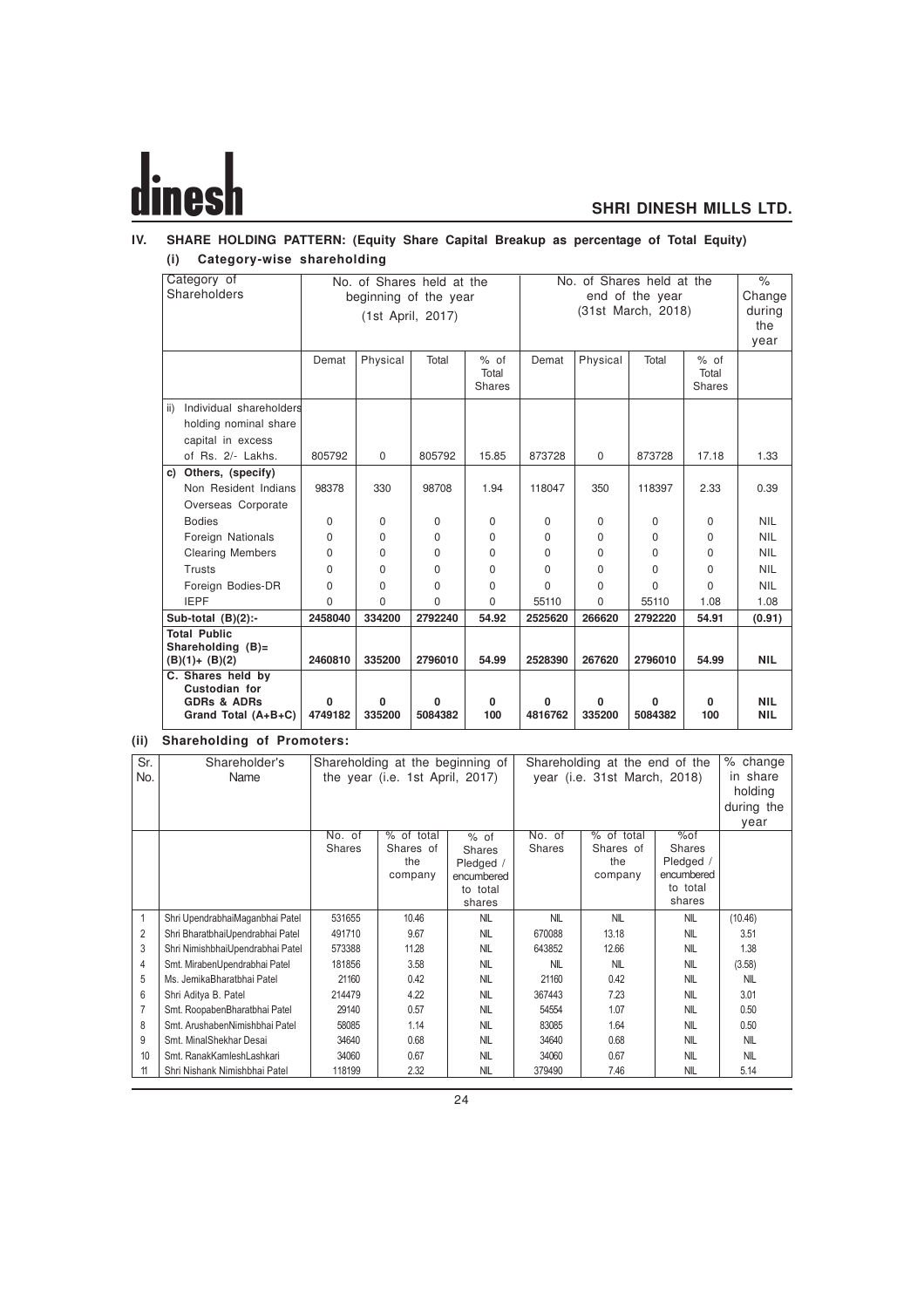

# **(iii) Change in Promoters' Shareholding (please specify, if there is no change)**

| Sr.<br>No. |                                                                                                                                                                                      |                  | Shareholding at the<br>beginning of the year<br>(1st April, 2017) | Cumulative<br>Shareholding during<br>the Year |              |
|------------|--------------------------------------------------------------------------------------------------------------------------------------------------------------------------------------|------------------|-------------------------------------------------------------------|-----------------------------------------------|--------------|
|            |                                                                                                                                                                                      | No. of<br>shares | % of total<br>shares of<br>the company                            | No. of<br>shares                              | $%$ of total |
|            | At the beginning of the year (1st April, 2017)                                                                                                                                       | 2288372          | 45.01%                                                            | 2288372                                       | 45.01%       |
| 2          | Date wise Increase / Decrease in Promoters Share<br>holding during the year specifying the reasons for<br>increase /decrease (e.g. allotment /transfer /<br>bonus/ sweatequity etc.) |                  |                                                                   |                                               |              |
| 3          | At the end of the year (31st March, 2018)                                                                                                                                            | 2288372          | 45.01%                                                            | 2288372                                       | 45.01%       |

# **(iv) Shareholding Pattern of top 10 shareholders (other than Directors, Promoters and Holders of GDRs and ADRs)**

| Sr.<br>No.     | For each of Top 10 Shareholders |                  | Shareholding at the<br>beginning of the year | Shareholding at the<br>Ending of the year |                                        |
|----------------|---------------------------------|------------------|----------------------------------------------|-------------------------------------------|----------------------------------------|
|                |                                 |                  | (i.e. 01.04.2017)                            |                                           | (i.e. 31.03.2018)                      |
|                |                                 | No. of<br>shares | % of total<br>shares of<br>the company       | No. of<br>shares                          | % of total<br>shares of<br>the company |
| $\mathbf{1}$   | Sharad Kanayalal shah           |                  |                                              |                                           |                                        |
|                | Varsha Sharad Shah              |                  |                                              |                                           |                                        |
|                | Dipak Kanayalal Shah            | 104963           | 2.06                                         | 204440                                    | 4.02                                   |
| $\overline{2}$ | Pranav Kumarpal Parekh          |                  |                                              |                                           |                                        |
|                | Sanjeev Vinodchandra Parekh     | 93054            | 1.83                                         | 93054                                     | 1.83                                   |
| 3              | Vinodchandra Mansukhlal Parekh  |                  |                                              |                                           |                                        |
|                | Sanjeev Vinodchandra Parekh     | 90721            | 1.78                                         | 90721                                     | 1.78                                   |
| $\overline{4}$ | Ashok Kumar Jain                | 80301            | 1.58                                         | 6886                                      | 0.13                                   |
| 5              | Preeti Anand Patel              | 76750            | 1.51                                         | 76750                                     | 1.51                                   |
| 6              | Varsha Sharad Shah              |                  |                                              |                                           |                                        |
|                | Sharad Kanayalal Shah           |                  |                                              |                                           |                                        |
|                | Dipak Kanayalal Shah            | 64466            | 1.27                                         | 64466                                     | 1.27                                   |
| $\overline{7}$ | Muktilal Ganulal Paldiwal       |                  |                                              |                                           |                                        |
|                | Taradevi Muktilal Paldiwal      | 59537            | 1.17                                         | 74604                                     | 1.47                                   |
| 8              | JignaKanayalal Shah             |                  |                                              |                                           |                                        |
|                | Sharad Kanayalal Shah           |                  |                                              |                                           |                                        |
|                | Dipak Kanayalal Shah            | 51336            | 1.01                                         | 51336                                     | 1.01                                   |
| 9              | VinodchandraMansukhlal Parekh   | 46328            | 0.91                                         | 46328                                     | 0.91                                   |
| 10             | Anshul Saigal                   | 43281            | 0.85                                         |                                           |                                        |
| 11             | SangitaKumarpal Parekh          |                  |                                              |                                           |                                        |
|                | KumarpalMansukhlal Parekh       | 41584            | 0.82                                         | 41584                                     | 0.82                                   |
| 12             | Jitendra Mansukhlal Parekh      |                  |                                              |                                           |                                        |
|                | Sanjeev Vinodchandra Parekh     | 37530            | 0.74                                         | 37530                                     | 0.74                                   |
| 13             | Dipak Kanayal Shah              |                  |                                              | 69000                                     | 1.36                                   |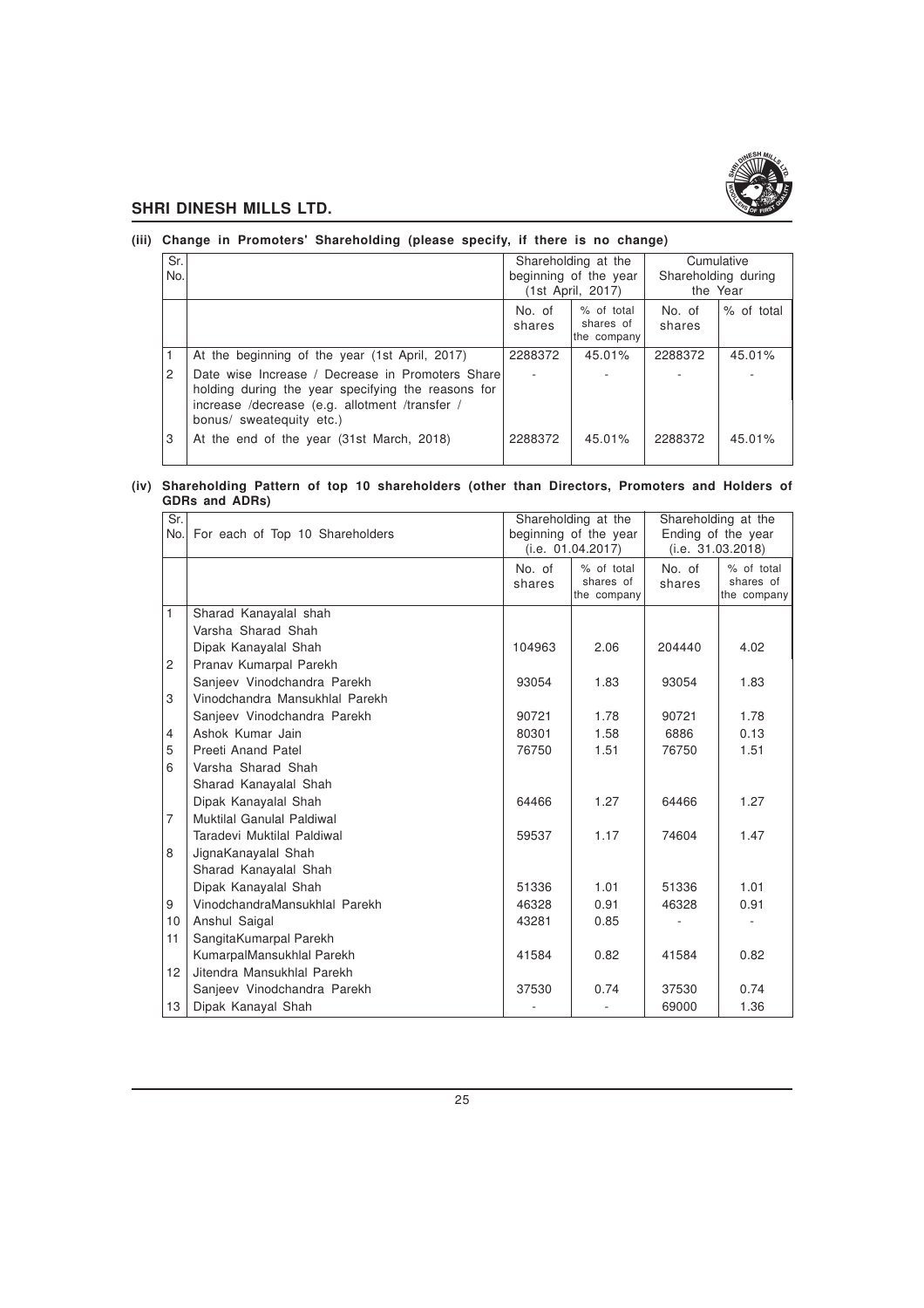# dines

# **SHRI DINESH MILLS LTD.**

# **(v) Shareholding of Directors and Key Managerial Personnel:**

| Sr. |                                                                                              | Shareholding at the |                          | Cumulative              |                          |
|-----|----------------------------------------------------------------------------------------------|---------------------|--------------------------|-------------------------|--------------------------|
| No. | Shareholding of each Directors and each Key<br>Managerial Personnel                          |                     | beginning of             | Shareholding during the |                          |
|     |                                                                                              |                     | the year                 | year                    |                          |
|     |                                                                                              | No. of              | $%$ of total             | No. of                  | % of total               |
|     |                                                                                              | shares              | shares of<br>the company | shares                  | shares of<br>the company |
|     | At the beginning of the year (01/04/2017)                                                    |                     |                          |                         |                          |
| (1) | Shri B U Patel (CMD-KMP) = $491710$ shares                                                   |                     |                          |                         |                          |
| (2) | Shri N U Patel = $573388$ shares                                                             |                     |                          |                         |                          |
| (3) | Shri J. B. Sojitra = 11 Shares                                                               | 1066129             | 20.97%                   |                         |                          |
| (4) | Shri T. M. Patel = $1020$ shares                                                             |                     |                          |                         |                          |
| (5) | Shri Rakesh Agrawal = NIL                                                                    |                     |                          |                         |                          |
| (6) | Shri Sanjiv Shah = NIL                                                                       |                     |                          |                         |                          |
| (7) | Mrs. Tarunaben Patel = NIL                                                                   |                     |                          |                         |                          |
| (8) | Shri J B Sojitra = 11 shares (CS-KMP)-                                                       |                     |                          |                         |                          |
|     | Date wise Increase / Decrease in Share holding<br>during the year specifying the reasons for |                     |                          |                         |                          |
|     | increase/decrease (e.g. allotment / transfer /                                               |                     |                          |                         |                          |
|     | bonus/ sweat equity etc.).                                                                   |                     |                          |                         |                          |
|     | At the end of the year $(31/03/2018)$                                                        |                     |                          |                         |                          |
| (1) | Shri B U Patel (CMD-KMP) = 670088 shares*                                                    |                     |                          |                         |                          |
| (2) | Shri N U Patel = $643852$ shares*                                                            |                     |                          |                         |                          |
| (3) | Shri J. B. Sojitra = 11shares                                                                |                     |                          |                         |                          |
| (4) | Shri T. M. Patel = $1020$ shares                                                             | 1314971             | 25.86%                   |                         |                          |
| (5) | Shri Rakesh Agrawal = NIL                                                                    |                     |                          |                         |                          |
| (6) | Mrs. Tarunaben Patel = $NIL$                                                                 |                     |                          |                         |                          |
| (7) | Shri Sanjiv Shah = NIL                                                                       |                     |                          |                         |                          |
| (8) | Shri J B Sojitra =11 shares (CS-KMP)                                                         |                     |                          |                         |                          |

\* Increase due to inheritance of shares of Late Shri Upendrabhai Patel and Late Mrs. Miraben Patel.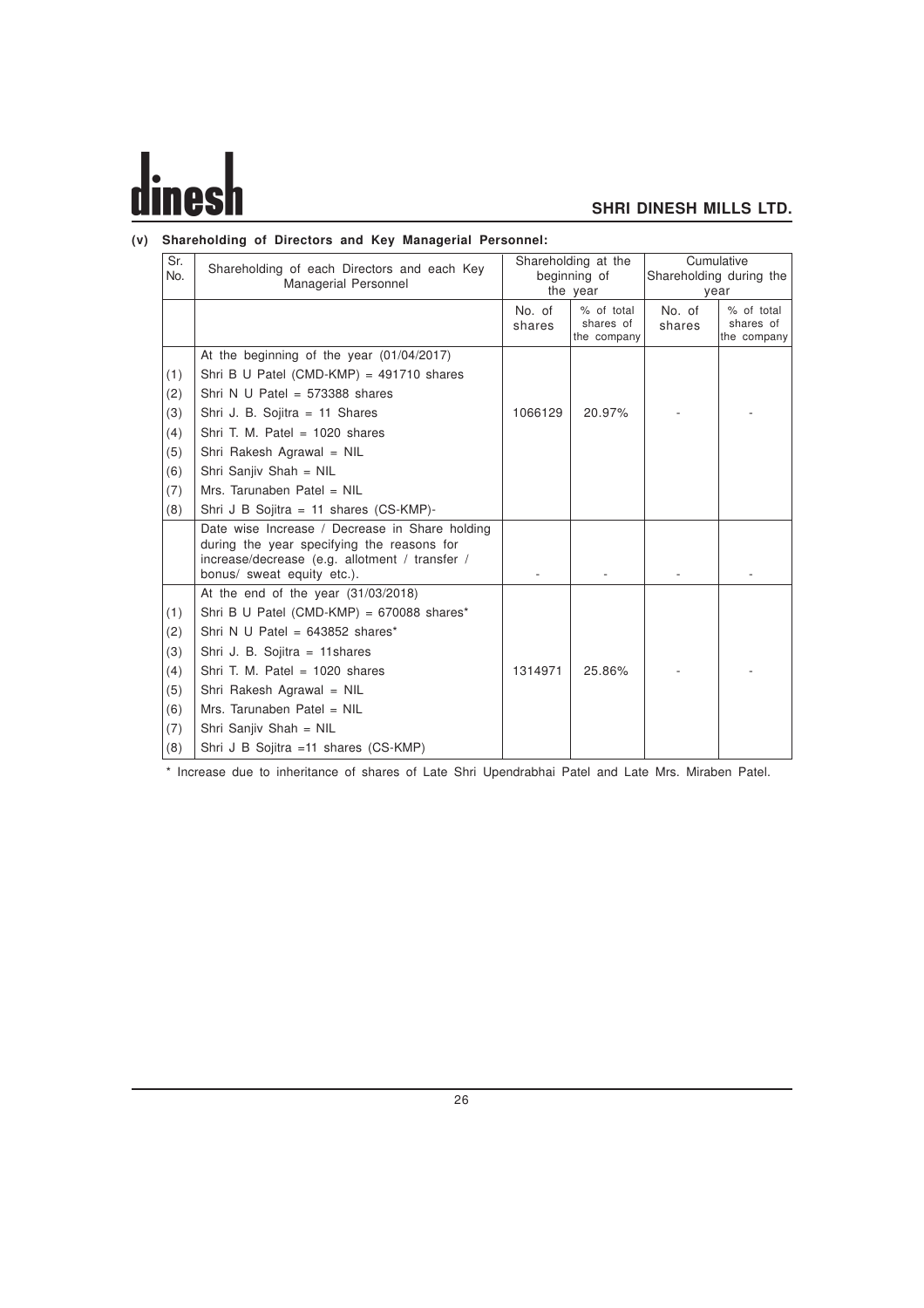

#### **V. INDEBTEDNESS -Indebtedness of the Company including interest outstanding/accrued but not due for payment** (Rs. in Lakhs)

|                                                                             | Secured<br>Loans<br>excluding<br>deposits | Unsecured<br>Loans | Deposits | Total<br>Indebtedness |
|-----------------------------------------------------------------------------|-------------------------------------------|--------------------|----------|-----------------------|
| Indebtedness at the beginning of the<br>financial year (i.e. $01/04/2017$ ) |                                           |                    |          |                       |
| i)<br><b>Principal Amount</b>                                               | 92339532                                  | $\Omega$           | 45000    | 92384532              |
| ii)<br>Interest due but not paid                                            | <sup>o</sup>                              | $\Omega$           |          |                       |
| Interest accrued but not due<br>iii)                                        | 0                                         | 0                  | 0        |                       |
| Total $(i + ii + iii)$                                                      | 92339532                                  | $\mathbf{0}$       | 45000    | 92384532              |
| Change in Indebtedness during the<br>financial year (2017 - 2018)           |                                           |                    |          |                       |
| ** Addition0                                                                | $\Omega$                                  | $\Omega$           | U        |                       |
| * Reduction                                                                 | 37721174                                  | 0                  | 0        | 37721174              |
| Net Change                                                                  | (37721174)                                | 0                  | 0        | (37721174)            |
| Indebtedness at the end of the<br>financial year (i.e. $31/03/2018$ )       |                                           |                    |          |                       |
| i)<br><b>Principal Amount</b>                                               | 54618358                                  | $\Omega$           | 45000    | 5506838               |
| ii)<br>Interest due but not paid                                            | <sup>0</sup>                              | $\Omega$           | O        |                       |
| iii)<br>Interest accrued but not due                                        | 0                                         | $\Omega$           | 0        |                       |
| Total $(i + ii + iii)$                                                      | 54618358                                  | $\mathbf{0}$       | 45000    | 55406838              |

# **VI. REMUNERATION OF DIRECTORS AND KEY MANAGERIAL PERSONNEL**

A. Remuneration to Managing Director, Whole-time Directors and/or Manager:

| Sr. |            |                                                                            |                | Name of MD/WTD/Manager/KMP |                  |              |
|-----|------------|----------------------------------------------------------------------------|----------------|----------------------------|------------------|--------------|
| No. |            | Particulars of Remuneration                                                | Shri B U Patel | Shri N U                   | Shri J.B.Sojitra | Total Amount |
|     |            |                                                                            | (CMD)          | Patel (MD)                 | (E.D. & C.S.)    | (Rs.)        |
| 1   |            | Gross salary                                                               |                |                            |                  |              |
|     | (a)        | Salary as per provisions contained<br>in section $17(1)$ of the Income-tax |                |                            |                  |              |
|     |            | Act, 1961                                                                  | 9600000        | 9600000                    | 1837005          | 21037005     |
|     | (b)        | Value of perquisites u/s 17(2) of<br>Income-tax Act, 1961                  | <b>NIL</b>     | <b>NIL</b>                 | 20400            | 20400        |
|     | (c)        | Profits in lieu of salary under<br>section 17(3) of Income-tax             |                |                            |                  |              |
|     |            | Act. 1961                                                                  | <b>NIL</b>     | <b>NIL</b>                 | <b>NIL</b>       | <b>NIL</b>   |
| 2   |            | Stock Option                                                               | <b>NIL</b>     | <b>NIL</b>                 | See Note *       | <b>NIL</b>   |
| 3   |            | Sweat Equity                                                               | <b>NIL</b>     | <b>NIL</b>                 | NIL              | <b>NIL</b>   |
| 4   | Commission |                                                                            | <b>NIL</b>     | <b>NIL</b>                 | <b>NIL</b>       | <b>NIL</b>   |
|     |            | - as % of profit                                                           |                |                            |                  |              |
|     |            | - others, specify                                                          |                |                            |                  |              |
| 5   |            | Others, please specify                                                     | <b>NIL</b>     | <b>NIL</b>                 | <b>NIL</b>       | <b>NIL</b>   |
|     | Total (A)  |                                                                            | 9600000        | 9600000                    | 1857405          | 21057405     |
|     |            | Ceiling as per the ActAs per Schedule V to the Companies Act, 2013         |                |                            |                  |              |

Note:\*The Nomination, Remuneration & Compensation Committee at its meeting held on 21st February, 2017 granted 9,000 Options pursuant to "Shri Dinesh Mills Ltd. - Employees Stock Option Scheme, 2016". The Options granted can be exercised within three months from the date of vesting at the price of Rs.10/- per equity share.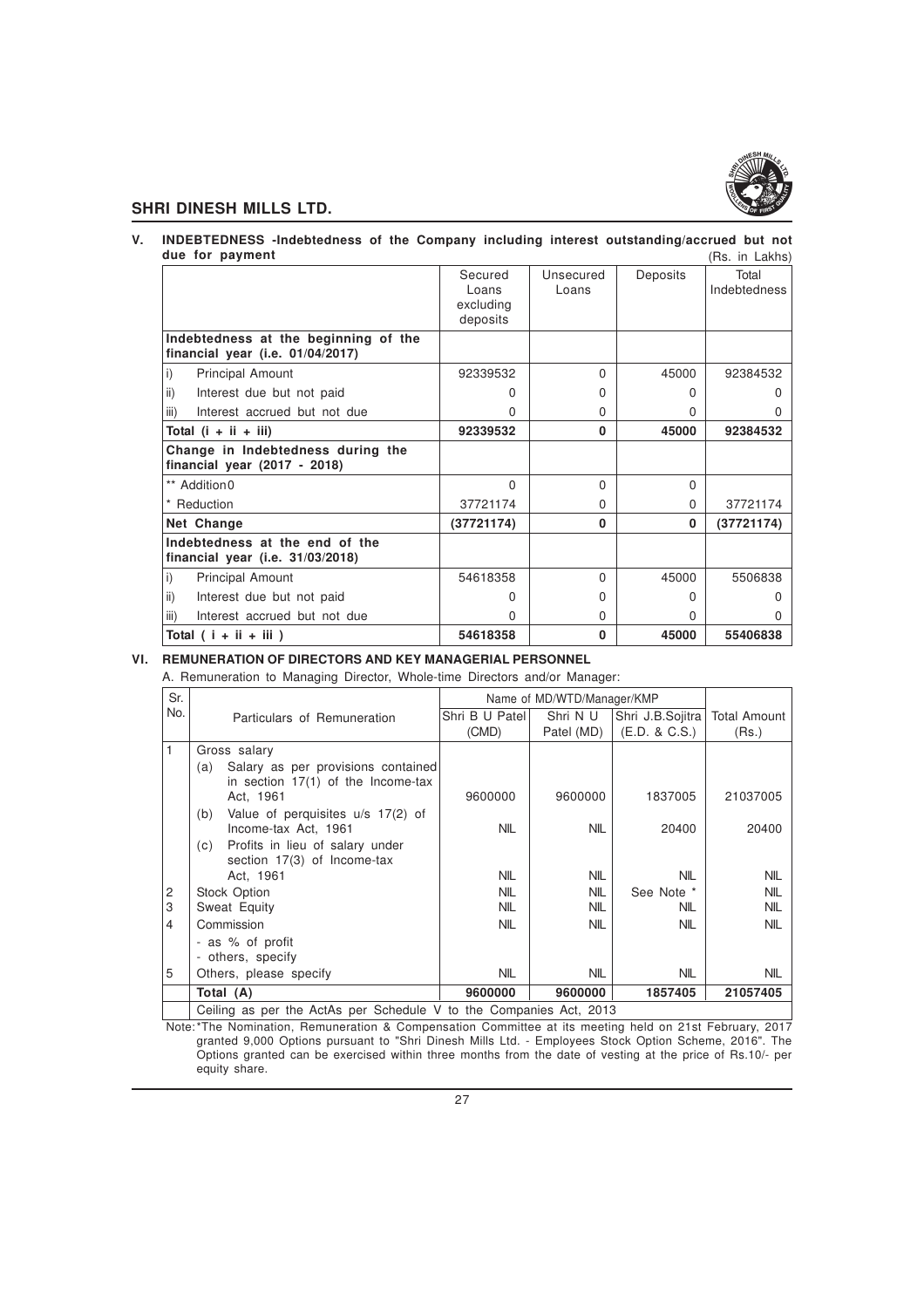# **B. Remuneration to other directors**

| Sr.<br>No. | Particulars of<br>Remuneration                      |                                                      |            | Name of Directors |            | Total Amount<br>(Rs.) |  |
|------------|-----------------------------------------------------|------------------------------------------------------|------------|-------------------|------------|-----------------------|--|
|            |                                                     | <b>SMS</b>                                           | <b>TMP</b> | <b>RA</b>         | TPP        |                       |  |
| 1          | Independent Directors                               |                                                      |            |                   |            |                       |  |
|            | Fee for attending board & committee meetings 151000 |                                                      | 149000     | 159000            | 95000      | 554000                |  |
|            | Commission                                          | NIL.                                                 | <b>NIL</b> | <b>NIL</b>        | <b>NIL</b> | <b>NIL</b>            |  |
|            | Others, please specify                              | <b>NIL</b>                                           | <b>NIL</b> | <b>NIL</b>        | <b>NIL</b> | <b>NIL</b>            |  |
|            | Total (1)                                           | 151000                                               | 149000     | 159000            | 95000      | 554000                |  |
| 2          | Other Non-Executive<br><b>Directors</b>             |                                                      |            |                   |            |                       |  |
|            | Fee for attending board & committee meetings        | NIL.                                                 | <b>NIL</b> | <b>NIL</b>        | <b>NIL</b> | <b>NIL</b>            |  |
|            | Commission                                          | NIL.                                                 | <b>NIL</b> | <b>NIL</b>        | <b>NIL</b> | <b>NIL</b>            |  |
|            | Others, please specify                              | <b>NIL</b>                                           | <b>NIL</b> | <b>NIL</b>        | <b>NIL</b> | <b>NIL</b>            |  |
|            | Total (2)                                           | <b>NIL</b>                                           | <b>NIL</b> | <b>NIL</b>        | <b>NIL</b> | <b>NIL</b>            |  |
|            | Total $(B)=(1+2)$                                   | 151000                                               | 149000     | 159000            | 95000      | 554000                |  |
|            | Total Managerial Remuneration (A+B)                 |                                                      |            | Rs. 24286482/-    |            |                       |  |
|            | Overall Ceiling<br>as per the Act                   | As per Schedule V to the Companies Act, 2013 & Rules |            |                   |            |                       |  |

SMS: Shri Sanjiv M. Shah, TMP: Shri T. M. Patel, RA: Shri Rakesh Agrawal, TPP: Mrs. Taruna P. Patel

# **C. Remuneration to Key Managerial Personnel other than MD /Manager / WTD during the financial year 2017 - 2018**

|                | Particulars of Remuneration                                                                         |            | Key Managerial Personnel |            |            |
|----------------|-----------------------------------------------------------------------------------------------------|------------|--------------------------|------------|------------|
| Sr.<br>No.     | Key Managerial Personnel                                                                            | <b>CEO</b> | CS                       | <b>CFO</b> | Total      |
| 1              | Gross salary                                                                                        |            |                          |            |            |
|                | (a) Salary as per provisions contained                                                              |            | Æ                        |            |            |
|                | in section $17(1)$ of the Income-tax                                                                |            |                          |            |            |
|                | Act. 1961                                                                                           | <b>NIL</b> | per                      | 157145     | 157145     |
|                | (b) Value of perquisites u/s 17(2) of                                                               |            | the                      |            |            |
|                | Income-tax Act, 1961                                                                                | <b>NIL</b> |                          | 2000       | 2000       |
|                | (c) Profits in lieu of salary under                                                                 |            | hereinabove<br>details   |            |            |
|                | section 17(3) of Income-tax                                                                         |            |                          |            |            |
|                | Act. 1961                                                                                           | <b>NIL</b> | given                    | <b>NIL</b> | <b>NIL</b> |
| $\overline{c}$ | Stock Option                                                                                        | <b>NIL</b> |                          | <b>NIL</b> | <b>NIL</b> |
| 3              | Sweat Equity                                                                                        | <b>NIL</b> | हैं                      | <b>NIL</b> | <b>NIL</b> |
| 4              | Commission                                                                                          |            | őΓ.                      |            |            |
|                | as % of profit                                                                                      |            |                          |            |            |
|                | others, specify                                                                                     | <b>NIL</b> | $\leq$                   | <b>NIL</b> | <b>NIL</b> |
| 5              | Others, please specify                                                                              | <b>NIL</b> |                          | <b>NIL</b> | <b>NIL</b> |
|                | Total                                                                                               | <b>NIL</b> |                          | 152387     | 152387     |
|                | CEO: Chief Executive Officer, CS: Company Secretary, CFO: Chief Financial Officer w.e.f. 30/01/2018 |            |                          |            |            |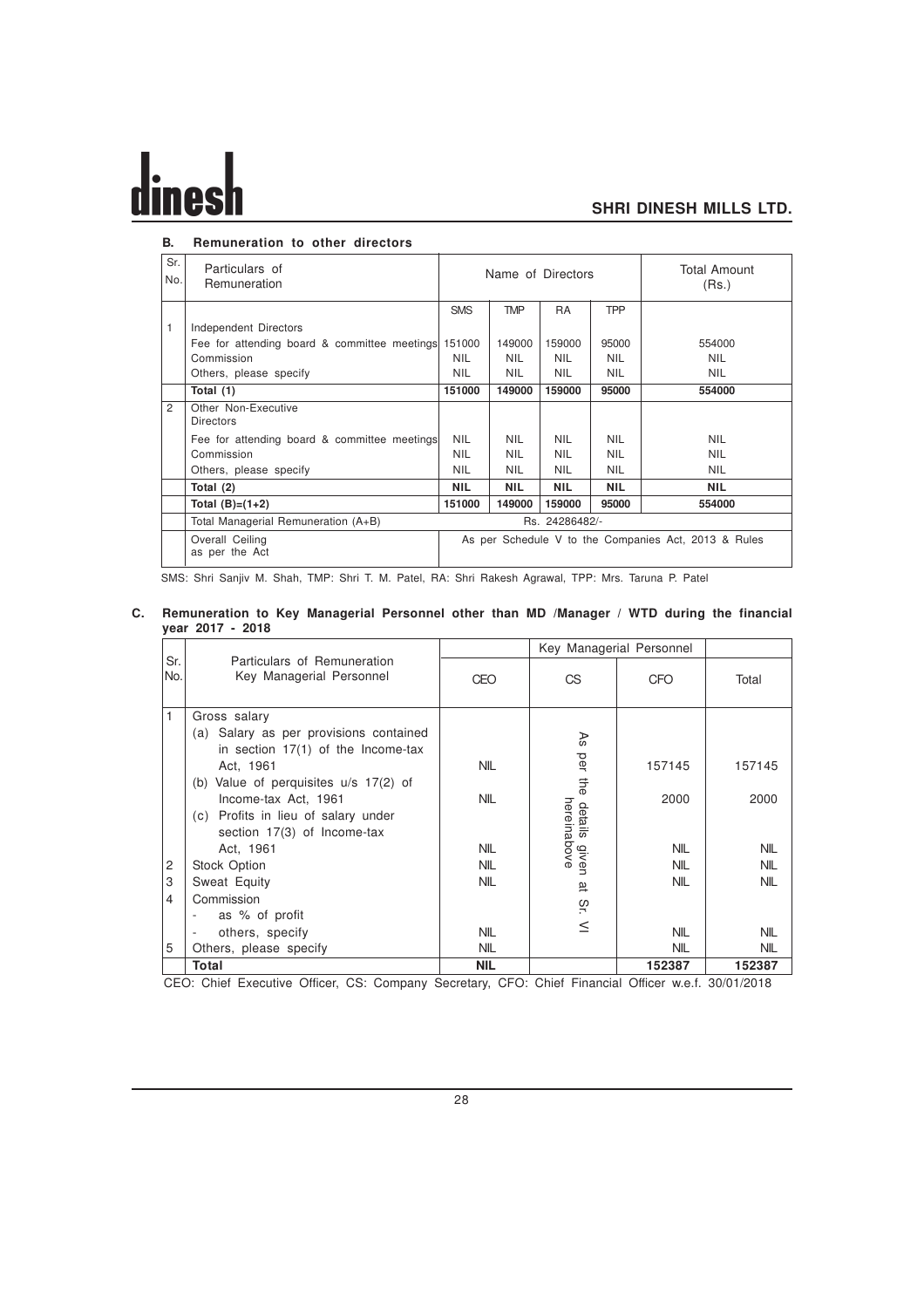

# **VII. PENALTIES / PUNISHMENT/ COMPOUNDING OF OFFENCES:**

| <b>Type</b>         | Section of the<br>Companies Act | <b>Brief</b><br>Description | Details of Penalty<br>/ Punishment/<br>Compounding<br>fees imposed | Authority [RD<br><b>NCLT/COURTI</b> | Appeal made,<br>if<br>any (give<br>Details) |
|---------------------|---------------------------------|-----------------------------|--------------------------------------------------------------------|-------------------------------------|---------------------------------------------|
| A. COMPANY          |                                 |                             |                                                                    |                                     |                                             |
| Penalty             | N.A.                            | None                        | None                                                               | <b>None</b>                         | None                                        |
| Punishment          | N.A.                            | None                        | None                                                               | None                                | None                                        |
| Compounding         | N.A.                            | None                        | None                                                               | None                                | None                                        |
| <b>B. DIRECTORS</b> |                                 | None                        | None                                                               | None                                | None                                        |
| Penalty             | N.A.                            | None                        | None                                                               | None                                | None                                        |
| Punishment          | N.A.                            | <b>None</b>                 | None                                                               | None                                | None                                        |
| Compounding         | N.A.                            | None                        | None                                                               | None                                | None                                        |
| C. OTHER            |                                 |                             |                                                                    |                                     |                                             |
| <b>OFFICERS</b>     |                                 |                             |                                                                    |                                     |                                             |
| <b>IN DEFAULT</b>   |                                 |                             |                                                                    |                                     |                                             |
| Penalty             | N.A.                            | None                        | None                                                               | None                                | None                                        |
| Punishment          | N.A.                            | None                        | None                                                               | None                                | None                                        |
| Compounding         | N.A.                            | None                        | None                                                               | None                                | None                                        |

Date: 28th May, 2018

Place : Vadodara **For and on behalf of the Board** For and on behalf of the Board Date : 28th May, 2018 CHAIRMAN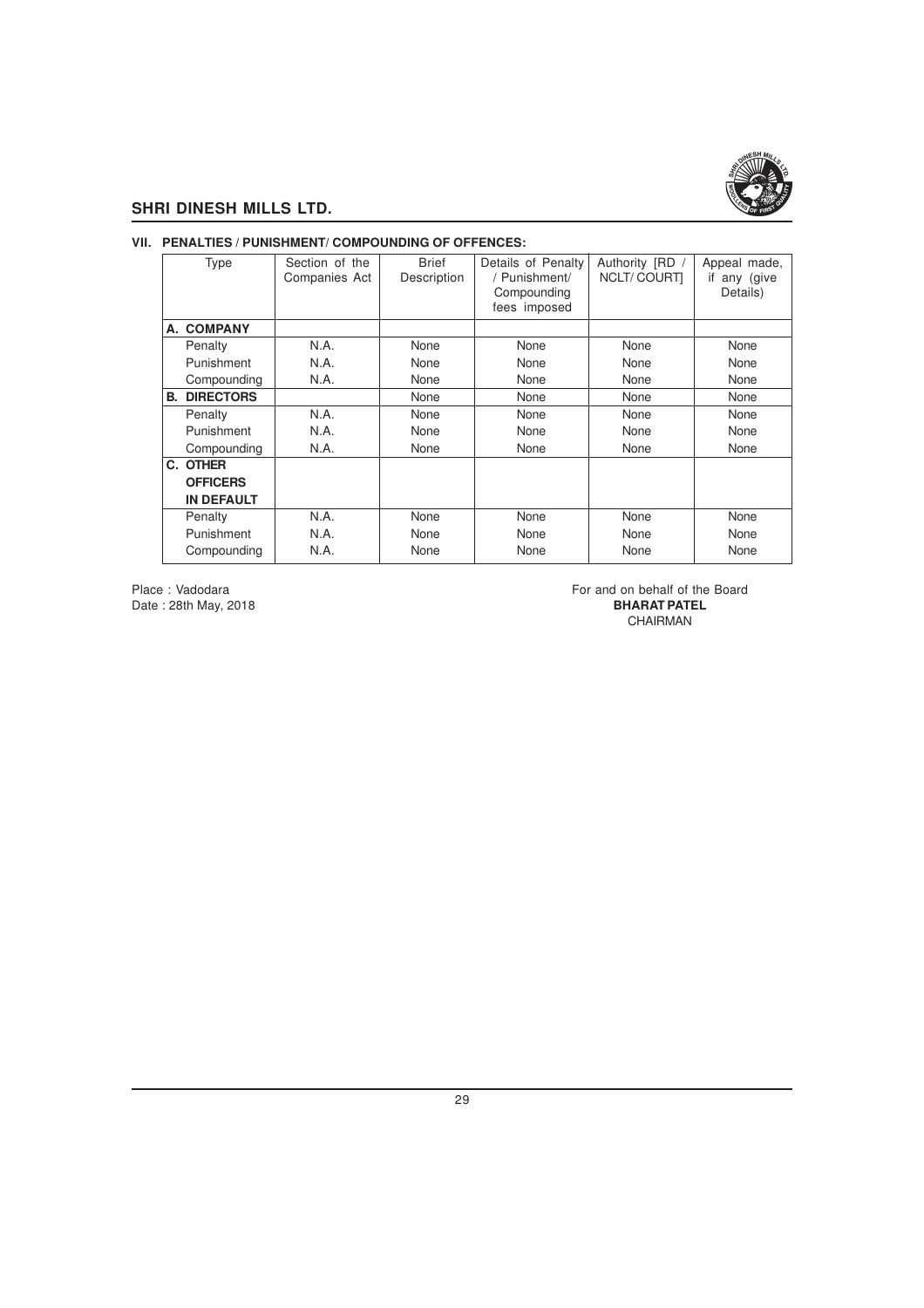# **ANNEXURE - "D" REPORT ON CORPORATE GOVERNANCE**

The Directors present the Company's Report on Corporate Governance for the financial year 2017-2018. **COMPANY'S PHILOSOPHY**

The code on Corporate Governance introduced by the Securities and Exchange Board of India (SEBI) has been implemented in terms of the Listing Agreement with the BSE Ltd. from the year 2001-2002.

Corporate Governance refers to a combination of voluntary practices adopted by a Company inter woven with laws, regulations, procedure and disclosures. It is aimed in the long run to maximize employees and shareholders value and fosters long-term partnership between the investors, employees and other stakeholders with the Company.

The Company believes in good Corporate Governance. Given below is the Report of Board of Directors of the Company on the Corporate Governance practices being followed by the Company.

# **BOARD OF DIRECTORS AND COMMITEES OF DIRECTORS:**

# **(A) BOARD OF DIRECTORS:**

- (i) Composition: As on 31st March, 2018, the Board of Directors of the Company consisted of 7 members as per the details given hereunder. The members of the Board are from diverse field and having experience in business, finance, techno-commercial and management. The Company has Executive Chairman and the composition of the Board is in conformity with the Regulation 17(1) of SEBI (Listing Obligations & Disclosure Requirements), Regulations, 2015 and the provisions of the Companies Act, 2013 and Rules made thereunder.
- (ii) Other Directorship: Other Directorships/Committee memberships held by the Directors are as under:

| Name of Director    | Category of<br><b>Director</b> | Directorship held in<br>other Companies |                  | Committee membership<br>held on other Companies |                  |
|---------------------|--------------------------------|-----------------------------------------|------------------|-------------------------------------------------|------------------|
|                     |                                | As a<br><b>Director</b>                 | As a<br>Chairman | As a<br>Member                                  | As a<br>Chairman |
| Shri B. U. Patel    | C.M.D.                         | 4                                       | <b>NIL</b>       | <b>NIL</b>                                      | <b>NIL</b>       |
| Shri N. U. Patel    | M.D.                           | 5                                       |                  | 3                                               |                  |
| Shri T. M. Patel    | I.D.                           |                                         | <b>NIL</b>       | 2                                               | <b>NIL</b>       |
| Shri Rakesh Agrawal | I.D.                           | 4                                       |                  |                                                 |                  |
| Shri Sanjiv M. Shah | I.D.                           | 2                                       | <b>NIL</b>       | 2                                               | <b>NIL</b>       |
| Mrs. Taruna Patel   | I.D.                           |                                         | <b>NIL</b>       | <b>NIL</b>                                      | <b>NIL</b>       |
| Shri J.B. Sojitra   | E.D.                           | <b>NIL</b>                              | <b>NIL</b>       | <b>NIL</b>                                      | <b>NIL</b>       |

C.M.D. - Chairman & Managing Director,

M.D. - Managing Director,

I.D. - Independent Director,

E.D. - Executive Director (Corporate Affairs).

- Notes: (1) Excludes Directorships held in Private Limited Companies, Foreign Companies, Companies u/s. 8 of the Companies Act, 2013 and Memberships of Managing Committees of various Chambers/ Institutions/Boards.
	- (2) Only Memberships/Chairmanships of Audit Committee, Stakeholders Relationship Committee, Nomination & Remuneration Committee, Risk Management Committee and Corporate Social Responsibility Committee have been considered.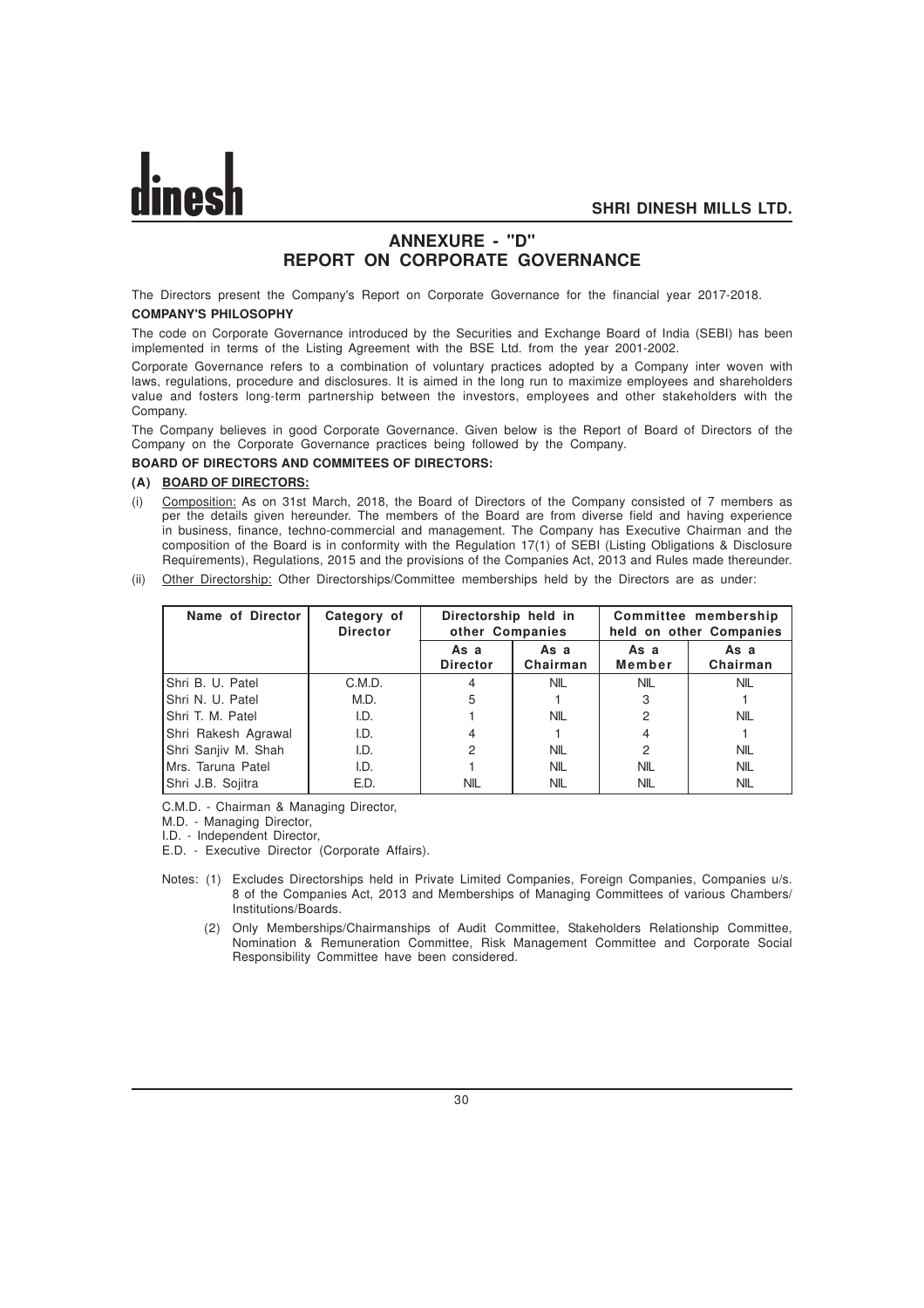

(iii) Board Meetings held during the year & attendance of Directors: During the financial year ended 31st March 2018, Seven Board Meetings were held on 30/05/2017, 14/08/2017, 27/09/2017, 14/11/2017, 30/01/2018, 14/ 02/2018 and 28/03/2018 and the attendance of Directors are as under:

| Name of Director    | No. of Board Meetings attended | Attendance at the last AGM held<br>on 27/09/2017. |
|---------------------|--------------------------------|---------------------------------------------------|
| Shri B. U. Patel    | 06                             | Yes                                               |
| Shri N. U. Patel    | 07                             | Yes                                               |
| Shri T. M. Patel    | 05                             | No.                                               |
| Shri Rakesh Agrawal | 06                             | Yes                                               |
| Shri Sanjiv M. Shah | 07                             | Yes                                               |
| Mrs. Taruna Patel   | 05                             | Yes                                               |
| Shri J. B. Sojitra  | 07                             | Yes                                               |

(iv) Particulars of Director retiring by rotation and seeking re-appointment have been given in the Notice convening the 83rd Annual General Meeting and Explanatory Statement, attached thereto.

### **(B) COMMITTEES OF DIRECTORS:**

# v **AUDIT COMMITTEE:**

(a) Composition, Name of Members and Chairperson:

The Audit Committee of the Company comprises of four Independent Directors. All the members of the Audit Committee are qualified and having insight to interpret & understand financial statements. The Audit Committee comprises of the following members:

|   | Sr.   Name of member   | Category |
|---|------------------------|----------|
|   | Shri Rakesh Agrawal    | Chairman |
|   | 2 Shri T. M. Patel     | Member   |
| 3 | Shri Sanjiv M. Shah    | Member   |
|   | Mrs. Tarunaben Patel * | Member   |

\*Appointed w.e.f. 14th August, 2017.

The Company Secretary has been designated as the 'Secretary' to the Audit Committee.

(b) Terms of Reference:

The Audit Committee shall have powers, roles, review of information etc. pursuant to Section 177 of the Companies Act, 2013 read with Rules made thereunder and Regulation 18 of SEBI (Listing Obligations & Disclosure Requirements), Regulations, 2015 including the amendment(s), if any, as may be made from time to time.

(c) Meetings and Attendance during the year:

During the financial year ended 31st March, 2018, five meetings of the Audit Committee were held on 30/05/2017, 14/08/2017, 14/11/2017, 30/01/2018 and 14/02/2018 and the attendances of the Members are as follows:

| Sr. Name of member     | No. of Meetings attended |
|------------------------|--------------------------|
| 1 Shri Rakesh Agrawal  | 04                       |
| 2 Shri T. M. Patel     | 04                       |
| 3 Shri Sanjiv M. Shah  | 05                       |
| Mrs. Tarunaben Patel * | 02                       |

\*Appointed w.e.f. 14th August, 2017

M/s. Dhirubhai Shah & Co., Statutory Auditors and the Internal Auditor of the Company are invited to attend the Audit Committee meetings. The minutes of the meetings of the Audit Committee are also circulated to all the members of the Board.

Shri Rakesh Agrawal, Chairman of the Audit Committee remained present at the Annual General Meeting to answer the shareholders queries.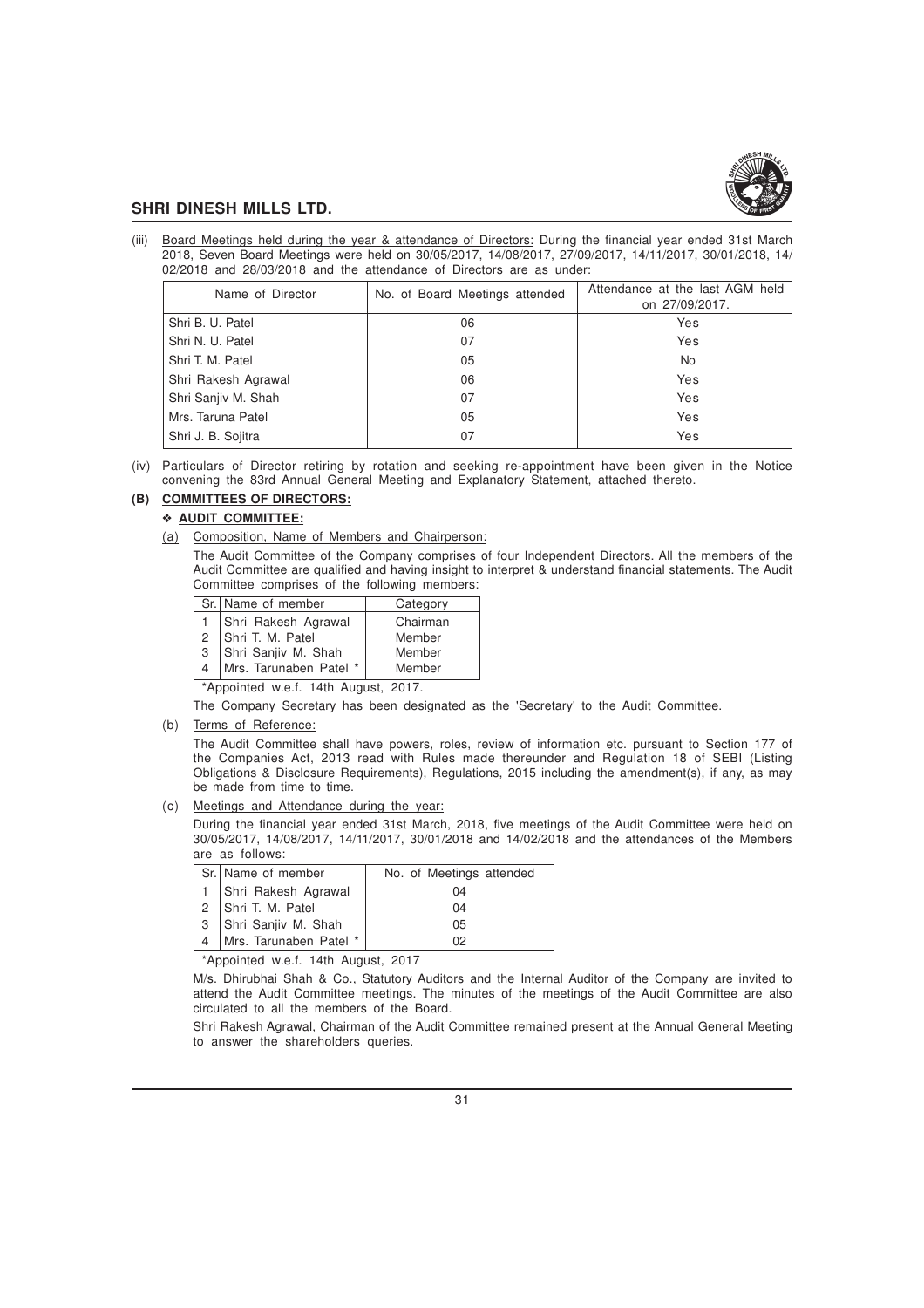# v **NOMINATION, REMUNERATION & COMPENSATION COMMITTEE:**

(a) Composition, Name of Members and Chairperson:

The Nomination, Remuneration & Compensation Committee of the Company comprises three Independent Directors. The names & category of the Committee members are as follows:

| Sr. Name of member  | Category |
|---------------------|----------|
| 1 Shri T. M. Patel  | Chairman |
| 2 Shri Sanjiv Shah  | Member   |
| Shri Rakesh Agrawal | Member   |

(b) Terms of Reference:

The Nomination, Remuneration & Compensation Committee shall have powers, roles etc. pursuant to Section 178 of the Companies Act, 2013 read with Rules made thereunder and Regulation 19 of SEBI (Listing Obligations & Disclosure Requirements), Regulations, 2015 including the amendment(s), if any, as may be made from time to time.

(c) Meetings and Attendance during the year:

During the year ended 31st March, 2018, three meetings of the Nomination, Remuneration & Compensation Committee were held on 30/05/2017, 30/01/2018 and 28/03/2018 and the attendances of the Members are as follows:

|   | Sr. Name of member   | No. of Meetings attended |
|---|----------------------|--------------------------|
|   | 1   Shri T. M. Patel | 03                       |
|   | 2   Shri Sanjiv Shah | 03                       |
| 3 | Shri Rakesh Agrawal  | በ3                       |

(d) The Remuneration Policy:

The Nomination & Remuneration Committee had recommended the Remuneration Policy of the Company to the Board of Directors which was adopted by the Board at their meeting held on 6th February, 2015 and the said Policy can be viewed on the Company's website www.dineshmills.com in the "Investors" Section.

| (e) Remuneration paid to the Directors during the financial year ended 31st March, 2018: |  |  |  |
|------------------------------------------------------------------------------------------|--|--|--|
|------------------------------------------------------------------------------------------|--|--|--|

|                     |             |              |                               | (Amount in Rs.) |
|---------------------|-------------|--------------|-------------------------------|-----------------|
| Name of Director    | Salary      | <b>Perks</b> | <b>Sitting</b><br><b>Fees</b> | Total           |
| Shri B. U. Patel    | 96,00,000/- | <b>NIL</b>   | <b>NIL</b>                    | 96,00,000/-     |
| Shri N. U. Patel    | 96,00,000/- | <b>NIL</b>   | <b>NIL</b>                    | 96,00,000/-     |
| Shri T. M. Patel    | <b>NIL</b>  | <b>NIL</b>   | $1,49,000/-$                  | $1,49,000/-$    |
| Shri Rakesh Agrawal | <b>NIL</b>  | <b>NIL</b>   | $1,59,000/-$                  | $1,59,000/-$    |
| Shri Sanjiv M. Shah | <b>NIL</b>  | <b>NIL</b>   | $1,51,000/-$                  | $1,51,000/-$    |
| Mrs. Taruna Patel   | <b>NIL</b>  | <b>NIL</b>   | $95,000/-$                    | $95,000/-$      |
| Shri J.B. Sojitra   | 18,37,005/- | $20,400/-$   | <b>NIL</b>                    | 18,57,405/-     |

Except Independent Directors, all the members of the Board are liable to retire by rotation. The terms of appointment of the Managing Directors are approved by the Board, as per recommendations of the Nomination, Remuneration & Compensation Committee, considering the provisions of the Companies Act, 2013 read with Rules made thereunder which is presently based on Schedule V to the Companies Act, 2013 and also considering the Remuneration Policy of the Company, subject to approval of shareholders. The Shareholding of Directors of the Company as on 31st March, 2018 is as follows: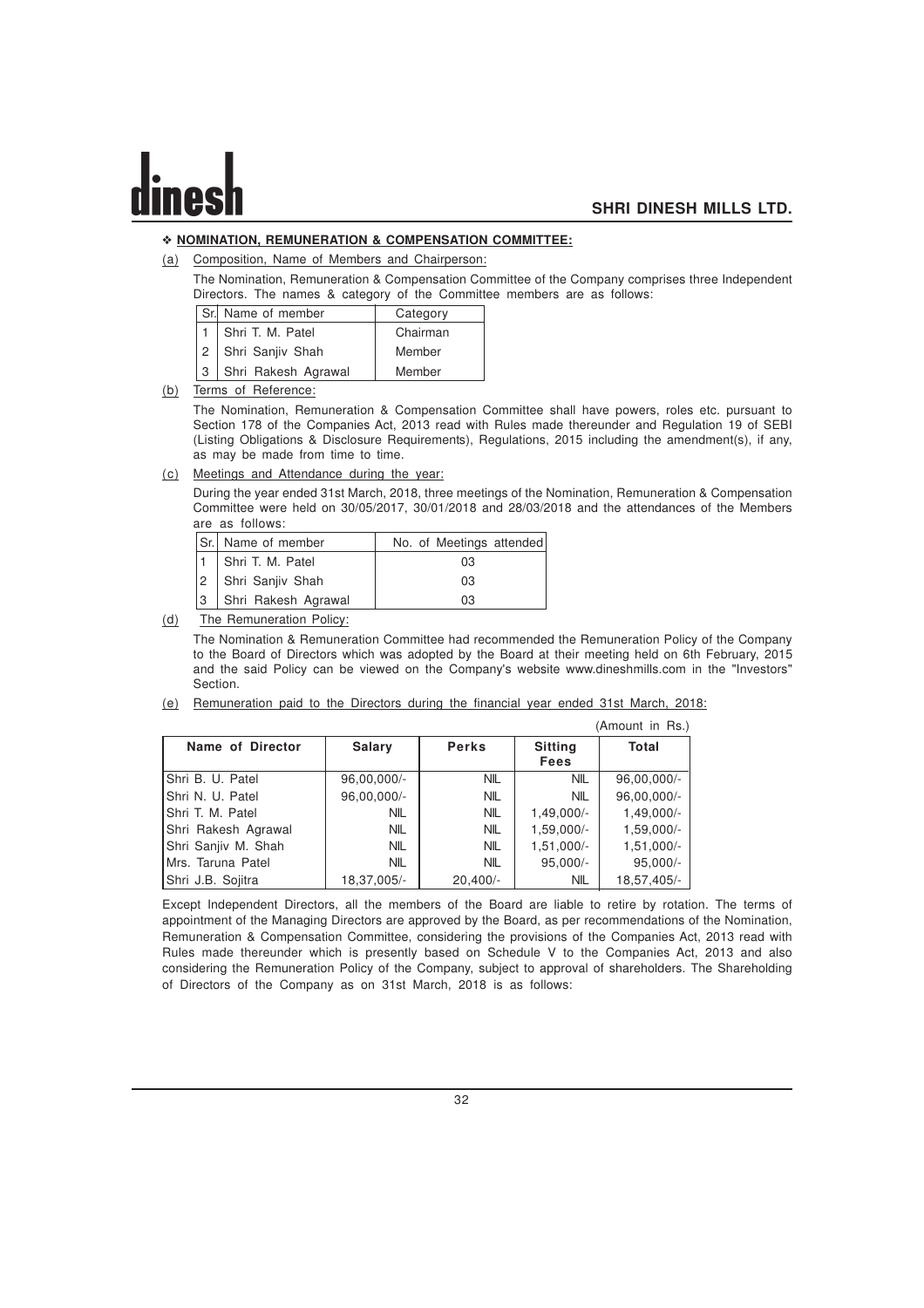

| Name of Director    | <b>Designation</b>                     | No. of Equity<br><b>Shares</b> | $%$ of<br>shareholding |
|---------------------|----------------------------------------|--------------------------------|------------------------|
| IShri B. U. Patel   | Chairman & Managing Director           | 6,70,088                       | 13.18                  |
| IShri N. U. Patel   | <b>Managing Director</b>               | 6,43,852                       | 12.66                  |
| IShri T. M. Patel   | Non Executive Independent Director     | 1.020                          | 0.02                   |
| Shri Rakesh Agrawal | Non Executive Independent Director     | <b>NIL</b>                     | <b>NIL</b>             |
| Shri Sanjiv M. Shah | Non Executive Independent Director     | <b>NIL</b>                     | <b>NIL</b>             |
| IMrs. Taruna Patel  | Non Executive Independent Director     | <b>NIL</b>                     | <b>NIL</b>             |
| Shri J.B. Sojitra   | Executive Director (Corporate Affairs) | 11                             | 0.00                   |

At present, sitting fees of Rs.10,000/- per meeting is paid to all the members of the Board except Shri B. U. Patel, Shri N. U. Patel and Shri J. B. Sojitra and Rs.9,000/- per meeting to all the members of the Committees of Directors.

#### v **STAKEHOLDERS RELATIONSHIP COMMITTEE:**

(a) Composition:

As on 31st March, 2018, the Stakeholders Relationship Committee comprises the following three Independent Directors:

|   | Sr. Name of member    | Category |  |
|---|-----------------------|----------|--|
|   | 1 Shri Rakesh Agrawal | Chairman |  |
|   | 2 Shri T. M. Patel    | Member   |  |
| 3 | Mrs. Tarunaben Patel  | Member   |  |

The Company Secretary has been designated as the "Secretary" to the Stakeholders Relationship Committee.

(b) Terms of Reference:

The Stakeholders Relationship Committee shall have powers, roles etc. pursuant to Section 178(5) of the Companies Act, 2013 read with Rules made thereunder and Regulation 20 of SEBI (Listing Obligations & Disclosure Requirements), Regulations, 2015 including the amendment(s), if any, as may be made from time to time.

#### (c) Meetings and Attendance during the year:

During the year ended 31st March, 2018, four meetings of the Stakeholders Relationship Committee were held on 30/05/2017, 14/08/2017, 14/11/2017 and 14/02/2018 and the attendance of the Members are as follows:

| Sr. Name of member    | No. of Meetings attended |
|-----------------------|--------------------------|
| 1 Shri Rakesh Agrawal |                          |
| 2 Shri T. M. Patel    |                          |
| Mrs. Tarunaben Patel  |                          |

- (d) Status of Transfers: During the year ended 31st March, 2018, 4540 equity shares in physical form were transferred and as on 31st March, 2018, no share transfer was pending.
- (e) Complaints: During the year ended 31st March, 2018, the Company had received 04 complaints and disposed off the same and therefore, no compliant was pending for redressal.

### **(C) MEETING OF THE INDEPENDENT DIRECTORS:**

As per provisions of the Companies Act, 2013 read with Rules made thereunder and the Regulation 25 of SEBI (Listing Obligations & Disclosure Requirements) Regulations, 2015, a separate meeting of the Independent Directors was held on 28th March, 2018 to consider the following agenda:

- a) Review the performance of Non-Independent directors and the Board as a whole including Committees thereof.
- b) Review the performance of the Chairperson of the Company.
- c) Asses the efficacy and adequacy of flow of information.

Except Mrs. Tarunaben Patel, all other Independent Directors were present in the meeting held on 28th March, 2018 and they considered the above referred agenda.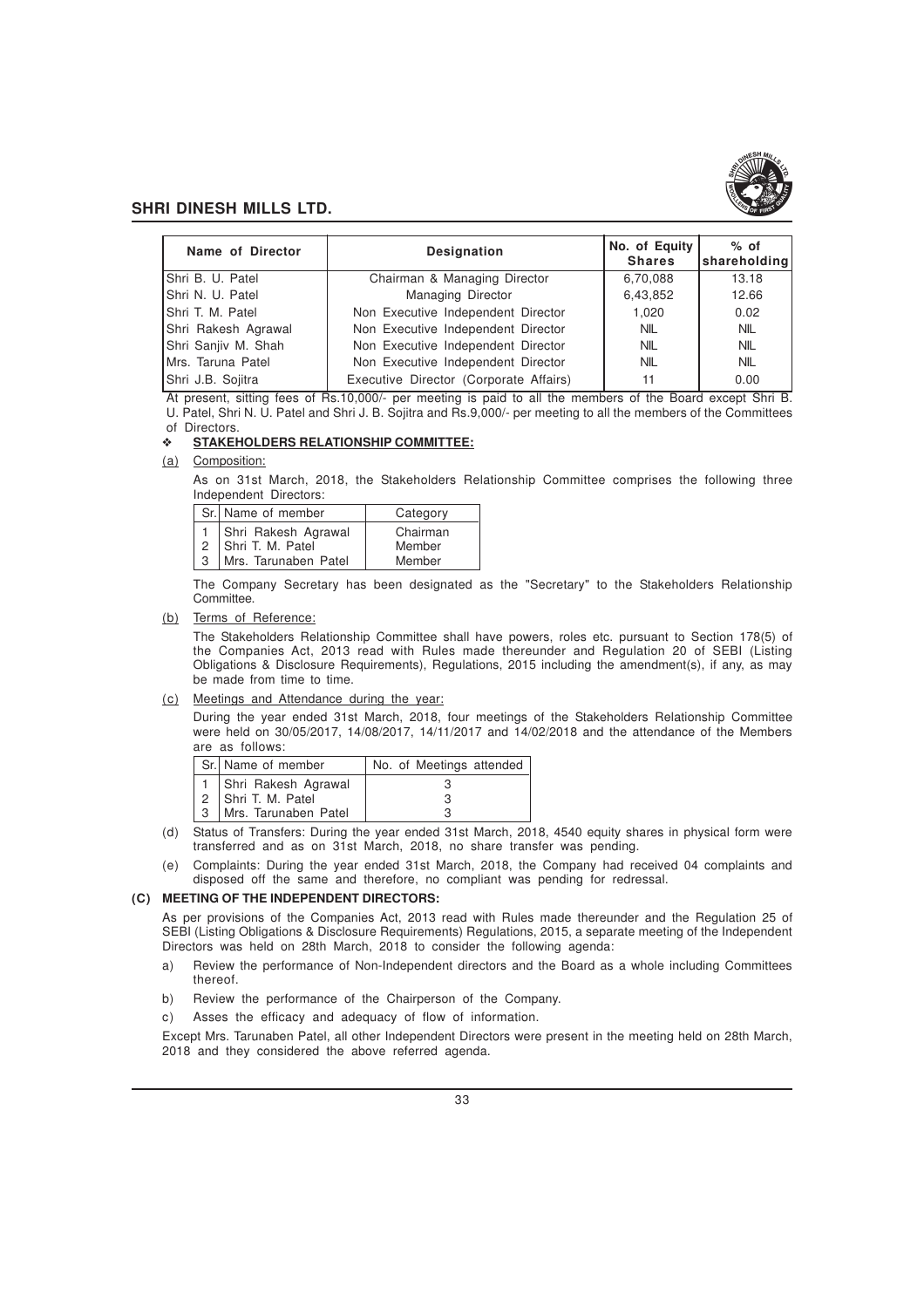The performance evaluation of all the Directors including Independent Directors and the Board as a whole which includes the Committees thereof was done on 28th March, 2018 as per the Performance Evaluation Policy of the Company.

# **(D) SUBSIDIARY COMPANY:**

Dinesh Remedies Ltd. (DRL). The Company holds 1,30,98,095 (i.e. 55.52%) equity shares in the share capital of DRL as on 31st March, 2018. DRL is engaged in manufacturing of Empty Hard Gelatin Capsules shells at its factory situated at Village Mahuvad, Taluka Padra, District Vadodara.

During the year, the Company has incorporated two subsidiary companies viz. Fernway Technologies Ltd. and Fernway Textiles Ltd. on 30th October, 2017 and 6th November, 2017 respectively.

The requirements relating to subsidiary companies pursuant to Regulation 24 of SEBI (Listing Obligations & Disclosure Requirements) Regulations, 2015 are complied with during the financial year 2017-2018.

**(E) GENERAL BODY MEETINGS:** The details of the last three Annual General Meetings of the Company held and number of Special Resolution passed thereat are as follows:

| <b>AGM</b><br><b>Number</b> | Year Ended | Venue                | Day, Date & Time      | No. of Special<br><b>Resolution Passed</b> |
|-----------------------------|------------|----------------------|-----------------------|--------------------------------------------|
| 81st                        | 31/03/2016 | Registered Office at | Tuesday,              | 03                                         |
|                             |            | Padra Road, Vadodara | 27th September, 2016  |                                            |
|                             |            |                      | At 11.00 A.M.         |                                            |
| 82nd                        | 31/03/2017 | Registered Office at | Wednesday,            | 01                                         |
|                             |            | Padra Road, Vadodara | 27th September, 2017  |                                            |
|                             |            |                      | At 11.00 A.M.         |                                            |
| 83rd                        | 31/03/2018 | Registered Office at | Friday,               |                                            |
|                             |            | Padra Road, Vadodara | 28th, September, 2018 |                                            |
|                             |            |                      | At 11.00 A.M.         | 02                                         |

During the financial year 2017-2018, there was no need to hold an Extra-Ordinary General Meeting of shareholders of the Company and also no Resolution was required to be passed through postal ballot.

#### **(F) DISCLOSURES:**

- a. The Remuneration Policy, the Policy on Related Party Transactions and Risk Management Policy: These Policies have been placed on the Website of the Company and the same can be viewed at www.dineshmills.com in "Investors" Section.
- b. During the year, there were no transactions of material nature with related parties that had potential conflict with the interests of the Company and the transactions entered with Related Parties were in the ordinary course of business and on Arms' length basis. The Policy for determining "material subsidiaries" can be viewed at www.dineshmills.com in "Investors" Section.
- c. During preparation of financial statement during the period under review, no accounting treatment which was different from that prescribed in the Accounting Standards was followed.
- d. The Company has complied with the requirements of Regulatory Authorities on capital markets and no penalties/strictures have been imposed against it in the last three years.
- e. There were no material financial and commercial transactions where senior management of the Company who had personal interest that may have a potential conflict with the interest of the Company at large.
- f. The Whistle Blower Policy for Directors and employees which have been placed in the website of the Company and the same can be viewed at www.dineshmills.com in "Investors" Section. No personnel have been denied access to the Audit Committee.
- g. The Company had formed the Committee to deal with the complaints, if any regarding sexual harassment of woman employees and no complaint was received by the Committee during the financial year 2017- 2018.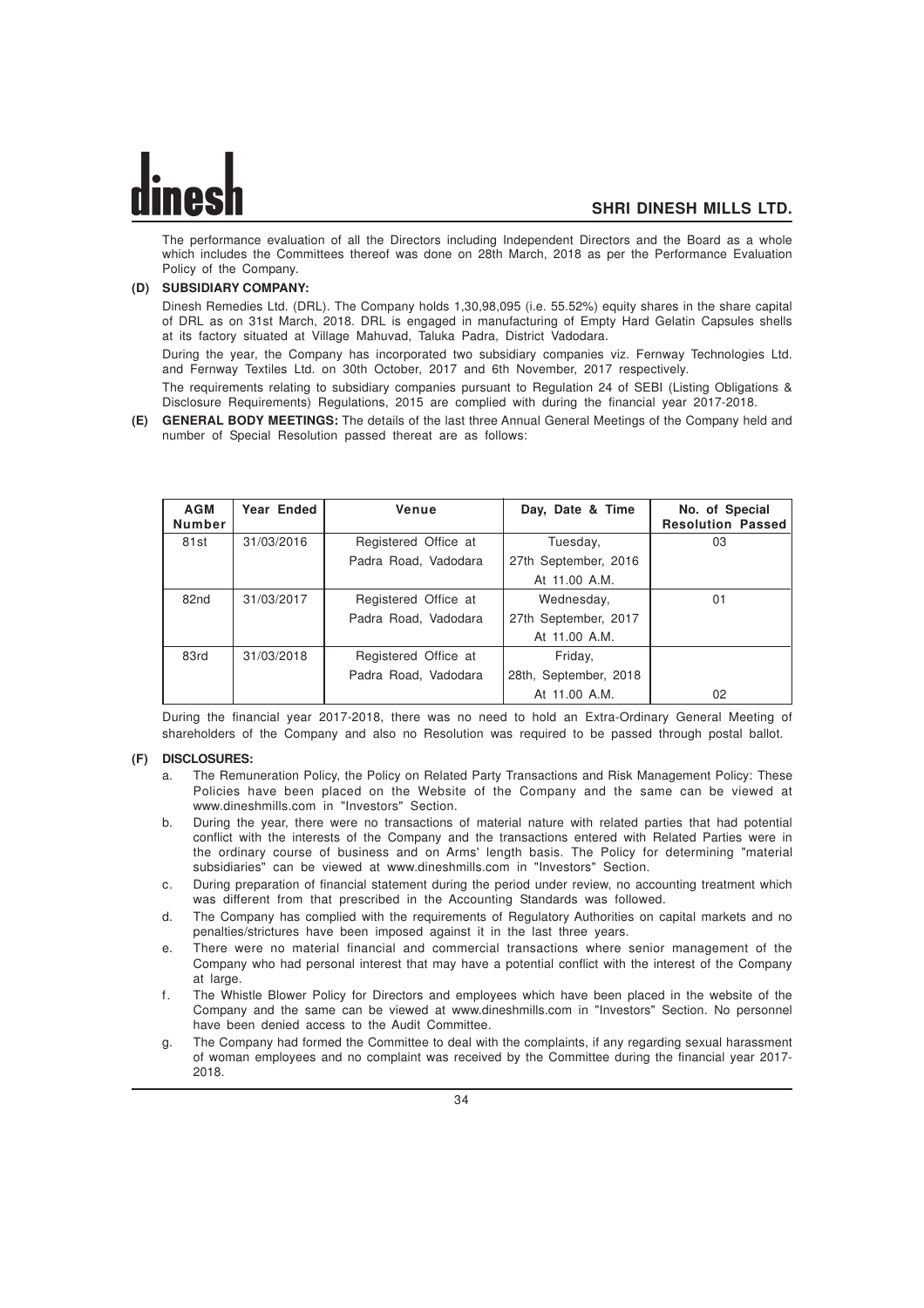

- h. The declaration by the Chairman & Managing Director (CMD) for compliance of Code of Conduct by all Board members and Senior Management personnel of the Company during the year 2017-2018 pursuant to Regulation 17(5) read with Regulation 26(3) of SEBI (Listing Obligations and Disclosure Requirements) Regulations, 2015 is attached as Annexure-"A".
- i. The policy on preservation of Documents which have been placed on the website of the Company and the same can be viewed at www.dineshmills.com in "Investors" Section.

# **(G) MEANS OF COMMUNICATION:**

The quarterly, half-yearly and yearly financial results of the Company are sent to the BSE Ltd. immediately after the same are approved by the Board and the said results are published in financial and non-financial newspapers and the same were also placed on the website of the Company and same can be viewed at www.dineshmills.com in "Investors" Section.

## **(H) CODE OF CONDUCT:**

The revised Code of Conduct for Directors and Senior Management Employees of the Company is available on the Company's website and the same can be viewed on www.dineshmills.com in "Investors" Section.

## **(I) CMD /CFO CERTIFICATION:**

The Certificate duly signed by the Chairman & Managing Director (CMD) and the Chief Finance Officer (CFO) for the financial year ended 31st March, 2018 pursuant to Regulation 17(8) of SEBI (Listing Obligations and Disclosure Requirements) Regulations, 2015 is attached as Annexure-"B".

# **(J) FAMILIARISATION PROGRAMME FOR INDEPENDENT DIRECTORS:**

The Chairman and Secretary of the Company used to familiarize the Independent Directors of the Company, their roles, rights, responsibilities, nature of the industry in which the Company operates, etc. from time to time.

#### **(K) THE NON-MANDATORY REQUIREMENTS:**

- a. Office of the Chairman of the Board and re-imbursement of expenses by the Company: The Company has Executive Chairman and therefore, the reimbursement of expenses to the Non Executive Chairman is not applicable.
- b. Shareholders' Rights: The Company's financial results are published in the newspapers and also posted on its own website. (www.dineshmills.com). However, the Company furnishes the same, if the request is made by the shareholders.
- c. Audit Qualification: The Company, at present, does not have any audit qualification pertaining to the financial statement.
- d. Separate posts of Chairman and CEO: Shri Bharat Patel is a Chairman & Managing Director of the Company pursuant to Articles of Association of the Company and therefore, no separate posts for Chairman & CEO is required.
- e. Reporting of the Internal Auditor: The Internal Auditor reports to the Chairman & Managing Director of the Company. However, Internal Audit Reports are considered by the Audit Committee of the Company on quarterly basis.

# **(L) SHAREHOLDER INFORMATION:**

#### Annual General Meetings:

The 83rd Annual General Meeting will be held at 11.00 A.M. on 28th September, 2018, at Registered Office of the Company situated at Padra Road, Vadodara - 390 020.

2. Financial Calendar for the financial year 2018-2019:

| First quarterly results                     |  | By 14th August, 2018    |
|---------------------------------------------|--|-------------------------|
| Half Yearly results                         |  | By 14th November, 2018  |
| Dividend payment, if any                    |  | By 27th October, 2018   |
| Third quarterly results                     |  | By 14th February, 2019  |
| Fourth quarterly results alongwith Audited  |  | By 30th May, 2019       |
| Annual Results for the year 2018-2019       |  |                         |
| Annual General Meeting for the year 2018-19 |  | By 30th September, 2019 |
|                                             |  |                         |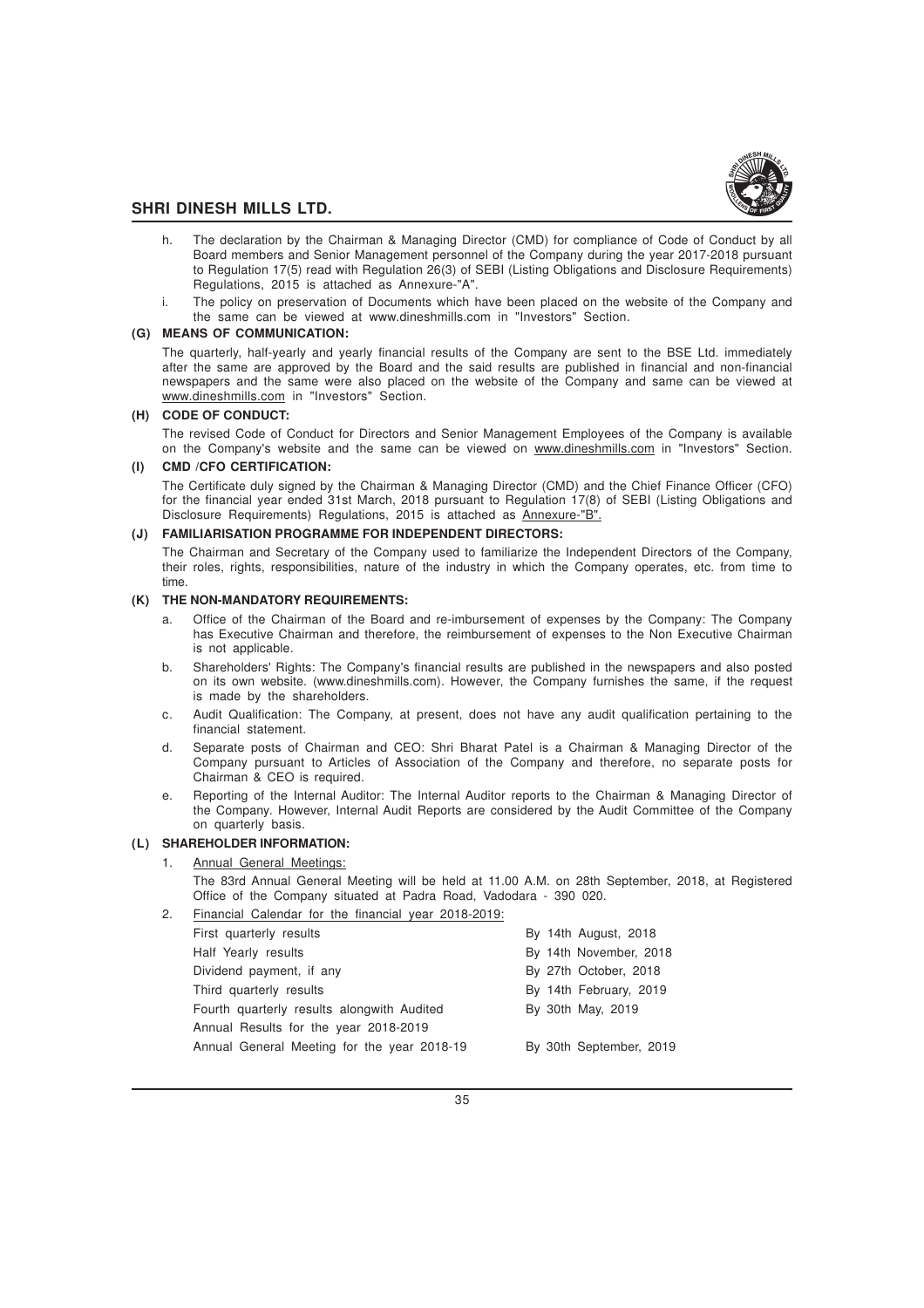3. Book Closure Dates:

The period for Book Closure is from 15th September, 2018 to 22nd September, 2018 (both days inclusive).

4. Dividend Payment Date:

Dividend, if any will be paid on or before 27th October, 2018.

5. Listing on Stock Exchange & payment of Listing Fees:

The equity shares of the Company is listed on BSE Limited (BSE), P. J. Towers, Dalal Street, Mumbai - 400 001 having Stock Code 503804 and the Company has paid the Annual Listing Fees for the year 2018-2019 to BSE Ltd.

- 6. Annual Custody Fees to Depositories The Annual Custody Fees for the year 2018-2019 to both the Depositories viz. National Securities
- Depository Limited (NSDL) and Central Depository Services (India) Limited (CDSL) have been paid. 7. International Securities Identification Number (ISIN) of the Company

The International Securities Identification Number (ISIN) of the Company's shares in the dematerialized mode, as allotted by NSDL and CDSL is INE204C01024.

8. Market Price Data

As the equity shares of the Company are listed on BSE Ltd., monthly high & low price of Company's equity shares, traded quantity and monthly High & Low of BSE Sensex for the period from April, 2017 to March, 2018 are given hereunder.

| Month &<br>Year | Price<br>(Rs.) |        | Traded   |             | <b>Sensex</b> |
|-----------------|----------------|--------|----------|-------------|---------------|
|                 | <b>High</b>    | Low    | Quantity | <b>High</b> | Low           |
| April, 2017     | 164.00         | 131.20 | 128597   | 30184.22    | 29241.48      |
| May, 2017       | 156.95         | 129.55 | 50681    | 31255.28    | 29804.12      |
| June, 2017      | 157.00         | 123.20 | 42808    | 31522.87    | 30680.66      |
| July, 2017      | 147.95         | 128.00 | 37420    | 32672.66    | 31017.11      |
| August, 2017    | 140.00         | 126.30 | 14557    | 32686.48    | 31128.02      |
| September, 2017 | 138.50         | 122.00 | 24276    | 32524.11    | 31081.83      |
| October, 2017   | 146.00         | 120.00 | 56136    | 33340.17    | 31440.48      |
| November, 2017  | 142.00         | 124.00 | 74716    | 33865.95    | 32683.59      |
| December, 2017  | 256.00         | 137.50 | 460162   | 34137.97    | 32565.16      |
| January, 2018   | 224.90         | 190.40 | 43861    | 36443.98    | 33703.37      |
| February, 2018  | 197.40         | 163.50 | 25912    | 36256.83    | 33482.81      |
| March, 2018     | 202.95         | 152.00 | 17430    | 34278.63    | 32483.84      |

9. Registrar & Share Transfer Agent:

The Company has appointed MCS Share Transfer Agent Limited as its R & T Agent and the contact details are as under:

#### **MCS SHARE TRANSFER AGENT LIMITED**

Administrative Office: 1st Floor, Neelam Apartment, 88, Sampatrao Colony, Above Chhapanbhog, Alkapuri, Vadodara - 390 007

Email: mcsltdbaroda@gmail.com | Phone No.: (0265) 2350490, 2314757

Fax No. (0265) 2341639 | Website: www.mcsregistrars.com

10. Investor Grievances:

The Company has designated an exclusive E-mail ID viz. complianceofficer@dineshmills.com to enable the investors to send their grievances, if any.

11. Share Transfer System: For expeditious transfer of shares, the Company Secretary approves share transfers on fortnight basis and the same is reported to the Board of Directors from time to time.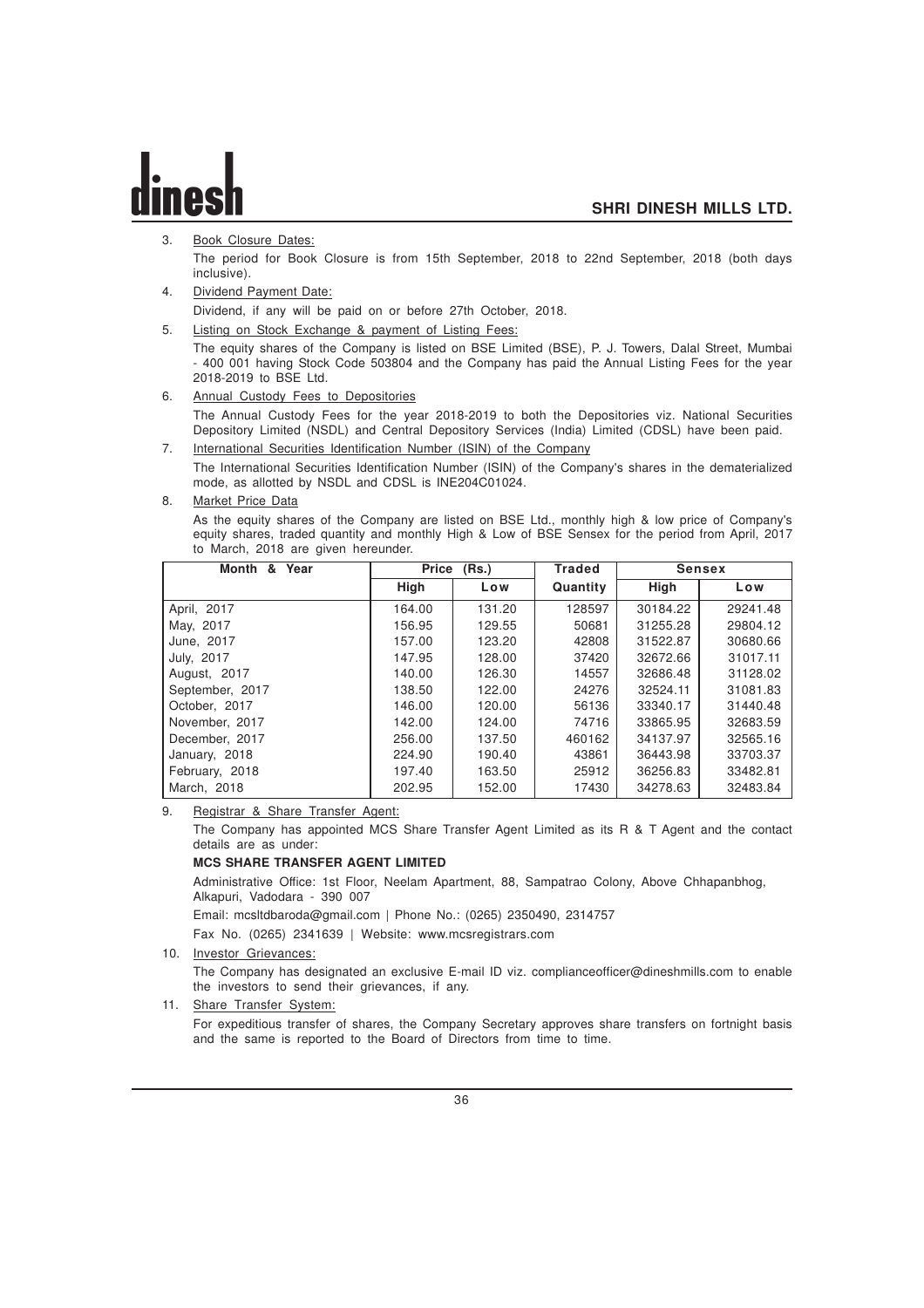

#### 12. Shareholding Pattern:

Shareholding Pattern as on 31st March, 2018 is as under:

| Category                                | No. of Equity Shares<br>As at 31/03/2018 | %          |
|-----------------------------------------|------------------------------------------|------------|
| Directors & Relatives (Promoters Group) | 22,88,372                                | 45.01      |
| Mutual Funds (UTI)                      | 10                                       | 0.00       |
| Banks                                   | 3,760                                    | 0.07       |
| Financial Institutions                  | <b>NIL</b>                               | <b>NIL</b> |
| Foreign Institutional Investors         | <b>NIL</b>                               | <b>NIL</b> |
| Non-resident Indians                    | 1,18,397                                 | 2.33       |
| Bodies Corporate                        | 1,00,294                                 | 1.97       |
| Others (Public)                         | 25,73,549                                | 50.62      |
| Total                                   | 5084382                                  | 100.00     |

13. Distribution of Shareholding:

Distribution of shareholding as on 31st March, 2018 is as under:

| Sr.<br>No. | Nominal value of<br>equity shares<br>(Rs.) | No. of<br><b>Shareholders</b> | $%$ of<br>Total | Nominal<br>value of<br>shares (Rs.) | $%$ of<br>Total |
|------------|--------------------------------------------|-------------------------------|-----------------|-------------------------------------|-----------------|
|            | Upto 5000                                  | 8870                          | 94.36           | 7219660.00                          | 14.20           |
| 2          | 5001-10,000                                | 261                           | 2.78            | 2055410.00                          | 4.04            |
| 3          | 10.001-20,000                              | 133                           | 1.41            | 1891520.00                          | 3.72            |
| 4          | 20.001-30.000                              | 37                            | 0.39            | 919500.00                           | 1.81            |
| 5          | 30,001-40,000                              | 22                            | 0.23            | 763450.00                           | 1.50            |
| 6          | 40.001-50.000                              | 9                             | 0.09            | 386230.00                           | 0.76            |
| 7          | 50.001-1.00.000                            | 27                            | 0.29            | 2022400.00                          | 3.98            |
| 8          | 1,00,001-500000                            | 26                            | 0.29            | 6763400.00                          | 13.30           |
| 9          | 500001-1000000                             | 10                            | 0.11            | 7126800.00                          | 14.02           |
| 10         | 1000001 & Above                            | 5                             | 0.05            | 21695450.00                         | 42.67           |
|            | Total                                      | 9400                          | 100             | 5,08,43,820                         | 100             |

14. Reconciliation of Share Capital Audit:

As stipulated by SEBI, a qualified Practising Company Secretary carries out an Audit to reconcile the total admitted capital with National Securities Depository Limited (NSDL) and Central Depository Services (India) Limited (CDSL) and the total issued and listed capital. This audit is carried out every quarter and the report thereon is submitted to the BSE Ltd. and to the Board of Directors from time to time.

#### 15. Dematerialization of Shares and Liquidity:

As per notification issued by SEBI, with effect from 26th June 2000, it has become mandatory to trade in the Company's shares in the electronic form. The Company's shares are available for trading in the depository systems of both the National Securities Depository Limited (NSDL) and the Central Depository Services (India) Limited (CDSL). The shareholding of Promoters Group is 100% in Demat form.

The Physical and Dematerialization position of the Company's equity shares as on 31st March, 2018 and 31st March, 2017 are as under:

| <b>Particulars</b>     |               | As at 31st March, 2017 | As at 31st March, 2018 |       |  |
|------------------------|---------------|------------------------|------------------------|-------|--|
|                        | No. of Shares | $\%$                   | No. of Shares          | $\%$  |  |
| No. of Demat Shares    |               |                        |                        |       |  |
| - NSDL                 | 2182826       | 42.93                  | 2011334                | 39.56 |  |
| - CDSL                 | 2566356       | 50.48                  | 2805428                | 55.18 |  |
| No. of Physical Shares | 335200        | 6.59                   | 267620                 | 5.26  |  |
| Total                  | 5084382       | 100                    | 5084382                | 100   |  |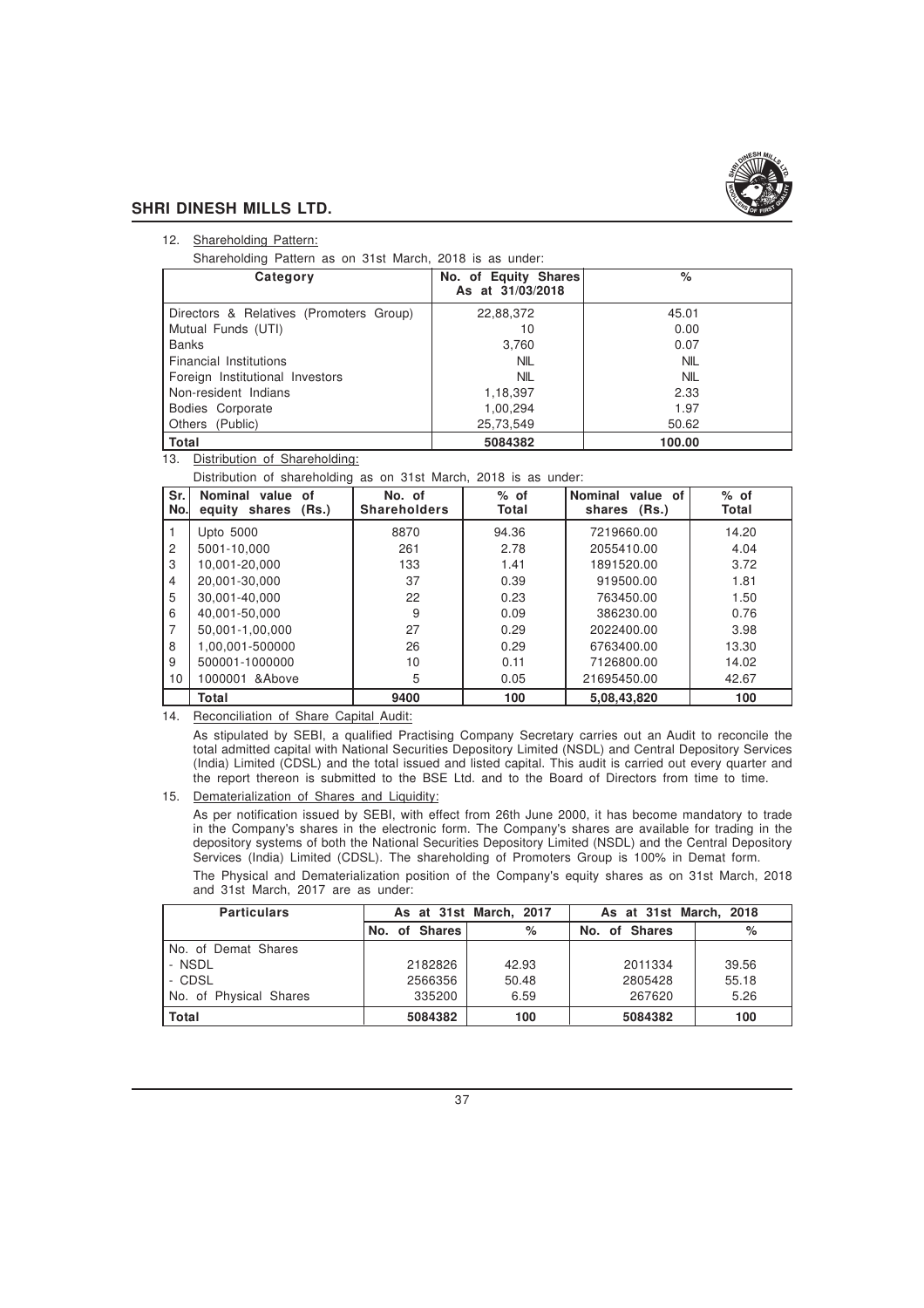16. Address for correspondence with Depositories are as under:

| National Securities Depository Ltd.<br>Trade World, 4th & 5th Floor,<br>Kamala Mills Compound,<br>Senapati Bapat Marg, Lower Parel<br>Mumbai - 400013 | Central Depository Services (India) Ltd.<br>P. J. Towers, 17th Floor,<br>Dalal Street, Mumbai - 400001 |
|-------------------------------------------------------------------------------------------------------------------------------------------------------|--------------------------------------------------------------------------------------------------------|
| Telephone No.: 022-24994200                                                                                                                           | Telephone No.: 022 - 22723333                                                                          |
| Facsimile No: 022-24972993/6351                                                                                                                       | Facsimile No: 022 - 22723199/2072                                                                      |
| Email: info@nsdl.co.in                                                                                                                                | Email: investors@cdslindia.com                                                                         |
| Website: www.nsdl.co.in                                                                                                                               | Website: www.cdslindia.com                                                                             |

- 17. Outstanding GDR/Warrants and Convertible Bonds, Conversion Dates and likely impact on Equity: As the Company has not issued GDRS/ADRS/Warrants or any convertible instruments, the details relating to outstanding position etc. are not applicable to the Company.
- 18. Plant Locations are as under:

| Location / Unit | <b>Address</b>                               |
|-----------------|----------------------------------------------|
| Vadodara Unit   | P. B. No.2501, Padra Road, Vadodara - 390020 |
| Ankleshwar Unit | Plot No. 43, 44, Village Bhadkodra,          |
|                 | Kapodra Road, Near N.H. No.8                 |
|                 | Ankleshwar, District - Bharuch               |

19. Address for correspondence with the Compliance Officer of the Company: Mr. J. B. Sojitra

Executive Director (Corporate Affairs) & Company Secretary **SHRI DINESH MILLS LIMITED (CIN - L17110GJ1935PLC000494)** P. B. No. 2501, Padra Road, Vadodara - 390 020 Phone: (0265) 2330060/61/62/63/64/65 (6 lines), Fax No.: (0265) 2336195 Emails: complianceofficer@dineshmills.com, sojitra@dineshmills.com Website: www.dineshmills.com

20. Auditors Certificate: The Certificate dated 28th May, 2018 issued by M/s. Dhirubhai Shah & Co, Statutory Auditors of the Company regarding compliance of the conditions of the Corporate Governance by the Company during the year 2017 - 2018 is attached as Annexure - "E".

Place : Vadodara For and on behalf of the Board of the Board on behalf of the Board Date : 28th May, 2018 **BHARAT PATEL** CHAIRMAN & MANAGING DIRECTOR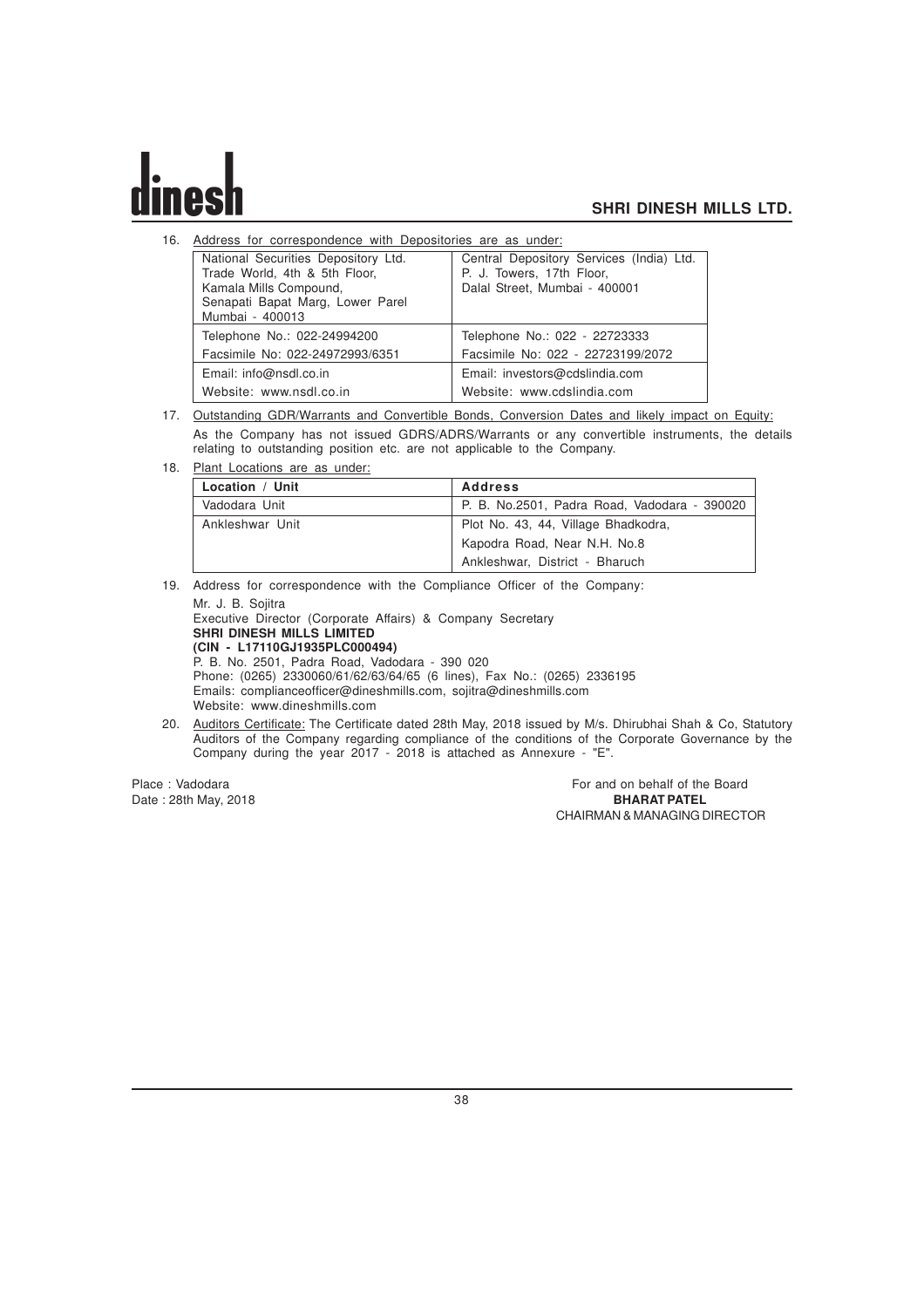

**ANNEXURE - "I"**

**To, The Board of Directors, Shri Dinesh Mills Limited Padra Road, Vadodara - 390 020**

Dear Sirs,

### **Sub: DECLARATION BY CMD FOR THE COMPLIANCE WITH THE CODE OF CONDUCT OF THE COMPANY**

This is to state that, the Company had adopted a revised Code of Conduct in the meeting of the Board of Directors held on 6th February, 2015. After adoption of the revised Code of Conduct, the same was circulated to all the Board Members and Senior Management Personnel for compliance. The revised Code of Conduct has also been posted on the website of the Company. The Company has received declaration from all the Board Members and Senior Management Personnel affirming compliance of the Code of Conduct of the Company in respect of the financial year 31st March, 2018.

This declaration is given pursuant to Regulation 17(5) read with Regulation 26(3) of SEBI (Listing Obligations and Disclosure Requirements) Regulations, 2015.

Place: Vadodara **For Shri Dinesh Mills Limited,** Date: 9th May, 2018 **Bharat Patel Chairman & Managing Director**

# **ANNEXURE - "II"**

**To,**

**The Board of Directors, Shri Dinesh Mills Limited Padra Road, Vadodara - 390 020**

Dear Sirs,

**Sub:** CEO and CFO Certification as per Regulation 17(8) SEBI (Listing Obligations and Disclosure Requirements), Regulations, 2015 with BSE Limited.

We certify that:

- We have reviewed financial statements and the cash flow statement for the year ended 31st March, 2018 and that, to the best of our knowledge and belief :
	- 1. these statements do not contain any materially untrue statement or omit any material fact or contain statements that might be misleading;
	- 2. these statements together present a true and fair view of the Company's affairs and are in compliance with existing Accounting Standards, applicable Laws and Regulations.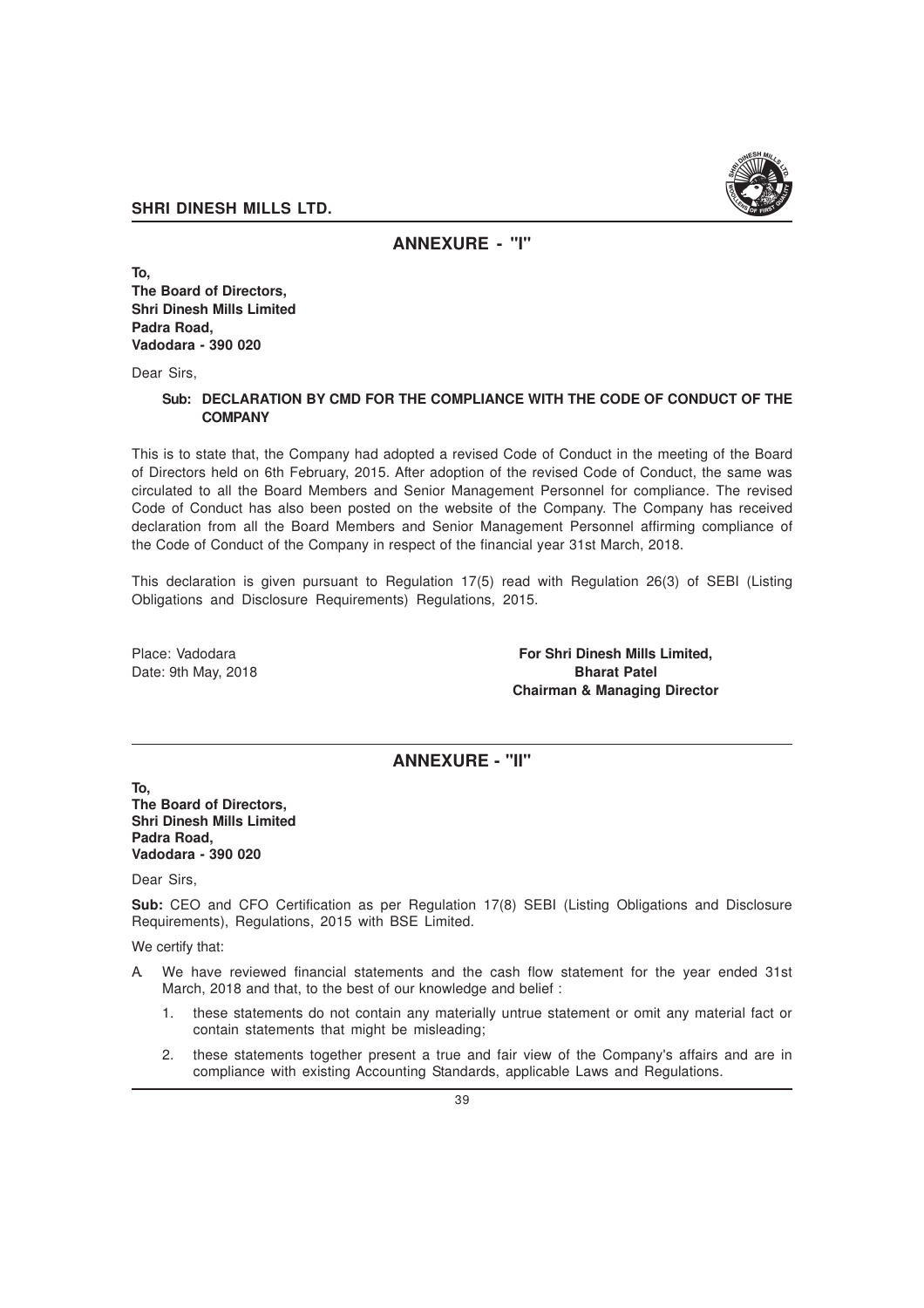- B. There are, to the best of our knowledge and belief, no transactions entered into by the company during the year which are fraudulent, illegal or violative of the Company's code of conduct.
- C. We accept the responsibility for establishing and maintaining internal controls for financial reporting and that, we have evaluated the effectiveness of internal control systems of the Company pertaining to financial reporting and we have disclosed to the Auditors and the Audit Committee, deficiencies in the design or operation of such internal controls, if any, of which we are aware and the steps we have taken or proposed to be taken to rectify these deficiencies.
- D. We have indicated to the Auditors and the Audit committee:
	- 1. significant changes in internal control over financial reporting during the year;
	- 2. that no significant changes in accounting policies during the year has taken place; and
	- 3. that neither instances of significant fraud of which we have become aware nor the involvement therein, if any, of the management or an employee having a significant role in the Company's internal control system over financial reporting.

**For Shri Dinesh Mills Limited For Shri Dinesh Mills Limited Bharat Patel Apurva Shah Chairman & Managing Director (CMD)** 

Place: Vadodara Date: 18th May, 2018

# **ANNEXURE - "E"**

# **AUDITORS' CERTIFICATE REGARDING COMPLIANCE OF CONDITIONS OF CORPORATE GOVERNANCE**

# To the Members of, **Shri Dinesh Mills Limited,**

We have examined the compliance of conditions of Corporate Governance by Shri Dinesh Mills Limited, for the year ended 31st March, 2018, as per the Regulations 17 to 27 of SEBI (Listing Obligations & Disclosure Requirements), Regulations, 2015.

The compliance of conditions of Corporate Governance is the responsibility of the Company's Management. Our examination was carried out in accordance with the Guidance Note on Certification of Corporate Governance issued by the Institute of Chartered Accountants of India and was limited to procedures and implementation thereof, adopted by the Company for ensuring the compliance of the conditions of Corporate Governance. It is neither an audit nor an expression of opinion on the financial statements of the Company.

In our opinion and to the best of our information and according to the explanations given to us, we certify that the Company has complied with the conditions of Corporate Governance as stipulated in the SEBI (Listing Obligations & Disclosure Requirements), Regulations, 2015 read with Uniform Listing Agreement executed by the Company with BSE Limited.

We state that, such compliance is neither an assurance as to the future viability of the Company nor the efficiency or effectiveness with which the Management has conducted the affairs of the Company.

> For **Dhirubhai Shah & Co.** Chartered Accountants Firm Registration Number: 102511W

Place : Vadodara<br>Date : 28th May, 2018

**Harish B. Patel**<br>Partner Membership No. 014427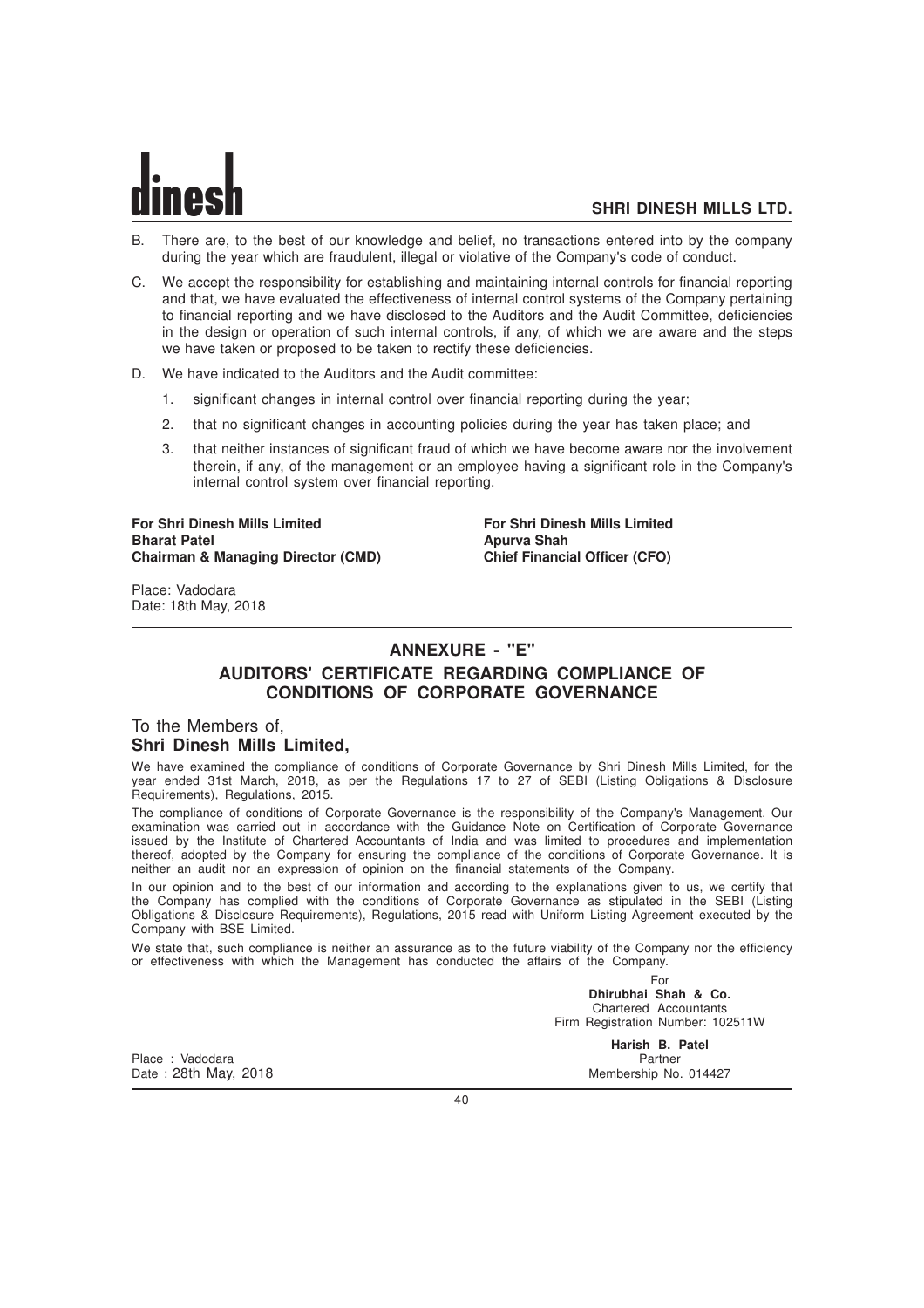

# **ANNEXURE - "F" EMPLOYEES' REMUNERATION:**

The details of the remuneration paid to the employees pursuant to Rule 5(2) of the Companies (Appointment & Remuneration of Managerial Personnel) Rules, 2014 for the year ended 31st March, 2018 are as under:

| Sr.<br>No. | Name                        | Agel | Designation                               | Remuneration<br>(Rs. in lakhs) | Qualification &<br>experience                  | Date of<br>Icommencement<br>of employment | Last employment<br>Before joining<br>the Company<br>with designation |
|------------|-----------------------------|------|-------------------------------------------|--------------------------------|------------------------------------------------|-------------------------------------------|----------------------------------------------------------------------|
|            | Shri Bharatbhai<br>U. Patel | 64   | Chairman<br>& Managing<br><b>Director</b> | $96/-$                         | B.Text, M.B.A.<br>(USA)<br>(44)                | 12-05-1973                                | First<br>Employment                                                  |
| 2.         | Shri Nimishbhai<br>U. Patel | 52   | Managing<br><b>Director</b>               | $96/-$                         | B.B.A., M.B.A.<br>(Finance)<br>(U.S.A)<br>(26) | 01-12-1990                                | - Do -                                                               |

#### **Notes:**

- 1. Remuneration includes Salary, Allowances and Perquisites as per the terms of their appointments read with the Schedule V to the Companies Act, 2013 & Rules made thereunder.
- 2. Managing Directors at Sr. No.1 & 2 above are related to each other.
- 3. Nature of employment: Appointments of Managing Directors are contractual in nature. Other terms and conditions as per the Company's Rules.
- 4. No employee of the Company was in receipt of Remuneration during the financial year 2017-2018 at a rate which in the aggregate is in excess of that drawn by the Managing Directors of the Company and no employee except Managing Directors hold Equity Shares by himself or alongwith his spouse and dependent children in excess of 2% of equity shares of the Company.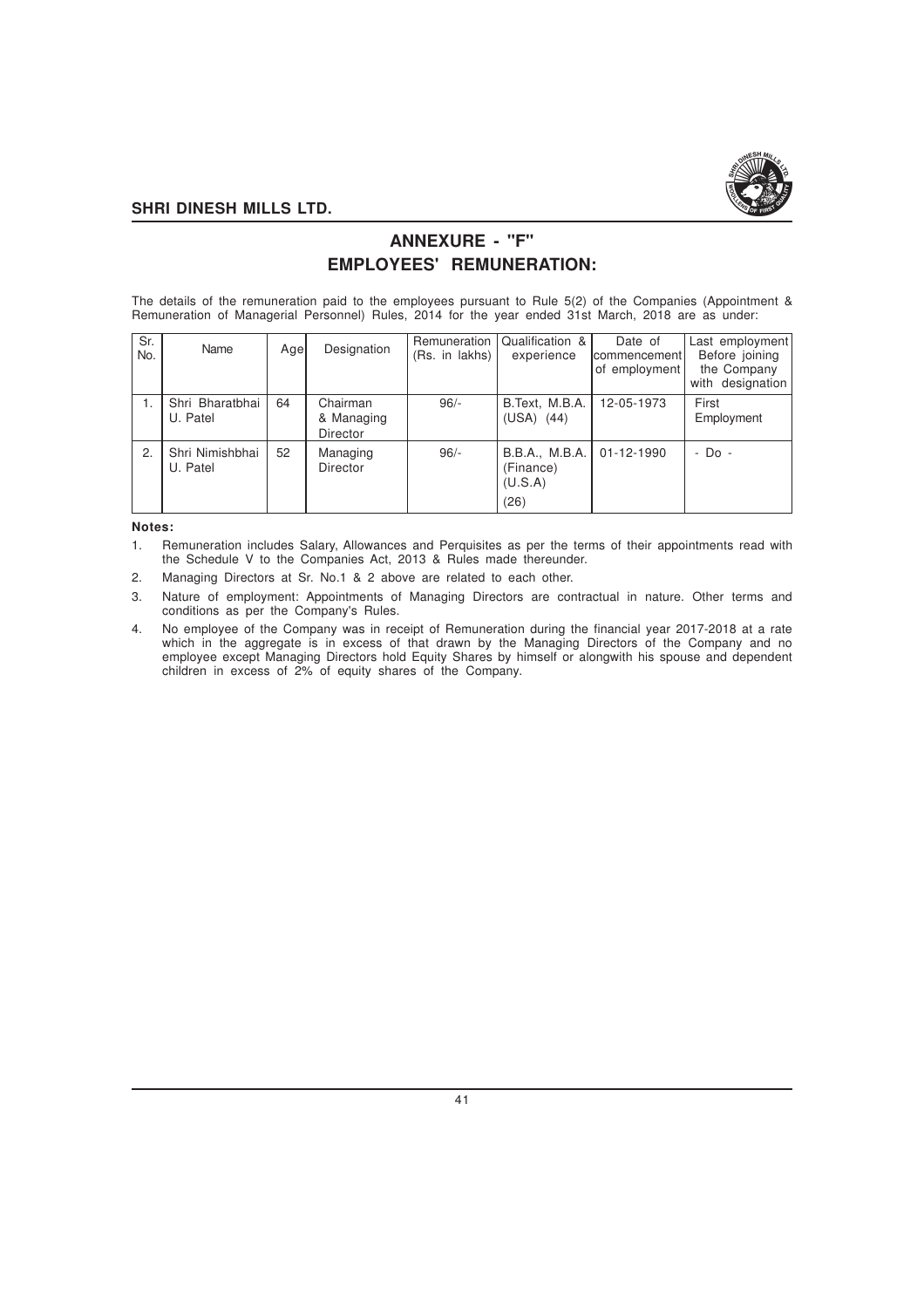# **Independent Auditor's Report**

# **To the Members of Shri Dinesh Mills Limited**

# **Report on the Standalone Ind As Financial Statements**

We have audited the accompanying standalone Ind AS financial statements of Shri Dinesh Mills Limited ('the Company'), which comprise the balance sheet as at 31 March 2018, the Statement of Profit and Loss (including other comprehensive income), and the Statement of Cash flows and the Statement of changes in equity for the year then ended, and a summary of significant accounting policies and other explanatory information (herein after referred to as "Standalone Ind AS financial statements").

#### **Management's Responsibility for the Standalone Ind As Financial Statements**

The Company's Board of Directors is responsible for the matters stated in Section 134(5) of the Companies Act, 2013 ("the Act") with respect to the preparation and presentation of these standalone Ind AS financial statements that give a true and fair view of the financial position, financial performance including other comprehensive income cash flows and changes in equity of the Company in accordance with the accounting principles generally accepted in India, including the Indian Accounting Standards (Ind AS) specified under Section 133 of the Act, read with Rule 7 of the Companies (Accounts) Rules, 2014.

This responsibility also includes maintenance of adequate accounting records in accordance with the provisions of the Act for safeguarding the assets of the Company and for preventing and detecting frauds and other irregularities; selection and application of appropriate accounting policies; making judgments and estimates that are reasonable and prudent; and design, implementation and maintenance of adequate internal financial controls, that were operating effectively for ensuring the accuracy and completeness of the accounting records, relevant to the preparation and presentation of the standalone Ind AS financial statements that give a true and fair view and are free from material misstatement, whether due to fraud or error.

#### **Auditor's Responsibility**

Our responsibility is to express an opinion on these standalone Ind AS financial statements based on our audit. We have taken into account the provisions of the Act, the accounting and auditing standards and matters which are required to be included in the audit report under the provisions of the Act and the Rules made thereunder.

We conducted our audit in accordance with the Standards on Auditing specified under Section 143(10) of the Act. Those Standards require that we comply with ethical requirements and plan and perform the audit to obtain reasonable assurance about whether the standalone Ind AS financial statements are free from material misstatement.

An audit involves performing procedures to obtain audit evidence about the amounts and the disclosures in the standalone Ind AS financial statements. The procedures selected depend on the auditor's judgment, including the assessment of the risks of material misstatement of the standalone Ind AS financial statements, whether due to fraud or error. In making those risk assessments, the auditor considers internal financial control relevant to the Company's preparation of the standalone Ind AS financial statements that give a true and fair view in order to design audit procedures that are appropriate in the circumstances. An audit also includes evaluating the appropriateness of the accounting policies used and the reasonableness of the accounting estimates made by the Company's Directors, as well as evaluating the overall presentation of the standalone Ind AS financial statements.

we belive that the audit evidence we have obtained is sufficient and appropriate to provide a basis of our audit opinion on the financial statements.

#### **Opinion**

In our opinion and to the best of our information and according to the explanations given to us, the aforesaid standalone Ind AS financial statements give the information required by the Act, in the manner so required and give a true and fair view in conformity with the accounting principles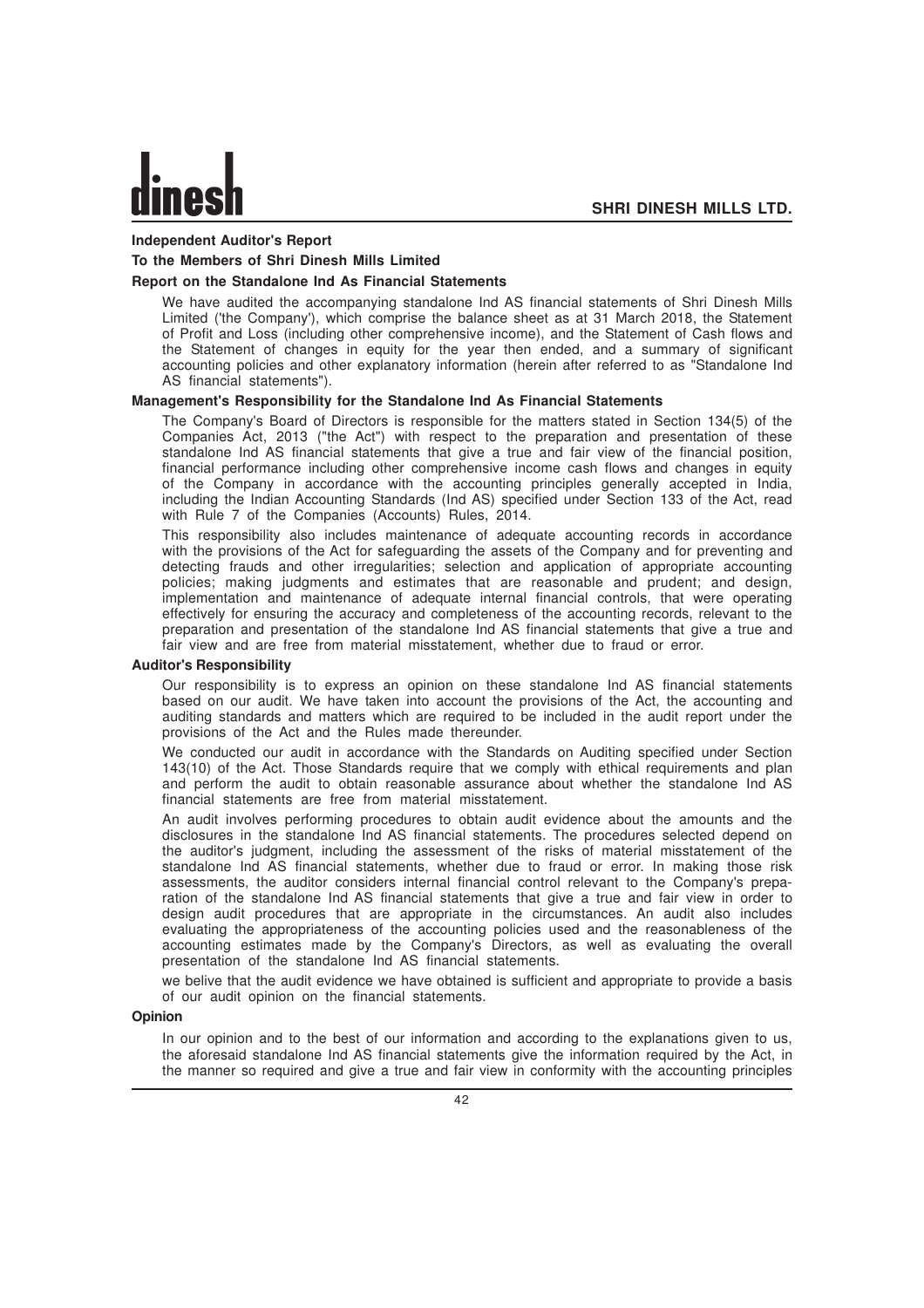

generally accepted in India, of the state of affairs of the Company as at 31 March, 2018, and its loss including other comprehensive income, its cash flows and the changes in equity for the year ended on that date.

#### **Report on Other Legal and Regulatory Requirements**

- 1. by the Companies (Auditor's Report) Order, 2016 ("the Order") issued by the Central Government of India in terms of sub-section (11) of section 143 of the Act, we give in the Annexure A, a statement on the matters specified in the paragraph 3 and 4 of the order.
- 2. As required by Section 143 (3) of the Act, we report that:
	- a. We have sought and obtained all the information and explanations which to the best of our knowledge and belief were necessary for the purposes of our audit.
	- b. In our opinion proper books of account as required by law have been kept by the Company so far as it appears from our examination of those books;
	- c. The balance sheet, the statement of profit and loss and the cash flow statement dealt with by this Report are in agreement with the books of account;
	- d. In our opinion, the aforesaid standalone financial statements comply with the Indian Accounting Standards specified under Section 133 of the Act, read with Rule 7 of the Companies (Accounts) Rules, 2014;
	- e. On the basis of the written representations received from the directors as on 31st March 2018 taken on record by the Board of Directors, none of the directors is disqualified as on 31st March 2018 from being appointed as a director in terms of Section 164 (2) of the Act;
	- f. With respect to the adequacy of the internal financial controls over financial reporting of the Company and the operating effectiveness of such controls, refer to our separate report in "Annexure B"; and
	- g. With respect to the other matters to be included in the Auditor's Report in accordance with Rule 11 of the Companies (Audit and Auditors) Rules, 2014, in our opinion and to the best of our information and according to the explanations given to us:
		- i. the Company has disclosed the impact, wherever necessary, of pending litigations on its financial position in its financial statements;
		- ii. the Company has made provision, as required under the applicable law or Indian Accounting Standards, for material foreseeable losses, if any, on long-term contracts including derivative contracts;
		- iii. There has been no delay in transferring amounts, required to be transferred, to the Investor Education and Protection Fund by the Company.

For,

**Dhirubhai Shah & Co.** Chartered Accountants Firm's Registration Number: 102511W

**Harish B Patel**

Date: 28th May 2018 Membership Number: 014427

Place : Vadodara Partner et al. 2009 - Place : Vadodara Partner et al. 2009 - Partner et al. 2009 - Partner et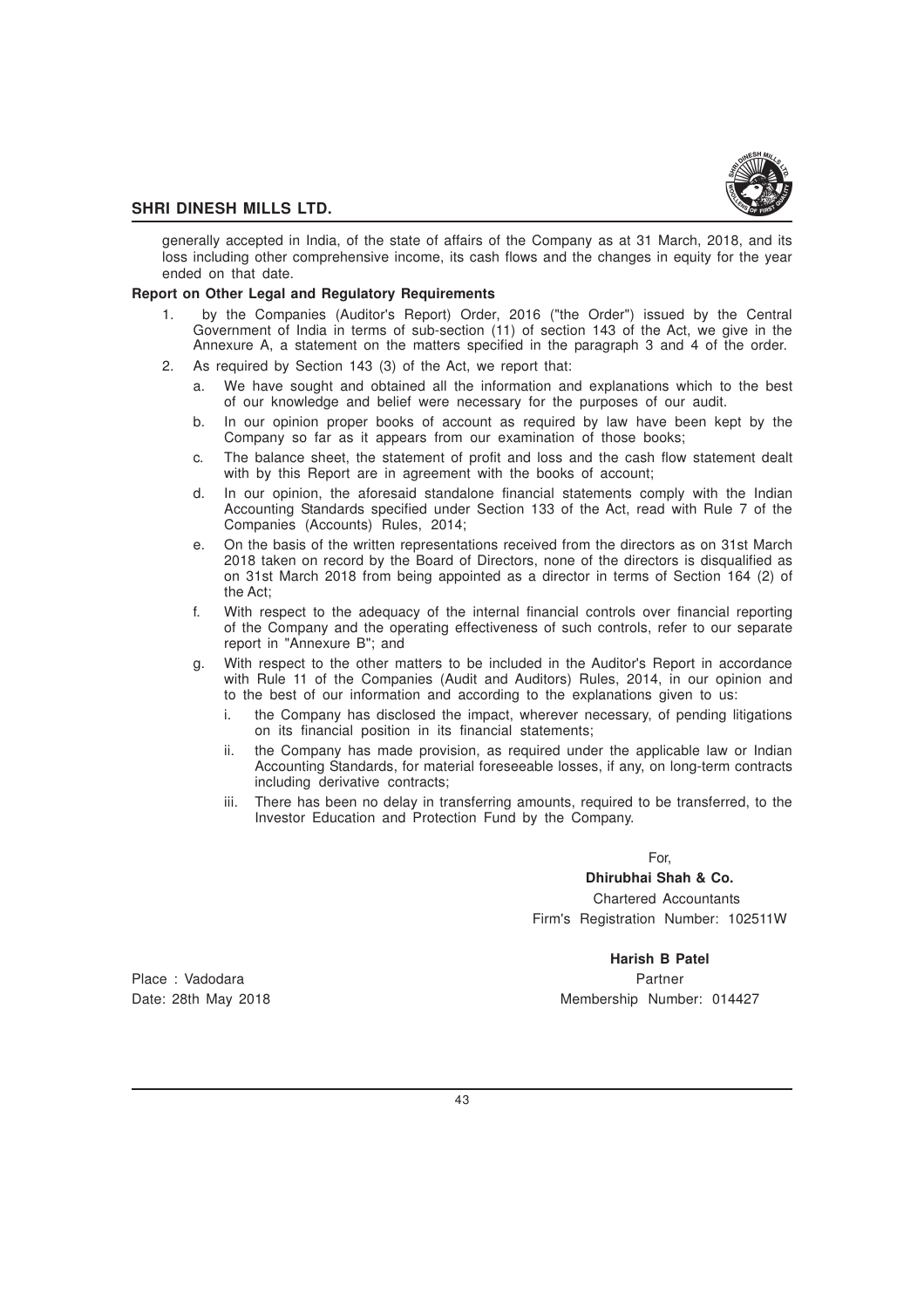# **ANNEXURE - A TO THE AUDITOR'S REPORT**

The Annexure referred to in Independent Auditors' Report to the members of the Company on the standalone Ind AS financial statements for the year ended 31st March 2018, we report that:

- (i) a. The Company has maintained proper records showing full particulars, including quantitative details and situation of fixed assets.
	- b. The Company has a regular program of physical verification of its fixed assets. In accordance with this program, fixed assets were verified during the year and no material discrepancies were noticed on such verification. In our opinion, this periodicity of physical verification is reasonable having regard to the size of the Company and the nature of its assets.
	- c. According to the information and explanations given to us and on the basis of our examination of the records of the Company, the title deeds of immovable properties are held in the name of the Company.
- (ii) As explained to us, the inventories have been physically verified during the year by the management. In our opinion, the frequency of verification is reasonable. Discrepancies noticed on physical verification of inventory as compared to book records were not material.
- (iii) The Company has not granted any loans secured or unsecured to companies, firms or other parties covered in the register maintained under section 189 of the Companies Act, and therefore, the provisions of clauses (iii)(a) & (iii)(b) of the Order are not applicable to the Company.
- (iv) In our opinion and according to the information and explanations given to us, the Company has complied with the provisions of section 185 and 186 of the Act, with respect to the loans and investments made.
- (v) In our opinion and according to the information and explanations given to us, the Company has not accepted any deposits covered by the provisions of Sections 73 to 76 or any other relevant provisions of the Companies Act, 2013 and the rules framed there under.
- (vi) In our opinion and according to the information and explanations given to us and based on books of account, maintenance of cost records under section 148(1) of the Companies Act, 2013 is not applicable to the company and hence paragraph 3(vi) of the Order is not applicable.
- (vii) (a) The Company is regular in depositing undisputed statutory dues including provident fund, employees' state insurance, income tax, sales tax, service tax, duty of customs, duty of excise, value added tax, cess, Goods and Service Tax and any other statutory dues with the appropriate authorities.

According to the information and explanations given to us, in our opinion no undisputed amounts payable in respect of statutory dues including Provident Fund, Employees' State Insurance, Income Tax, Value Added Tax, Central Sales Tax, Wealth Tax, Service Tax, Custom Duty, Excise Duty, Cess, Goods and Service Tax and other statutory dues applicable to it were in arrears as at the balance sheet date for a period of more than six months from the date they became payable.

(b) According to the information and explanations given to us and records of the company examined by us, the following dues of income tax and duty of excise as at March 31, 2018 which have not been deposited by the Company on account of any disputes.

| Financial period to<br>which it relates | Act                          | Nature of Dues                                        | Forum where<br>dispute is pending                               | Amount<br>(Rs.In Lakhs) |
|-----------------------------------------|------------------------------|-------------------------------------------------------|-----------------------------------------------------------------|-------------------------|
| A.Y 2002-2003                           | Income Tax Act, 1961         | Disallowance under<br>Business Income                 | High Court, Gujarat                                             | 8.92                    |
| A.Y 2010-2011                           | Income Tax Act, 1961         | Disallowance under<br>Business Income                 | Income Tax Appellate<br>Tribunal, Ahmedabad                     | 28.37                   |
| A.Y 2011-2012                           | Income Tax Act, 1961         | Disallowance under<br>Business Income                 | Income Tax Appellate<br>Tribunal, Ahmedabad                     | 275.95                  |
| A.Y 2012-2013                           | Income Tax Act, 1961         | Disallowance under<br>Business Income                 | Income Tax Appellate<br>Tribunal, Ahmedabad                     | 107.43                  |
| A.Y 2013-2014                           | Income Tax Act, 1961         | Disallowance under<br>Business Income                 | Income Tax Appellate<br>Tribunal, Ahmedabad                     | 5.48                    |
| A.Y. 2014-2015                          | Income Tax Act, 1961         | Disallowance under<br>Business Income                 | <b>Income Tax Appellate</b><br>Tribunal, Ahmedabad              | 146.72                  |
| A.Y. 2015-2016                          | Income Tax Act, 1961         | Disallowance under<br>Business Income                 | Income Tax Appellate<br>Tribunal, Ahmedabad                     | 109.99                  |
| A.Y 1998-1999                           | The Central Excise Act, 1944 | Disallowed MODVAT<br>credit taken on<br>capital goods | Joint Commissioner of<br>Central Excise, Surat-II               | 4.94                    |
| A.Y 1998-1999                           | The Central Excise Act, 1944 | Excise duty on<br>blended yarn                        | Dv. Commissioner of<br>Central Excise and<br>Custom, Ankleshwar | 2.73                    |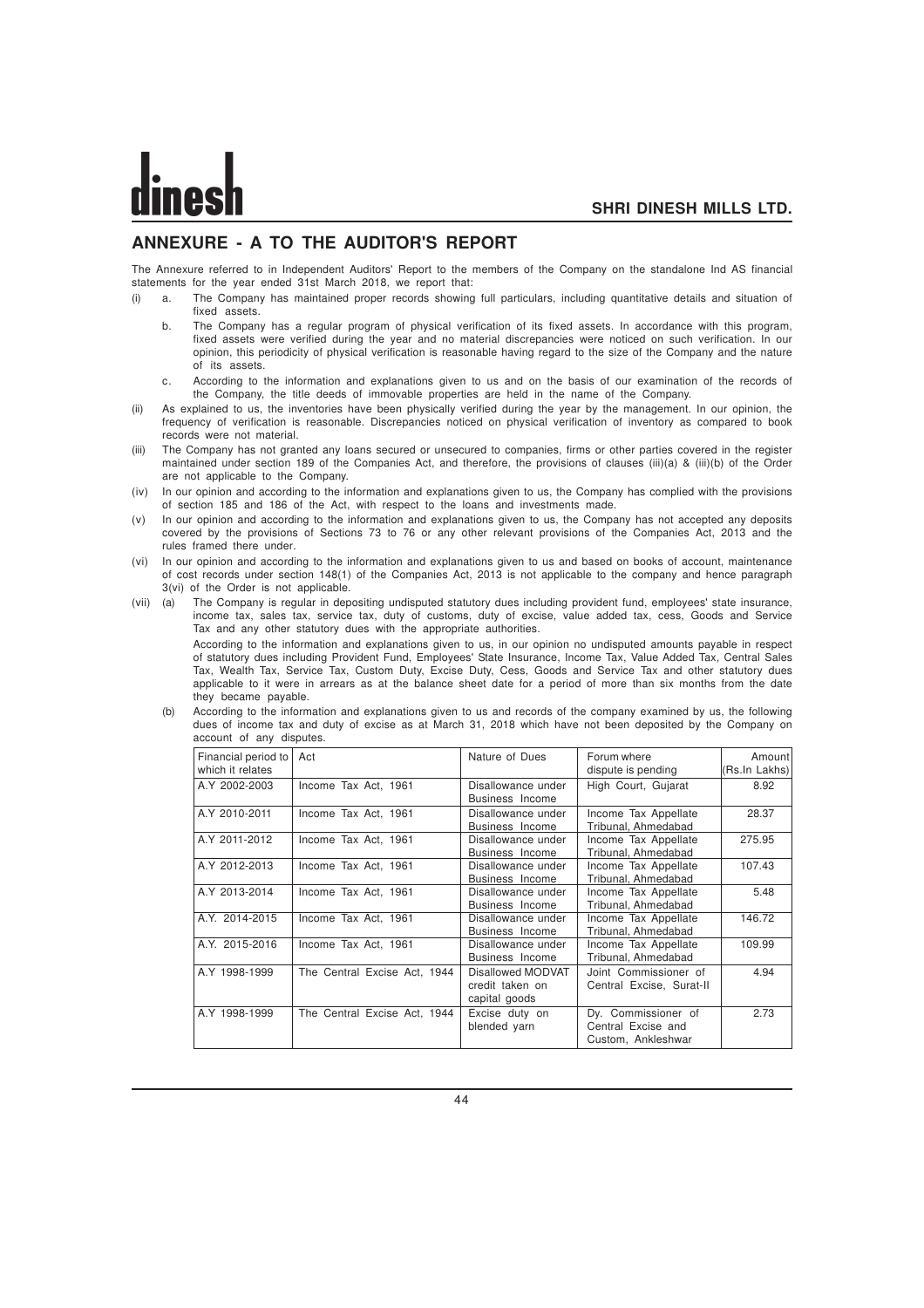

| Financial period to<br>which it relates | Act                          | Nature of Dues                   | Forum where<br>dispute is pending                              | Amount<br>(Rs.In Lakhs) |
|-----------------------------------------|------------------------------|----------------------------------|----------------------------------------------------------------|-------------------------|
| A.Y 2004-2008                           | The Central Excise Act, 1944 | Excise duty on<br>Polyester Tops | Central Excise and<br>Customs Appellant<br>Tribunal, Ahmedabad | 200.64                  |
| A.Y 2008-2009                           | The Central Excise Act, 1944 | Excise duty on<br>Polyester Tops | Central Excise and<br>Customs Appellant<br>Tribunal, Ahmedabad | 2.47                    |
| A.Y 2009-2010                           | The Central Excise Act, 1944 | Excise duty on<br>Polyester Tops | Central Excise and<br>Customs Appellant<br>Tribunal, Ahmedabad | 3.31                    |

(viii) In our opinion and according to the information and explanation given to us, the Company has not defaulted in repayment of dues to a financial institution, banks, Government or debenture holders during the year.

(ix) In our opinion and according to the information and explanation given to us, the term loans were applied for the purposes for which loans were raised.

(x) Based upon the audit procedures performed and according to the information and explanations given by the management, we report that no fraud on or by the Company has been noticed or reported during the course of our audit.

- (xi) According to the information and explanations given to us and based on our examination of the records of the Company, the Company has paid/provided for managerial remuneration in accordance with the requisite approvals mandated by the provisions of section 197 read with Schedule V to the Act.
- (xii) In our opinion and according to the information and explanations given to us, the Company is not a Nidhi company. Accordingly, paragraph 3(xii) of the Order is not applicable.
- (xiii) According to the information and explanations given to us and based on our examination of the records of the Company, transactions with the related parties are in compliance with sections 177 and 188 of the Act where applicable and details of such transactions have been disclosed in the financial statements as required by the applicable Ind AS.
- (xiv) According to the information and explanations give to us and based on our examination of the records of the Company, the Company has not made any preferential allotment or private placement of shares or fully or partly convertible debentures during the year.
- (xv) According to the information and explanations given to us and based on our examination of the records of the Company, the Company has not entered into non-cash transactions with directors or persons connected with him. Accordingly, paragraph 3(xv) of the Order is not applicable.
- (xvi) The Company is not required to be registered under section 45-IA of the Reserve Bank of India Act 1934.

For **Dhirubhai Shah & Co.** Chartered Accountants Firm's Registration Number: 102511W

Place : Vadodara **Partner** Partner Partner Partner Partner Partner Partner Partner Partner Partner Partner Partner<br>Partner : 28th May 2018 **Partner** Partner Partner Partner Partner Partner Partner Partner Partner Partner P Date : 28th May 2018

**Harish B Patel**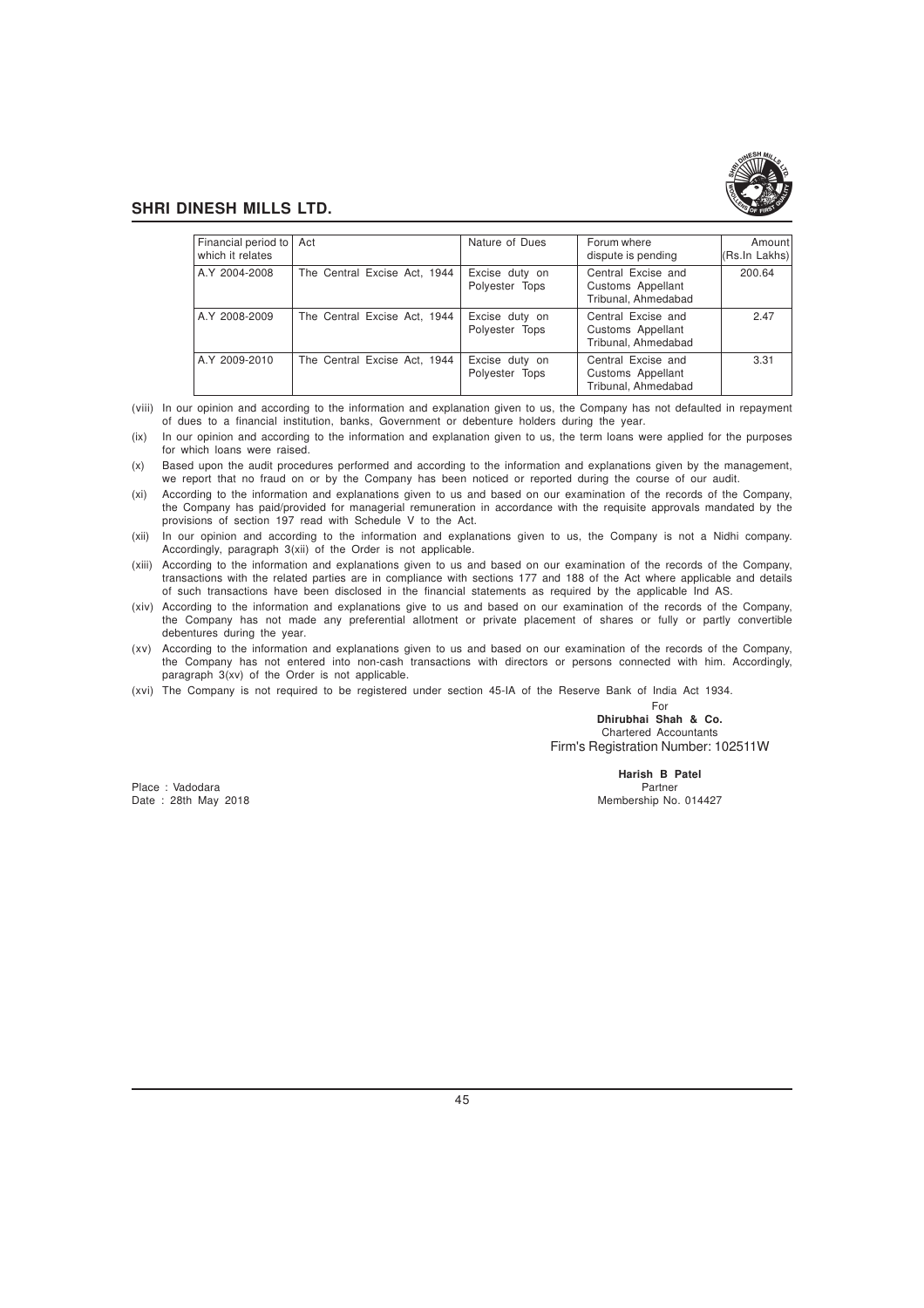# **ANNEXURE - B to the Auditor's Report**

### **Report on the Internal Financial Controls under Clause (i) of Sub-section 3 of Section 143 of the Companies Act, 2013 ("the Act")**

We have audited the internal financial controls over financial reporting of Shri Dinesh Mills Limited ("the Company") as of 31st March 2018 in conjunction with our audit of the standalone Ind AS financial statements of the Company for the year ended on that date.

#### **Management's Responsibility for Internal Financial Controls**

The Company's management is responsible for establishing and maintaining internal financial controls based on the internal control over financial reporting criteria established by the Company considering the essential components of internal control stated in the Guidance Note on Audit of Internal Financial Controls over Financial Reporting issued by the Institute of Chartered Accountants of India ('ICAI'). These responsibilities include the design, implementation and maintenance of adequate internal financial controls that were operating effectively for ensuring the orderly and efficient conduct of its business, including adherence to company's policies, the safeguarding of its assets, the prevention and detection of frauds and errors, the accuracy and completeness of the accounting records, and the timely preparation of reliable financial information, as required under the Companies Act, 2013.

#### **Auditors' Responsibility**

Our responsibility is to express an opinion on the Company's internal financial controls over financial reporting based on our audit. We conducted our audit in accordance with the Guidance Note on Audit of Internal Financial Controls over Financial Reporting (the "Guidance Note") and the Standards on Auditing, issued by ICAI and deemed to be prescribed under section 143(10) of the Companies Act, 2013, to the extent applicable to an audit of internal financial controls, both applicable to an audit of Internal Financial Controls and, both issued by the Institute of Chartered Accountants of India. Those Standards and the Guidance Note require that we comply with ethical requirements and plan and perform the audit to obtain reasonable assurance about whether adequate internal financial controls over financial reporting was established and maintained and if such controls operated effectively in all material respects.

Our audit involves performing procedures to obtain audit evidence about the adequacy of the internal financial controls system over financial reporting and their operating effectiveness. Our audit of internal financial controls over financial reporting included obtaining an understanding of internal financial controls over financial reporting, assessing the risk that a material weakness exists, and testing and evaluating the design and operating effectiveness of internal control based on the assessed risk. The procedures selected depend on the auditor's judgment, including the assessment of the risks of material misstatement of the standalone Ind AS financial statements, whether due to fraud or error.

We believe that the audit evidence we have obtained is sufficient and appropriate to provide a basis for our audit opinion on the Company's internal financial controls system over financial reporting.

# **Meaning of Internal Financial Controls over Financial Reporting**

A company's internal financial control over financial reporting is a process designed to provide reasonable assurance regarding the reliability of financial reporting and the preparation of financial statements for external purposes in accordance with generally accepted accounting principles. A company's internal financial control over financial reporting includes those policies and procedures that (1) pertain to the maintenance of records that, in reasonable detail, accurately and fairly reflect the transactions and dispositions of the assets of the company; (2) provide reasonable assurance that transactions are recorded as necessary to permit preparation of financial statements in accordance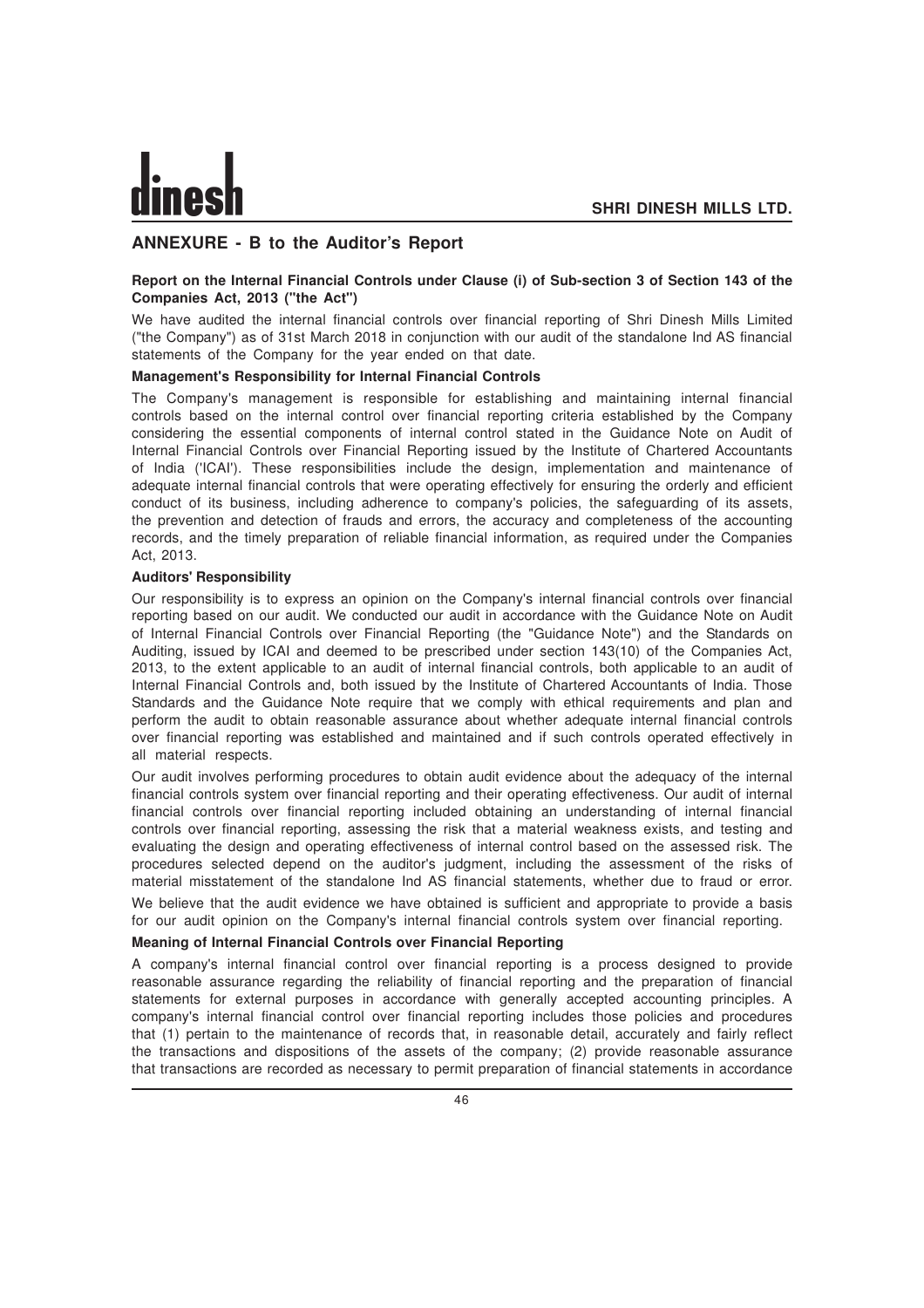

with generally accepted accounting principles, and that receipts and expenditures of the company are being made only in accordance with authorizations of management and directors of the company; and (3) provide reasonable assurance regarding prevention or timely detection of unauthorized acquisition, use, or disposition of the company's assets that could have a material effect on the financial statements.

### **Inherent Limitations of Internal Financial Controls Over Financial Reporting**

Because of the inherent limitations of internal financial controls over financial reporting, including the possibility of collusion or improper management override of controls, material misstatements due to error or fraud may occur and not be detected. Also, projections of any evaluation of the internal financial controls over financial reporting to future periods are subject to the risk that the internal financial control over financial reporting may become inadequate because of changes in conditions, or that the degree of compliance with the policies or procedures may deteriorate.

# **Opinion**

In our opinion, the Company has, in all material respects, an adequate internal financial controls system over financial reporting and such internal financial controls over financial reporting were operating effectively as at 31 March 2018, based on the internal control over financial reporting criteria established by the Company considering the essential components of internal control stated in the Guidance Note on Audit of Internal Financial Controls Over Financial Reporting issued by the Institute of Chartered Accountants of India.

For,

**Dhirubhai Shah & Co.** Chartered Accountants Firm's Registration Number: 102511W

Place : Vadodara **Partner** Partner Partner **Partner** 

**Harish B Patel** Date: 28th May 2018 Membership Number: 014427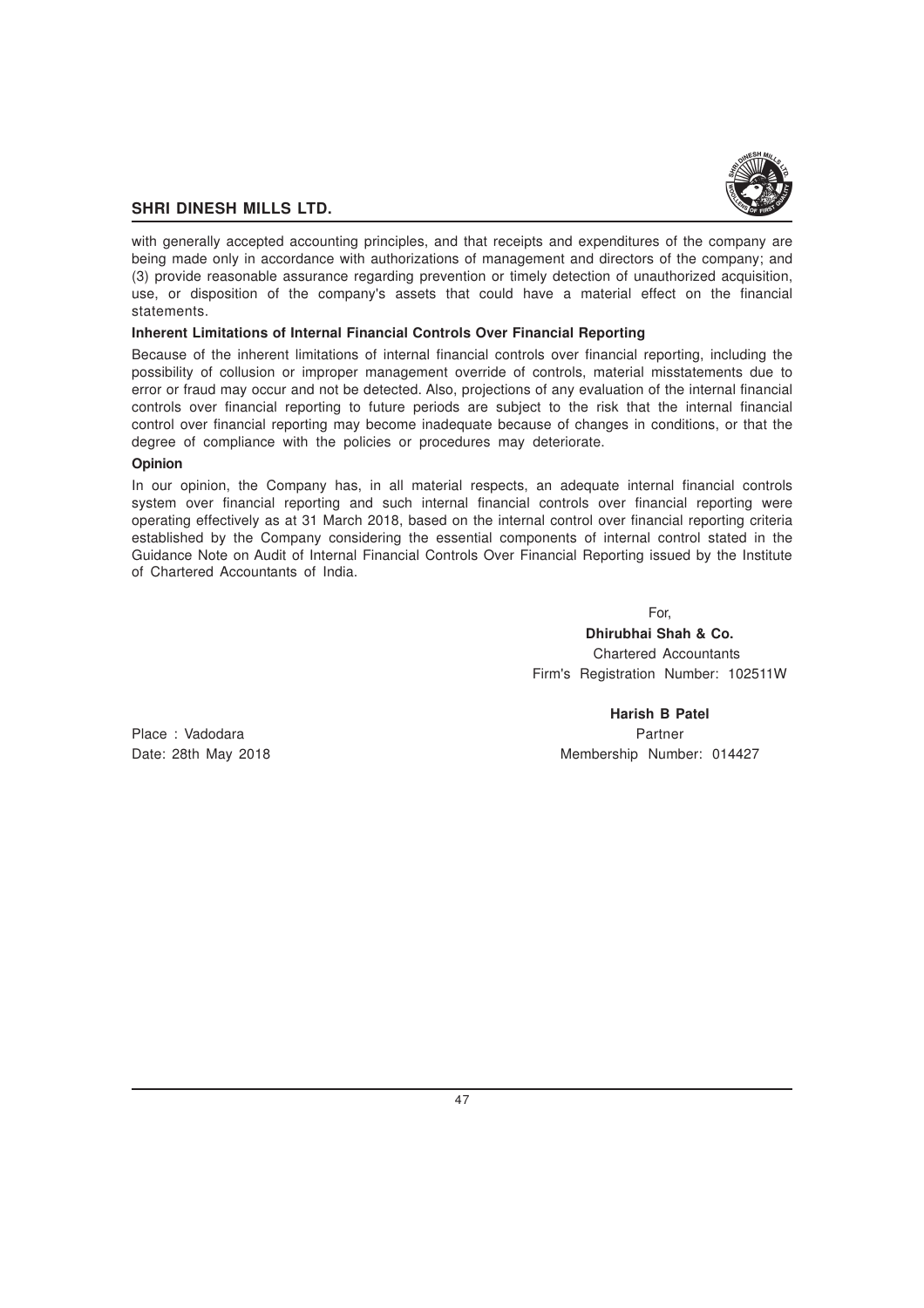# <u>dinesh</u>

# **SHRI DINESH MILLS LTD.**

|                     | STATEMENT OF ASSETS AND LIABILITIES AS AT 31ST MARCH, 2018                                    | <b>Note</b><br>No. |                          | As at<br>31-03-2018<br>Rs. In |                | As at<br>31-03-2017<br>Rs. In               | As at<br>01-04-2016<br>Rs. In |           |
|---------------------|-----------------------------------------------------------------------------------------------|--------------------|--------------------------|-------------------------------|----------------|---------------------------------------------|-------------------------------|-----------|
|                     |                                                                                               |                    |                          | Lakhs                         |                | Lakhs                                       |                               | Lakhs     |
| <b>ASSETS</b>       |                                                                                               |                    |                          |                               |                |                                             |                               |           |
|                     | <b>NON-CURRENT ASSETS</b>                                                                     |                    |                          |                               |                |                                             |                               |           |
| (a)                 | Property, Plant and Equipment                                                                 | 4                  | 3,667.15                 |                               | 4,256.02       |                                             | 4,914.60                      |           |
| (b)                 | Capital Work in Progress                                                                      | 4                  | 5.60                     |                               |                |                                             |                               |           |
| (c)                 | <b>Financial Assets</b>                                                                       |                    |                          |                               |                |                                             |                               |           |
|                     | Investments<br>(i)                                                                            | 5                  | 1,351.55                 |                               | 1,341.55       |                                             | 1,341.00                      |           |
|                     | (ii)<br>Loans<br>(iii)<br>Others                                                              | 6<br>7             | 100.51<br>17.05          |                               | 96.22<br>17.60 |                                             | 92.44<br>18.25                |           |
| (d)                 | Other Non Current Assets                                                                      | 8                  | 3.15                     |                               | 6.32           |                                             | 9.50                          |           |
|                     |                                                                                               |                    |                          | 5,145.01                      |                | 5,717.71                                    |                               | 6,375.79  |
|                     | <b>CURRENT ASSETS</b>                                                                         |                    |                          |                               |                |                                             |                               |           |
| (a)                 | Inventories                                                                                   | 9                  | 2,853.82                 |                               | 3,521.53       |                                             | 3,238.79                      |           |
| (b)                 | <b>Financial Assets</b>                                                                       |                    |                          |                               |                |                                             |                               |           |
|                     | Investments<br>(i)                                                                            | 10                 | 3,502.79                 |                               | 3,368.61       |                                             |                               |           |
|                     | (ii)<br>Trade Receivables                                                                     | 11                 | 905.18                   |                               | 970.52         |                                             | 1,126.19                      |           |
|                     | Cash and Cash Equivalents<br>(iii)<br>(iv) Bank balances                                      | 12                 | 308.34                   |                               | 362.46         |                                             | 3,206.02                      |           |
|                     | other than above (ii)                                                                         | 13                 | 20.30                    |                               | 20.08          |                                             | 20.76                         |           |
|                     | (vi) Others                                                                                   | 14                 | 34.54                    |                               | 125.74         |                                             | 137.72                        |           |
|                     | (c) Other Current Assets                                                                      | 15                 | 190.86                   |                               | 189.15         |                                             | 239.14                        |           |
|                     |                                                                                               |                    |                          | 7,815.83                      |                | 8,558.09                                    |                               | 7,968.62  |
| <b>TOTAL ASSETS</b> |                                                                                               |                    |                          | 12,960.84                     |                | 14,275.80                                   |                               | 14,344.41 |
|                     | <b>EQUITY AND LIABILITIES</b>                                                                 |                    |                          |                               |                |                                             |                               |           |
| <b>EQUITY</b>       |                                                                                               |                    |                          |                               |                |                                             |                               |           |
| (a)                 | Equity Share Capital                                                                          | 16                 | 508.44                   |                               | 508.44         |                                             | 508.44                        |           |
| (b)                 | Other Equity                                                                                  | 17                 | 9,328.31                 |                               | 9,902.00       |                                             | 9,741.83                      |           |
| <b>LIABILITIES</b>  |                                                                                               |                    |                          | 9,836.75                      |                | 10,410.44                                   |                               | 10,250.27 |
|                     | <b>NON-CURRENT LIABILITIES</b>                                                                |                    |                          |                               |                |                                             |                               |           |
| (a)                 | <b>Financial Liabilities</b>                                                                  |                    |                          |                               |                |                                             |                               |           |
|                     | <b>Borrowings</b><br>(i)                                                                      | 18                 | 198.63                   |                               | 547.00         |                                             | 1,018.40                      |           |
|                     | (ii)<br>Others                                                                                | 19                 | 245.34                   |                               | 249.01         |                                             | 240.35                        |           |
| (b)                 | Provisions                                                                                    | 20                 | 378.51                   |                               | 293.68         |                                             | 245.60                        |           |
| (c)                 | Deferred Tax Liabilities (Net)                                                                | 21                 | 250.65                   |                               | 335.54         |                                             | 427.69                        |           |
| (d)                 | Other Non Current Liabilities                                                                 | 22                 | 64.78                    |                               | 65.28          |                                             | 65.77                         |           |
|                     |                                                                                               |                    |                          | 1,137.91                      |                | 1,490.51                                    |                               | 1,997.81  |
|                     | <b>CURRENT LIABILITIES</b><br>(a) Financial Liabilities                                       |                    |                          |                               |                |                                             |                               |           |
|                     | Borrowings<br>(i)                                                                             | 23                 | (101.56)                 |                               | (22.30)        |                                             | (25.51)                       |           |
|                     | (ii)<br>Trade Payables                                                                        | 24                 | 262.73                   |                               | 309.30         |                                             | 181.87                        |           |
|                     | Other Financial Liabilities                                                                   | 25                 | 466.58                   |                               | 490.94         |                                             | 396.92                        |           |
| (b)                 | Other Current Liabilities                                                                     | 26                 | 1,269.63                 |                               | 1,465.57       |                                             | 1,460.26                      |           |
| (c)                 | Provisions                                                                                    | 27                 | 88.80                    |                               | 131.34         |                                             | 82.79                         |           |
|                     |                                                                                               |                    |                          | 1,986.18                      |                | 2,374.85                                    |                               | 2,096.33  |
|                     | <b>TOTAL EQUITY &amp; LIABILITIES</b>                                                         |                    |                          | 12,960.84                     |                | 14,275.80                                   |                               | 14,344.41 |
|                     | Corporate Information, Basis of Preparation                                                   |                    |                          |                               |                |                                             |                               |           |
|                     | & Significant Accounting Policies                                                             | $1-3$              |                          |                               |                |                                             |                               |           |
|                     | The accompanying notes 1 to 47 are an<br>integral part of the Standalone Financial Statements |                    |                          |                               |                |                                             |                               |           |
|                     | As per our Report of even date                                                                |                    |                          |                               |                | For and on behalf of the Board of Directors |                               |           |
|                     | For Dhirubhai Shah & Co.                                                                      |                    |                          |                               |                | B. U. Patel                                 |                               |           |
|                     | <b>Chartered Accountants</b>                                                                  |                    | N. U. Patel              |                               |                | Chairman & Managing Director & CEO          |                               |           |
|                     |                                                                                               |                    | <b>Managing Director</b> |                               |                |                                             |                               |           |
|                     | Firm's Registration Number: 102511W                                                           |                    |                          |                               |                |                                             |                               |           |
|                     | <b>Harish B Patel</b>                                                                         |                    | Apurva Shah              |                               |                | J. B. Sojitra                               |                               |           |
|                     | Partner                                                                                       |                    | Chief Financial Officer  |                               |                | Company Secretary                           |                               |           |
|                     | Membership No.: 014427                                                                        |                    |                          |                               |                |                                             |                               |           |
|                     | Vadodara, 28th May, 2018                                                                      |                    | Vadodara, 28th May, 2018 |                               |                |                                             |                               |           |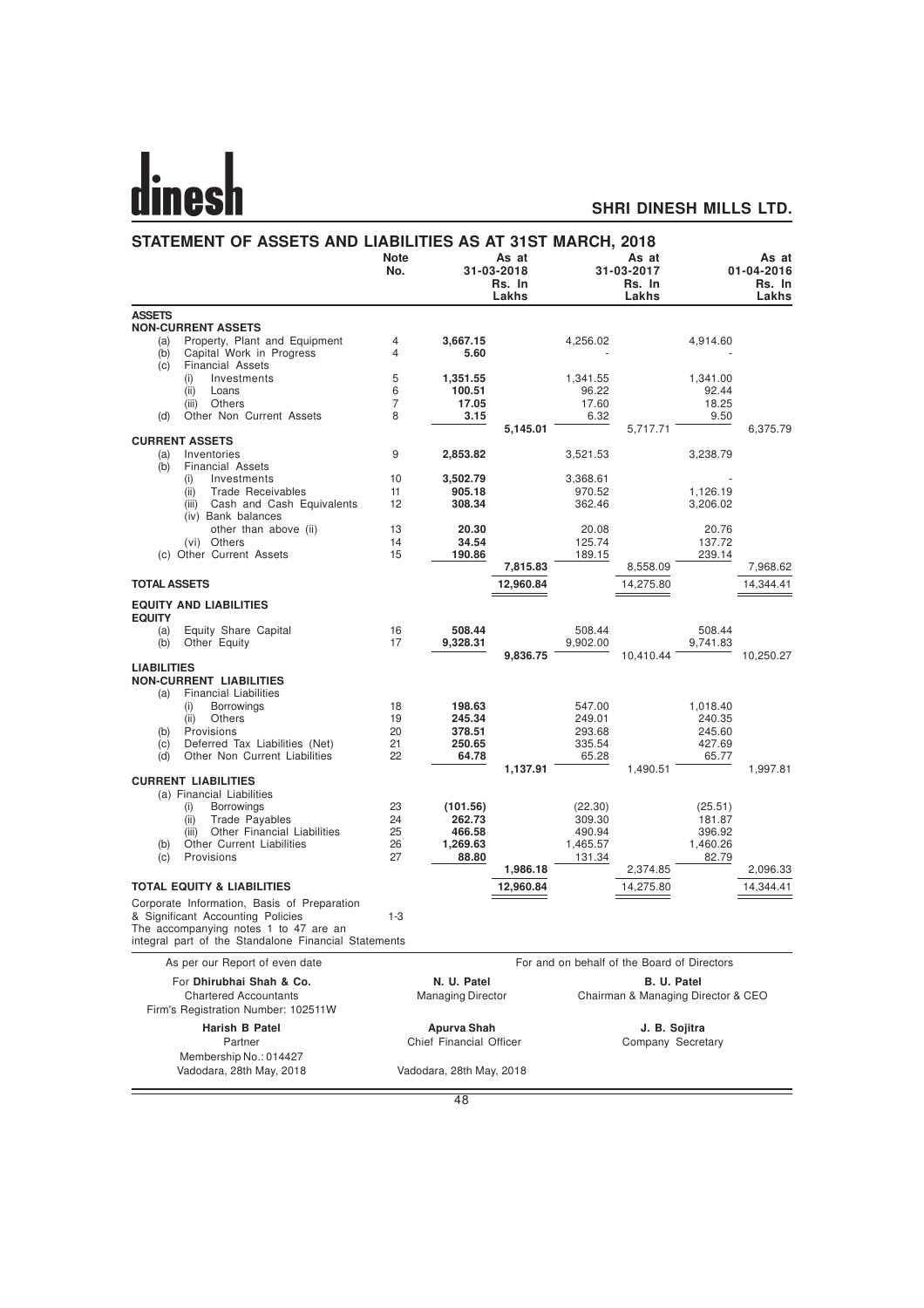

# **STATEMENT OF PROFIT AND LOSS FOR THE YEAR ENDED 31ST MARCH, 2018**

|                                                                                               | <b>Note</b><br>No. |             | 2017-18<br>Rs. In<br>Lakhs                  |             | 2016-17<br>Rs. In<br>Lakhs |          |
|-----------------------------------------------------------------------------------------------|--------------------|-------------|---------------------------------------------|-------------|----------------------------|----------|
| <b>INCOME</b>                                                                                 |                    |             |                                             |             |                            |          |
| Revenue from operations                                                                       | 28                 |             | 7,814.43                                    |             | 8,440.94                   |          |
| Other income                                                                                  | 29                 |             | 408.03                                      |             | 388.80                     |          |
| <b>TOTAL INCOME</b>                                                                           |                    |             |                                             | 8,222.46    |                            | 8,829.74 |
| <b>EXPENSES</b>                                                                               |                    |             |                                             |             |                            |          |
| Cost of Materials Consumed                                                                    | 30                 |             | 2,069.12                                    |             | 2,362.19                   |          |
| Purchase of Stock-in-trade                                                                    | 31                 |             | 176.32                                      |             | 117.88                     |          |
| Changes in inventories of finished goods,                                                     |                    |             |                                             |             |                            |          |
| Stock-in-Trade and work-inprogress                                                            | 32                 |             | 446.42                                      |             | (121.37)                   |          |
| Excise Duty                                                                                   |                    |             | 127.84                                      |             | 512.00                     |          |
| Employee benefits expense                                                                     | 33                 |             | 2,820.98                                    |             | 2,829.45                   |          |
| Finance Costs                                                                                 | 34                 |             | 150.11                                      |             | 206.62                     |          |
| Depreciation and amortization expenses                                                        | 4<br>35            |             | 709.42<br>1,856.11                          |             | 754.36<br>1,980.74         |          |
| Other expenses<br><b>TOTAL EXPENSES</b>                                                       |                    |             |                                             | 8,356.32    |                            | 8,641.87 |
|                                                                                               |                    |             |                                             |             |                            |          |
| Profit/(Loss) before exceptional items and tax                                                |                    |             |                                             | (133.86)    |                            | 187.87   |
| Exceptional items (net)                                                                       | 36                 |             | 516.77                                      | 516.77      |                            |          |
| Profit/(Loss) before tax                                                                      |                    |             |                                             | (650.63)    |                            | 187.87   |
| Tax items                                                                                     |                    |             |                                             |             |                            |          |
| Current tax                                                                                   |                    |             |                                             |             |                            |          |
| Earlier years tax provisions (written back)                                                   |                    |             |                                             |             |                            |          |
| Deferred tax (asset) / liability                                                              |                    |             | (84.84)                                     |             | (92.15)                    |          |
| Total tax items                                                                               |                    |             |                                             | (84.84)     |                            | (92.15)  |
| Profit/(Loss) for the year                                                                    |                    |             |                                             | (565.79)    |                            | 280.02   |
| Other Comprehensive Income                                                                    |                    |             |                                             |             |                            |          |
| Items that will not be re-classified                                                          |                    |             |                                             |             |                            |          |
| to Profit or Loss                                                                             |                    |             |                                             |             |                            |          |
| Re-measurement gains/ (losses)                                                                |                    |             |                                             |             |                            |          |
| on post employment benefit plans                                                              |                    |             |                                             | 46.71       |                            | (28.61)  |
| Fair valuation of investment in equity shares                                                 |                    |             |                                             |             |                            | 0.55     |
| Other Comprehensive Income/ (Loss)                                                            |                    |             |                                             |             |                            |          |
| for the year                                                                                  |                    |             |                                             | 46.71       |                            | (28.06)  |
| Total Comprehensive Income/ (Loss)                                                            |                    |             |                                             |             |                            |          |
| for the year                                                                                  |                    |             |                                             | (519.08)    |                            | 251.96   |
| Earnings Per Equity Share                                                                     |                    |             |                                             |             |                            |          |
| (Basic and Diluted)                                                                           | 37                 |             |                                             | (11.13)     |                            | 5.51     |
| Corporate Information, Basis of Preparation<br>& Significant Accounting Policies              | $1 - 3$            |             |                                             |             |                            |          |
| The accompanying notes 1 to 47 are an integral<br>part of the Standalone Financial Statements |                    |             |                                             |             |                            |          |
| As per our Report of even date                                                                |                    |             | For and on behalf of the Board of Directors |             |                            |          |
| For Dhirubhai Shah & Co.                                                                      |                    | N. U. Patel |                                             | B. U. Patel |                            |          |

| AS DEI OUI NEDOIL OI EVEIL UALE     | FUI and OIL Denall OF the Board OF Diffectors |                                    |  |  |
|-------------------------------------|-----------------------------------------------|------------------------------------|--|--|
| For Dhirubhai Shah & Co.            | N. U. Patel                                   | B. U. Patel                        |  |  |
| <b>Chartered Accountants</b>        | <b>Managing Director</b>                      | Chairman & Managing Director & CEO |  |  |
| Firm's Registration Number: 102511W |                                               |                                    |  |  |
| <b>Harish B Patel</b>               | Apurva Shah                                   | J. B. Sojitra                      |  |  |
| Partner                             | Chief Financial Officer                       | Company Secretary                  |  |  |
| Membership No.: 014427              |                                               |                                    |  |  |
| Vadodara, 28th May, 2018            | Vadodara, 28th May, 2018                      |                                    |  |  |
|                                     |                                               |                                    |  |  |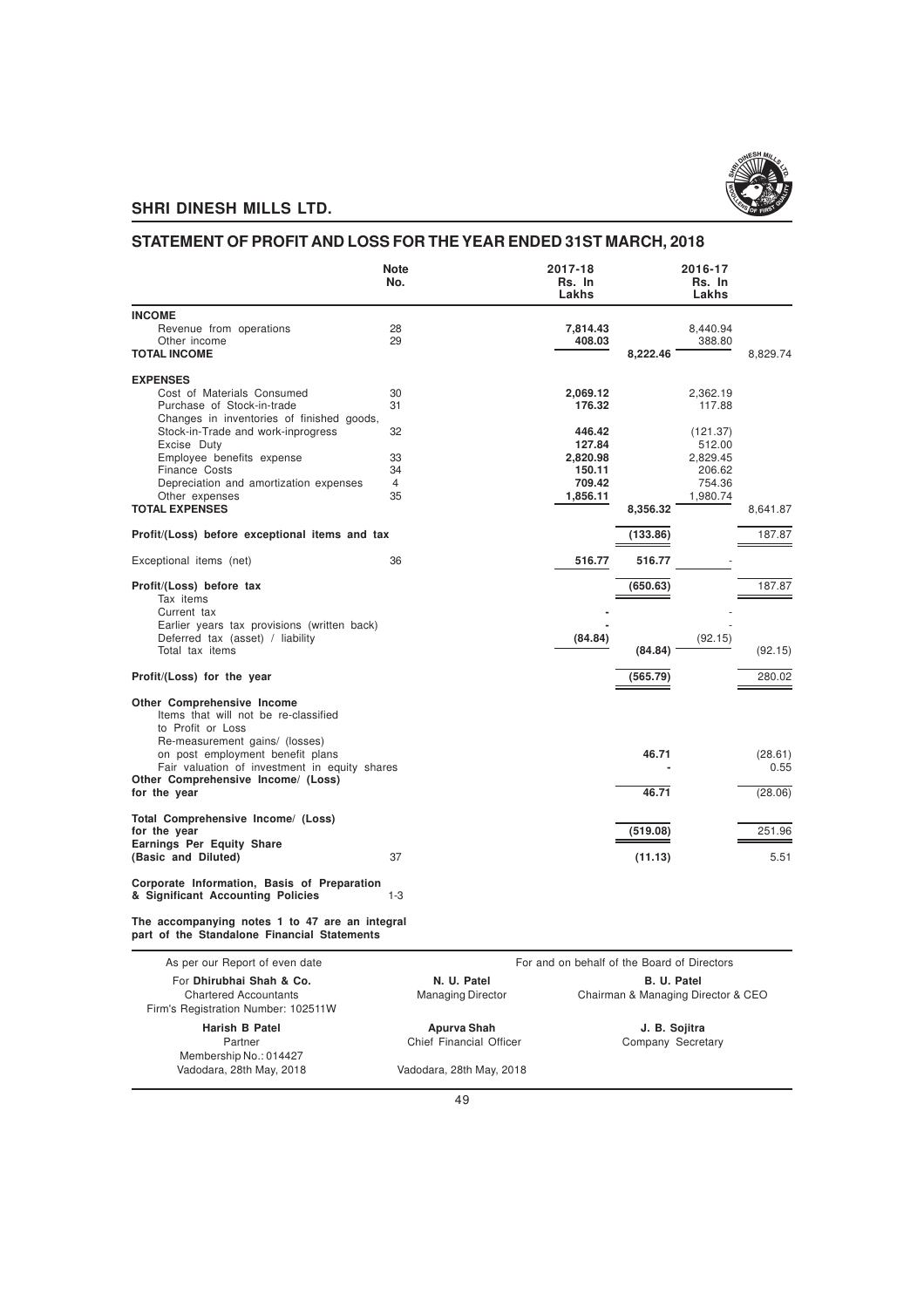# **CASH FLOW STATEMENT FOR THE YEAR ENDED 31ST MARCH, 2018**

|     | <b>Particulars</b>                                                                   | 2017-18  | (Rs. In lacs)<br>2016-17 |
|-----|--------------------------------------------------------------------------------------|----------|--------------------------|
|     | (A) CASH FLOW FROM OPERATING ACTIVITIES                                              |          |                          |
|     | Profit/ (loss) Before Tax                                                            | (650.63) | 187.87                   |
|     | Adjustments for:                                                                     |          |                          |
|     | Depreciation and amortization                                                        | 709.42   | 754.36                   |
|     | Interest and finance charges                                                         | 150.11   | 206.62                   |
|     | Interest income                                                                      | (22.86)  | (46.81)                  |
|     | Dividend Income                                                                      | (196.94) | (187.37)                 |
|     | Sundry Balances Written Back                                                         | (42.54)  |                          |
|     | <b>Employee Benefits</b>                                                             | (46.71)  | (28.61)                  |
|     | Fair Valuation of Employee Stock Options                                             | 37.18    |                          |
|     | Operating Profit before Working Capital Changes                                      | (62.97)  | 886.06                   |
|     | Adjustments for changes in working capital :                                         |          |                          |
|     | (Increase)/decrease in trade receivables                                             | 65.34    | 155.67                   |
|     | (Increase)/decrease in other assets                                                  | 90.50    | 62.57                    |
|     | (Increase)/decrease in inventories                                                   | 667.71   | (282.74)                 |
|     | (Increase)/decrease in Trade Payables                                                | (4.03)   | 127.43                   |
|     | (Increase)/decrease in Other Current Liabilities                                     | (182.18) | 204.13                   |
|     | Cash Generated from Operations                                                       | 574.37   | 1,153.12                 |
|     | Net Cashflow from Operating Activities                                               | 574.37   | 1.153.12                 |
| (B) | <b>CASH FLOW FROM INVESTING ACTIVITIES</b>                                           |          |                          |
|     | Purchase of fixed assets                                                             | (120.55) | (95.78)                  |
|     | Additions in capital work in progress                                                | (5.60)   |                          |
|     | Purchase of Investments                                                              | (144.40) | (3,368.48)               |
|     | Dividend Income                                                                      | 196.94   | 187.37                   |
|     | Interest received                                                                    | 22.86    | 46.81                    |
|     | Net Cashflow from Investing Activities<br><b>CASH FLOW FROM FINANCING ACTIVITIES</b> | (50.75)  | (3,230.08)               |
| (C) | Long Term Borrowings                                                                 |          |                          |
|     | Payments                                                                             | (335.84) | (468.19)                 |
|     | Dividend Paid                                                                        | (91.79)  | (91.79)                  |
|     | Interest and finance charges                                                         | (150.11) | (206.62)                 |
|     | Net Cashflow from Financing Activities                                               | (577.74) | (766.60)                 |
|     | Net Increase/(Decrease) in Cash and Cash Equivalents                                 | (54.12)  | (2,843.56)               |
|     | Cash and bank balances at the beginning of the year                                  | 362.46   | 3.206.02                 |
|     | Cash and bank balances at the end of the year                                        | 308.34   | 362.46                   |

#### **Note:**

1) The above cash flow statement has been prepared as per the "Indirect method" set out in the Indian Accounting Standard (Ind AS) - 7 Statement of Cash Flows

2) Figures in bracket indicate cash outflow.

3) Previous year figures have been regrouped and recast wherever necessary to confirm to current year's classification.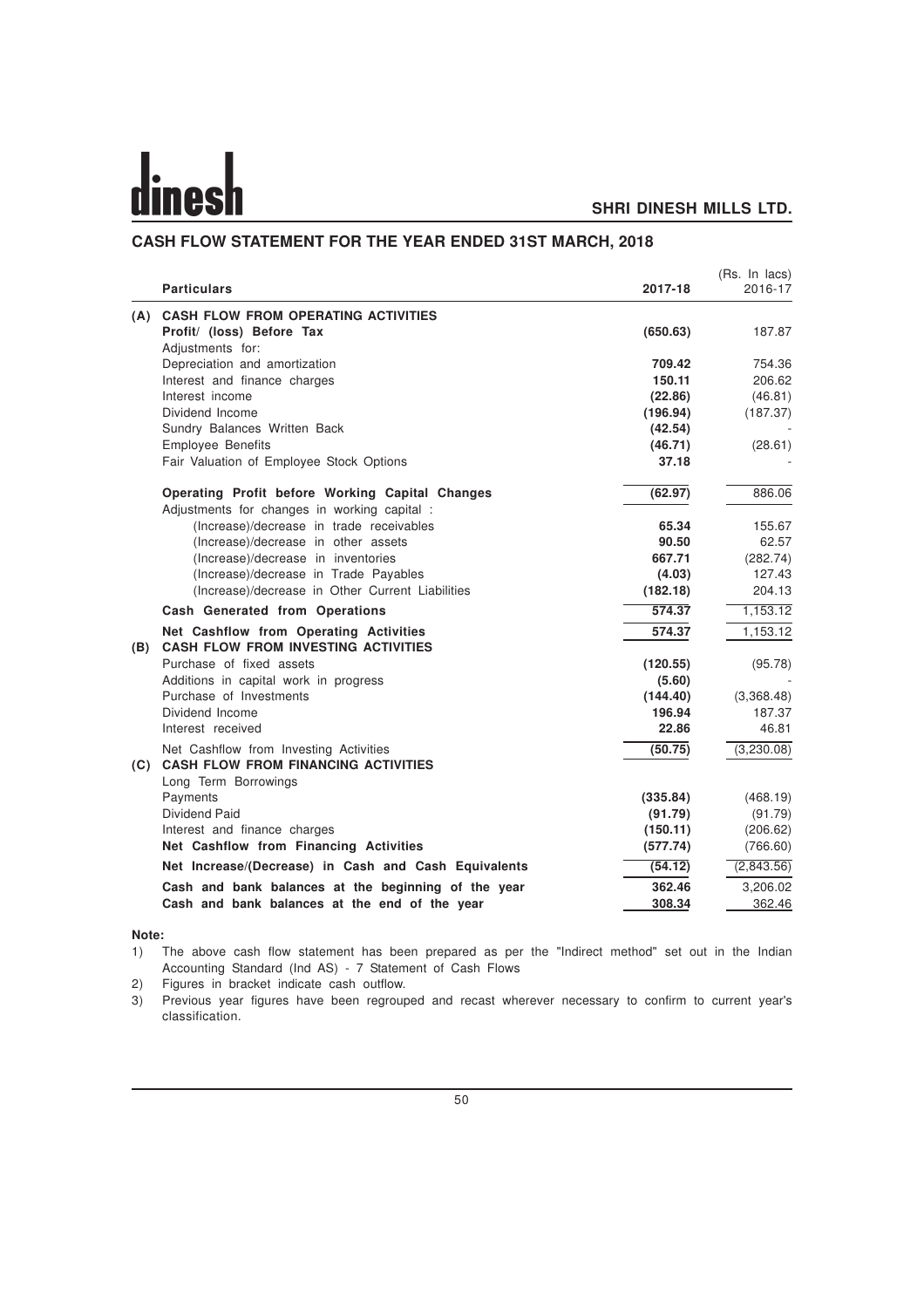

**Cash and cash equivalents at the end of the year consist of cash on hand, cheques, draft on hand and balance with banks as follows:**

| <b>DETAIL OF CASH AND CASH EQUIVALENTS</b> | As at<br>31-03-2018<br>Rs. In Lakhs | As at<br>31-03-2017<br>Rs. In Lakhs |
|--------------------------------------------|-------------------------------------|-------------------------------------|
| Balances with banks                        |                                     |                                     |
| In current accounts                        | 304.91                              | 356.41                              |
| <b>Fixed Deposits</b>                      | 0.64                                | 3.94                                |
| Cash on hand                               | 2.79                                | 2.11                                |
|                                            | 308.34                              | 362.46                              |

As per our Report of even date For and on behalf of the Board of Directors For **Dhirubhai Shah & Co. N. U. Patel B. B. U. Patel B. U. Patel B. U. Patel** Chartered Accountants **Managing Director** Chairman & Managing Director Chairman & Managing Director & CEO Firm's Registration Number: 102511W **Harish B Patel Apurva Shah J. B. Sojitra** Partner Chief Financial Officer Membership No.: 014427<br>Vadodara, 28th May, 2018 Vadodara, 28th May, 2018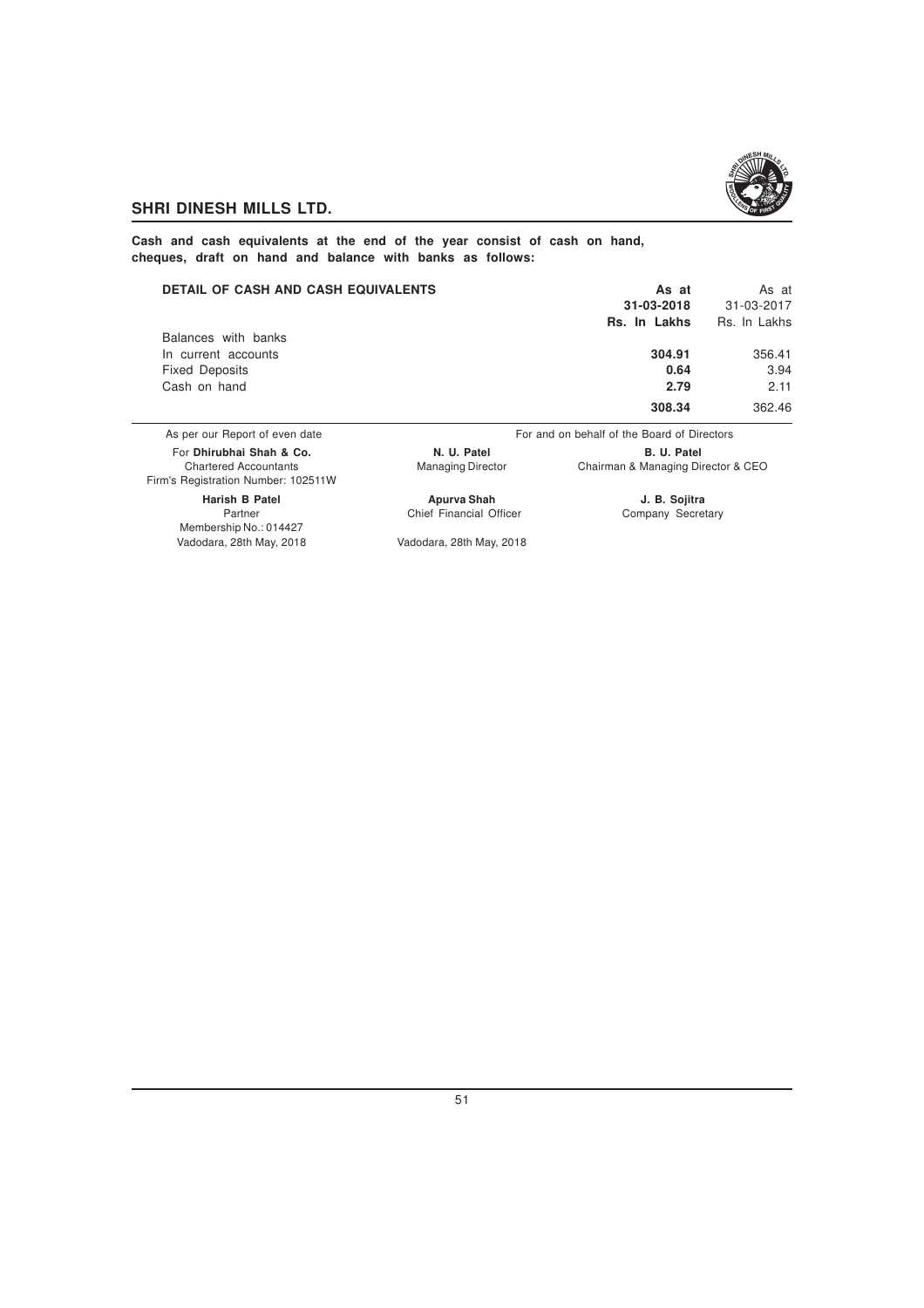$\overline{a}$ 

# **STATEMENT OF CHANGES IN EQUITY FOR THE YEAR ENDED 31st MARCH, 2018**

#### **(A) EQUITY SHARE CAPITAL**

**For the year ended 31st March, 2018** (Rs. In Lakhs)

| Balance as at 1st April, 2017       | Changes during Balance as at<br>the year | 31st March,<br>2018 |
|-------------------------------------|------------------------------------------|---------------------|
| 508.44                              |                                          | 508.44              |
| For the year ended 31st March, 2017 |                                          | (Rs. In Lakhs)      |
| Balance as at 1st April, 2016       | Changes during Balance as at<br>the year | 31st March,<br>2017 |
| 508.44                              |                                          | 508.44              |

### **(A) OTHER EQUITY**

#### **For the year ended 31st March, 2018**

| <b>Particulars</b>                                                                              | Capital<br>Redemption | General                                                                                      | <b>ESOP</b><br>Reserve Outstanding<br>Reserve | Retained                           | <b>FVOCI</b><br><b>Earnings Reserve</b> | Total<br>Equity |
|-------------------------------------------------------------------------------------------------|-----------------------|----------------------------------------------------------------------------------------------|-----------------------------------------------|------------------------------------|-----------------------------------------|-----------------|
| Balance as at 1st April, 2017                                                                   | 19.31                 | 9,258.56                                                                                     | 4.09                                          | 654.35                             | (34.31)                                 | 9,902.00        |
| Profit/(Loss) for the year                                                                      |                       |                                                                                              |                                               | (565.79)                           |                                         | (565.79)        |
| Addition during the year<br>Adjustments on account of                                           |                       |                                                                                              | 37.18                                         |                                    |                                         | 37.18           |
| proposed dividends<br>Transfer to / from Retained Earnings                                      |                       | (700.00)                                                                                     |                                               | (91.79)<br>700.00                  |                                         | (91.79)         |
| Fair Valuation Gains on<br>Investments in Equity Instruments<br>Remeasurements gain/(loss) on   |                       |                                                                                              |                                               |                                    |                                         |                 |
| defined benefit plans                                                                           |                       |                                                                                              |                                               |                                    | 46.71                                   | 46.71           |
| Balance as at 31st March, 2018                                                                  | 19.31                 | 8,558.56                                                                                     | 41.27                                         | 696.77                             | 12.40                                   | 9,328.31        |
| For the year ended 31st March, 2017                                                             |                       |                                                                                              |                                               |                                    |                                         |                 |
| Balance as at 1st April, 2016                                                                   | 19.31                 | 9,258.56                                                                                     |                                               | 470.21                             | (6.25)                                  | 9,741.83        |
| Profit/(Loss) for the year<br>Transfer from Retained Earnings                                   |                       |                                                                                              | $\overline{\phantom{a}}$                      | 280.02                             |                                         | 280.02          |
| to ESOP Outstanding<br>Adjustment on account of                                                 |                       |                                                                                              | 4.09                                          | (4.09)                             |                                         |                 |
| proposed dividends<br>Fair Valuation Gains on                                                   |                       |                                                                                              | $\overline{\phantom{a}}$                      | (91.79)                            |                                         | (91.79)         |
| Investments in Equity Instruments<br>Remeasurements gain/(loss) on                              |                       |                                                                                              |                                               |                                    | 0.55                                    | 0.55            |
| defined benefit plans                                                                           |                       |                                                                                              |                                               |                                    | (28.61)                                 | (28.61)         |
| Balance as at 31st March, 2017                                                                  | 19.31                 | 9,258.56                                                                                     | 4.09                                          | 654.35                             | (34.31)                                 | 9,902.00        |
| As per our Report of even date                                                                  |                       |                                                                                              | For and on behalf of the Board of Directors   |                                    |                                         |                 |
| For Dhirubhai Shah & Co.<br><b>Chartered Accountants</b><br>Firm's Registration Number: 102511W |                       | N. U. Patel<br>B. U. Patel<br><b>Managing Director</b><br>Chairman & Managing Director & CEO |                                               |                                    |                                         |                 |
| <b>Harish B Patel</b><br>Partner<br>Membership No.: 014427                                      |                       | Apurva Shah<br>Chief Financial Officer                                                       |                                               | J. B. Sojitra<br>Company Secretary |                                         |                 |
| Vadodara, 28th May, 2018                                                                        |                       | Vadodara, 28th May, 2018                                                                     |                                               |                                    |                                         |                 |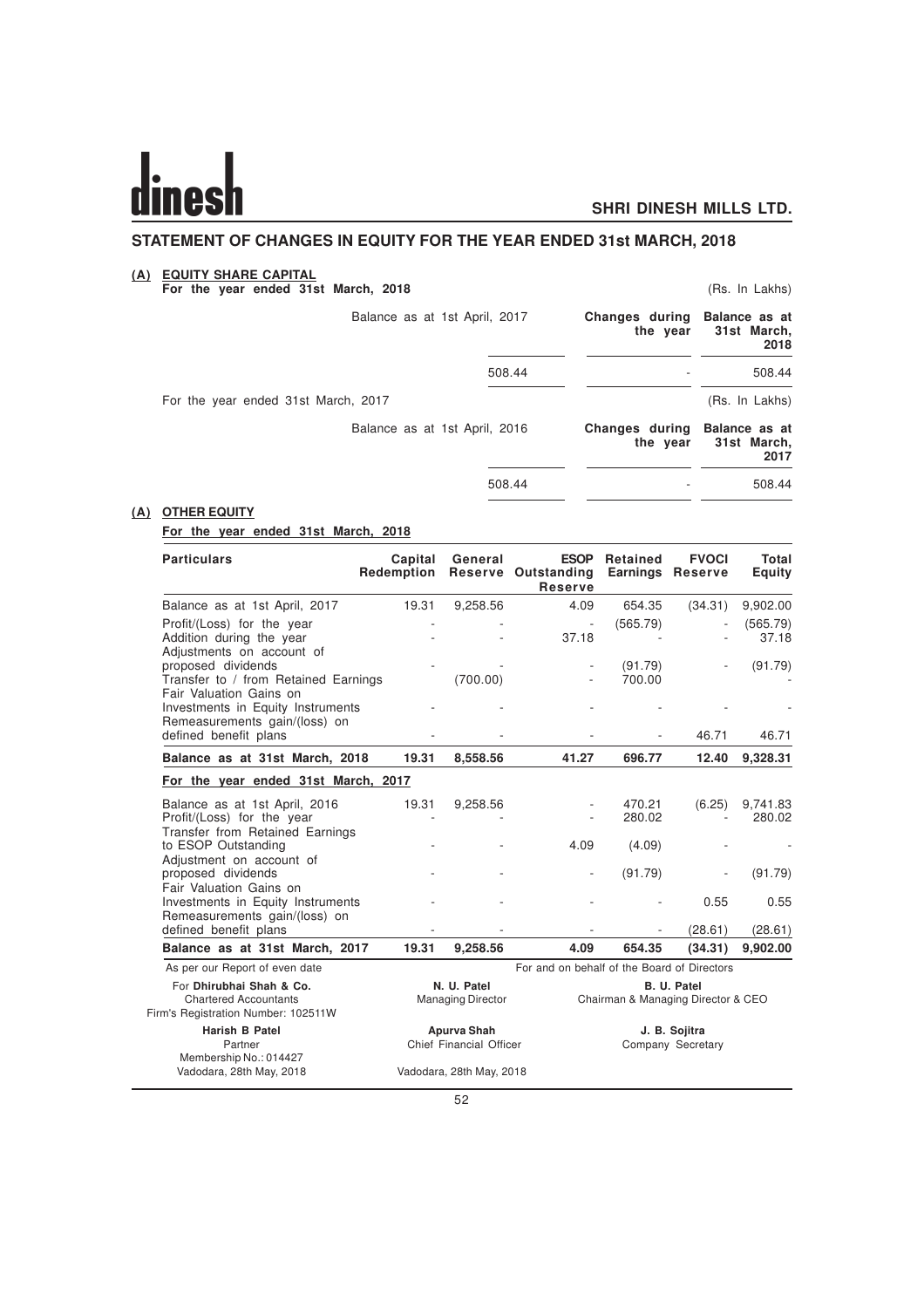# **NOTES ANNEXED TO AND FORMING PART OF THE STANDALONE FINANCIAL STATEMENTS FOR THE YEAR ENDED31ST MARCH, 2018**

# **4 - PROPERTY, PLANT AND EQUIPMENT**

53

| <b>4 - PROPERTY, PLANT AND EQUIPMENT</b><br>(Rs. In Lakhs) |        |      |        |                                                      |                          |          |                                             |                       |           |                          |                                                        |       |
|------------------------------------------------------------|--------|------|--------|------------------------------------------------------|--------------------------|----------|---------------------------------------------|-----------------------|-----------|--------------------------|--------------------------------------------------------|-------|
|                                                            |        |      |        |                                                      | <b>TANGIBLE ASSETS</b>   |          |                                             |                       |           | <b>INTANGIBLE ASSETS</b> |                                                        |       |
|                                                            | Land   | Land |        | Leasehold Buildings Plant and Furniture<br>Equipment | and Dead<br><b>Stock</b> | Vehicles | Electrical Tubewell<br><b>Installations</b> | and<br>Water<br>Works | Total     |                          | Softwares CAPITAL<br><b>WORK IN</b><br><b>PROGRESS</b> | Total |
| Cost:                                                      |        |      |        |                                                      |                          |          |                                             |                       |           |                          |                                                        |       |
| As at 1st April, 2016                                      | 321.25 | 5.73 | 580.22 | 18,399.74                                            | 303.22                   | 380.37   | 97.92                                       | 11.72                 | 20,100.17 | 9.78                     |                                                        | 9.78  |
| Additions                                                  |        |      | 45.73  | 24.99                                                | 15.31                    | 8.27     |                                             | 1.98                  | 96.28     |                          |                                                        |       |
| Disposals / transfers                                      |        |      |        |                                                      | 3.52                     | 13.46    |                                             |                       | 16.98     |                          |                                                        |       |
| As at 31st March, 2017                                     | 321.25 | 5.73 | 625.95 | 18,424.73                                            | 315.01                   | 375.18   | 97.92                                       | 13.70                 | 20,179.47 | 9.78                     |                                                        | 9.78  |
| <b>Additions</b>                                           |        |      |        | 30.10                                                | 21.66                    | 42.26    |                                             | 0.75                  | 94.77     | 27.83                    | 5.60                                                   | 33.43 |
| Disposals / transfers                                      |        |      |        |                                                      |                          | 26.35    |                                             |                       | 26.35     |                          |                                                        |       |
| As at 31st March, 2018                                     | 321.25 | 5.73 | 625.95 | 18,454.83                                            | 336.67                   | 391.09   | 97.92                                       | 14.45                 | 20,247.89 | 37.61                    | 5.60                                                   | 43.21 |
| Accumulated depreciation:                                  |        |      |        |                                                      |                          |          |                                             |                       |           |                          |                                                        |       |
| As at 1st April, 2016                                      |        |      | 447.80 | 14.095.74                                            | 276.33                   | 263.13   | 92.16                                       | 10.41                 | 15,185.57 | 9.78                     |                                                        | 9.78  |
| Depreciation charged                                       |        |      |        |                                                      |                          |          |                                             |                       |           |                          |                                                        |       |
| during the year                                            |        | 0.09 | 17.24  | 689.89                                               | 9.29                     | 36.90    | 0.30                                        | 0.65                  | 754.36    |                          |                                                        |       |
| Disposals / transfers                                      |        |      |        |                                                      | 3.34                     | 13.14    |                                             |                       | 16.48     |                          |                                                        |       |
| As at 31st March, 2017                                     |        | 0.09 | 465.04 | 14,785.63                                            | 282.28                   | 286.89   | 92.46                                       | 11.06                 | 15,923.45 | 9.78                     |                                                        | 9.78  |
| Depreciation charged                                       |        |      |        |                                                      |                          |          |                                             |                       |           |                          |                                                        |       |
| during the year                                            |        | 0.09 | 18.92  | 643.44                                               | 12.17                    | 29.32    | 0.21                                        | 1.08                  | 709.42    | 4.19                     |                                                        | 4.19  |
| Disposals / transfers                                      |        |      |        |                                                      |                          | 24.30    |                                             |                       | 24.30     |                          |                                                        |       |
| As at 31st March, 2018                                     |        | 0.18 | 483.96 | 15,429.07                                            | 294.45                   | 291.91   | 92.67                                       | 12.14                 | 16,604.38 | 13.97                    |                                                        | 13.97 |
| Net book value                                             |        |      |        |                                                      |                          |          |                                             |                       |           |                          |                                                        |       |
| As at 1st April, 2016                                      | 321.25 | 5.73 | 132.42 | 4,304.00                                             | 26.89                    | 117.24   | 5.76                                        | 1.31                  | 4,914.60  |                          |                                                        |       |
| As at 31st March, 2017                                     | 321.25 | 5.64 | 160.91 | 3,639.10                                             | 32.73                    | 88.29    | 5.46                                        | 2.64                  | 4,256.02  |                          |                                                        |       |
| As at 31st March. 2018                                     | 321.25 | 5.55 | 141.99 | 3.025.76                                             | 42.22                    | 99.18    | 5.25                                        | 2.31                  | 3,643.51  | 23.64                    | 5.60                                                   | 29.24 |

Note: 4.2 Amount written off Rs. 0.08 Lakhs of Leasehold Land has been debited to Profit and Loss Account under the head Depreciation and Amortization Expenses.

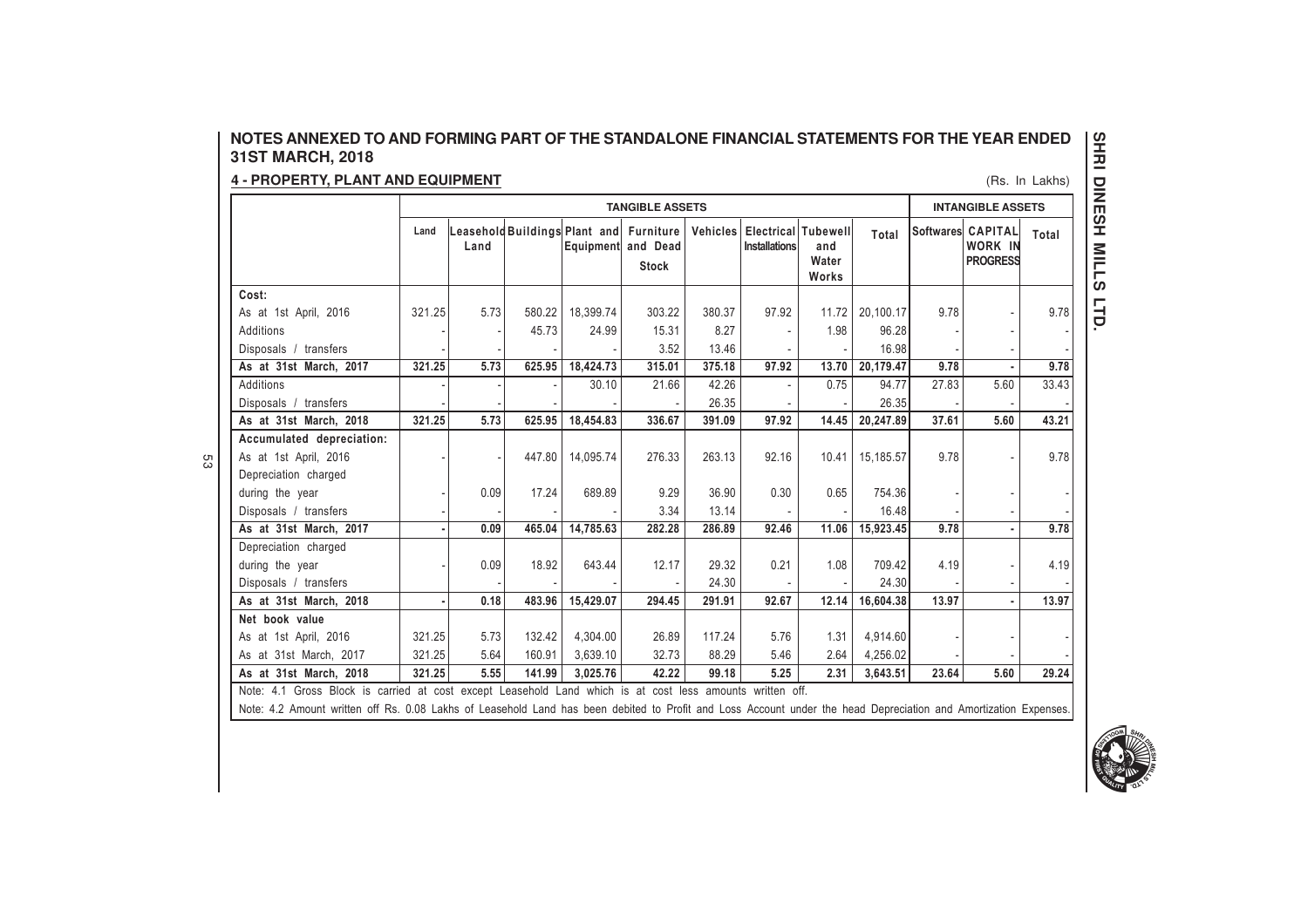# **NOTES ANNEXED TO AND FORMING PART OF THE STANDALONE FINANCIAL STATEMENTS FOR THE YEAR ENDED 31ST MARCH 2018**

|                                                                                                         |                                                             |                            |                     |                     | (Rs. In Lakhs)      |
|---------------------------------------------------------------------------------------------------------|-------------------------------------------------------------|----------------------------|---------------------|---------------------|---------------------|
|                                                                                                         |                                                             |                            | As at<br>31-03-2018 | As at<br>31-03-2017 | As at<br>01-04-2016 |
| 5 - NON - CURRENT FINANCIAL ASSETS - INVESTMENTS<br>Investments (Unquoted)                              |                                                             |                            |                     |                     |                     |
| <b>Investments at Cost</b><br>(A)                                                                       |                                                             |                            |                     |                     |                     |
| Investments in Equity Shares<br>(a)                                                                     |                                                             |                            |                     |                     |                     |
| - Investment in Subsidiaries<br>- Others                                                                |                                                             |                            | 1,319.81<br>0.05    | 1,309.81<br>0.05    | 1,309.81<br>0.05    |
|                                                                                                         |                                                             |                            | 1,319.86            | 1,309.86            | 1,309.86            |
| Investments in Bonds<br>(b)                                                                             |                                                             |                            | 18.76<br>18.76      | 18.76<br>18.76      | 18.76<br>18.76      |
|                                                                                                         |                                                             |                            | 1,338.62            | 1,328.62            | 1,328.62            |
| (B)                                                                                                     | Fair Value through Other Comprehensive Income               |                            |                     |                     |                     |
| Investments in Equity Shares<br>(a)                                                                     |                                                             |                            | 12.93<br>12.93      | 12.93<br>12.93      | 12.38<br>12.38      |
|                                                                                                         |                                                             |                            | 1,351.55            | 1,341.55            | 1,341.00            |
| Details of Investments                                                                                  |                                                             |                            |                     |                     |                     |
|                                                                                                         |                                                             |                            |                     |                     | (Rs. In Lakhs)      |
|                                                                                                         | Face value per unit<br>in Rs. unless<br>otherwise specified | No. of<br>shares/<br>units |                     | Value               |                     |
|                                                                                                         |                                                             | As at<br>31-03-2018        | As at<br>31-03-2018 | As at<br>31-03-2017 | As at<br>01-04-2016 |
| Unquoted Investments:<br>Investment in equity instruments<br>Investment in subsidiary company (At cost) |                                                             |                            |                     |                     |                     |
| <b>Dinesh Remedies Limited</b>                                                                          | Rs. 10                                                      | 1,30,98,095                | 1,309.81            | 1,309.81            | 1,309.81            |
| Fernway Technologies Limited<br>Fernway Textiles Limited                                                | Rs. 10<br>Rs. 10                                            | 50,000<br>50,000           | 5.00<br>5.00        |                     |                     |
| Others (At cost)<br>Gujarat Sheep &<br><b>Wool Development</b>                                          |                                                             |                            |                     |                     |                     |
| <b>Corporation Limited</b><br>Others (At FVOCI)                                                         | Rs. 100                                                     | 50                         | 0.05                | 0.05                | 0.05                |
| Narmada Cleantech Limited                                                                               | Rs. 10                                                      | 1,86,265                   | 12.93               | 12.93               | 12.38               |
|                                                                                                         |                                                             |                            | 1,332.79            | 1,322.79            | 1,322.24            |
| Investment in bonds<br>GOI Secutities-2019-Coupon Rate 6.90%                                            |                                                             |                            | 18.76               | 18.76               | 18.76               |

**Total 1,351.55 1,341.55 1,341.00**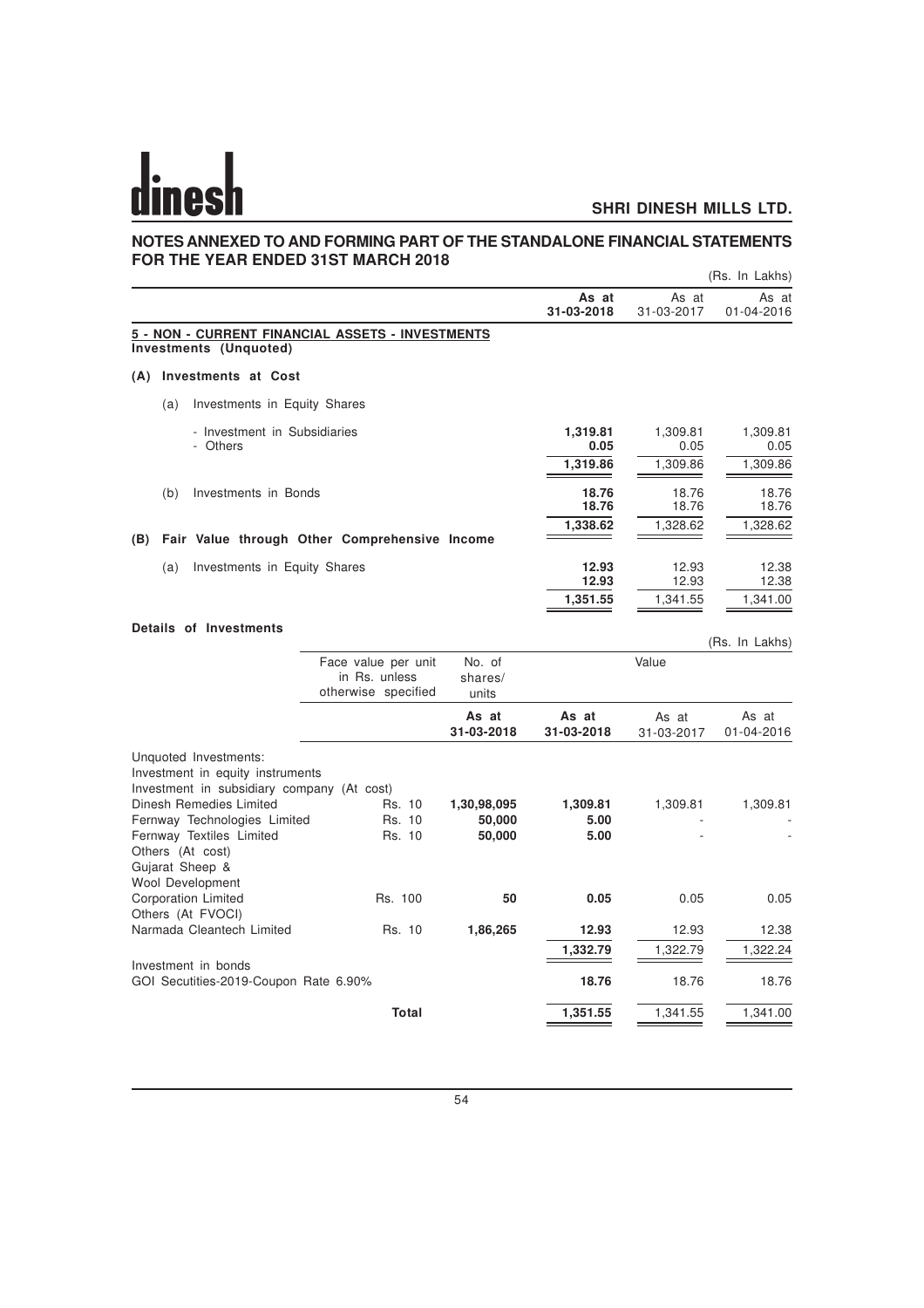

#### **NOTES ANNEXED TO AND FORMING PART OF THE STANDALONE FINANCIAL STATEMENTS FOR THE YEAR ENDED 31ST MARCH 2018** (Rs. In Lakhs)

|                                                                                                                               |                     |                     | (RS. In Lakns)      |
|-------------------------------------------------------------------------------------------------------------------------------|---------------------|---------------------|---------------------|
|                                                                                                                               | As at<br>31-03-2018 | As at<br>31-03-2017 | As at<br>01-04-2016 |
| 6 - NON - CURRENT FINANCIAL ASSETS - LOANS<br>Unsecured, considered good, unless otherwise stated                             |                     |                     |                     |
| Security deposits                                                                                                             | 100.51              | 96.22               | 92.44               |
| Allowance for Doubtful Loans                                                                                                  | 100.51              | 96.22               | 92.44               |
| Company has analysed any allowance for doubtful loans based<br>on the 12 months expected credit loss model. - Refer Note - 44 |                     |                     |                     |
| 7 - NON - CURRENT FINANCIAL ASSETS - OTHERS                                                                                   |                     |                     |                     |
| <b>Fixed Deposit Account</b><br>(having maturity period of more than 12 months) *                                             | 17.05               | 17.60               | 18.25               |
|                                                                                                                               | 17.05               | 17.60               | 18.25               |
| * Includes margin deposit                                                                                                     | 15.00               | 15.00               | 15.00               |
| 8 - NON - CURRENT ASSETS - OTHERS                                                                                             |                     |                     |                     |
| Deferred Balance - Security Deposits                                                                                          | 3.15                | 6.32                | 9.50                |
|                                                                                                                               | 3.15                | 6.32                | 9.50                |
| 9 - INVENTORIES<br>(valued at lower of cost and net realizable value)                                                         |                     |                     |                     |
| Raw Material<br>Work in Progress                                                                                              | 616.51<br>1,014.11  | 850.20<br>1,041.84  | 684.81<br>1,051.12  |
| <b>Finished Goods</b>                                                                                                         | 767.38              | 1,186.07            | 1,046.76            |
| Consumable Stores and Spares                                                                                                  | 455.82              | 443.42              | 456.10              |
| - As per inventory taken and valued by the Management                                                                         | 2,853.82            | 3,521.53            | 3,238.79            |
| 9.1 - DETAILS OF RAW MATERIAL                                                                                                 |                     |                     |                     |
| Imported:                                                                                                                     |                     |                     |                     |
| Wool                                                                                                                          | 68.34               | 339.29              | 123.91              |
| Yarn<br>Fibre                                                                                                                 | 209.38<br>181.97    | 183.43<br>125.33    | 197.80<br>205.50    |
| Miscellaneous                                                                                                                 | 0.10                | 3.18                | 0.21                |
| Indigeneous:                                                                                                                  |                     |                     |                     |
| Wool                                                                                                                          |                     |                     | 1.66                |
| Yarn<br>Fibre                                                                                                                 | 119.06<br>37.48     | 116.93<br>81.86     | 118.68<br>36.87     |
| Miscellaneous                                                                                                                 | 0.18                | 0.18                | 0.18                |
|                                                                                                                               | 616.51              | 850.20              | 684.81              |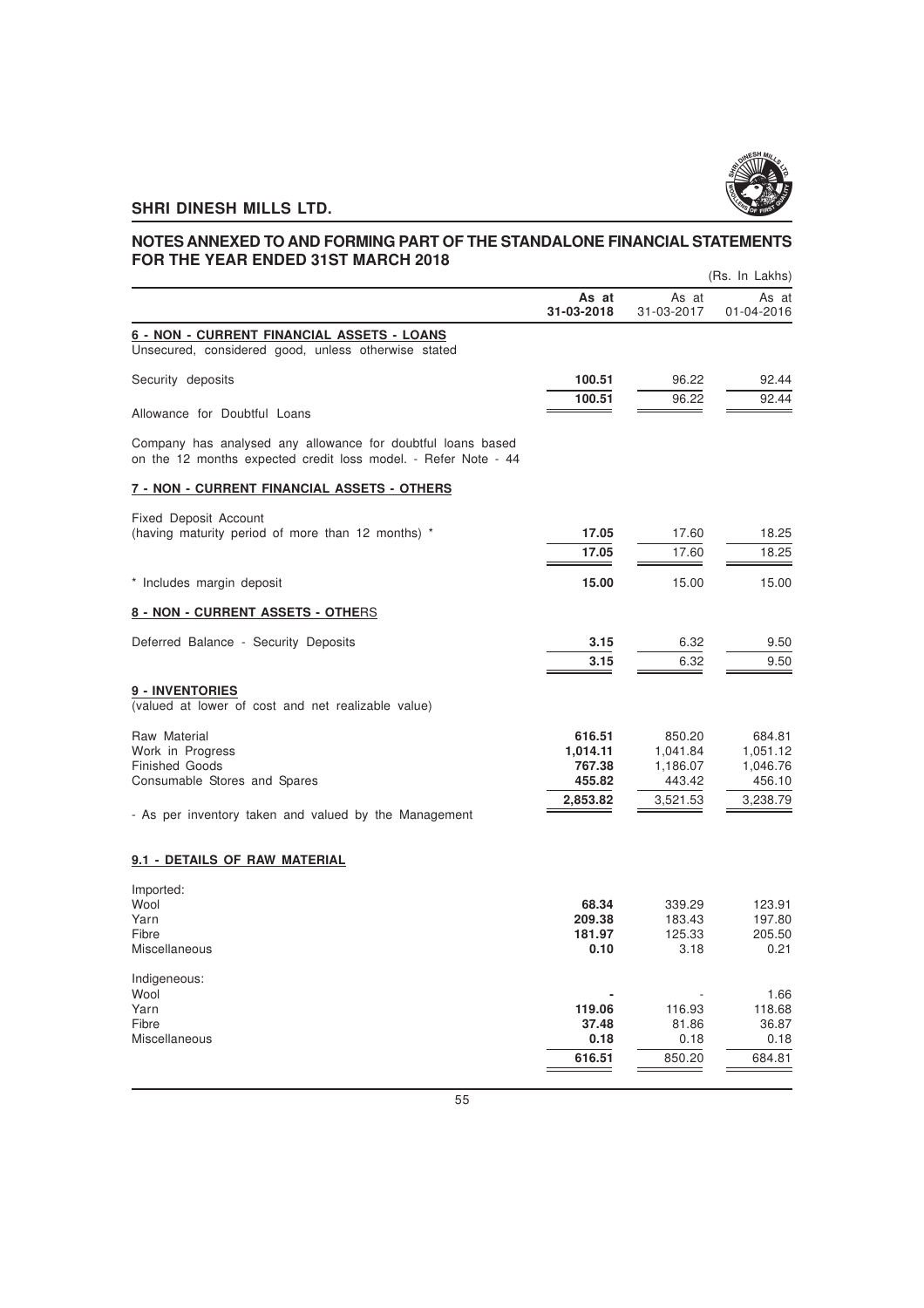#### **NOTES ANNEXED TO AND FORMING PART OF THE STANDALONE FINANCIAL STATEMENTS FOR THE YEAR ENDED 31ST MARCH 2018** (Rs. In Lakhs)

|                                                                          |                                    |                                      | (RS. III Lakiis)                     |
|--------------------------------------------------------------------------|------------------------------------|--------------------------------------|--------------------------------------|
|                                                                          | As at<br>31-03-2018                | As at<br>31-03-2017                  | As at<br>01-04-2016                  |
| 9.2 - DETAILS OF WORK-IN-PROGRESS                                        |                                    |                                      |                                      |
| Woolen worsted<br>Felt                                                   | 671.62<br>342.49<br>1,014.11       | 627.35<br>414.49<br>1,041.84         | 627.54<br>423.58<br>1,051.12         |
| 9.3 - DETAILS OF FINISHED GOODS                                          |                                    |                                      |                                      |
| Woolen worsted fabrics<br>Felt<br>Readymade garments                     | 433.48<br>329.39<br>4.51<br>767.38 | 632.00<br>548.18<br>5.89<br>1,186.07 | 473.55<br>572.70<br>0.51<br>1,046.76 |
| <b>10 - CURRENT FINANCIAL ASSETS - INVESTMENTS</b><br>Quoted investments |                                    |                                      |                                      |
| Fair Value through Profit and Loss<br>Α.                                 |                                    |                                      |                                      |

a. Investment in Mutual Funds 3,502.79 3,368.61 **3,502.79** 3,368.61 -

### **a. Details of Current Investments**

| Name of Funds                          | As at<br>31-03-2018 |                   | As at<br>31-03-2017 |                    | As at<br>01-04-2016 |                          |
|----------------------------------------|---------------------|-------------------|---------------------|--------------------|---------------------|--------------------------|
|                                        | No. of Units        | (Rs. In<br>Lakhs) | INo. of Unitsl      | (Rs, In)<br>Lakhs) | INo. of Unitsl      | (Rs. In<br>Lakhs)        |
| Reliance Money Manager Fund            | 48,837.54           | 492.31            | 22,894.23           | 230.66             |                     |                          |
| ICICI Prudential Equity Arbitrage Fund | 85,83,900.61        | 1,170.85          | 82,37,687.05        | 1,132.01           |                     |                          |
| <b>IDFC</b> Arbitrage Fund             | 32,371.99           | 4.10              | 30,625.76           | 3.87               |                     |                          |
| Kotak Equity Arbitrage Fund            | 55, 16, 198. 65     | 589.84            | 79,04,985.10        | 849.56             |                     |                          |
| Reliance Arbitrage Advantage Fund      | 46,41,108.59        | 491.03            | 43,65,085.98        | 462.47             |                     | $\overline{\phantom{a}}$ |
| HDFC Arbitrage Fund                    |                     | ٠                 | 65,62,475.70        | 690.04             |                     |                          |
| HDFC Balance Fund                      | 87,790.34           | 26.68             |                     |                    |                     |                          |
| Birla Sunlife Mutual Fund              | 1,97,941.41         | 25.59             |                     |                    |                     |                          |
| HDFC Arbitrage Fund - WS Normal        | 33,78,853.11        | 702.39            |                     |                    |                     |                          |
| <b>Total</b>                           |                     | 3,502.79          |                     | 3,368.61           |                     |                          |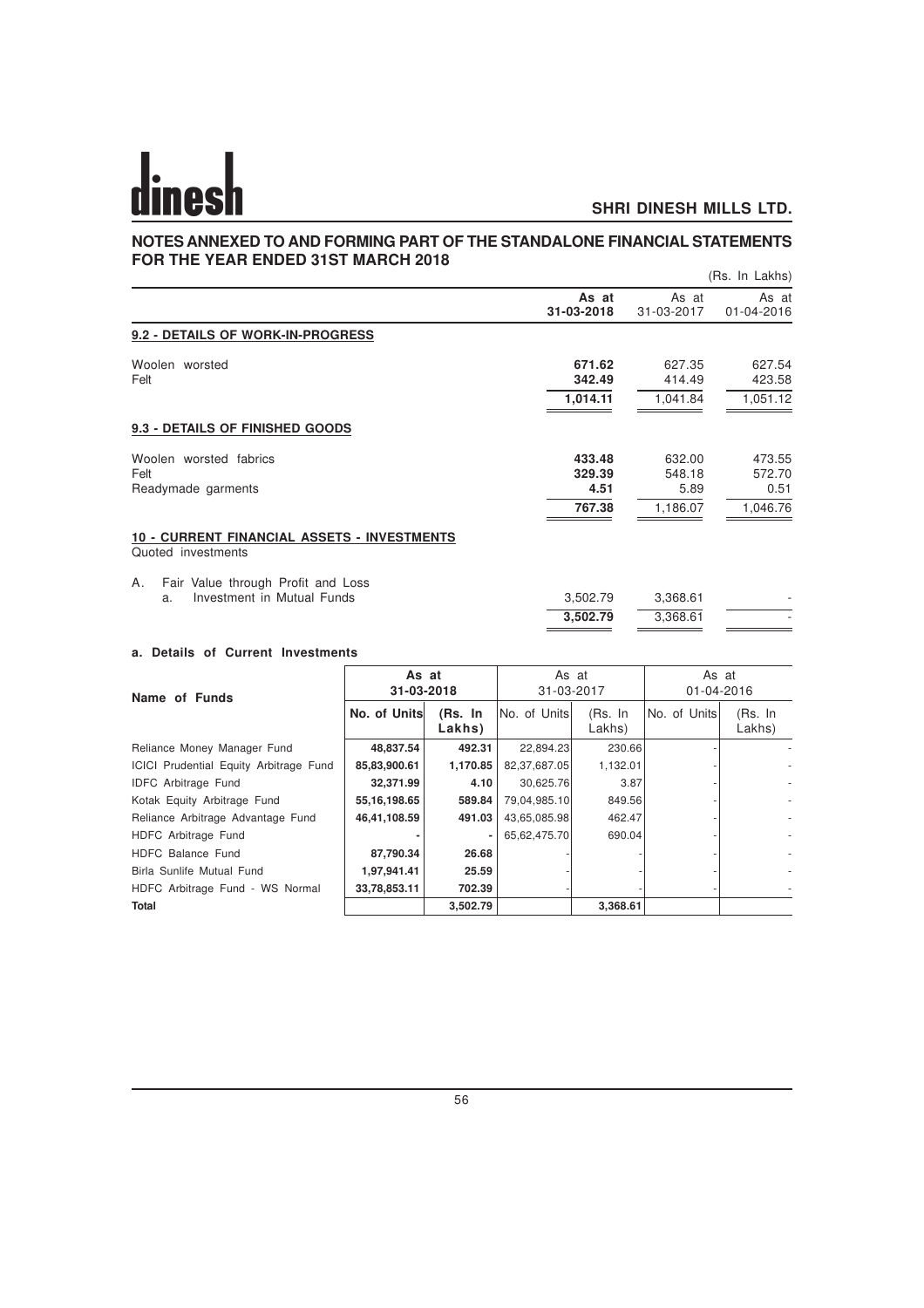

#### **NOTES ANNEXED TO AND FORMING PART OF THE STANDALONE FINANCIAL STATEMENTS FOR THE YEAR ENDED 31ST MARCH 2018** (Rs. In Lakhs)

|                                                                                                                                                                    |                     |                     | (RS. In Lakhs)      |
|--------------------------------------------------------------------------------------------------------------------------------------------------------------------|---------------------|---------------------|---------------------|
|                                                                                                                                                                    | As at<br>31-03-2018 | As at<br>31-03-2017 | As at<br>01-04-2016 |
| <b>11 - TRADE RECEIVABLES</b>                                                                                                                                      |                     |                     |                     |
| <b>Unsecured</b>                                                                                                                                                   |                     |                     |                     |
| Considered good                                                                                                                                                    | 905.18              | 970.52              | 1,126.19            |
| Considered doubtful                                                                                                                                                |                     |                     |                     |
|                                                                                                                                                                    | 905.18              | 970.52              | 1,126.19            |
| Less: Provision for doubtful debts                                                                                                                                 |                     |                     |                     |
|                                                                                                                                                                    | 905.18              | 970.52              | 1,126.19            |
| Allowance for Doubtful Debts                                                                                                                                       |                     |                     |                     |
| Company has analysed any allowance for doubtful debts<br>based on the lifetime expected credit loss model. - Refer Note - 44                                       |                     |                     |                     |
| <b>12 - CASH AND CASH EQUIVALENTS</b>                                                                                                                              |                     |                     |                     |
| A)<br>Balances with Banks<br>- In Current Accounts                                                                                                                 | 304.91              | 356.41              | 74.81               |
| - In Fixed Deposits having a maturity period of less than 3 months                                                                                                 | 0.64                | 3.94                | 3,127.65            |
|                                                                                                                                                                    |                     |                     |                     |
|                                                                                                                                                                    | 305.55              | 360.35              | 3,202.46            |
| B)<br>Cash on Hand                                                                                                                                                 | 2.79                | 2.11                | 3.56                |
|                                                                                                                                                                    | 2.79                | 2.11                | 3.56                |
|                                                                                                                                                                    | 308.34              | 362.46              | 3,206.02            |
|                                                                                                                                                                    |                     |                     |                     |
| <b>13 - BANK BALANCES OTHER THAN ABOVE</b>                                                                                                                         |                     |                     |                     |
| Balances with Banks<br>(A)                                                                                                                                         |                     |                     |                     |
| - Unpaid Dividend                                                                                                                                                  | 20.30               | 20.08               | 20.76               |
|                                                                                                                                                                    | 20.30               | 20.08               | 20.76               |
| <b>14 - CURRENT - OTHER FINANCIAL ASSETS</b>                                                                                                                       |                     |                     |                     |
| Interest and Dividend receivable on Investments                                                                                                                    | 5.12                | 0.33                | 5.78                |
| Government Incentives receivable *                                                                                                                                 | 29.42               | 125.41              | 131.94              |
|                                                                                                                                                                    | 34.54               | 125.74              | 137.72              |
| * After ascertaining recoverability, the Company has written<br>المقدم ومراتئ الموجودين والمراط المستوين والمستحدث والمقادم والمستحدث والمستحدث والمستحدث والمنافر |                     |                     |                     |

off certain government subsidies during the current financial year.

#### **15 - CURRENT ASSETS - OTHERS**

**Unsecured, considered good, unless otherwise stated**

| Advances other than Capital Advances |        |        |        |
|--------------------------------------|--------|--------|--------|
| Other Loans and Advances             | 2.02   | 21.14  | 21.46  |
| Statutory Dues (net)                 | 33.47  | 23.82  | 91.28  |
| Advance to Suppliers                 | 138.06 | 142.23 | 117.32 |
| Prepaid Expenses                     | 17.31  | 1.96   | 9.08   |
|                                      | 190.86 | 189.15 | 239.14 |
|                                      |        |        |        |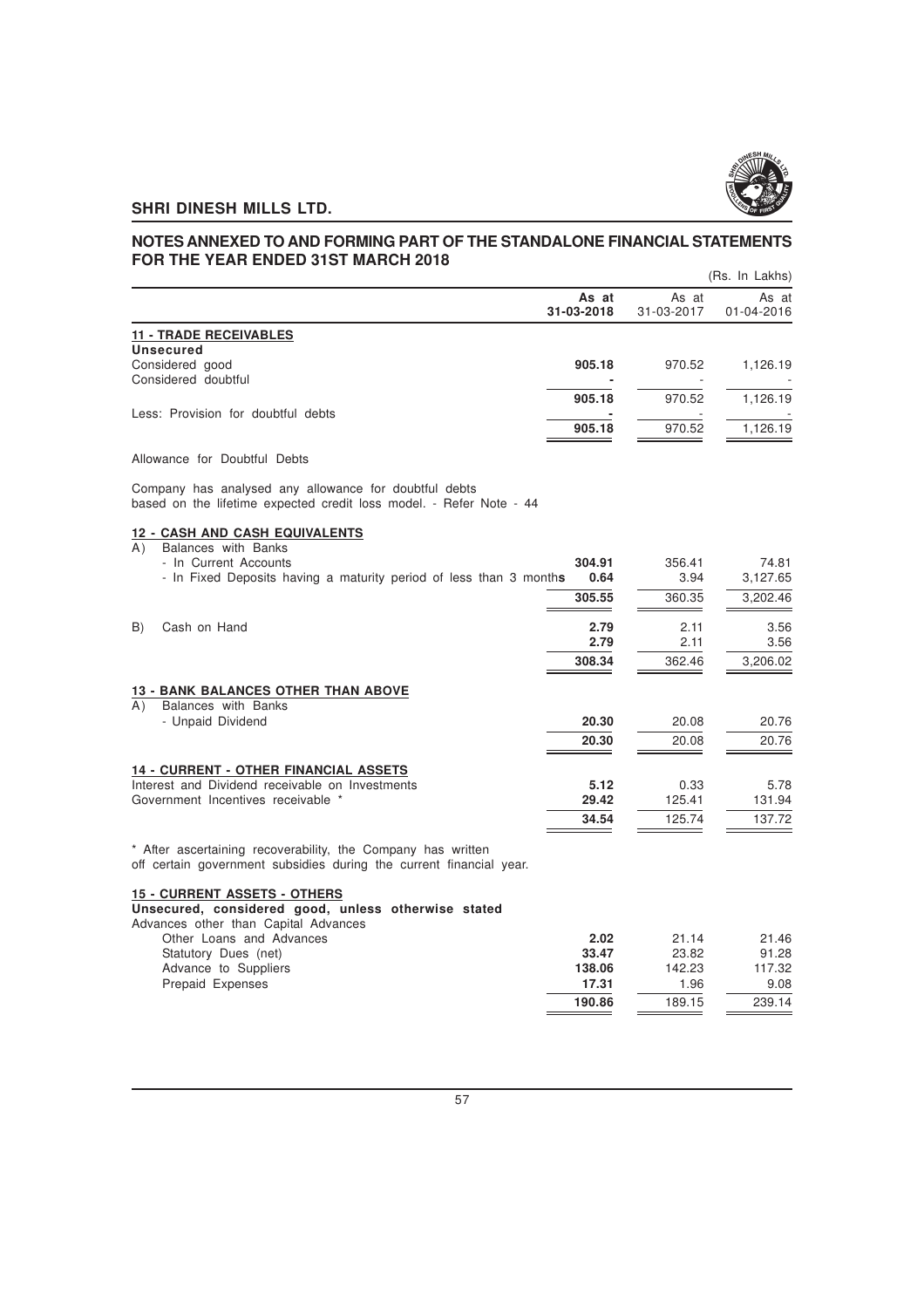### **NOTES ANNEXED TO AND FORMING PART OF THE STANDALONE FINANCIAL STATEMENTS FOR THE YEAR ENDED 31ST MARCH 2018**

|                                                                                                                                                           |                     |                     | (Rs. In Lakhs)      |
|-----------------------------------------------------------------------------------------------------------------------------------------------------------|---------------------|---------------------|---------------------|
|                                                                                                                                                           | As at<br>31-03-2018 | As at<br>31-03-2017 | As at<br>01-04-2016 |
| <b>16 - SHARE CAPITAL</b>                                                                                                                                 |                     |                     |                     |
| Authorised:                                                                                                                                               |                     |                     |                     |
| 95,00,000 (March 31, 2017: 95,00,000 and April 01, 2016:<br>95,00,000) Equity Shares of Rs. 10 each<br>50,000 (March 31, 2017: 50,000 and April 01, 2016: | 950.00              | 950.00              | 950.00              |
| 50,000) unclassified shares of Rs. 100 each                                                                                                               | 50.00               | 50.00               | 50.00               |
| Issued, Subscribed and paid-up:                                                                                                                           |                     |                     |                     |
| 5,084,382 (March 31, 2017: 5,084,382 and April 01, 2016:                                                                                                  |                     |                     |                     |
| 5,084,382) Equity Shares of Rs. 10 each fully paid up                                                                                                     | 508.44              | 508.44              | 508.44              |
|                                                                                                                                                           | 508.44              | 508.44              | 508.44              |

#### **16.1. Reconciliation of shares outstanding at the beginning and at the end of the Reporting year**

|                                                                    | As at         |             | As at      |             | As at      |             |
|--------------------------------------------------------------------|---------------|-------------|------------|-------------|------------|-------------|
|                                                                    | 31-03-2018    |             | 31-03-2017 |             | 01-04-2016 |             |
| <b>Particulars</b>                                                 | No. of        | (Rs. In     | No. of     | (Rs. In     | No. of     | (Rs. In     |
|                                                                    | <b>Shares</b> | Lakhs)      | Shares     | Lakhs)      | Shares     | Lakhs)      |
| At the beginning of the year<br>Add: Shares issued during the year | 50.84.382     | 5.08.43.820 | 50,84,382  | 5,08,43,820 | 50,84,382  | 5,08,43,820 |
| Shares outstanding at the end of the year                          | 50,84,382     | 5.08.43.820 | 50,84,382  | 5,08,43,820 | 50,84,382  | 5.08.43.820 |

#### **Note:**

During the F.Y. 2013-14, Company had bought back 1,93,118 equity shares at a premium out of General Reserves and amount equal to nominal value of bought back shares i.e Rs.19.31 Lakhs has been transferred from General Reserve to Capital Redemption Reserve.

#### **16.2. Terms/Rights attached to the equity shares**

The Company has one class of shares referred to as equity shares having a par value of Rs. 10 each. Each shareholder is entitled to one vote per share held. In the event of liquidation, the equity shareholders are eligible to receive the remaining assets of the Company after distribution of all preferential amounts, in proportion to their shareholding.

#### **16.3. Number of Shares held by each shareholder holding more than 5% Shares in the company**

| Name of Share Holder |                         | As at<br>31-03-2018      |                         | As at<br>31-03-2017 |                         | As at<br>01-04-2016 |  |
|----------------------|-------------------------|--------------------------|-------------------------|---------------------|-------------------------|---------------------|--|
|                      | No. of<br><b>Shares</b> | $%$ of<br><b>Holding</b> | No. of<br><b>Shares</b> | % of<br>Holding     | No. of<br><b>Shares</b> | $%$ of<br>Holding   |  |
| Shri U. M. Patel     | ٠                       |                          | 5,31,655                | 10.46               | 5,31,655                | 10.46               |  |
| Shri B. U. Patel     | 6,70,088                | 13.18                    | 4,91,710                | 9.67                | 4,91,710                | 9.67                |  |
| Shri N. U. Patel     | 6,43,852                | 12.66                    | 5,73,388                | 11.28               | 5,73,388                | 11.28               |  |
| Shri N. N. Patel     | 3,79,490                | 7.46                     |                         |                     |                         | ٠                   |  |
| Shri A. B. Patel     | 3,67,443                | 7.23                     |                         |                     |                         | ٠                   |  |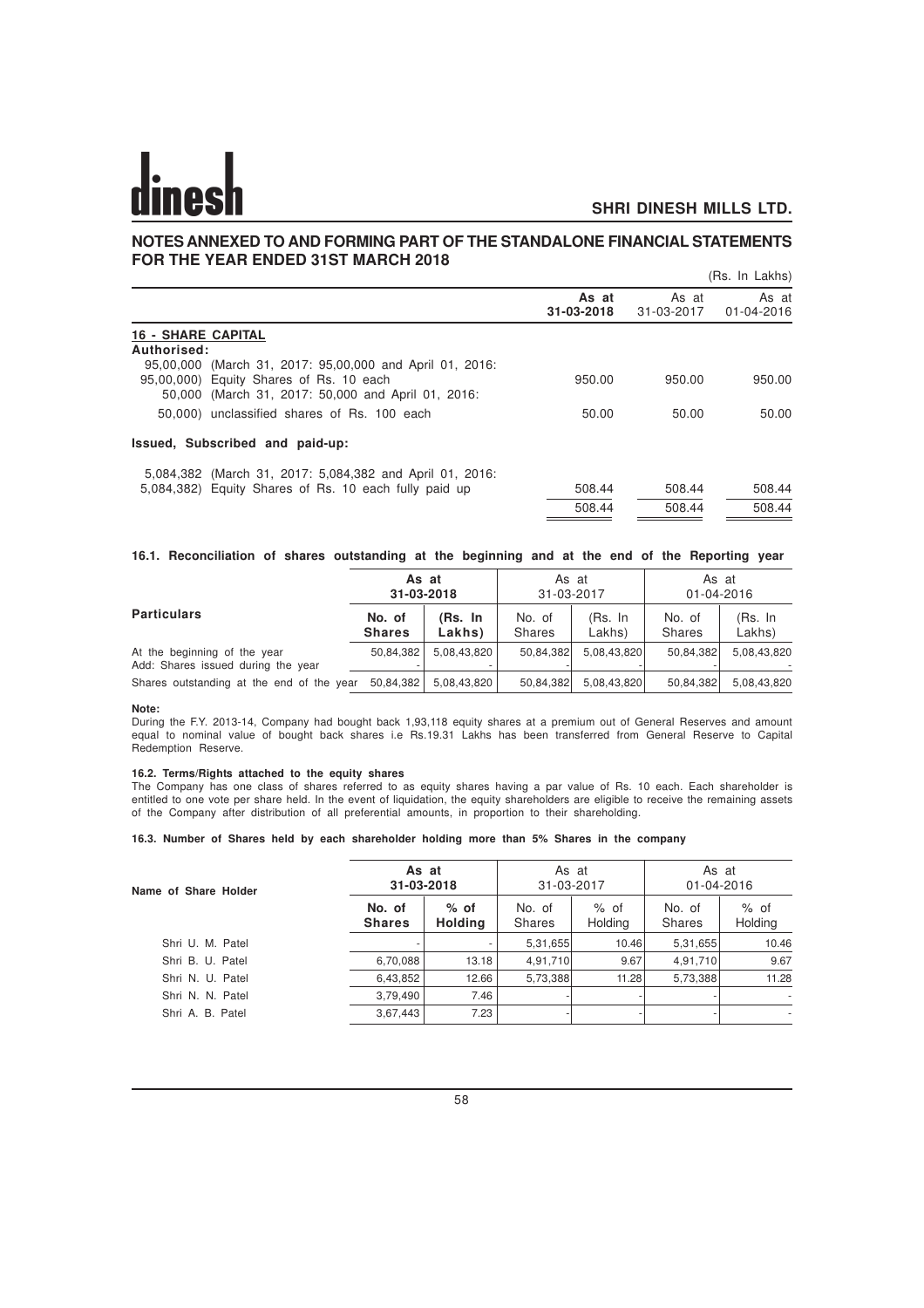

#### **NOTES ANNEXED TO AND FORMING PART OF THE STANDALONE FINANCIAL STATEMENTS FOR THE YEAR ENDED 31ST MARCH 2018** (Rs. In Lakhs)

|                                                                                                                 |                     |                     | (RS. In Lakhs)      |
|-----------------------------------------------------------------------------------------------------------------|---------------------|---------------------|---------------------|
|                                                                                                                 | As at<br>31-03-2018 | As at<br>31-03-2017 | As at<br>01-04-2016 |
| <b>17 - OTHER EQUITY</b>                                                                                        |                     |                     |                     |
| <b>Capital Redemption Reserve</b>                                                                               |                     |                     |                     |
| Opening balance                                                                                                 | 19.31               | 19.31               | 19.31               |
| Add: Addition during the year                                                                                   |                     |                     |                     |
| Less: Written back during the year                                                                              |                     |                     |                     |
| Closing balance                                                                                                 | 19.31               | 19.31               | 19.31               |
| <b>General Reserve</b>                                                                                          |                     |                     |                     |
| Opening balance                                                                                                 | 9,258.56            | 9,258.56            | 9,258.56            |
| Add: Addition during the year                                                                                   |                     |                     |                     |
| Less: Transfer to Retained Earnings                                                                             | (700.00)            |                     |                     |
| Closing balance                                                                                                 | 8,558.56            | 9,258.56            | 9,258.56            |
|                                                                                                                 |                     |                     |                     |
| <b>Retained Earnings</b>                                                                                        |                     |                     |                     |
| Opening balance                                                                                                 | 654.35              | 470.21              | 183.11<br>290.43    |
| Add: Net Profit/(Net Loss) For the current year<br>Add/(Less): Adjustments on account of Ind-AS                 | (565.79)            | 280.02              |                     |
|                                                                                                                 |                     |                     |                     |
| - Transfer from General Reserves                                                                                | 700.00              |                     |                     |
| - Fair Valuation of Financial Liabilities                                                                       |                     |                     | 0.06                |
| - Fair Valuation of Financial Assets                                                                            |                     |                     | (3.39)              |
| - Effect on account of Employee Stock Options                                                                   |                     | (4.09)              |                     |
| - Proposed Dividend paid during the year                                                                        | (91.79)             | (91.79)             |                     |
| Closing Balance                                                                                                 | 696.77              | 654.35              | 470.21              |
| Share Options Outstanding Account *                                                                             |                     |                     |                     |
| Opening Balance                                                                                                 | 4.09                |                     |                     |
| Add: Addition during the year                                                                                   | 37.18               | 4.09                |                     |
| Less: Written back during the year                                                                              |                     |                     |                     |
| Closing balance                                                                                                 | 41.27               | 4.09                |                     |
|                                                                                                                 |                     |                     |                     |
| Fair Value through                                                                                              |                     |                     |                     |
| Other Comprehensive Income [FVTOCI] Reserve                                                                     |                     |                     |                     |
| Opening balance                                                                                                 | (34.31)             | (6.25)              |                     |
| Adjusted from surplus in statement of profit and loss<br>- Re-measurement gains / (losses) on employee benefits | 46.71               |                     |                     |
| - Fair valuation of equity investments                                                                          |                     | (28.61)<br>0.55     | (6.25)              |
|                                                                                                                 |                     |                     |                     |
|                                                                                                                 | 12.40               | (34.31)             | (6.25)              |
| Total of other equity - as at 31st March, 2018                                                                  | 9,328.31            | 9,902.00            | 9,741.83            |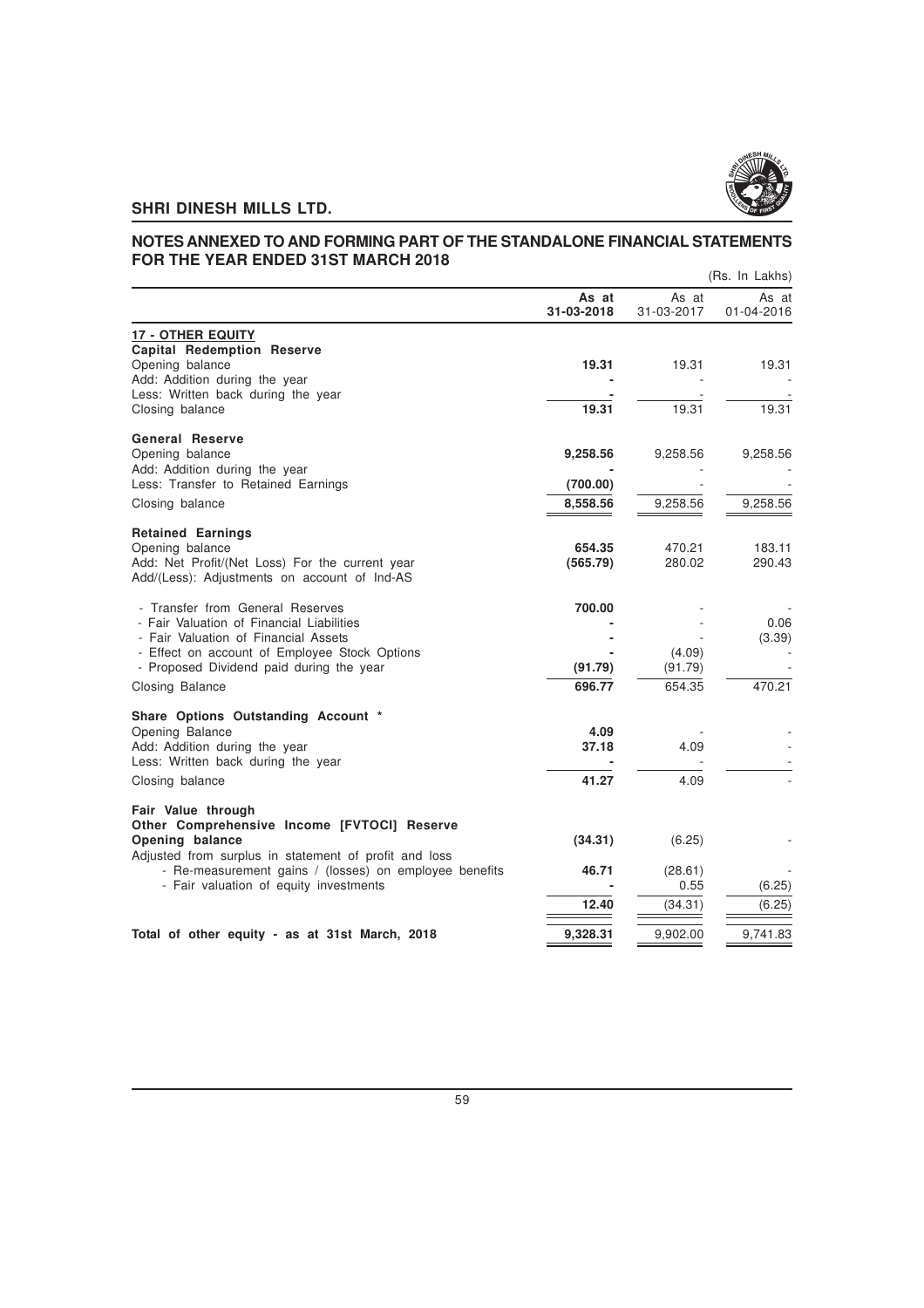#### **NOTES ANNEXED TO AND FORMING PART OF THE STANDALONE FINANCIAL STATEMENTS FOR THE YEAR ENDED 31ST MARCH 2018**

(Rs. In Lakhs)

| As at     | As at<br>31-03-2018 31-03-2017 01-04-2016 | As at |
|-----------|-------------------------------------------|-------|
| _________ |                                           |       |

#### **\*17.1 Share Option Outstanding Account**

"The company during FY 2017-18, after taking requisite approvals of the governing body and shareholders, approved grant of up to 54,000 options to eligible employees of the Company. In terms of the said approval, the eligible employees are entitled against each option to subscribe for one equity share of face value of Rs. 10 each at a price of Rs. 10 per share. Market value per share of the company as on grant date is Rs. 134.70 against which the eligible employees shall subsribe each share at a price of Rs. 10 per share. "The holders of the Employee Stock Options are entitled to exercise the option within a period of three years from the date of first vesting, failing which they stand cancelled. In the case of termination of employment by the Company, all options, vested or not, stand cancelled immediately. In case of voluntary resignation, all un-vested options stand cancelled. Please refer below table for details on vesting period. There are no other vesting conditions, apart from service condition."

| <b>Particulars</b>                |            | Part-I (30%) Part-II (30%) Part-III (40%) |            |
|-----------------------------------|------------|-------------------------------------------|------------|
| Grant Date                        | 21-02-2017 | 21-02-2017                                | 21-02-2017 |
| Vesting Period (years)            |            |                                           | 3          |
| Vesting Date                      | 20-02-2018 | 20-02-2019                                | 20-02-2020 |
| No. of Options to be vested       | 16.200     | 16.200                                    | 21,600     |
| Value considered as on Grant Date | ₹ 134.70   | ₹ 134.70                                  | ₹ 134.70   |
| Exercise Price                    | ₹ 10.00    | ₹ 10.00                                   | ₹ 10.00    |

The stock options granted during the period has been measured using the Black–Scholes option pricing model at the date of the grant. The Black-Scholes option pricing model considers assumptions regarding dividend yields, expected volatility, expected terms and risk free interest rates. The key inputs and assumptions used are as follows:

Share price: The closing price on stock exchange as on the date of grant has been considered for valuing the options granted.

Exercise Price: Exercise Price is the price as determined by the Committee of the Directors

Risk free interest rate: The risk free interest rate on the date of grant considered for the calculation is the interest rate applicable for a maturity equal to the expected life of the options based on the yield curve for Government bonds.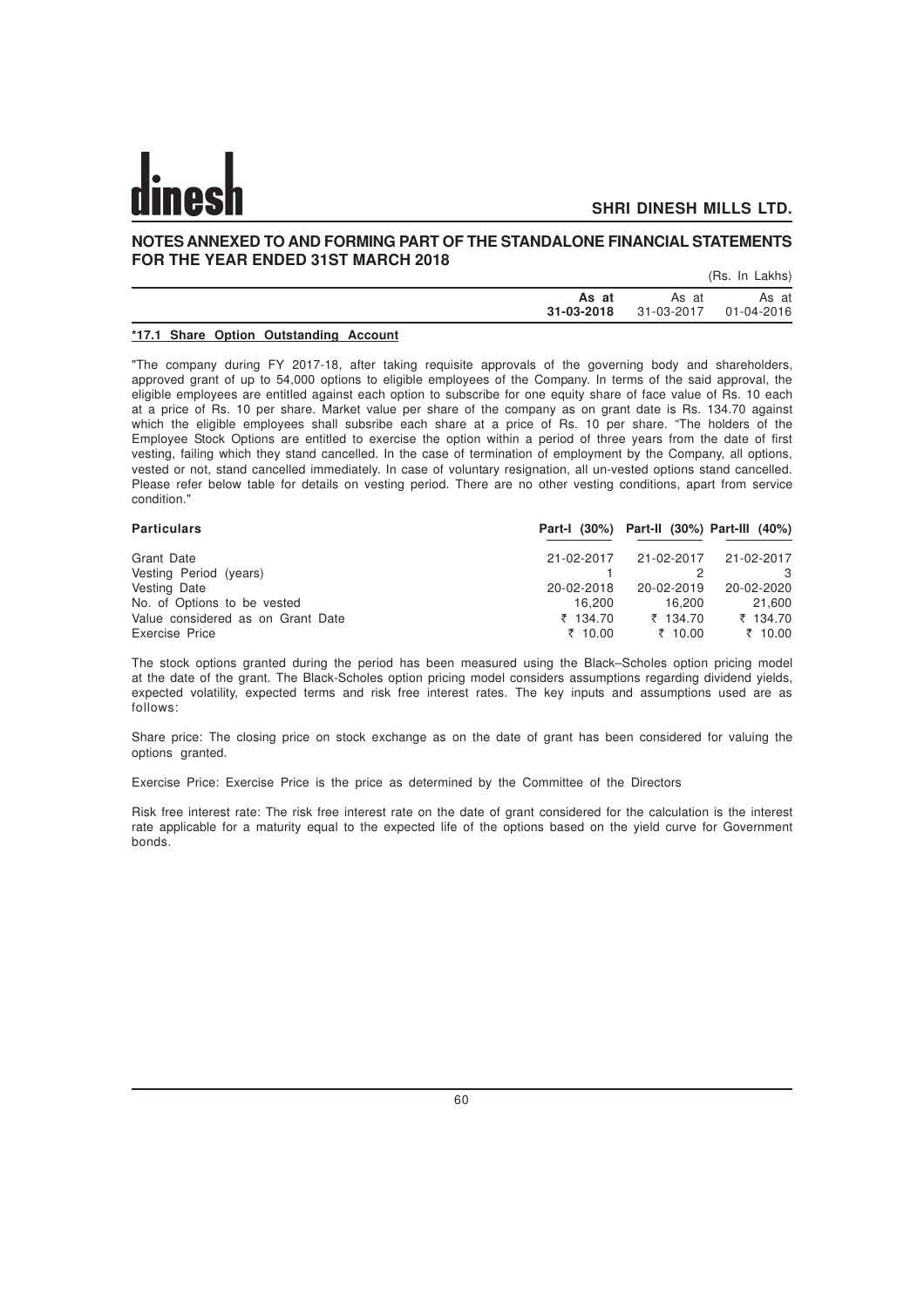

# **NOTES ANNEXED TO AND FORMING PART OF THE STANDALONE FINANCIAL STATEMENTS FOR THE YEAR ENDED 31ST MARCH 2018**

|         | י טוניווב ובתוו בשבש שבשות התקוניות היותר             |                     |                     | (Rs. In Lakhs)      |
|---------|-------------------------------------------------------|---------------------|---------------------|---------------------|
|         |                                                       | As at<br>31-03-2018 | As at<br>31-03-2017 | As at<br>01-04-2016 |
|         | 18 - NON - CURRENT FINANCIAL LIABILITIES - BORROWINGS |                     |                     |                     |
| Secured |                                                       |                     |                     |                     |
| a.      | Term Loans<br>From banks                              |                     |                     |                     |
|         | - Rupee Term Loans                                    | 198.63              | 547.00              | 1,018.40            |
|         |                                                       | 198.63              | 547.00              | 1,018.40            |
| a.      | Natue of Security                                     |                     |                     |                     |

Term loan under Technology Upgradtion Fund Scheme is secured by way of hypothecation of machineries purchased therefrom.

# **b. Rate of Interest and Terms of Repayment**

|                                                                         | Repayment Schedule     |                        |                        |                     |                             |
|-------------------------------------------------------------------------|------------------------|------------------------|------------------------|---------------------|-----------------------------|
| Name of Institution                                                     | Instruments            | Frequency              | No. of<br>Installments | Rate of<br>Interest | First<br>Installment<br>due |
| South Indian Bank - II<br>South Indian Bank - III                       | Term Loan<br>Term Loan | Quarterly<br>Quarterly | 24<br>24               | 9.80%<br>9.80%      | April 2013<br>May 2014      |
| 19 - NON - CURRENT FINANCIAL LIABILITIES - OTHERS                       |                        |                        | As at<br>31-03-2018    | As at<br>31-03-2017 | As at<br>01-04-2016         |
| <b>Unsecured</b>                                                        |                        |                        |                        |                     |                             |
| <b>Trade Deposits</b>                                                   |                        |                        | 245.34                 | 249.01              | 240.35                      |
|                                                                         |                        |                        | 245.34                 | 249.01              | 240.35                      |
| <b>20 - NON - CURRENT PROVISIONS</b><br>Provision for Employee Benefits |                        |                        |                        |                     |                             |
| Gratuity                                                                |                        |                        | 42.88                  | 38.88               | 35.38                       |
| Leave Encashment                                                        |                        |                        | 156.14                 | 127.83              | 114.87                      |
| Provisions for Medical/LTA/allowances, etc.                             |                        |                        | 53.24                  | 49.54               | 52.88                       |
| Other Provisions                                                        |                        |                        | 252.26                 | 216.25              | 203.13                      |
| Provision for Tax (net of advance tax, TDS, self asst. tax)             |                        |                        | 126.25                 | 77.43               | 42.47                       |
|                                                                         |                        |                        | 378.51                 | 293.68              | 245.60                      |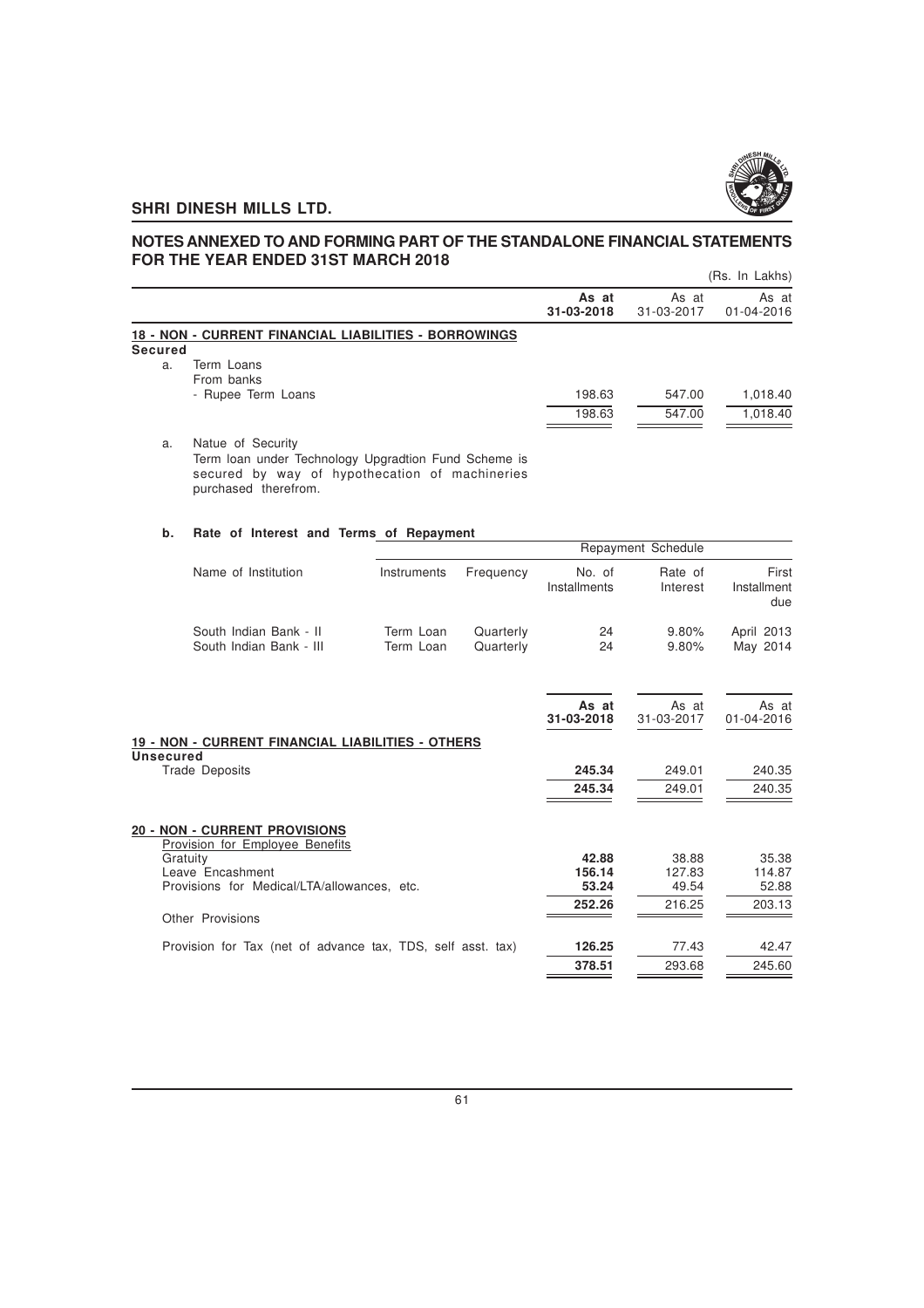#### **NOTES ANNEXED TO AND FORMING PART OF THE STANDALONE FINANCIAL STATEMENTS FOR THE YEAR ENDED 31ST MARCH 2018** (Rs. In Lakhs)

|      |                                                                            |                     |                     | (NS. III Lanis)     |
|------|----------------------------------------------------------------------------|---------------------|---------------------|---------------------|
|      |                                                                            | As at<br>31-03-2018 | As at<br>31-03-2017 | As at<br>01-04-2016 |
|      | 21 - DEFERRED TAX LIABILITIES (NET)                                        |                     |                     |                     |
|      | Deferred Tax Liability on acount of:                                       |                     |                     |                     |
| (i)  | Depreciation                                                               |                     |                     |                     |
|      | Opening Deferred Tax Liability                                             | 424.85              | 503.64              | 559.31              |
|      | Add/(Less): Charge or Credit during the year                               | (78.55)             | (78.79)             | (55.67)             |
|      | Closing Deferred Tax Liability                                             | 346.30              | 424.85              | 503.64              |
|      | <b>Total Deferred Tax Liabilities</b>                                      | 346.30              | 424.85              | 503.64              |
|      | Deferred Tax Assets on acount of:                                          |                     |                     |                     |
| (i)  | Expenses allowable for tax purposes when paid (Octroi)                     |                     |                     |                     |
|      | Opening Deferred Tax Asset                                                 | 15.60               | 15.60               | 15.31               |
|      | Add/(Less): Charge or Credit during the year                               |                     |                     | 0.29                |
|      | Closing Deferred Tax Asset                                                 | 15.60               | 15.60               | 15.60               |
|      | (ii) Unencashed Leave (Employee or Director)                               |                     |                     |                     |
|      | Opening Deferred Tax Asset                                                 | 60.86               | 48.65               | 50.76               |
|      | Add/(Less): Charge or Credit during the year                               | 5.02                | 12.21               | (2.11)              |
|      | Closing Deferred Tax Asset                                                 | 65.88               | 60.86               | 48.65               |
|      |                                                                            |                     |                     |                     |
| (ii) | Gratuity<br>Opening Deferred Tax Asset                                     | 12.85               | 11.70               | 10.34               |
|      | Add/(Less): Charge or Credit during the year                               | 1.32                | 1.15                | 1.36                |
|      | Closing Deferred Tax Asset                                                 | 14.17               | 12.85               | 11.70               |
|      | <b>Total Deferred Tax Assets</b>                                           | 95.65               | 89.31               | 75.95               |
|      | Net Deferred Tax (Assets) / Liabilities                                    | 250.65              | 335.54              | 427.69              |
|      |                                                                            |                     |                     |                     |
|      | <b>22 - OTHER NON CURRENT LIABILITIES</b><br><b>Others</b>                 |                     |                     |                     |
|      | Octroi Liability                                                           | 63.49               | 63.49               | 63.49               |
|      | Deferred balance - Security Deposits                                       | 1.29                | 1.79                | 2.28                |
|      |                                                                            | 64.78               | 65.28               | 65.77               |
|      | 23 - CURRENT FINANCIAL LIABILITIES - BORROWINGS                            |                     |                     |                     |
|      | <b>Secured</b>                                                             |                     |                     |                     |
| a.   | Loans repayable on demand                                                  |                     |                     |                     |
|      | From banks<br>- Cash Credits                                               |                     |                     |                     |
|      |                                                                            | (101.56)            | (22.30)             | (25.51)             |
|      |                                                                            | (101.56)            | (22.30)             | (25.51)             |
| a.   | Natue of Security<br>Cash credits from Banks, against hypothecation of Raw |                     |                     |                     |
|      | materials, Stores, Spare parts, Finished goods, Work-in-porgress           |                     |                     |                     |

and receivable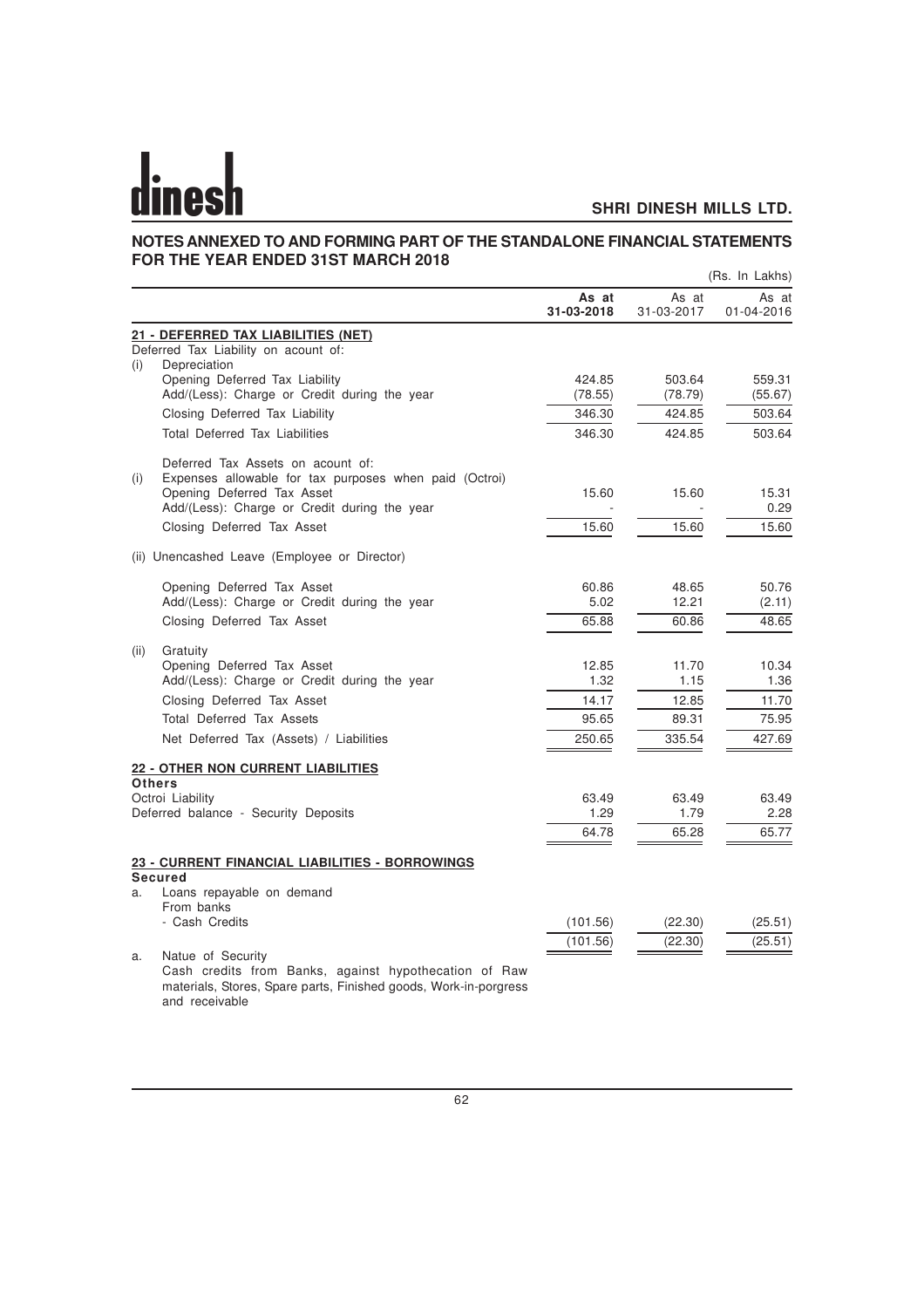

#### **NOTES ANNEXED TO AND FORMING PART OF THE STANDALONE FINANCIAL STATEMENTS FOR THE YEAR ENDED 31ST MARCH 2018** (Rs. In Lakhs)

|                                                                                                  |                     |                     | (RS. IN LAKNS)      |
|--------------------------------------------------------------------------------------------------|---------------------|---------------------|---------------------|
|                                                                                                  | As at<br>31-03-2018 | As at<br>31-03-2017 | As at<br>01-04-2016 |
| 24 - CURRENT FINANCIAL LIABILITIES - TRADE PAYABLES<br>Due to micro and small enterprises (MSME) |                     |                     |                     |
| Due to other than micro and small enterprises                                                    | 262.73              | 309.30              | 181.87              |
|                                                                                                  | 262.73              | 309.30              | 181.87              |

#### **a. Disclosure under Section 22 of Micro, Small and Medium Enterprise Development (MSMED) Act, 2006**

The Company has not received any intimation from suppliers regarding their status under the Micro, Small and Medium Enterprise Development (MSMED) Act, 2006 and hence disclosures as required under Section 22 of The Micro, Small and Medium Enterprise Development (MSMED) Act, 2006 regarding:

**As at** As at

|     |                                                                                                                                                                                                          | 31-03-2018      | 31-03-2017      |                 |
|-----|----------------------------------------------------------------------------------------------------------------------------------------------------------------------------------------------------------|-----------------|-----------------|-----------------|
| (a) | Principal amount and the interest due thereon remaining<br>unpaid to any suppliers as at the end of accounting year;                                                                                     |                 |                 |                 |
| (b) | Interest paid during the year                                                                                                                                                                            |                 |                 |                 |
| (c) | Amount of payment made to the supplier beyond the                                                                                                                                                        |                 |                 |                 |
| (d) | appointed day during accounting year;<br>Interest due and payable for the period of                                                                                                                      |                 |                 |                 |
|     | delay in making payment;                                                                                                                                                                                 |                 |                 |                 |
| (e) | Interest accrued and unpaid at the end of the                                                                                                                                                            |                 |                 |                 |
|     | accounting year; and                                                                                                                                                                                     |                 |                 |                 |
| (f) | Further interest remaining due and payable even in the                                                                                                                                                   |                 |                 |                 |
|     | succeeding years, until such date when the interest<br>dues above are actually paid to the small enterprise;                                                                                             |                 |                 |                 |
|     |                                                                                                                                                                                                          |                 |                 |                 |
|     |                                                                                                                                                                                                          |                 |                 |                 |
|     | 25 - CURRENT - OTHER FINANCIAL LIABILITIES                                                                                                                                                               |                 |                 |                 |
|     | Current Maturities of Long Term Debts<br>Interest accrued on deposits                                                                                                                                    | 347.56<br>84.28 | 376.40<br>79.63 | 282.30<br>78.21 |
|     | <b>Unpaid Dividends</b>                                                                                                                                                                                  | 17.79           | 18.50           | 19.52           |
|     | Unclaimed matured deposits and interest thereon                                                                                                                                                          | 0.45            | 0.79            | 1.18            |
|     | Due to Directors                                                                                                                                                                                         | 16.50           | 15.62           | 15.71           |
|     |                                                                                                                                                                                                          | 466.58          | 490.94          | 396.92          |
|     |                                                                                                                                                                                                          |                 |                 |                 |
| a.  | There are no amounts due for payment to the Investor<br>Education and Protection Fund under Section 125 of the<br>Companies Act, 2013 as on<br>March 31, 2018 (March 31, 2017: Nil, April 1, 2016: Nil). |                 |                 |                 |
|     | <b>26 - OTHER CURRENT LIABILITIES</b>                                                                                                                                                                    |                 |                 |                 |
|     | Advances received from Customers                                                                                                                                                                         | 556.41          | 553.63          | 559.05          |
|     | Statutory liabilities                                                                                                                                                                                    | 19.38           | 136.18          | 151.09          |
|     | Provision for Expenses                                                                                                                                                                                   | 530.23          | 568.24          | 540.73          |
|     | Outstanding Expenses                                                                                                                                                                                     | 162.16          | 205.39          | 205.39          |
|     | Other Liabilities                                                                                                                                                                                        | 1.45            | 2.13            | 4.00            |
|     |                                                                                                                                                                                                          | 1,269.63        | 1.465.57        | 1.460.26        |
|     |                                                                                                                                                                                                          |                 |                 |                 |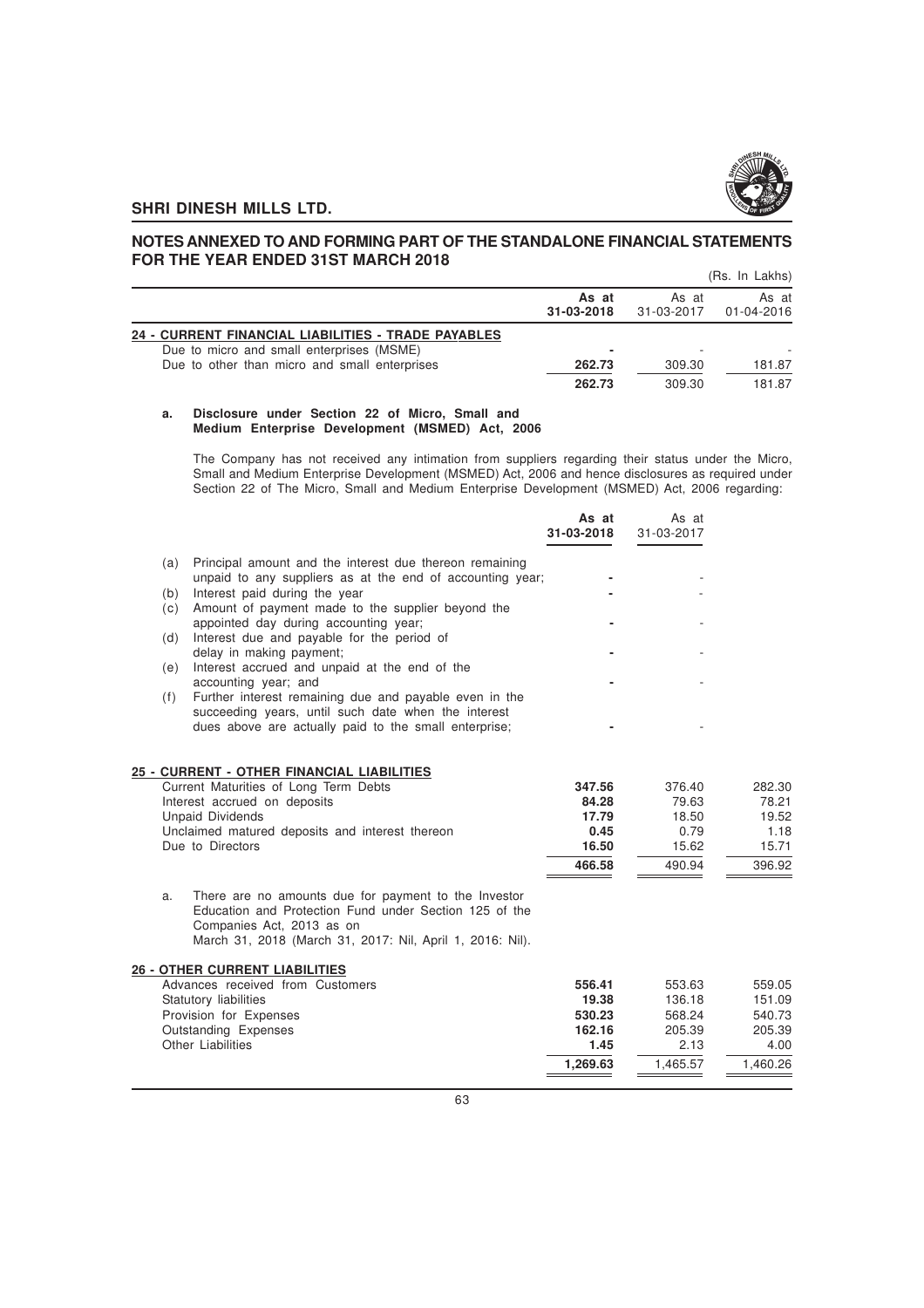#### **NOTES ANNEXED TO AND FORMING PART OF THE STANDALONE FINANCIAL STATEMENTS FOR THE YEAR ENDED 31ST MARCH 2018** (Rs. In Lakhs)

|                                                                                                                                                                                                                                                                                                                                           |                            |                     | (RS. III LAKIIS)    |
|-------------------------------------------------------------------------------------------------------------------------------------------------------------------------------------------------------------------------------------------------------------------------------------------------------------------------------------------|----------------------------|---------------------|---------------------|
|                                                                                                                                                                                                                                                                                                                                           | As at<br>31-03-2018        | As at<br>31-03-2017 | As at<br>01-04-2016 |
| 27 - SHORT TERM PROVISIONS                                                                                                                                                                                                                                                                                                                |                            |                     |                     |
| Provision for employee benefit                                                                                                                                                                                                                                                                                                            |                            |                     |                     |
| Gratuity                                                                                                                                                                                                                                                                                                                                  | 45.70                      | 75.10               | 50.50               |
| Leave Encashment                                                                                                                                                                                                                                                                                                                          | 43.10                      | 56.24               | 32.29               |
|                                                                                                                                                                                                                                                                                                                                           | 88.80                      | 131.34              | 82.79               |
| <b>28 - REVENUE FROM OPERATIONS</b>                                                                                                                                                                                                                                                                                                       |                            |                     |                     |
| Sale of Products                                                                                                                                                                                                                                                                                                                          | 7,814.43                   | 8,440.94            |                     |
|                                                                                                                                                                                                                                                                                                                                           | 7,814.43                   | 8,440.94            |                     |
| On account of Ind AS requirement, the company has<br>disclosed revenue from operations including excise duty till<br>30th June, 2017. Post implementation of Goods and Services<br>Tax (GST), w.e.f 1st July, 2017, sales/income from operation<br>has been disclosed net off GST hence the same is not<br>comparable with previous year. |                            |                     |                     |
| <b>29 - OTHER INCOME</b>                                                                                                                                                                                                                                                                                                                  |                            |                     |                     |
| Interest Received/Receivable                                                                                                                                                                                                                                                                                                              |                            |                     |                     |
| From banks                                                                                                                                                                                                                                                                                                                                | 6.13                       | 6.09                |                     |
| From others                                                                                                                                                                                                                                                                                                                               | 16.73                      | 40.72               |                     |
| Dividend Income                                                                                                                                                                                                                                                                                                                           | 196.94                     | 187.37              |                     |
| Miscellaneous Income<br>Sundry balances written back                                                                                                                                                                                                                                                                                      | 145.69<br>42.54            | 147.60              |                     |
| Gains on Fair Valuation of Financial Instruments (Net)                                                                                                                                                                                                                                                                                    |                            | 7.02                |                     |
|                                                                                                                                                                                                                                                                                                                                           | 408.03                     | 388.80              |                     |
|                                                                                                                                                                                                                                                                                                                                           |                            |                     |                     |
| <b>30 - COST OF MATERIALS CONSUMED</b>                                                                                                                                                                                                                                                                                                    |                            |                     |                     |
| Wool                                                                                                                                                                                                                                                                                                                                      | 719.47                     | 810                 |                     |
| Synthetic Fibre                                                                                                                                                                                                                                                                                                                           | 661.15                     | 881.02              |                     |
| Yarn                                                                                                                                                                                                                                                                                                                                      | 674.56                     | 651.03              |                     |
| Others                                                                                                                                                                                                                                                                                                                                    | 13.94                      | 20.15               |                     |
|                                                                                                                                                                                                                                                                                                                                           | 2,069.12                   | 2,362.19            |                     |
|                                                                                                                                                                                                                                                                                                                                           |                            |                     |                     |
| 30.1 - BIFURCATION OF COST OF MATERIALS CONSUMED                                                                                                                                                                                                                                                                                          | 2017-18<br>Value<br>In $%$ | 2016-17<br>Value    | In $%$              |
| Imported                                                                                                                                                                                                                                                                                                                                  | 1,544.98<br>74.67%         | 1,676.76            | 70.98%              |
| Indigenous                                                                                                                                                                                                                                                                                                                                | 524.14<br>25.33%           | 685.43              | 29.02%              |
|                                                                                                                                                                                                                                                                                                                                           | 2,069.12<br>100.00         | 2,362.19            | 100.00              |
|                                                                                                                                                                                                                                                                                                                                           |                            |                     |                     |
| <b>31 - PURCHASES OF STOCK IN TRADE</b>                                                                                                                                                                                                                                                                                                   |                            |                     |                     |
| Ready-made Garments                                                                                                                                                                                                                                                                                                                       | 176.32                     | 117.88              |                     |
|                                                                                                                                                                                                                                                                                                                                           | 176.32                     | 117.88              |                     |
|                                                                                                                                                                                                                                                                                                                                           |                            |                     |                     |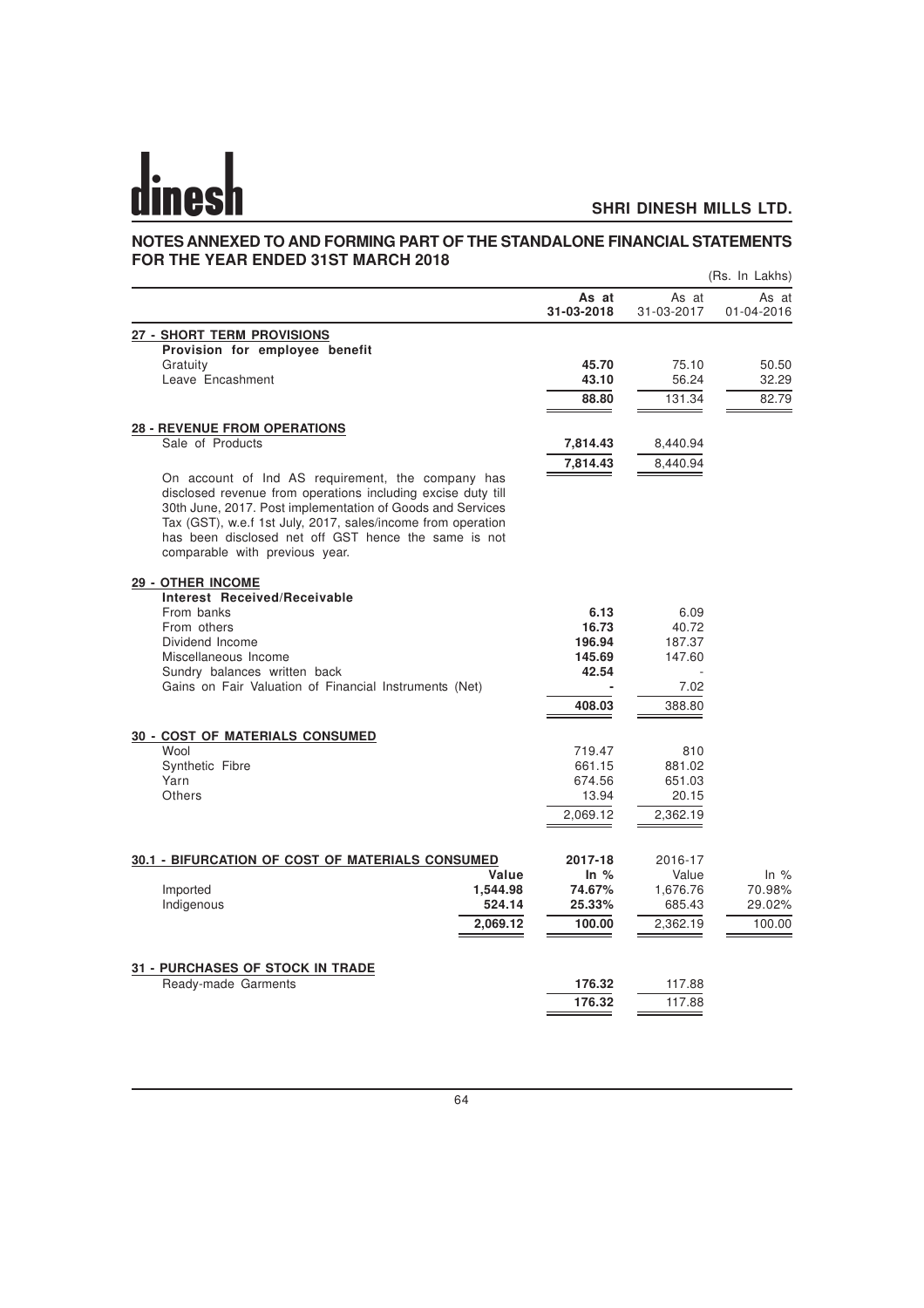

#### **NOTES ANNEXED TO AND FORMING PART OF THE STANDALONE FINANCIAL STATEMENTS FOR THE YEAR ENDED 31ST MARCH 2018** (Rs. In Lakhs)

|                                                                                                                                      |                     | (NS. III LANIS)      |
|--------------------------------------------------------------------------------------------------------------------------------------|---------------------|----------------------|
|                                                                                                                                      | As at<br>31-03-2018 | As at<br>31-03-2017  |
| 32 - CHANGES IN INVENTORIES OF FINISHED GOODS, STOCK-IN-TRADE AND WORK IN PROGRESS                                                   |                     |                      |
| Inventories (at close):                                                                                                              |                     |                      |
| Work - in - Progress<br><b>Finished Goods</b>                                                                                        | 1,014.11<br>767.38  | 1,041.84<br>1,186.07 |
|                                                                                                                                      | 1,781.49            | 2,227.91             |
| Inventories (at commencement):                                                                                                       |                     |                      |
| Work - in - Progress                                                                                                                 | 1,041.84            | 1,051.12             |
| <b>Finished Goods</b>                                                                                                                | 1,186.07            | 1,046.76             |
|                                                                                                                                      | 2,227.91            | 2,097.88             |
|                                                                                                                                      | 446.42              | (130.03)             |
| Excise duty variations on opening/closing stocks                                                                                     |                     | 8.66                 |
|                                                                                                                                      | 446.42              | (121.37)             |
| into The Central Goods and Service Tax Act (GST) wherein<br>no duty provisioning is required on production of the<br>finished goods. |                     |                      |
| <b>33 - EMPLOYEE BENEFITS EXPENSES</b>                                                                                               |                     |                      |
| Salaries and Wages<br>Contributions to -                                                                                             | 2,470.89            | 2,515.66             |
| - Provident fund, Superannuation scheme & Other funds                                                                                | 264.32              | 263.96               |
| - Employees' State Insurance Scheme                                                                                                  | 37.21<br>37.18      | 39.46                |
| Fair valuation of Employee Stock Options *<br>Staff Welfare Expense                                                                  | 11.38               | 10.37                |
|                                                                                                                                      | 2,820.98            | 2,829.45             |
| *Refer Note 17.1 for detailed information<br>related to Employee Stock Options                                                       |                     |                      |
| <b>34 - FINANCE COSTS</b>                                                                                                            |                     |                      |
| Interest expenses<br>Other borrowing costs                                                                                           | 140.56<br>9.55      | 185.03<br>21.59      |
|                                                                                                                                      | 150.11              | 206.62               |
|                                                                                                                                      |                     |                      |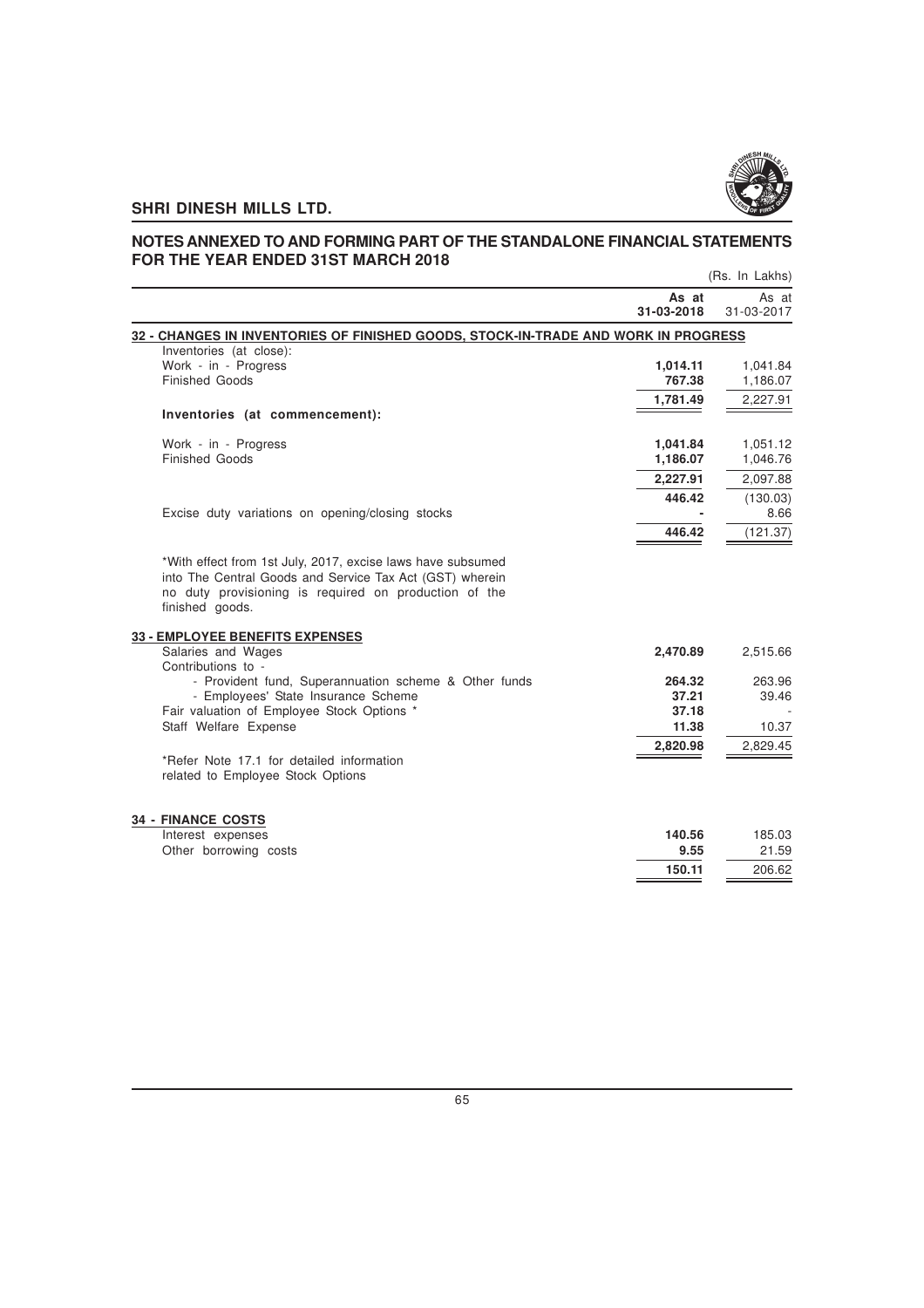#### **NOTES ANNEXED TO AND FORMING PART OF THE STANDALONE FINANCIAL STATEMENTS FOR THE YEAR ENDED 31ST MARCH 2018** (Rs. In Lakhs)

|                                                                                                                                                                                          | As at<br>31-03-2018 | As at<br>31-03-2017 |
|------------------------------------------------------------------------------------------------------------------------------------------------------------------------------------------|---------------------|---------------------|
| <b>35 - OTHER EXPENSES OPERATING, ADMINISTRATION AND GENERAL EXPENSES</b>                                                                                                                |                     |                     |
| Stores Consumed                                                                                                                                                                          | 310.07              | 321.68              |
| Electricity, Power and Fuel                                                                                                                                                              | 218.05              | 229.97              |
| Rent                                                                                                                                                                                     | 4.87                | 4.77                |
| Commission<br>Cash Discount                                                                                                                                                              | 116.72<br>150.01    | 128.21<br>175.93    |
| Repairs*                                                                                                                                                                                 | 334.78              | 344.07              |
| Insurance                                                                                                                                                                                | 18.95               | 21.22               |
| Rates and Taxes                                                                                                                                                                          | 32.26               | 33.77               |
| Payments to Auditors**                                                                                                                                                                   | 12.69               | 11.06               |
| Advertisement and Publicity                                                                                                                                                              | 18.13               | 14.30               |
| Legal & Professional Fees                                                                                                                                                                | 163.48              | 131.09              |
| Travelling and Conveyance<br>Miscellaneous Expenses                                                                                                                                      | 183.80<br>278.23    | 204.07<br>360.60    |
| Loss on Fair Valuation of Financial Instruments (Net)                                                                                                                                    | 14.07               |                     |
|                                                                                                                                                                                          | 1,856.11            | 1,980.74            |
| * includes:                                                                                                                                                                              |                     |                     |
| Repairs to buildings                                                                                                                                                                     | 11.87               | 16.17               |
| Repairs to machinery                                                                                                                                                                     | 294.70              | 312.12              |
| Other Repairs                                                                                                                                                                            | 28.21               | 15.78               |
| **Payments to the auditors for                                                                                                                                                           |                     |                     |
| - Statutory audit                                                                                                                                                                        | 5.40                | 4.92                |
| -For taxation matters                                                                                                                                                                    | 5.07                | 5.62                |
| - Others                                                                                                                                                                                 | 2.22                | 0.52                |
|                                                                                                                                                                                          | 12.69               | 11.06               |
| <b>36 - EXCEPTIONAL ITEMS</b>                                                                                                                                                            |                     |                     |
| Payment on account of Voluntary Retirement Scheme (VRS) *                                                                                                                                | 516.77              |                     |
|                                                                                                                                                                                          | 516.77              |                     |
| *The Company has announced VRS scheme on account of                                                                                                                                      |                     |                     |
| which payments have been made to workers during the FY<br>2017-18                                                                                                                        |                     |                     |
|                                                                                                                                                                                          |                     |                     |
| <b>37 - EARNINGS PER EQUITY SHARE</b>                                                                                                                                                    |                     |                     |
| Profit/(loss) available for equity shareholders                                                                                                                                          | (565.79)            | 280.02              |
| Weighted average numbers of equity shares outstanding                                                                                                                                    | 50,84,382           | 50,84,382           |
| Nominal value per equity share (in Rupees)                                                                                                                                               | 10.00               | 10.00               |
| Earnings /(loss) Per Equity Share- Basic and Diluted (in Rupees)                                                                                                                         | (11.13)             | 5.51                |
| 38 - CONTINGENT LIABILITIES AND COMMITMENTS - NOT PROVIDED FOR CONTINGENT LIABILITIES                                                                                                    |                     |                     |
| (a) Workers' demand - matter under appeal                                                                                                                                                | 42.93               | 228.34              |
| Additional Bonus liability owing to amendment introduced<br>(b)<br>in The Payment of Bonus Act, 1965, the matter at this juncture<br>is at subjudiced stage with the various High Courts |                     |                     |
| for the year $2014-15$                                                                                                                                                                   | 28.48               | 28.48               |
| Income tax Demands / outstanding- matters under appeal<br>(c)                                                                                                                            | 682.86              | 572.87              |
| Excise matters under appeal<br>(d)                                                                                                                                                       | 214.08              | 217.81              |
| Notes:<br>It is not practicable to estimate the timing of cash outflows, if any, in respect of matters stated above,<br>(a)                                                              |                     |                     |

(a) It is not practicable to estimate the timing of cash outflows, if any, in respect of matters stated above, pending resolution of the proceedings. **COMMITMENTS** 

NIL<sup>1</sup>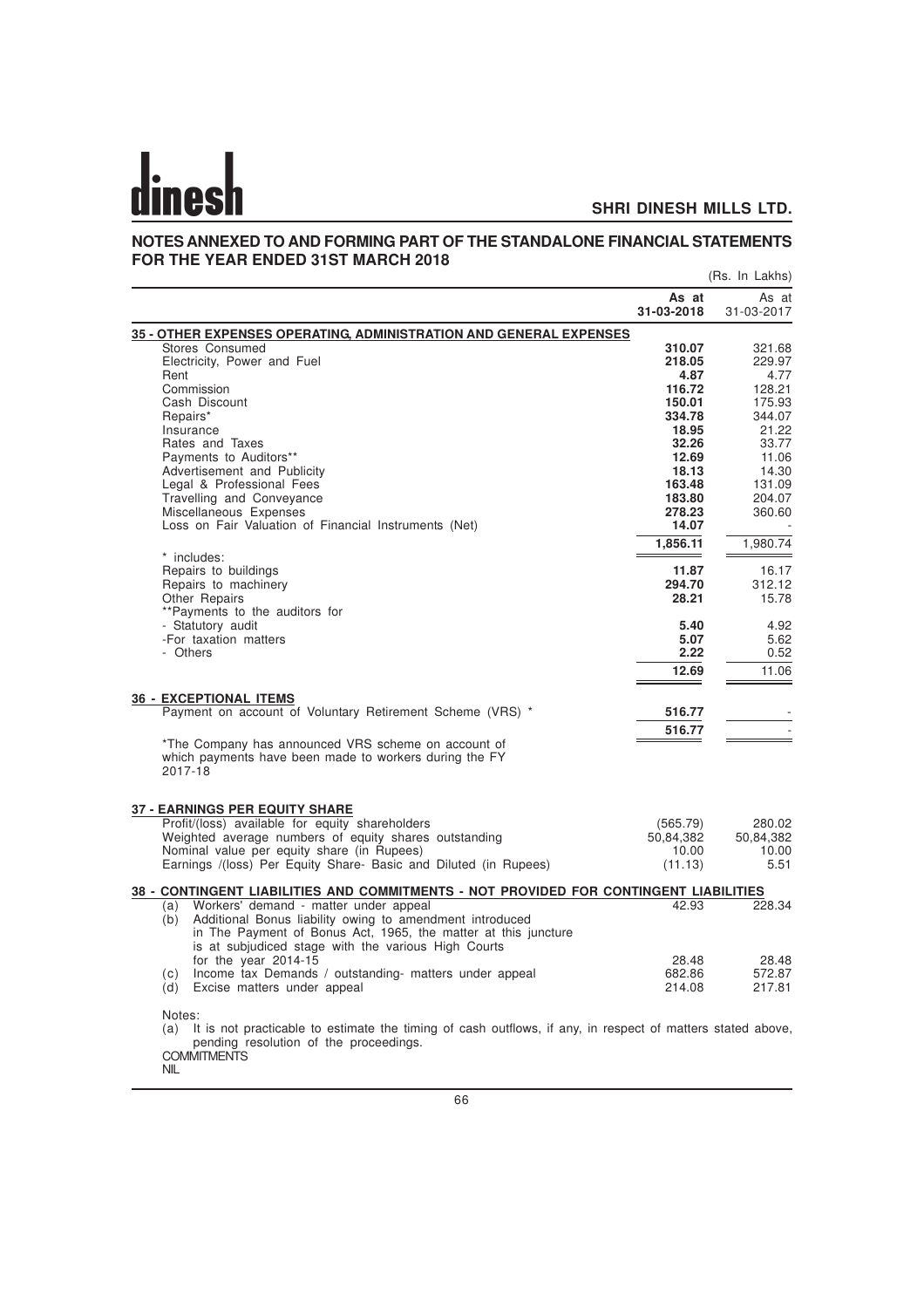

# **NOTES ANNEXED TO AND FORMING PART OF THE STANDALONE FINANCIAL STATEMENTS FOR THE YEAR ENDED 31ST MARCH 2018**

#### **39 - SEGMENT REPORTING**

- (a) Primary segment Business Segment
- The Company has only one business segment : "Textile".
- (b) Secondary segment Geographical Segment Information of geographical segment:

|                                               |         |           |               | (Rs. In Lakhs) |
|-----------------------------------------------|---------|-----------|---------------|----------------|
| <b>Particulars</b>                            | Year    | In India  | Outside India | Total          |
| Segment Revenue                               | 2017-18 | 7.042.31  | 772.12        | 7,814.43       |
|                                               | 2016-17 | 7.111.55  | 817.39        | 7,928.94       |
| Carrying cost of Assets by location of Assets | 2017-18 | 12,960.84 | ٠             | 12,960.84      |
|                                               | 2016-17 | 14.275.80 | ۰.            | 14,275.80      |
| Additions to Assets and Intangible (Net)      | 2017-18 | 68.42     | ٠             | 68.42          |
|                                               | 2016-17 | 79.30     | ٠             | 79.30          |

#### **40 - DISCLOSURES AS REQUIRED BY INDIAN ACCOUNTING STANDARD (IND AS) 19 EMPLOYEE BENEFITS**

- The Company has classified the various benefits provided to employees as under:-
- (a) Defined contribution plans - Provident fund

The Company has recognized the following amounts in the statement of profit and loss:

Employers' contribution to provident fund :- Current Year Rs. 97.02 Lakhs (Previous Year Rs. 97.75 Lakhs)

(b) Defined benefit plans

- Gratuity

In accordance with Indian Accounting Standard 19, actuarial valuation was done in respect of the aforesaid defined benefit plans based on the following assumptions-

#### **Economic Assumptions**

The discount rate and salary increases assumed are the key financial assumptions and should be considered together; it is the difference or 'gap' between these rates which is more important than the individual rates in isolation.

#### **Discount Rate**

The discounting rate is based on the gross redemption yield on medium to long term risk free investments. The estimated term of the benefits/obligations works out to zero years. For the current valuation a discount rate of 7.27% p.a. (Previous Year 7.86% p.a.) compound has been used. **Salary Escalation Rate**

The salary escalation rate usually consists of at least three components, viz. regular increments, price inflation and promotional increases. In addition to this any commitments by the management regarding future salary increases and the Company's philosophy towards employee remuneration are also to be taken into account. Again a long-term view as to trend in salary increase rates has to be taken rather than be guided by the escalation rates experienced in the immediate past, if they have been influenced by unusual factors.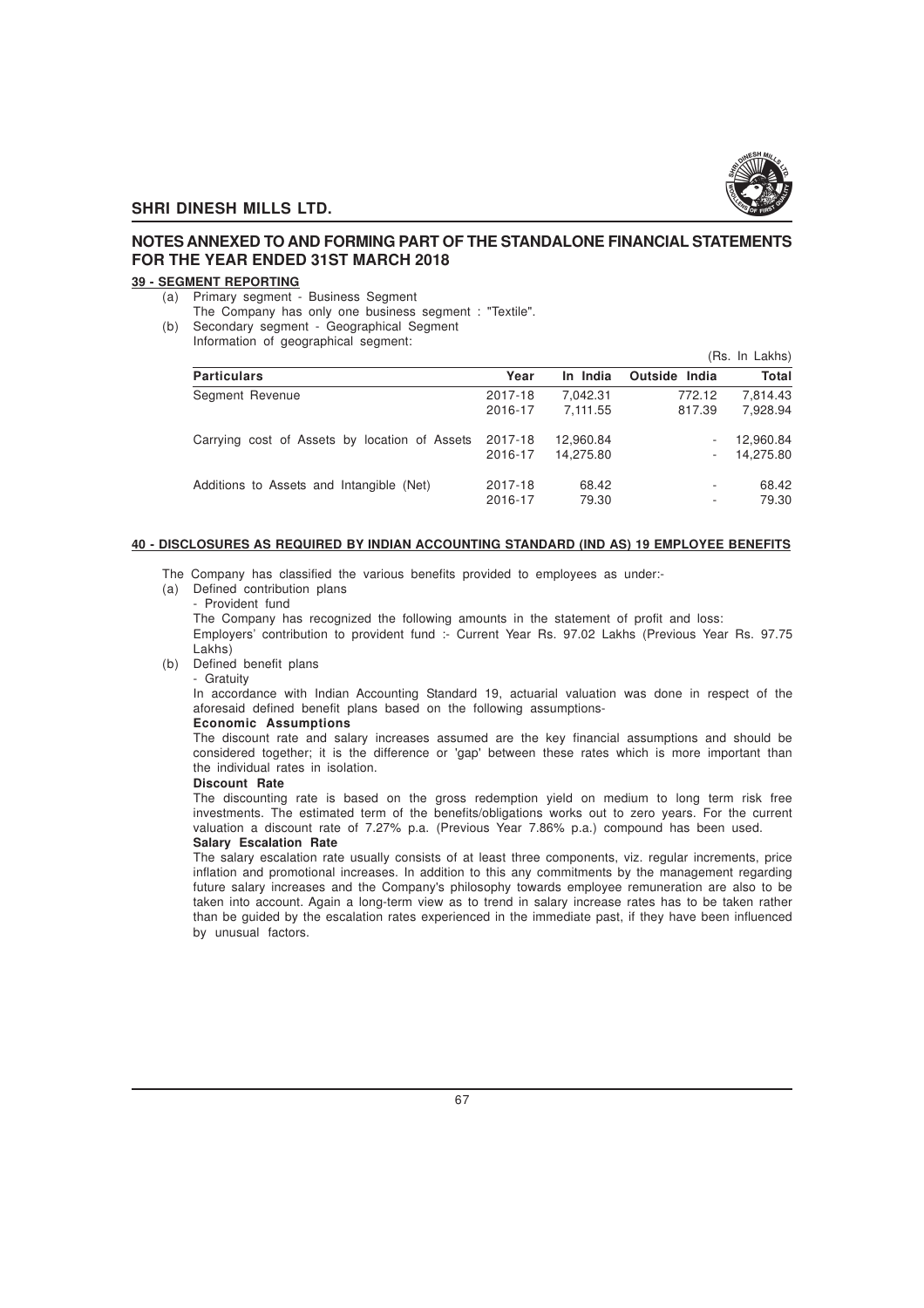# **NOTES ANNEXED TO AND FORMING PART OF THE STANDALONE FINANCIAL STATEMENTS FOR THE YEAR ENDED 31ST MARCH 2018**

|                                                                                                                                                            |                         | (Rs. In Lakhs)      |
|------------------------------------------------------------------------------------------------------------------------------------------------------------|-------------------------|---------------------|
|                                                                                                                                                            | As at<br>31-03-2018     | As at<br>31-03-2017 |
| The assumptions used are summarized in the following table:<br>Change in present value of the defined benefit obligation during the year Gratuity (Funded) |                         |                     |
| Present value of obligation as at the beginning of the year                                                                                                | 1,014.82                | 993.17              |
| Interest Cost                                                                                                                                              | 73.78                   | 78.06               |
| <b>Current Service Cost</b><br>Past Service Cost                                                                                                           | 46.37<br>40.59          | 42.46               |
| <b>Benefits Paid</b>                                                                                                                                       | (290.58)                | (108.45)            |
| Actuarial (Gain)/Loss on arising from Change in Financial Assumption                                                                                       | (19.57)                 | 32.20               |
| Actuarial (Gain)/Loss on arising from Experience Adjustment                                                                                                | (39.21)                 | (22.63)             |
| Present value of obligation as at the end of the year                                                                                                      | 826.19                  | 1,014.82            |
| Change in fair value of plan assets during the year                                                                                                        |                         |                     |
| Fair Value of plan assets at the beginning of the year                                                                                                     | 939.79                  | 942.69              |
| Interest Income                                                                                                                                            | 68.32                   | 74.10               |
| Contributions by the employer                                                                                                                              | 75.10                   | 50.50               |
| Benefits paid                                                                                                                                              | (290.58)                | (108.45)            |
| Return on plan assets                                                                                                                                      | (12.07)                 | (19.04)             |
| Fair Value of plan assets at the end of the year                                                                                                           | 780.56                  | 939.79              |
| Net Asset/ (Liability) recorded in the Balance Sheet                                                                                                       |                         |                     |
| Present value of obligation as at the end of the year                                                                                                      | 826.19                  | 1,014.82            |
| <b>Fund Balance</b>                                                                                                                                        | 780.49                  | 939.72              |
| Net Asset/ (Liability)-Current                                                                                                                             | 45.70                   | 75.10               |
| Net Asset/ (Liability)-Non-Current                                                                                                                         | $\blacksquare$          |                     |
| Expenses recorded in the Statement of Profit & Loss during the year                                                                                        |                         |                     |
| Interest Cost                                                                                                                                              | 5.45                    | 3.97                |
| <b>Current Service Cost</b>                                                                                                                                | 46.37                   | 42.46               |
| Past Service Cost<br>Actuarial (Gain)/Loss on arising from Change in Financial Assumption                                                                  | 40.59<br>$\blacksquare$ | $\sim$<br>$\sim$    |
| Actuarial (Gain)/Loss on arising from Experience Adjustment                                                                                                |                         |                     |
| Total expenses included in employee benefit expenses                                                                                                       | 92.41                   | 46.43               |
| Recognized in Other Comprehensive Income during the year                                                                                                   |                         |                     |
| Actuarial (Gain)/Loss on arising from Change in Financial Assumption                                                                                       | (46.71)                 | 28.61               |
| Maturity analysis of the benefit payments from the fund                                                                                                    |                         |                     |
| 1st following year                                                                                                                                         | 199.40                  | 202.11              |
| 2nd following year                                                                                                                                         | 111.66                  | 59.71               |
| 3rd following year                                                                                                                                         | 115.00                  | 166.11              |
| 4th following year                                                                                                                                         | 76.27                   | 87.17               |
| 5th year and thereafter                                                                                                                                    | 942.83                  | 1,229.63            |
| Quantitative sensitivity analysis for significant assumption is as below:                                                                                  |                         |                     |
| Increase/ (decrease) on present value of defined benefit obligation<br>at the end of the year                                                              | 826.19                  | 1,014.82            |
| 1 percentage point increase in discount rate                                                                                                               | (38.64)                 | (53.16)             |
| 1 percentage point decrease in discount rate                                                                                                               | 44.19                   | 60.84               |
| 1 percentage point increase in salary increase rate                                                                                                        | 44.62                   | 61.62               |
| 1 percentage point decrease in salary increase rate                                                                                                        | (39.76)                 | (54.72)             |
| 1 percentage point increase in employee turnover                                                                                                           | 9.10                    | 9.85                |
| 1 percentage point decrease in employee turnover                                                                                                           | (10.24)                 | (11.14)             |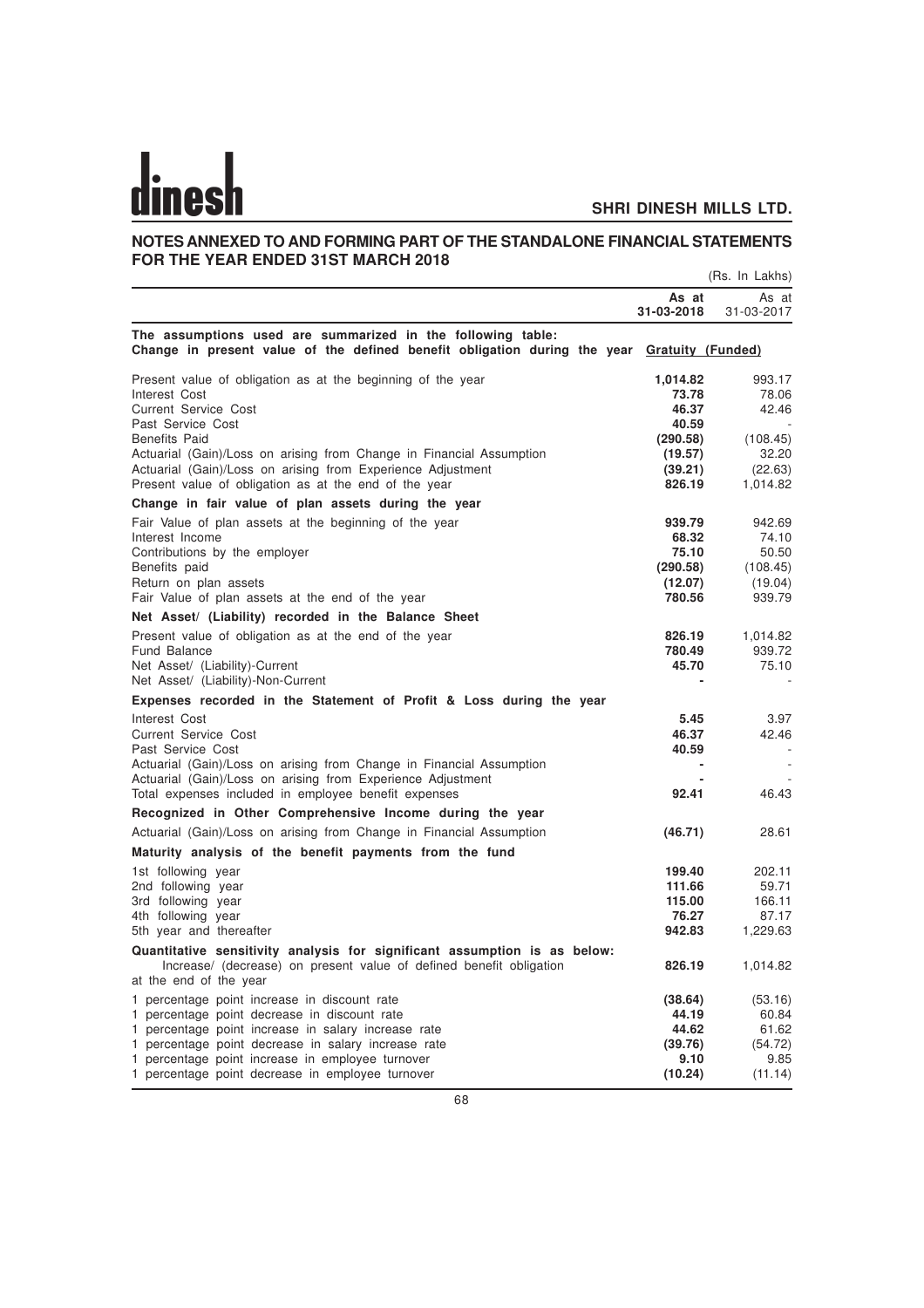

# **NOTES ANNEXED TO AND FORMING PART OF THE STANDALONE FINANCIAL STATEMENTS FOR THE YEAR ENDED 31ST MARCH 2018**

|     |      |                                                                                                                                                                                                                                                                                                                                                                                                                                                                       | As at<br>31-03-2018<br>Foreign |                                                                                                                                                                                              |                                                                 | As at<br>31-03-2017<br>Foreign                                               | As at<br>31-03-2016                   |                                          |
|-----|------|-----------------------------------------------------------------------------------------------------------------------------------------------------------------------------------------------------------------------------------------------------------------------------------------------------------------------------------------------------------------------------------------------------------------------------------------------------------------------|--------------------------------|----------------------------------------------------------------------------------------------------------------------------------------------------------------------------------------------|-----------------------------------------------------------------|------------------------------------------------------------------------------|---------------------------------------|------------------------------------------|
|     |      |                                                                                                                                                                                                                                                                                                                                                                                                                                                                       |                                | <b>Currency</b> (Rs. In Lakhs)                                                                                                                                                               |                                                                 |                                                                              | Currency (Rs. In Lakhs)               |                                          |
| (a) |      | <b>41 - HEDGED AND UNHEDGED DERIVATIVE INSTRUMENTS</b><br>The amount of foreign currency exposures that are not hedged by a derivative instrument or otherwise<br>as at 31st March, 2018, 31st March, 2017 and 1st April, 2016 are as under:                                                                                                                                                                                                                          |                                |                                                                                                                                                                                              |                                                                 |                                                                              |                                       |                                          |
|     |      | <b>Payables</b><br>Advance received from Customers<br>(in USD)<br>(in EURO)                                                                                                                                                                                                                                                                                                                                                                                           | 23,335.20<br>4,300             |                                                                                                                                                                                              | 15.18<br>3.46                                                   | 59,135.70                                                                    | 38.33                                 |                                          |
|     |      | 42 - RELATED PARTY DISCLOSURES AS PER INDIAN ACCOUNTING STANDARD-24                                                                                                                                                                                                                                                                                                                                                                                                   |                                |                                                                                                                                                                                              |                                                                 |                                                                              |                                       |                                          |
| (a) |      | <b>Related Parties</b>                                                                                                                                                                                                                                                                                                                                                                                                                                                |                                |                                                                                                                                                                                              | Description of relationship                                     |                                                                              |                                       |                                          |
|     | i)   | Where significant influence exists:<br>- Dinesh Remedies Limited<br>- Shri Dinesh Foundation<br>- Shri Maganbhai B. Patel's Charity Trust                                                                                                                                                                                                                                                                                                                             | Subsidiary                     |                                                                                                                                                                                              |                                                                 | Key Management Personnel are Trustee<br>Key Management Personnel are Trustee |                                       |                                          |
|     | ii)  | Key Managerial Personnel                                                                                                                                                                                                                                                                                                                                                                                                                                              |                                |                                                                                                                                                                                              |                                                                 |                                                                              |                                       |                                          |
|     |      | <b>Name</b>                                                                                                                                                                                                                                                                                                                                                                                                                                                           |                                |                                                                                                                                                                                              | <b>Relationship/Designation</b>                                 |                                                                              |                                       |                                          |
|     |      | Mr. B.U.Patel<br>Mr. N.U.Patel<br>Mr. M. B. Thummar<br>Mr. J. B. Sojitra<br>Mr. T M Patel<br>Mr. Rakesh Agrawal<br>Mr. Sanjiv M. Shah<br>Mr. Apurva Shah<br>Mrs. Taruna Patel                                                                                                                                                                                                                                                                                         |                                | Managing Director<br>Chief Financial Officer<br>Company Secretary<br>Independent Director<br>Independent Director<br>Independent Director<br>Chief Financial Officer<br>Independent Director | Chairman & Managing Director                                    |                                                                              |                                       |                                          |
|     | iii) | Relatives Of Key Management Personnel                                                                                                                                                                                                                                                                                                                                                                                                                                 |                                |                                                                                                                                                                                              |                                                                 |                                                                              |                                       |                                          |
|     |      | Name<br>Mrs. R.B.Patel<br>Mrs. A.N. Patel<br>Ms J.B.Patel<br>Mr. A.B.Patel<br>Mr. N.N.Patel<br>Mrs. M.U.Patel                                                                                                                                                                                                                                                                                                                                                         |                                | Wife of Mr. B.U.Patel<br>Wife of Mr. N.U.Patel<br>Son of Mr. B.U.Patel<br>Son of Mr. N.U.Patel<br>Wife of Mr. U.M.Patel                                                                      | <b>Relationship/Designation</b><br>Daughter of Mr. B.U.Patel    |                                                                              |                                       |                                          |
|     |      | (b) Transactions with related parties:                                                                                                                                                                                                                                                                                                                                                                                                                                |                                |                                                                                                                                                                                              |                                                                 |                                                                              | (Rs. In Lakhs)                        |                                          |
|     |      |                                                                                                                                                                                                                                                                                                                                                                                                                                                                       |                                | 2017-18                                                                                                                                                                                      | Amount<br>2016-17                                               | 2017-18                                                                      | <b>Outstanding Balance</b><br>2016-17 |                                          |
|     |      | Remuneration paid to CMD - Shri B U Patel<br>Remuneration paid to MD - Shri N U Patel<br>Remuneration paid to relative of Key Managerial Personnel<br>Director's Sitting fees paid to Mr. A T Patel<br>Director's Sitting fees paid to Mr. T M Patel<br>Director's Sitting fees paid to Mr. Sanjiv Shah<br>Director's Sitting fees paid to Mr. Rakesh Agrawal<br>Director's Sitting fees paid to Mrs. Tarunaben Patel<br>Remuneration paid to Chief Financial Officer |                                | 109.38<br>109.38<br>27.15<br>$\sim$<br>1.49<br>1.51<br>1.59<br>0.95                                                                                                                          | 95.83<br>95.83<br>26.74<br>0.37<br>1.30<br>1.41<br>1.30<br>0.48 | 8.75<br>7.75<br>0.77                                                         | 7.72<br>7.90<br>0.73<br>÷<br>÷.       | $\sim$<br>÷.<br>$\overline{\phantom{a}}$ |
|     |      | (Mr. Apurva Shah joined w.e.f. 30/01/2018)<br>Remuneration paid to Company Secretary                                                                                                                                                                                                                                                                                                                                                                                  |                                | 1.59<br>18.57                                                                                                                                                                                | 10.82<br>17.68                                                  | 0.59<br>0.63                                                                 | 0.59<br>0.65                          |                                          |

(i) There aren no provisions for doubtful debts or amounts written off or written back in respect of debts due to or

due from related parties (ii) Related party relationship is as identified by the Company on the basis of information available with them and relied upon by the Auditors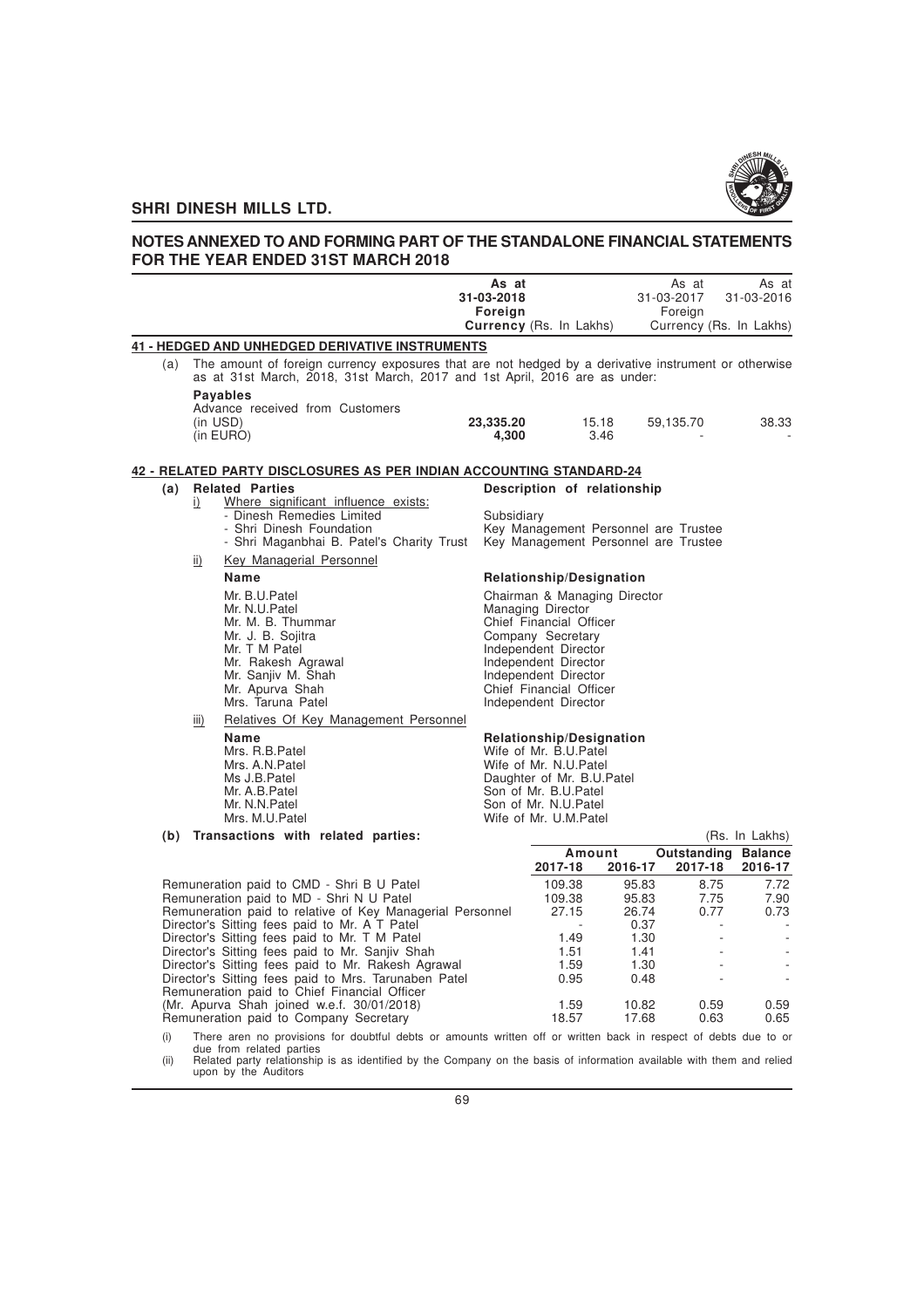# **NOTES ANNEXED TO AND FORMING PART OF THE STANDALONE FINANCIAL STATEMENTS FOR THE YEAR ENDED 31ST MARCH 2018**

- **43. FINANCIAL INSTRUMENTS ACCOUNTING CLASSIFICATIONS AND FAIR VALUE MEASUREMENTS** The fair values of the financial assets and liabilities are included at the amount at which the instrument could be exchanged in a current transaction between willing parties, other than in a forced or liquidation sale. The following methods and assumptions were used to estimate the fair values:
- 1. Fair values of cash and short term deposits, trade and other short term receivables, trade payables, other current liabilities, short term loans from banks and other financial institutions approximate their carrying amounts largely due to short-term maturities of these instruments.
- 2. Financial instruments with fixed and variable interest rates are evaluated by the Company based on parameters such as interest rates and individual credit worthiness of the counterparty. Based on the evaluation, allowances are taken to account for the expected losses of these receivables.

The company uses the following hierarchy for determining and disclosing the fair values of financial instruments by valuation technique:

Level 1 : Quoted (unadjusted) prices in active markets for identical assets or liabilities.

Level 2 : Other techniques for which all inputs which have a significant effects on the recorded fair value are observable, either directly or indirectly.

#### **I. Figures as at April 01, 2016**

|       | <b>Financial Instrument</b>         |              |       | Carrying Amount          |                                           | Fair value   |         |                          |         |        |
|-------|-------------------------------------|--------------|-------|--------------------------|-------------------------------------------|--------------|---------|--------------------------|---------|--------|
|       | Note No.                            | <b>FVTPL</b> |       | Value                    | <b>FVOCI Total Fair Amortised</b><br>Cost | <b>Total</b> | Level 1 | Level <sub>2</sub>       | Level 3 | Total  |
|       | <b>Non Current Assets</b>           |              |       |                          |                                           |              |         |                          |         |        |
|       |                                     |              |       |                          |                                           |              |         |                          |         |        |
|       | <b>Financial Assets</b>             |              |       |                          |                                           |              |         |                          |         |        |
| (i)   | Investments                         | ٠            | 12.38 | 12.38                    | 1,328.62                                  | 1,341.00     |         | $\overline{\phantom{a}}$ | 12.38   | 12.38  |
| (ii)  | Loans                               |              |       | $\blacksquare$           | 92.44                                     | 92.44        |         | ٠                        | 92.44   | 92.44  |
| (iii) | Others                              |              |       | ٠                        | 18.25                                     | 18.25        |         |                          |         |        |
|       | <b>Current Assets</b>               |              |       |                          |                                           |              |         |                          |         |        |
|       | <b>Financial Assets</b>             |              |       |                          |                                           |              |         |                          |         |        |
| (i)   | Investments                         |              |       |                          |                                           |              |         |                          |         |        |
| (ii)  | <b>Trade Receivables</b>            |              |       | $\overline{\phantom{a}}$ | 1,126.19                                  | 1,126.19     |         |                          |         |        |
| (iii) | Cash and Cash Equivalents           |              |       | $\blacksquare$           | 3,206.02                                  | 3,206.02     |         |                          |         |        |
| (iv)  | Bank balances other than above (ii) |              |       | $\blacksquare$           | 20.76                                     | 20.76        |         |                          |         |        |
| (v)   | Others                              |              |       | $\overline{\phantom{a}}$ | 137.72                                    | 137.72       |         |                          |         |        |
|       |                                     | ٠            | 12.38 | 12.38                    | 5,930.00                                  | 5,942.38     |         | ٠                        | 104.82  | 104.82 |
|       | <b>Non Current Liabilities</b>      |              |       |                          |                                           |              |         |                          |         |        |
|       | <b>Financial Liabilities</b>        |              |       |                          |                                           |              |         |                          |         |        |
| (i)   | Borrowings                          |              |       | $\overline{\phantom{a}}$ | 1,018.40                                  | 1,018.40     |         |                          |         |        |
| (ii)  | <b>Others</b>                       |              |       |                          | 240.35                                    | 240.35       |         | ٠                        | 240.35  | 240.35 |
|       | <b>Current Liabilities</b>          |              |       |                          |                                           |              |         |                          |         |        |
|       | <b>Financial Liabilities</b>        |              |       |                          |                                           |              |         |                          |         |        |
| (i)   | Borrowings                          |              |       | $\overline{\phantom{a}}$ | (25.51)                                   | (25.51)      |         |                          |         |        |
| (ii)  | <b>Trade Payables</b>               |              |       | $\blacksquare$           | 181.87                                    | 181.87       |         |                          |         |        |
| (iii) | <b>Other Financial Liabilities</b>  |              |       | ٠                        | 396.92                                    | 396.92       |         |                          |         |        |
|       |                                     | ۰            |       | $\blacksquare$           | 1.812.03                                  | 1,812.03     |         | ٠                        | 240.35  | 240.35 |

Level 3 : Techniques which use inputs that have a significant effects on the recorded fair value that are not based on observable market data.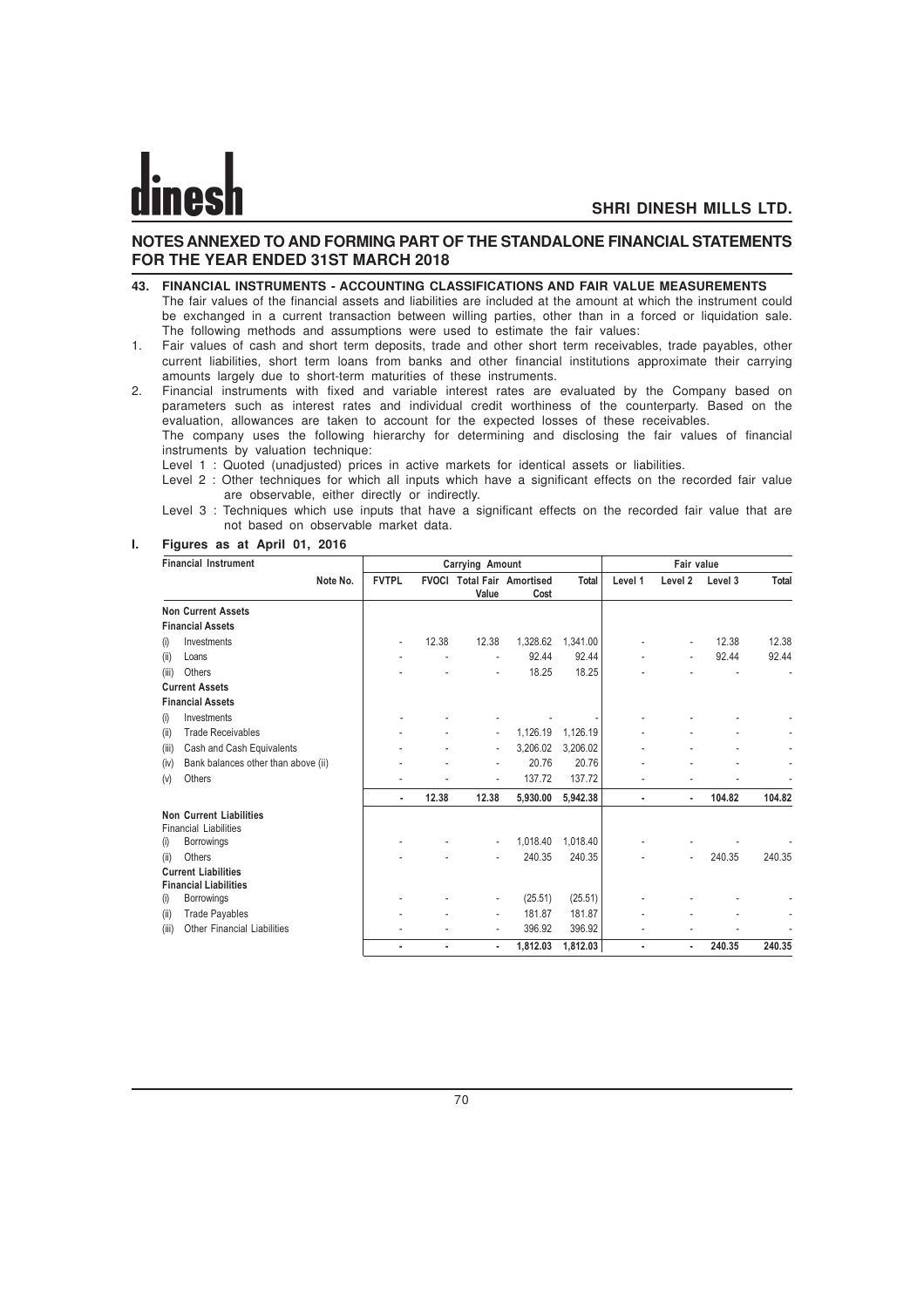

# **NOTES ANNEXED TO AND FORMING PART OF THE STANDALONE FINANCIAL STATEMENTS FOR THE YEAR ENDED 31ST MARCH 2018**

| н. | Figures as at March 31, 2017 |  |  |  |  |  |
|----|------------------------------|--|--|--|--|--|
|----|------------------------------|--|--|--|--|--|

| <b>Financial Instrument</b>                                    |              |                          | Carrying Amount          |                                     | Fair value  |          |                          |         |          |
|----------------------------------------------------------------|--------------|--------------------------|--------------------------|-------------------------------------|-------------|----------|--------------------------|---------|----------|
| Note No.                                                       | <b>FVTPL</b> | <b>FVOCI</b>             | Value                    | <b>Total Fair Amortised</b><br>Cost | Total       | Level 1  | Level 2                  | Level 3 | Total    |
| <b>Non Current Assets</b>                                      |              |                          |                          |                                     |             |          |                          |         |          |
| <b>Financial Assets</b>                                        |              |                          |                          |                                     |             |          |                          |         |          |
| Investments<br>(i)                                             |              | 12.93                    | 12.93                    | 1,328.62                            | 1,341.55    |          | ٠                        | 12.93   | 12.93    |
| (ii)<br>Loans                                                  |              |                          | ٠                        | 96.22                               | 96.22       |          | ٠                        | 96.22   | 96.22    |
| (iii)<br>Others                                                |              |                          | ٠                        | 17.60                               | 17.60       |          |                          |         |          |
| <b>Current Assets</b>                                          |              |                          |                          |                                     |             |          |                          |         |          |
| <b>Financial Assets</b>                                        |              |                          |                          |                                     |             |          |                          |         |          |
| Investments<br>(i)                                             | 3,368.61     | $\overline{\phantom{a}}$ | 3,368.61                 |                                     | $-3,368.61$ | 3,368.61 |                          |         | 3,368.61 |
| <b>Trade Receivables</b><br>(ii)                               |              |                          | 970.52                   | 970.52                              |             |          |                          |         |          |
| Cash and Cash Equivalents<br>(iii)                             |              |                          | ٠                        | 362.46                              | 362.46      |          |                          |         |          |
| Bank balances other than above (ii)<br>(iv)                    |              |                          | $\overline{\phantom{a}}$ | 20.08                               | 20.08       |          |                          |         |          |
| Others<br>(v)                                                  |              |                          | ٠                        | 125.74                              | 125.74      |          | ۰                        |         |          |
|                                                                | 3.368.61     | 12.93                    | 3,381.54                 | 2,921.24                            | 6,302.78    | 3,368.61 | ٠                        | 109.15  | 3,477.76 |
| <b>Non Current Liabilities</b><br><b>Financial Liabilities</b> |              |                          |                          |                                     |             |          |                          |         |          |
| Borrowings<br>i)                                               |              |                          | ٠                        | 547.00                              | 547.00      |          |                          |         |          |
| Others<br>(ii)                                                 |              |                          | $\overline{\phantom{a}}$ | 249.01                              | 249.01      |          |                          | 249.01  | 249.01   |
| <b>Current Liabilities</b>                                     |              |                          |                          |                                     |             |          |                          |         |          |
| <b>Financial Liabilities</b>                                   |              |                          |                          |                                     |             |          |                          |         |          |
| Borrowings<br>(i)                                              |              |                          |                          | (22.30)                             | (22.30)     |          |                          |         |          |
| Trade Payables -<br>(ii)                                       |              | ٠                        | 309.30                   | 309.30                              |             |          |                          |         |          |
| Other Financial Liabilities<br>(iii)                           |              | ٠                        |                          | 490.94                              | 490.94      |          |                          |         |          |
|                                                                | ÷            | $\blacksquare$           | ٠                        | 1,573.95                            | 1,573.95    |          | $\overline{\phantom{a}}$ | 249.01  | 249.01   |

**FINANCIAL INSTRUMENTS - ACCOUNTING CLASSIFICATIONS AND FAIR VALUE MEASUREMENTS (Contd.)**

### **III. Figures as at March 31, 2018**

| <b>Financial Instrument</b>                             |                |       | Carrying Amount          |                                   | Fair value   |          |                          |         |          |
|---------------------------------------------------------|----------------|-------|--------------------------|-----------------------------------|--------------|----------|--------------------------|---------|----------|
| Note No.                                                | <b>FVTPL</b>   |       |                          | <b>FVOCI Total Fair Amortised</b> | <b>Total</b> | Level 1  | Level 2                  | Level 3 | Total    |
| Non Current Assets                                      |                |       | Value                    | Cost                              |              |          |                          |         |          |
| <b>Financial Assets</b>                                 |                |       |                          |                                   |              |          |                          |         |          |
| Investments<br>(i)                                      | $\blacksquare$ | 12.93 | 12.93                    | 1,338.62                          | 1,351.55     |          |                          | 12.93   | 12.93    |
| Loans<br>(ii)                                           |                |       |                          | 100.51                            | 100.51       |          | $\overline{\phantom{a}}$ | 100.51  | 100.51   |
| (iii)<br>Others                                         |                |       |                          | 17.05                             | 17.05        |          |                          |         |          |
| <b>Current Assets</b>                                   |                |       |                          |                                   |              |          |                          |         |          |
| <b>Financial Assets</b>                                 |                |       |                          |                                   |              |          |                          |         |          |
| (i) Investments                                         | 3,502.79       |       | 3,502.79                 | $\blacksquare$                    | 3,502.79     | 3,502.79 |                          |         | 3,502.79 |
| <b>Trade Receivables</b><br>(ii)                        |                |       |                          | 905.18                            | 905.18       |          |                          |         |          |
| (iii)<br>Cash and Cash Equivalents                      |                |       | ٠                        | 308.34                            | 308.34       |          |                          |         |          |
| Bank balances other than above (ii)<br>(iv)             |                |       | ۰                        | 20.30                             | 20.30        |          |                          |         |          |
| Others<br>(v)                                           | ٠              |       |                          | 34.54                             | 34.54        |          |                          |         |          |
|                                                         | 3,502.79       | 12.93 | 3,515.72                 | 2,724.54                          | 6,240.26     | 3,502.79 | $\blacksquare$           | 113.44  | 3,616.23 |
| Non Current Liabilities<br><b>Financial Liabilities</b> |                |       |                          |                                   |              |          |                          |         |          |
| Borrowings<br>(i)                                       |                |       | ٠                        | 198.63                            | 198.63       |          |                          |         |          |
| Others<br>(ii)                                          |                |       |                          | 245.34                            | 245.34       |          |                          | 245.34  | 245.34   |
| <b>Current Liabilities</b>                              |                |       |                          |                                   |              |          |                          |         |          |
| <b>Financial Liabilities</b>                            |                |       |                          |                                   |              |          |                          |         |          |
| Borrowings<br>(i)                                       |                |       | $\overline{\phantom{a}}$ | (101.56)                          | (101.56)     |          |                          |         |          |
| <b>Trade Payables</b><br>(ii)                           |                |       |                          | 262.73                            | 262.73       |          |                          |         |          |
| <b>Other Financial Liabilities</b><br>(iii)             |                |       |                          | 466.58                            | 466.58       |          |                          |         |          |
|                                                         |                |       | ٠                        | 1,071.72                          | 1,071.72     |          |                          | 245.34  | 245.34   |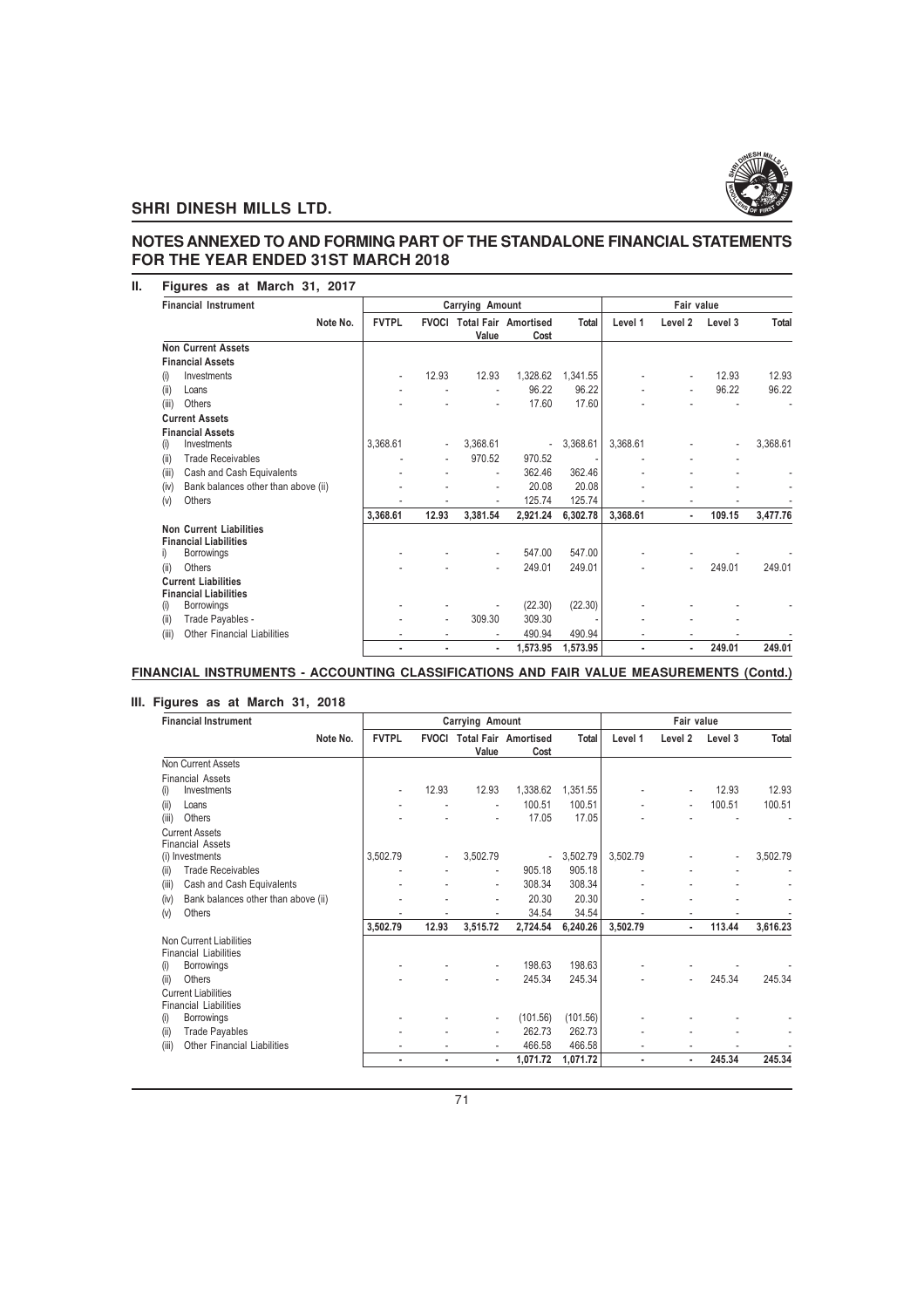## **NOTES ANNEXED TO AND FORMING PART OF THE STANDALONE FINANCIAL STATEMENTS FOR THE YEAR ENDED 31ST MARCH, 2018**

## **44. FINANCIAL RISK MANAGEMENT OBJECTIVES AND POLICIES**

The Company's principal financial liabilities comprise of borrowings and trade & other payables. The main purpose of these financial liabilities is to finance the Company's operations and to support its operations. The Company's principal financial assets include Investments, loans given, trade and other receivables and cash & short-term deposits that derive directly from its operations

The Company's risk management is carried out based on the policies approved by the Board of directors. Based on that policy, company identifies and evaluates financial risks in close co-operation with the Company's operating unit. The board overviews policy related to overall risk management, as well as policies covering specific areas, such as foreign exchange risk, interest rate risk, credit risk and non-derivative financial instruments along with investment of excess liquidity.

#### **Market risk**

Market risk is the risk of loss of future earnings, fair values or future cash flows that may result from a change in the price of a financial instrument. The value of a financial instrument may change as a result of changes in the interest rates, foreign currency exchange rates, equity and mutual fund prices and other market changes that affect market risk sensitive instruments. Market risk is attributable to all market risk sensitive financial instruments including investments and deposits, foreign currency receivables, payables and loan borrowings.

The Company is manufacturing woolen & worsted fabrics and felts. The environment in which the Company operates has changed significantly over the past decade, predominantly as a result of introduction of new competitive markets, globalization and changes in the Laws. This, in turn, has resulted in to considerable changes in internal operations, including our risk profile. As the company's operating environment continues to be transformed, embedding risk management principles and practices into strategy development and day to day business processes is critical to achieve robust and proactive commercial outcomes – a balance between mitigation threats and exploiting opportunity; creating and protecting value. Overall, the company expects to strengthen its current position in coming years.

#### **Interest rate risk**

Interest rate risk is the risk that fair value or future cash flows of a financial instrument will fluctuate because of changes in market interest rates. In order to optimize the company's position with regards to the interest income and interest expenses and to manage the interest rate risk, treasury performs a comprehensive corporate interest rate risk management by balancing the proportion of fixed rate and floating rate financial instruments in it total portfolio.

The company is not exposed to significant interest rate risk as at the specified reporting date on account absence of any instruments whose interest rate is dependent on foreign exchange fluctuation. Refer Notes to account for interest rate profile of the Company's interest-bearing financial instrument at the reporting date.

#### **Foreign currency risk**

The Company operates in domestic as well as international market, however, the nature of its operations requires it to transact in several currencies and consequently the Company is exposed to foreign exchange risk in certain categories of foreign currencies. In current year, about 10 % of the Company's revenue is from export. The Company has laid down certain procedures to de-risk itself against currency volatility. It also out sources expert advice whenever required.

The Company evaluates exchange rate exposure arising from foreign currency transactions and the Company follows established risk management policies.

I. Foreign Currency Exposure

Refer Note 41 for foreign currency exposure as at March 31, 2018, March 31, 2017 and April 01, 2016 respectively.

II. Foreign Currency Sensitivity

| 1% increase or decrease in foreign exchange rates will have the following impact on the profit before tax |          |          |          |          |
|-----------------------------------------------------------------------------------------------------------|----------|----------|----------|----------|
| Currency                                                                                                  |          | 2017-18  |          | 2016-17  |
|                                                                                                           | $1\%$    | 1%       | $1\%$    | $1\%$    |
|                                                                                                           | Increase | Decrease | Increase | Decrease |
| USD                                                                                                       | 0.15     | (0.15)   | 0.32     | (0.32)   |
| <b>EURO</b>                                                                                               | 0.03     | (0.03)   |          |          |
| Total                                                                                                     | 0.19     | (0.19)   | 0.32     | (0.32)   |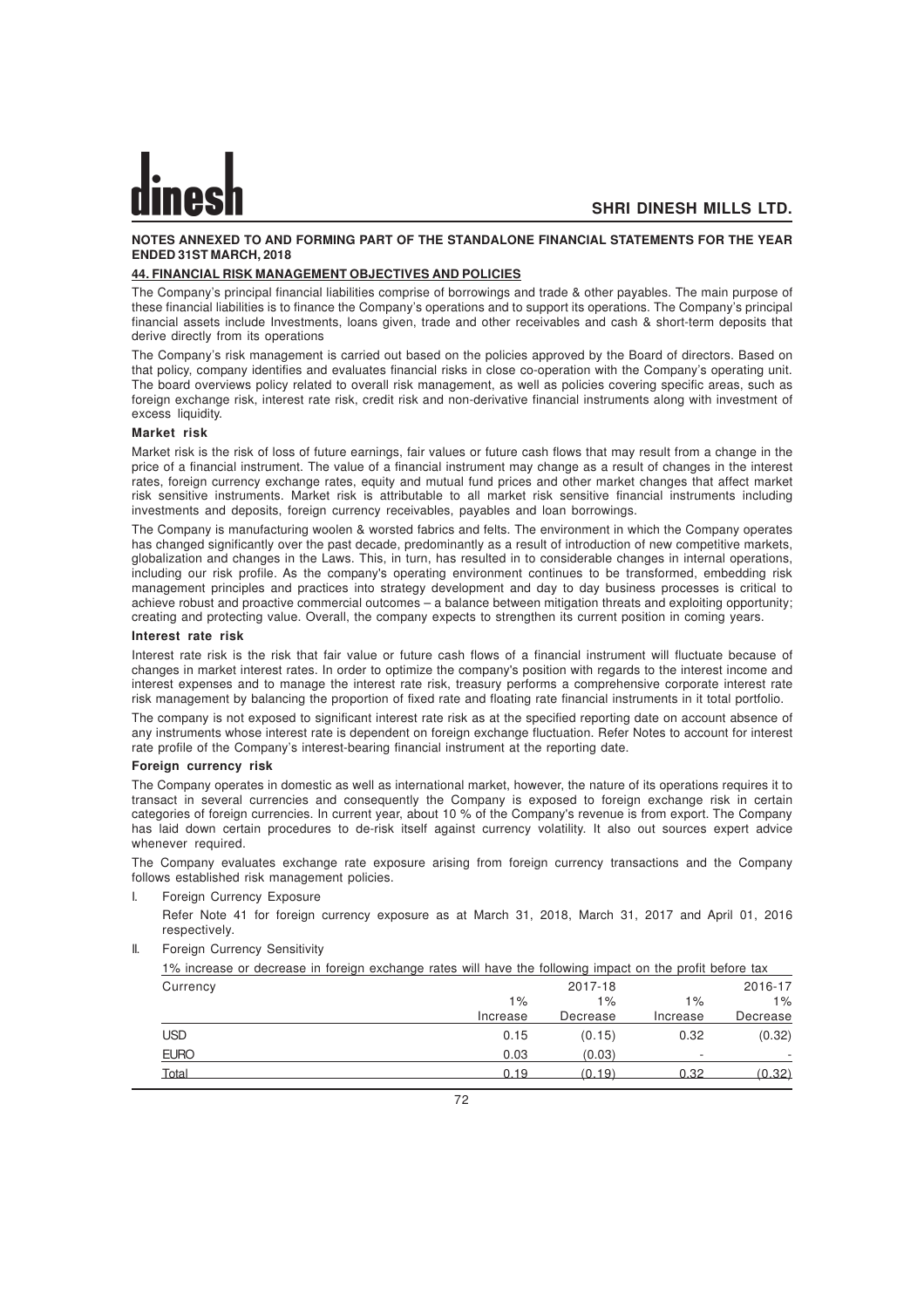

#### **NOTES ANNEXED TO AND FORMING PART OF THE STANDALONE FINANCIAL STATEMENTS FOR THE YEAR ENDED 31ST MARCH, 2018**

#### **Credit risk**

Credit risk arises from the possibility that counter party may not be able to settle their obligations as agreed. To manage this, the Company periodically assesses the financial reliability of customers, taking into account the financial condition, current economic trends, and analysis of historical bad debts and ageing of accounts receivable. Individual risk limits are set accordingly.

The Company considers the probability of default upon initial recognition of asset and whether there has been a significant increase in credit risk on an ongoing basis throughout each reporting period. To assess whether there is significant increase in credit risk the company compares the risk of a default occurring an the asset at the reporting date with the risk of default as the date of initial recognition. It considers reasonable and supportive forwardinglooking information such as:

- (i) Actual or expected significant adverse changes in business,
- (ii) Actual or expected significant changes in the operating results of the counterparty.
- (iii) Financial or economic conditions that are expected to cause a significant change to the counterparty's ability to mere its obligation,
- (iv) Significant increase in credit risk on other financial instruments of the same counterparty.
- (v) Significant changes in the value of the collateral supporting the obligation or in the quality of third-party guarantees or credit enhancements.

Financial assets are written off when there is no reasonable expectation of recovery, such as a debtor failing to engage in a repayment plan with the Company. The Company categorises a loan or receivable for write off when a debtor fails to make contractual payments greater than reasonable period of time decided by the Management. Where loans or receivables have been written off, the Company continues to engage in enforcement activity to attempt to recover the receivable due. Where recoveries are made, these are recognised in profit or loss.

#### **FINANCIAL RISK MANAGEMENT OBJECTIVES AND POLICIES (Contd.)**

| I.  | Financial assets for which loss allowance is measured using<br>12 months Expected Credit Losses (ECL) |                     | (Rs. In lakhs)      |
|-----|-------------------------------------------------------------------------------------------------------|---------------------|---------------------|
|     | <b>Particulars</b>                                                                                    | As at<br>31-03-2018 | As at<br>31-03-2017 |
|     | Non-current financial assets - Loans                                                                  | 100.51              | 96.22               |
|     | Total (A)                                                                                             | 100.51              | 96.22               |
| II. | Financial assets for which loss allowance is measured using                                           |                     |                     |
|     | 12 months Life Time Expected Credit Losses (ECL)                                                      |                     |                     |
|     | Trade Receivables                                                                                     | 905.18              | 970.52              |
|     | Total (A)                                                                                             | 905.18              | 970.52              |
|     | Grand Total (A+B)                                                                                     |                     |                     |

Balances with banks are subject to low credit risks due to good credit ratings assigned to these banks.

III. The ageing analysis of these receivables (gross of provision) has been considered from the date the invoice falls due

| Up to 6 months     | 689.28    | 767.07    |
|--------------------|-----------|-----------|
| More than 6 months | 215.90    | 203.45    |
| Total              | $-905,18$ | $-970.52$ |
|                    |           |           |

IV. Provision for expected credit losses again "II" and "III" above

The company has assets where the counter- parties have sufficient capacity to meet the obligations and where the risk of default is very low. Hence based on historic default rates, the Company believes that, no impairment allowance is necessary in respect of above mentioned financial assets.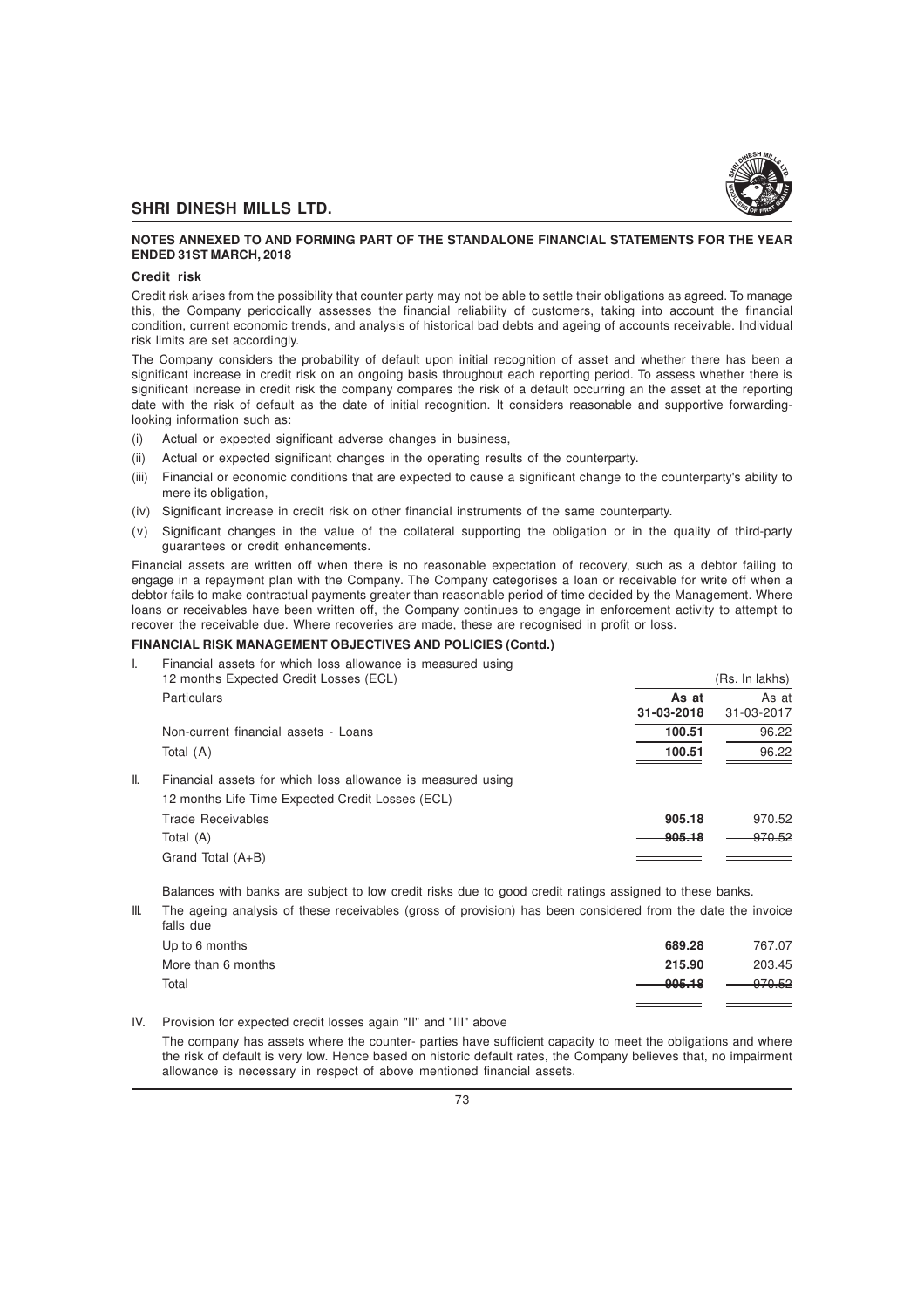#### **NOTES ANNEXED TO AND FORMING PART OF THE STANDALONE FINANCIAL STATEMENTS FOR THE YEAR ENDED 31ST MARCH, 2018**

#### **Liquidity Risk**

Liquidity Risk is defined as the risk that the company will not be able to settle or meet its obligations on time or at reasonable price. The company is responsible for liquidity, funding as well as settlement management. In addition, processes and policies related to such risks are overseen by senior management. Management monitors the company's net liquidity position through rolling forecast on the basis of expected cash flows.

#### **Maturity profile of financial liabilities**

The table below provides details regarding the remaining contractual maturities of financial liabilities at the reporting date based on contractual undiscounted payments.

|                                                | As at 31-03-2018  |                 |          | As at 31-03-2017               |                          |          |
|------------------------------------------------|-------------------|-----------------|----------|--------------------------------|--------------------------|----------|
| <b>Particulars</b>                             | Less than<br>vear | 1 to 5<br>vears |          | <b>Total</b> Less than<br>year | 1 to $5$<br>years        | Total    |
| Non-current financial liabilities - Borrowings | ۰                 | 198.63          | 198.63   | ٠                              | 547.00                   | 547.00   |
| Non-current financial liabilities - Others     | ۰                 | 245.34          | 245.34   | ٠                              | 249.01                   | 249.01   |
| Current financial liabilities - Borrowings     | (101.56)          | ٠               | (101.56) | (22.30)                        | $\overline{\phantom{a}}$ | (22.30)  |
| Current financial liabilities - Trade Payables | 262.73            | ٠               | 262.73   | 309.30                         | $\overline{\phantom{a}}$ | 309.30   |
| Current financial liabilities - Others         | 466.58            | ۰               | 466.58   | 490.94                         | ۰.                       | 490.94   |
| Total                                          | 627.75            | 443.97          | 1.071.72 | 777.94                         | 796.01                   | 1,573.95 |

#### **Capital management**

For the purposes of the Company's capital management, capital includes issued capital and all other equity reserves. The primary objective of the Company's Capital Management is to maximise shareholder value. The company manages its capital structure and makes adjustments in the light of changes in economic environment and the requirement of the financial covenants.

The company monitors capital using gearing ratio, which is total debt divided by total capital plus debt.

|                      |                     | (Rs. In lakhs)      |
|----------------------|---------------------|---------------------|
| Particulars          | As at<br>31-03-2018 | As at<br>31-03-2017 |
|                      |                     |                     |
| <b>Total Debt</b>    | 198.63              | 547.00              |
| Equity               | 9,836.75            | 10,410.44           |
| Capital and net debt | 10,035.38           | 10,957.44           |
| Gearing ratio        | 1.98%               | 4.99%               |

# **45 - FIRST TIME ADOPTION OF IND AS**

#### **First-time Adoption of Ind AS**

The company has prepared its first Financial Statements in accordance with Ind AS for the year ended March 31, 2018. For periods up to and including the year ended 31 March 2017, the Company prepared its financial statements in accordance with Indian GAAP, including accounting standards notified under the Companies (Accounting Standards) Rules, 2006 (as amended). The effective date for Company's Ind AS Opening Balance Sheet is 1 April 2016 (the date of transition to Ind AS).

The accounting policies have been applied in preparing the financial statements for the year ended March 31, 2018, the comparative information presented in these financial statements for the year ended March 31, 2017 and in the preparation of an opening Ind AS Balance Sheet at April 01, 2016 (the Company's date of transition). According to Ind AS 101, the first Ind AS Financial Statements must use recognition and measurement principles that are based on standards and interpretations that are effective at March 31, 2018, the date of first-time preparation of Financial Statements according to Ind AS. These accounting principles and measurement principles must be applied retrospectively to the date of transition to Ind AS and for all periods presented within the first Ind AS Financial Statements.

Any resulting differences between carrying amounts of assets and liabilities according to Ind AS 101 as of April 01, 2016 compared with those presented in the Indian GAAP Balance Sheet as of March 31, 2016, were recognized in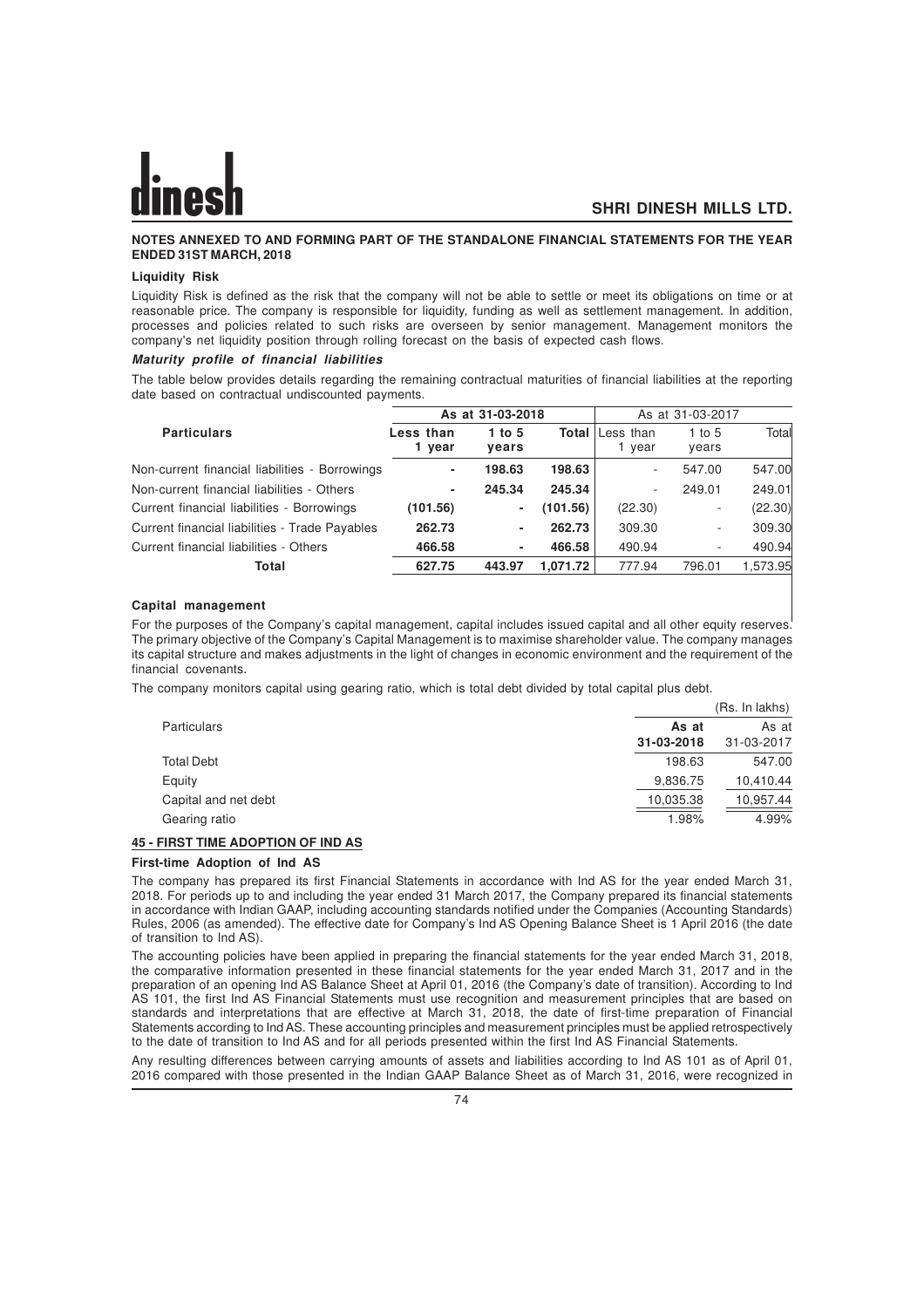

#### **NOTES ANNEXED TO AND FORMING PART OF THE STANDALONE FINANCIAL STATEMENTS FOR THE YEAR ENDED 31ST MARCH, 2018**

equity under retained earnings within the Ind AS Balance Sheet.

An explanation of how the transition from previous GAAP to Ind AS has affected the company's financial position, financial performance and cash flows is set out in the following notes and reconciliations.

#### **I. Exemptions and exceptions availed:**

Set out below are the applicable Ind AS 101 optional exemptions and mandatory exceptions applied in the transition from Indian GAAP to Ind AS.

#### **A) Deemed cost:**

Ind AS 101 permits a first-time adopter to elect to continue with the carrying value for all of its property, plant and equipment as recognised in the financial statements as at the date of transition to Ind AS, measured as per the Indian GAAP and use that as its deemed cost as at the date of transition after making necessary adjustments for de-commissioning liabilities. This exemption can also be used for intangible assets covered by Ind AS 38 Intangible Assets.

Accordingly, the Company has elected to measure all of its property, plant and equipment and intangible assets at their Indian GAAP carrying values.

#### **B) Leases:**

Appendix C to Ind AS 17 requires an entity to assess whether a contract or arrangement contains a lease. In accordance with Ind AS 17, this assessment should be carried out at the inception of the contract or arrangement. Ind AS 101 provides an option to make this assessment on the basis of facts and circumstances existing at the date of transition to Ind AS, except where the effect is expected to be not material. The Company has elected to apply this exemption for such contracts/arrangements.

#### **C) Designation of previously recognised financial instruments:**

Ind AS 101 allows an entity to designate investments in equity instruments at FVOCI on the basis of the facts and circumstances at the date of transition to Ind AS. The Company has elected to apply this exemption for its investment in equity investments.

#### **D) Estimates:**

An entity's estimates in accordance with Ind ASs at the date of transition to Ind AS shall be consistent with estimates made for the same date in accordance with Indian GAAP [after adjustments to reflect any difference in accounting policies], unless there is objective evidence that those estimates were in error. Ind AS estimates as at April 1, 2015 are consistent with the estimates as at the same date made in conformity with Indian GAAP. The Company made estimates for following items in accordance with Ind AS at the date of transition as these were not required under Indian GAAP:

- i. Investment in equity instruments carried at FVPL or FVOCI;
- ii. Investment in debt instruments carried at FVPL; and
- iii. Impairment of financial assets based on expected credit loss model.

#### **E) Classification and measurement of financial assets:**

Ind AS 101 requires an entity to assess classification and measurement of financial assets on the basis of the facts and circumstances that exist at the date of transition to Ind AS.

#### **F) De-recognition of financial assets and liabilities:**

Ind AS 101 requires a first-time adopter to apply the de-recognition provisions of Ind AS 109 prospectively for transactions occurring on or after the date of transition to Ind AS. However, Ind AS 101 allows a firsttime adopter to apply the de-recognition requirements in Ind AS 109 retrospectively from a date of the entity's choosing, provided that the information needed to apply Ind AS 109 to financial assets and financial liabilities derecognised as a result of past transactions was obtained at the time of initially accounting for those transactions.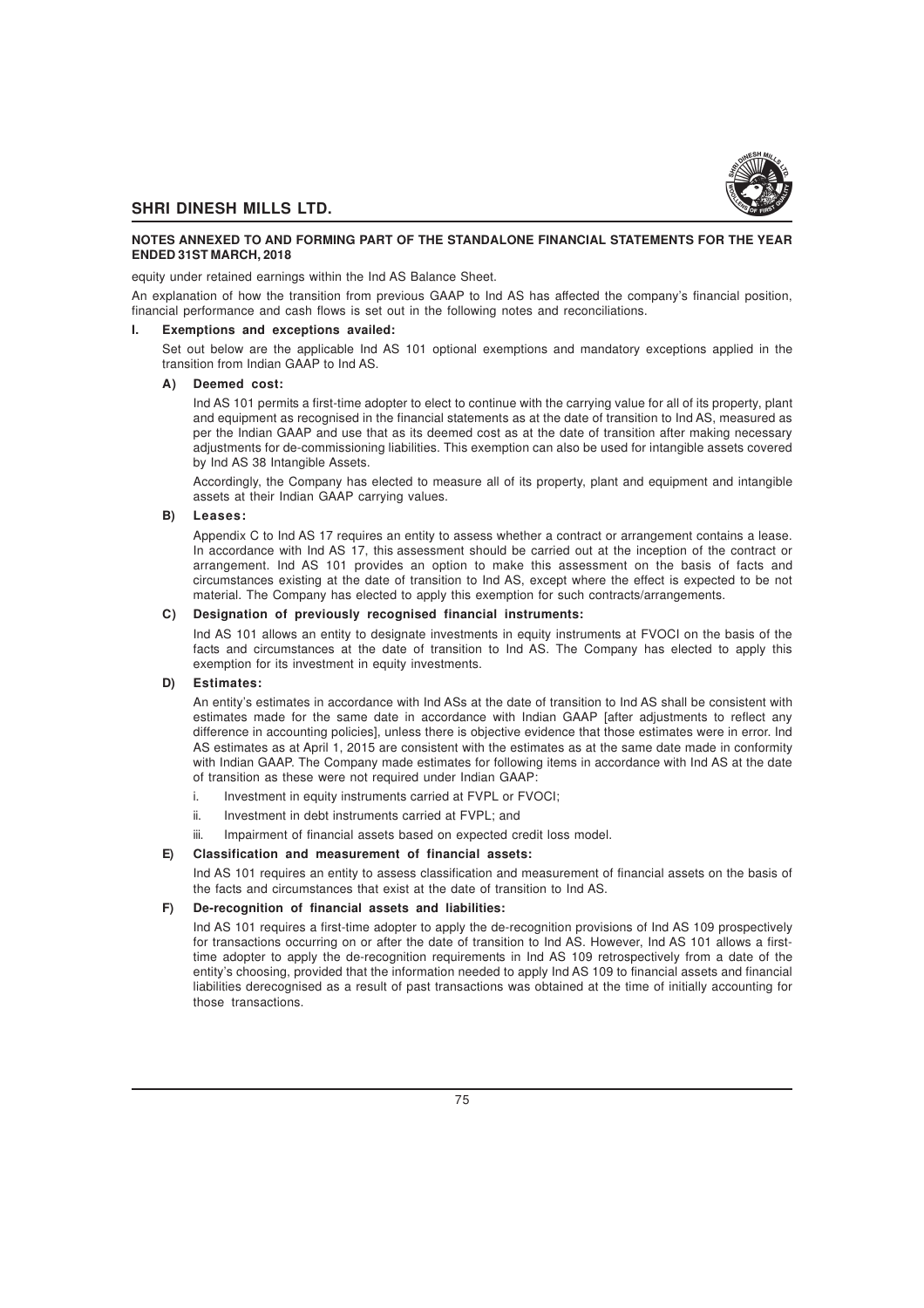**NOTES ANNEXED TO AND FORMING PART OF THE STANDALONE FINANCIAL STATEMENTS FOR THE YEAR ENDED 31ST MARCH, 2018**

#### **DISCLOSURES AS REQUIRED BY INDIAN ACCOUNTING STANDARD (Ind AS) 101: FIRST TIME ADOPTION OF INDIAN ACCOUNTING STANDARDS (Contd.)**

**II. Reconciliation of equity as at 1st April,2016**

|     |                                                                                                           |           | Reference Indian GAAP Adjustments |                    | Ind AS                       |
|-----|-----------------------------------------------------------------------------------------------------------|-----------|-----------------------------------|--------------------|------------------------------|
|     | <b>ASSETS</b>                                                                                             |           |                                   |                    |                              |
| 1.  | <b>NON-CURRENT ASSETS</b>                                                                                 |           |                                   |                    |                              |
|     | (a)<br>Property, Plant and Equipment<br>Capital Work in Progress<br>(b)<br><b>Financial Assets</b><br>(c) |           | 4,914.60                          |                    | 4,914.60                     |
|     | Investments<br>(i)<br>(ii)<br>Loans                                                                       | $**$<br># | 1,347.25<br>105.33                | (6.25)<br>(12.89)  | 1,341.00<br>92.44            |
|     | Others<br>(iii)<br>Other Non Current Assets<br>(d)                                                        | #         | 18.25                             | 9.50               | 18.25<br>9.50                |
|     | <b>TOTAL NON-CURRENT ASSETS</b>                                                                           |           | 6,385.43                          | (9.64)             | 6,375.79                     |
| 2.  | <b>CURRENT ASSETS</b>                                                                                     |           |                                   |                    |                              |
|     | Inventories<br>(a)<br><b>Financial Assets</b><br>(b)                                                      |           | 3,238.79                          |                    | 3,238.79                     |
|     | Investments<br>(i)<br>(ii)<br><b>Trade Receivables</b><br>(iii)<br>Cash and Cash Equivalents              |           | 1,126.19<br>3,206.02              |                    | 1,126.19<br>3,206.02         |
|     | Bank balances other than above (ii)<br>(iv)<br>(vi) Others<br><b>Other Current Assets</b><br>(c)          |           | 20.76<br>137.72<br>239.14         |                    | 20.76<br>137.72<br>239.14    |
|     | <b>TOTAL CURRENT ASSETS</b>                                                                               |           | 7,968.62                          |                    | 7,968.62                     |
|     | <b>TOTAL ASSETS</b>                                                                                       |           | 14,354.05                         | (9.64)             | 14,344.41                    |
|     | <b>EQUITY AND LIABILITIES</b>                                                                             |           |                                   |                    |                              |
|     | <b>EQUITY:</b>                                                                                            |           |                                   |                    |                              |
| (a) | Equity share capital                                                                                      |           | 508.44                            |                    | 508.44                       |
| (b) | Other equity<br><b>TOTAL EQUITY</b>                                                                       | **, #, &  | 9,659.62<br>10,168.06             | 82.21<br>82.21     | 9,741.83<br>10,250.27        |
|     |                                                                                                           |           |                                   |                    |                              |
|     | <b>LIABILITIES</b>                                                                                        |           |                                   |                    |                              |
| 1.  | <b>NON-CURRENT LIABILITIES</b>                                                                            |           |                                   |                    |                              |
|     | <b>Financial Liabilities</b><br>(a)<br><b>Borrowings</b><br>(i)<br>(ii)<br>Others<br>Provisions<br>(b)    | #         | 1,018.40<br>242.69<br>245.60      | (2.34)             | 1,018.40<br>240.35<br>245.60 |
|     | Deferred Tax Liabilities (Net)<br>(a)                                                                     |           | 427.69                            |                    | 427.69                       |
|     | <b>Other Non Current Liabilities</b><br>(c)                                                               | #         | 63.49                             | 2.28               | 65.77                        |
|     | <b>TOTAL NON-CURRENT LIABILITIES</b>                                                                      |           | 1,997.87                          | (0.06)             | 1,997.81                     |
| 2.  | <b>CURRENT LIABILITIES</b>                                                                                |           |                                   |                    |                              |
|     | <b>Financial Liabilities</b><br>(a)<br><b>Borrowings</b><br>(i)<br>(ii)<br><b>Trade Payables</b>          |           | (25.51)<br>181.87                 |                    | (25.51)<br>181.87            |
|     | <b>Other Financial Liabilities</b><br>(iii)                                                               |           | 396.92                            |                    | 396.92                       |
|     | <b>Other Current Liabilities</b><br>(b)                                                                   | &         | 1,460.26                          |                    | 1,460.26                     |
|     | Provisions<br>(c)<br><b>TOTAL CURRENT LIABILITIES</b>                                                     |           | 174.58<br>2,188.12                | (91.79)            | 82.79                        |
|     | <b>TOTAL LIABILITIES</b>                                                                                  |           | 4,185.99                          | (91.79)<br>(91.85) | 2,096.33<br>4,094.14         |
|     | <b>TOTAL EQUITY AND LIABILITIES</b>                                                                       |           | 14,354.05                         | (9.64)             | 14,344.41                    |
|     |                                                                                                           |           |                                   |                    |                              |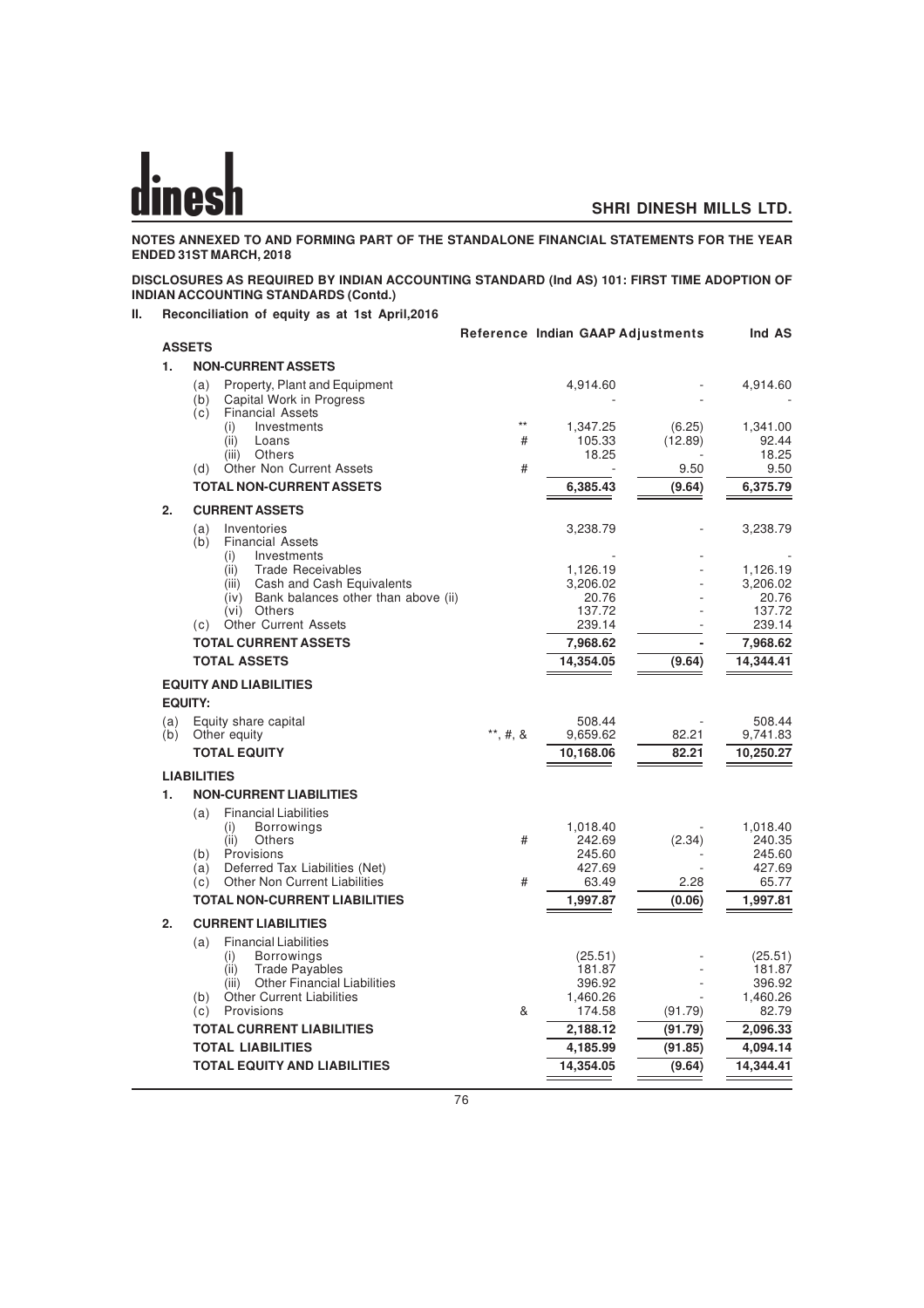

#### **NOTES ANNEXED TO AND FORMING PART OF THE STANDALONE FINANCIAL STATEMENTS FOR THE YEAR ENDED 31ST MARCH, 2018**

#### **\*\* Fair Valuation adjustments for Investments:**

- Under IGAAP, no adjustment was required in order to carry the mutual funds and investment in equity instruments at their market value. Under Ind AS provisions, the same is required to be fair valued and adjusted with their market price or any other valuation method wherein no market price is available. The resultant gain / loss is recorded through OCI or Profit and loss account based on the holding pattern along with the intention of the company.

#### **# Fair Valuation adjustments for financial assets and financial liabilities:**

- Under IGAAP, security deposits given and taken were required to be carried at book value. Under Ind AS, the said concept has shifted from book value to fair value hence the same has been adjusted after considering FVTPL

## **& Adjustment of Dividend and its tax thereon**

- Under Ind AS, Dividend and its tax thereon is required to be recognised in the books of account as and when payment is made by the company and not at the of proposing the same.

#### **% Actuarial loss on defined benefit plan:**

Both under IGAAP and Ind AS, the Company recognised costs related to its post-employment defined benefit plan on an actuarial basis. Under IGAAP, the entire cost, including actuarial gains and losses, are charged to profit or loss. Under Ind AS, re-measurements [comprising of actuarial gains and losses, the effect of the asset ceiling, excluding amounts included in net interest on the net defined benefit liability and the return on plan assets excluding amounts included in net interest on the net defined benefit liability] are recognised immediately in the balance sheet with a corresponding debit or credit to retained earnings through OCI.

#### **~ Others:**

#### **Sale of goods:**

Under the IGAAP, revenue from sale of products was presented exclusive of excise duty. Under Ind AS, revenue from sale of goods is presented inclusive of excise duty. The excise duty paid is presented on the face of the statement of profit and loss as part of expenses.

#### **Other comprehensive income:**

Under Ind AS, all items of income and expense recognised in a period should be included in profit or loss for the period, unless a standard requires or permits otherwise. Items of income and expense that are not recognised in profit or loss but are shown in the statement of profit and loss as 'other comprehensive income' include remeasurements of defined benefit plans and fair value gains or (losses) on FVOCI equity instruments and corresponding tax impact thereon. The concept of other comprehensive income did not exist under previous GAAP.

#### **Statement of cash flows:**

The transition from IGAAP to Ind AS has not had a material impact on the statement of cash flows.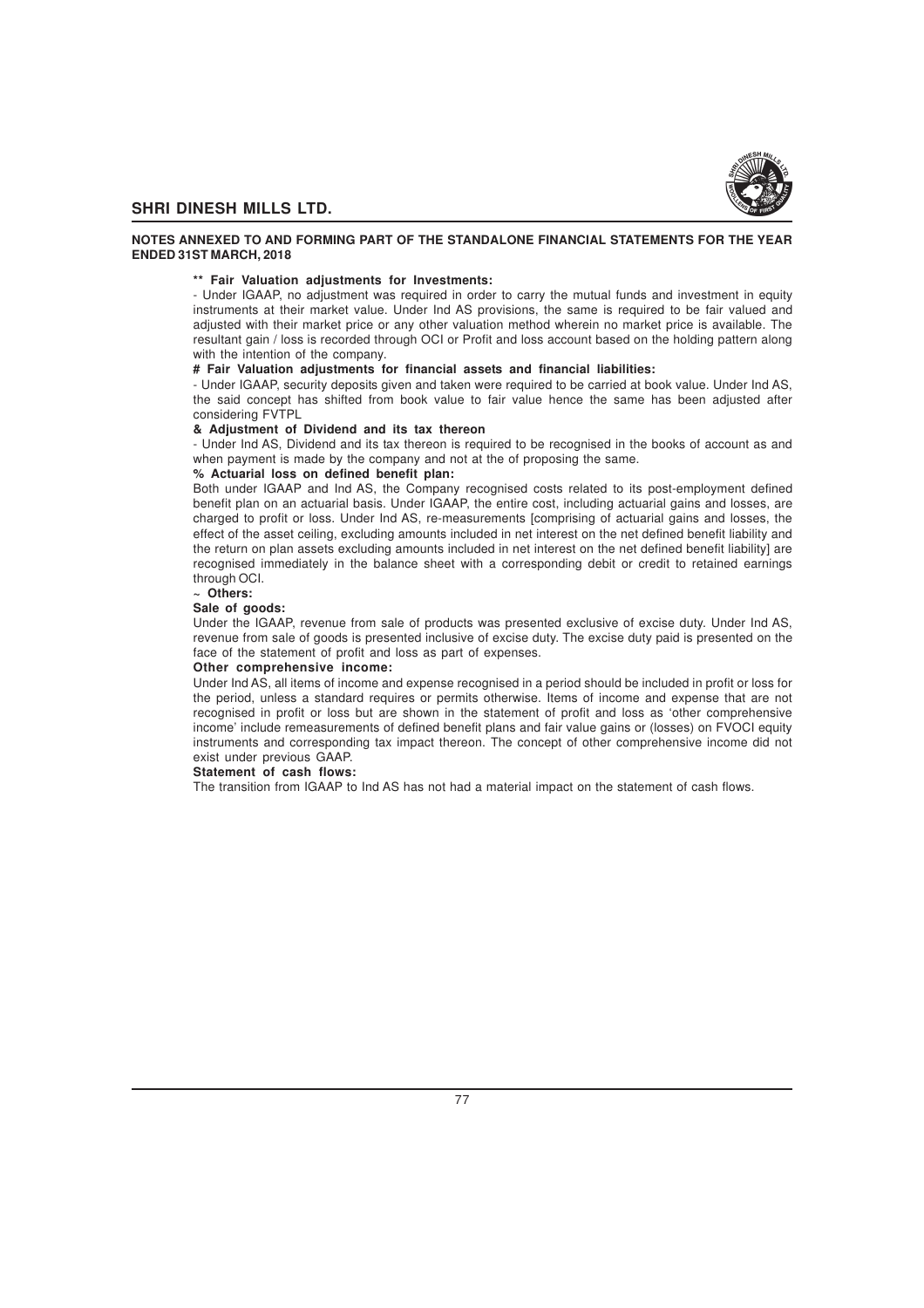**NOTES ANNEXED TO AND FORMING PART OF THE STANDALONE FINANCIAL STATEMENTS FOR THE YEAR ENDED 31ST MARCH, 2018**

# **III. Reconciliation of equity as at 31st March, 2017**

|     |                                                                         |                  | Reference Indian GAAP Adjustments |                  | <b>IND AS</b>     |
|-----|-------------------------------------------------------------------------|------------------|-----------------------------------|------------------|-------------------|
|     | <b>ASSETS</b>                                                           |                  |                                   |                  |                   |
| 1.  | <b>NON-CURRENT ASSETS</b>                                               |                  |                                   |                  |                   |
|     | Property, Plant and Equipment<br>(a)<br>Capital Work in Progress<br>(b) |                  | 4,256.02                          |                  | 4,256.02          |
|     | <b>Financial Assets</b><br>(c)                                          | $^{**}$          |                                   |                  |                   |
|     | Investments<br>(i)<br>(ii)<br>Loans                                     | #                | 1,347.25<br>105.25                | (5.70)<br>(9.03) | 1,341.55<br>96.22 |
|     | (iii)<br>Others                                                         |                  | 17.60                             |                  | 17.60             |
|     | (d)<br>Other Non Current Assets                                         | #                |                                   | 6.32             | 6.32              |
|     | <b>TOTAL NON-CURRENT ASSETS</b>                                         |                  | 5,726.12                          | (8.41)           | 5.717.71          |
| 2.  | <b>CURRENT ASSETS</b>                                                   |                  |                                   |                  |                   |
|     | (a)<br>Inventories<br>(b)<br><b>Financial Assets</b>                    |                  | 3,521.53                          |                  | 3,521.53          |
|     | Investments<br>(i)                                                      |                  | 3,362.35                          | 6.26             | 3,368.61          |
|     | (ii)<br><b>Trade Receivables</b>                                        |                  | 970.51                            | 0.01             | 970.52            |
|     | (iii)<br>Cash and Cash Equivalents                                      |                  | 362.46                            |                  | 362.46            |
|     | Bank balances other than above (ii)<br>(iv)                             |                  | 20.08                             |                  | 20.08             |
|     | (vi) Others                                                             |                  | 125.74                            |                  | 125.74            |
|     | <b>Other Current Assets</b><br>(c)                                      |                  | 189.15                            |                  | 189.15            |
|     | <b>TOTAL CURRENT ASSETS</b>                                             |                  | 8,551.82                          | 6.27             | 8,558.09          |
|     | <b>TOTAL ASSETS</b>                                                     |                  | 14,277.94                         | (2.14)           | 14,275.80         |
|     | <b>EQUITY AND LIABILITIES</b>                                           |                  |                                   |                  |                   |
|     | <b>EQUITY:</b>                                                          |                  |                                   |                  |                   |
| (a) | Equity share capital                                                    |                  | 508.44                            |                  | 508.44            |
| (b) | Other equity                                                            | $^{\ast\ast},$ # | 9,904.01                          | (2.01)           | 9,902.00          |
|     | <b>TOTAL EQUITY</b>                                                     |                  | 10,412.45                         | (2.01)           | 10,410.44         |
|     | <b>LIABILITIES</b>                                                      |                  |                                   |                  |                   |
| 1.  | <b>NON-CURRENT LIABILITIES</b>                                          |                  |                                   |                  |                   |
|     | <b>Financial Liabilities</b><br>(a)                                     |                  |                                   |                  |                   |
|     | <b>Borrowings</b><br>(i)                                                |                  | 547.00                            |                  | 547.00            |
|     | (ii)<br>Others<br>Provisions<br>(b)                                     | #                | 250.93<br>293.68                  | (1.92)           | 249.01<br>293.68  |
|     | Deferred Tax Liabilities (Net)<br>(c)                                   |                  | 335.54                            |                  | 335.54            |
|     | <b>Other Non Current Liabilities</b><br>(d)                             | #                | 63.49                             | 1.79             | 65.28             |
|     | <b>TOTAL NON-CURRENT LIABILITIES</b>                                    |                  | 1,490.64                          | (0.13)           | 1.490.51          |
| 2.  | <b>CURRENT LIABILITIES</b>                                              |                  |                                   |                  |                   |
|     | <b>Financial Liabilities</b><br>(a)                                     |                  |                                   |                  |                   |
|     | <b>Borrowings</b><br>(i)                                                |                  | (22.30)                           |                  | (22.30)           |
|     | <b>Trade Payables</b><br>(ii)                                           |                  | 309.30                            |                  | 309.30            |
|     | <b>Other Financial Liabilities</b><br>(iii)                             |                  | 490.94                            |                  | 490.94            |
|     | <b>Other Current Liabilities</b><br>(b)<br>Provisions<br>(c)            |                  | 1465.57<br>131.34                 |                  | 1465.57<br>131.34 |
|     | <b>TOTAL CURRENT LIABILITIES</b>                                        |                  | 2,374.85                          |                  | 2,374.85          |
|     | <b>TOTAL LIABILITIES</b>                                                |                  | 3,865.49                          | (0.13)           | 3,865.36          |
|     | <b>TOTAL EQUITY AND LIABILITIES</b>                                     |                  | 14,277.94                         | (2.14)           | 14,275.80         |
|     |                                                                         |                  |                                   |                  |                   |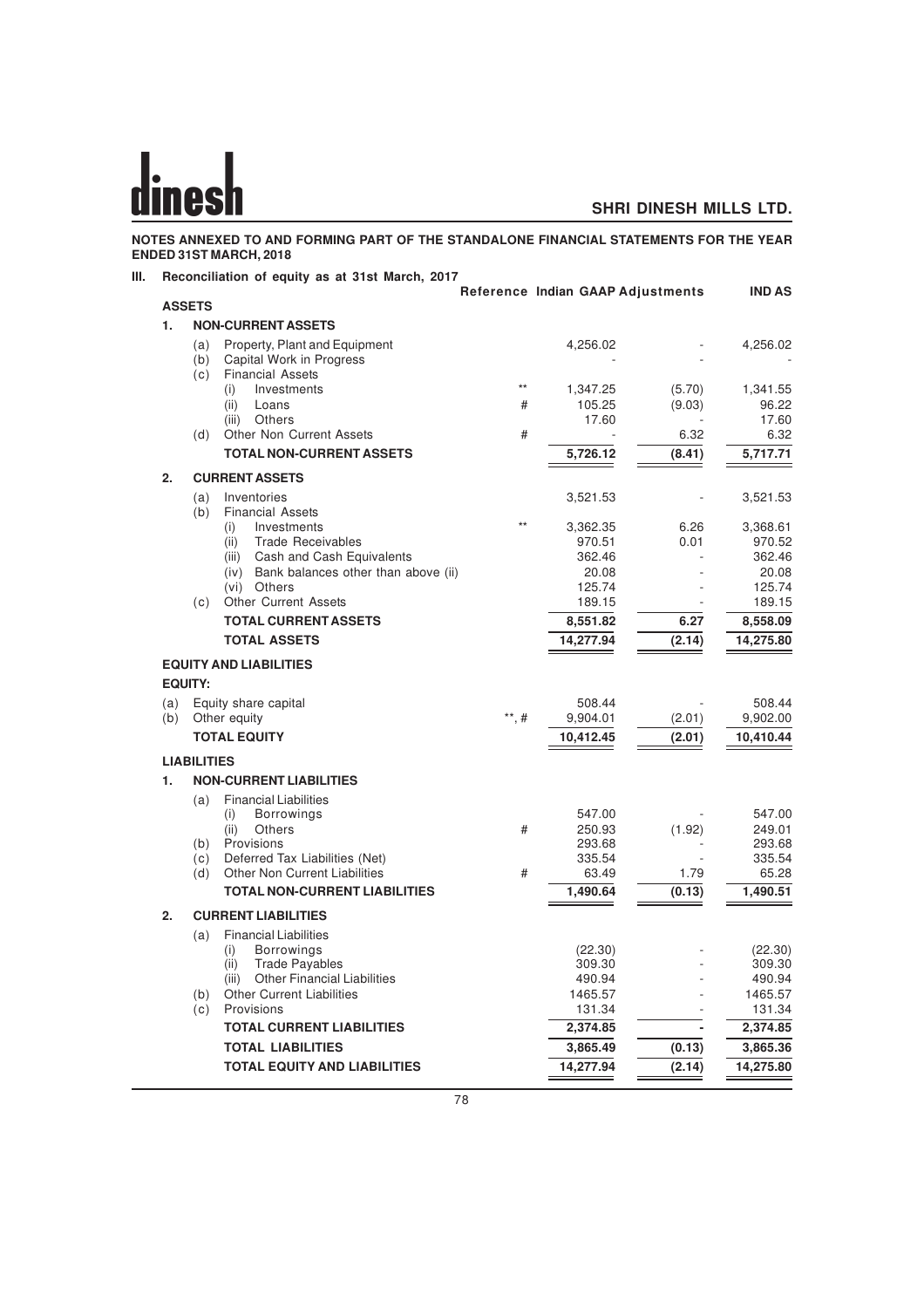

## **NOTES ANNEXED TO AND FORMING PART OF THE STANDALONE FINANCIAL STATEMENTS FOR THE YEAR ENDED 31ST MARCH, 2018**

## **Summary of reconciliation of equity between previous Indian GAAP and Ind AS**

| Particulars                                                                            | As at<br>31/03/2017 | Rs. In lakhs<br>As at<br>01/04/2016 |
|----------------------------------------------------------------------------------------|---------------------|-------------------------------------|
| Equity under previous GAAP<br>Adjustment as per Ind AS                                 | 9,904.02            | 9,659.63                            |
| Fair Valuation of Financial Instruments<br>Adjustment on account of proposed dividends | 3.68                | (3.34)<br>91.79                     |
| Fair Valuation of investment in equity shares                                          | (5.70)              | (6.25)                              |
| Equity under Ind AS                                                                    | 9,902.00            | 9,741.83                            |

#### **Note: 46**

The Board of Directors have recommended for the approval of Members, a final dividend of Rs. 1.50 per equity share of Rs. 10/- each for the Financial Year 2017-18.

#### **Note: 47**

Figures of the earlier year have been regrouped or reclassified to conform to Ind AS presentation requirements. The accompanying notes are an integral part of the financial statements.

| As per our Report of even date                                                                  |                                         | For and on behalf of the Board of Directors       |
|-------------------------------------------------------------------------------------------------|-----------------------------------------|---------------------------------------------------|
| For Dhirubhai Shah & Co.<br><b>Chartered Accountants</b><br>Firm's Registration Number: 102511W | N. U. Patel<br><b>Managing Director</b> | B. U. Patel<br>Chairman & Managing Director & CEO |
| <b>Harish B Patel</b>                                                                           | Apurva Shah                             | J. B. Sojitra                                     |
| Partner                                                                                         | <b>Chief Financial Officer</b>          | Company Secretary                                 |
| Membership No.: 014427                                                                          |                                         |                                                   |
| Vadodara, 28th May, 2018                                                                        | Vadodara, 28th May, 2018                |                                                   |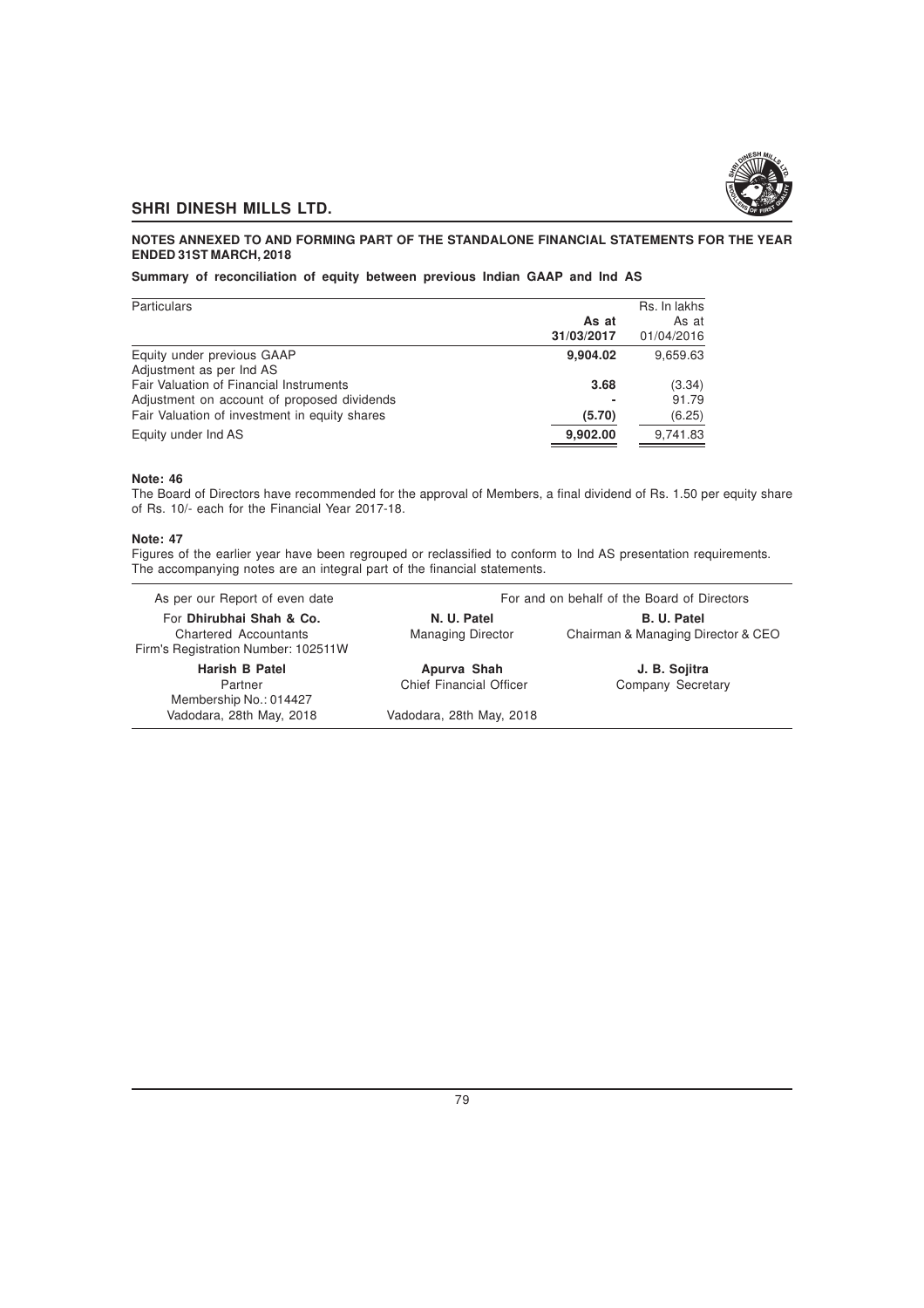**NOTES ANNEXED TO AND FORMING PART OF THE STANDALONE FINANCIAL STATEMENTS FOR THE YEAR ENDED 31ST MARCH, 2018**

| Reconciliation of total comprehensive income for the year ended 31st March, 2017                                         |               | Reference Indian GAAP Adjustments |         | <b>IND AS</b>      |
|--------------------------------------------------------------------------------------------------------------------------|---------------|-----------------------------------|---------|--------------------|
| <b>REVENUES</b>                                                                                                          |               |                                   |         |                    |
| Revenue from operations                                                                                                  |               | 7,928.94                          | 512.00  | 8,440.94           |
| Other income                                                                                                             | **, #         | 381.78                            | 7.02    | 388.80             |
| <b>Total REVENUE</b>                                                                                                     |               | 8,310.72                          | 519.02  | 8,829.74           |
| <b>EXPENSES</b>                                                                                                          |               |                                   |         |                    |
| Cost of Materials Consumed                                                                                               |               | 2,362.19                          |         | 2,362.19           |
| Purchases of Stock in Trade                                                                                              |               | 117.88                            |         | 117.88             |
| <b>Excise Duty</b>                                                                                                       |               |                                   | 512.00  | 512.00             |
| Changes in inventories of finished goods,                                                                                |               |                                   |         |                    |
| Stock-in-Trade and work-inprogress                                                                                       |               | (121.37)                          |         | (121.37)           |
| Employee benefits expense                                                                                                | $\frac{1}{6}$ | 2,858.06                          | (28.61) | 2,829.45           |
| <b>Finance Costs</b>                                                                                                     |               | 206.62                            |         | 206.62             |
| Depreciation and amortization expenses                                                                                   |               | 754.36<br>1,980.74                |         | 754.36<br>1,980.74 |
| Other expenses                                                                                                           |               |                                   |         |                    |
| <b>TOTAL EXPENSES</b>                                                                                                    |               | 8,158.48                          | 483.39  | 8,641.87           |
| <b>PROFIT / (LOSS) BEFORE EXCEPTIONAL ITEMS AND TAX</b>                                                                  |               | 152.24                            | 35.63   | 187.87             |
| Exceptional items(net)                                                                                                   |               |                                   |         |                    |
| <b>PROFIT BEFORE TAX</b>                                                                                                 |               | 152.24                            | 35.63   | 187.87             |
| <b>TAX EXPENSES</b>                                                                                                      |               |                                   |         |                    |
| Current tax                                                                                                              |               |                                   |         |                    |
| Deferred tax(credit)                                                                                                     |               | (92.15)                           |         | (92.15)            |
| <b>PROFIT FOR THE YEAR</b>                                                                                               |               | 244.39                            | 35.63   | 280.02             |
| <b>OTHER COMPREHENSIVE INCOME:</b>                                                                                       |               |                                   |         |                    |
| (A)<br>Items that will not be classified to profit or loss<br>(i)<br>- Re-measurement gains/ (losses) on post employment |               |                                   |         |                    |
| defined benefit plans                                                                                                    | $\%$<br>$**$  |                                   | (28.61) | (28.61)            |
| - Fair valuation of investment in equity shares                                                                          |               |                                   | 0.55    | 0.55               |
| OTHER COMPREHENSIVE INCOME/(LOSS) FOR THE YEAR                                                                           |               |                                   | (28.06) | (28.06)            |
| TOTAL COMPREHENSIVE INCOME /(LOSS) FOR THE YEAR                                                                          |               | 244.39                            | (28.06) | 251.96             |
|                                                                                                                          |               |                                   |         |                    |

**Summary of reconciliation of net profit between previous Indian GAAP and Ind AS**

| <b>Particulars</b>                                                 | As at 31/03/2017<br>Rs. In lakhs |
|--------------------------------------------------------------------|----------------------------------|
| Net profit under previous GAAP                                     | 244.39                           |
| Adjustment as per Ind AS                                           |                                  |
| Actuarial loss on employee defined benefit plan transferred to OCI | 28.61                            |
| Fair Valuation of Financial Assets                                 | 7.02                             |
| Net profit as per Ind AS                                           | 280.02                           |
| Actuarial loss on employee defined benefit plan - through OCI      | (28.61)                          |
| Fair valuation of investment in equity shares                      | 0.55                             |
| Total comprehensive income                                         | 251.96                           |
|                                                                    |                                  |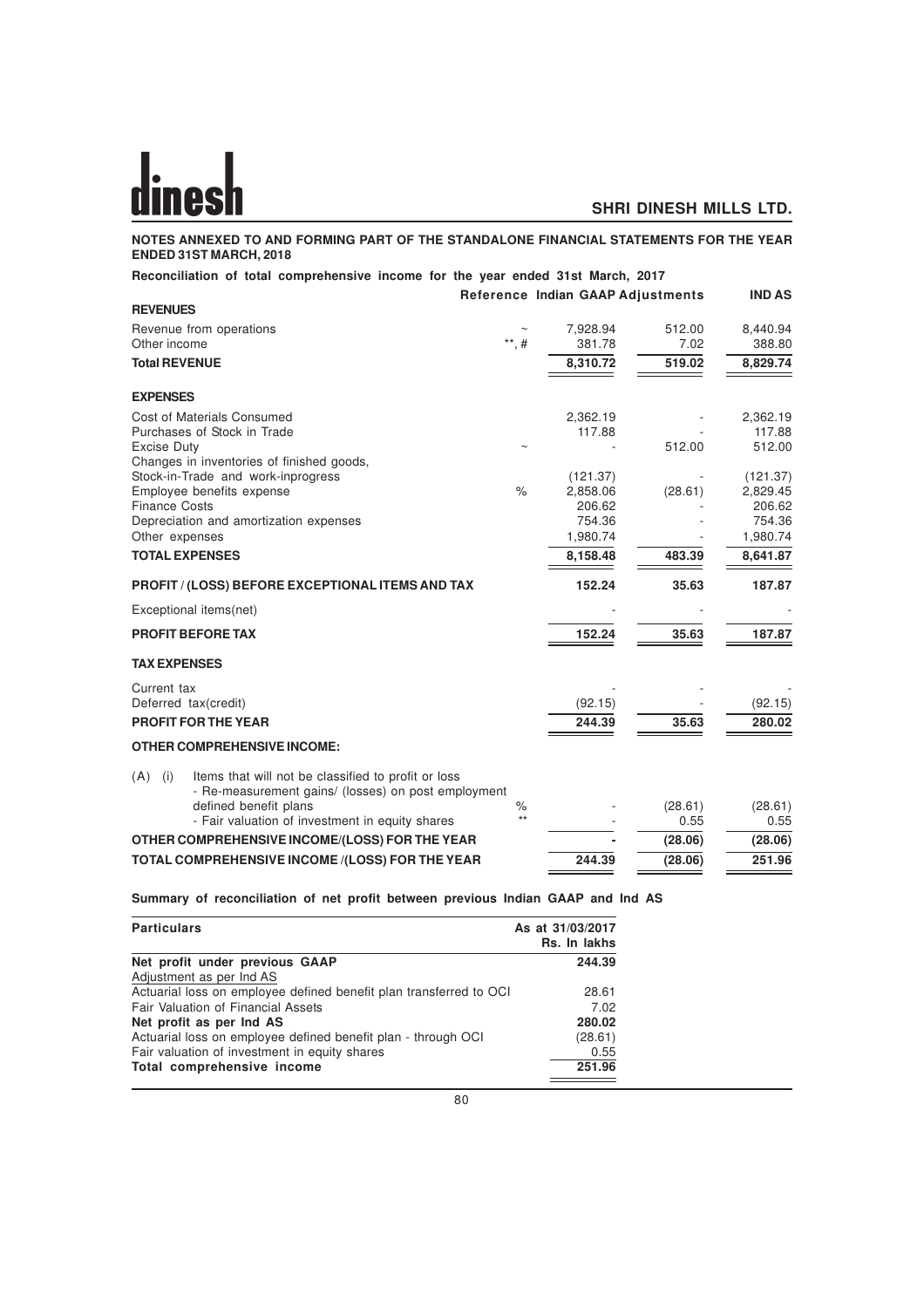

## **NOTES ANNEXED TO AND FORMING PART OF THE STANDALONE FINANCIAL STATEMENTS FOR THE YEAR ENDED 31ST MARCH, 2018**

#### **1. CORPORATE INFORMATION**

Shri Dinesh Mills Limited (SDML) is a company having composite textile mill with a very strong presence in the textile industry for more than 60 years; manufacturing worsted fabrics (menswear), paper makers felts and industrial textiles. For International market, it has been manufacturing and exporting worsted fabrics to various overseas markets since last 30 Years. It maintains the highest standards of quality to meet the requirements of its discerning customers.

#### **2. BASIS OF PREPARATION AND SIGNIFICANT ACCOUNTING POLICIES**

#### a) Basis of preparation

In accordance with the notification issued by the Ministry of Corporate Affairs, the Company has adopted Ind AS notified under the Companies (Indian Accounting Standards) Rules, 2015 with effect from April 1, 2017. The transition from previous GAAP to Ind AS has been accounted for in accordance with the Ind AS 101 "First Time Adoption of Indian Accounting Standards", with April 1, 2016 being the transition date. In accordance with the Ind AS 101 "First time adoption of Indian Accounting Standard", the Company has presented a reconciliation [from the presentation of financial statements under accounting standards notified under the Companies (Accounting Standards) Rules, 2006 ("Previous GAAP") to Ind AS] of total equity as at April 1, 2016, March 31, 2017 and Statement of Profit and Loss for the year ended March 31, 2017.

b) Functional and presentation currency

These financial statements are presented in Indian rupee, which is the Company's functional currency. All amounts have been rounded to the nearest lakh, unless otherwise indicated.

c) Basis of measurement

The financial statements have been prepared on historical cost basis, except certain financial assets and liabilities which have been measured at fair value (refer accounting policy regarding financial instruments), defined benefits plans - plan assets and contingent consideration. The accounting policies have been consistently applied by the Company and are consistent with those used in the previous year.

All assets and liabilities have been classified as current or non-current as per the Company's normal operating cycle and other criteria set out in the Schedule III to the Act. Based on the nature of products and the time between acquisition of assets for processing and their realization in cash and cash equivalents, the Company has ascertained its operating cycle as 12 months for the purposes of current / non-current classification of assets and liabilities.

#### **Current versus non-current classification**

The Company presents assets and liabilities in the balance sheet based on current/ non-current classification.

An asset is treated as current when it is:

- a. Expected to be realized or intended to be sold or consumed in normal operating cycle
- b. Held primarily for the purpose of trading
- c. Expected to be realized within twelve months after the reporting period, or
- d. Cash or cash equivalent unless restricted from being exchanged or used to settle a liability for at least twelve months after the reporting period

All other assets are classified as non-current.

A liability is current when:

- a. It is expected to be settled in normal operating cycle
- b. It is held primarily for the purpose of trading
- c. It is due to be settled within twelve months after the reporting period, or
- There is no unconditional right to defer the settlement of the liability for at least twelve months after the reporting period

All other liabilities are classified as non-current.

Deferred tax assets and liabilities are classified as non-current assets and liabilities.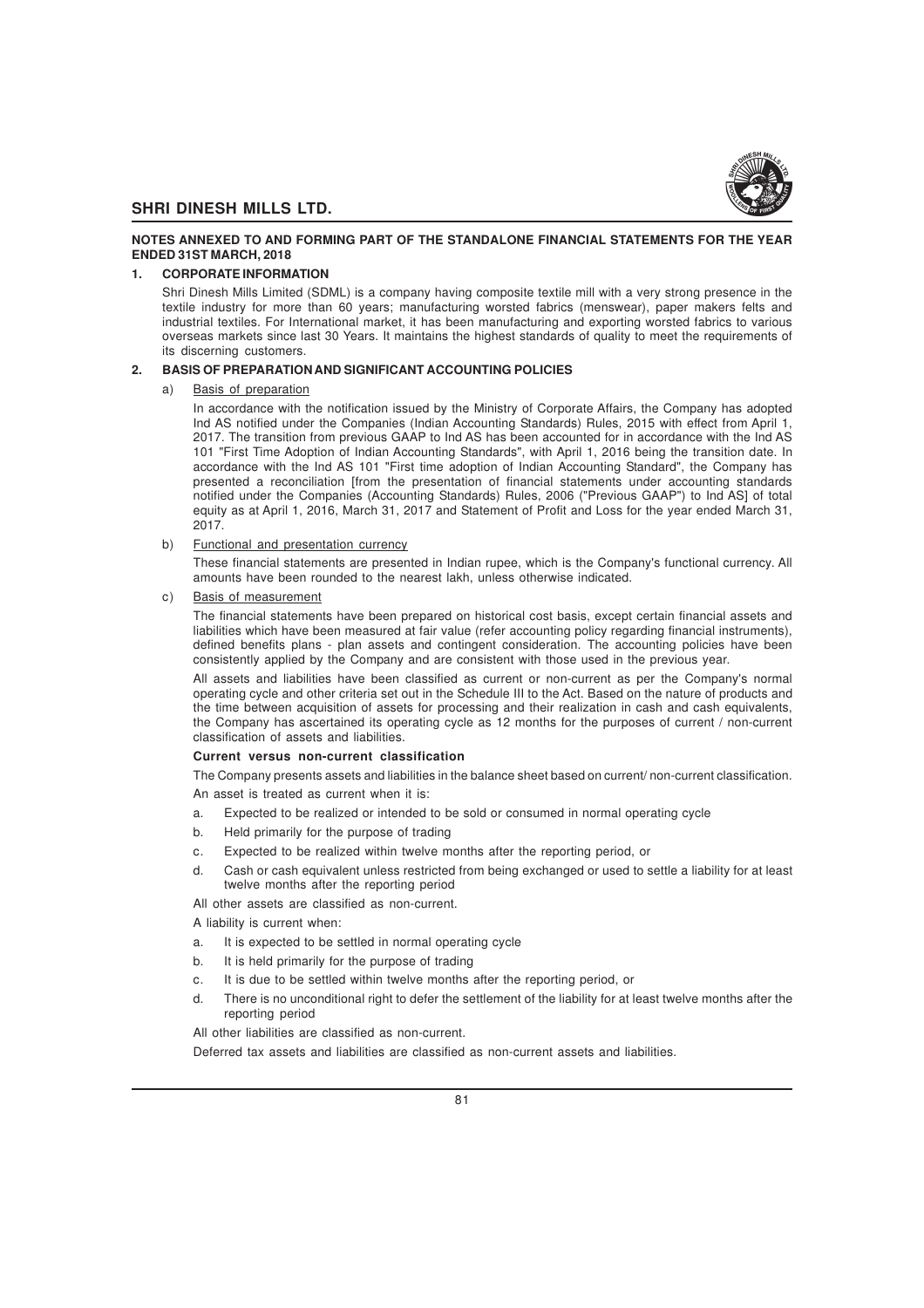#### **NOTES ANNEXED TO AND FORMING PART OF THE STANDALONE FINANCIAL STATEMENTS FOR THE YEAR ENDED 31ST MARCH, 2018**

#### **2A. USE OF ESTIMATES**

The preparation of financial statements requires the use of accounting estimates which, by definition, will seldom equal the actual results. Management also needs to exercise judgment in applying the group's accounting policies. This note provides an overview of the areas that involved a higher degree of judgment or complexity, and of items which are more likely to be adjusted due to estimates and assumptions turning out to be different from those originally assessed. Detailed information about each of these estimates and judgments is included in relevant notes together with information about the basis of calculation for each affected line item in the financial statements.

#### Critical estimates and judgments

The areas involving critical estimates or judgments are:

- a) Estimation of current tax expense and payable Refer accounting policies 3.9
- b) Estimated useful life of property, plant & equipment and intangible assets Refer accounting policies 3.1
- c) Estimation of defined benefit obligation Refer accounting policies 3.8
- d) Estimation of fair values of contingent liabilities Refer accounting policies 3.12
- e) Recognition of revenue Refer accounting policies 3.4
- f ) Recognition of deferred tax assets for carried forward tax losses Refer accounting policies 3.9
- g) Impairment of financial assets Refer accounting policies 3.2 & 3.5

Estimates and judgments are continually evaluated. They are based on historical experience and other factors, including expectations of future events that may have a financial impact on the group and that are believed to be reasonable under the circumstances.

#### **3. SIGNIFICANT ACCOUNTING POLICIES**

#### **3.1 Property, plant and equipment:**

Property, plant and equipment are stated at original cost (including any revaluation in previous years) net of tax / duty credit availed, less accumulated depreciation and accumulated impairment losses, if any. Costs include financing costs of borrowed funds attributable to acquisition or construction of fixed assets, up to the date the assets are put-to-use.

When significant parts of property, plant and equipment are required to be replaced at intervals, the Company derecognizes the replaced part, and recognizes the new part with its own associated useful life and it is depreciated accordingly. Where components of an asset are significant in value in relation to the total value of the asset as a whole, and they have substantially different economic lives as compared to principal item of the asset, they are recognized separately as independent items and are depreciated over their estimated economic useful lives.

All other repair and maintenance costs are recognized in the statement of profit and loss as incurred unless they meet the recognition criteria for capitalization under Property, Plant and Equipment

#### Tangible Fixed Assets:

- (a) Premium on leasehold land is being amortized over the period of lease.
- (b) Depreciation on all other fixed asset is provided on written down value method except for plant & machinery, wherein straight-line method is followed. Rate of depreciation is accordance with the provisions of section 123 of the Companies Act, 2013 considering the useful life provided in part "C" of the schedule II. Depreciation on additions to the assets during the year is being provided on pro-rata basis with reference to the month of acquisition /installation. Depreciation on assets sold, discarded, demolished or scrapped during the year is being provided up to the month in which such assets are sold, discarded, demolished or scrapped.

#### Intangible Assets:

Intangible assets acquired separately are measured on initial recognition at cost. Following initial recognition, intangible assets are carried at cost less any accumulated amortization and accumulated impairment losses (if any).

An item of intangible asset initially recognized is derecognized upon disposal or when no future economic benefits are expected from its use or disposal. Any gain or loss arising on de-recognition of the asset [calculated as the difference between the net disposal proceeds and the carrying amount of the asset] is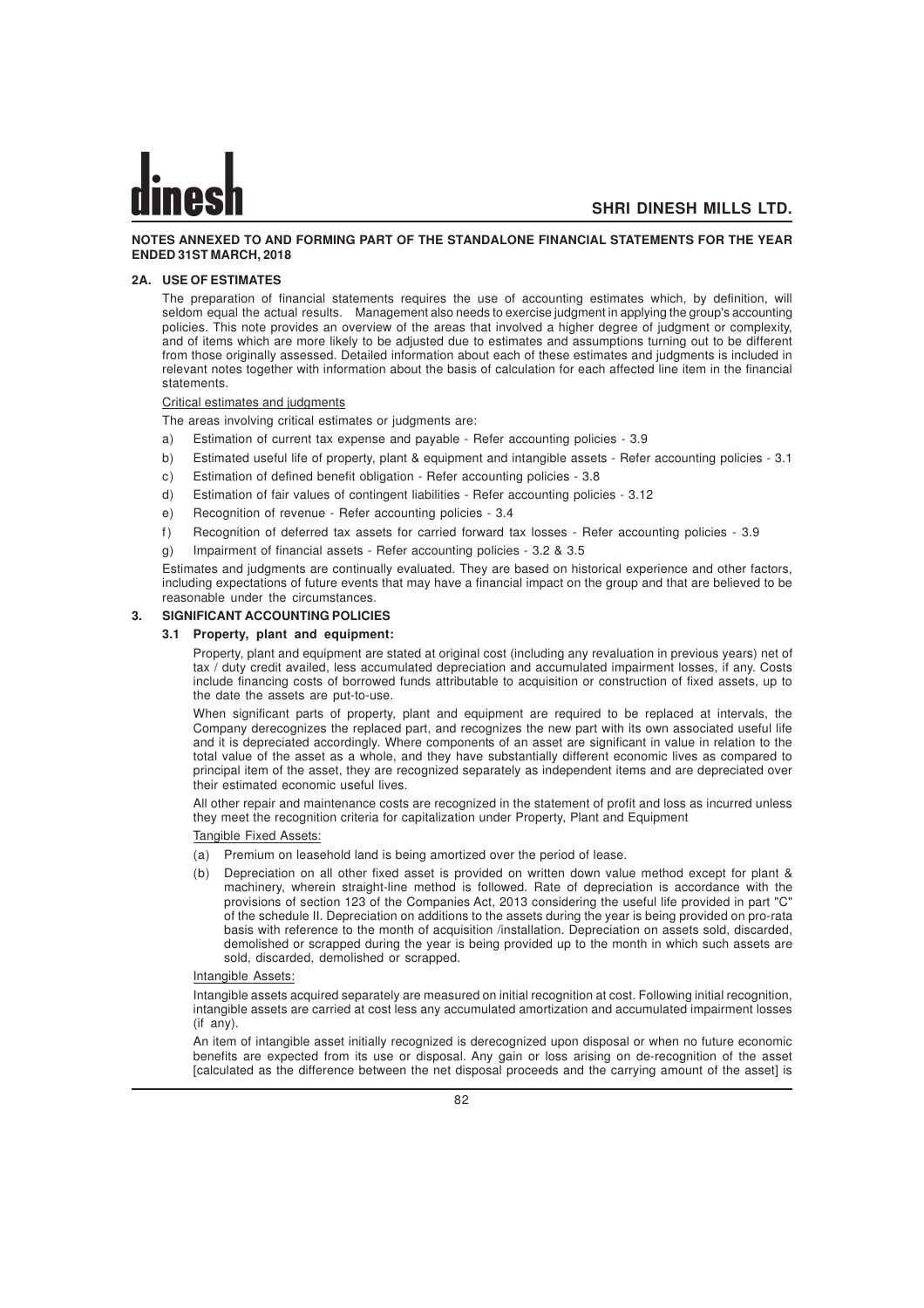

#### **NOTES ANNEXED TO AND FORMING PART OF THE STANDALONE FINANCIAL STATEMENTS FOR THE YEAR ENDED 31ST MARCH, 2018**

included in the income statement when the asset is derecognized. Intangible fixed assets are amortized on straight line basis over their estimated useful economic life.

#### Capital Work- in- progress

Capital work- in- progress represents directly attributable costs of construction to be capitalized. All other expenses including interest incurred during construction period are capitalized as a part of the construction cost to the extent to which these expenditures are attributable to the construction as per Ind AS-23 "Borrowing Costs". Interest income earned on temporary investment of funds brought in for the project during construction period are set off from the interest expense accounted for as expenditure during the construction period.

## **3.2 Impairment of non-financial assets**

The carrying amounts of assets are reviewed at each balance sheet date if there is any indication of impairment based on internal/external factors. An impairment loss is recognized wherever the carrying amount of an asset exceeds its recoverable amount. The recoverable amount is the greater of the asset's net selling price and value in use. In assessing value in use, the Company measures it on the basis of discounted cash flows for the remaining year's (remaining useful life) projections estimated based on current prices. Assessment is also done at each Balance Sheet date as to whether there is any indication that an impairment loss recognized for an asset in prior accounting periods may no longer exist or may have decreased. After impairment, depreciation is provided on the revised carrying amount of the asset over its remaining useful life.

#### **3.3 Foreign Currency Transactions**

The Company's financial statements are presented in INR, which is also the Company's functional currency. Initial Recognition

Foreign currency transactions are recorded in the reporting currency, by applying to the foreign currency amount the exchange rate between the reporting currency and the foreign currency at the date of transaction.

#### Conversion

Foreign currency monetary items are reported using the closing rate. Non-monetary items, which are measured in terms of historical costs denominated in foreign currency, are reported using the exchange rate at the date of the transaction. Non-monetary items, which are measured at fair value or other similar valuation denominated in a foreign currency, are translated using the exchange rate at the date when such value was determined.

#### Exchange Differences

Exchange differences arising on the settlement of monetary items or on reporting Company's monetary items at rates different from those at which they were initially recorded during the year or reported in previous financial statements including receivables and payables which are likely to be settled in foreseeable future, are recognized as income or as expenses in the year in which they arise. All other exchange differences are recognized as income or as expenses in the period in which they arise.

Transactions covered under forward contracts are accounted for at the contracted rate. All export proceeds have been accounted for at a fixed rate of exchange at the time of raising invoices. Foreign exchange fluctuations as a result of the export sales have been adjusted in the statement of profit and loss account and export proceeds not realized at the balance sheet date are restated at the rate prevailing as at the balance sheet date.

#### **3.4 Revenue recognition**

Revenue is recognized to the extent it is probable that the economic benefits will flow to the Company and the revenue can be reliably measured. Specifically,

- (i) Domestic Sales are recognized as revenue on transfer of significant risk and rewards of ownership which is generally on dispatch of products to the customers.
- (ii) Export Sales are recognized as revenue on transfer of significant risk and rewards of ownership which is generally on the basis of the dates of Bill of Lading and / or Air Way Bill.
- (iii) Export incentives benefits under "Duty Entitlement Pass Book under the Duty Exemption Scheme" and "Duty Draw back scheme" are accounted in the year of exports.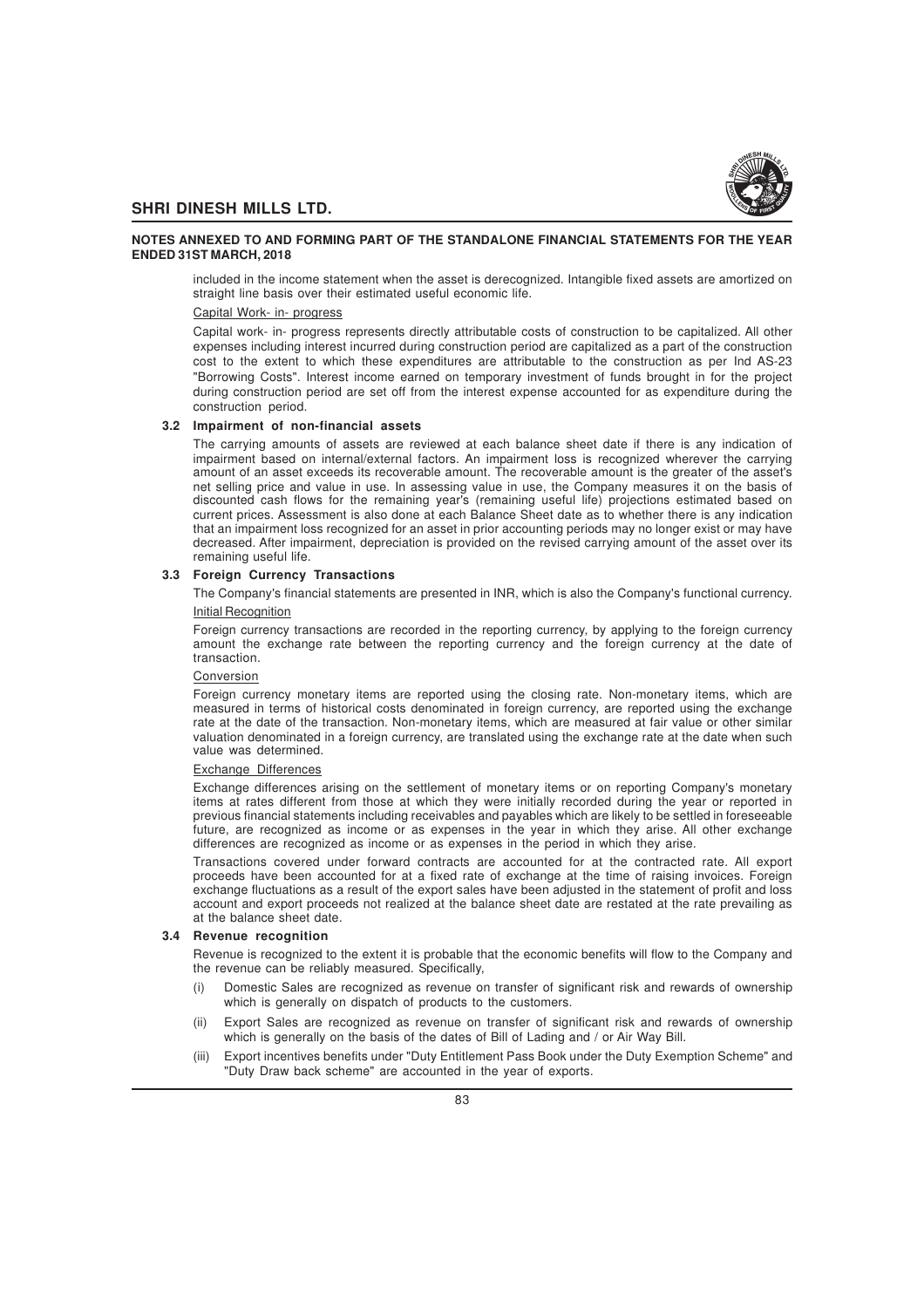#### **NOTES ANNEXED TO AND FORMING PART OF THE STANDALONE FINANCIAL STATEMENTS FOR THE YEAR ENDED 31ST MARCH, 2018**

- (iv) Dividend income is accounted for in the year in which the right to receive the same is established
- Interest income is recognized on a time proportion basis taking into account the amount outstanding and the rate applicable

#### **3.5 Financial Instruments**

A financial instrument is any contract that gives rise to a financial asset of one entity and a financial liability or equity instrument of another entity.

#### **A. Financial Assets**

# **a. Initial recognition and measurement:**

All financial assets are recognized initially at fair value (FVOCI / amortized cost / FVTPL). Purchases or sales of financial assets that require delivery of assets within a time frame established by regulation or convention in the market place [regular way trades] are recognized on the settlement date, trade date, i.e., the date that the Company commits to purchase or sell the asset.

#### **b. Subsequent measurement:**

For purposes of subsequent measurement, financial assets are classified in four categories:

#### **i. Debt instruments at amortized cost:**

A 'debt instrument' is measured at the amortized cost if both the following conditions are met:

- The asset is held with an objective of collecting contractual cash flows

- Contractual terms of the asset give rise on specified dates to cash flows that are "solely payments of principal and interest" [SPPI] on the principal amount outstanding.

After initial measurement, such financial assets are subsequently measured at amortized cost using the effective interest rate [EIR] method. Amortized cost is calculated by taking into account any discount or premium on acquisition (if any) and fees or costs that are an integral part of the EIR. The EIR amortization is included in finance income in the Statement of Profit and Loss. The losses arising from impairment are recognized in the profit or loss. This category generally applies to trade and other receivables.

# **ii. Debt instruments at fair value through other comprehensive income [FVTOCI]:**

A 'debt instrument' is classified as at the FVTOCI if both of the following criteria are met: - The asset is held with objective of both - for collecting contractual cash flows and selling the financial assets

- The asset's contractual cash flows represent SPPI.

Debt instruments included within the FVTOCI category are measured initially as well as at each reporting date at fair value. Fair value movements are recognized in the other comprehensive income [OCI]. However, the Company recognizes interest income, impairment losses & reversals and foreign exchange gain or loss in the Statement of Profit and Loss. On derecognition of the asset, cumulative gain or loss previously recognized in OCI is reclassified from the equity to Statement of Profit and Loss.

#### **iii. Debt instruments, derivatives and equity instruments at fair value through profit or loss [FVTPL]:**

FVTPL is a residual category for debt instruments. Any debt instrument, which does not meet the criteria for categorization as at amortized cost or as FVTOCI, is classified as at FVTPL. Debt instruments included within the FVTPL category are measured at fair value with all changes recognized in the P&L.

#### **iv. Equity instruments measured at fair value through other comprehensive income [FVTOCI]:**

All equity investments in scope of Ind AS 109 are measured at fair value. Equity instruments which are held for trading and contingent consideration recognized by an acquirer in a business combination to which Ind AS103 applies are classified as at FVTPL. For all other equity instruments, the Company may make an irrevocable election to present in other comprehensive income subsequent changes in the fair value. The Company has made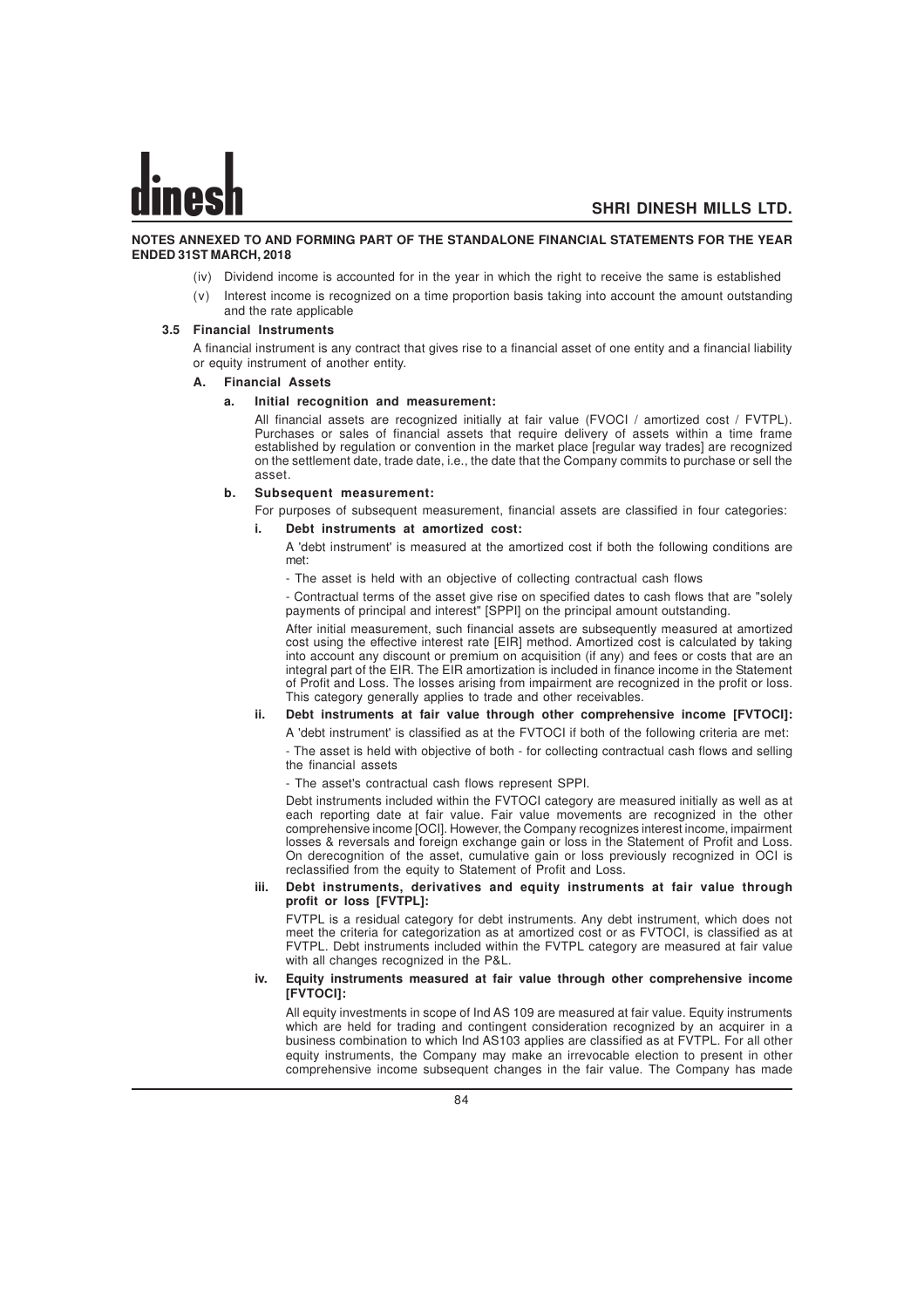

#### **NOTES ANNEXED TO AND FORMING PART OF THE STANDALONE FINANCIAL STATEMENTS FOR THE YEAR ENDED 31ST MARCH, 2018**

such election on an instrument by instrument basis. The classification is made on initial recognition and is irrevocable. If the Company decides to classify an equity instrument as at FVTOCI, then all fair value changes on the instrument, excluding dividends, are recognized in the OCI. There is no recycling of the amounts from OCI to Statement of Profit and Loss, even on sale of investment. However, the Company may transfer the cumulative gain or loss within equity. Equity instruments included within the FVTPL category are measured at fair value with all changes recognized in the Statement of Profit and Loss.

#### **c. Derecognition:**

- A financial asset is primarily derecognized when:
- i. The Company has transferred its rights to receive cash flows from the asset or has assumed an obligation to pay the received cash flows in full without material delay to a third party under a 'pass-through' arrangement? and either [a] the Company has transferred substantially all the risks and rewards of the asset, or [b] the Company has neither transferred nor retained substantially all the risks and rewards of the asset but has transferred control of the asset.

#### **B. Financial liabilities:**

#### **a. Initial recognition and measurement:**

Financial liabilities are classified, at initial recognition, as financial liabilities at fair value through profit or loss, loans and borrowings, payables, or as over the counter derivatives designated as hedging instruments in an effective hedge, as appropriate. All financial liabilities are recognized initially at fair value and, in the case of loans and borrowings and payables, net of directly attributable transaction costs.

#### **b. Subsequent measurement:**

The measurement of financial liabilities depends on their classification, as described below:

#### **i. Financial liabilities at fair value through profit or loss:**

Financial liabilities at fair value through profit or loss include financial liabilities held for trading and financial liabilities designated upon initial recognition as at fair value through profit or loss. This category also includes over the counter derivative financial instruments entered into by the Company that are not designated as hedging instruments in hedge relationships as defined by Ind AS 109.

Financial liabilities designated upon initial recognition at fair value through profit or loss are designated as such at the initial date of recognition, and only if the criteria in Ind AS 109 are satisfied for liabilities designated as FVTPL, fair value gains/ losses attributable to changes in own credit risk are recognized in OCI. These gains/ losses are not subsequently transferred to P&L. However, the Company may transfer the cumulative gain or loss within equity. All other changes in fair value of such liability are recognized in the statement of profit or loss. The Company has not designated any financial liability as at fair value through profit and loss.

#### **ii. Loans and borrowings:**

After initial recognition, interest-bearing loans and borrowings are subsequently measured at amortized cost using the EIR method. Gains and losses are recognized in profit or loss when the liabilities are derecognized as well as through the EIR amortization process. Amortized cost is calculated by taking into account any discount or premium on acquisition and fees or costs that are an integral part of the EIR. The EIR amortization is included as finance costs in the statement of profit and loss.

#### **c. Derecognition:**

A financial liability is derecognized when the obligation under the liability is discharged or cancelled or expires. When an existing financial liability is replaced by another from the same lender on substantially different terms, or the terms of an existing liability are substantially modified, such an exchange or modification is treated as the derecognition of the original liability and the recognition of a new liability. The difference in the respective carrying amounts is recognized in the statement of profit or loss.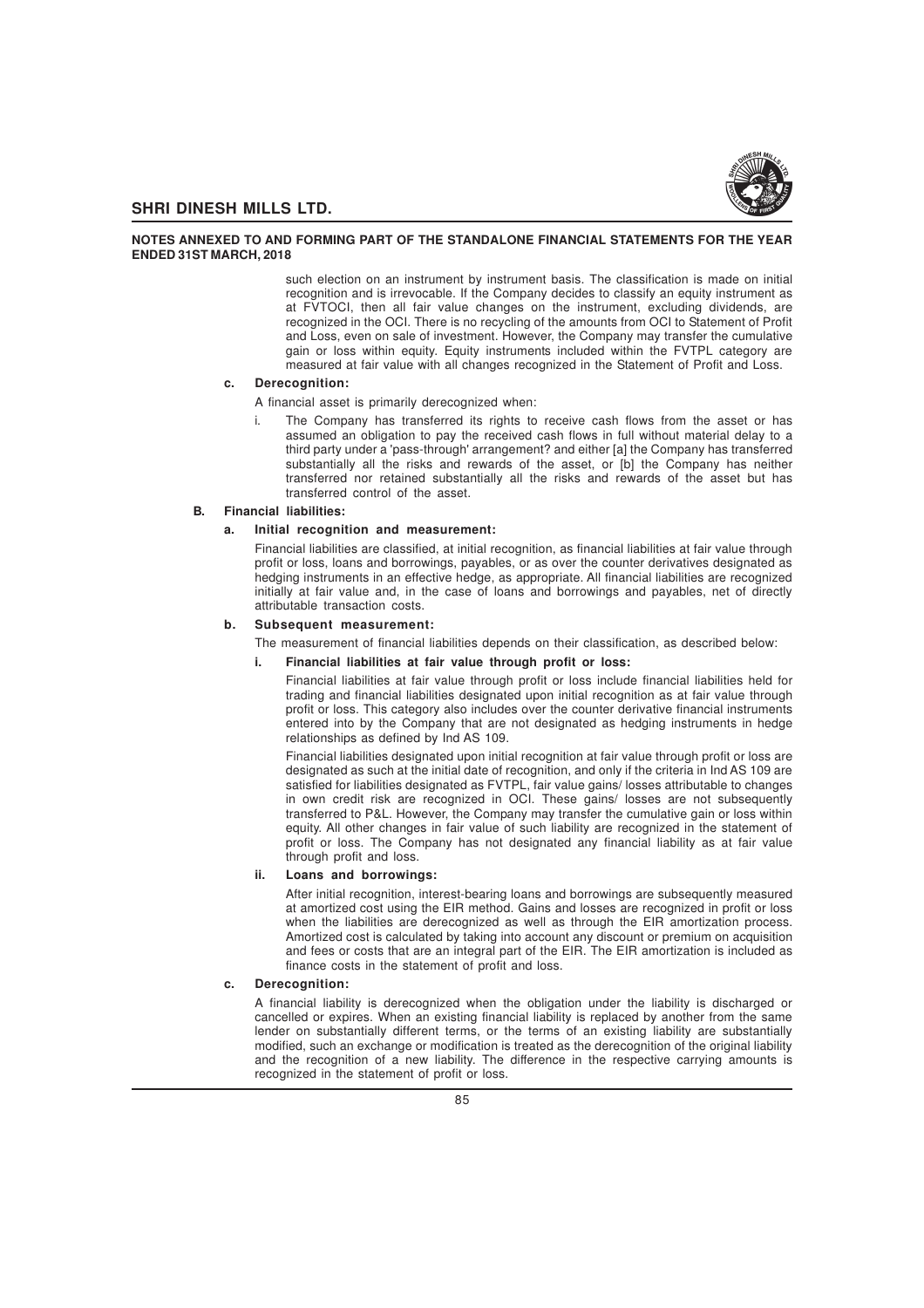#### **NOTES ANNEXED TO AND FORMING PART OF THE STANDALONE FINANCIAL STATEMENTS FOR THE YEAR ENDED 31ST MARCH, 2018**

#### **C. Reclassification of financial assets:**

The Company determines classification of financial assets and liabilities on initial recognition. After initial recognition, no reclassification is made for financial assets which are equity instruments and financial liabilities. For financial assets which are debt instruments, a reclassification is made only if there is a change in the business model for managing those assets. Changes to the business model are expected to be infrequent. If the Company reclassifies financial assets, it applies the reclassification prospectively from the reclassification date which is the first day of the immediately next reporting period following the change in business model. The Company does not restate any previously recognized gains, losses [including impairment gains or losses] or interest.

#### **D. Offsetting of financial instruments:**

Financial assets and financial liabilities are offset and the net amount is reported in the balance sheet if there is a currently enforceable legal right to offset the recognized amounts and there is an intention to settle on a net basis, to realize the assets and settle the liabilities simultaneously.

#### **3.6 Fair Value Measurement**

The Company measures financial instruments at fair value at each balance sheet date. Fair value is the price that would be received to sell an asset or paid to transfer a liability in an orderly transaction between market participants at the measurement date. The fair value measurement is based on the presumption that the transaction to sell the asset or transfer the liability takes place either:

- a. In the principal market for the asset or liability, or
- b. In the absence of a principal market, in the most advantageous market for the asset or liability

The principal or the most advantageous market must be accessible by the Company. The Company uses valuation techniques that are appropriate in the circumstances and for which sufficient data are available to measure fair value, maximizing the use of relevant observable inputs and minimizing the use of unobservable inputs.

All assets and liabilities for which fair value is measured or disclosed in the financial statements are categorized within the fair value hierarchy, described as follows, based on the lowest level input that is significant to the fair value measurement as a whole:

- Level 1 Quoted [unadjusted] market prices in active markets for identical assets or liabilities
- Level 2 Valuation techniques for which the lowest level input that is significant to the fair value measurement is directly or indirectly observable
- Level 3 Valuation techniques for which the lowest level input that is significant to the fair value measurement is unobservable

#### **3.7 Inventories**

- i. Stores, Machinery Spares, Coal, etc. are valued at cost or net realizable value whichever is lower. Cost is arrived at on 'Moving Weighted Average Cost basis';
- ii. Raw Materials are valued at cost or net realizable value whichever is lower. Cost is arrived at on 'Specific Identification cost basis'
- iii. Materials in Process and Finished Goods are valued at cost or net realizable value, whichever is lower. Cost comprises all cost of purchase, cost of conversion and other costs incurred in bringing the inventories to their present location and condition.
- iv. Materials in Customs Bonded Warehouse and in transit are stated at cost, up to the date of Balance Sheet.
- v. Due allowance is estimated and provided for defective and obsolete items, wherever necessary, based on the past experience of the Company.

## **3.8 Retirement benefits**

- Retirement benefit costs for the year are determined on the following basis:
	- i. Defined Contribution Plan:
		- Company's contribution paid/payable during the period to Provident Fund, Employee Deposit Linked Insurance Plan, Super Annuation Fund, Employee State Insurance Plan and Labour Welfare Fund are recognized as an expense in the Profit and Loss Account.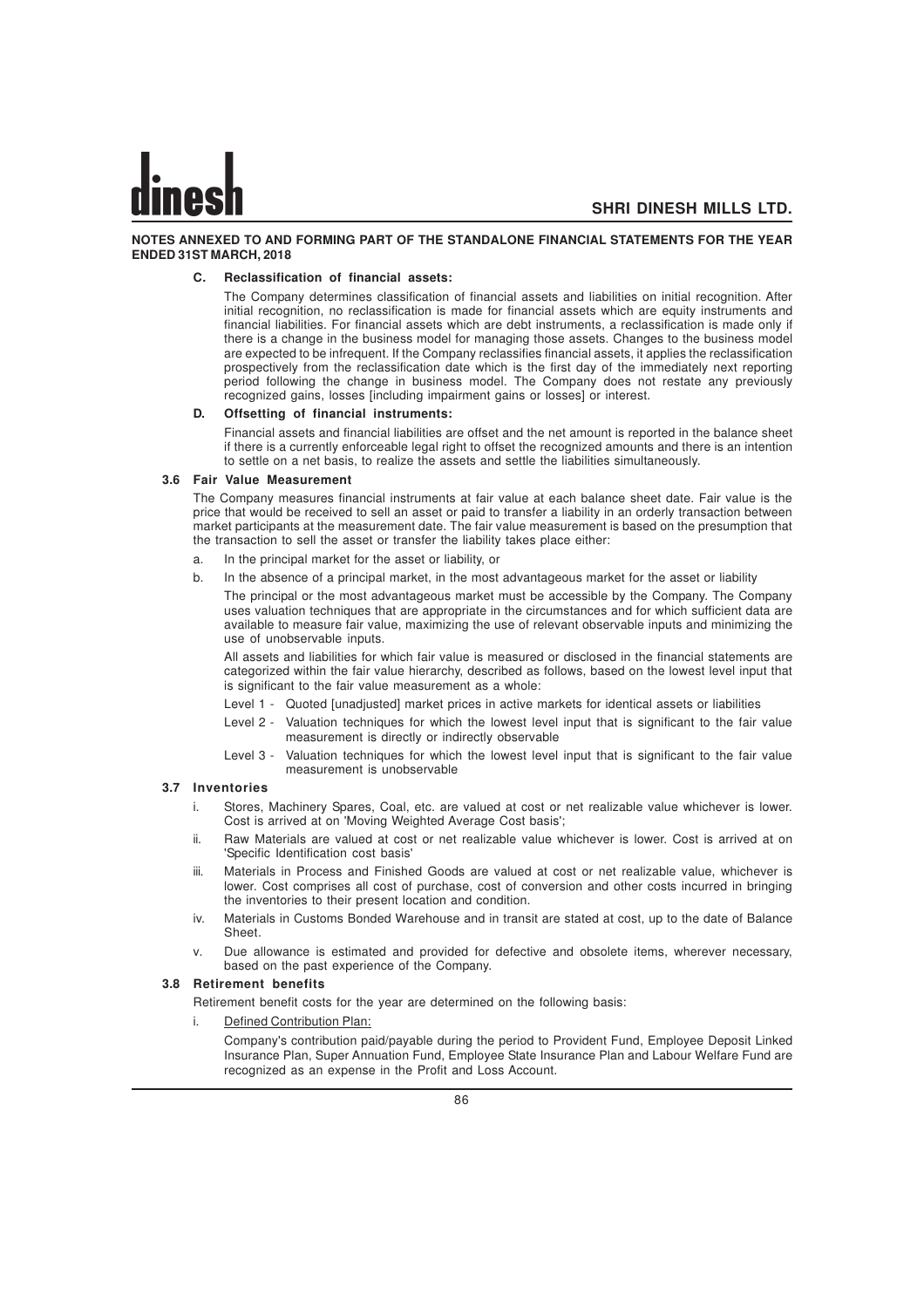

#### **NOTES ANNEXED TO AND FORMING PART OF THE STANDALONE FINANCIAL STATEMENTS FOR THE YEAR ENDED 31ST MARCH, 2018**

Defined Benefit Plan:

Provision for payments to the Employees Gratuity Fund after taking into account the funds available with the Trustees of the Gratuity Fund is based on actuarial valuation done at the close of each financial year.

At the reporting date Company's liabilities towards gratuity is determined by independent actuarial valuation using the projected unit credit method as per Ind AS 19. Re-measurements, comprising of actuarial gains and losses, the effect of the asset ceiling, excluding amounts included in net interest on the net defined benefit liability and the return on plan assets (excluding amounts included in net interest on the net defined benefit liability), are recognized immediately in the balance sheet with a corresponding debit or credit to other comprehensive income in the period in which they occur. Remeasurements are not classified to the statement of profit and loss in subsequent periods.

iii. Other defined benefits

Provision for other defined benefits for long term leave encashment is made based on an independent actuarial valuation on projected unit credit method at the end of each financial year. Actuarial gain and losses are recognized as give in (ii) above.

- iv. Company recognizes the undiscounted amount of short term employee benefits during the accounting period based on service rendered by employees.
- v. Compensation and gratuity paid on account of Voluntary Retirement Scheme (VRS) is treated as revenue expenditure as and when the scheme is announced by the company which is in line with the provisions related to constructive obligations as stated in Ind AS 37.

Net interest is calculated by applying the discount rate to the net defined benefit liability or asset.

## **3.9 Taxes on Income**

Tax expense comprises current and deferred tax. Current income tax is measured at the amount expected to be paid to the tax authorities in accordance with the Income Tax Act, 1961 and tax laws prevailing in the respective tax jurisdictions where the Company operates. Current tax items are recognized in correlation to the underlying transaction either in P&L, OCI or directly in equity.

Deferred tax is provided using the liability method on temporary differences between the tax bases of assets and liabilities and their carrying amounts for financial reporting purposes at the reporting date.

Deferred tax liabilities are recognized for all taxable temporary differences. Deferred tax assets are recognized for all deductible temporary differences, the carry forward of unused tax credits and any unused tax losses. Deferred tax assets are recognized on the basis of reasonable certainty that the company will be having sufficient future taxable profits and based on the same the DTA has been recognized in the books.

The carrying amount (if any) of deferred tax assets is reviewed at each reporting date and reduced to the extent that it is no longer probable that sufficient taxable profit will be available to allow all or part of the deferred tax asset to be utilized. Unrecognized deferred tax assets are re-assessed at each reporting date and are recognized to the extent the management estimates that it has become reasonable that future taxable profits will allow the deferred tax asset to be recovered.

Deferred tax assets and liabilities are measured at the tax rates [and tax laws] that have been enacted or substantively enacted at the reporting date.

Deferred tax items are recognized in correlation to the underlying transaction either in OCI or directly in equity. Deferred tax assets and deferred tax liabilities are offset if a legally enforceable right exists to set off current tax assets against current tax liabilities.

#### **3.10 Borrowing costs**

Borrowing cost includes interest, amortization of ancillary costs incurred in connection with the arrangement of borrowings and exchange differences arising from foreign currency borrowings to the extent they are regarded as an adjustment to the interest cost.

Borrowing costs directly attributable to the acquisition, construction or production of an asset that necessarily takes a substantial period of time to get ready for its intended use or sale are capitalized as part of the cost of the respective asset. All other borrowing costs are expensed in the period they occur.

Borrowing costs which are not specifically attributable to the acquisition, construction or production of a qualifying asset, the amount of borrowing costs eligible for capitalization is determined by applying a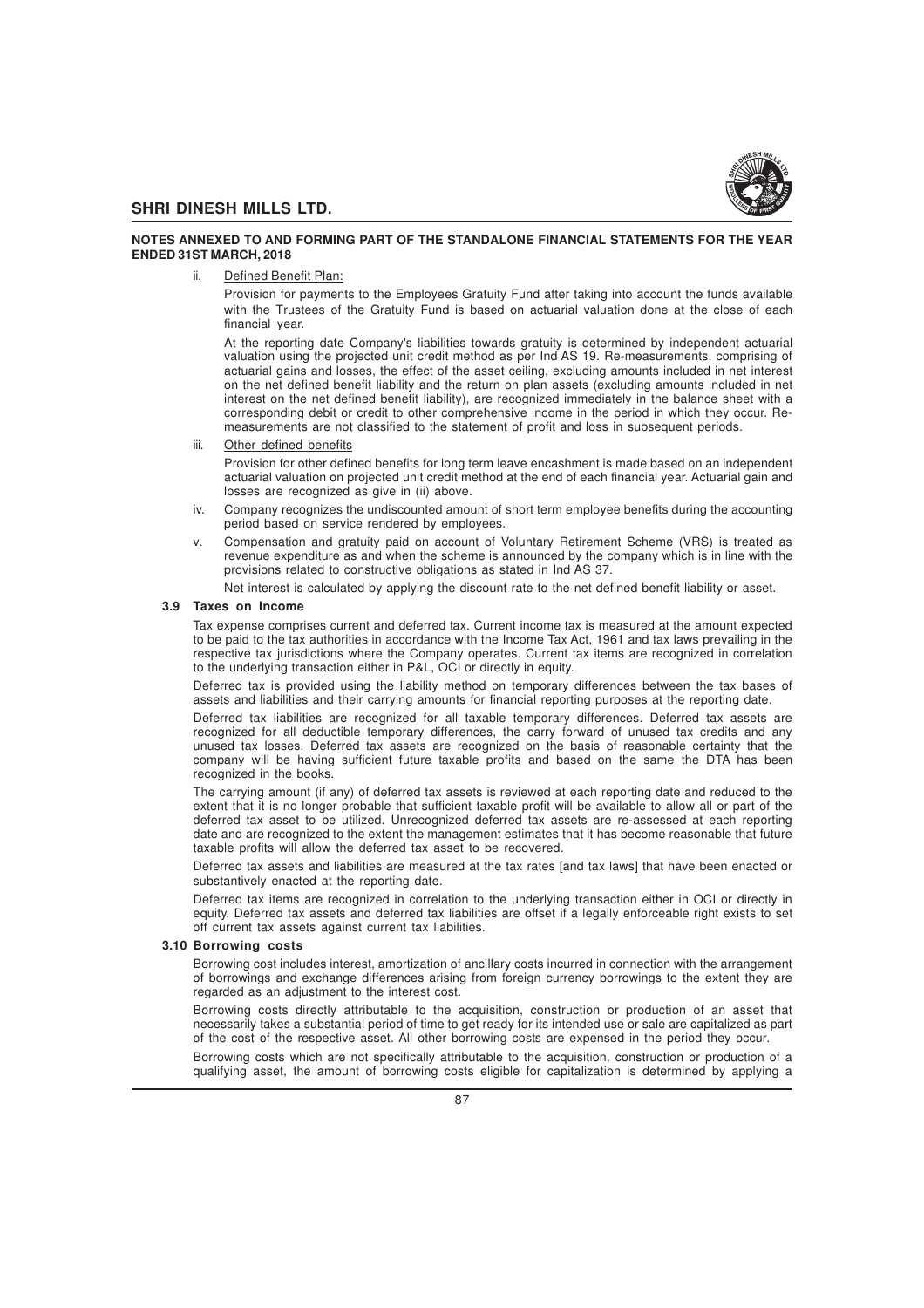#### **NOTES ANNEXED TO AND FORMING PART OF THE STANDALONE FINANCIAL STATEMENTS FOR THE YEAR ENDED 31ST MARCH, 2018**

weighted average capitalization rate. The weighted average rate is taken of the borrowing costs applicable to the outstanding borrowings of the company during the period, other than borrowings made specifically for the purpose of obtaining a qualifying asset. The amount of borrowing costs capitalized cannot exceed the amount of borrowing costs incurred during that period.

#### **3.11 Earnings per equity share**

Basic earnings per share is calculated by dividing the net profit or loss from continuing operation and total profit, both attributable to equity shareholders of the Company by the weighted average number of equity shares outstanding during the period.

## **3.12 Provisions, Contingent Liabilities and Contingent Assets:**

Provision is recognized when the Company has a present obligation (legal or constructive) as a result of past events and it is probable that the outflow of resources will be required to settle the obligation and in respect of which reliable estimates can be made.

A disclosure for contingent liability is made when there is a possible obligation, that may, but probably will not require an outflow of resources. When there is a possible obligation or a present obligation in respect of which the likelihood of outflow of resources is remote, no provision/ disclosure is made. The Company does not recognize a contingent liability but discloses its existence in the financial statements.

Contingent assets are not recognized in the financial statements. Provisions and contingencies are reviewed at each balance sheet date and adjusted to reflect the correct management estimates.

If the effect of the time value of money is material, provisions are discounted using a current pre-tax rate that reflects, when appropriate, the risks specific to the liability. Commitments include the amount of purchase order (net of advances) issued to parties for completion of assets. Provisions, contingent liabilities, contingent assets and commitments are renewed at each balance sheet date.

#### **3.13 Cash and Cash Equivalents**

Cash and cash equivalent comprise cash on hand and demand deposits with banks which are short-term, highly liquid investments that are readily convertible into known amounts of cash and which are subject to insignificant risk of changes in value.

## **3.14 Provisions**

Provisions are recognized when the Company has a present obligation (legal or constructive) as a result of a past event, and it is probable that an outflow of resources embodying economic benefits will be required to settle the obligation and a reliable estimate can be made of the amount of the obligation.

If the effect of the time value of money is material, provisions are discounted using a current pre-tax rate that reflects, when appropriate, the risks specific to the liability. When discounting is used, the increase in the provision due to the passage of time is recognized as a finance cost.

## **3.15 Government Subsidies**

The Company recognizes government subsidies / grant as per the criteria given under Ind AS 20.

- i. Government subsidies are recognized when there is reasonable assurance that the same will be received.
- ii. Revenue subsidies (for expenses that are already incurred) are reduced from the respective expenditure presented in the profit and loss account.
- iii. Capital subsidies relating to specific fixed assets are recognized in statement of profit and loss on a systematic basis over the useful life of the assets.

#### **3.16 Exceptional items**

Certain occasions, the size, type or incidence of an item of income or expense, pertaining to the ordinary activities of the Company is such that its disclosure improves the understanding of the performance of the Company, such income or expense is classified as an exceptional item and accordingly, disclosed in the notes accompanying to the financial statements.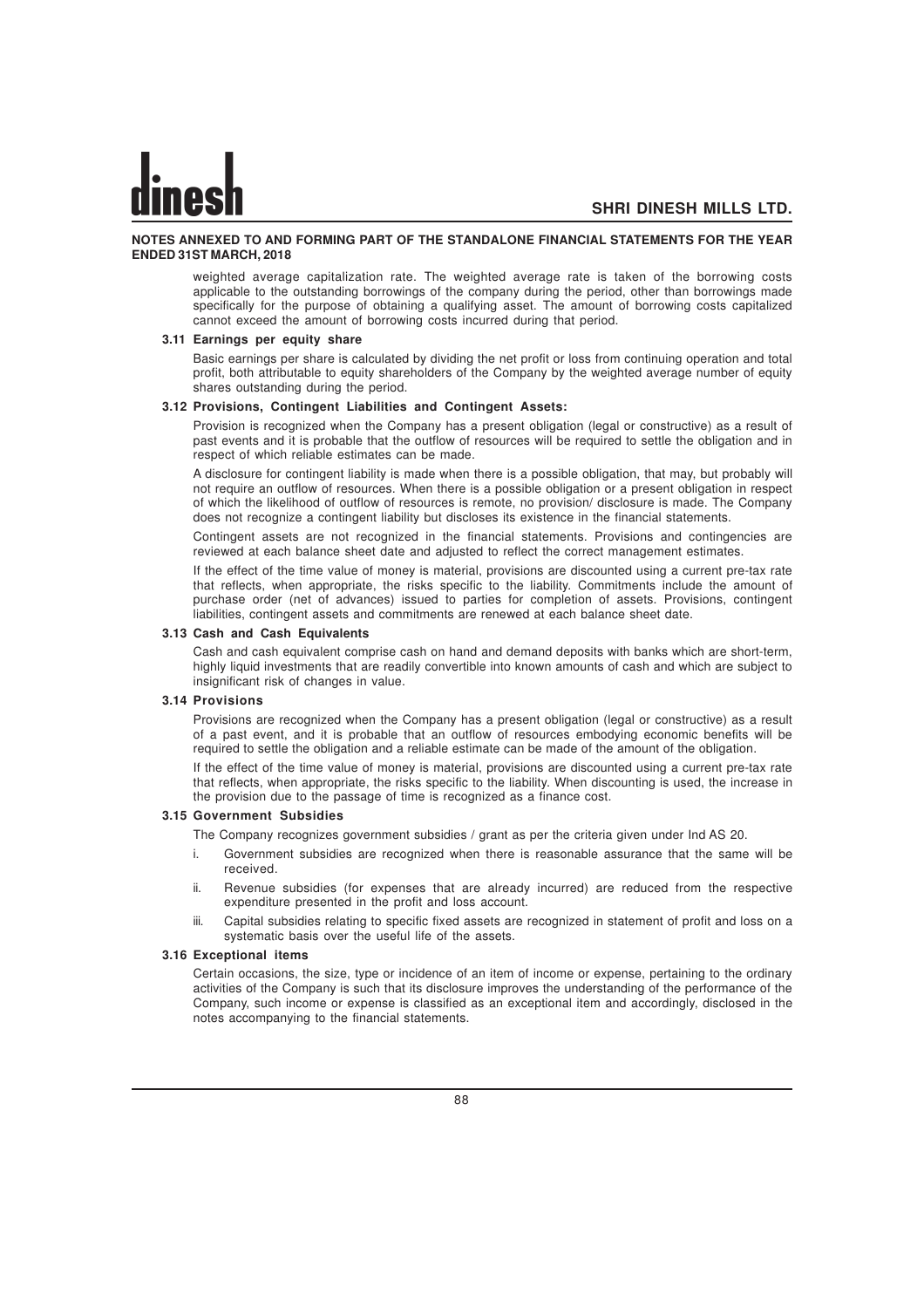

## **INDEPENDENT AUDITORS' REPORT ON CONSOLIDATED FINANCIAL STATEMENTS**

## **To the Members of Shri Dinesh Mills Limited**

# **Report on the Consolidated Ind AS Financial Statements**

We have audited the accompanying consolidated Ind AS financial statements of Shri Dinesh Mills Limited ("the Holding Company") and its subsidiaries (the Holding Company and its subsidiaries together referred to as "the Group"), comprising of the consolidated balance sheet as at 31st March 2018, the consolidated statement of profit and loss (including other comprehensive income), the consolidated statement of cash flows and the consolidated statement of changes in equity for the year ended, and a summary of the significant accounting policies and other explanatory information (hereinafter referred to as "the consolidated Ind AS financial statements".

## **Management's Responsibility for the Consolidated Financial Statements**

The Holding Company's Board of Directors is responsible for the preparation of these consolidated Ind AS financial statements in terms of the requirements of the Companies Act, 2013 ("the Act") that give a true and fair view of the consolidated financial position, consolidated financial performance including other comprehensive income, consolidated cash flows, and consolidated changes in equity of the Company in accordance with the accounting principles generally accepted in India, including the Accounting Standards (Ind AS) specified under Section 133 of the Act read with Rule 7 of the Companies (Accounts) Rules, 2014. The Board of Directors of the Company are responsible for maintenance of adequate accounting records in accordance with the provisions of the Act for safeguarding of the assets of the Company and for preventing and detecting frauds and other irregularities; the selection and application of appropriate accounting policies; making judgments and estimates that are reasonable and prudent; and the design, implementation and maintenance of adequate internal financial controls, that were operating effectively for ensuring the accuracy and completeness of the accounting records, relevant to the preparation and presentation of the consolidated Ind AS financial statements that give a true and fair view and are free from material misstatement, whether due to fraud or error, which have been used for the purpose of preparation of the consolidated Ind AS financial statements by the Directors of the Holding Company, as aforesaid.

#### **Auditors' Responsibility**

Our responsibility is to express an opinion on the consolidated Ind AS financial statements based on our audit. While conducting the audit, we have taken into account the provisions of the Act, the accounting and auditing standards and matters which are required to be included in the audit report under the provisions of the Act and the Rules made thereunder.

We conducted our audit in accordance with the Standards on Auditing specified under section 143(10) of the Act. Those standards require that we comply with ethical requirements and plan and perform the audit to obtain reasonable assurance about whether the consolidated financial statements are free from material misstatement.

An audit involves performing procedures to obtain audit evidence about the amounts and the disclosures in the consolidated Ind AS financial statements. The procedures selected depend on the auditor's judgment, including the assessment of the risks of material misstatement of the consolidated Ind AS financial statements, whether due to fraud or error. In making those risk assessments, the auditor considers internal financial control relevant to the holding Company's preparation of the consolidated Ind AS financial statements that give a true and fair view in order to design audit procedures that are appropriate in the circumstances. An audit also includes evaluating the appropriateness of the accounting policies used and the reasonableness of the accounting estimates made by the holding Company's Board of Directors, as well as evaluating the overall presentation of the consolidated Ind AS financial statements.

We believe that the audit evidence obtained is sufficient and appropriate to provide a basis for our audit opinion on the consolidated financial statements.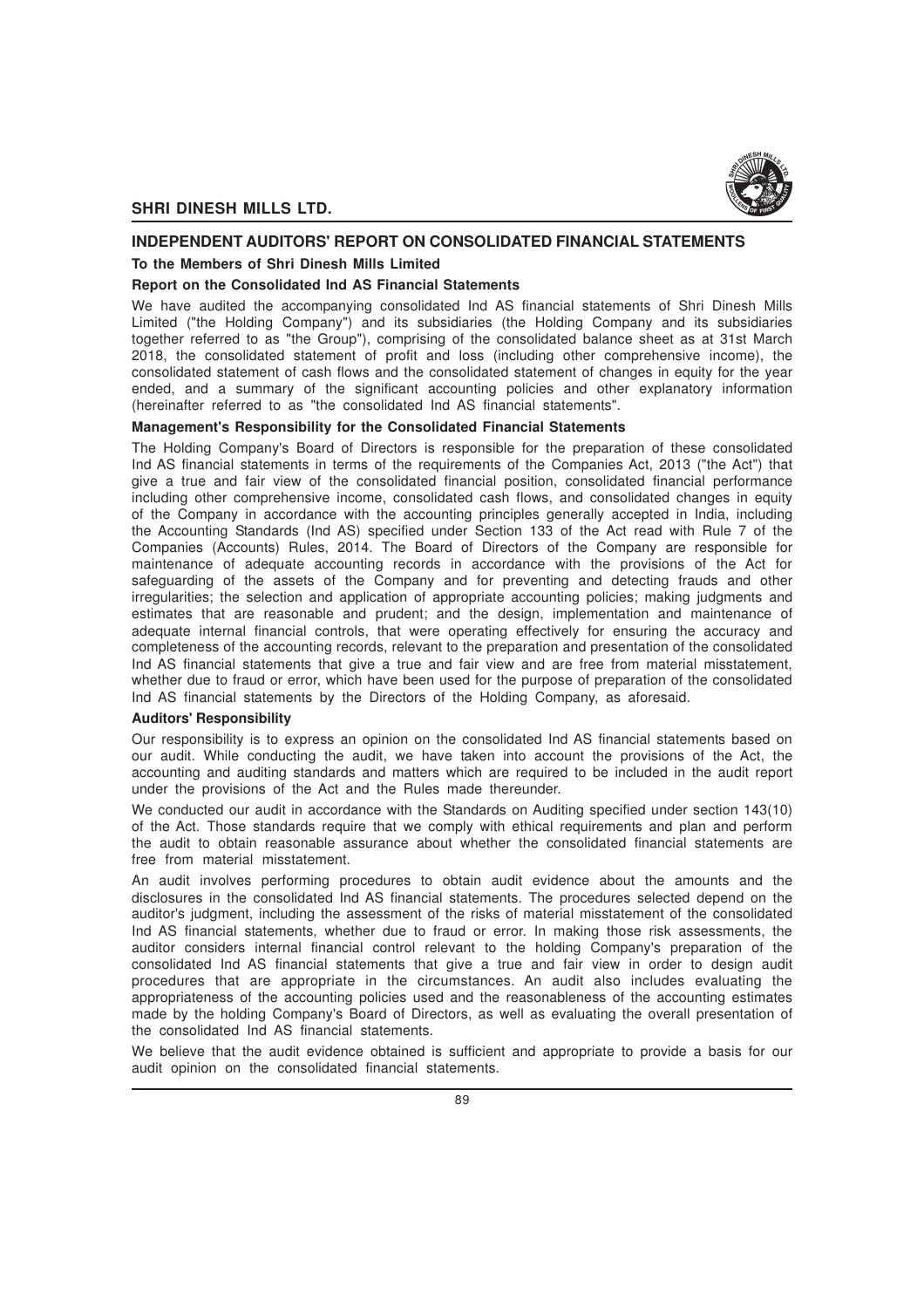# **Opinion**

In our opinion and to the best of our information and according to the explanations given to us, the aforesaid consolidated Ind AS financial statements give the information required by the Act in the manner so required and give a true and fair view in conformity with the accounting principles generally accepted in India including Ind AS, of the consolidated state of affairs of the Company, as at 31stMarch 2018, and their consolidated loss including other comprehensive income, its consolidated cash flows and the consolidated changes in equity for the year ended on that date.

# **Report on Other Legal and Regulatory Requirements**

- 1. As required by sub-section 3 of Section 143 of the Act, we report, to the extent applicable, that:
	- a. We have sought and obtained all the information and explanations which to the best of our knowledge and belief were necessary for the purposes of our audit of the aforesaid consolidated Ind AS financial statements.
	- b. In our opinion, proper books of account as required by law relating to preparation of the aforesaid consolidated Ind AS financial statements have been kept so far as it appears from our examination of those books.
	- c. The consolidated balance sheet, the consolidated statement of profit and loss, the consolidated statement of cash flows and consolidated statement of changes in equity dealt with by this report are in agreement with the relevant books of account maintained for the purpose of preparation of the consolidated Ind AS financial statements.
	- d. In our opinion, the aforesaid consolidated Ind AS financial statements comply with the Accounting Standards specified under Section 133 of the Act, read with Rule 7 of the Companies (Accounts) Rules, 2014.
	- e. On the basis of the written representations received from the directors of the Holding Company and its Subsidiaries as on 31stMarch 2018, none of the directors are disqualified as on 31st March, 2018 from being appointed as a director in terms of Section 164 (2) of the Act
	- f. With respect to the adequacy of the internal financial controls over financial reporting of the Group and the operating effectiveness of such controls, refer to our separate report in "Annexure A"; and
	- g. With respect to the other matters to be included in the Auditor's Report in accordance with Rule 11 of the Companies (Audit and Auditors) Rules, 2014, in our opinion and to the best of our information and according to the explanations given to us:
		- i. The consolidated Ind AS financial statements disclose the impact of pending litigations on the consolidated financial position of the Group. Refer Note 38 to the consolidated Ind AS financial statements;
		- ii. The Group has made provision, as required under applicable law or accounting standards, for material foreseeable losses, if any, on long term contracts including derivative contract; and
		- iii. There has been no delay in transferring amounts, required to be transferred, to the Investor Education and Protection Fund by the Holding Company and subsidiary companies.

For **Dhirubhai Shah & Co.** Chartered Accountants Firm's Registration Number: 102511W

Place : Vadodara Partner Partner Partner Partner Partner Partner Partner Partner

**Harish B Patel** Date : 28th, May 2018 Membership No. 014427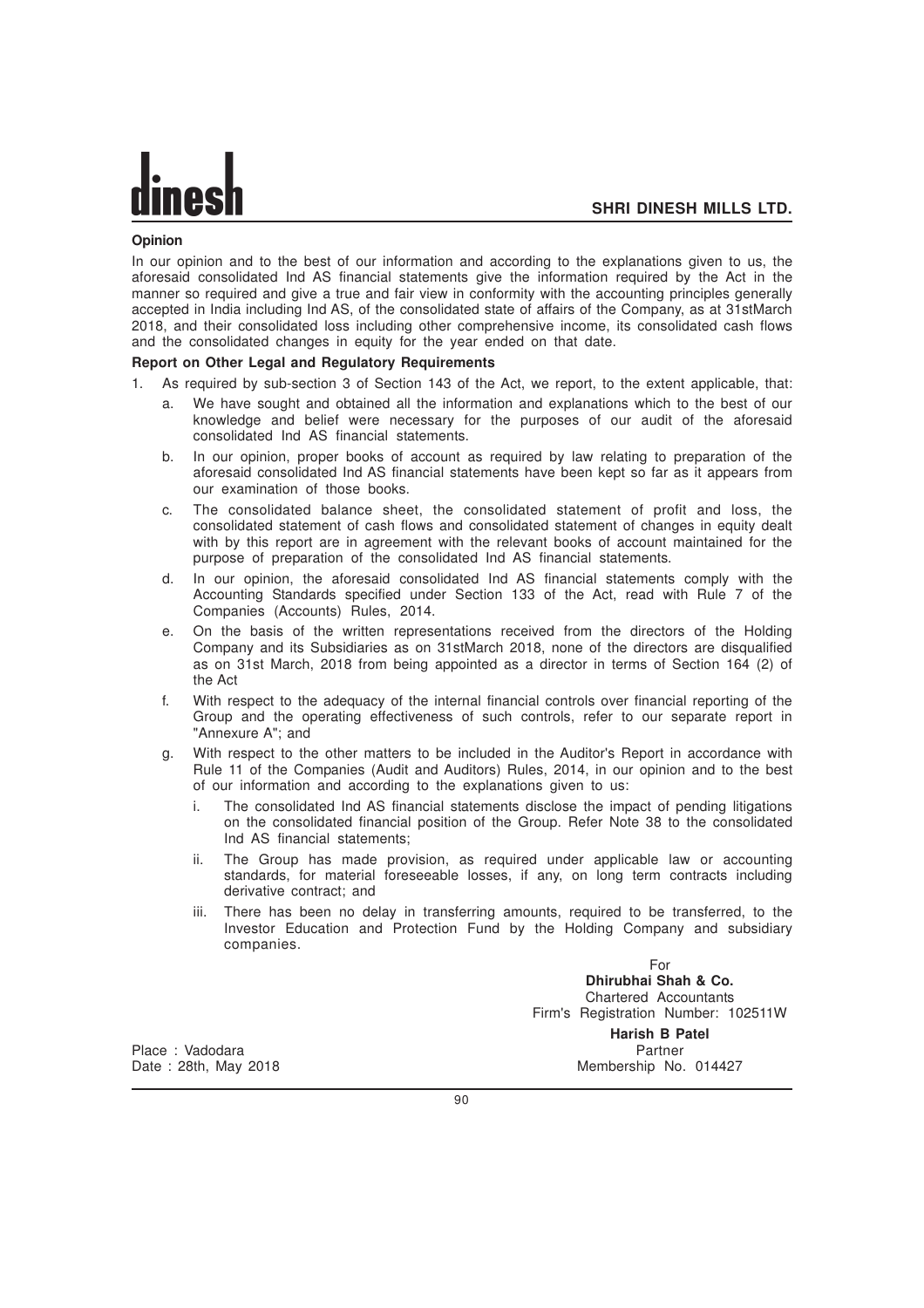

# **ANNEXURE - A TO THE AUDITORS' REPORT**

# **Report on the Internal Financial Controls under Clause (i) of Sub-section 3 of Section 143 of the Companies Act, 2013 ("the Act")**

In conjunction with our audit of the consolidated Ind AS financial statements of the Group as of and for the year ended 31 March 2018, we have audited the internal financial controls over financial reporting of Shri Dinesh Mills Limited ("the Holding Company") and its subsidiary companies as of that date.

## **Management's Responsibility for Internal Financial Controls**

The Respective Board of Directors of the Holding Company and its subsidiary companies are responsible for establishing and maintaining internal financial controls based on the internal control over financial reporting criteria established by the Company considering the essential components of internal control stated in the Guidance Note on Audit of Internal Financial Controls over Financial Reporting issued by the Institute of Chartered Accountants of India ("ICAI'). These responsibilities include the design, implementation and maintenance of adequate internal financial controls that were operating effectively for ensuring the orderly and efficient conduct of its business, including adherence to respective company's policies, the safeguarding of its assets, the prevention and detection of frauds and errors, the accuracy and completeness of the accounting records, and the timely preparation of reliable financial information, as required under the Companies Act, 2013.

## **Auditors' Responsibility**

Our responsibility is to express an opinion on the Company's internal financial controls over financial reporting based on our audit. We conducted our audit in accordance with the Guidance Note on Audit of Internal Financial Controls over Financial Reporting (the "Guidance Note") issued by ICAI and the Standards on Auditing, issued by ICAI and deemed to be prescribed under section 143(10) of the Companies Act, 2013, to the extent applicable to an audit of internal financial controls, both issued by the Institute of Chartered Accountants of India. Those Standards and the Guidance Note require that we comply with ethical requirements and plan and perform the audit to obtain reasonable assurance about whether adequate internal financial controls over financial reporting was established and maintained and if such controls operated effectively in all material respects.

Our audit involves performing procedures to obtain audit evidence about the adequacy of the internal financial controls system over financial reporting and their operating effectiveness. Our audit of internal financial controls over financial reporting included obtaining an understanding of internal financial controls over financial reporting, assessing the risk that a material weakness exists, and testing and evaluating the design and operating effectiveness of internal control based on the assessed risk. The procedures selected depend on the auditor's judgment, including the assessment of the risks of material misstatement of the financial statements, whether due to fraud or error.

We believe that the audit evidence we have obtained is sufficient and appropriate to provide a basis for our audit opinion on the Company's internal financial controls system over financial reporting.

# Meaning of Internal Financial Controls over Financial Reporting

A company's internal financial control over financial reporting is a process designed to provide reasonable assurance regarding the reliability of financial reporting and the preparation of financial statements for external purposes in accordance with generally accepted accounting principles. A company's internal financial control over financial reporting includes those policies and procedures that (1) pertain to the maintenance of records that, in reasonable detail, accurately and fairly reflect the transactions and dispositions of the assets of the company; (2) provide reasonable assurance that transactions are recorded as necessary to permit preparation of financial statements in accordance with generally accepted accounting principles, and that receipts and expenditures of the company are being made only in accordance with authorizations of management and directors of the company; and (3) provide reasonable assurance regarding prevention or timely detection of unauthorized acquisition,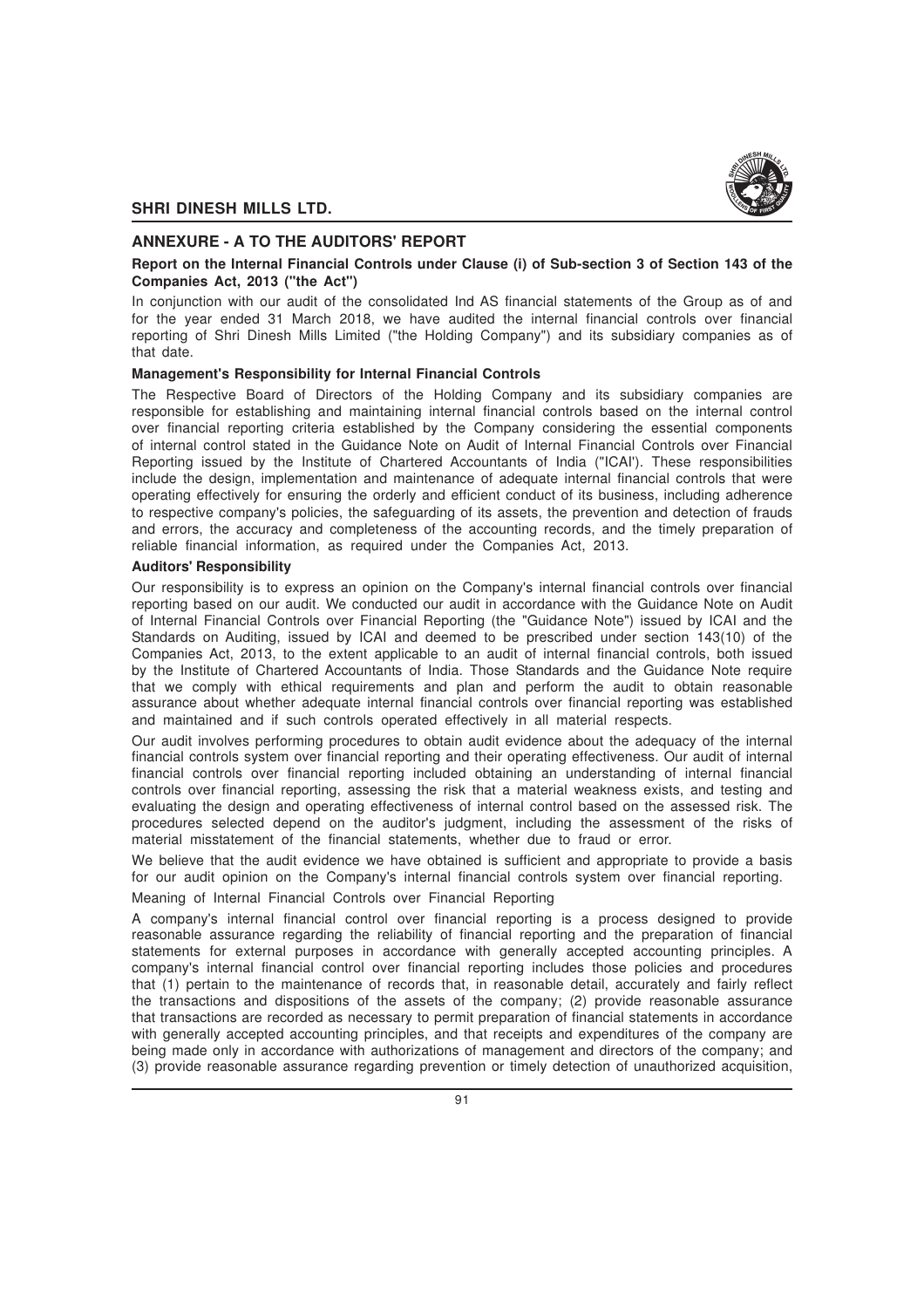use, or disposition of the company's assets that could have a material effect on the financial statements.

# **Inherent Limitations of Internal Financial Controls over Financial Reporting**

Because of the inherent limitations of internal financial controls over financial reporting, including the possibility of collusion or improper management override of controls, material misstatements due to error or fraud may occur and not be detected. Also, projections of any evaluation of the internal financial controls over financial reporting to future periods are subject to the risk that the internal financial control over financial reporting may become inadequate because of changes in conditions, or that the degree of compliance with the policies or procedures may deteriorate.

# **Opinion**

In our opinion, the Holding Company and its Subsidiary Company have, in all material respects, an adequate internal financial controls system over financial reporting and such internal financial controls over financial reporting were operating effectively as at 31 March 2018, based on the internal control over financial reporting criteria established by the Company considering the essential components of internal control stated in the Guidance Note on Audit of Internal Financial Controls Over Financial Reporting issued by the Institute of Chartered Accountants of India

> For **Dhirubhai Shah & Co.** Chartered Accountants Firm's Registration Number: 102511W **Harish B Patel** Membership No. 014427

Place : Vadodara Partner (Place : Vadodara Partner Place of Partner Partner Partner Partner Partner Partner Pa<br>Partner Partner (Place in 2018 Partner Partner Partner Partner Partner Partner Partner Partner Partner Partner<br>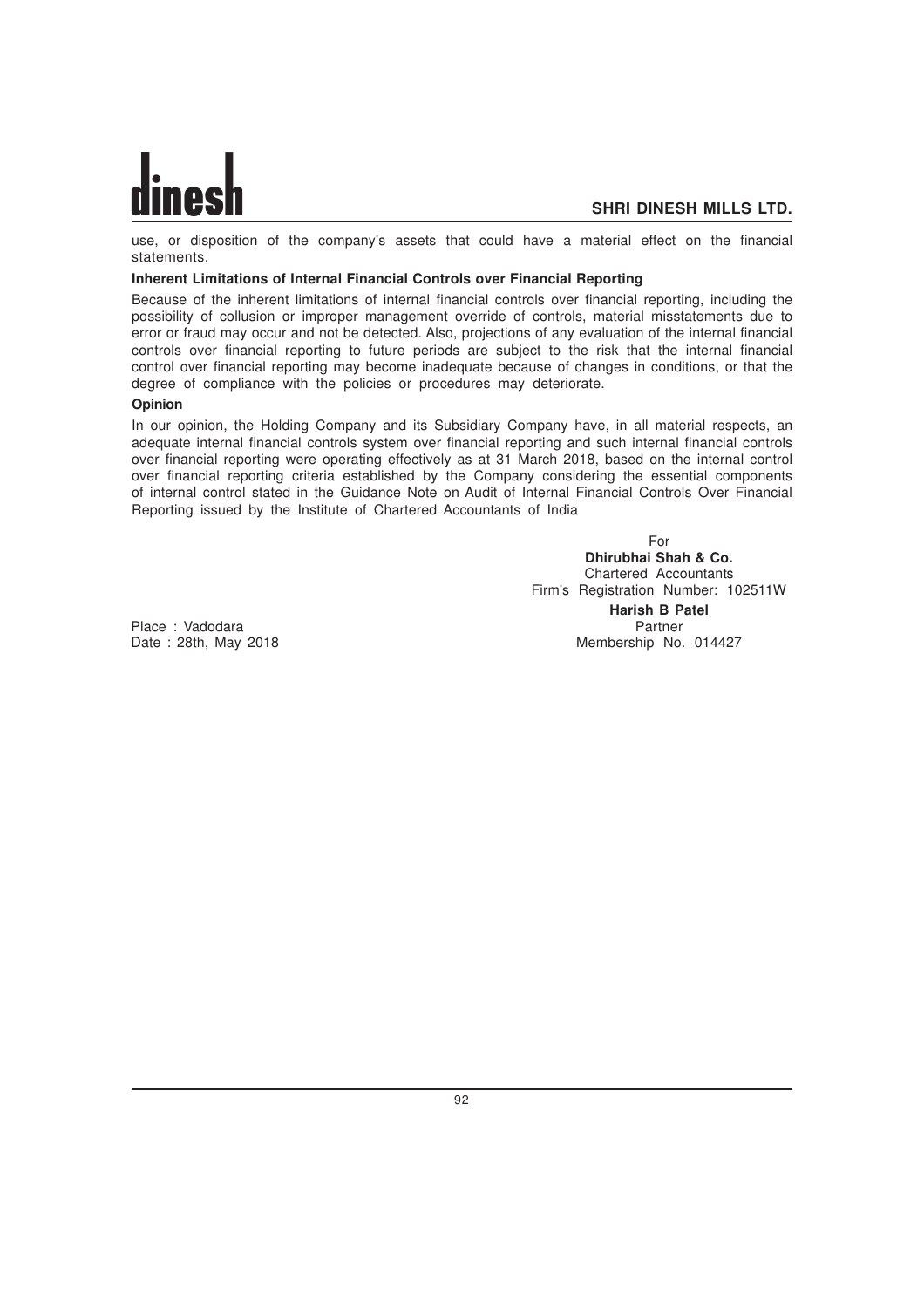

|                    | CONSOLIDATED STATEMENT OF ASSETS AND LIABILITIES AS AT 31ST MARCH, 2018         |                |                          |                      |                      |                                             |                                    |                      |
|--------------------|---------------------------------------------------------------------------------|----------------|--------------------------|----------------------|----------------------|---------------------------------------------|------------------------------------|----------------------|
|                    |                                                                                 | <b>Note</b>    |                          | As at                |                      | As at                                       |                                    | As at                |
|                    |                                                                                 | No.            |                          | 31-03-2018<br>Rs. In |                      | 31-03-2017<br>Rs. In                        |                                    | 01-04-2016<br>Rs. In |
|                    |                                                                                 |                |                          | Lakhs                |                      | Lakhs                                       |                                    | Lakhs                |
| <b>ASSETS</b>      |                                                                                 |                |                          |                      |                      |                                             |                                    |                      |
| (a)                | <b>NON-CURRENT ASSETS</b><br>Property, Plant and Equipment                      | $\overline{4}$ | 5,832.28                 |                      | 6,569.84             |                                             | 7,376.78                           |                      |
| (b)                | Capital Work in Progress                                                        | 4              | 9.70                     |                      |                      |                                             |                                    |                      |
| (c)                | <b>Financial Assets</b>                                                         |                |                          |                      |                      |                                             |                                    |                      |
|                    | (i)<br>Investments<br>(ii)<br>Loans                                             | 5<br>6         | 31.74<br>138.07          |                      | 31.74<br>133.78      |                                             | 31.19<br>124.07                    |                      |
|                    | Others<br>(iii)                                                                 | $\overline{7}$ | 17.05                    |                      | 17.60                |                                             | 18.25                              |                      |
| (d)                | Other Non Current Assets                                                        | 8              | 13.73                    |                      | 17.92                |                                             | 18.48                              |                      |
|                    | <b>CURRENT ASSETS</b>                                                           |                |                          | 6,042.57             |                      | 6,770.88                                    |                                    | 7,568.77             |
| (a)                | Inventories                                                                     | 9              | 3,001.96                 |                      | 3,684.32             |                                             | 3,407.66                           |                      |
| (b)                | <b>Financial Assets</b>                                                         |                |                          |                      |                      |                                             |                                    |                      |
|                    | Investments<br>(i)<br>(ii)<br>Trade Receivables                                 | 10<br>11       | 3,502.79<br>1,566.96     |                      | 3,408.16<br>1,396.42 |                                             | 1,807.25                           |                      |
|                    | Cash and Cash Equivalents<br>(iii)                                              | 12             | 333.87                   |                      | 365.88               |                                             | 3,218.62                           |                      |
|                    | (iv) Bank balances<br>other than above (ii)                                     | 13             | 20.30                    |                      | 20.08                |                                             | 20.76                              |                      |
|                    | (vi) Others                                                                     | 14             | 34.54                    |                      | 125.74               |                                             | 137.72                             |                      |
| (c)                | <b>Other Current Assets</b>                                                     | 15             | 213.62                   |                      | 215.67               |                                             | 260.71                             |                      |
|                    |                                                                                 |                |                          | 8,674.04             |                      | 9,216.27                                    |                                    | 8,852.72             |
|                    | <b>TOTAL ASSETS</b>                                                             |                |                          | 14,716.61            |                      | 15,987.15                                   |                                    | 16,421.49            |
|                    | <b>EQUITY AND LIABILITIES</b>                                                   |                |                          |                      |                      |                                             |                                    |                      |
| <b>EQUITY</b>      |                                                                                 | 16             | 508.44                   |                      | 508.44               |                                             | 508.44                             |                      |
| (a)<br>(b)         | Equity Share Capital<br>Other Equity                                            | 17             | 9,054.35                 |                      | 9.691.23             |                                             | 9,562.08                           |                      |
|                    | Equity attributable to equity holders of the Parent                             |                |                          | 9,562.79             |                      | 10,199.67                                   |                                    | 10,070.52            |
|                    | Non - Controlling Interest                                                      |                |                          | 830.68               |                      | 880.49                                      |                                    | 905.35               |
| <b>LIABILITIES</b> |                                                                                 |                |                          |                      |                      |                                             |                                    |                      |
|                    | <b>NON-CURRENT LIABILITIES</b>                                                  |                |                          |                      |                      |                                             |                                    |                      |
| (a)                | <b>Financial Liabilities</b><br><b>Borrowings</b><br>(i)                        | 18             | 551.42                   |                      | 959.18               |                                             | 1,592.41                           |                      |
|                    | (ii)<br>Others                                                                  | 19             | 245.34                   |                      | 249.01               |                                             | 240.35                             |                      |
| (b)                | Provisions                                                                      | 20             | 397.73                   |                      | 313.14               |                                             | 259.66                             |                      |
| (c)<br>(d)         | Deferred Tax Liabilities (Net)<br>Other Non Current Liabilities                 | 21<br>22       | 250.65<br>64.78          |                      | 335.54<br>65.28      |                                             | 427.69<br>65.77                    |                      |
|                    |                                                                                 |                |                          | 1,509.92             |                      | 1,922.15                                    |                                    | 2,585.88             |
| (a)                | <b>CURRENT LIABILITIES</b><br><b>Financial Liabilities</b>                      |                |                          |                      |                      |                                             |                                    |                      |
|                    | Borrowings<br>(i)                                                               | 23             | 33.87                    |                      | 53.99                |                                             | 152.87                             |                      |
|                    | Trade Payables<br>(ii)                                                          | 24             | 677.93                   |                      | 588.69               |                                             | 513.89                             |                      |
| (b)                | Other Financial Liabilities<br>Other Current Liabilities                        | 25<br>26       | 721.76<br>1.287.20       |                      | 730.18<br>1,477.19   |                                             | 635.77<br>1,469.41                 |                      |
| (c)                | Provisions                                                                      | 27             | 92.46                    |                      | 134.79               |                                             | 87.80                              |                      |
|                    |                                                                                 |                |                          | 2,813.22             |                      | 2,984.84                                    |                                    | 2,859.74             |
|                    | <b>TOTAL EQUITY &amp; LIABILITIES</b>                                           |                |                          | 14,716.61            |                      | 15,987.15                                   |                                    | 16,421.49            |
|                    | Corporate Information, Basis of Preparation &                                   |                |                          |                      |                      |                                             |                                    |                      |
|                    | <b>Significant Accounting Policies</b><br>The accompanying notes 1 to 46 are an | $1 - 3$        |                          |                      |                      |                                             |                                    |                      |
|                    | integral part of the Consolidated Financial Statements                          |                |                          |                      |                      |                                             |                                    |                      |
|                    | As per our Report of even date                                                  |                |                          |                      |                      | For and on behalf of the Board of Directors |                                    |                      |
|                    | For Dhirubhai Shah & Co.                                                        |                | N. U. Patel              |                      |                      | B. U. Patel                                 |                                    |                      |
|                    | <b>Chartered Accountants</b>                                                    |                | <b>Managing Director</b> |                      |                      |                                             | Chairman & Managing Director & CEO |                      |
|                    | Firm's Registration Number: 102511W                                             |                |                          |                      |                      |                                             |                                    |                      |
|                    | Harish B Patel                                                                  |                | Apurva Shah              |                      |                      | J. B. Sojitra                               |                                    |                      |
|                    | Partner                                                                         |                | Chief Financial Officer  |                      |                      | Company Secretary                           |                                    |                      |
|                    | Membership No.: 014427                                                          |                |                          |                      |                      |                                             |                                    |                      |
|                    | Vadodara, 28th May, 2018                                                        |                | Vadodara, 28th May, 2018 |                      |                      |                                             |                                    |                      |
|                    |                                                                                 |                |                          |                      |                      |                                             |                                    |                      |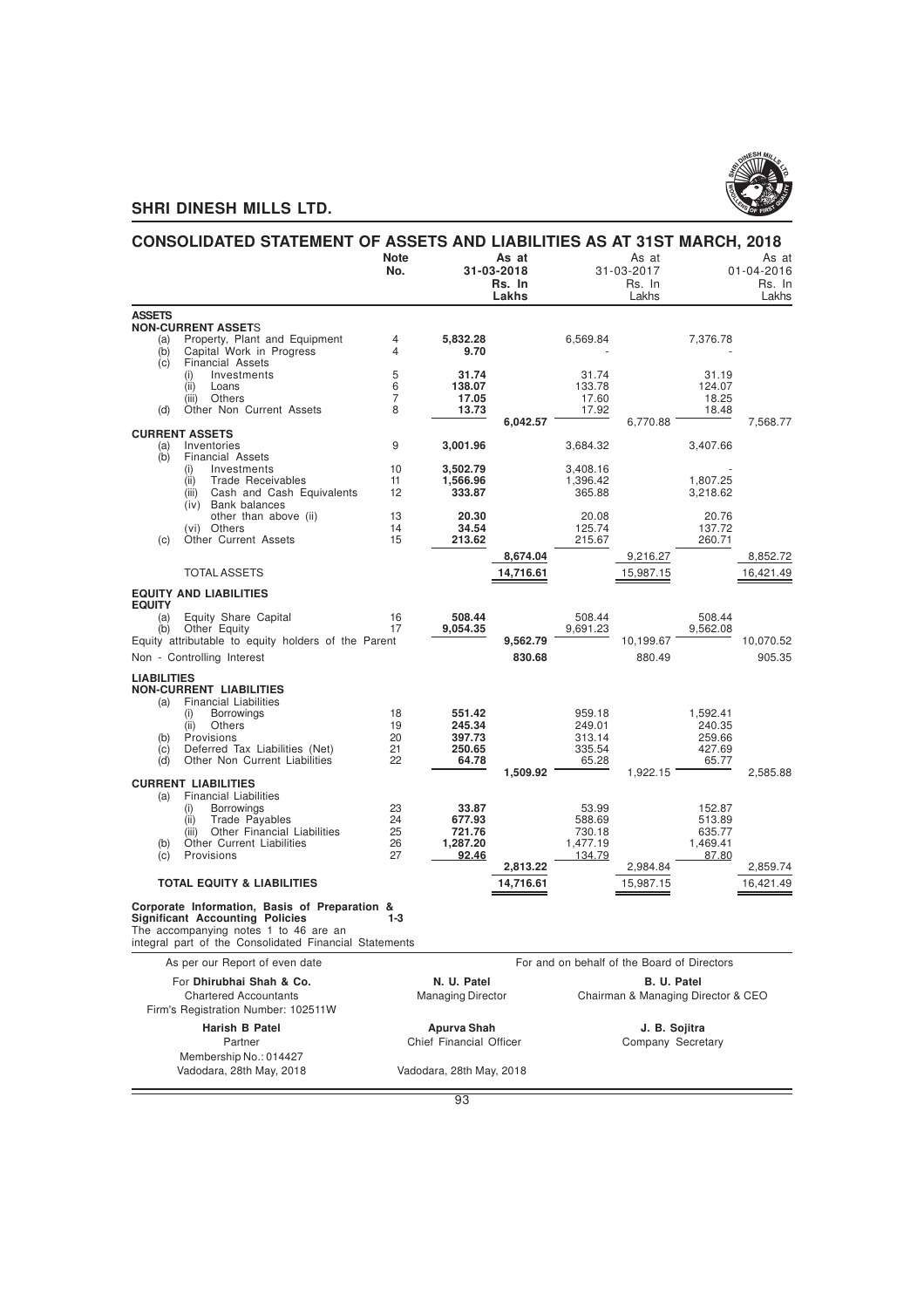# $\mathbf{d}$ ine

# **SHRI DINESH MILLS LTD.**

# **CONSOLIDATED STATEMENT OF PROFIT AND LOSS FOR THE YEAR ENDED 31ST MARCH, 2018**

|                                                                                                                                                                                                                                                             | <b>Note</b><br>No.       | 2017-18<br>Rs. In<br>Lakhs                  |                                    | 2016-17<br>Rs. In<br>Lakhs |                            |
|-------------------------------------------------------------------------------------------------------------------------------------------------------------------------------------------------------------------------------------------------------------|--------------------------|---------------------------------------------|------------------------------------|----------------------------|----------------------------|
| <b>INCOME</b>                                                                                                                                                                                                                                               |                          |                                             |                                    |                            |                            |
| Revenue from operations                                                                                                                                                                                                                                     | 28                       | 9,414.32                                    |                                    | 10,267.83                  |                            |
| Other income                                                                                                                                                                                                                                                | 29                       | 439.87                                      |                                    | 422.24                     |                            |
| <b>TOTAL INCOME</b>                                                                                                                                                                                                                                         |                          |                                             | 9,854.19                           |                            | 10,690.07                  |
| <b>EXPENSES</b>                                                                                                                                                                                                                                             |                          |                                             |                                    |                            |                            |
| Cost of Materials Consumed<br>Purchase of Stock-in-trade                                                                                                                                                                                                    | 30<br>31                 | 2,728.64<br>176.32                          |                                    | 3,092.29<br>117.88         |                            |
| Changes in inventories of finished                                                                                                                                                                                                                          |                          |                                             |                                    |                            |                            |
| goods, Stock-in-Trade and work-inprogress                                                                                                                                                                                                                   | 32                       | 469.54                                      |                                    | (139.87)                   |                            |
| Excise Duty                                                                                                                                                                                                                                                 |                          | 152.08                                      |                                    | 634.04                     |                            |
| Employee benefits expense<br>Finance Costs                                                                                                                                                                                                                  | 33<br>34                 | 3,098.32<br>211.33                          |                                    | 3,107.31<br>290.93         |                            |
| Depreciation and amortization expenses                                                                                                                                                                                                                      | $\overline{4}$           | 862.49                                      |                                    | 910.66                     |                            |
| Other expenses                                                                                                                                                                                                                                              | 35                       | 2,404.25                                    |                                    | 2,547.91                   |                            |
| <b>TOTAL EXPENSES</b>                                                                                                                                                                                                                                       |                          |                                             | 10,102.97                          |                            | 10,561.15                  |
| Profit/(Loss) before exceptional items and tax                                                                                                                                                                                                              |                          |                                             | (248.78)                           |                            | 128.92                     |
| Exceptional items (net)                                                                                                                                                                                                                                     | 36                       | 516.77                                      | 516.77                             |                            |                            |
| Profit/(Loss) before tax                                                                                                                                                                                                                                    |                          |                                             | (765.55)                           |                            | 128.92                     |
| Tax items                                                                                                                                                                                                                                                   |                          |                                             |                                    |                            |                            |
| Current tax                                                                                                                                                                                                                                                 |                          |                                             |                                    |                            |                            |
| Earlier years tax provisions (written back)                                                                                                                                                                                                                 |                          |                                             |                                    |                            |                            |
| Deferred tax (asset) / liability<br>Total tax items                                                                                                                                                                                                         |                          | (84.84)                                     | (84.84)                            | (92.15)                    | (92.15)                    |
|                                                                                                                                                                                                                                                             |                          |                                             |                                    |                            |                            |
| Profit/(Loss) for the year                                                                                                                                                                                                                                  |                          |                                             | (680.71)                           |                            | 221.07                     |
| Other Comprehensive Income<br>Items that will not be re-classified to Profit or Loss<br>Re-measurement gains/ (losses) on post employment benefit plans<br>Fair valuation of investment in equity shares<br>Other Comprehensive Income/ (Loss) for the year |                          |                                             | 48.61<br>48.61                     |                            | (25.53)<br>0.55<br>(24.98) |
| Total Comprehensive Income/ (Loss) for the year                                                                                                                                                                                                             |                          |                                             | (632.10)                           |                            | 196.09                     |
|                                                                                                                                                                                                                                                             |                          |                                             |                                    |                            |                            |
| Profit for the year attributable to:<br>Equity holders of the parent                                                                                                                                                                                        |                          |                                             | (630.05)                           |                            | 246.61                     |
| Non-controlling interest                                                                                                                                                                                                                                    |                          |                                             | (50.66)                            |                            | (25.54)                    |
| Other Comprehensive Income for the year attributable to:                                                                                                                                                                                                    |                          |                                             |                                    |                            |                            |
| Equity holders of the parent                                                                                                                                                                                                                                |                          |                                             | 47.77                              |                            | (25.67)                    |
| Non-controlling interest                                                                                                                                                                                                                                    |                          |                                             | 0.84                               |                            | 0.69                       |
| Total Comprehensive Income for the year attributable to:                                                                                                                                                                                                    |                          |                                             |                                    |                            |                            |
| Equity holders of the parent                                                                                                                                                                                                                                |                          |                                             | (582.28)                           |                            | 220.94                     |
| Non-controlling interest                                                                                                                                                                                                                                    |                          |                                             | (49.82)                            |                            | (24.85)                    |
| Earnings Per Equity Share (Basic and Diluted)                                                                                                                                                                                                               | 37                       |                                             | (13.39)                            |                            | 4.35                       |
| Corporate Information, Basis of Preparation &<br>Significant Accounting Policies<br>The accompanying notes 1 to 46 are an integral part of<br>the Consolidated Financial Statements                                                                         | $1 - 3$                  |                                             |                                    |                            |                            |
| As per our Report of even date                                                                                                                                                                                                                              |                          | For and on behalf of the Board of Directors |                                    |                            |                            |
| For Dhirubhai Shah & Co.                                                                                                                                                                                                                                    | N. U. Patel              |                                             | B. U. Patel                        |                            |                            |
| <b>Chartered Accountants</b><br>Firm's Registration Number: 102511W                                                                                                                                                                                         | <b>Managing Director</b> |                                             | Chairman & Managing Director & CEO |                            |                            |
| Harish B Patel                                                                                                                                                                                                                                              | <b>Apurva Shah</b>       |                                             | J. B. Sojitra                      |                            |                            |
| Partner                                                                                                                                                                                                                                                     | Chief Financial Officer  |                                             | Company Secretary                  |                            |                            |
| Membership No.: 014427<br>Vadodara, 28th May, 2018                                                                                                                                                                                                          | Vadodara, 28th May, 2018 |                                             |                                    |                            |                            |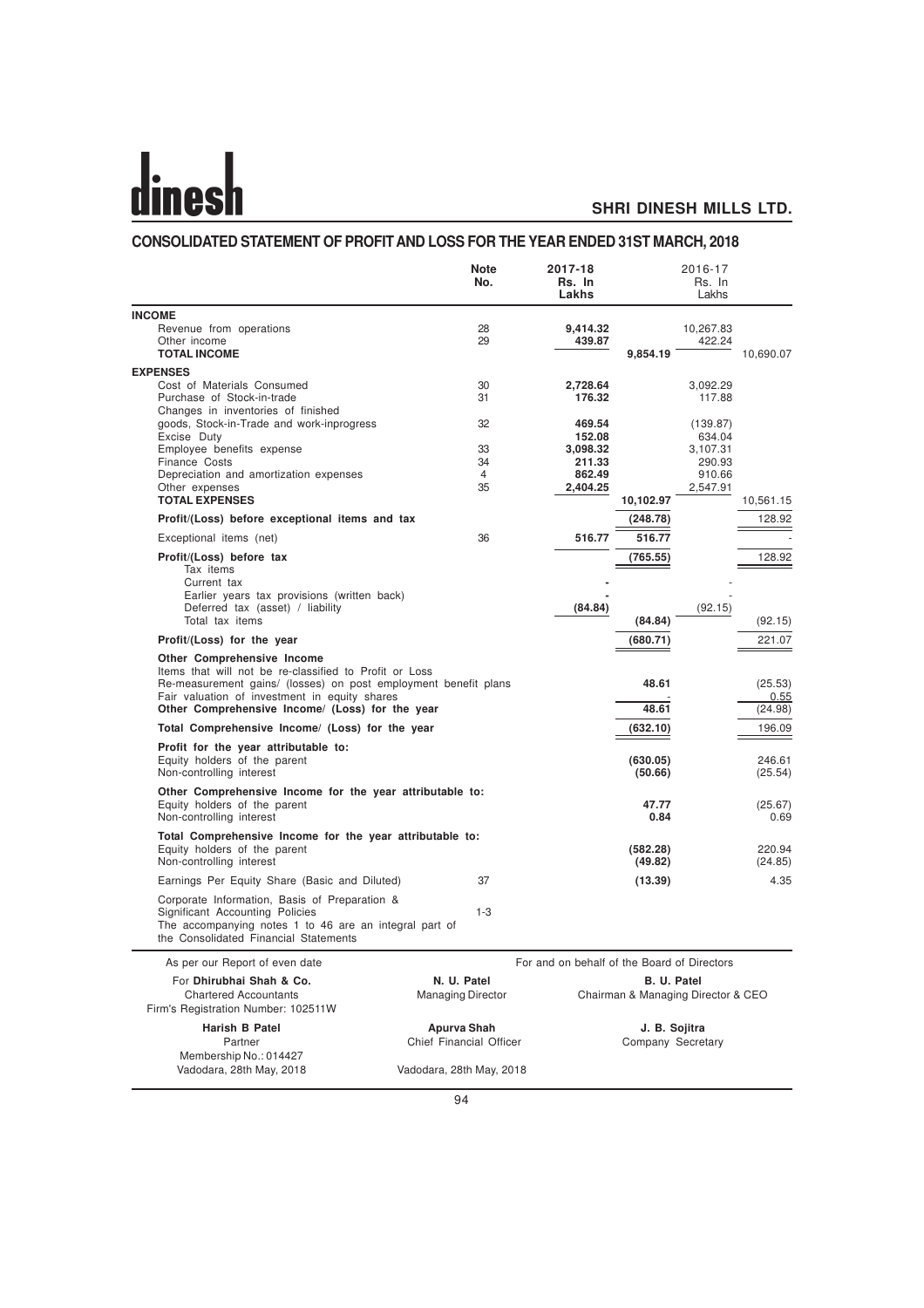

# **CONSOLIDATED CASH FLOW STATEMENT FOR THE YEAR ENDED 31ST MARCH, 2018**

|     | <b>Particulars</b>                                                      | 2017-18          | (Rs. In lacs)<br>2016-17 |
|-----|-------------------------------------------------------------------------|------------------|--------------------------|
| (A) | <b>CASH FLOW FROM OPERATING ACTIVITIES</b><br>Profit/ (loss) Before Tax | (765.55)         | 128.92                   |
|     | Adjustments for:                                                        |                  |                          |
|     | Depreciation and amortization                                           | 862.49<br>209.86 | 910.66                   |
|     | Interest and finance charges<br>Interest income                         | (25.48)          | 286.48<br>(49.30)        |
|     | Non-cash adjustment in OCI                                              | (48.61)          | (27.07)                  |
|     | Dividend Income                                                         | (196.94)         | (187.37)                 |
|     | Sundry Balances written back                                            | (42.54)          |                          |
|     | Fair Valuation of Financial Instruments                                 | 40.98            |                          |
|     | Operating Profit before Working Capital Changes                         | 34.21            | 1,062.32                 |
|     | Adjustments for changes in working capital :                            |                  |                          |
|     | (Increase)/decrease in trade receivables                                | (170.55)         | 410.81                   |
|     | (Increase)/decrease in other assets                                     | 92.78            | 48.52                    |
|     | (Increase)/decrease in inventories                                      | 682.36           | (276.65)                 |
|     | (Increase)/decrease in Trade Payables                                   | 131.78           | 74.80                    |
|     | (Increase)/decrease in Other Current Liabilities                        | (160.40)         | 206.99                   |
|     | Increase/(decrease) in provisions                                       | 2.58             | 5.92                     |
|     | Cash Generated from Operations                                          | 612.77           | 1.532.71                 |
|     | Income taxes paid                                                       |                  |                          |
|     | Net Cashflow from Operating Activities                                  | 612.77           | 1,532.71                 |
| (B) | <b>CASH FLOW FROM INVESTING ACTIVITIES</b>                              |                  |                          |
|     | Purchase of fixed assets                                                | (124.90)         | (103.72)                 |
|     | Additions in capital work in progress                                   | (9.70)           |                          |
|     | Purchase of Investments                                                 | (144.40)         | (3,408.02)               |
|     | Proceeds from sale of investments                                       | 39.55            |                          |
|     | Dividend Income                                                         | 196.94           | 187.37                   |
|     | Interest received                                                       | 25.48            | 49.30                    |
|     | Net Cashflow from Investing Activities                                  | (17.04)          | (3,275.07)               |
|     | (C) CASH FLOW FROM FINANCING ACTIVITIES                                 |                  |                          |
|     | Issue of Share Capital                                                  | 10.00            |                          |
|     | Long Term Borrowings                                                    |                  |                          |
|     | Payments<br>Short Term Borrowings                                       | (395.23)         | (630.02)                 |
|     | Receipts                                                                | 59.14            |                          |
|     | Payments                                                                |                  | (102.09)                 |
|     | Interest and finance charges                                            | (209.86)         | (286.48)                 |
|     | Dividend Paid                                                           | (91.79)          | (91.79)                  |
|     | Net Cashflow from Financing Activities                                  | (627.74)         | (1, 110.38)              |
|     | Net Increase/(Decrease) in Cash and Cash Equivalents                    | (32.01)          | (2,852.74)               |
|     | Cash and bank balances at the beginning of the year                     | 365.88           | 3,218.62                 |
|     | Cash and bank balances at the end of the year                           | 333.87           | 365.88                   |
|     |                                                                         |                  |                          |

**NOTES:**<br>1) The The above cash flow statement has been prepared as per the "Indirect method" set out in the Indian Accounting Standard (Ind AS) - 7 Statement of Cash Flows

2) Figures in bracket indicate cash outflow.

3) Previous year figures have been regrouped and recast wherever necessary to confirm to current year's classification.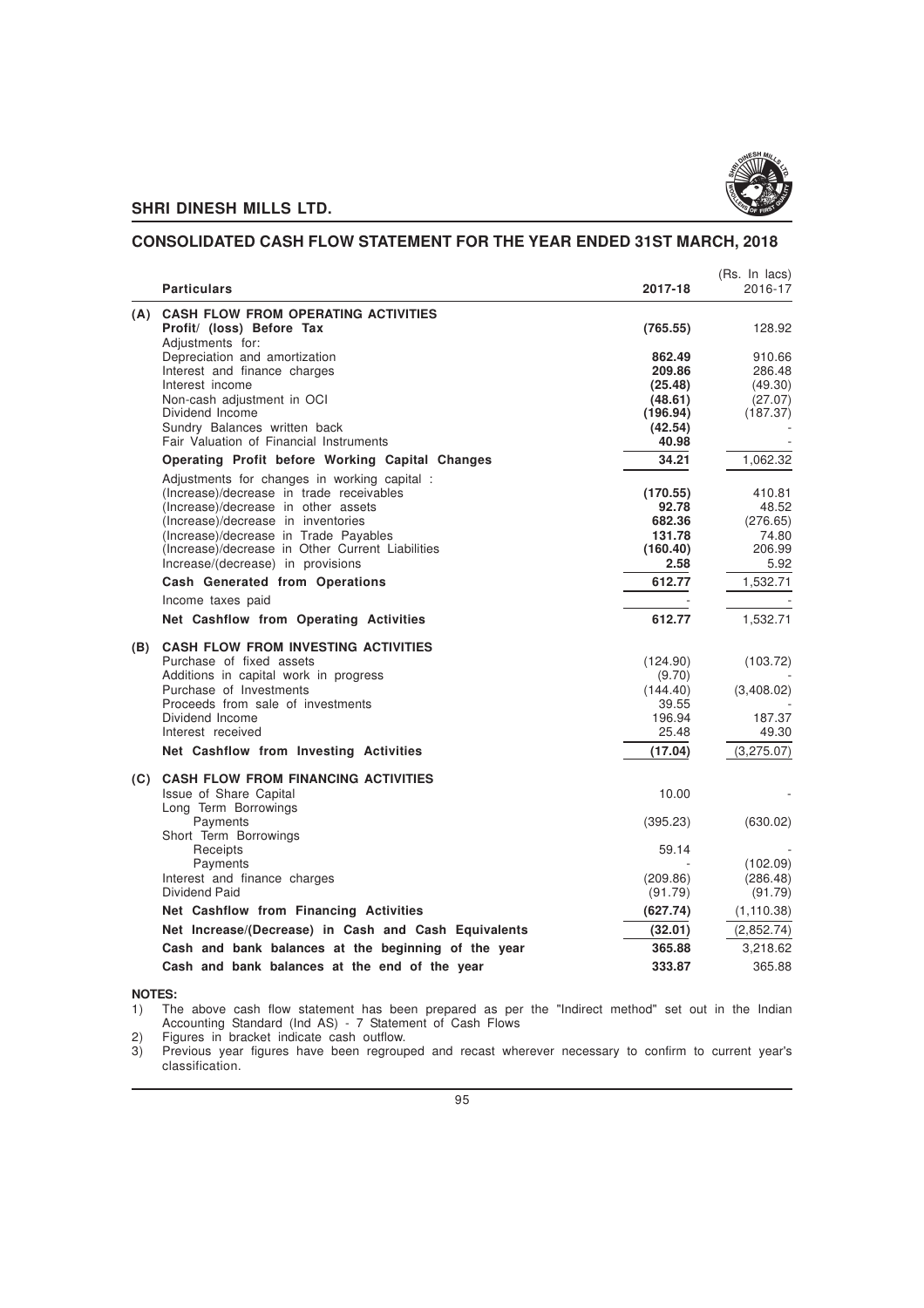**Cash and cash equivalents at the end of the year consist of cash on hand, cheques, draft on hand and balance with banks as follows:**

| <b>DETAIL OF CASH AND CASH EQUIVALENTS</b>                       | As at<br>31-03-2018<br>Rs. In Lakhs         | As at<br>31-03-2017<br>Rs. In Lakhs |
|------------------------------------------------------------------|---------------------------------------------|-------------------------------------|
| Balances with banks                                              | 329.64                                      |                                     |
| In current accounts                                              |                                             | 359.44                              |
| In Fixed Deposits having a maturity period of less than 3 months | 0.64                                        | 3.94                                |
|                                                                  | 330.28                                      | 363.38                              |
| Cash on hand                                                     | 3.59                                        | 2.50                                |
|                                                                  | 333.87                                      | 365.88                              |
| As per our Report of even date                                   | For and on behalf of the Board of Directors |                                     |

For **Dhirubhai Shah & Co. N. U. Patel B. U. Patel B. U. Patel B. U. Patel** Chartered Accountants **Managing Director** Chairman & Managing Director Chairman & Managing Director & CEO Firm's Registration Number: 102511W **Harish B Patel Apurva Shah J. B. Sojitra** Partner Chief Financial Officer Membership No.: 014427 Vadodara, 28th May, 2018 Vadodara, 28th May, 2018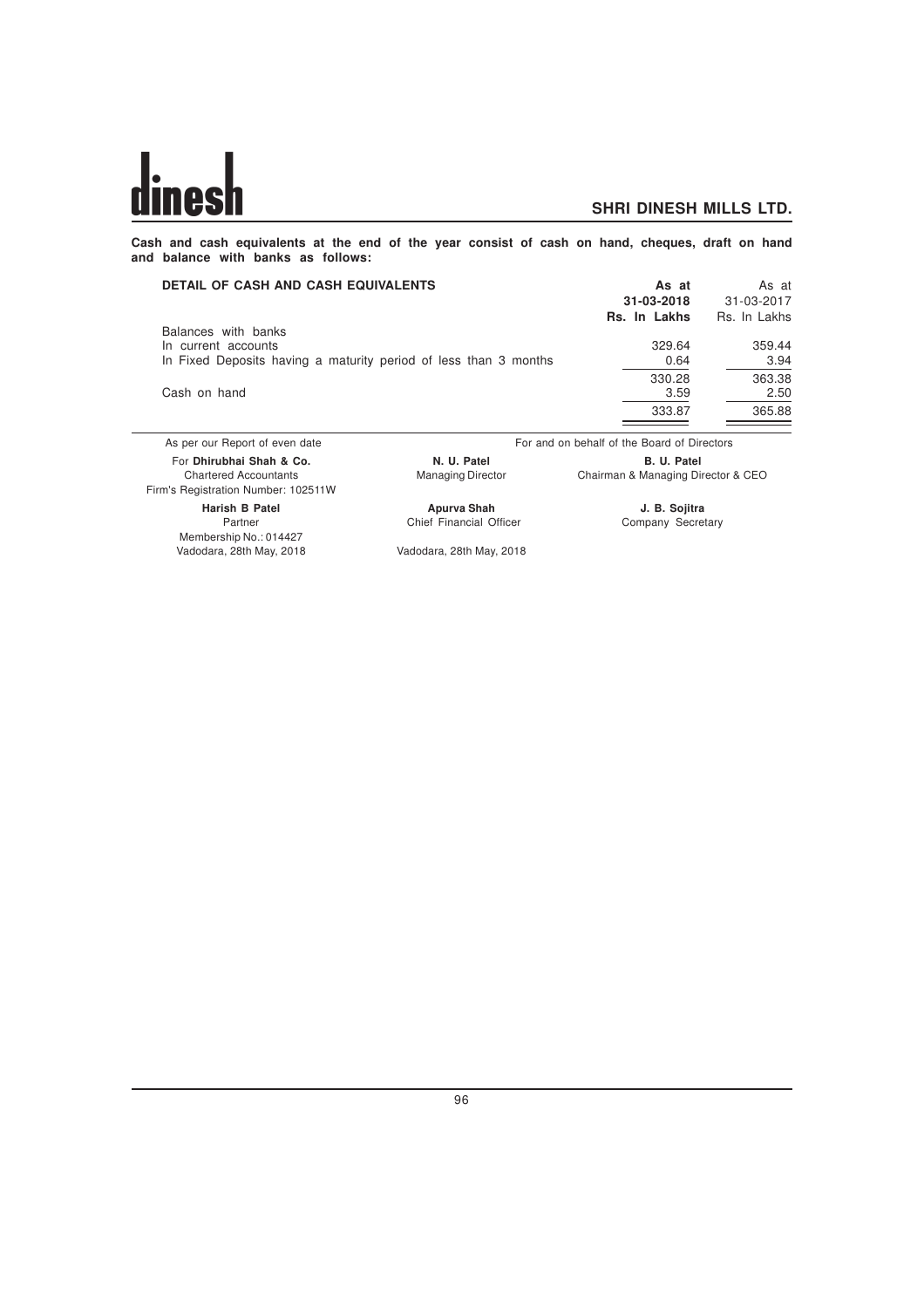

# **STATEMENT OF CHANGES IN EQUITY FOR THE YEAR ENDED 31st MARCH, 2018**

#### **(A) EQUITY SHARE CAPITAL**

#### **For the year ended 31st March, 2018** (Rs. In Lakhs)

| Balance as at 1st April, 2017       |        | Changes during Balance as at<br>the year | 31st March,<br>2018 |
|-------------------------------------|--------|------------------------------------------|---------------------|
|                                     | 508.44 |                                          | 508.44              |
| For the year ended 31st March, 2017 |        |                                          | (Rs. In Lakhs)      |
| Balance as at 1st April, 2016       |        | Changes during Balance as at<br>the year | 31st March,<br>2017 |
|                                     | 508.44 |                                          | 508.44              |

# **(A) OTHER EQUITY**

| <b>Particulars</b>                                                                              | Capital<br>Redemption<br><b>Reserve</b> | General                                 | <b>ESOP</b><br>Reserve Outstanding          | Retained                                          | <b>FVOCI</b><br><b>Earnings Reserve</b> | Total<br>Equity      |
|-------------------------------------------------------------------------------------------------|-----------------------------------------|-----------------------------------------|---------------------------------------------|---------------------------------------------------|-----------------------------------------|----------------------|
| For the year ended 31st March, 2018                                                             |                                         |                                         |                                             |                                                   |                                         |                      |
| Balance as at 1st April, 2017<br>Profit/(Loss) for the year                                     | 19.31                                   | 9,258.56                                | 4.09                                        | 441.19<br>(630.05)                                | (31.78)                                 | 9,691.37<br>(630.05) |
| Addition during the year<br>Adjustments on account of                                           |                                         |                                         | 37.18                                       |                                                   |                                         | 37.18                |
| proposed dividends<br>Transfer to / from Retained Earnings                                      |                                         | (700.00)                                |                                             | (91.79)<br>700.00                                 |                                         | (91.79)              |
| Fair Valuation Gains on Investments<br>in Equity Instruments<br>Remeasurements gain/(loss) on   |                                         |                                         |                                             |                                                   |                                         |                      |
| defined benefit plans                                                                           |                                         |                                         |                                             |                                                   | 48.61                                   | 48.61                |
| Balance as at 31st March, 2018                                                                  | 19.31                                   | 8,558.56                                | 41.27                                       | 419.35                                            | 16.83                                   | 9,055.33             |
| For the year ended 31st March, 2017                                                             |                                         |                                         |                                             |                                                   |                                         |                      |
| Balance as at 1st April, 2016<br>Profit/(Loss) for the year<br>Transfer from Retained Earnings  | 19.31                                   | 9,258.56                                |                                             | 290.46<br>246.61                                  | (6.25)                                  | 9,562.08<br>246.61   |
| to ESOP Outstanding<br>Adjustment on account                                                    |                                         |                                         | 4.09                                        | (4.09)                                            |                                         |                      |
| of proposed dividends                                                                           |                                         |                                         |                                             | (91.79)                                           |                                         | (91.79)              |
| Fair Valuation Gains on Investments<br>in Equity Instruments                                    |                                         |                                         |                                             |                                                   |                                         |                      |
| Remeasurements gain/(loss)<br>on defined benefit plans                                          |                                         |                                         |                                             |                                                   | (25.53)                                 | (25.53)              |
| Balance as at 31st March, 2017                                                                  | 19.31                                   | 9,258.56                                | 4.09                                        | 441.19                                            | (31.78)                                 | 9,691.37             |
| As per our Report of even date                                                                  |                                         |                                         | For and on behalf of the Board of Directors |                                                   |                                         |                      |
| For Dhirubhai Shah & Co.<br><b>Chartered Accountants</b><br>Firm's Registration Number: 102511W |                                         | N. U. Patel<br><b>Managing Director</b> |                                             | B. U. Patel<br>Chairman & Managing Director & CEO |                                         |                      |
| <b>Harish B Patel</b><br>Partner<br>Membership No.: 014427                                      |                                         | Apurva Shah<br>Chief Financial Officer  |                                             | J. B. Sojitra<br>Company Secretary                |                                         |                      |
| Vadodara, 28th May, 2018                                                                        |                                         | Vadodara, 28th May, 2018                |                                             |                                                   |                                         |                      |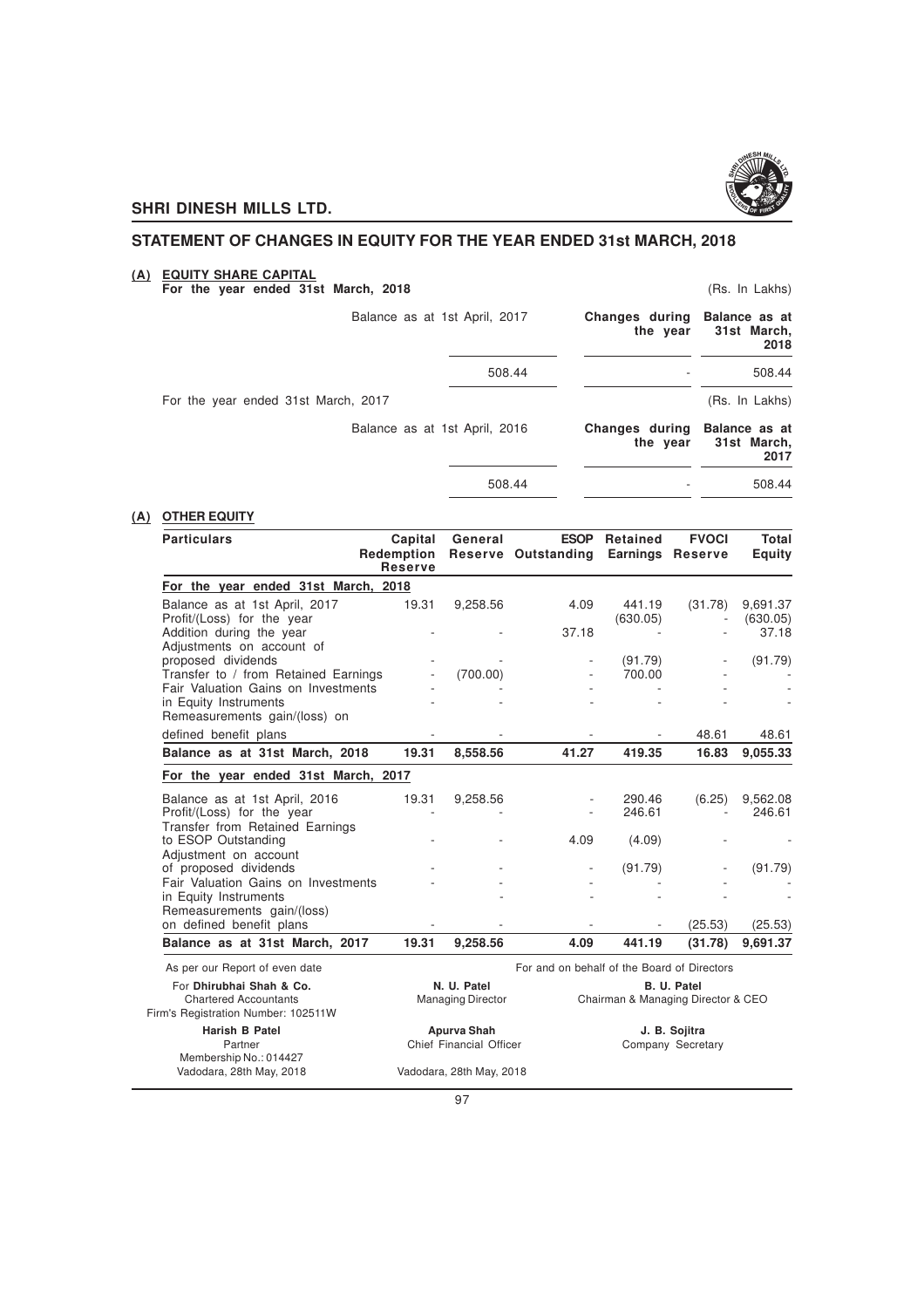# **NOTES ANNEXED TO AND FORMING PART OF THE CONSOLIDATED FINANCIAL STATEMENTS FOR THE YEARENDED 31ST MARCH 2018**

#### **4 - PROPERTY, PLANT AND EQUIPMENT** $\overline{\mathbf{I}}$  (Rs. In Lakhs)

98

|                             |        |                       |                               |           |                                   | <b>TANGIBLE ASSETS</b> |                                                          |                       |                          |           | <b>INTANGIBLE</b> |                                                           |       |
|-----------------------------|--------|-----------------------|-------------------------------|-----------|-----------------------------------|------------------------|----------------------------------------------------------|-----------------------|--------------------------|-----------|-------------------|-----------------------------------------------------------|-------|
|                             | Land   | Lease<br>hold<br>Land | Buildings Plant and Furniture |           | Equipmentand Dead<br><b>Stock</b> |                        | Vehicles   Electrical Tubewell Weighing<br>Installations | and<br>Water<br>Works | Scale                    | Total     |                   | Softwares CAPITAL<br><b>WORK</b><br>IN<br><b>PROGRESS</b> | Total |
| Cost:                       |        |                       |                               |           |                                   |                        |                                                          |                       |                          |           |                   |                                                           |       |
| As at 1st April, 2016       | 381.15 | 5.73                  | 1.124.37                      | 21,244.17 | 349.54                            | 387.27                 | 190.55                                                   | 13.80                 | 0.95                     | 23,697.53 | 9.78              | $\blacksquare$                                            | 9.78  |
| <b>Additions</b>            |        |                       | 45.73                         | 31.95     | 16.29                             | 8.27                   |                                                          | 1.98                  |                          | 104.22    |                   | ٠                                                         |       |
| Disposals / transfers       |        |                       |                               |           | 3.52                              | 13.46                  |                                                          |                       |                          | 16.98     |                   | ٠                                                         |       |
| As at 31st March, 2017      | 381.15 |                       | $5.73$   1,170.10             | 21.276.12 | 362.31                            | 382.08                 | 190.55                                                   | 15.78                 | 0.95                     | 23,784.77 | 9.78              | $\blacksquare$                                            | 9.78  |
| Additions                   |        |                       |                               | 33.99     | 22.12                             | 42.26                  |                                                          | 0.75                  | $\overline{\phantom{a}}$ | 99.12     | 27.83             | 9.70                                                      | 37.53 |
| Disposals / transfers       |        |                       |                               |           |                                   | 26.35                  |                                                          |                       |                          | 26.35     |                   |                                                           |       |
| As at 31st March, 2018      | 381.15 |                       | $5.73$   1,170.10             | 21,310.11 | 384.43                            | 397.99                 | 190.55                                                   | 16.53                 | 0.95                     | 23,857.54 | 37.61             | 9.70                                                      | 47.31 |
| Accumulated depreciation:   |        |                       |                               |           |                                   |                        |                                                          |                       |                          |           |                   |                                                           |       |
| As at 1st April, 2016       |        |                       | 586.00                        | 15,017.49 | 307.29                            | 266.41                 | 132.29                                                   | 10.87                 | 0.40                     | 16,320.75 | 9.78              | ÷                                                         | 9.78  |
| Depreciation charged during |        |                       |                               |           |                                   |                        |                                                          |                       |                          |           |                   |                                                           |       |
| the year                    |        | 0.09                  | 34.04                         | 819.51    | 13.73                             | 37.84                  | 4.69                                                     | 0.68                  | 0.08                     | 910.66    |                   | $\blacksquare$                                            |       |
| Disposals / transfers       |        |                       |                               |           | 3.34                              | 13.14                  |                                                          |                       |                          | 16.48     |                   | $\sim$                                                    |       |
| As at 31st March, 2017      |        | 0.09                  | 620.04                        | 15,837.00 | 317.68                            | 291.11                 | 136.98                                                   | 11.55                 | 0.48                     | 17.214.93 | 9.78              | ×.                                                        | 9.78  |
| Depreciation charged during |        |                       |                               |           |                                   |                        |                                                          |                       |                          |           |                   |                                                           |       |
| the year                    |        | 0.09                  | 35.74                         | 773.41    | 13.01                             | 30.26                  | 4.60                                                     | 1.16                  | 0.03                     | 862.49    | 4.19              | $\blacksquare$                                            | 4.19  |
| Disposals / transfers       |        |                       |                               |           |                                   | 24.33                  |                                                          |                       |                          | 24.33     |                   | $\sim$                                                    |       |
| As at 31st March, 2018      |        | 0.18                  | 655.78                        | 16,610.41 | 330.69                            | 297.04                 | 141.58                                                   | 12.71                 | 0.51                     | 18,048.90 | 13.97             | $\blacksquare$                                            | 13.97 |
| Net book value              |        |                       |                               |           |                                   |                        |                                                          |                       |                          |           |                   |                                                           |       |
| As at 1st April, 2016       | 381.15 | 5.73                  | 538.37                        | 6,226.68  | 42.25                             | 120.86                 | 58.26                                                    | 2.93                  | 0.55                     | 7,376.78  |                   | ٠                                                         |       |
| As at 31st March, 2017      | 381.15 | 5.64                  | 550.06                        | 5,439.12  | 44.63                             | 90.97                  | 53.57                                                    | 4.23                  | 0.47                     | 6,569.84  |                   |                                                           |       |
| As at 31st March, 2018      | 381.15 | 5.55                  | 514.32                        | 4,699.70  | 53.74                             | 100.95                 | 48.97                                                    | 3.82                  | 0.44                     | 5,808.64  | 23.64             | 9.70                                                      | 33.34 |
|                             |        |                       |                               |           |                                   |                        |                                                          |                       |                          |           |                   |                                                           |       |

**Samilines**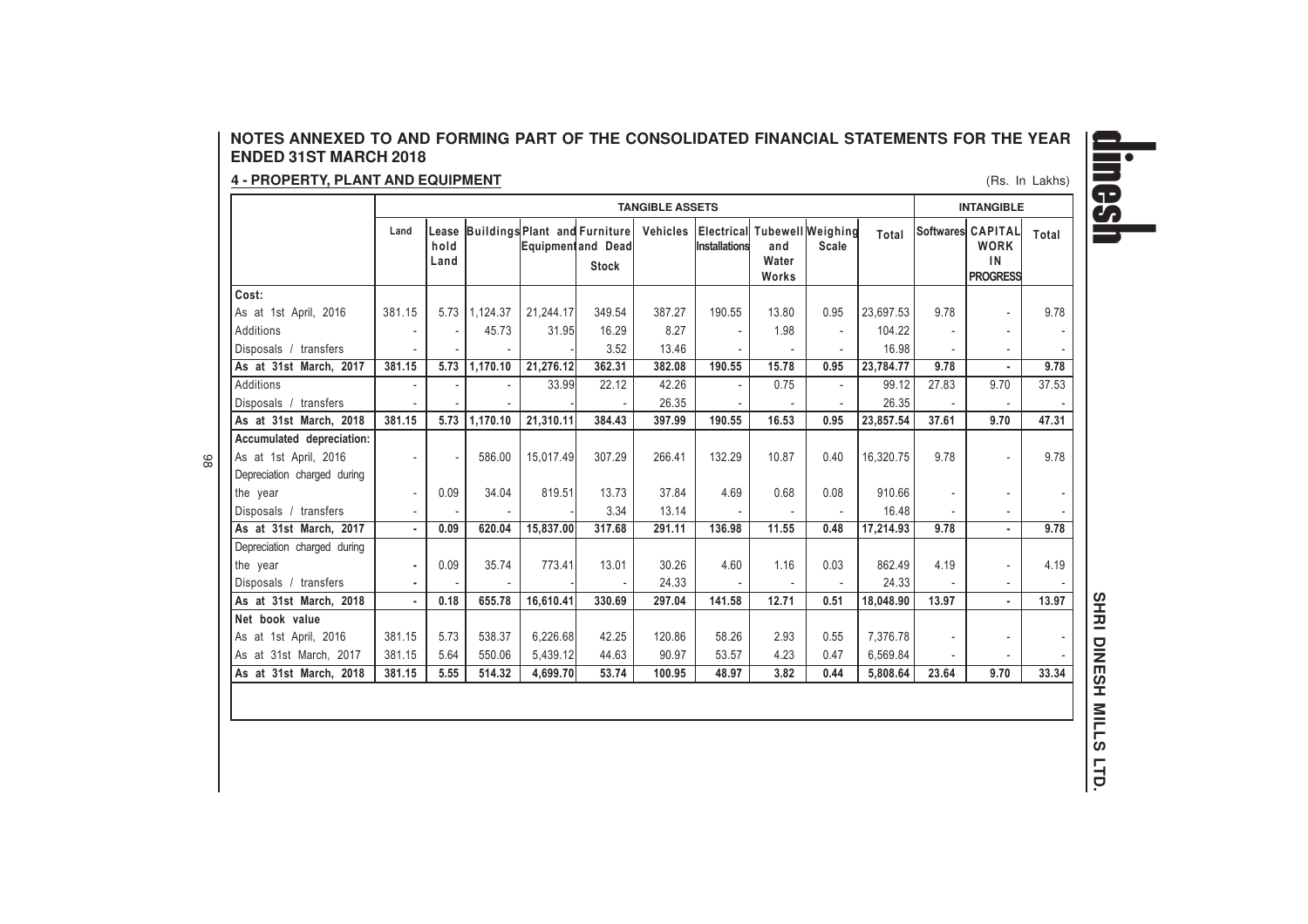

# **NOTES ANNEXED TO AND FORMING PART OF THE CONSOLIDATED FINANCIAL STATEMENTS FOR THE YEAR ENDED 31ST MARCH 2018**

|                                          |                                                   |                     |                     | (Rs. In Lakhs)      |
|------------------------------------------|---------------------------------------------------|---------------------|---------------------|---------------------|
|                                          |                                                   | As at<br>31-03-2018 | As at<br>31-03-2017 | As at<br>01-04-2016 |
| Investments (Unquoted)                   | 5 - NON - CURRENT FINANCIAL ASSETS - INVESTMENTS  |                     |                     |                     |
| (A)<br><b>Investments at Cost</b><br>(a) | Investments in Equity Shares                      |                     |                     |                     |
| - Others                                 |                                                   | 0.05                | 0.05                | 0.05                |
|                                          |                                                   | 0.05                | 0.05                | 0.05                |
| Investments in Bonds<br>(b)              |                                                   | 18.76               | 18.76               | 18.76               |
|                                          |                                                   | 18.76               | 18.76               | 18.76               |
|                                          | (B) Fair Value through Other Comprehensive Income | 18.81               | 18.81               | 18.81               |
| (a)                                      | Investments in Equity Shares                      | 12.93               | 12.93               | 12.38               |
|                                          |                                                   | 12.93               | 12.93               | 12.38               |
|                                          |                                                   | 31.74               | 31.74               | 31.19               |
|                                          |                                                   |                     |                     |                     |

| Details of Investments                                                                                                                                        |                                      |                  |            |            | (Rs. In Lakhs) |
|---------------------------------------------------------------------------------------------------------------------------------------------------------------|--------------------------------------|------------------|------------|------------|----------------|
|                                                                                                                                                               | Face value per unit                  | No. of           |            | Value      |                |
|                                                                                                                                                               | in Rs. unless<br>otherwise specified | shares/<br>units |            |            |                |
|                                                                                                                                                               |                                      | As at            | As at      | As at      | As at          |
|                                                                                                                                                               |                                      | 31-03-2018       | 31-03-2018 | 31-03-2017 | 01-04-2016     |
| Unquoted Investments:<br>Investment in equity instruments<br>Others (At cost)<br>Gujarat Sheep &<br>Wool Development Corporation Limited<br>Others (At FVOCI) | Rs. 100                              | 50               | 0.05       | 0.05       | 0.05           |
| Narmada Cleantech Limited                                                                                                                                     | Rs. 10                               | 1,86,265         | 12.93      | 12.93      | 12.38          |
|                                                                                                                                                               |                                      |                  | 12.98      | 12.98      | 12.43          |
| Investment in bonds                                                                                                                                           |                                      |                  |            |            |                |
| GOI Secutities - 2019 - Coupon Rate 6.90%                                                                                                                     |                                      |                  | 18.76      | 18.76      | 18.76          |
| Total                                                                                                                                                         |                                      |                  | 31.74      | 31.74      | 31.19          |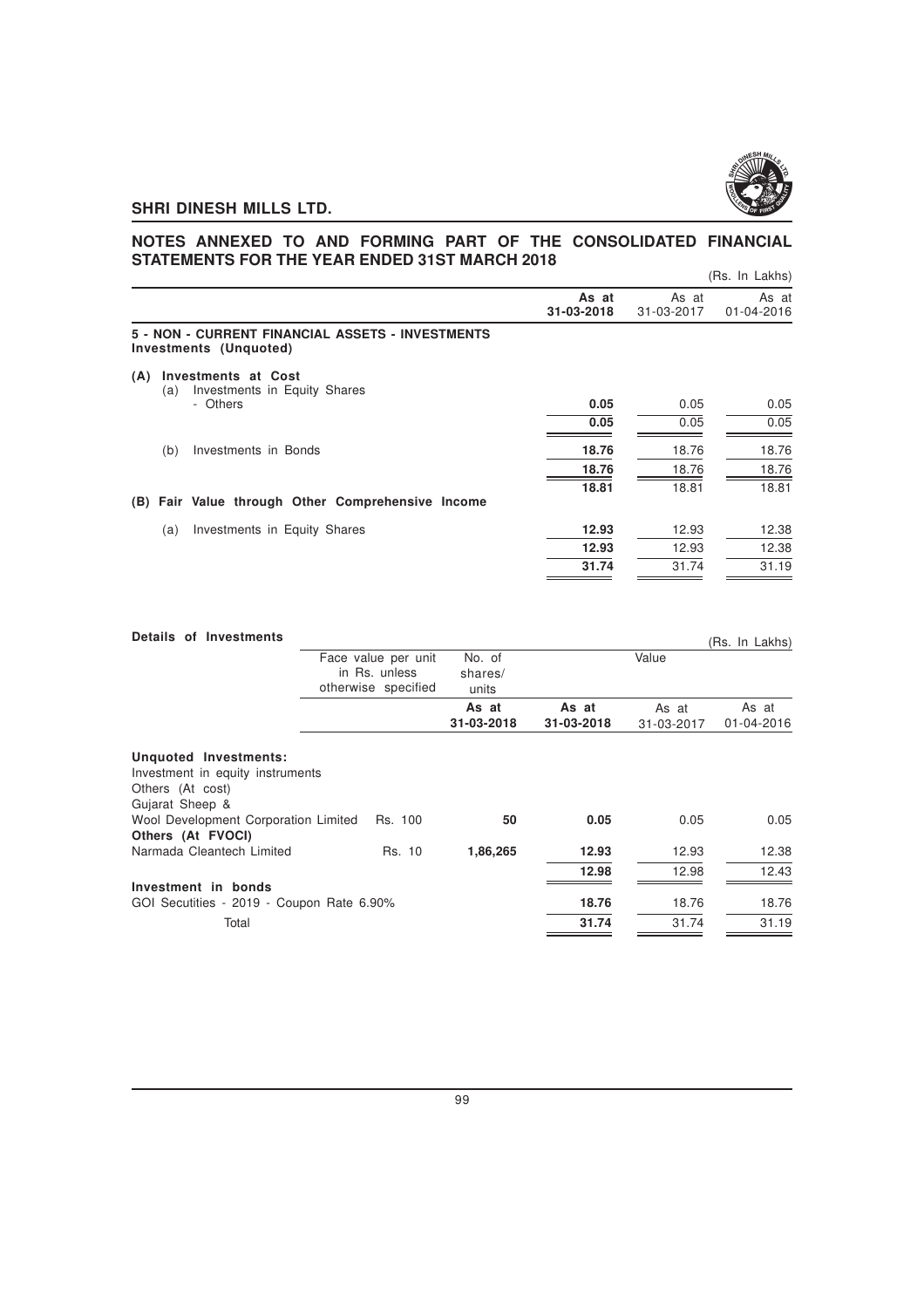## **NOTES ANNEXED TO AND FORMING PART OF THE CONSOLIDATED FINANCIAL STATEMENTS FOR THE YEAR ENDED 31ST MARCH 2018** (Rs. In Lakhs)

|                                                                                                                                                               |                     |                     | (113. III Lanis)          |
|---------------------------------------------------------------------------------------------------------------------------------------------------------------|---------------------|---------------------|---------------------------|
|                                                                                                                                                               | As at<br>31-03-2018 | As at<br>31-03-2017 | As at<br>$01 - 04 - 2016$ |
| 6 - NON - CURRENT FINANCIAL ASSETS - LOANS                                                                                                                    |                     |                     |                           |
| Unsecured, considered good, unless otherwise stated                                                                                                           |                     |                     |                           |
| Security deposits                                                                                                                                             | 138.07              | 133.78              | 124.07                    |
|                                                                                                                                                               | 138.07              | 133.78              | 124.07                    |
| Allowance for Doubtful Loans<br>Company has analysed any allowance for doubtful loans<br>based on the 12 months expected credit loss model. - Refer Note - 44 |                     |                     |                           |
| 7 - NON - CURRENT FINANCIAL ASSETS - OTHERS                                                                                                                   |                     |                     |                           |
| <b>Fixed Deposit Account</b>                                                                                                                                  |                     |                     |                           |
| (having maturity period of more than 12 months) *                                                                                                             | 17.05               | 17.60               | 18.25                     |
|                                                                                                                                                               | 17.05               | 17.60               | 18.25                     |
| * Includes margin deposit                                                                                                                                     | 15.00               | 15.00               | 15.00                     |
| 8 - NON - CURRENT ASSETS - OTHERS                                                                                                                             |                     |                     |                           |
| Deferred Balance - Security Deposits                                                                                                                          | 3.15                | 6.32                | 9.50                      |
| <b>Gratuity Fund</b>                                                                                                                                          | 10.58               | 11.60               | 8.98                      |
|                                                                                                                                                               | 13.73               | 17.92               | 18.48                     |
| 9 - INVENTORIES                                                                                                                                               |                     |                     |                           |
| (valued at lower of cost and net realizable value)                                                                                                            |                     |                     |                           |
| Raw Material<br>Work in Progress                                                                                                                              | 647.01<br>1,055.86  | 876.94<br>1,086.44  | 727.41<br>1,097.39        |
| <b>Finished Goods</b>                                                                                                                                         | 810.21              | 1.249.17            | 1.087.08                  |
| Consumable Stores and Spares                                                                                                                                  | 479.85              | 459.53              | 484.78                    |
| Others                                                                                                                                                        | 9.03                | 12.24               | 11.00                     |
|                                                                                                                                                               | 3,001.96            | 3,684.32            | 3,407.66                  |
| - As per inventory taken and valued by the Management                                                                                                         |                     |                     |                           |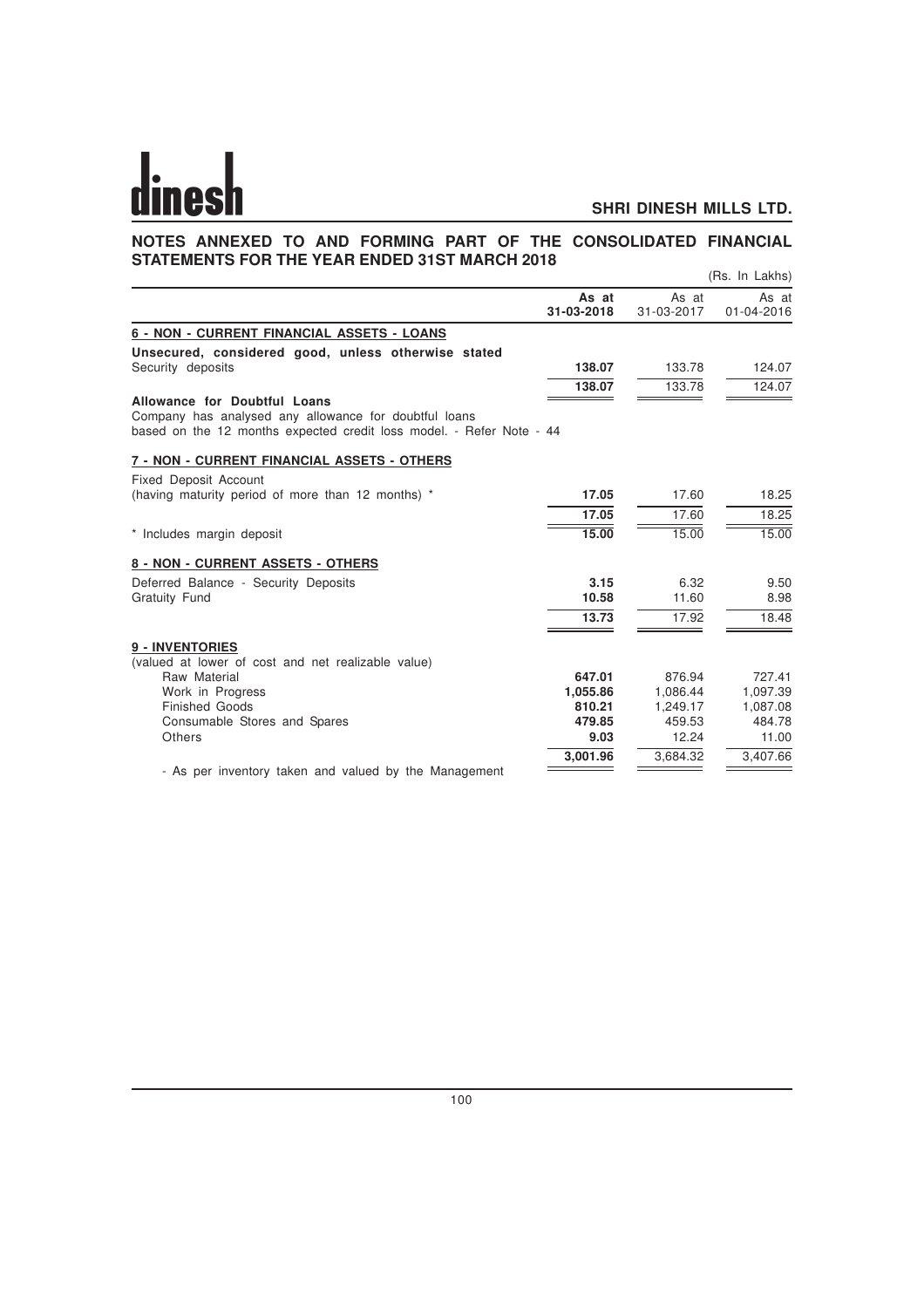

# **NOTES ANNEXED TO AND FORMING PART OF THE CONSOLIDATED FINANCIAL STATEMENTS FOR THE YEAR ENDED 31ST MARCH 2018**

|  | (Rs. In Lakhs) |
|--|----------------|
|  |                |

|    |                                                                          | As at<br>31-03-2018 | As at<br>31-03-2017 | As at<br>01-04-2016 |
|----|--------------------------------------------------------------------------|---------------------|---------------------|---------------------|
|    | <b>10 - CURRENT FINANCIAL ASSETS - INVESTMENTS</b><br>Quoted investments |                     |                     |                     |
| А. | Fair Value through Profit and Loss                                       |                     |                     |                     |
|    | Investment in Mutual Funds<br>a.                                         | 3.502.79            | 3.408.16            |                     |
|    |                                                                          | 3.502.79            | 3.408.16            |                     |

## **a. Details of Current Investments**

| Name of the Fund                              | As at<br>31-03-2018 |                   | As at<br>31-03-2017 |                   | As at<br>31-03-2016 |                   |
|-----------------------------------------------|---------------------|-------------------|---------------------|-------------------|---------------------|-------------------|
|                                               | No. of Units        | (Rs. In<br>Lakhs) | INo. of UnitsI      | (Rs. In<br>Lakhs) | No. of Units        | (Rs. In<br>Lakhs) |
| Reliance Money Manager Fund                   | 48,837.54           | 492.31            | 22,894.23           | 230.66            |                     |                   |
| <b>ICICI Prudential Equity Arbitrage Fund</b> | 85,83,900.61        | 1,170.85          | 82,37,687.05        | 1,132.01          |                     |                   |
| <b>IDFC</b> Arbitrage Fund                    | 32,371.99           | 4.10              | 30,625.76           | 3.87              |                     |                   |
| Kotak Equity Arbitrage Fund                   | 55, 16, 198. 65     | 589.84            | 79,04,985.10        | 849.56            |                     |                   |
| Reliance Arbitrage Advantage Fund             | 46,41,108.59        | 491.03            | 43,65,085.98        | 462.47            |                     |                   |
| HDFC Arbitrage Fund                           |                     |                   | 65,62,475.70        | 690.04            |                     |                   |
| HDFC Balance Fund                             | 87,790.34           | 26.68             |                     |                   |                     |                   |
| Birla Sunlife Mutual Fund                     | 1,97,941.41         | 25.59             |                     |                   |                     |                   |
| HDFC Arbitrage Fund - WS Normal               | 33,78,853.11        | 702.39            |                     |                   |                     |                   |
| <b>ICICI Prudential Savings Fund</b>          | ٠                   |                   | 16,170.89           | 39.55             |                     |                   |
| Total                                         |                     | 3,502.79          |                     | 3,408.16          |                     |                   |

|                                                   |                     |                     | (Rs. In Lakhs)      |
|---------------------------------------------------|---------------------|---------------------|---------------------|
|                                                   | As at<br>31-03-2018 | As at<br>31-03-2017 | As at<br>01-04-2016 |
| <b>11 - TRADE RECEIVABLES</b><br><b>Unsecured</b> |                     |                     |                     |
| Considered good<br>Considered doubtful            | 1,566.96            | 1,396.42            | 1,807.25            |
| Less: Provision for doubtful debts                | 1,566.96            | 1,396.42            | 1,807.25            |
|                                                   | 1,566.96            | 1,396.42            | 1.807.25            |

# **Allowance for Doubtful Debts**

Company has analysed any allowance for doubtful debts based on the lifetime expected credit loss model. - Refer Note - 44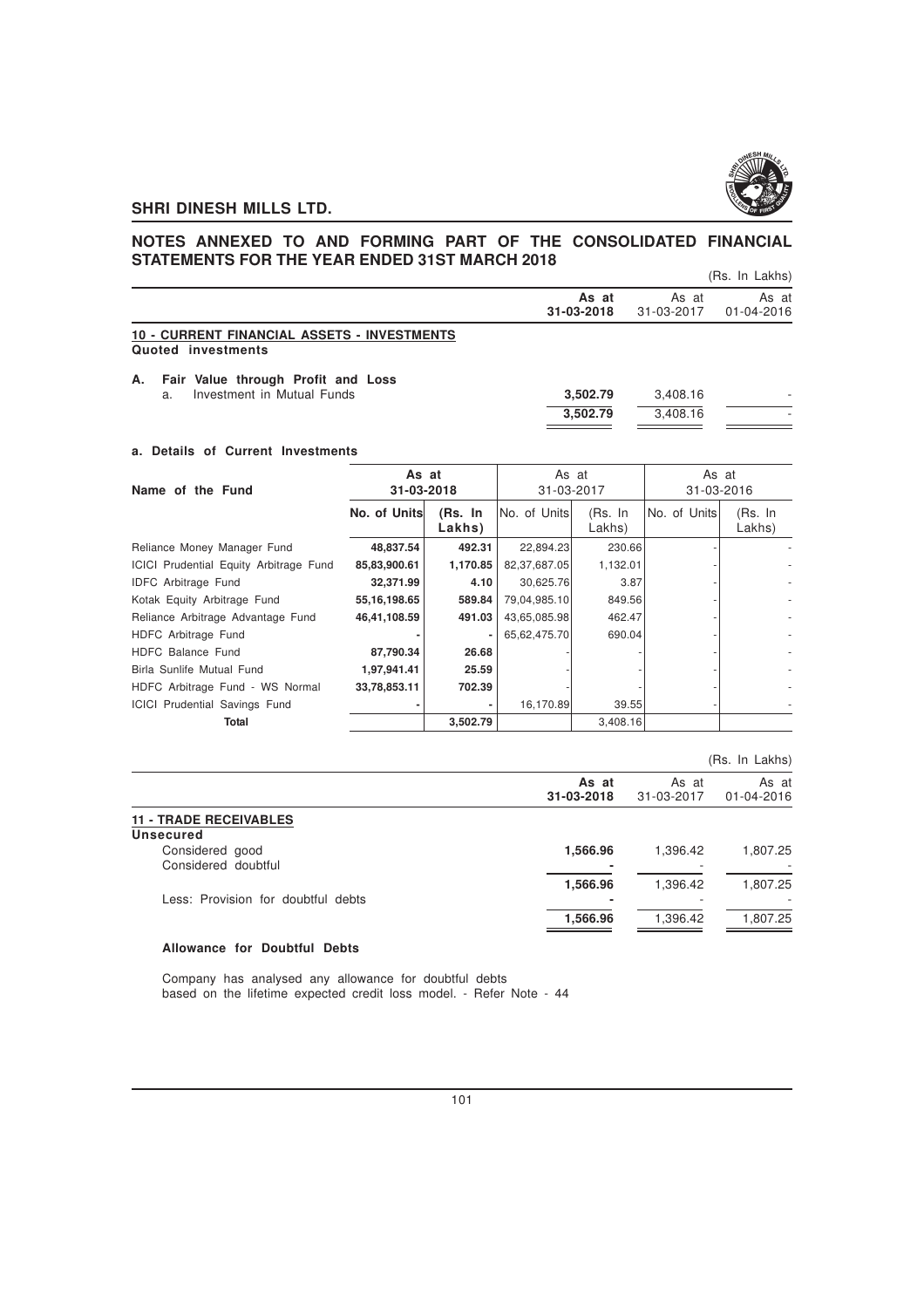# **NOTES ANNEXED TO AND FORMING PART OF THE CONSOLIDATED FINANCIAL STATEMENTS FOR THE YEAR ENDED 31ST MARCH 2018**

|                                                                                                                                                           |                     |                     | (Rs. In Lakhs)      |
|-----------------------------------------------------------------------------------------------------------------------------------------------------------|---------------------|---------------------|---------------------|
|                                                                                                                                                           | As at<br>31-03-2018 | As at<br>31-03-2017 | As at<br>01-04-2016 |
| <b>12 - CASH AND CASH EQUIVALENTS</b>                                                                                                                     |                     |                     |                     |
| Balances with Banks<br>A)<br>- In Current Accounts<br>- In Fixed Deposits having a maturity                                                               | 329.64              | 359.44              | 87.15               |
| period of less than 3 months                                                                                                                              | 0.64                | 3.94                | 3,127.65            |
|                                                                                                                                                           | 330.28              | 363.38              | 3,214.80            |
| B)<br>Cash on Hand                                                                                                                                        | 3.59                | 2.50                | 3.82                |
|                                                                                                                                                           | 3.59                | 2.50                | 3.82                |
|                                                                                                                                                           | 333.87              | 365.88              | 3,218.62            |
| <b>13 - BANK BALANCES OTHER THAN ABOVE</b>                                                                                                                |                     |                     |                     |
| Balances with Banks<br>A)                                                                                                                                 |                     |                     |                     |
| - Unpaid Dividend                                                                                                                                         | 20.30               | 20.08               | 20.76               |
|                                                                                                                                                           | 20.30               | 20.08               | 20.76               |
| <b>14 - CURRENT - OTHER FINANCIAL ASSETS</b>                                                                                                              |                     |                     |                     |
| Interest and Dividend receivable on Investments                                                                                                           | 5.12                | 0.33                | 5.78                |
| Government Incentives receivable *                                                                                                                        | 29.42               | 125.41              | 131.94              |
|                                                                                                                                                           | 34.54               | 125.74              | 137.72              |
| * After ascertaining recoverability, the Company has<br>written off certain government subsidies during<br>the current financial year.                    |                     |                     |                     |
| <b>15 - CURRENT ASSETS - OTHERS</b><br>Unsecured, considered good, unless otherwise stated<br>Advances other than Capital Advances                        |                     |                     |                     |
| Other Loans and Advances                                                                                                                                  | 4.12                | 23.35               | 22.77               |
| Balance with Statutory Authorities                                                                                                                        | 45.78<br>142.79     | 43.01               | 106.67              |
| Advance to Suppliers<br>Prepaid Expenses                                                                                                                  | 20.93               | 143.54<br>5.77      | 118.54<br>12.73     |
|                                                                                                                                                           | 213.62              | 215.67              | 260.71              |
|                                                                                                                                                           |                     |                     |                     |
| <b>16 - SHARE CAPITAL</b><br>Authorised:                                                                                                                  |                     |                     |                     |
| 95,00,000 (March 31, 2017: 95,00,000 and April 01, 2016:<br>95,00,000) Equity Shares of Rs. 10 each<br>50,000 (March 31, 2017: 50,000 and April 01, 2016: | 950.00              | 950.00              | 950.00              |
| 50,000) unclassified shares of Rs. 100 each                                                                                                               | 50.00               | 50.00               | 50.00               |
| Issued, Subscribed and paid-up:                                                                                                                           |                     |                     |                     |
| 5,084,382 (March 31, 2017: 5,084,382 and April 01, 2016:                                                                                                  |                     |                     |                     |
| 5,084,382) Equity Shares of Rs. 10 each fully paid up                                                                                                     | 508.44              | 508.44              | 508.44              |
|                                                                                                                                                           | 508.44              | 508.44              | 508.44              |
|                                                                                                                                                           |                     |                     |                     |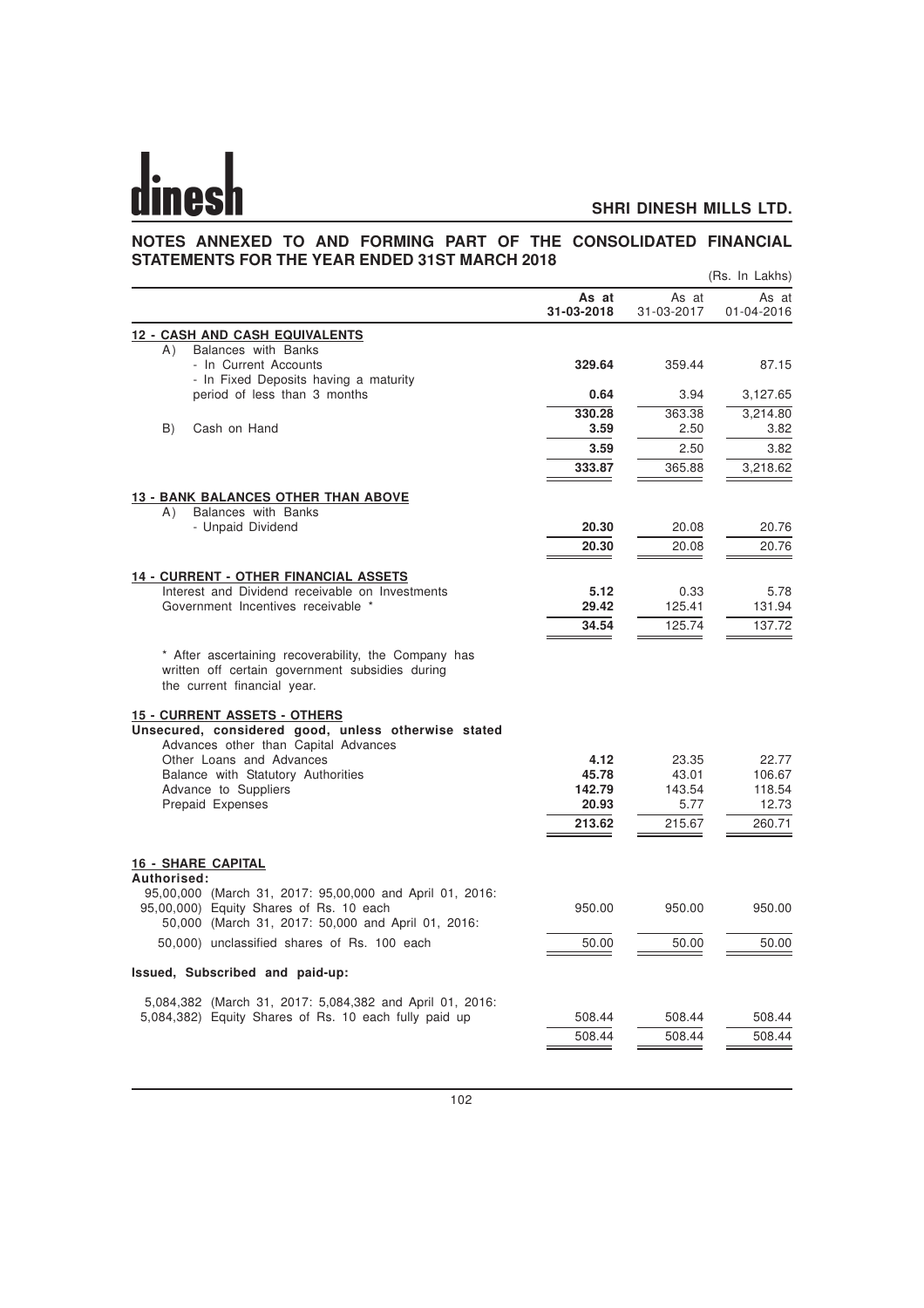

# **NOTES ANNEXED TO AND FORMING PART OF THE CONSOLIDATED FINANCIAL STATEMENTS FOR THE YEAR ENDED 31ST MARCH 2018**

## (Rs. In Lakhs)

| 16.1. Reconciliation of shares outstanding at the beginning and at the end of the Reporting year |        |                     |              |              |               |                     |
|--------------------------------------------------------------------------------------------------|--------|---------------------|--------------|--------------|---------------|---------------------|
|                                                                                                  |        | As at<br>31-03-2018 | 31-03-2017   | As at        |               | As at<br>01-04-2016 |
| <b>Particulars</b>                                                                               | No. of | (Rs. In<br>.        | No. of<br>__ | (Rs. In<br>. | No. of<br>$-$ | (Rs. In             |

|                                                                    | IVO. UI<br><b>Shares</b> | เทร. แเ<br>Lakhs) | <b>IVU. UI</b><br>Shares | ווו .כחו<br>Lakhs) | IVU. UI<br>Shares | ווו .כחו<br>Lakhs) |
|--------------------------------------------------------------------|--------------------------|-------------------|--------------------------|--------------------|-------------------|--------------------|
| At the beginning of the year<br>Add: Shares issued during the year | 50.84.382                | 5.08.43.820       | 50.84.382                | 5.08.43.820        | 50.84.382         | 5.08.43.820        |
| Shares outstanding at the end of the year $50.84.382$ 5.08.43.820  |                          |                   | 50,84,382                | 5.08.43.820        | 50.84.382         | 5.08.43.820        |

#### **Note:**

During the F.Y. 2013-14, Company had bought back 1,93,118 equity shares at a premium out of General Reserves and amount equal to nominal value of bought back shares i.e Rs.19.31 Lakhs has been transferred from General Reserve to Capital Redemtpion Reserve.

#### **16.2. Terms/Rights attached to the equity shares**

The Company has one class of shares referred to as equity shares having a par value of Rs. 10 each. Each shareholder is entitled to one vote per share held. In the event of liquidation, the equity shareholders are eligible to receive the remaining assets of the Company after distribution of all preferential amounts, in proportion to their shareholding.

#### **16.3. Number of Shares held by each shareholder holding more than 5% Shares in the company**

| Name of Share Holder | As at<br>31-03-2018      |                          | As at<br>31-03-2017     |                   | As at<br>01-04-2016     |                          |
|----------------------|--------------------------|--------------------------|-------------------------|-------------------|-------------------------|--------------------------|
|                      | No. of<br><b>Shares</b>  | $%$ of<br><b>Holding</b> | No. of<br><b>Shares</b> | $%$ of<br>Holding | No. of<br><b>Shares</b> | $%$ of<br>Holding        |
| Shri U. M. Patel     | $\overline{\phantom{a}}$ |                          | 5,31,655                | 10.46             | 5,31,655                | 10.46                    |
| Shri B. U. Patel     | 6,70,088                 | 13.18                    | 4,91,710                | 9.67              | 4,91,710                | 9.67                     |
| Shri N. U. Patel     | 6,43,852                 | 12.66                    | 5,73,388                | 11.28             | 5,73,388                | 11.28                    |
| Shri N. N. Patel     | 3,79,490                 | 7.46                     |                         |                   |                         | $\overline{\phantom{a}}$ |
| Shri A. B. Patel     | 3,67,443                 | 7.23                     |                         |                   |                         | $\overline{\phantom{a}}$ |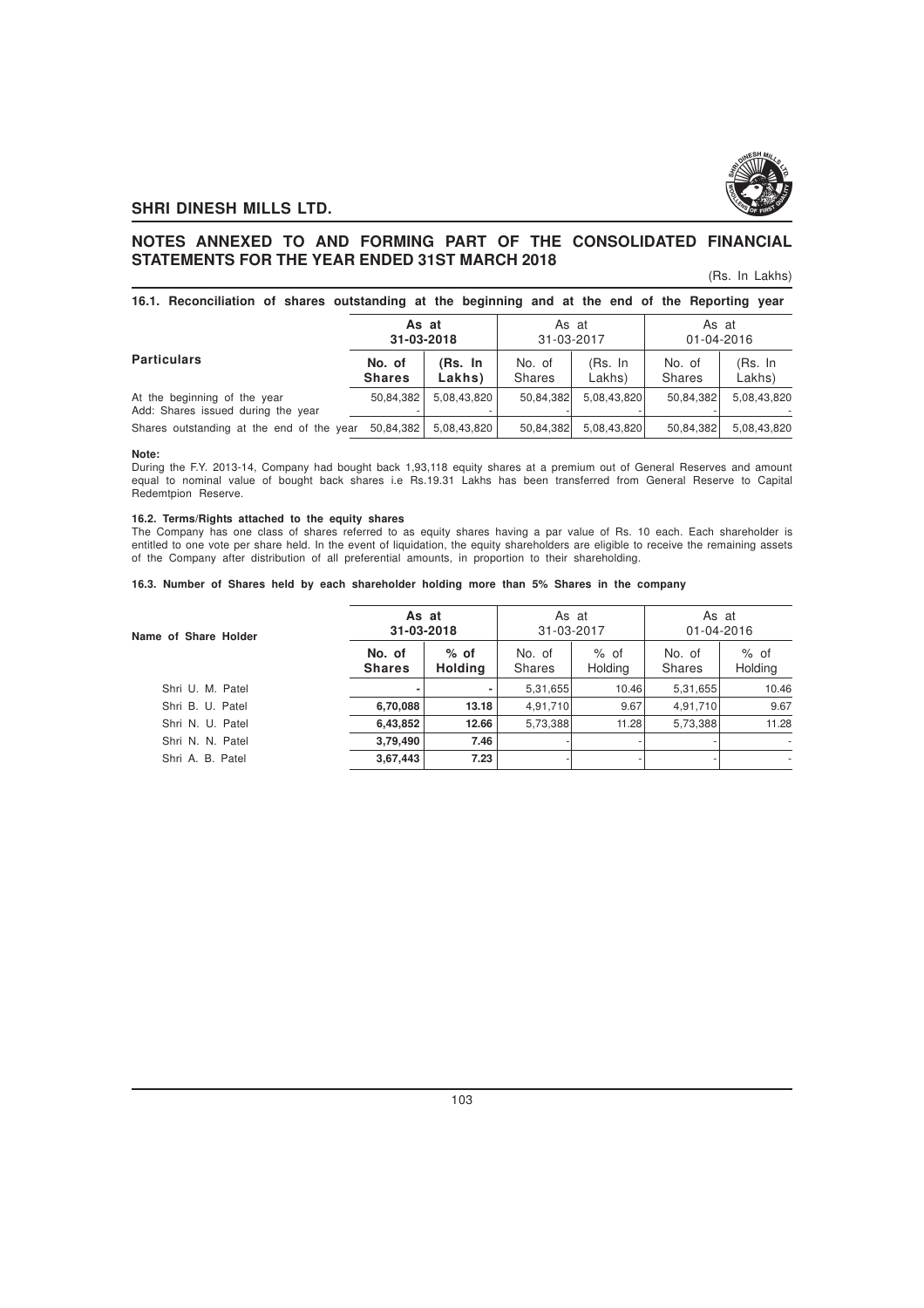#### **NOTES ANNEXED TO AND FORMING PART OF THE CONSOLIDATED FINANCIAL STATEMENTS FOR THE YEAR ENDED 31ST MARCH 2018** (Rs. In Lakhs)

|                                                                                  |                     |                     | (nS. III LANIS)     |
|----------------------------------------------------------------------------------|---------------------|---------------------|---------------------|
|                                                                                  | As at<br>31-03-2018 | As at<br>31-03-2017 | As at<br>01-04-2016 |
| <b>17 - OTHER EQUITY</b>                                                         |                     |                     |                     |
| <b>Capital Redemption Reserve</b>                                                |                     |                     |                     |
| Opening balance                                                                  | 19.31               | 19.31               | 19.31               |
| Add: Addition during the year                                                    |                     |                     |                     |
| Less: Written back during the year                                               |                     |                     |                     |
| Closing balance                                                                  | 19.31               | 19.31               | 19.31               |
| <b>General Reserve</b>                                                           |                     |                     |                     |
| Opening balance                                                                  | 9,258.56            | 9,258.56            | 9,258.56            |
| Add: Addition during the year                                                    |                     |                     |                     |
| Less: Transfer to Retained Earnings                                              | (700.00)            |                     |                     |
| Closing balance                                                                  | 8,558.56            | 9,258.56            | 9,258.56            |
|                                                                                  |                     |                     |                     |
| <b>Retained Earnings</b>                                                         |                     |                     |                     |
| Opening balance                                                                  | 441.19              | 290.46              | (10.12)             |
| Add: Net Profit/(Net Loss) For the current year                                  | (630.05)            | 246.61              | 303.92              |
| Add/(Less): Adjustments on account of Ind-AS<br>- Transfer from General Reserves | 700.00              |                     |                     |
| - Fair Valuation of Financial Liabilities                                        |                     |                     | 0.06                |
| - Fair Valuation of Financial Assets                                             |                     |                     | (3.39)              |
| - Effect on account of Employee Stock Options                                    |                     | (4.09)              |                     |
| - Proposed Dividend paid during the year                                         | (91.79)             | (91.79)             |                     |
| Closing Balance                                                                  | 419.35              | 441.19              | 290.46              |
| Share Options Outstanding Account *                                              |                     |                     |                     |
| Opening Balance                                                                  | 4.09                |                     |                     |
| Add: Addition during the year                                                    | 37.18               | 4.09                |                     |
| Less: Written back during the year                                               |                     |                     |                     |
| Closing balance                                                                  | 41.27               | 4.09                |                     |
| Fair Value through Other Comprehensive<br>Income [FVTOCI] Reserve                |                     |                     |                     |
| Opening balance                                                                  | (31.92)             | (6.25)              |                     |
| Adjusted from surplus in statement of profit and loss                            |                     |                     |                     |
| - Re-measurement gains / (losses) on employee benefits                           | 47.77               | (25.67)             |                     |
| - Fair valuation of equity investments                                           |                     |                     | (6.25)              |
|                                                                                  | 15.85               | (31.92)             | (6.25)              |
| Total of other equity - as at 31st March, 2018                                   | 9,054.35            | 9,691.23            | 9,562.08            |
|                                                                                  |                     |                     |                     |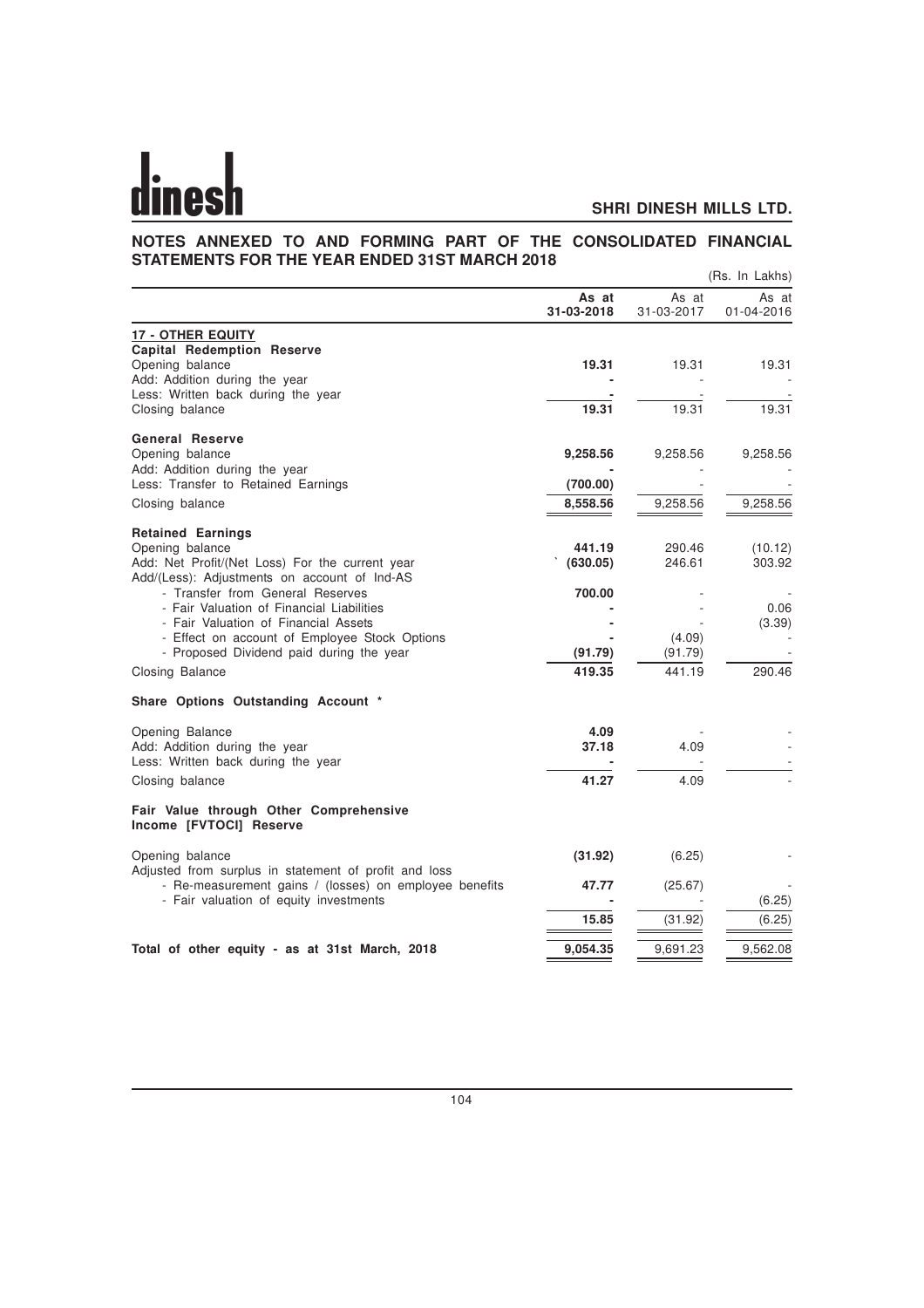

# **NOTES ANNEXED TO AND FORMING PART OF THE CONSOLIDATED FINANCIAL STATEMENTS FOR THE YEAR ENDED 31ST MARCH 2018**

(Rs. In Lakhs)

| As at | As at<br>31-03-2018 31-03-2017 01-04-2016 | As at |
|-------|-------------------------------------------|-------|
|       |                                           |       |

#### **\* 17.1 Share Option Outstanding Account**

The Holding company, during FY 2017-18, after taking requisite approvals of the governing body and shareholders, approved grant of up to 54,000 options to eligible employees of the Company. In terms of the said approval, the eligible employees are entitled against each option to subscribe for one equity share of face value of Rs. 10 each at a price of Rs. 10 per share. Market value per share of the company as on grant date is Rs. 134.70 against which the eligible employees shall subsribe each share at a price of Rs. 10 per share. "The holders of the Employee Stock Options are entitled to exercise the option within a period of three years from the date of first vesting, failing which they stand cancelled. In the case of termination of employment by the Company, all options, vested or not, stand cancelled immediately. In case of voluntary resignation, all un-vested options stand cancelled. Please refer below table for details on vesting period. There are no other vesting conditions, apart from service condition.

| <b>Particulars</b>                |            | Part-I (30%) Part-II (30%) Part-III (40%) |               |
|-----------------------------------|------------|-------------------------------------------|---------------|
| Grant Date                        | 21-02-2017 | 21-02-2017                                | 21-02-2017    |
| Vesting Period (years)            |            |                                           | $\mathcal{R}$ |
| Vesting Date                      | 20-02-2018 | 20-02-2019                                | 20-02-2020    |
| No. of Options to be vested       | 16.200     | 16.200                                    | 21,600        |
| Value considered as on Grant Date | ₹ 134.70   | ₹ 134.70                                  | ₹ 134.70      |
| Exercise Price                    | ₹ 10.00    | ₹ 10.00                                   | ₹ 10.00       |

The stock options granted during the period has been measured using the Black–Scholes option pricing model at the date of the grant. The Black-Scholes option pricing model considers assumptions regarding dividend yields, expected volatility, expected terms and risk free interest rates. They key inputs and assumptions used are as follows:

**Share price:** The closing price on stock exchange as on the date of grant has been considered for valuing the options granted.

**Exercise Price**: Exercise Price is the price as determined by the Committee of the Directors

**Risk free interest rate:** The risk free interest rate on the date of grant considered for the calculation is the interest rate applicable for a maturity equal to the expected life of the options based on the yield curve for Government bonds.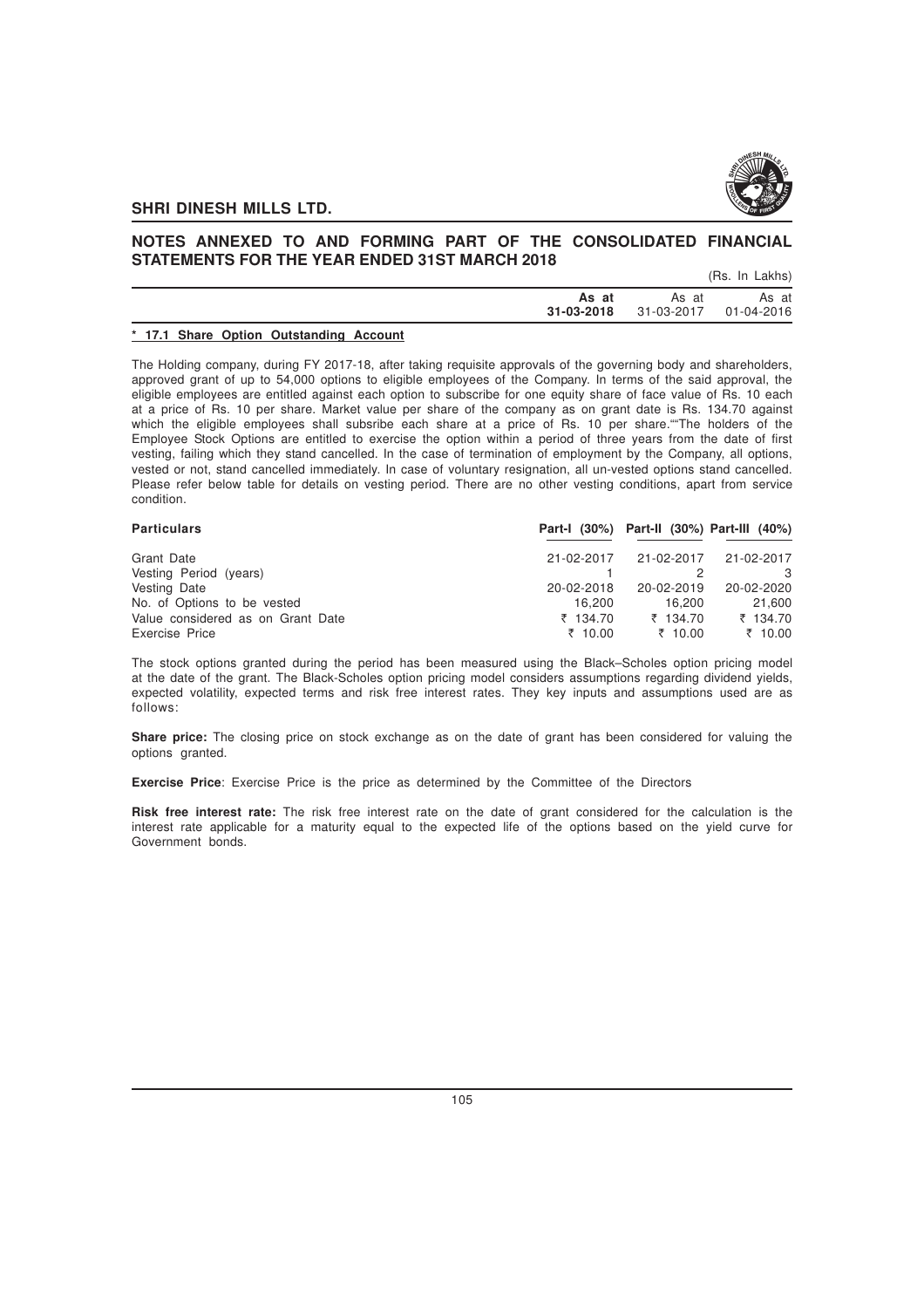# **NOTES ANNEXED TO AND FORMING PART OF THE CONSOLIDATED FINANCIAL STATEMENTS FOR THE YEAR ENDED 31ST MARCH 2018**

|         |                                                                                                                            |                     |                     | (Rs. In Lakhs)      |
|---------|----------------------------------------------------------------------------------------------------------------------------|---------------------|---------------------|---------------------|
|         |                                                                                                                            | As at<br>31-03-2018 | As at<br>31-03-2017 | As at<br>01-04-2016 |
|         | 18 - NON - CURRENT FINANCIAL LIABILITIES - BORROWINGS                                                                      |                     |                     |                     |
| Secured |                                                                                                                            |                     |                     |                     |
| а.      | <b>Term Loans</b><br>From banks<br>- Rupee Term Loans                                                                      | 551.42              | 959.18              | 1,592.41            |
|         |                                                                                                                            | 551.42              | 959.18              | 1,592.41            |
| a.      | Natue of Security<br>In case of holding company, term loan under Technology<br>Unaradtion Fund Schame is secured by way of |                     |                     |                     |

Upgradtion Fund Scheme is secured by way hypothecation of machineries purchased therefrom. In case of Subsidiary company, the loans are secured by exclsuive and specific charge created on Fixed Assets

# **b. Rate of Interest and Terms of Repayment**

|                                                                                      |             |           |                        | Repayment Schedule  |                             |
|--------------------------------------------------------------------------------------|-------------|-----------|------------------------|---------------------|-----------------------------|
| Name of Institution                                                                  | Instruments | Frequency | No. of<br>Installments | Rate of<br>Interest | First<br>Installment<br>due |
| South Indian Bank - II<br>(of Shri Dninesh Mills Limited)<br>South Indian Bank - III | Term Loan   | Quarterly | 24                     | 9.80%               | April 2013                  |
| (of Shri Dninesh Mills Limited)<br>South Indian Bank Ltd                             | Term Loan   | Quarterly | 24                     | 9.80%               | May 2014                    |
| (of Dinesh Remedies Limited) Term Loan - 541 Quarterly                               |             |           | 24                     | 9.80%               | March 2014                  |
| 19 - NON - CURRENT FINANCIAL LIABILITIES - OTHERS                                    |             |           | As at<br>31-03-2018    | As at<br>31-03-2017 | As at<br>01-04-2016         |
| <b>Unsecured</b><br><b>Trade Deposits</b>                                            |             |           | 245.34<br>245.34       | 249.01<br>249.01    | 240.35<br>240.35            |
| <b>20 - NON - CURRENT PROVISIONS</b><br>Provision for Employee Benefits              |             |           |                        |                     |                             |
| Gratuity<br>Leave Encashment                                                         |             |           | 56.64<br>161.60        | 52.77<br>133.40     | 44.37<br>119.94             |
| Provisions for Medical/LTA/allowances, etc.                                          |             |           | 53.24                  | 49.54               | 52.88                       |
| Other Provisions                                                                     |             |           | 271.48                 | 235.71              | 217.19                      |
| Provision for Tax (net of advance tax, TDS, self asst. tax)                          |             |           | 126.25                 | 77.43               | 42.47                       |
|                                                                                      |             |           | 397.73                 | 313.14              | 259.66                      |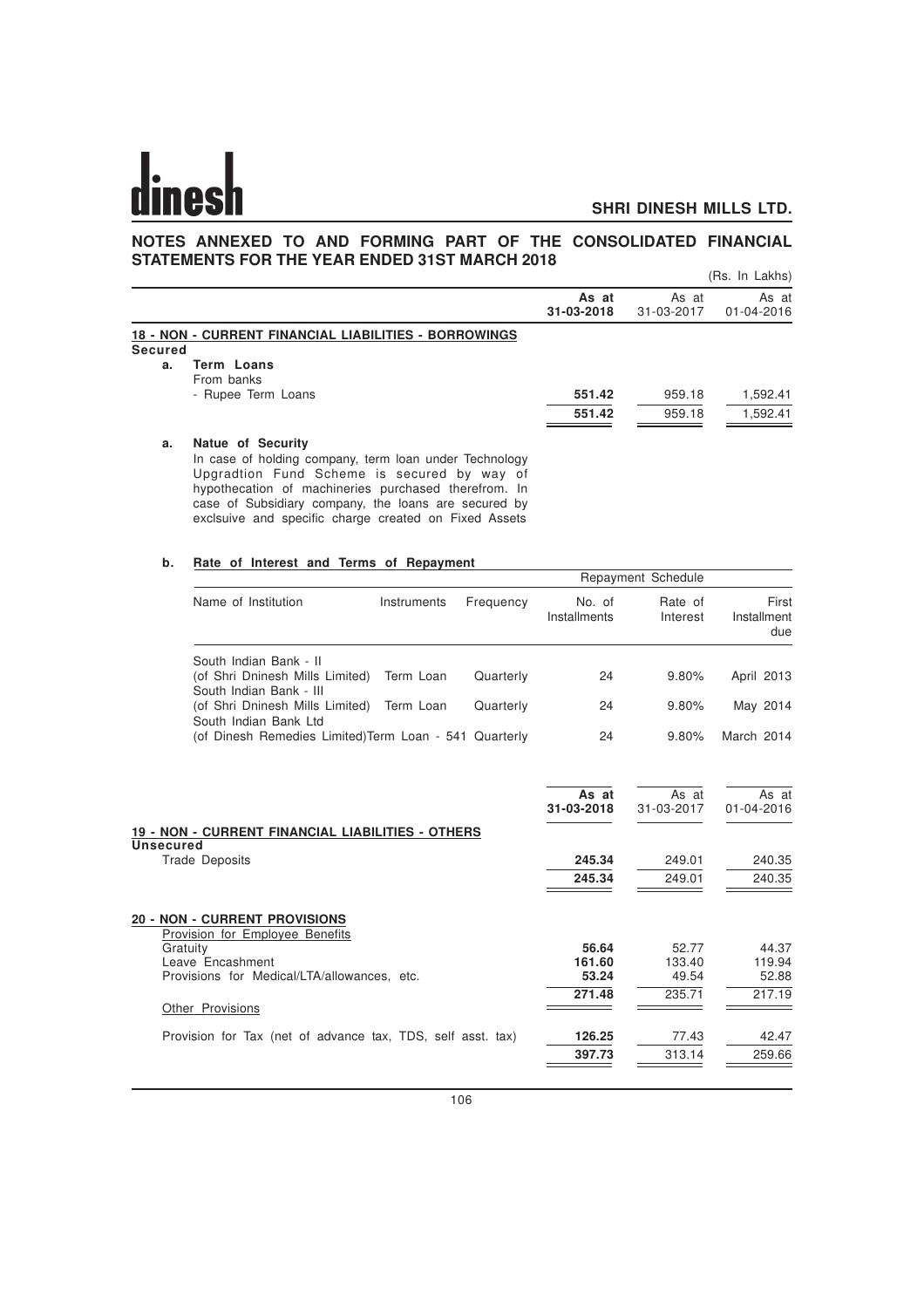

#### **NOTES ANNEXED TO AND FORMING PART OF THE CONSOLIDATED FINANCIAL STATEMENTS FOR THE YEAR ENDED 31ST MARCH 2018** (Rs. In Lakhs)

|       |                                                        |                     |                     | ונטוואם ווו במוזוסן |
|-------|--------------------------------------------------------|---------------------|---------------------|---------------------|
|       |                                                        | As at<br>31-03-2018 | As at<br>31-03-2017 | As at<br>01-04-2016 |
|       | 21 - DEFERRED TAX LIABILITIES (NET)                    |                     |                     |                     |
|       | Deferred Tax Liability on acount of:                   |                     |                     |                     |
| (i)   | Depreciation                                           |                     |                     |                     |
|       | Opening Deferred Tax Liability                         | 424.85              | 503.64              | 559.31              |
|       | Add/(Less): Charge or Credit during the year           | (78.55)             | (78.79)             | (55.67)             |
|       | Closing Deferred Tax Liability                         | 346.30              | 424.85              | 503.64              |
|       | <b>Total Deferred Tax Liabilities</b>                  | 346.30              | 424.85              | 503.64              |
|       | Deferred Tax Assets on acount of:                      |                     |                     |                     |
| (i)   | Expenses allowable for tax purposes when paid (Octroi) |                     |                     |                     |
|       | Opening Deferred Tax Asset                             | 15.60               | 15.60               | 15.31               |
|       | Add/(Less): Charge or Credit during the year           |                     |                     | 0.29                |
|       | Closing Deferred Tax Asset                             | 15.60               | 15.60               | 15.60               |
|       | (ii) Unencashed Leave (Employee or Director)           |                     |                     |                     |
|       | Opening Deferred Tax Asset                             | 60.86               | 48.65               | 50.76               |
|       | Add/(Less): Charge or Credit during the year           | 5.02                | 12.21               | (2.11)              |
|       | Closing Deferred Tax Asset                             | 65.88               | 60.86               | 48.65               |
|       |                                                        |                     |                     |                     |
| (iii) | Gratuity<br>Opening Deferred Tax Asset                 | 12.85               | 11.70               | 10.34               |
|       | Add/(Less): Charge or Credit during the year           | 1.32                | 1.15                | 1.36                |
|       | Closing Deferred Tax Asset                             | 14.17               | 12.85               | 11.70               |
|       | <b>Total Deferred Tax Assets</b>                       | 95.65               | 89.31               | 75.95               |
|       | Net Deferred Tax (Assets) / Liabilities                | 250.65              | 335.54              | 427.69              |
|       |                                                        |                     |                     |                     |
|       | <b>22 - OTHER NON CURRENT LIABILITIES</b>              |                     |                     |                     |
|       | <b>Others</b><br>Octroi Liability                      | 63.49               | 63.49               | 63.49               |
|       | Deferred balance - Security Deposits                   | 1.29                | 1.79                | 2.28                |
|       |                                                        | 64.78               | 65.28               | 65.77               |
|       |                                                        |                     |                     |                     |
|       | 23 - CURRENT FINANCIAL LIABILITIES - BORROWINGS        |                     |                     |                     |
| a.    | <b>Secured</b><br>Loans repayable on demand            |                     |                     |                     |
|       | From banks                                             |                     |                     |                     |
|       | - Cash Credits                                         | 33.87               | 53.99               | 152.87              |
|       |                                                        | 33.87               | 53.99               | 152.87              |
| a.    | Nature of Security                                     |                     |                     |                     |

In case of Group, cash credits from Banks are secured against hypothecation of Raw materials, Stores, Spare parts, Stock in process, Finished goods, Work-in-progress and book debts. The rate of interest of the captioned loan, in case of holding company is 11.50%, while it is 9.80% in case of subsidiary.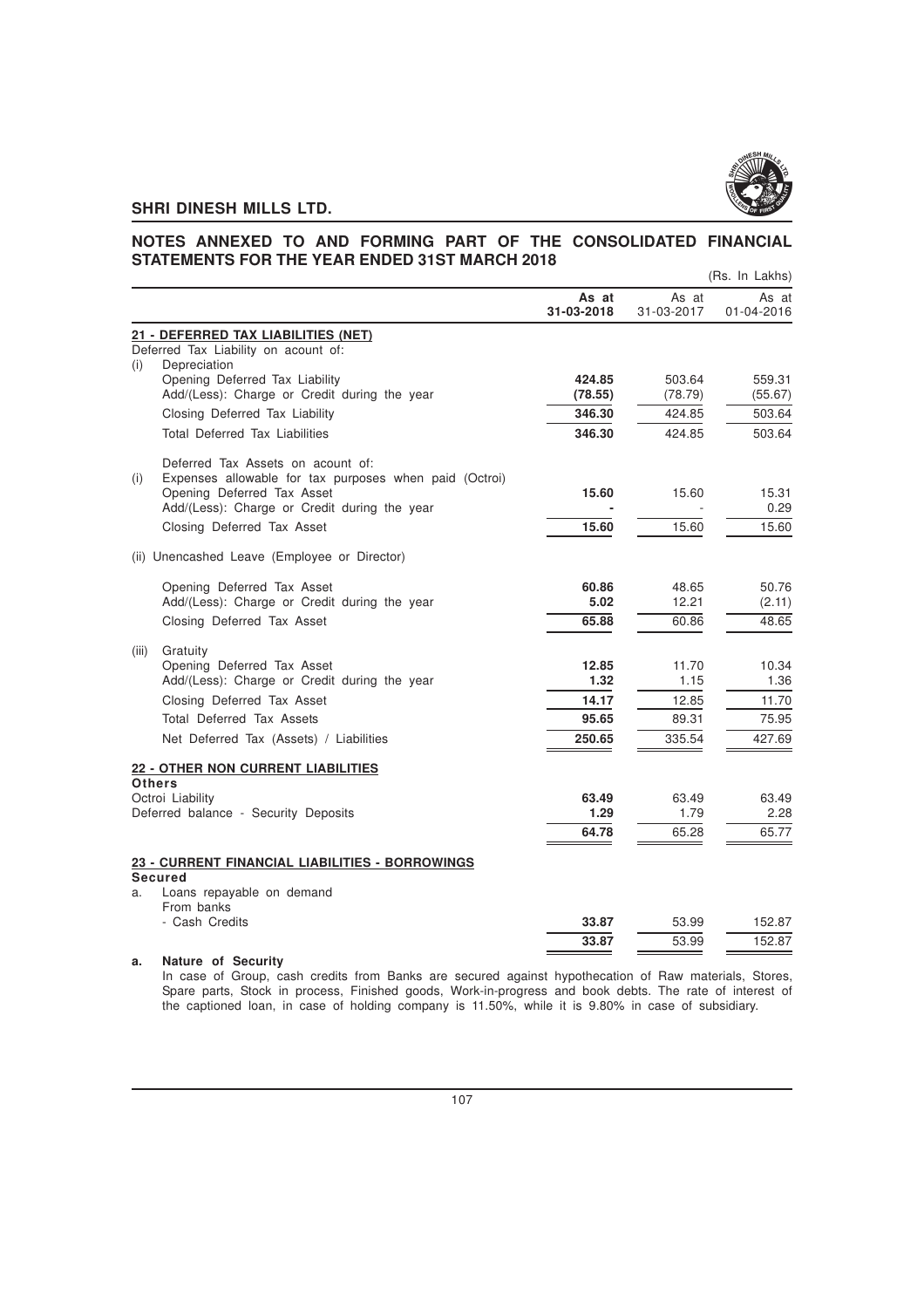# **NOTES ANNEXED TO AND FORMING PART OF THE CONSOLIDATED FINANCIAL STATEMENTS FOR THE YEAR ENDED 31ST MARCH 2018**

|                                                     |                     |                     | (Rs. In Lakhs)      |
|-----------------------------------------------------|---------------------|---------------------|---------------------|
|                                                     | As at<br>31-03-2018 | As at<br>31-03-2017 | As at<br>01-04-2016 |
| 24 - CURRENT FINANCIAL LIABILITIES - TRADE PAYABLES |                     |                     |                     |
| Due to micro and small enterprises (MSME)           |                     |                     |                     |
| Due to other than micro and small enterprises       | 677.93              | 588.69              | 513.89              |
|                                                     | 677.93              | 588.69              | 513.89              |

### **a. Disclosure under Section 22 of Micro, Small and Medium Enterprise Development (MSMED) Act, 2006**

The Company has not received any intimation from suppliers regarding their status under the Micro, Small and Medium Enterprise Development (MSMED) Act, 2006 and hence disclosures as required under Section 22 of The Micro, Small and Medium Enterprise Development (MSMED) Act, 2006 regarding:

|     |                                                                                                                                                                                                                                                                                                                                | As at<br>31-03-2018 | As at<br>31-03-2017 |          |
|-----|--------------------------------------------------------------------------------------------------------------------------------------------------------------------------------------------------------------------------------------------------------------------------------------------------------------------------------|---------------------|---------------------|----------|
| (a) | Principal amount and the interest due thereon<br>remaining unpaid to any suppliers as at the<br>end of accounting year;                                                                                                                                                                                                        |                     |                     |          |
| (b) | Interest paid during the year                                                                                                                                                                                                                                                                                                  |                     |                     |          |
| (c) | Amount of payment made to the supplier beyond the                                                                                                                                                                                                                                                                              |                     |                     |          |
| (d) | appointed day during accounting year;<br>Interest due and payable for the period of                                                                                                                                                                                                                                            |                     |                     |          |
| (e) | delay in making payment;<br>Interest accrued and unpaid at the end of                                                                                                                                                                                                                                                          |                     |                     |          |
|     | the accounting year; and                                                                                                                                                                                                                                                                                                       |                     |                     |          |
| (f) | Further interest remaining due and payable even in<br>the succeeding years, until such date when the interest<br>dues above are actually paid to the small enterprise;                                                                                                                                                         |                     |                     |          |
|     | 25 - CURRENT - OTHER FINANCIAL LIABILITIES                                                                                                                                                                                                                                                                                     |                     |                     |          |
|     | Current Maturities of Long Term Debts                                                                                                                                                                                                                                                                                          | 572.46              | 582.64              | 488.70   |
|     | Interest accrued on deposits                                                                                                                                                                                                                                                                                                   | 84.28               | 79.63               | 78.21    |
|     | <b>Unpaid Dividends</b>                                                                                                                                                                                                                                                                                                        | 17.79               | 18.50               | 19.52    |
|     | Unclaimed matured deposits and interest thereon                                                                                                                                                                                                                                                                                | 0.45                | 0.79                | 1.18     |
|     | Due to Directors                                                                                                                                                                                                                                                                                                               | 16.50               | 15.62               | 15.71    |
|     | Other Liabilites #                                                                                                                                                                                                                                                                                                             | 30.28               | 33.00               | 32.45    |
|     |                                                                                                                                                                                                                                                                                                                                | 721.76              | 730.18              | 635.77   |
| a.  | There are no amounts due for payment to the Investor<br>Education and Protection Fund under Section 125 of<br>the Companies Act, 2013 as on<br>March 31, 2018 (March 31, 2017: Nil, April 1, 2016: Nil).<br># other liabilities include Staff payable, Bonus and payment to Auditors.<br><b>26 - OTHER CURRENT LIABILITIES</b> |                     |                     |          |
|     | Advances received from Customers                                                                                                                                                                                                                                                                                               | 562.13              | 554.28              | 560.74   |
|     | Statutory liabilities                                                                                                                                                                                                                                                                                                          | 32.68               | 149.28              | 162.55   |
|     | Provision for Expenses                                                                                                                                                                                                                                                                                                         | 530.23              | 568.24              | 540.73   |
|     | Outstanding Expenses                                                                                                                                                                                                                                                                                                           | 162.16              | 205.39              | 205.39   |
|     |                                                                                                                                                                                                                                                                                                                                | 1,287.20            | 1,477.19            | 1,469.41 |
|     |                                                                                                                                                                                                                                                                                                                                |                     |                     |          |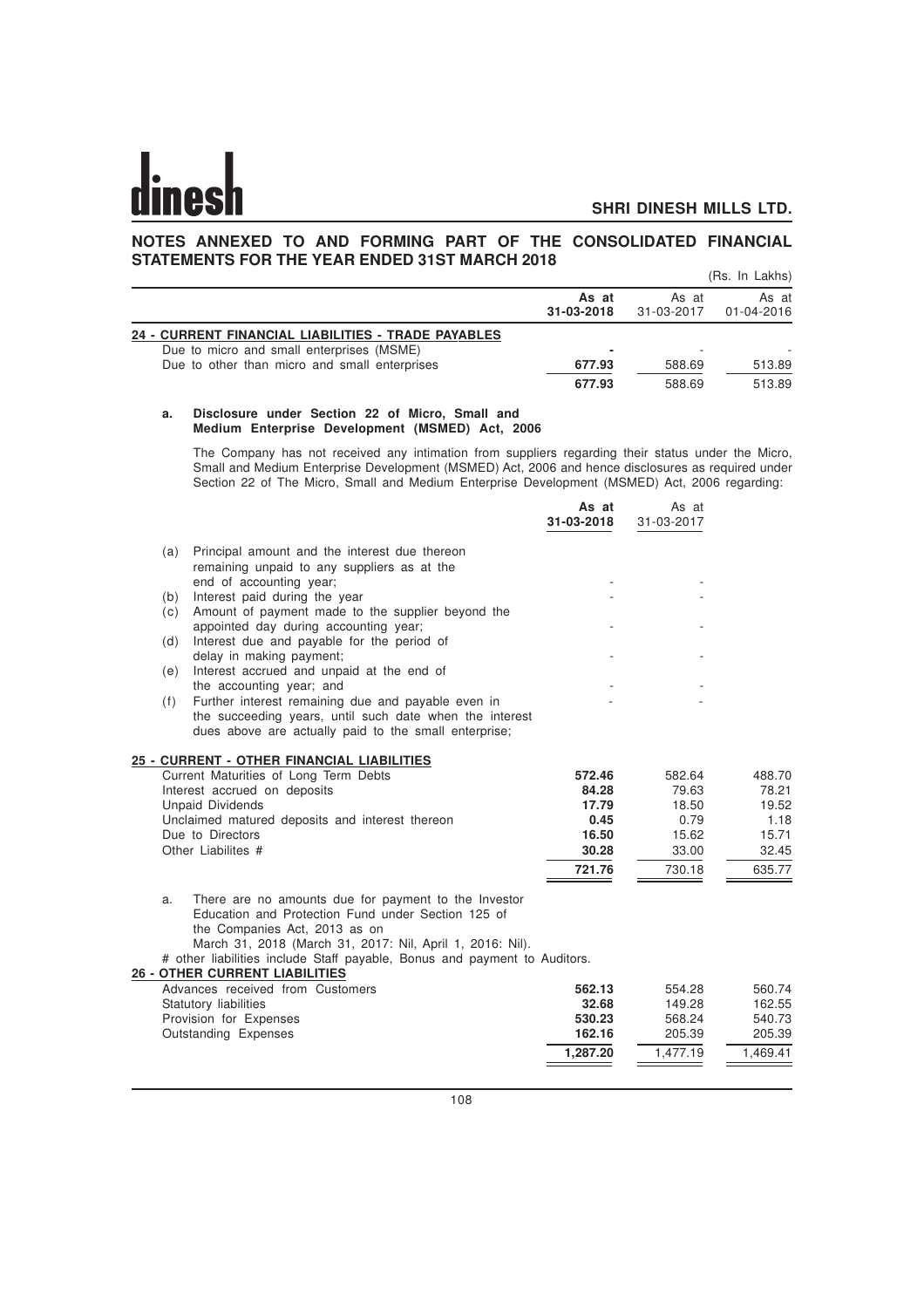

### **NOTES ANNEXED TO AND FORMING PART OF THE CONSOLIDATED FINANCIAL STATEMENTS FOR THE YEAR ENDED 31ST MARCH 2018** (Rs. In Lakhs)

|                                                                | (RS. IN LAKNS)          |                          |                         |  |  |
|----------------------------------------------------------------|-------------------------|--------------------------|-------------------------|--|--|
|                                                                | As at<br>31-03-2018     | As at<br>31-03-2017      | As at<br>01-04-2016     |  |  |
| 27 - SHORT TERM PROVISIONS                                     |                         |                          |                         |  |  |
| Provision for employee benefit<br>Gratuity<br>Leave Encashment | 48.20<br>44.26<br>92.46 | 77.77<br>57.02<br>134.79 | 54.45<br>33.35<br>87.80 |  |  |
| <b>28 - REVENUE FROM OPERATIONS</b>                            |                         |                          |                         |  |  |
| Sale of Products                                               | 9,414.32                | 10,267.83                |                         |  |  |
|                                                                | 9.414.32                | 10.267.83                |                         |  |  |

On account of Ind AS requirement, the company has disclosed revenue from operations including excise duty till 30th June, 2017. Post implementation of Goods and Services Tax (GST), w.e.f 1st July, 2017, sales/ income from operation has been disclosed net off GST hence the same is not comparable with previous year.

| 29 - OTHER INCOME<br>Interest Received/Receivable        |          |          |          |        |
|----------------------------------------------------------|----------|----------|----------|--------|
| From banks                                               |          | 8.75     | 8.58     |        |
| From others                                              |          | 16.73    | 40.72    |        |
| Dividend Income                                          |          | 197.36   | 187.37   |        |
| Miscellaneous Income                                     |          | 158.39   | 171.08   |        |
| Net gain on foreign currency transaction and translation |          | 7.81     | 2.92     |        |
| Sundry balances written back                             |          | 50.83    |          |        |
| Gains on Fair Valuation of Financial Instruments (Net)   |          |          | 11.57    |        |
|                                                          |          | 439.87   | 422.24   |        |
|                                                          |          |          |          |        |
|                                                          |          |          |          |        |
| <b>30 - COST OF MATERIALS CONSUMED</b>                   |          |          |          |        |
| Wool                                                     |          | 719.47   | 810.00   |        |
| Synthetic Fibre                                          |          | 661.15   | 881.02   |        |
| Yarn                                                     |          | 674.56   | 651.03   |        |
| Others                                                   |          | 13.94    | 20.15    |        |
| Gelatine & Others                                        |          | 659.52   | 730.10   |        |
|                                                          |          | 2,728.64 | 3,092.29 |        |
|                                                          |          |          |          |        |
|                                                          |          |          |          |        |
| 30.1 - BIFURCATION OF COST OF MATERIALS CONSUMED         |          | 2017-18  | 2016-17  |        |
|                                                          | Value    | In $%$   | Value    | In $%$ |
| Imported                                                 | 1,544.98 | 56.62%   | 1,676.76 | 54.22% |
| Indigenous                                               | 1,183.66 | 43.38%   | 1,415.53 | 45.78% |
|                                                          | 2,728.64 | 100.00   | 3,092.29 | 100.00 |
|                                                          |          |          |          |        |
| <b>31 - PURCHASES OF STOCK IN TRADE</b>                  |          |          |          |        |
| Ready-made Garments                                      |          | 176.32   | 117.88   |        |
|                                                          |          |          |          |        |
|                                                          |          | 176.32   | 117.88   |        |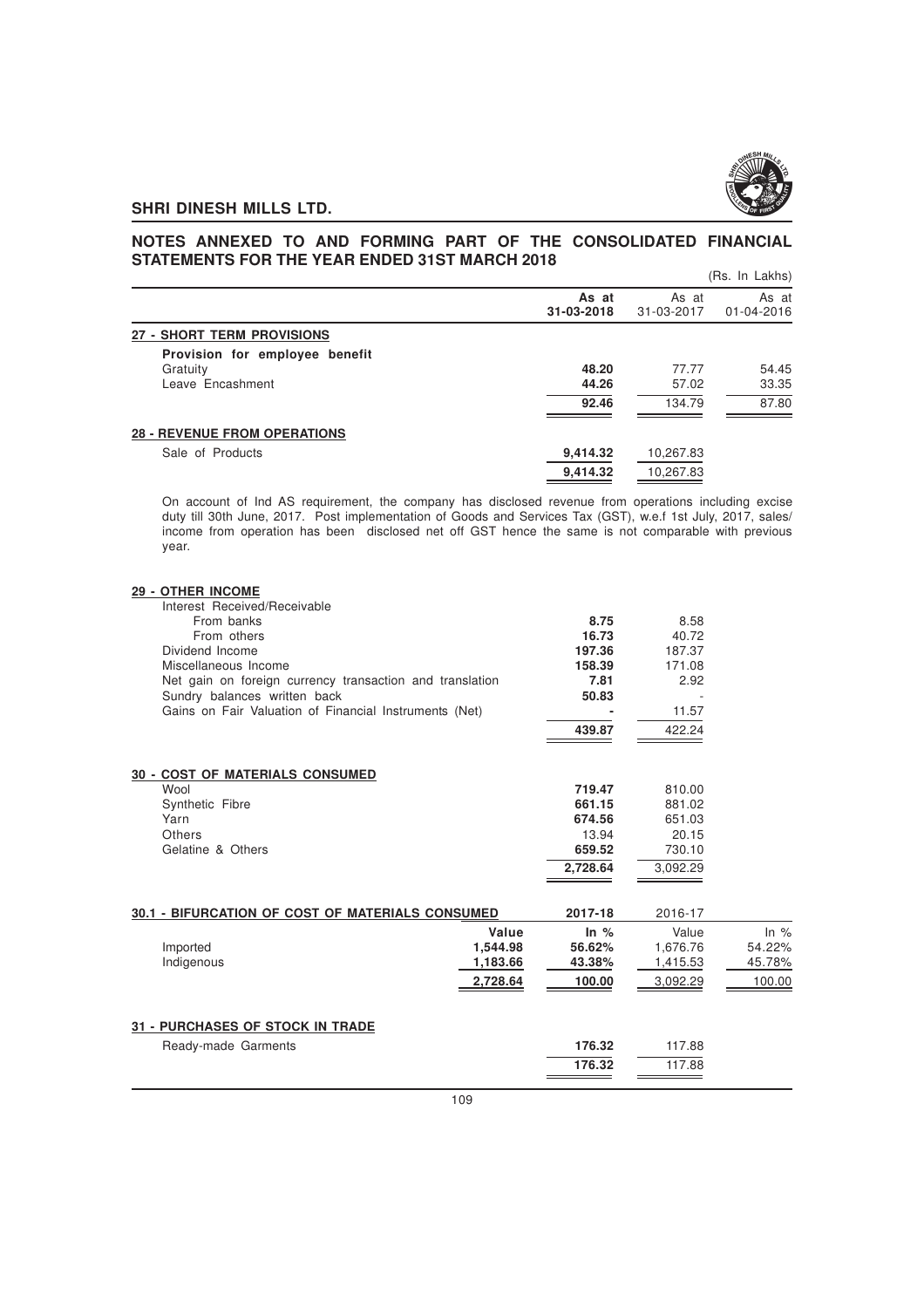# **NOTES ANNEXED TO AND FORMING PART OF THE CONSOLIDATED FINANCIAL STATEMENTS FOR THE YEAR ENDED 31ST MARCH 2018** (Rs. In Lakhs)

|                                                                                    | As at<br>31-03-2018 | As at<br>31-03-2017 |
|------------------------------------------------------------------------------------|---------------------|---------------------|
| 32 - CHANGES IN INVENTORIES OF FINISHED GOODS, STOCK-IN-TRADE AND WORK IN PROGRESS |                     |                     |
| Inventories (at close):                                                            |                     |                     |
| Work - in - Progress                                                               | 1,055.86            | 1,086.44            |
| <b>Finished Goods</b>                                                              | 810.21              | 1,249.17            |
| Excise duty on Finished Goods*                                                     |                     | (8.29)              |
|                                                                                    | 1,866.07            | 2,327.32            |
| Inventories (at commencement):                                                     |                     |                     |
| Work - in - Progress                                                               | 1,086.44            | 1,097.39            |
| <b>Finished Goods</b>                                                              | 1,249.17            | 1,087.08            |
| Excise duty on Finished Goods                                                      |                     | (5.68)              |
|                                                                                    | 2,335.61            | 2,178.79            |
|                                                                                    | 469.54              | (148.53)            |
| Excise duty variations on opening/closing stocks                                   |                     | 8.66                |
|                                                                                    | 469.54              | (139.87)            |
| <b>33 - EMPLOYEE BENEFITS EXPENSES</b>                                             |                     |                     |
|                                                                                    |                     |                     |
| Salaries and Wages<br>Contributions to -                                           | 2,737.38            | 2,781.44            |
| - Provident fund, Superannuation scheme & Other funds                              | 275.05              | 276.04              |
| - Employees' State Insurance Scheme                                                | 37.21               | 39.46               |
| Fair valuation of Employee Stock Options *                                         | 37.18               |                     |
| Staff Welfare Expense                                                              | 11.50               | 10.37               |
|                                                                                    | 3,098.32            | 3,107.31            |
| *Refer Note 17.1 for detailed information related to Employee Stock Options        |                     |                     |
|                                                                                    |                     |                     |
| <b>34 - FINANCE COSTS</b>                                                          |                     |                     |
| Interest expenses                                                                  | 200.31              | 264.89              |
| Other borrowing costs                                                              | 11.02               | 26.04               |
|                                                                                    | 211.33              | 290.93              |
|                                                                                    |                     |                     |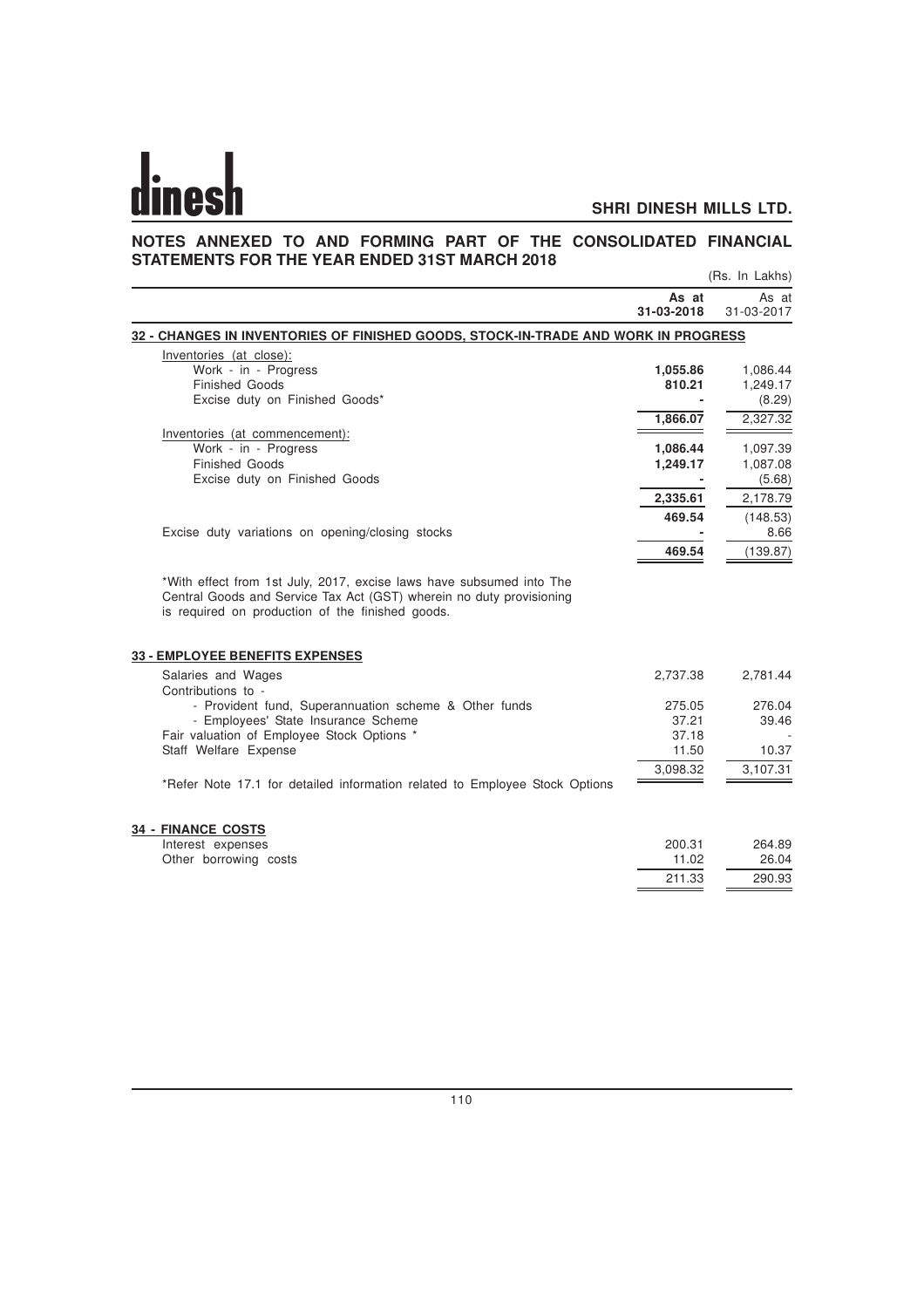

# **NOTES ANNEXED TO AND FORMING PART OF THE CONSOLIDATED FINANCIAL STATEMENTS FOR THE YEAR ENDED 31ST MARCH 2018** (Rs. In Lakhs)

|                                                                                                                                                             | As at<br>31-03-2018 | As at<br>31-03-2017 |
|-------------------------------------------------------------------------------------------------------------------------------------------------------------|---------------------|---------------------|
| <b>35 - OTHER EXPENSES</b>                                                                                                                                  |                     |                     |
| <b>OPERATING, ADMINISTRATION AND GENERAL EXPENSES</b>                                                                                                       |                     |                     |
| Stores Consumed                                                                                                                                             | 381.56              | 393.66              |
| Electricity, Power and Fuel                                                                                                                                 | 513.40              | 535.10              |
| Rent                                                                                                                                                        | 4.87                | 4.77                |
| Commission                                                                                                                                                  | 136.15              | 150.34              |
| Cash Discount<br>Repairs & Maintenance                                                                                                                      | 150.01<br>357.74    | 175.93<br>374.74    |
| Insurance                                                                                                                                                   | 27.22               | 30.68               |
| Rates and Taxes                                                                                                                                             | 33.20               | 34.71               |
| Payments to Auditors                                                                                                                                        | 13.63               | 11.94               |
| Freight Outward                                                                                                                                             | 42.65               | 32.93               |
| Advertisement and Publicity                                                                                                                                 | 18.13               | 14.30               |
| Legal & Professional Fees                                                                                                                                   | 165.76              | 135.76              |
| Travelling and Conveyance                                                                                                                                   | 183.80<br>362.06    | 204.07<br>448.98    |
| Miscellaneous Expenses<br>Loss on Fair Valuation of Financial Instruments (Net)                                                                             | 14.07               |                     |
|                                                                                                                                                             |                     |                     |
| * includes:                                                                                                                                                 | 2,404.25            | 2,547.91            |
| Repairs to buildings                                                                                                                                        | 12.76               | 16.79               |
| Repairs to machinery                                                                                                                                        | 316.49              | 342.17              |
| <b>Other Repairs</b>                                                                                                                                        | 28.49               | 15.78               |
| **Payments to the auditors for                                                                                                                              |                     |                     |
| - Statutory audit                                                                                                                                           | 6.10                | 5.62                |
| - For taxation matters                                                                                                                                      | 5.20                | 5.75                |
| - Others                                                                                                                                                    | 2.33                | 0.57                |
|                                                                                                                                                             | 13.63               | 11.94               |
| <b>36 - EXCEPTIONAL ITEMS</b>                                                                                                                               |                     |                     |
| Payment on account of Voluntary Retirement Scheme (VRS) *                                                                                                   | 516.77              |                     |
|                                                                                                                                                             | 516.77              |                     |
| *The Holding company has announced VRS scheme on acoount of                                                                                                 |                     |                     |
| which payments have been made to workers during the FY 2017-18                                                                                              |                     |                     |
| <b>37 - EARNINGS PER EQUITY SHARE</b>                                                                                                                       |                     |                     |
| Profit/(loss) available for equity shareholders                                                                                                             | (680.71)            | 221.07              |
| Weighted average numbers of equity shares outstanding                                                                                                       | 50.84.382           | 50.84.382           |
| Nominal value per equity share (in Rupees)                                                                                                                  | 10.00               | 10.00               |
| Earnings /(loss) Per Equity Share- Basic and Diluted (in Rupees)                                                                                            | (13.39)             | 4.35                |
| 38 - CONTINGENT LIABILITIES AND COMMITMENTS - NOT PROVIDED FOR                                                                                              |                     |                     |
| <b>CONTINGENT LIABILITIES</b>                                                                                                                               |                     |                     |
| Workers' demand - matter under appeal<br>(a)                                                                                                                | 42.93               | 228.34              |
| Additional Bonus liability owing to amendment introduced in The Payment<br>(b)                                                                              |                     |                     |
| of Bonus Act, 1965, the matter at this juncture is at subjudiced stage with                                                                                 |                     |                     |
| the various High Courts for the year 2014-15                                                                                                                | 30.14               | 30.14               |
| Income tax Demands / outstanding- matters under appeal<br>(c)                                                                                               | 682.86              | 572.87              |
| Excise matters under appeal<br>(d)                                                                                                                          | 214.08              | 217.81              |
| Notes:                                                                                                                                                      |                     |                     |
| It is not practicable to estimate the timing of cash outflows, if any, in respect of matters stated above,<br>(a)<br>pending resolution of the proceedings. |                     |                     |
| <b>COMMITMENTS</b>                                                                                                                                          |                     |                     |
| <b>NIL</b>                                                                                                                                                  |                     |                     |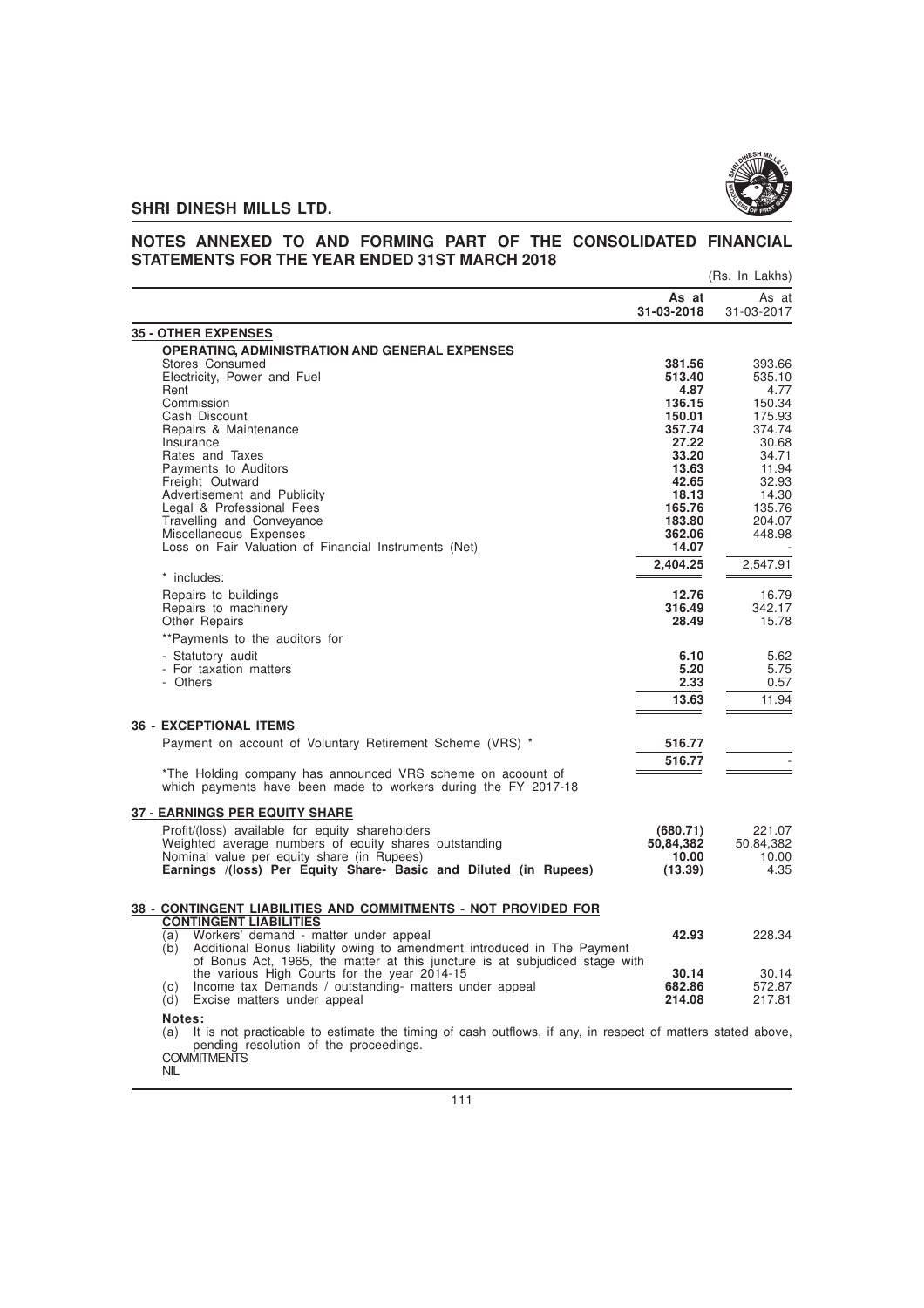# **NOTES ANNEXED TO AND FORMING PART OF THE CONSOLIDATED FINANCIAL STATEMENTS FOR THE YEAR ENDED 31ST MARCH 2018**

# **39 - SEGMENT REPORTING**

In case of Holding Company, the provisions of Ind-AS 108, 'Operating Segments' are applicable. The same is presented as under -**(a) Primary segment - Business Segment**

| $-9.9111$                                                                                                                | 0090000<br><b>TEXTILE</b> |                      | <b>PHARMACEUTICALS</b> |                        | <b>CONSOLIDATED</b>      |                        |
|--------------------------------------------------------------------------------------------------------------------------|---------------------------|----------------------|------------------------|------------------------|--------------------------|------------------------|
|                                                                                                                          | 2017-18                   | 2016-17              | 2017-18                | 2016-17                | 2017-18                  | 2016-17                |
| Revenue                                                                                                                  |                           |                      |                        |                        |                          |                        |
| <b>External Sales</b><br><b>Total Revenue</b>                                                                            | 7,686.59<br>7,686.59      | 7,928.94<br>7,928.94 | 1,575.66<br>1,575.66   | 1,704.85<br>2,027.23   | 9,262.25<br>9,262.25     | 9,633.79<br>9,633.79   |
| <b>Segment Results</b>                                                                                                   |                           |                      |                        |                        |                          |                        |
| Profit before Interest and Tax<br>Interest Expense (Net)<br>Other un-allocable income,<br>net of unallocable Expenditure | (510.07)<br>140.56        | 372.90<br>185.03     | (54.14)<br>59.75       | 22.44<br>79.86         | (564.21)<br>200.31       | 395.34<br>264.89       |
| Profit before tax                                                                                                        |                           |                      |                        |                        | (764.52)                 | 130.45                 |
| Current tax<br>(1)<br>Deferred tax<br>(2)                                                                                | (84.84)                   | (92.15)              |                        |                        | (84.84)                  | (92.15)                |
| Profit / (Loss) for the year<br>Less: Share of Minority Interest<br><b>Other Comprehensive</b>                           |                           |                      |                        |                        | (679.68)<br>(50.66)      | 222.60<br>(25.54)      |
| Income for the year<br>Less: Share of Minority Interest                                                                  |                           |                      |                        |                        | 48.61<br>0.84            | (26.52)<br>0.69        |
| <b>Total Comprehensive</b><br>Income for the year<br>Less: Share of Minority Interest                                    |                           |                      |                        |                        | (631.07)<br>(49.82)      | 196.08<br>(24.85)      |
| Segment Assets                                                                                                           | 3,667.63                  | 4,256.03             | 2,165.10               | 2,313.83               | 5,832.73                 | 6,569.86               |
| <b>Total Assets</b>                                                                                                      |                           |                      |                        |                        |                          |                        |
| <b>Segment Liabilities</b><br><b>Total Liabilities</b>                                                                   | 3,007.92                  | 3,865.36             | 1,198.94               | 1,041.64               | 4,206.86                 | 4,907.00               |
| Capital Expenditure<br>Depreciation & Amortisation<br>Non cash Expenses<br>other than depreciation                       | 94.77<br>709.42           | 96.28<br>754.36      | 4.35<br>153.07         | 7.94<br>156.30         | 99.12<br>862.49          | 104.22<br>910.66       |
| Secondary segment - Geographical Segment<br>(b)                                                                          |                           |                      |                        |                        |                          |                        |
| Information of geographical segment:                                                                                     |                           |                      |                        |                        |                          |                        |
| <b>Particulars</b>                                                                                                       |                           |                      | Year                   |                        | In IndiaOutside India    | <b>Total</b>           |
| Segment Revenue                                                                                                          |                           |                      | 2017-18<br>2016-17     | 8,232.89<br>8,402.04   | 1,181.43<br>1,231.75     | 9,414.32<br>9,633.79   |
| Carrying cost of Assets by location of Assets                                                                            |                           |                      | 2017-18<br>2016-17     | 16,027.31<br>15,984.74 | $\overline{\phantom{a}}$ | 16,027.31<br>15,984.74 |
| Additions to Assets and Intangible (Net)                                                                                 |                           |                      | 2017-18<br>2016-17     | 72.77<br>104.22        |                          | 72.77<br>104.22        |
| Other disclosures:<br>Convention has identified in line with the Accounting Ctenderal 17 "Convent repeting" tolding into |                           |                      |                        |                        |                          |                        |

1. Segment has been identified in line with the Accounting Standard - 17 "Segment reporting" taking into account the organisation Structure as well as the differing risks and returns.

2. Company has disclosed Business Segment as the Primary Segment.

3. Composition of Business Segment:

Name of Segment comprises of:

(a) Textile Woollen Textiles

(b) Pharmaceuticals Empty Hard Gelatin Capsules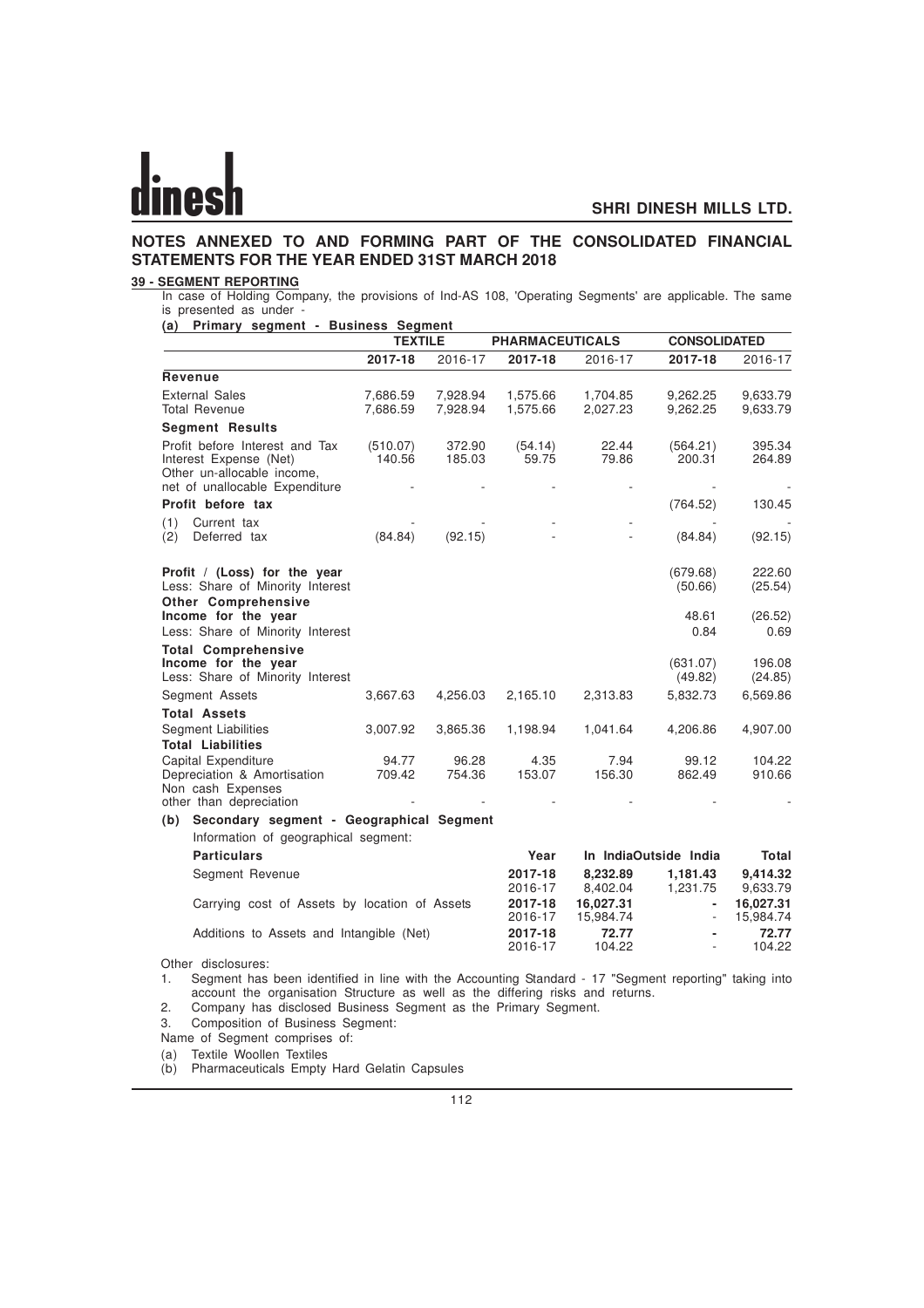

# **NOTES ANNEXED TO AND FORMING PART OF THE CONSOLIDATED FINANCIAL STATEMENTS FOR THE YEAR ENDED 31ST MARCH 2018**

(Rs. In Lakhs)

| As at                                                                                  | As at      |
|----------------------------------------------------------------------------------------|------------|
| 31-03-2018                                                                             | 31-03-2017 |
| siasi aangga ta meangga mitulitit taaannoola amin'ny ilay ta'uu mintandrondrondrondron |            |

# **40 - DISCLOSURES AS REQUIRED BY INDIAN ACCOUNTING STANDARD (IND AS) 19 EMPLOYEE BENEFITS**

The Company has classified the various benefits provided to employees as under:-

# **(a) Defined contribution plans**

- Provident fund

The Company has recognized the following amounts in the statement of profit and loss: Employers' contribution to provident fund :- Current Year Rs. 97.02 Lakhs (Previous Year Rs. 97.75 Lakhs)

# **(b) Defined benefit plans**

### - Gratuity

In accordance with Indian Accounting Standard 19, actuarial valuation was done in respect of the aforesaid defined benefit plans based on the following assumptions-

# **Economic Assumptions**

The discount rate and salary increases assumed are the key financial assumptions and should be considered together; it is the difference or 'gap' between these rates which is more important than the individual rates in isolation.

### **Discount Rate**

The discounting rate is based on the gross redemption yield on medium to long term risk free investments. The estimated term of the benefits/obligations works out to zero years. For the current valuation a discount rate of 7.27% p.a. (Previous Year 7.86% p.a.) compound has been used.

# **Salary Escalation Rate**

The salary escalation rate usually consists of at least three components, viz. regular increments, price inflation and promotional increases. In addition to this any commitments by the management regarding future salary increases and the Company's philosophy towards employee remuneration are also to be taken into account. Again a long-term view as to trend in salary increase rates has to be taken rather than be guided by the escalation rates experienced in the immediate past, if they have been influenced by unusual factors.

The assumptions used are summarized in the following table:

# **Change in present value of the defined benefit obligation during the year**

| Present value of obligation as at the beginning of the year          | 1,031.38 | 1.006.12 |
|----------------------------------------------------------------------|----------|----------|
| Interest Cost                                                        | 75.02    | 79.11    |
| Current Service Cost                                                 | 49.13    | 45.02    |
| Past Service Cost                                                    | 40.59    |          |
| <b>Benefits Paid</b>                                                 | (292.82) | (108.45) |
| Actuarial (Gain)/Loss on arising from Change in Financial Assumption | (20.13)  | 32.20    |
| Actuarial (Gain)/Loss on arising from Experience Adjustment          | (40.71)  | (22.63)  |
| Present value of obligation as at the end of the year                | 842.45   | 1,031.37 |
| Change in fair value of plan assets during the year                  |          |          |
| Fair Value of plan assets at the beginning of the year               | 953.68   | 948.79   |
| Interest Income                                                      | 69.37    | 74.82    |
| Contributions by the employer                                        | 76.33    | 53.12    |
| Benefits paid                                                        | (292.82) | (108.45) |
| Return on plan assets                                                | (12.23)  | (17.49)  |
| Fair Value of plan assets at the end of the year                     | 794.32   | 950.78   |
| Net Asset/ (Liability) recorded in the Balance Sheet                 |          |          |
| Present value of obligation as at the end of the year                | 842.45   | 1.031.37 |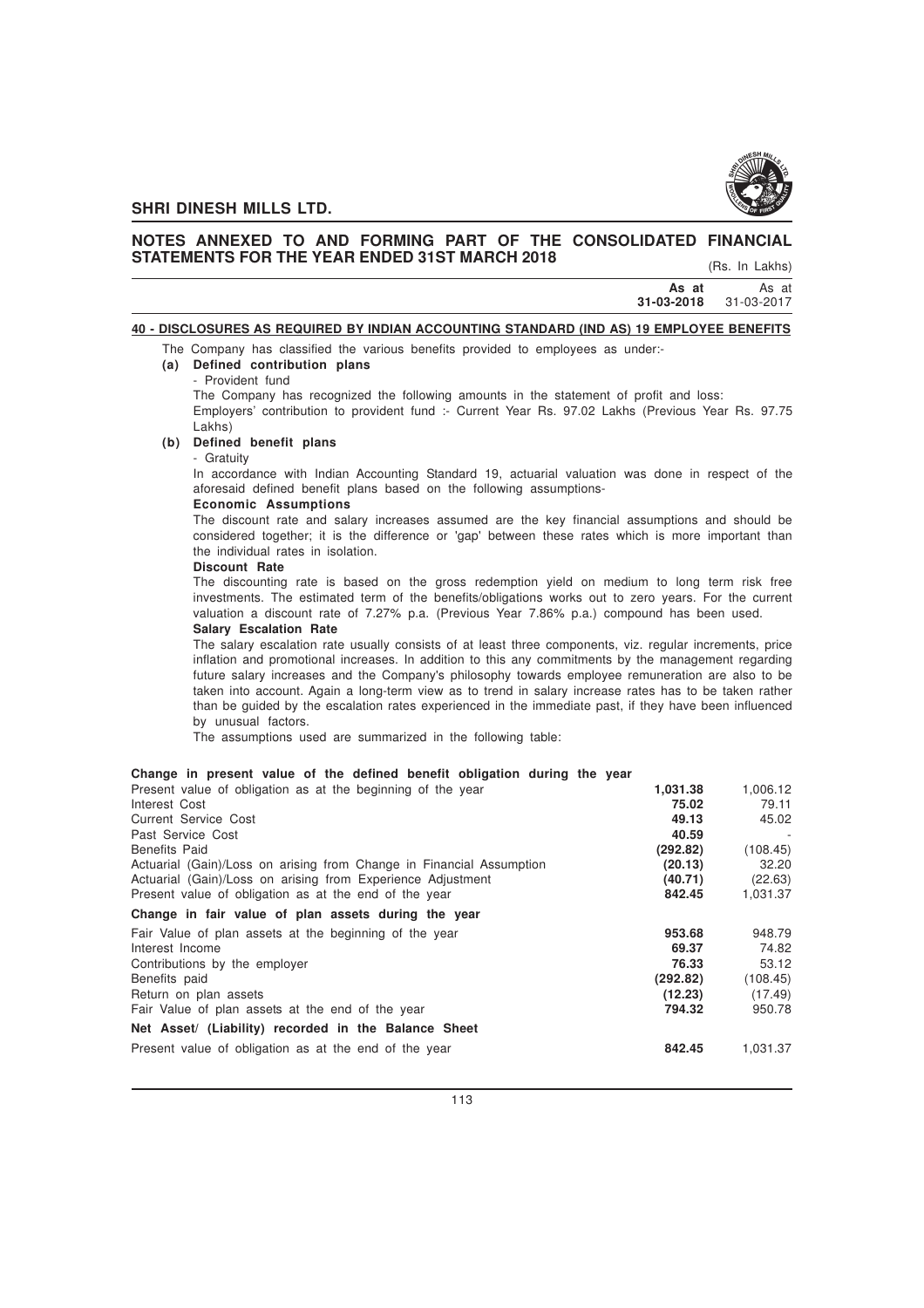### **NOTES ANNEXED TO AND FORMING PART OF THE CONSOLIDATED FINANCIAL STATEMENTS FOR THE YEAR ENDED 31ST MARCH 2018** (Rs. In Lakhs)

|                                                                                                                                                                                                                                                                                                | As at<br>31-03-2018 | As at<br>31-03-2017 |
|------------------------------------------------------------------------------------------------------------------------------------------------------------------------------------------------------------------------------------------------------------------------------------------------|---------------------|---------------------|
| Fund Balance                                                                                                                                                                                                                                                                                   | 780.49              | 939.72              |
| Net Asset/ (Liability)-Current<br>Net Asset/ (Liability)-Non-Current                                                                                                                                                                                                                           | 48.20<br>13.76      | 77.77<br>13.89      |
| Expenses recorded in the Statement of Profit & Loss during the year                                                                                                                                                                                                                            |                     |                     |
| Interest Cost                                                                                                                                                                                                                                                                                  | 6.54                | 5.01                |
| <b>Current Service Cost</b>                                                                                                                                                                                                                                                                    | 49.13               | 45.02               |
| Past Service Cost                                                                                                                                                                                                                                                                              | 40.59               |                     |
| Actuarial (Gain)/Loss on arising from Change in Financial Assumption                                                                                                                                                                                                                           |                     |                     |
| Actuarial (Gain)/Loss on arising from Experience Adjustment                                                                                                                                                                                                                                    |                     |                     |
| Total expenses included in employee benefit expenses                                                                                                                                                                                                                                           | 96.26               | 50.03               |
| Recognized in Other Comprehensive Income during the year                                                                                                                                                                                                                                       |                     |                     |
| Actuarial (Gain)/Loss on arising from Change in Financial Assumption                                                                                                                                                                                                                           | (48.61)             | 27.07               |
| Maturity analysis of the benefit payments from the fund                                                                                                                                                                                                                                        |                     |                     |
| 1st following year                                                                                                                                                                                                                                                                             | 200.18              | 202.84              |
| 2nd following year                                                                                                                                                                                                                                                                             | 112.15              | 61.37               |
| 3rd following year                                                                                                                                                                                                                                                                             | 115.54              | 166.59              |
| 4th following year                                                                                                                                                                                                                                                                             | 77.74               | 87.70               |
| 5th year and thereafter                                                                                                                                                                                                                                                                        | 983.82              | 1,272.85            |
| Quantitative sensitivity analysis for significant assumption is as below:                                                                                                                                                                                                                      |                     |                     |
| Increase/ (decrease) on present value of defined benefit obligation<br>at the end of the year                                                                                                                                                                                                  | 826.19              | 1,014.82            |
| 1 percentage point increase in discount rate                                                                                                                                                                                                                                                   | (40.11)             | (54.73)             |
| 1 percentage point decrease in discount rate                                                                                                                                                                                                                                                   | 45.92               | 62.72               |
| 1 percentage point increase in salary increase rate                                                                                                                                                                                                                                            | 46.37               | 63.53               |
| 1 percentage point decrease in salary increase rate                                                                                                                                                                                                                                            | (41.28)             | (56.35)             |
| 1 percentage point increase in employee turnover                                                                                                                                                                                                                                               | 9.10                | 9.85                |
| 1 percentage point decrease in employee turnover                                                                                                                                                                                                                                               | (10.24)             | (11.14)             |
| In case of the other two subsidiaries, i.e. Fernway Textiles Limited and<br>Fernway Technologies Limited, the said Ind-AS shall not apply as these<br>companies have not yet commenced their business operations as on 31st<br>March 2018, and the company decept have any employees for which |                     |                     |

March, 2018, and the company doesnot have any employess, for which such benefits shall be calculated.

### **41 - HEDGED AND UNHEDGED DERIVATIVE INSTRUMENTS**

(a) The amount of foreign currency exposures that are not hedged by a derivative instrument or otherwise as at 31st March, 2018, 31st March, 2017 and 1st April, 2016 are as under:

|                                                                       | As at 31st<br>March, 2018  |                   | As at 31st<br>March, 2017 |                   | As at 1st<br>April, 2016 |                   |
|-----------------------------------------------------------------------|----------------------------|-------------------|---------------------------|-------------------|--------------------------|-------------------|
|                                                                       | Foreign<br><b>Currency</b> | (Rs. In<br>Lakhs) | Foreign<br>Currency       | (Rs. In<br>Lakhs) | Foreign<br>Currency      | (Rs. In<br>Lakhs) |
| <b>Receivables</b><br>Trade Receivables<br>(in USD)                   | 2,70,731.25                | 175.60            | 71,330                    |                   | 46.02 1,15,842.20        | 76.33             |
| <b>Payables</b><br>Advance received<br>from Customers<br>$(in$ $USD)$ | 27,749.20                  | 18.06             | 59,135.70                 | 38.33             | 74.296.09                | 49.30             |
| (in EURO)                                                             | 4,300                      | 3.46              |                           |                   |                          |                   |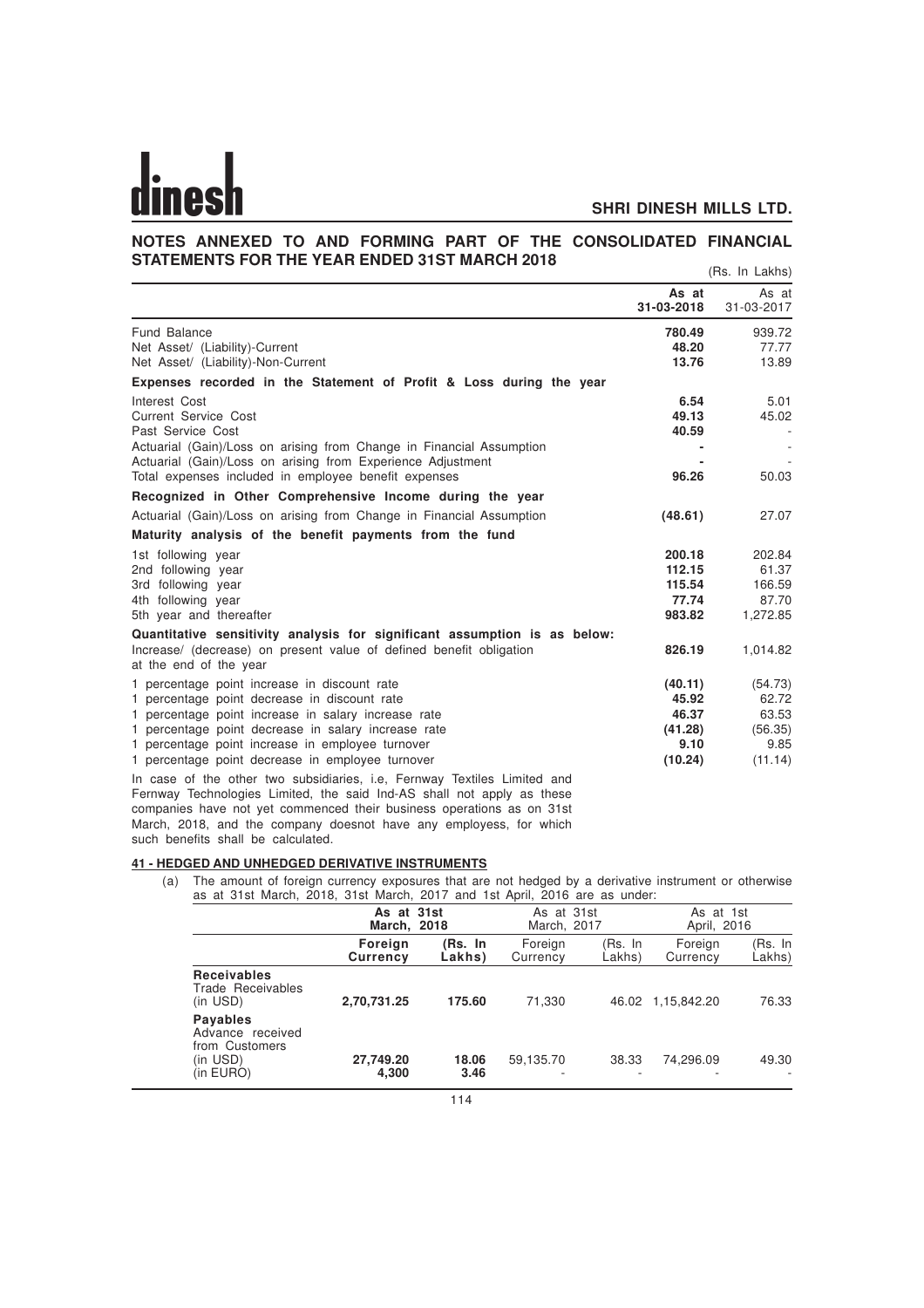

# **NOTES ANNEXED TO AND FORMING PART OF THE CONSOLIDATED FINANCIAL STATEMENTS FOR THE YEAR ENDED 31ST MARCH 2018**

(Rs. In Lakhs)

|      |                                                                                                                                                                                                                                                                                                                                |                                                                                                                                                                                                                              |                                   | 31-03-2018                                                                                                                       | As at                | As at<br>31-03-2017                   |
|------|--------------------------------------------------------------------------------------------------------------------------------------------------------------------------------------------------------------------------------------------------------------------------------------------------------------------------------|------------------------------------------------------------------------------------------------------------------------------------------------------------------------------------------------------------------------------|-----------------------------------|----------------------------------------------------------------------------------------------------------------------------------|----------------------|---------------------------------------|
|      | 42 - RELATED PARTY DISCLOSURES AS PER INDIAN ACCOUNTING STANDARD-24                                                                                                                                                                                                                                                            |                                                                                                                                                                                                                              |                                   |                                                                                                                                  |                      |                                       |
|      | (a) Related Parties                                                                                                                                                                                                                                                                                                            | Description of relationship                                                                                                                                                                                                  |                                   |                                                                                                                                  |                      |                                       |
| i)   | Where significant influence exists:                                                                                                                                                                                                                                                                                            |                                                                                                                                                                                                                              |                                   |                                                                                                                                  |                      |                                       |
|      | - Dinesh Remedies Limited<br>- Shri Dinesh Foundation<br>- Shri Maganbhai B. Patel's<br>Charity Trust                                                                                                                                                                                                                          | Subsidiary<br>Key Management Personnel are Trustee<br>Key Management Personnel are Trustee                                                                                                                                   |                                   |                                                                                                                                  |                      |                                       |
| ii)  | Key Managerial Personnel                                                                                                                                                                                                                                                                                                       |                                                                                                                                                                                                                              |                                   |                                                                                                                                  |                      |                                       |
|      | Name                                                                                                                                                                                                                                                                                                                           | Relationship/Designation in<br><b>Holding Company</b>                                                                                                                                                                        |                                   | <b>Subsidiary Companies</b>                                                                                                      |                      | Relationship/Designation in           |
|      | Mr. B.U.Patel<br>Mr. N.U.Patel<br>Mr. M. B. Thummar<br>Mr. J. B. Sojitra<br>Mr. T M Patel<br>Mr. Rakesh Agrawal<br>Mr. Sanjiv M. Shah<br>Mr. Apurva Shah<br>Mrs. Taruna Patel<br>Mr. Bindesh Patel<br>Mr. Shukla<br>Shri Pareshbhai Manilal Saraiya<br>Shri Sujitbhai Jaysukhbhai Bhayani<br>Shri Sanjivkumar Mahendralal Shah | Chairman & Managing Director<br>Managing Director<br>Chief Financial Officer<br>Company Secretary<br>Independent Director<br>Independent Director<br>Independent Director<br>Chief Financial Officer<br>Independent Director |                                   | Director<br>Chief Financial Officer<br>Company Secretary<br>Independent Director<br>Independent Director<br>Independent Director |                      | Chairman & Managing Director          |
| iii) | Relatives Of Key Management Personnel                                                                                                                                                                                                                                                                                          |                                                                                                                                                                                                                              |                                   |                                                                                                                                  |                      |                                       |
|      | Name                                                                                                                                                                                                                                                                                                                           | Relationship/Designation                                                                                                                                                                                                     |                                   |                                                                                                                                  |                      |                                       |
|      | Mrs. R.B.Patel<br>Mrs. A.N. Patel<br>Ms J.B.Patel<br>Mr. A.B.Patel<br>Mr. N.N.Patel<br>Mrs. M.U.Patel                                                                                                                                                                                                                          | Wife of Mr. B.U.Patel<br>Wife of Mr. N.U. Patel<br>Daughter of Mr. B.U.Patel<br>Son of Mr. B.U.Patel<br>Son of Mr. N.U.Patel<br>Wife of Mr. U.M.Patel                                                                        |                                   |                                                                                                                                  |                      |                                       |
|      | (b) Transactions with related parties:                                                                                                                                                                                                                                                                                         |                                                                                                                                                                                                                              |                                   |                                                                                                                                  |                      | (Rs. In Lakhs)                        |
|      |                                                                                                                                                                                                                                                                                                                                |                                                                                                                                                                                                                              | Amount<br>2017-18                 | 2016-17                                                                                                                          | 2017-18              | <b>Outstanding Balance</b><br>2016-17 |
|      | Remuneration paid to CMD - Shri B U Patel<br>Remuneration paid to MD - Shri N U Patel<br>Remuneration paid to relative of Key Managerial Personnel<br>Director's Sitting fees<br>Remuneration paid to Chief Financial Officer                                                                                                  |                                                                                                                                                                                                                              | 109.38<br>109.38<br>27.15<br>6.11 | 95.83<br>95.83<br>26.74<br>5.49                                                                                                  | 8.75<br>7.75<br>0.77 | 7.72<br>7.90<br>0.73                  |
|      | (Mr. Apurva Shah joined w.e.f. 30/01/2018)                                                                                                                                                                                                                                                                                     |                                                                                                                                                                                                                              | 7.09                              | 16.20                                                                                                                            | 0.59                 | 0.59                                  |
|      | Remuneration paid to Company Secretary                                                                                                                                                                                                                                                                                         |                                                                                                                                                                                                                              | 19.59                             | 18.70                                                                                                                            | 0.63                 | 0.65                                  |

- (i) There aren no provisions for doubtful debts or amounts written off or written back in respect of debts due to or due from related parties
- (ii) Related party relationship is as identified by the Company on the basis of information available with them and relied upon by the Auditors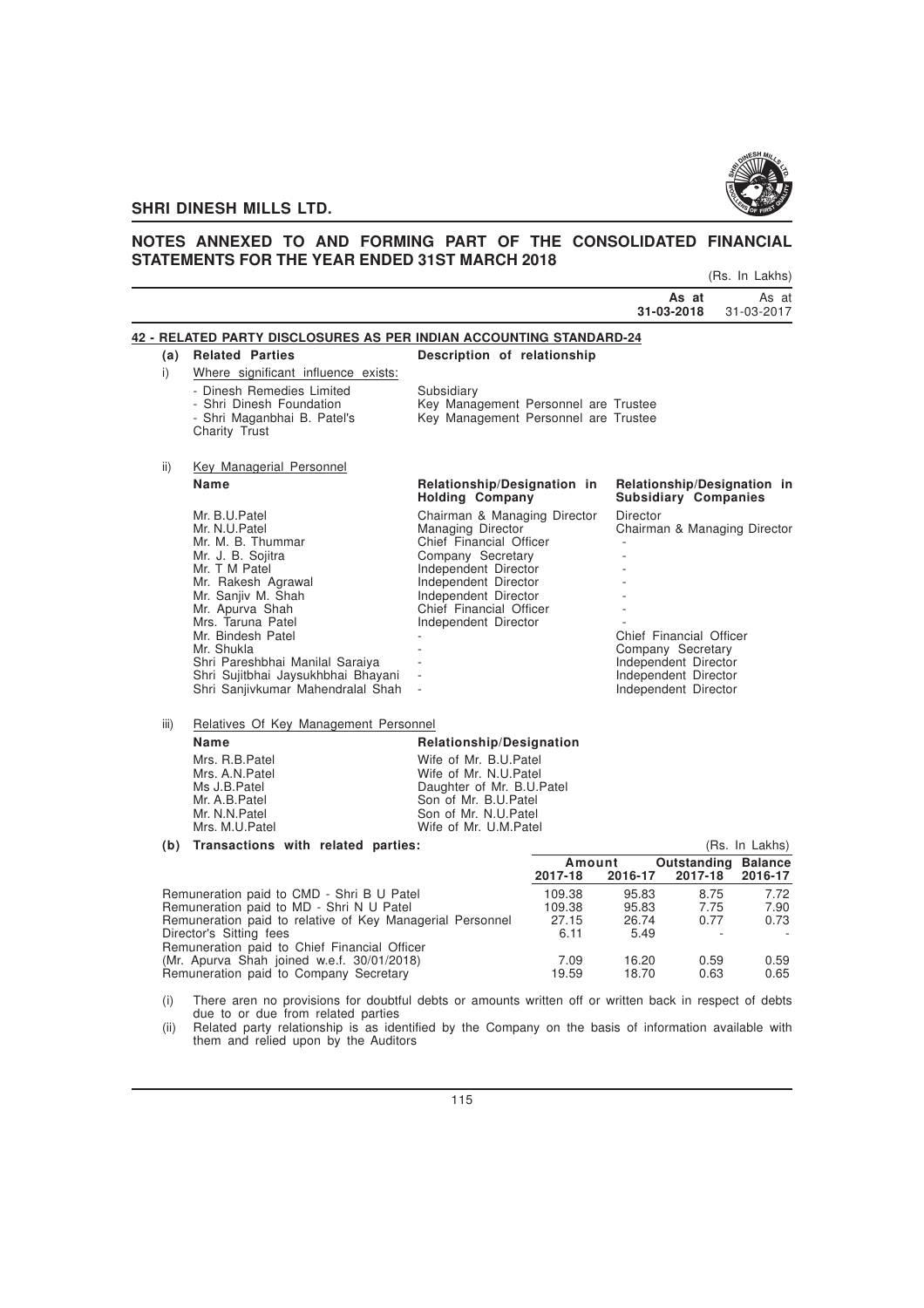# **NOTES ANNEXED TO AND FORMING PART OF THE CONSOLIDATED FINANCIAL STATEMENTS FOR THE YEAR ENDED 31ST MARCH 2018**

### **43. FINANCIAL INSTRUMENTS - ACCOUNTING CLASSIFICATIONS AND FAIR VALUE MEASUREMENTS**

The fair values of the financial assets and liabilities are included at the amount at which the instrument could be exchanged in a current transaction between willing parties, other than in a forced or liquidation sale.

The following methods and assumptions were used to estimate the fair values:

- 1. Fair values of cash and short term deposits, trade and other short term receivables, trade payables, other current liabilities, short term loans from banks and other financial institutions approximate their carrying amounts largely due to short-term maturities of these instruments.
- 2. Financial instruments with fixed and variable interest rates are evaluated by the group based on parameters such as interest rates and individual credit worthiness of the counterparty. Based on the evaluation, allowances are taken to account for the expected losses of these receivables.

The group uses the following hierarchy for determining and disclosing the fair values of financial instruments by valuation technique:

Level 1 : Quoted (unadjusted) prices in active markets for identical assets or liabilities.

Level 2 : Other techniques for which all inputs which have a significant effects on the recorded fair value are observable, either directly or indirectly.

Level 3 : Techniques which use inputs that have a significant effects on the recorded fair value that are not based on observable market data.

|       | <b>Financial Instrument</b>         | <b>Carrying Amount</b> |       |                          |                                           |          | <b>Fair value</b> |         |         |              |
|-------|-------------------------------------|------------------------|-------|--------------------------|-------------------------------------------|----------|-------------------|---------|---------|--------------|
|       | Note No.                            | <b>FVTPL</b>           |       | Value                    | <b>FVOCI Total Fair Amortised</b><br>Cost | Total    | Level 1           | Level 2 | Level 3 | <b>Total</b> |
|       | <b>Non Current Assets</b>           |                        |       |                          |                                           |          |                   |         |         |              |
|       | <b>Financial Assets</b>             |                        |       |                          |                                           |          |                   |         |         |              |
| (i)   | Investments                         |                        | 12.38 | 12.38                    | 18.81                                     | 31.19    |                   | ٠       | 12.38   | 12.38        |
| (ii)  | Loans                               |                        |       | $\overline{\phantom{a}}$ | 124.07                                    | 124.07   |                   | ٠       | 124.07  | 124.07       |
| (iii) | Others                              |                        |       |                          | 18.25                                     | 18.25    |                   |         |         |              |
|       | <b>Current Assets</b>               |                        |       |                          |                                           |          |                   |         |         |              |
|       | <b>Financial Assets</b>             |                        |       |                          |                                           |          |                   |         |         |              |
| (i)   | Investments                         |                        |       |                          |                                           |          |                   |         |         |              |
| (ii)  | <b>Trade Receivables</b>            |                        |       | ٠                        | 1,807.25                                  | 1,807.25 |                   |         |         |              |
| (iii) | Cash and Cash Equivalents           |                        |       |                          | 3,218.62                                  | 3,218.62 |                   |         |         |              |
| (iv)  | Bank balances other than above (ii) |                        |       |                          | 20.76                                     | 20.76    |                   |         |         |              |
| (v)   | Others                              |                        |       |                          | 137.72                                    | 137.72   |                   | Ĭ.      |         |              |
|       |                                     |                        | 12.38 | 12.38                    | 5,345.48                                  | 5,357.86 |                   | ٠       | 136.45  | 136.45       |
|       | <b>Non Current Liabilities</b>      |                        |       |                          |                                           |          |                   |         |         |              |
|       | <b>Financial Liabilities</b>        |                        |       |                          |                                           |          |                   |         |         |              |
| (i)   | <b>Borrowings</b>                   |                        |       | ٠                        | 1,592.41                                  | 1,592.41 |                   |         |         |              |
| (ii)  | Others                              |                        |       |                          | 240.35                                    | 240.35   |                   |         | 240.35  | 240.35       |
|       | <b>Current Liabilities</b>          |                        |       |                          |                                           |          |                   |         |         |              |
|       | <b>Financial Liabilities</b>        |                        |       |                          |                                           |          |                   |         |         |              |
| (i)   | <b>Borrowings</b>                   |                        |       | ٠                        | 152.87                                    | 152.87   |                   |         |         |              |
| (iii) | <b>Trade Payables</b>               |                        |       | ٠                        | 513.89                                    | 513.89   |                   |         |         |              |
| (iii) | <b>Other Financial Liabilities</b>  |                        |       |                          | 635.77                                    | 635.77   |                   |         |         |              |
|       |                                     |                        |       |                          | 3,135.29                                  | 3,135.29 |                   | ٠       | 240.35  | 240.35       |

# **I. Figures as at April 01, 2016**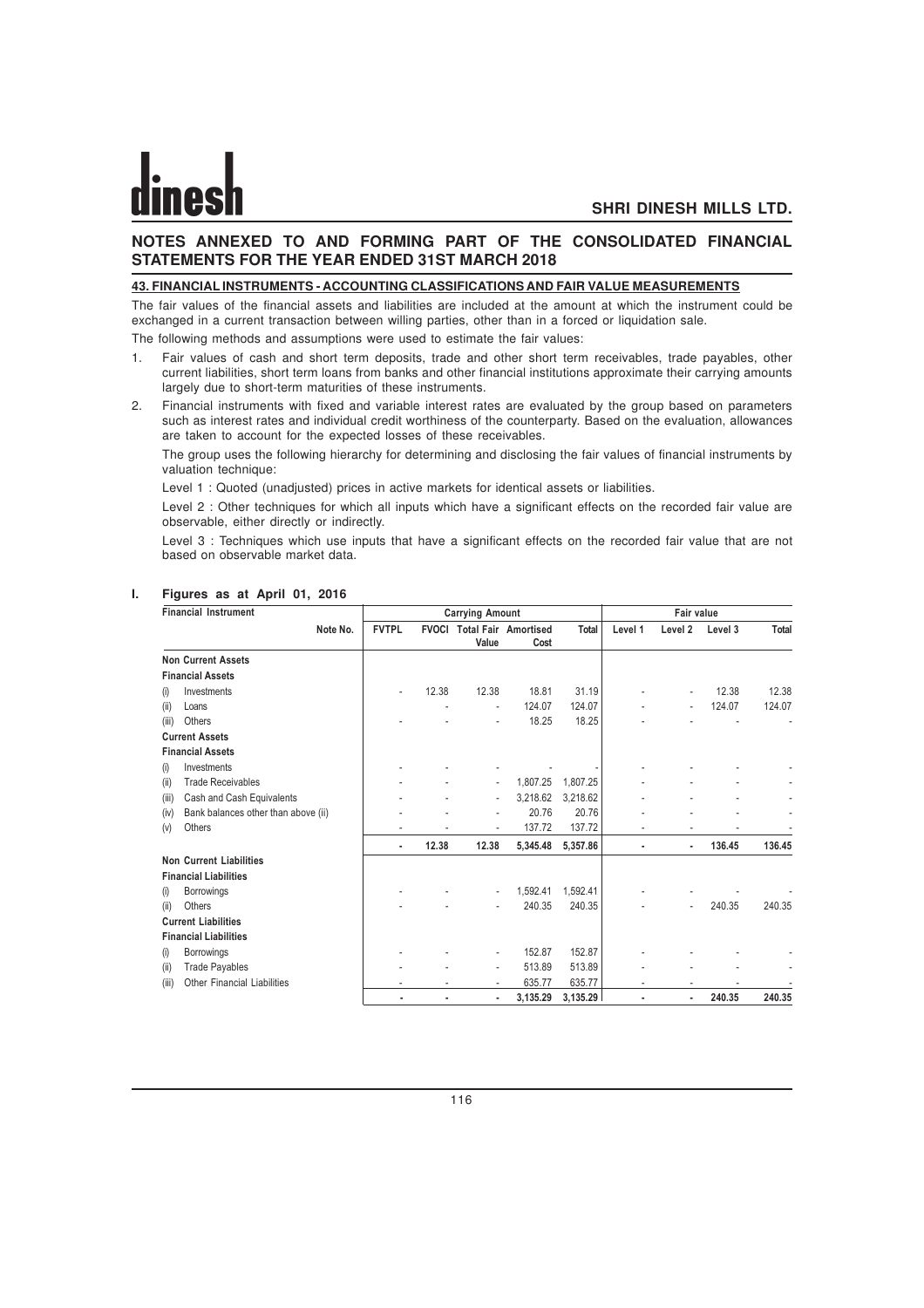

# **NOTES ANNEXED TO AND FORMING PART OF THE CONSOLIDATED FINANCIAL STATEMENTS FOR THE YEAR ENDED 31ST MARCH 2018**

| <b>Financial Instrument</b>                                |          |                | <b>Carrying Amount</b> |          |                                     |          | <b>Fair value</b> |         |         |          |
|------------------------------------------------------------|----------|----------------|------------------------|----------|-------------------------------------|----------|-------------------|---------|---------|----------|
|                                                            | Note No. | <b>FVTPL</b>   | <b>FVOCI</b>           | Value    | <b>Total Fair Amortised</b><br>Cost | Total    | Level 1           | Level 2 | Level 3 | Total    |
| <b>Non Current Assets</b>                                  |          |                |                        |          |                                     |          |                   |         |         |          |
| <b>Financial Assets</b>                                    |          |                |                        |          |                                     |          |                   |         |         |          |
| Investments<br>(i)                                         |          | ٠              | 12.93                  | 12.93    | 18.81                               | 31.74    |                   |         | 12.93   | 12.93    |
| Loans<br>(ii)                                              |          |                |                        | ä,       | 133.78                              | 133.78   |                   | ٠       | 133.78  | 133.78   |
| (iii)<br>Others                                            |          |                |                        | ٠        | 17.60                               | 17.60    |                   |         |         |          |
| <b>Current Assets</b>                                      |          |                |                        |          |                                     |          |                   |         |         |          |
| <b>Financial Assets</b>                                    |          |                |                        |          |                                     |          |                   |         |         |          |
| Investments<br>(i)                                         |          | 3,408.16       | ٠                      | 3,408.16 | $\overline{\phantom{a}}$            | 3,408.16 | 3,408.16          |         |         | 3,408.16 |
| <b>Trade Receivables</b><br>(ii)                           |          |                |                        | ٠        | 1.396.42                            | 1,396.42 |                   |         |         |          |
| Cash and Cash Equivalents<br>(iii)                         |          |                |                        | ٠        | 365.88                              | 365.88   |                   |         |         |          |
| Bank balances other than above (ii)<br>(iv)                |          |                |                        | ٠        | 20.08                               | 20.08    |                   |         |         |          |
| Others<br>(v)                                              |          |                |                        |          | 125.74                              | 125.74   |                   |         |         |          |
|                                                            |          | 3,408.16       | 12.93                  | 3,421.09 | 2,078.31                            | 5,499.40 | 3,408.16          | ٠       | 146.71  | 3,554.87 |
| <b>Non Current Liabilities</b>                             |          |                |                        |          |                                     |          |                   |         |         |          |
| <b>Financial Liabilities</b>                               |          |                |                        |          |                                     |          |                   |         |         |          |
| Borrowings<br>(i)                                          |          |                |                        | ٠        | 959.18                              | 959.18   |                   |         |         |          |
| Others<br>(ii)                                             |          |                |                        | ٠        | 249.01                              | 249.01   |                   |         | 249.01  | 249.01   |
| <b>Current Liabilities</b><br><b>Financial Liabilities</b> |          |                |                        |          |                                     |          |                   |         |         |          |
| <b>Borrowings</b><br>(i)                                   |          |                |                        | ٠        | 53.99                               | 53.99    |                   |         |         |          |
| <b>Trade Payables</b><br>(ii)                              |          |                |                        | ٠        | 588.69                              | 588.69   |                   |         |         |          |
| <b>Other Financial Liabilities</b><br>(iii)                |          |                |                        | ٠        | 730.18                              | 730.18   |                   |         |         |          |
|                                                            |          | $\blacksquare$ |                        | ۰        | 2,581.05                            | 2,581.05 |                   | ٠       | 249.01  | 249.01   |

**FINANCIAL INSTRUMENTS - ACCOUNTING CLASSIFICATIONS AND FAIR VALUE MEASUREMENTS (Contd.)**

# **III. Figures as at March 31, 2018**

| <b>Financial Instrument</b>                 |              | <b>Carrying Amount</b> |                          |                                   |             |                          | Fair value     |         |              |  |
|---------------------------------------------|--------------|------------------------|--------------------------|-----------------------------------|-------------|--------------------------|----------------|---------|--------------|--|
| Note No.                                    | <b>FVTPL</b> |                        |                          | <b>FVOCI Total Fair Amortised</b> | Total       | Level 1                  | Level 2        | Level 3 | <b>Total</b> |  |
|                                             |              |                        | Value                    | Cost                              |             |                          |                |         |              |  |
| <b>Non Current Assets</b>                   |              |                        |                          |                                   |             |                          |                |         |              |  |
| <b>Financial Assets</b>                     |              |                        |                          |                                   |             |                          |                |         |              |  |
| Investments<br>(i)                          | ٠            | 12.93                  | 12.93                    | 18.81                             | 31.74       |                          |                | 12.93   | 12.93        |  |
| Loans<br>(ii)                               |              |                        | ä,                       | 138.07                            | 138.07      |                          | $\blacksquare$ | 138.07  | 138.07       |  |
| (iii)<br>Others                             |              |                        | ٠                        | 17.05                             | 17.05       |                          |                |         |              |  |
| <b>Current Assets</b>                       |              |                        |                          |                                   |             |                          |                |         |              |  |
| <b>Financial Assets</b>                     |              |                        |                          |                                   |             |                          |                |         |              |  |
| Investments<br>(i)                          | 3,502.79     | ٠                      | 3,502.79                 |                                   | $-3,502.79$ | 3,502.79                 |                | ٠       | 3,502.79     |  |
| <b>Trade Receivables</b><br>(ii)            |              |                        | $\overline{\phantom{0}}$ | 1,566.96                          | 1,566.96    |                          |                |         |              |  |
| Cash and Cash Equivalents<br>(iii)          |              |                        | ٠                        | 333.87                            | 333.87      |                          |                |         |              |  |
| Bank balances other than above (ii)<br>(iv) |              |                        |                          | 20.30                             | 20.30       |                          |                |         |              |  |
| Others<br>(v)                               |              |                        |                          | 34.54                             | 34.54       |                          |                |         |              |  |
|                                             | 3,502.79     | 12.93                  | 3,515.72                 | 2,129.60                          | 5,645.32    | 3,502.79                 |                | 151.00  | 3,653.79     |  |
| <b>Non Current Liabilities</b>              |              |                        |                          |                                   |             |                          |                |         |              |  |
| <b>Financial Liabilities</b>                |              |                        |                          |                                   |             |                          |                |         |              |  |
| Borrowings<br>(i)                           |              |                        |                          | 551.42                            | 551.42      |                          |                |         |              |  |
| Others<br>(ii)                              |              |                        | ä,                       | 245.34                            | 245.34      |                          |                | 245.34  | 245.34       |  |
| <b>Current Liabilities</b>                  |              |                        |                          |                                   |             |                          |                |         |              |  |
| <b>Financial Liabilities</b>                |              |                        |                          |                                   |             |                          |                |         |              |  |
| Borrowings<br>(i)                           |              |                        | ٠                        | 33.87                             | 33.87       |                          |                |         |              |  |
| <b>Trade Payables</b><br>(ii)               |              |                        | ٠                        | 677.93                            | 677.93      |                          |                |         |              |  |
| Other Financial Liabilities<br>(iii)        |              | ٠                      | ٠                        | 721.76                            | 721.76      | $\overline{\phantom{a}}$ |                |         |              |  |
|                                             | ۰            | ٠                      | ٠                        | 2,230.32                          | 2,230.32    | $\blacksquare$           | ٠              | 245.34  | 245.34       |  |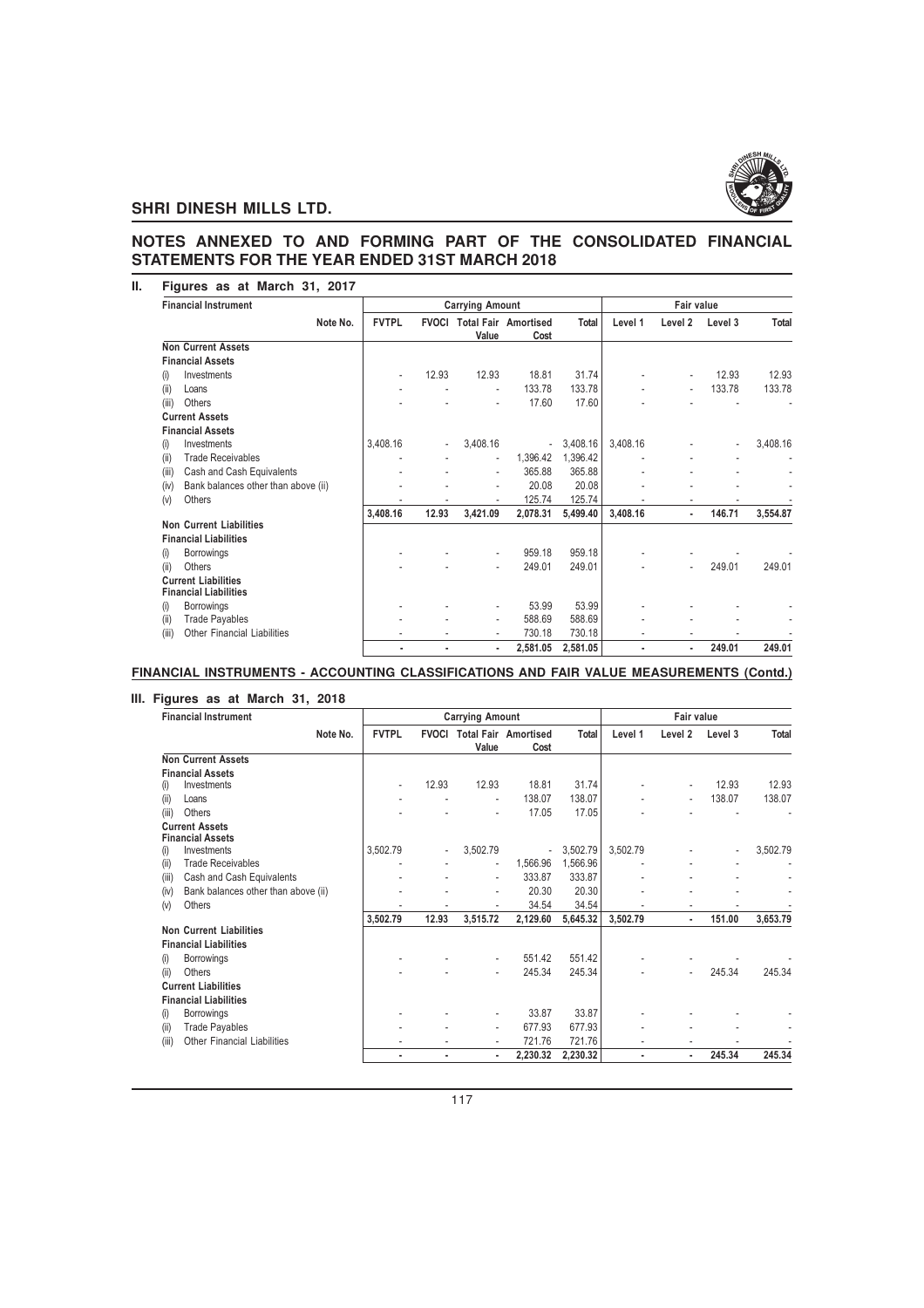# **NOTES ANNEXED TO AND FORMING PART OF THE CONSOLIDATED FINANCIAL STATEMENTS FOR THE YEAR ENDED 31ST MARCH 2018**

# **44. FINANCIAL RISK MANAGEMENT OBJECTIVES AND POLICIES**

The Group's principal financial liabilities comprise of borrowings and trade & other payables. The main purpose of these financial liabilities is to finance the Group's operations and to support its operations. The Group's principal financial assets include Investments, loans given, trade and other receivables and cash & short-term deposits that derive directly from its operations

The Group's risk management is carried out based on the policies approved by the Board of directors. Based on that policy, the group identifies and evaluates financial risks in close co-operation with the Group's operating units. The board overviews policy related to overall risk management, as well as policies covering specific areas, such as foreign exchange risk, interest rate risk, credit risk and non-derivative financial instruments along with investment of excess liquidity.

### **Market risk**

Market risk is the risk of loss of future earnings, fair values or future cash flows that may result from a change in the price of a financial instrument. The value of a financial instrument may change as a result of changes in the interest rates, foreign currency exchange rates, equity and mutual fund prices and other market changes that affect market risk sensitive instruments. Market risk is attributable to all market risk sensitive financial instruments including investments and deposits, foreign currency receivables, payables and loan borrowings.

The Holding company is manufacturing woolen & worsted fabrics and felts. The environment in which the Company operates has changed significantly over the past decade, predominantly as a result of introduction of new competitive markets, globalization and changes in the Laws. This, in turn, has resulted in to considerable changes in internal operations, including our risk profile. As the company's operating environment continues to be transformed, embedding risk management principles and practices into strategy development and day to day business processes is critical to achieve robust and proactive commercial outcomes – a balance between mitigation threats and exploiting opportunity; creating and protecting value. Overall, the company expects to strengthen its current position in coming years.""One of the group's subsidiaries, i.e., Dinesh Remedies Limited, is a company that is expecting to derive a good part of its revenues from outside India. Within India, the Company' have an extensive marketing network and goodwill among the customers. The Company is optimistic that with its quality product and good customer relations will enable it to enhance its presence in its chosen markets. The Company is concentrating on serving a rationalized customer base in the domestic market accompanied by higher satisfaction and retention levels as an effective counter to the new entrant in the business.

### **Interest rate risk**

Interest rate risk is the risk that fair value or future cash flows of a financial instrument will fluctuate because of changes in market interest rates. In order to optimize the group's position with regards to the interest income and interest expenses and to manage the interest rate risk, treasury performs a comprehensive corporate interest rate risk management by balancing the proportion of fixed rate and floating rate financial instruments in it total portfolio.

The group is not exposed to significant interest rate risk as at the specified reporting date on account absence of any instruments whose interest rate is dependent on foreign exchange fluctuation.

Refer Notes to account for interest rate profile of the group's interest-bearing financial instrument at the reporting date.

### **Foreign currency risk**

The group operates in domestic as well as international market, however, the nature of its operations requires it to transact in in several currencies and consequently the group is exposed to foreign exchange risk in certain categories of foreign currencies. In current year, about 15 % of the group's revenue is from export. The group has laid down certain procedures to de-risk itself against currency volatility. It also out sources expert advice whenever required. The group evaluates exchange rate exposure arising from foreign currency transactions and the group follows established risk management policies.

### **I. Foreign Currency Exposure**

Refer Note 41 for foreign currency exposure as at March 31, 2018, March 31, 2017 and April 01, 2016 respectively.

### **II. Foreign Currency Sensitivity**

1 % increase or decrease in foreign exchange rates will have the following impact on the profit before tax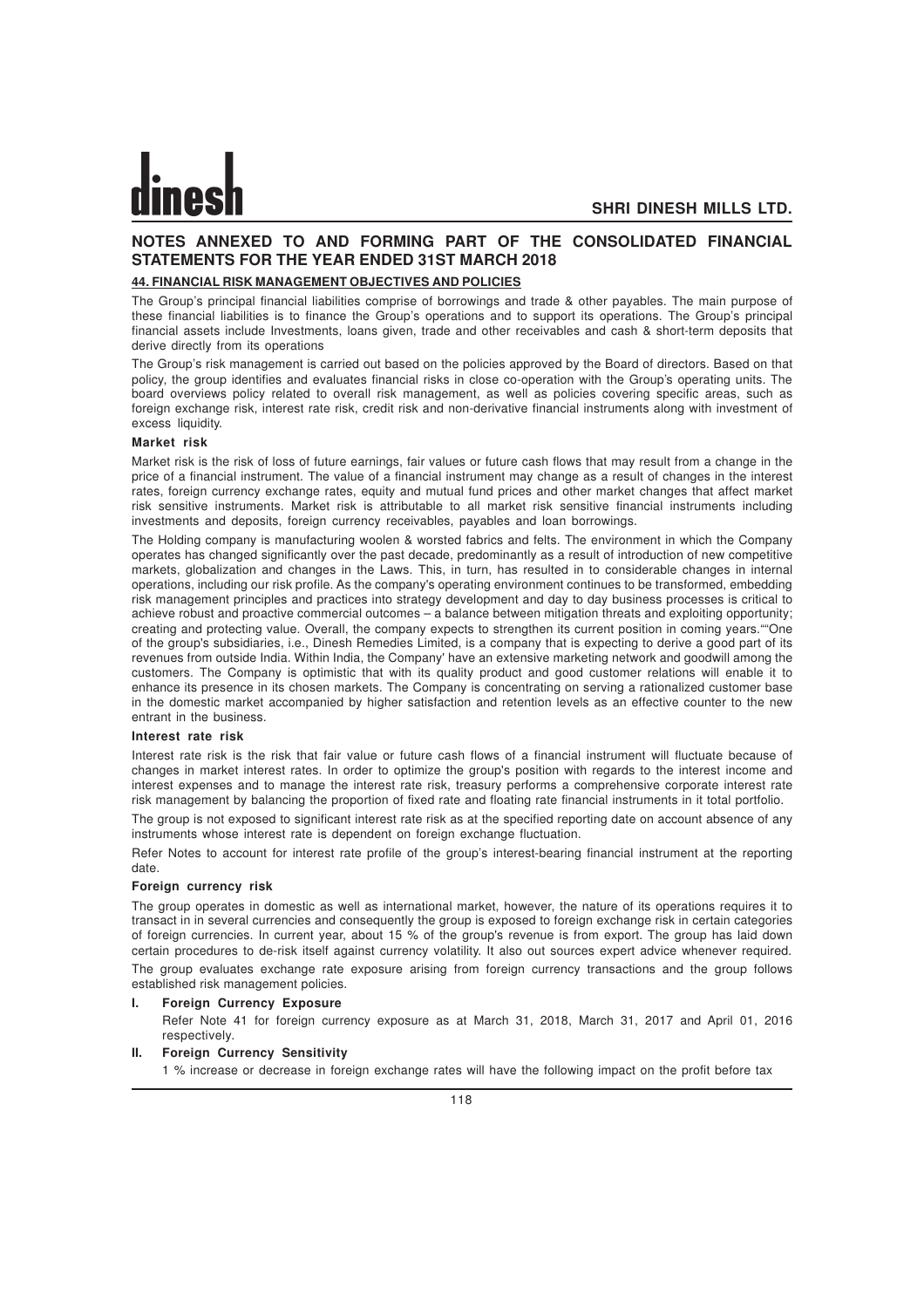

# **NOTES ANNEXED TO AND FORMING PART OF THE CONSOLIDATED FINANCIAL STATEMENTS FOR THE YEAR ENDED 31ST MARCH 2018**

| Currency    | 2016-17<br>2017-18 |          |          |          |  |  |  |
|-------------|--------------------|----------|----------|----------|--|--|--|
|             | $1\%$              | $1\%$    | 1%       | $1\%$    |  |  |  |
|             | Increase           | Decrease | Increase | Decrease |  |  |  |
| <b>USD</b>  | 1.87               | (1.87)   | 0.02     | (0.02)   |  |  |  |
| <b>EURO</b> | 0.03               | (0.03)   | ۰        |          |  |  |  |
| Total       | 1.91               | (1.91)   | 0.02     | (0.02)   |  |  |  |

# **Credit risk**

Credit risk arises from the possibility that counter party may not be able to settle their obligations as agreed. To manage this, the Group periodically assesses the financial reliability of customers, taking into account the financial condition, current economic trends, and analysis of historical bad debts and ageing of accounts receivable. Individual risk limits are set accordingly.

The Group considers the probability of default upon initial recognition of asset and whether there has been a significant increase in credit risk on an ongoing basis throughout each reporting period. To assess whether there is significant increase in credit risk the group compares the risk of a default occurring an the asset at the reporting date with the risk of default as the date of initial recognition. It considers reasonable and supportive forwarding-looking information such as:

- (i) Actual or expected significant adverse changes in business,
- (ii) Actual or expected significant changes in the operating results of the counterparty.
- (iii) Financial or economic conditions that are expected to cause a significant change to the counterparty's ability to mere its obligation,
- (iv) Significant increase in credit risk on other financial instruments of the same counterparty.
- (v) Significant changes in the value of the collateral supporting the obligation or in the quality of third-party guarantees or credit enhancements.

Financial assets are written off when there is no reasonable expectation of recovery, such as a debtor failing to engage in a repayment plan with the group. The group categorises a loan or receivable for write off when a debtor fails to make contractual payments greater than reasonable period of time decided by the Management. Where loans or receivables have been written off, the group continues to engage in enforcement activity to attempt to recover the receivable due. Where recoveries are made, these are recognised in profit or loss.

# **FINANCIAL RISK MANAGEMENT OBJECTIVES AND POLICIES (Contd.)**

| I.   | I. Financial assets for which loss allowance is measured<br>using 12 months Expected Credit Losses (ECL)                   |            | (Rs. In lakhs) |
|------|----------------------------------------------------------------------------------------------------------------------------|------------|----------------|
|      | Particulars                                                                                                                | As at      | As at          |
|      |                                                                                                                            | 31-03-2018 | 31-03-2017     |
|      | Non-current financial assets - Loans                                                                                       | 138.07     | 133.78         |
|      | Total (A)                                                                                                                  | 138.07     | 133.78         |
| II.  | Financial assets for which loss allowance is measured using                                                                |            |                |
|      | 12 months Life Time Expected Credit Losses (ECL)                                                                           |            |                |
|      | <b>Trade Receivables</b>                                                                                                   | 1.566.96   | 1.396.42       |
|      | 1,566.96<br>Total (B)                                                                                                      | 1,396.42   |                |
|      | Grand Total (A+B)                                                                                                          |            |                |
|      | Balances with banks are subject to low credit risks due to good credit ratings assigned to these banks.                    |            |                |
| III. | The ageing analysis of these receivables (gross of provision) has been considered from the date the invoice<br>مببام والمك |            |                |

| ialis que          |          |          |
|--------------------|----------|----------|
| Up to 6 months     | 1.326.49 | 1,171.19 |
| More than 6 months | 240.47   | 225.23   |
| Total              | 1.566.96 | 1.396.42 |
|                    |          |          |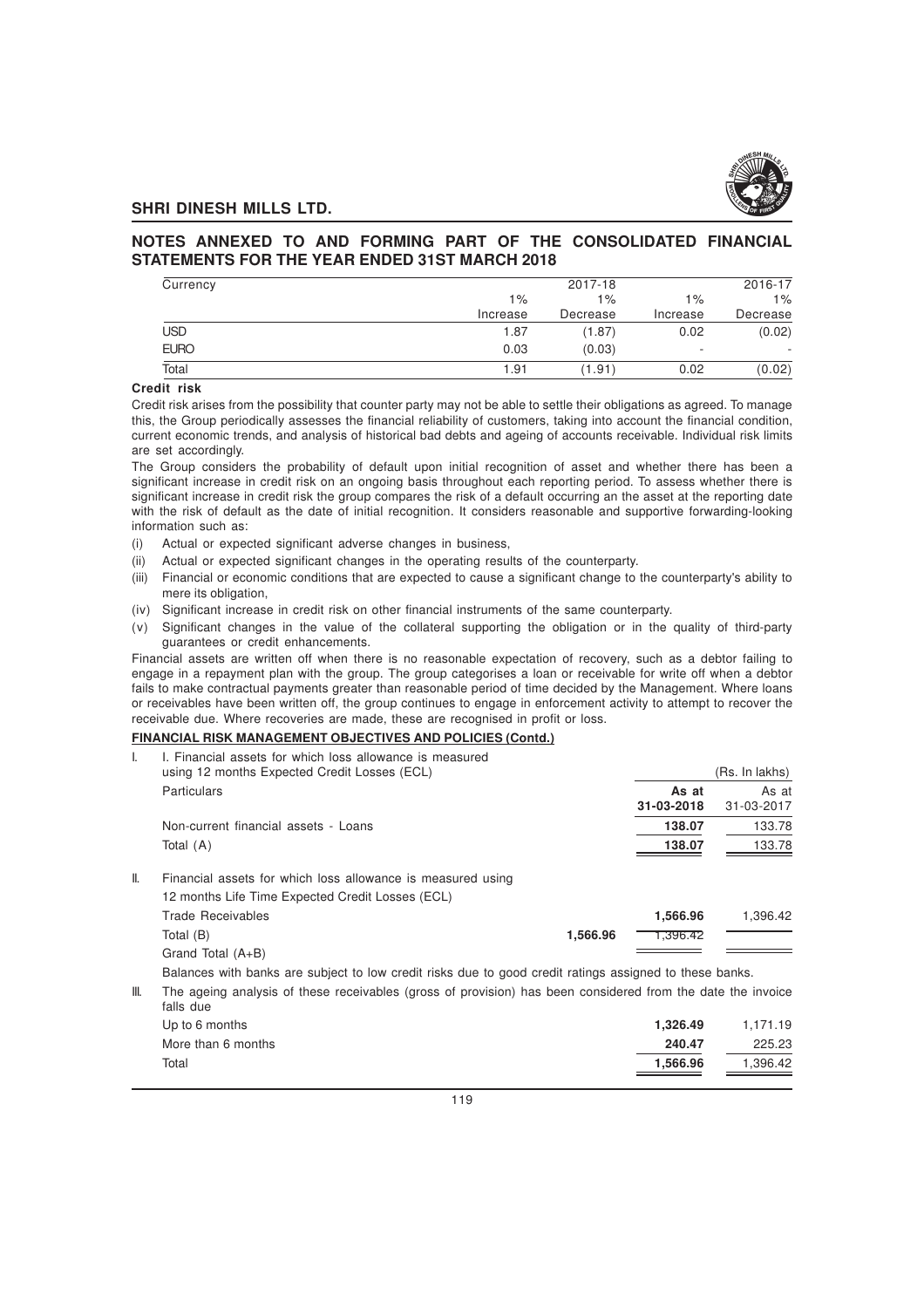# **NOTES ANNEXED TO AND FORMING PART OF THE CONSOLIDATED FINANCIAL STATEMENTS FOR THE YEAR ENDED 31ST MARCH 2018**

### **IV. Provision for expected credit losses again "II" and "III" above**

The Group has assets where the counter- parties have sufficient capacity to meet the obligations and where the risk of default is very low. Hence based on historic default rates, the Group believes that, no impairment allowance is necessary in respect of above mentioned financial assets.

### **Liquidity Risk**

Liquidity Risk is defined as the risk that the Group will not be able to settle or meet its obligations on time or at reasonable price. The Group is responsible for liquidity, funding as well as settlement management. In addition, processes and policies related to such risks are overseen by senior management. Management monitors the Group net liquidity position through rolling forecast on the basis of expected cash flows.

### **Maturity profile of financial liabilities**

The table below provides details regarding the remaining contractual maturities of financial liabilities at the reporting date based on contractual undiscounted payments.

|                                                | As at 31-03-2018  |                 |          | As at 31-03-2017               |                   |          |
|------------------------------------------------|-------------------|-----------------|----------|--------------------------------|-------------------|----------|
| <b>Particulars</b>                             | Less than<br>vear | 1 to 5<br>vears |          | <b>Total</b> Less than<br>vear | 1 to $5$<br>years | Total    |
| Non-current financial liabilities - Borrowings | ٠                 | 551.42          | 551.42   | ٠                              | 959.18            | 959.18   |
| Non-current financial liabilities - Others     | ٠                 | 245.34          | 245.34   | ٠                              | 249.01            | 249.01   |
| Current financial liabilities - Borrowings     | 33.87             | ٠               | 33.87    | 53.99                          | ۰                 | 53.99    |
| Current financial liabilities - Trade Payables | 677.93            | ٠               | 677.93   | 588.69                         | ۰.                | 588.69   |
| Current financial liabilities - Others         | 721.76            | ٠               | 721.76   | 730.18                         | ۰.                | 730.18   |
| Total                                          | 1.433.56          | 796.76          | 2.230.32 | 1.372.86                       | 1.208.19          | 2.581.05 |

### **Capital management**

For the purposes of the group's capital management, capital includes issued capital and all other equity reserves. The primary objective of the Group's Capital Management is to maximise shareholder value. The group manages its capital structure and makes adjustments in the light of changes in economic environment and the requirement of the financial covenants.

The group monitors capital using gearing ratio, which is total debt divided by total capital plus debt.

| <b>Particulars</b><br>31-03-2018<br><b>Total Debt</b><br>Equity<br>9.562.79<br>Capital and net debt<br>10,114.21<br>Gearing ratio |        | (Rs. In lakhs)      |
|-----------------------------------------------------------------------------------------------------------------------------------|--------|---------------------|
|                                                                                                                                   | As at  | As at<br>31-03-2017 |
|                                                                                                                                   | 551.42 | 959.18              |
|                                                                                                                                   |        | 10,199.67           |
|                                                                                                                                   |        | 11,158.85           |
|                                                                                                                                   | 5.45%  | 8.60%               |

# **45 - FIRST TIME ADOPTION OF IND AS**

### **First-time Adoption of Ind AS**

The group has prepared its first Financial Statements in accordance with Ind AS for the year ended March 31, 2018. For periods up to and including the year ended 31 March 2017, the group prepared its financial statements in accordance with Indian GAAP, including accounting standards notified under the Companies (Accounting Standards) Rules, 2006 (as amended). The effective date for group's Ind AS Opening Balance Sheet is 1 April 2016 (the date of transition to Ind AS).

The accounting policies have been applied in preparing the financial statements for the year ended March 31, 2018, the comparative information presented in these financial statements for the year ended March 31, 2017 and in the preparation of an opening Ind AS Balance Sheet at April 01, 2016 (the group's date of transition). According to Ind AS 101, the first Ind AS Financial Statements must use recognition and measurement principles that are based on standards and interpretations that are effective at March 31, 2018, the date of first-time preparation of Financial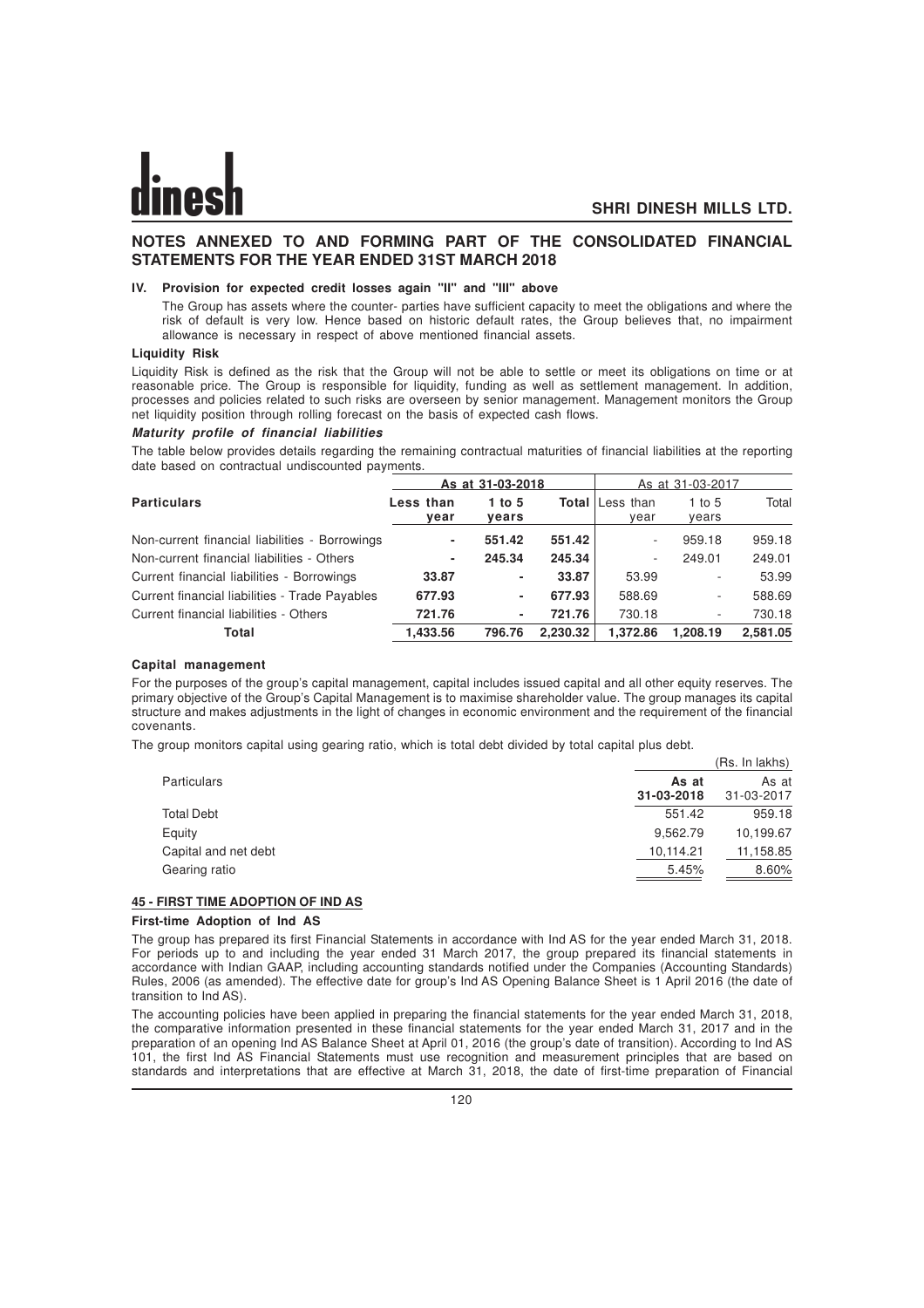

# **NOTES ANNEXED TO AND FORMING PART OF THE CONSOLIDATED FINANCIAL STATEMENTS FOR THE YEAR ENDED 31ST MARCH 2018**

Statements according to Ind AS. These accounting principles and measurement principles must be applied retrospectively to the date of transition to Ind AS and for all periods presented within the first Ind AS Financial Statements.

Any resulting differences between carrying amounts of assets and liabilities according to Ind AS 101 as of April 01, 2016 compared with those presented in the Indian GAAP Balance Sheet as of March 31, 2016, were recognized in equity under retained earnings within the Ind AS Balance Sheet.

An explanation of how the transition from previous GAAP to Ind AS has affected the group's financial position, financial performance and cash flows is set out in the following notes and reconciliations.

# **I. Exemptions and exceptions availed:**

Set out below are the applicable Ind AS 101 optional exemptions and mandatory exceptions applied in the transition from Indian GAAP to Ind AS.

### **A) Deemed cost:**

Ind AS 101 permits a first-time adopter to elect to continue with the carrying value for all of its property, plant and equipment as recognised in the financial statements as at the date of transition to Ind AS, measured as per the Indian GAAP and use that as its deemed cost as at the date of transition after making necessary adjustments for de-commissioning liabilities. This exemption can also be used for intangible assets covered by Ind AS 38 Intangible Assets.

Accordingly, the group has elected to measure all of its property, plant and equipment and intangible assets at their Indian GAAP carrying values.

### **B) Leases:**

Appendix C to Ind AS 17 requires a group to assess whether a contract or arrangement contains a lease. In accordance with Ind AS 17, this assessment should be carried out at the inception of the contract or arrangement. Ind AS 101 provides an option to make this assessment on the basis of facts and circumstances existing at the date of transition to Ind AS, except where the effect is expected to be not material. The group has elected to apply this exemption for such contracts/arrangements.

### **C) Designation of previously recognised financial instruments:**

Ind AS 101 allows a group to designate investments in equity instruments at FVOCI on the basis of the facts and circumstances at the date of transition to Ind AS. The group has elected to apply this exemption for its investment in equity investments.

# **D) Estimates:**

A group's estimates in accordance with Ind AS at the date of transition to Ind AS shall be consistent with estimates made for the same date in accordance with Indian GAAP [after adjustments to reflect any difference in accounting policies], unless there is objective evidence that those estimates were in error. Ind AS estimates as at April 1, 2015 are consistent with the estimates as at the same date made in conformity with Indian GAAP. The group made estimates for following items in accordance with Ind AS at the date of transition as these were not required under Indian GAAP:

- i. Investment in equity instruments carried at FVPL or FVOCI;
- ii. Investment in debt instruments carried at FVPL; and
- Impairment of financial assets based on expected credit loss model.

# **E) Classification and measurement of financial assets:**

Ind AS 101 requires a group to assess classification and measurement of financial assets on the basis of the facts and circumstances that exist at the date of transition to Ind AS.

### **F) De-recognition of financial assets and liabilities:**

Ind AS 101 requires a first-time adopter to apply the de-recognition provisions of Ind AS 109 prospectively for transactions occurring on or after the date of transition to Ind AS. However, Ind AS 101 allows a firsttime adopter to apply the de-recognition requirements in Ind AS 109 retrospectively from a date of the group's choosing, provided that the information needed to apply Ind AS 109 to financial assets and financial liabilities derecognised as a result of past transactions was obtained at the time of initially accounting for those transactions.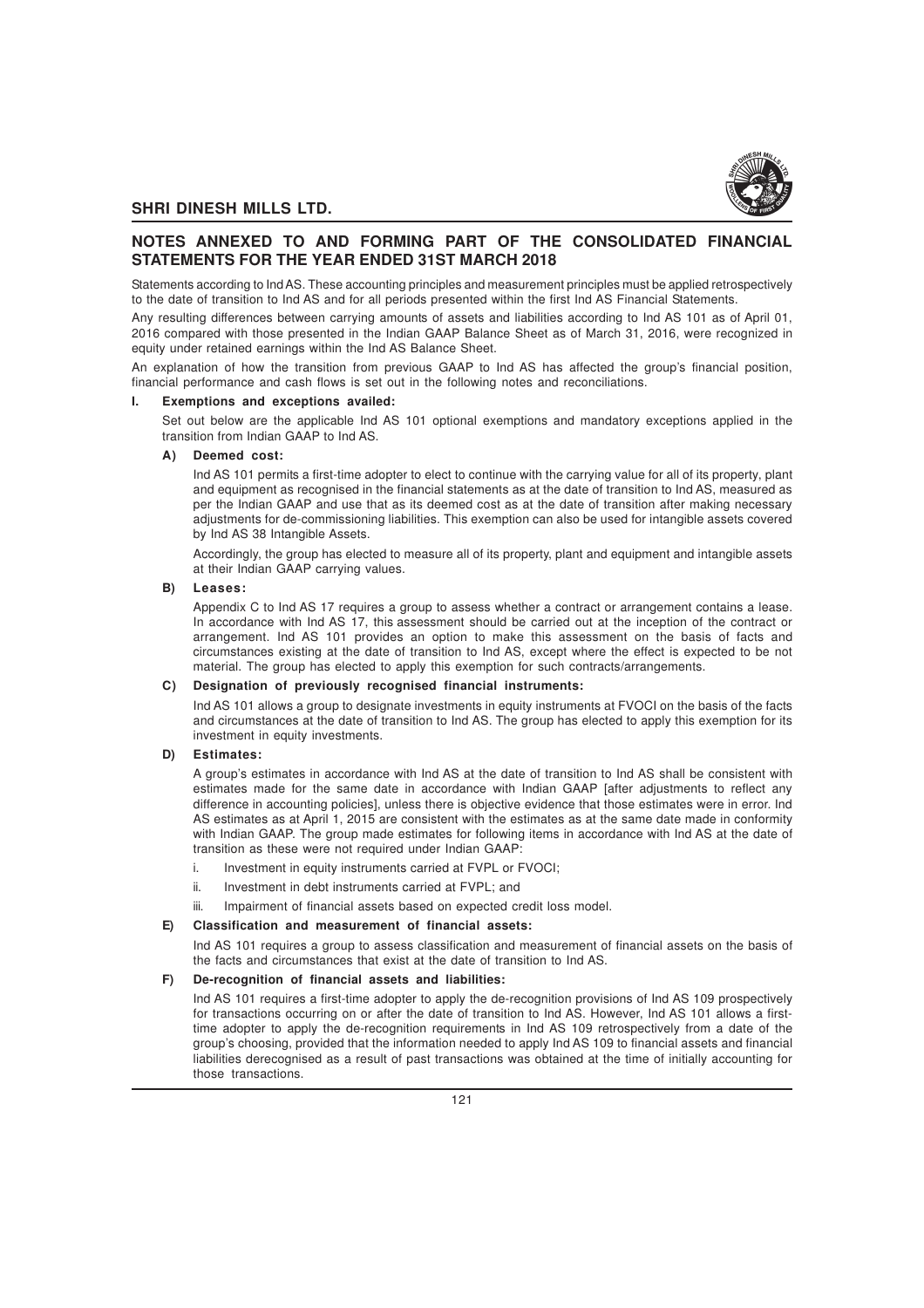# **NOTES ANNEXED TO AND FORMING PART OF THE CONSOLIDATED FINANCIAL STATEMENTS FOR THE YEAR ENDED 31ST MARCH 2018**

# **DISCLOSURES AS REQUIRED BY INDIAN ACCOUNTING STANDARD (Ind AS) 101: FIRST TIME ADOPTION OF INDIAN ACCOUNTING STANDARDS (Contd.)**

**II. Reconciliation of equity as at 1st April,2016**

|                                                       |             | Reference Indian GAAP Adjustments |         | Ind AS            |
|-------------------------------------------------------|-------------|-----------------------------------|---------|-------------------|
| <b>ASSETS</b>                                         |             |                                   |         |                   |
| <b>NON-CURRENT ASSETS</b>                             |             |                                   |         |                   |
| Property, Plant and Equipment<br>(a)                  |             | 7,376.78                          |         | 7,376.78          |
| Capital Work in Progress<br>(b)                       |             |                                   |         |                   |
| <b>Financial Assets</b><br>(c)<br>Investments<br>(i)  | $^{**}$     | 37.44                             | (6.25)  | 31.19             |
| (ii)<br>Loans                                         | #           | 136.96                            | (12.89) | 124.07            |
| (iii)<br>Others                                       |             | 18.25                             |         | 18.25             |
| <b>Other Non Current Assets</b><br>(d)                | #           | 8.98                              | 9.50    | 18.48             |
| <b>TOTAL NON-CURRENT ASSETS</b>                       |             | 7,578.41                          | (9.64)  | 7,568.77          |
| <b>CURRENT ASSETS</b>                                 |             |                                   |         |                   |
| (a) Inventories                                       |             | 3,407.66                          |         | 3,407.66          |
| (b) Financial Assets                                  |             |                                   |         |                   |
| (i) Investments                                       |             |                                   |         |                   |
| (ii) Trade Receivables                                |             | 1,807.24                          | 0.01    | 1,807.25          |
| (iii) Cash and Cash Equivalents                       |             | 3,218.62                          |         | 3,218.62          |
| (iv) Bank balances other than above (ii)              |             | 20.76                             |         | 20.76             |
| (vi) Others<br>(c) Other Current Assets               |             | 137.72<br>260.71                  |         | 137.72<br>260.71  |
| <b>TOTAL CURRENT ASSETS</b>                           |             | 8,852.71                          | 0.01    | 8,852.72          |
|                                                       |             |                                   |         |                   |
| <b>TOTAL ASSETS</b>                                   |             | 16,431.12                         | (9.63)  | 16,421.49         |
| <b>EQUITY</b>                                         |             |                                   |         |                   |
| (a) Equity Share Capital                              |             | 508.44                            |         | 508.44            |
| (b) Other Equity                                      | $^{**}$ , # | 9,479.87                          | 82.21   | 9,562.08          |
| Equity attributable to equity holders of the Parent   |             | 9,988.31                          | 82.21   | 10,070.52         |
| Non - Controlling Interest                            |             | 905.35                            |         | 905.35            |
| <b>TOTAL EQUITY</b>                                   |             | 10,893.66                         | 82.21   | 10,975.87         |
| <b>LIABILITIES</b>                                    |             |                                   |         |                   |
| <b>NON-CURRENT LIABILITIES</b>                        |             |                                   |         |                   |
| (a) Financial Liabilities                             |             |                                   |         |                   |
| (i) Borrowings                                        |             | 1,592.41                          |         | 1,592.41          |
| (ii) Others<br>(b) Provisions                         | #           | 242.69<br>259.66                  | (2.34)  | 240.35<br>259.66  |
| (c) Deferred Tax Liabilities (Net)                    |             | 427.69                            |         | 427.69            |
| (d) Other Non Current Liabilities                     | #           | 63.49                             | 2.28    | 65.77             |
| <b>TOTAL NON-CURRENT LIABILITIES</b>                  |             | 2,585.94                          | (0.06)  | 2,585.88          |
| <b>CURRENT LIABILITIES</b>                            |             |                                   |         |                   |
| <b>Financial Liabilities</b><br>(a)                   |             |                                   |         |                   |
| <b>Borrowings</b><br>(i)                              |             | 152.87                            |         | 152.87            |
| (ii)<br><b>Trade Payables</b>                         |             | 513.89                            |         | 513.89            |
| <b>Other Financial Liabilities</b><br>(iii)           |             | 635.77                            |         | 635.77            |
| <b>Other Current Liabilities</b><br>(b)<br>Provisions | &           | 1,469.41<br>179.58                | (91.78) | 1,469.41<br>87.80 |
| (c)<br><b>TOTAL CURRENT LIABILITIES</b>               |             | 2,951.52                          | (91.78) | 2,859.74          |
| <b>TOTAL LIABILITIES</b>                              |             | 5,537.46                          | (91.84) | 5,445.62          |
|                                                       |             |                                   |         |                   |
| <b>TOTAL EQUITY AND LIABILITIES</b>                   |             | 16,431.12                         | (9.63)  | 16,421.49         |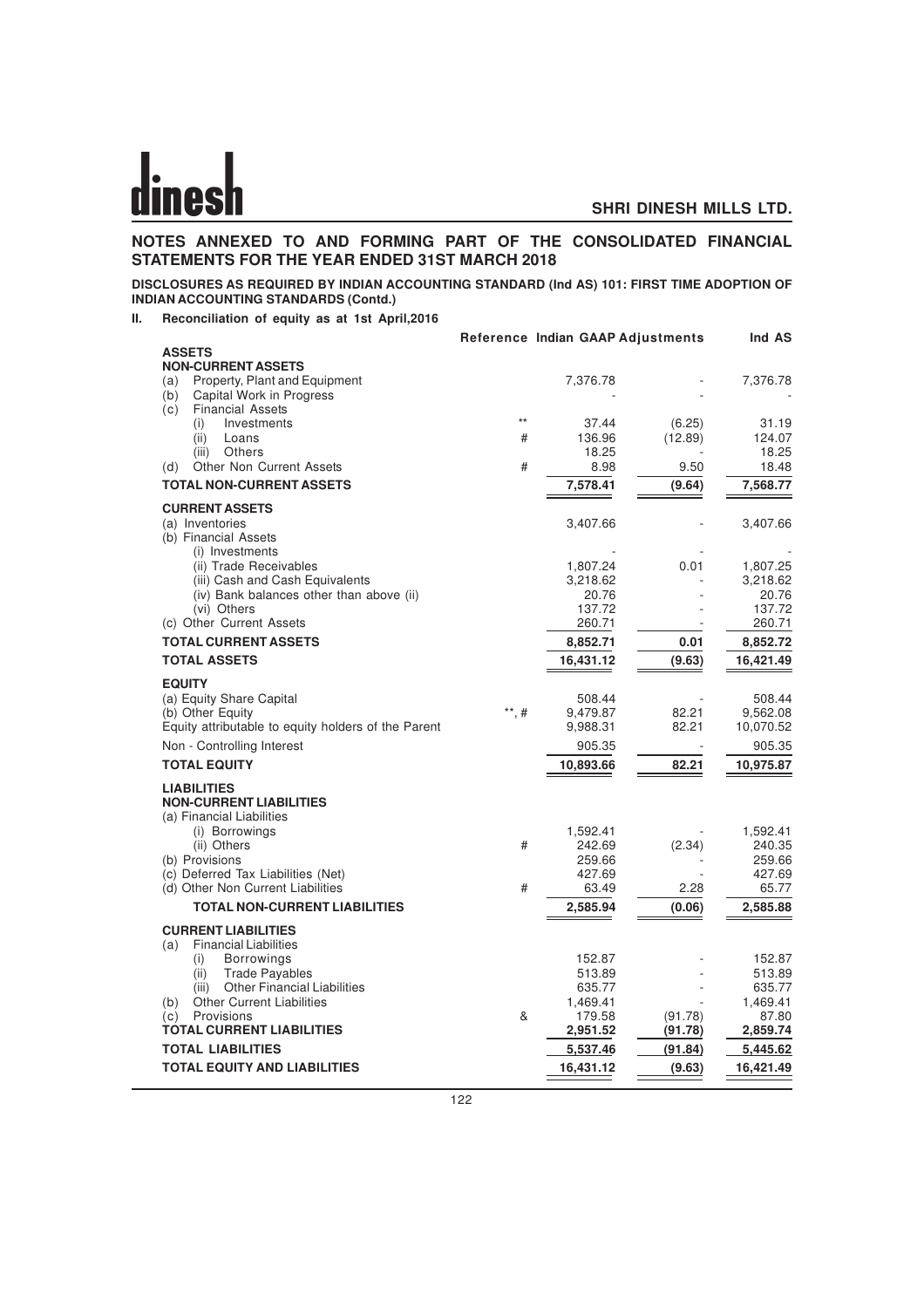

# **NOTES ANNEXED TO AND FORMING PART OF THE CONSOLIDATED FINANCIAL STATEMENTS FOR THE YEAR ENDED 31ST MARCH 2018**

### **\*\* Fair Valuation adjustments for financial assets and financial liabilities:**

- Under IGAAP, no adjustment was required in order to carry the mutual funds and invesment in equity instruments at their market value. Under Ind AS provisions, the same is required to be fair valued and adjusted with their market price or any other valuation method wherein no market price is available. The resultant gain/loss is recorded through OCI or Profit and Loss account based on the holding pattern along with the intention of the company.

### **# Fair Valuation adjustments for financial assets and financial liabilities:**

- Under IGAAP, security deposits given and taken were required to be carried at book value. Under Ind AS, the said concept has shifted from book value to fair value hence the same has been adjusted after considering FVTPL.

### **& Adjustment of Dividend and its tax thereon**

- Under Ind AS, Dividend and its tax thereon is required to be recognised in the books of account as and when payment is made by the company and not at the of proposing the same.

# **% Actuarial loss on defined benefit plan:**

Both under IGAAP and Ind AS, the Company recognised costs related to its post-employment defined benefit plan on an actuarial basis. Under IGAAP, the entire cost, including actuarial gains and losses, are charged to profit or loss. Under Ind AS, re-measurements [comprising of actuarial gains and losses, the effect of the asset ceiling, excluding amounts included in net interest on the net defined benefit liability and the return on plan assets excluding amounts included in net interest on the net defined benefit liability] are recognised immediately in the balance sheet with a corresponding debit or credit to retained earnings through OCI.

# **~ Others:**

### **Sale of goods:**

Under the IGAAP, revenue from sale of products was presented exclusive of excise duty. Under Ind AS, revenue from sale of goods is presented inclusive of excise duty. The excise duty paid is presented on the face of the statement of profit and loss as part of expenses.

### **Other comprehensive income:**

Under Ind AS, all items of income and expense recognised in a period should be included in profit or loss for the period, unless a standard requires or permits otherwise. Items of income and expense that are not recognised in profit or loss but are shown in the statement of profit and loss as 'other comprehensive income' include remeasurements of defined benefit plans and fair value gains or (losses) on FVOCI equity instruments and corresponding tax impact thereon. The concept of other comprehensive income did not exist under previous GAAP.

### **Statement of cash flows:**

The transition from IGAAP to Ind AS has not had a material impact on the statement of cash flows.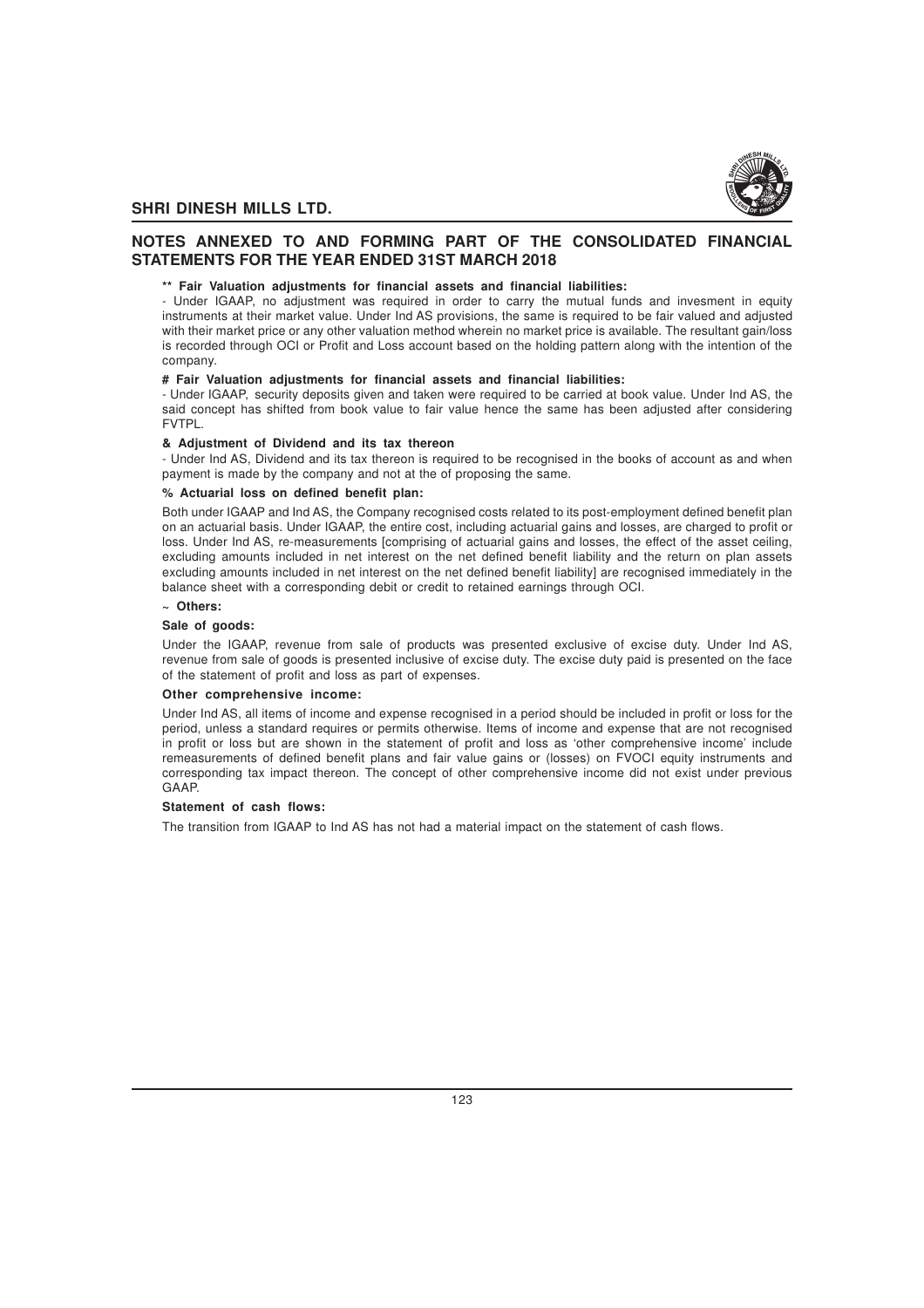# **NOTES ANNEXED TO AND FORMING PART OF THE CONSOLIDATED FINANCIAL STATEMENTS FOR THE YEAR ENDED 31ST MARCH 2018**

**III. Reconciliation of equity as at 31st March, 2017**

|                                                           |             | Reference Indian GAAP Adjustments |        | Ind AS         |
|-----------------------------------------------------------|-------------|-----------------------------------|--------|----------------|
| <b>ASSETS</b>                                             |             |                                   |        |                |
| <b>NON-CURRENT ASSETS</b>                                 |             |                                   |        |                |
| Property, Plant and Equipment<br>(a)                      |             | 6,569.84                          |        | 6,569.84       |
| Capital Work in Progress<br>(b)                           |             |                                   |        |                |
| (c)<br><b>Financial Assets</b>                            | $**$        |                                   |        |                |
| Investments<br>(i)                                        |             | 37.44                             | (5.70) | 31.74          |
| (ii)<br>Loans                                             | #           | 142.81                            | (9.03) | 133.78         |
| (iii)<br>Others<br><b>Other Non Current Assets</b><br>(d) | #           | 17.60<br>11.60                    | 6.32   | 17.60<br>17.92 |
| <b>TOTAL NON-CURRENT ASSETS</b>                           |             | 6,779.29                          | (8.41) | 6,770.88       |
| <b>CURRENT ASSETS</b>                                     |             |                                   |        |                |
| (a)<br>Inventories                                        |             | 3,684.32                          |        | 3,684.32       |
| (b)<br><b>Financial Assets</b>                            |             |                                   |        |                |
| Investments<br>(i)                                        | $**$        | 3,397.35                          | 10.81  | 3,408.16       |
| <b>Trade Receivables</b><br>(ii)                          |             | 1,396.42                          |        | 1,396.42       |
| Cash and Cash Equivalents<br>(iii)                        |             | 365.88                            |        | 365.88         |
| Bank balances other than above (ii)<br>(iv)               |             | 20.08                             |        | 20.08          |
| (vi) Others                                               |             | 125.74                            |        | 125.74         |
| (c) Other Current Assets                                  |             | 215.67                            |        | 215.67         |
| <b>TOTAL CURRENT ASSETS</b>                               |             | 9,205.46                          | 10.81  | 9,216.27       |
| <b>TOTAL ASSETS</b>                                       |             | 15,984.75                         | 2.40   | 15,987.15      |
| <b>EQUITY</b>                                             |             |                                   |        |                |
| <b>Equity Share Capital</b><br>(a)                        |             | 508.44                            |        | 508.44         |
| <b>Other Equity</b><br>(b)                                | $^{**}$ , # | 9,688.01                          | 3.22   | 9,691.23       |
| Equity attributable to equity holders of the Parent       |             | 10,196.45                         | 3.22   | 10,199.67      |
| Non - Controlling Interest                                |             | 881.16                            | (0.67) | 880.49         |
| <b>TOTAL EQUITY</b>                                       |             | 11,077.61                         | 2.55   | 11,080.16      |
| <b>LIABILITIES</b>                                        |             |                                   |        |                |
| <b>NON-CURRENT LIABILITIES</b>                            |             |                                   |        |                |
| <b>Financial Liabilities</b><br>(a)                       |             |                                   |        |                |
| (i)<br><b>Borrowings</b>                                  |             | 959.18                            |        | 959.18         |
| <b>Others</b><br>(ii)                                     |             | 250.93                            | (1.92) | 249.01         |
| Provisions<br>(b)                                         |             | 313.14                            |        | 313.14         |
| Deferred Tax Liabilities (Net)<br>(c)                     |             | 335.54                            |        | 335.54         |
| <b>Other Non Current Liabilities</b><br>(d)               |             | 63.51                             | 1.77   | 65.28          |
| <b>TOTAL NON-CURRENT LIABILITIES</b>                      |             | 1,922.28                          | (0.15) | 1,922.15       |
| <b>CURRENT LIABILITIES</b>                                |             |                                   |        |                |
| <b>Financial Liabilities</b><br>(a)<br><b>Borrowings</b>  |             | 53.99                             |        | 53.99          |
| (i)<br><b>Trade Payables</b><br>(ii)                      |             | 588.69                            |        | 588.69         |
| <b>Other Financial Liabilities</b><br>(iii)               |             | 730.18                            |        | 730.18         |
| <b>Other Current Liabilities</b><br>(b)                   |             | 1,477.19                          |        | 1,477.19       |
| Provisions<br>(c)                                         |             | 134.79                            |        | 134.79         |
| <b>TOTAL CURRENT LIABILITIES</b>                          |             | 2,984.84                          |        | 2,984.84       |
| <b>TOTAL LIABILITIES</b>                                  |             | 4,907.14                          | (0.15) | 4,906.99       |
| <b>TOTAL EQUITY AND LIABILITIES</b>                       |             | 15,984.75                         | 2.40   | 15,987.15      |
|                                                           |             |                                   |        |                |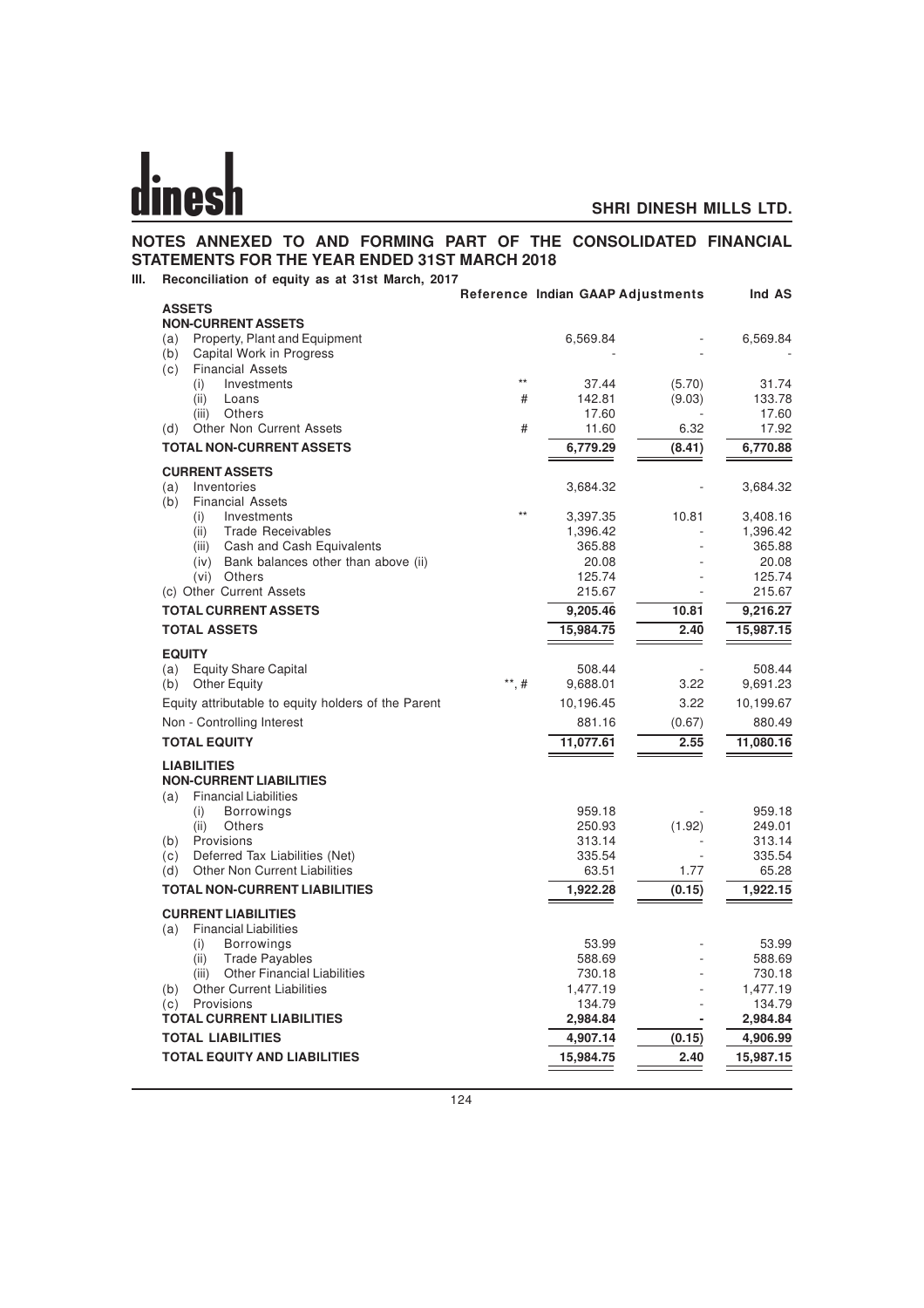

# **NOTES ANNEXED TO AND FORMING PART OF THE CONSOLIDATED FINANCIAL STATEMENTS FOR THE YEAR ENDED 31ST MARCH 2018**

**Reconciliation of total comprehensive income for the year ended 31st March, 2017**

|                                                                                                              |           | Reference Indian GAAP Adjustments |                 | <b>IND AS</b>      |
|--------------------------------------------------------------------------------------------------------------|-----------|-----------------------------------|-----------------|--------------------|
| <b>REVENUES</b>                                                                                              |           |                                   |                 |                    |
| Revenue from operations                                                                                      |           | 9,633.79                          | 634.04          | 10,267.83          |
| Other income                                                                                                 | **, #     | 410.66                            | 11.58           | 422.24             |
| <b>Total REVENUE</b><br><b>EXPENSES</b>                                                                      |           | 10,044.45                         | 645.62          | 10,690.07          |
| Cost of Materials Consumed                                                                                   |           | 3,092.30                          |                 | 3,092.29           |
| Purchases of Stock in Trade                                                                                  |           | 117.88                            |                 | 117.88             |
| <b>Excise Duty</b><br>Changes in inventories of finished goods,                                              |           |                                   | 634.04          | 634.04             |
| Stock-in-Trade and work-inprogress                                                                           |           | (139.87)                          |                 | (139.87)           |
| Employee benefits expense                                                                                    | $\%$      | 3,132.84                          | (25.53)         | 3,107.31           |
| <b>Finance Costs</b>                                                                                         |           | 290.93                            |                 | 290.93             |
| Depreciation and amortization expenses<br>Other expenses                                                     |           | 910.65<br>2,547.91                | 0.01            | 910.66<br>2,547.91 |
| <b>TOTAL EXPENSES</b>                                                                                        |           | 9,952.64                          | 608.52          | 10,561.15          |
| PROFIT / (LOSS) BEFORE EXCEPTIONAL ITEMS AND TAX                                                             |           | 91.81                             | 37.10           | 128.92             |
| Exceptional items(net)                                                                                       |           |                                   |                 |                    |
| <b>PROFIT BEFORE TAX</b>                                                                                     |           | 91.81                             | 37.10           | 128.92             |
| <b>TAX EXPENSES</b>                                                                                          |           |                                   |                 |                    |
| Current tax                                                                                                  |           |                                   |                 |                    |
| Deferred tax(credit)                                                                                         |           | (92.15)                           |                 | (92.15)            |
| PROFIT FOR THE YEAR                                                                                          |           | 183.96                            | 37.10           | 221.07             |
| <b>OTHER COMPREHENSIVE INCOME:</b>                                                                           |           |                                   |                 |                    |
| $(A)$ (i)<br>Items that will not be classified to profit or loss<br>- Re-measurement gains/ (losses) on post |           |                                   |                 |                    |
| employment defined benefit plans<br>- Fair valuation of investment in equity shares                          | %<br>$**$ |                                   | (25.53)<br>0.55 | (25.53)<br>0.55    |
| OTHER COMPREHENSIVE INCOME/(LOSS) FOR THE YEAR                                                               |           |                                   | (24.98)         | (24.98)            |
| TOTAL COMPREHENSIVE INCOME /(LOSS) FOR THE YEAR                                                              |           | 183.96                            | (24.98)         | 196.09             |
| <b>PROFIT FOR THE YEAR ATTRIBUTABLE TO:</b>                                                                  |           |                                   |                 |                    |
| Equity holders of the parent                                                                                 |           | 210.83                            | 35.78           | 246.61             |
| Non-controlling interest                                                                                     |           | (26.88)                           | 1.34            | (25.54)            |
|                                                                                                              |           |                                   |                 |                    |
| OTHER COMPREHENSIVE INCOME FOR THE YEAR ATTRIBUTABLE TO:                                                     |           |                                   |                 |                    |
| Equity holders of the parent                                                                                 |           |                                   | (25.67)         | (25.67)            |
| Non-controlling interest                                                                                     |           |                                   | 0.69            | 0.69               |
| TOTAL COMPREHENSIVE INCOME FOR THE YEAR ATTRIBUTABLE TO:                                                     |           |                                   |                 |                    |
| Equity holders of the parent                                                                                 |           | 210.83                            | 10.11           | 220.94             |
| Non-controlling interest                                                                                     |           | (26.88)                           | 2.03            | (24.85)            |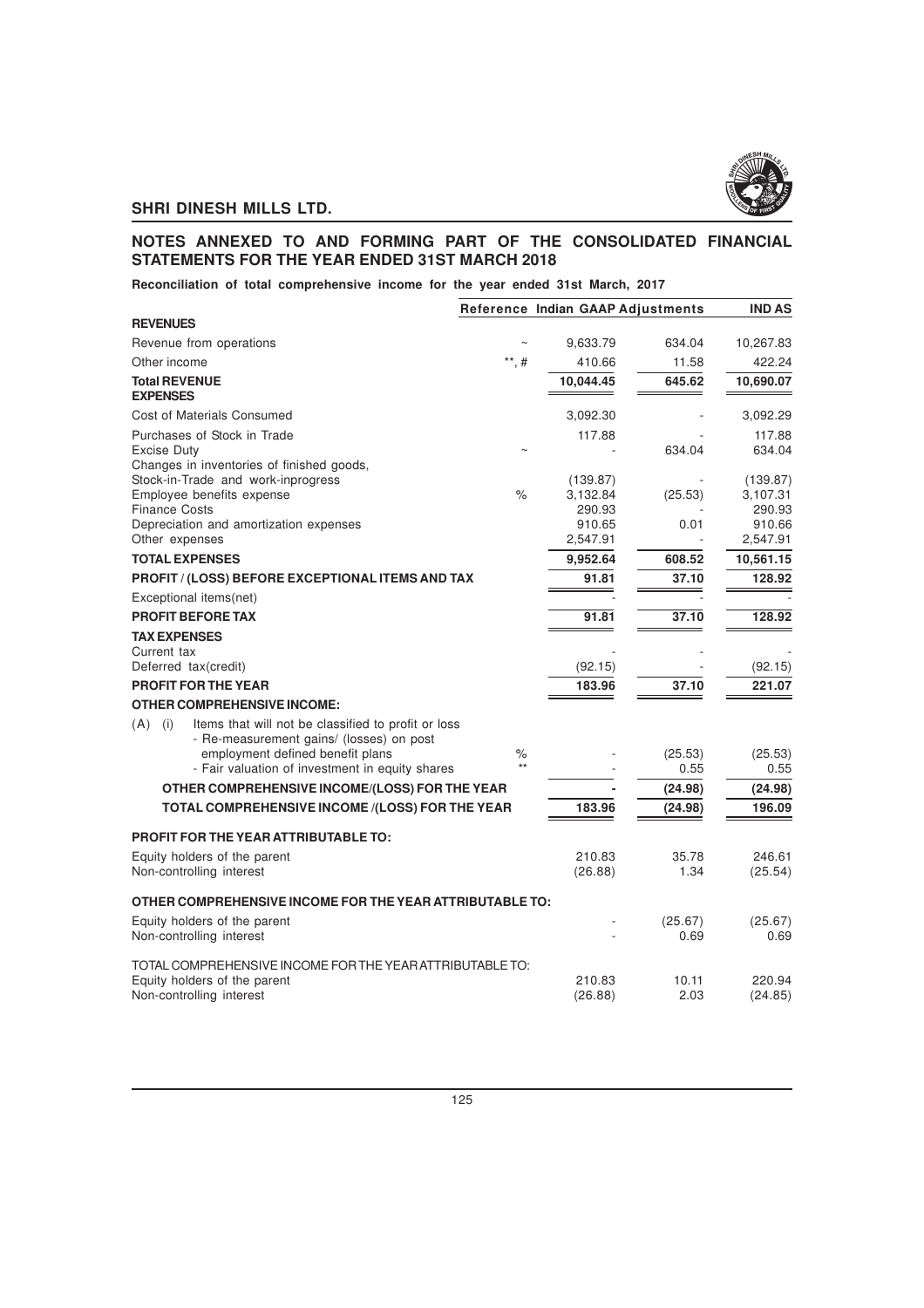# **NOTES ANNEXED TO AND FORMING PART OF THE CONSOLIDATED FINANCIAL STATEMENTS FOR THE YEAR ENDED 31ST MARCH 2018**

**Summary of reconciliation of net profit between previous Indian GAAP and Ind AS**

| <b>Particulars</b>                                                 | As at 31/03/2017<br>Rs. In lakhs |
|--------------------------------------------------------------------|----------------------------------|
| Net profit under previous GAAP                                     | 183.96                           |
| Adjustment as per Ind AS                                           |                                  |
| Actuarial loss on employee defined benefit plan transferred to OCI | 25.53                            |
| Fair Valuation of Financial Assets                                 | 11.58                            |
| Net profit as per Ind AS                                           | 221.07                           |
| Actuarial loss on employee defined benefit plan - through OCI      | (25.53)                          |
| Fair valuation of investment in equity shares                      | 0.55                             |
| Total comprehensive income                                         | 196.09                           |

# **Summary of reconciliation of equity between previous Indian GAAP and Ind AS**

| Particulars                                   | As at<br>31/03/2017 | Rs. In lakhs<br>As at<br>01/04/2016 |
|-----------------------------------------------|---------------------|-------------------------------------|
| Equity under previous GAAP                    | 9,688.01            | 9.479.87                            |
| Adjustment as per Ind AS                      |                     |                                     |
| Fair Valuation of Financial Instruments       | 8.92                | (3.34)                              |
| Adjustment on account of proposed dividends   |                     | 91.79                               |
| Fair Valuation of investment in equity shares | (5.70)              | (6.25)                              |
| Equity under Ind AS                           | 9,691.23            | 9,562.07                            |

### **Note: 46**

Figures of the earlier year have been regrouped or reclassified to conform to Ind AS presentation requirements. The accompanying notes are an integral part of the financial statements.

| As per our Report of even date                                                                  | For and on behalf of the Board of Directors |                                                   |  |
|-------------------------------------------------------------------------------------------------|---------------------------------------------|---------------------------------------------------|--|
| For Dhirubhai Shah & Co.<br><b>Chartered Accountants</b><br>Firm's Registration Number: 102511W | N. U. Patel<br><b>Managing Director</b>     | B. U. Patel<br>Chairman & Managing Director & CEO |  |
| <b>Harish B Patel</b>                                                                           | Apurva Shah                                 | J. B. Sojitra                                     |  |
| Partner<br>Membership No.: 014427                                                               | <b>Chief Financial Officer</b>              | Company Secretary                                 |  |
| Vadodara, 28th May, 2018                                                                        | Vadodara, 28th May, 2018                    |                                                   |  |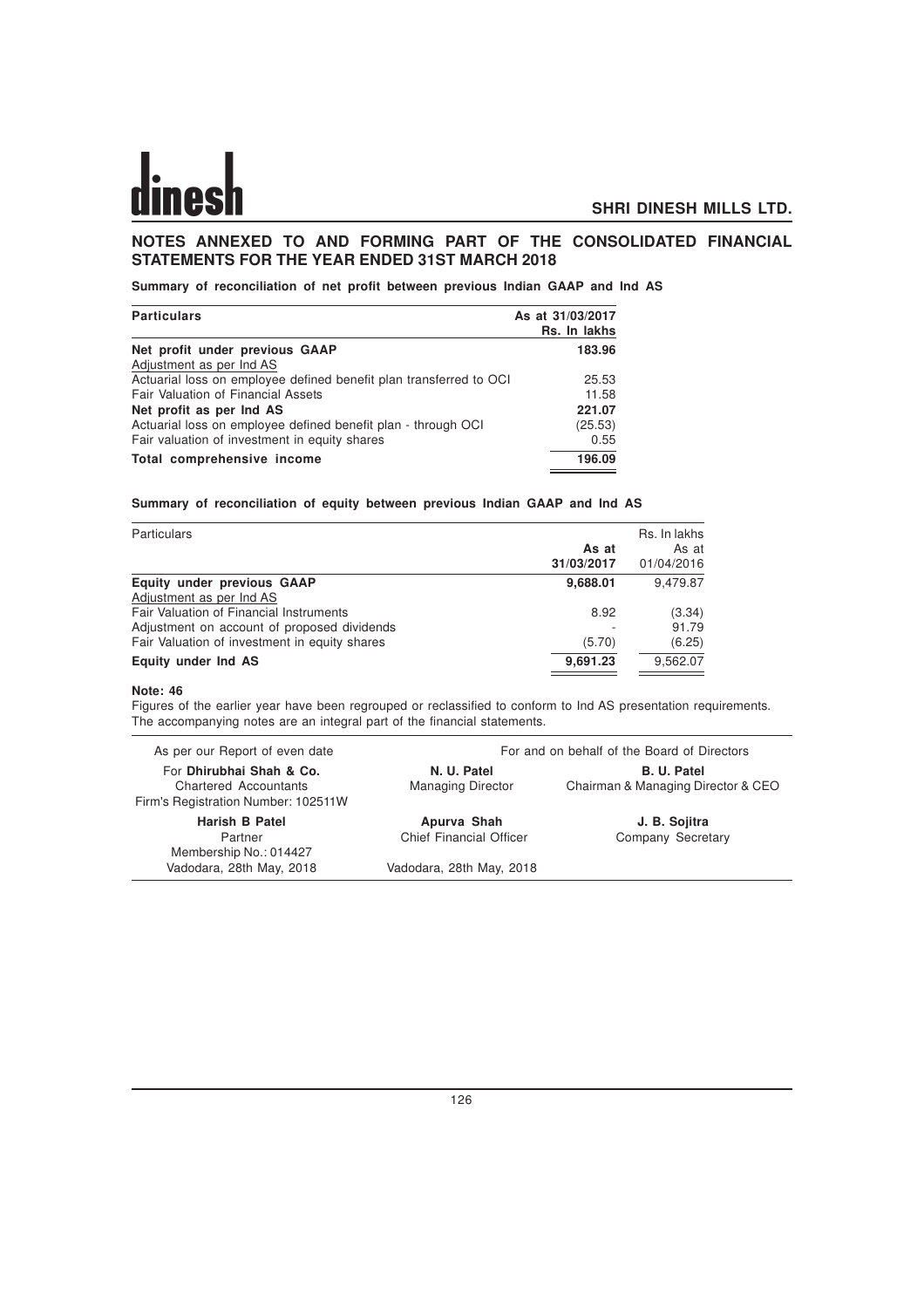

# **NOTES ANNEXED TO AND FORMING PART OF THE CONSOLIDATED FINANCIAL STATEMENTS FOR THE YEAR ENDED 31ST MARCH 2018**

### **1. CORPORATE INFORMATION**

Shri Dinesh Mills Limited (the Holding Company) is a company having composite textile mill with a very strong presence in the textile industry for more than 60 years; manufacturing worsted fabrics (menswear), paper makers felts and industrial textiles. For International market, it has been manufacturing and exporting worsted fabrics to various overseas markets since last 30 Years. It maintains the highest standards of quality to meet the requirements of its discerning customers. The Holding Company has three subsidiaries as on the balance sheet date namely Dinesh Remedies Limited (DRL) which is into manufacturing high quality two-piece hard gelatin capsules for the pharmaceutical and dietary supplement markets; Fernway Technologies Limited which was acquired by the Holding Company on 30th October, 2017 and Fernway Textiles Limited which was acquired by the Holding Company on 6th November, 2017.

### **2. BASIS OF PREPARATION AND SIGNIFICANT ACCOUNTING POLICIES**

### a) Basis of preparation

In accordance with the notification issued by the Ministry of Corporate Affairs, the Group has adopted Ind AS notified under the Companies (Indian Accounting Standards) Rules, 2015 with effect from April 1, 2017. The transition from previous GAAP to Ind AS has been accounted for in accordance with the Ind AS 101 "First Time Adoption of Indian Accounting Standards", with April 1, 2016 being the transition date (except for the subsidiaries acquired during FY 2017-18). In accordance with the Ind AS 101 "First time adoption of Indian Accounting Standard", the Group has presented a reconciliation [from the presentation of financial statements under accounting standards notified under the Companies (Accounting Standards) Rules, 2006 ("Previous GAAP") to Ind AS] of total equity as at April 1, 2016, March 31, 2017 and Statement of Profit and Loss for the year ended March 31, 2017 (except for the subsidiaries acquired during FY 2017-18).

### b) Functional and presentation currency

These financial statements are presented in Indian rupee, which is the Group's functional currency. All amounts have been rounded to the nearest lakh, unless otherwise indicated.

### c) Basis of measurement

The financial statements have been prepared on historical cost basis, except certain financial assets and liabilities which have been measured at fair value (refer accounting policy regarding financial instruments), defined benefits plans - plan assets and contingent consideration. The accounting policies have been consistently applied by the Group and are consistent with those used in the previous year.

All assets and liabilities have been classified as current or non-current as per the Group's normal operating cycle and other criteria set out in the Schedule III to the Act. Based on the nature of products and the time between acquisition of assets for processing and their realization in cash and cash equivalents, the Group has ascertained its operating cycle as 12 months for the purposes of current / non-current classification of assets and liabilities.

### **Current versus non-current classification**

The Group presents assets and liabilities in the balance sheet based on current/ non-current classification.

An asset is treated as current when it is:

- a. Expected to be realized or intended to be sold or consumed in normal operating cycle
- b. Held primarily for the purpose of trading
- c. Expected to be realized within twelve months after the reporting period, or
- d. Cash or cash equivalent unless restricted from being exchanged or used to settle a liability for at least twelve months after the reporting period

All other assets are classified as non-current.

A liability is current when:

- a. It is expected to be settled in normal operating cycle
- b. It is held primarily for the purpose of trading
- c. It is due to be settled within twelve months after the reporting period, or
- d. There is no unconditional right to defer the settlement of the liability for at least twelve months after the reporting period

All other liabilities are classified as non-current.

Deferred tax assets and liabilities are classified as non-current assets and liabilities.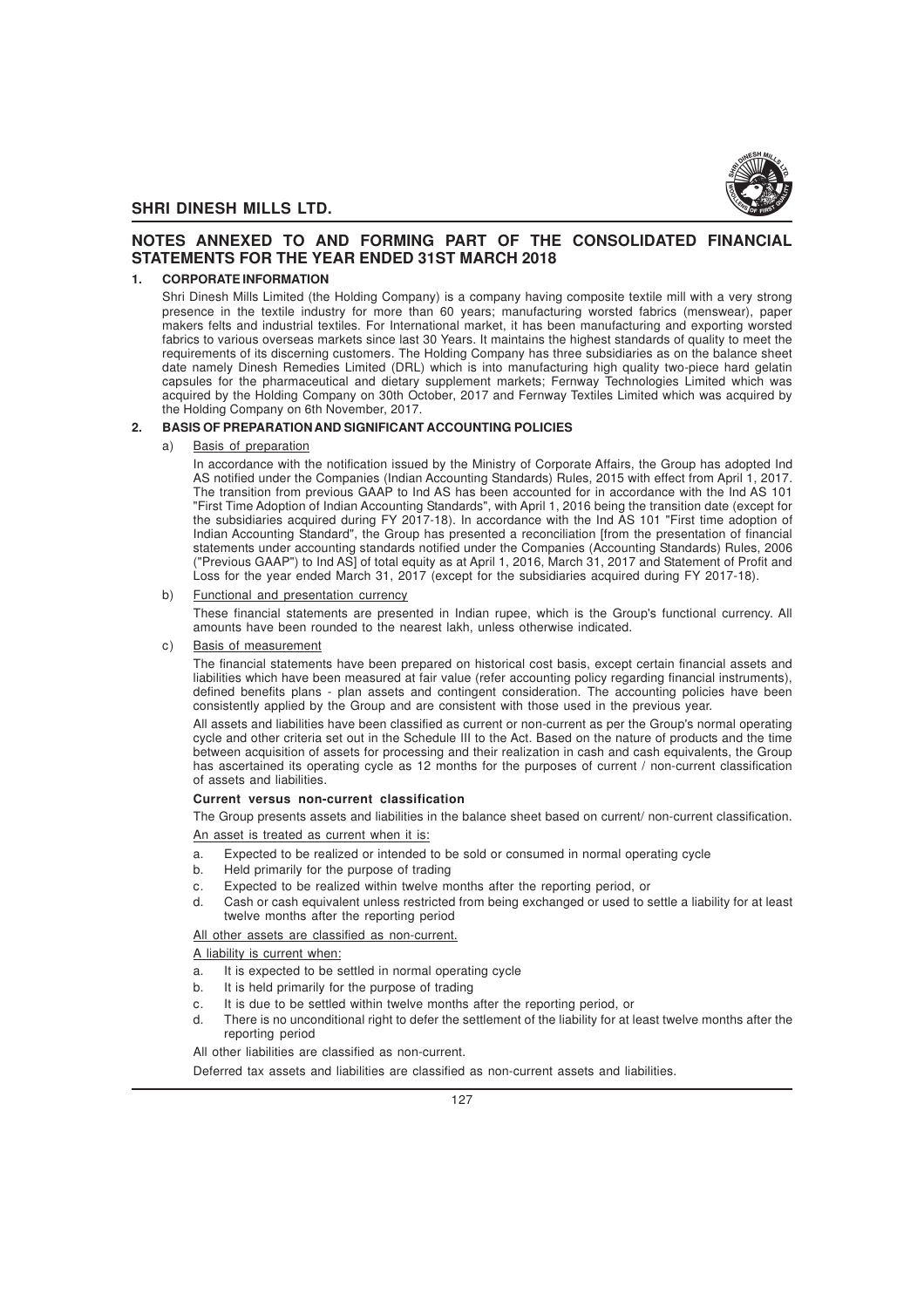# **NOTES ANNEXED TO AND FORMING PART OF THE CONSOLIDATED FINANCIAL STATEMENTS FOR THE YEAR ENDED 31ST MARCH 2018**

# **2A Principles of Consolidation**

These consolidated financial statements have been prepared in accordance with Indian Accounting Standard 110 (Ind AS 110) - "Consolidated Financial Statements". These consolidated financial statements comprise the financial statements of the Company and its following subsidiaries: -

| Name of the Company          | Country of<br>Incorporation | Effective % of<br>holding as at<br>31st March, 2018 | Effective % of<br>holding as at<br>31st March, 2017 |
|------------------------------|-----------------------------|-----------------------------------------------------|-----------------------------------------------------|
| Dinesh Remedies Limited      | India                       | 55.52%                                              | 55.52%                                              |
| Fernway Textiles Limited     | India                       | 100.00%                                             | 100.00%                                             |
| Fernway Technologies Limited | India                       | 100.00%                                             | 100.00%                                             |

These consolidated financial statements have been prepared on the following basis:

- (i) the financial statements of the Holding Company and its Indian Subsidiaries have been combined on a line by line basis by adding together the book value of like items of assets, liabilities, income and expenses after fully eliminating intra-group balances and intra-group transactions, if any, based on the audited financial statements received from the Indian Subsidiaries for the year ended 31st March 2018, in Indian Rupees as per the Ind AS provisions.
- (ii) These consolidated financial statements have been prepared using uniform accounting policies for like transactions and other events in similar circumstances and are presented, to the extent possible, in the same manner as the Company's standalone financial statements.
- The difference between the cost of investment in the subsidiaries and the Holding Company's share of net assets at the time of acquisition of shares in the subsidiaries is recognized in the consolidated financial statements as Goodwill or Capital Reserve as the case may be.
- (iv) Goodwill arising out of consolidation is tested for impairment at each balance sheet date.
- (v) Non-controlling interest in the net assets of consolidated subsidiaries is identified and presented in the consolidated Balance Sheet separately from liabilities and equity of the Holding Company's shareholders. Non-controlling interest in the net assets of consolidated subsidiaries consists of: -
	- (a) the amount of equity attributable to non-controlling interest at the date on which investment in Subsidiary is made; and
	- (b) the noncontrolling' share of movements in equity since the date the parent subsidiary relationship came into existence.

Minority interests share of Net Profit / (Loss) of consolidated subsidiaries for the relevant period is identified and adjusted against the profit after tax of the group.

### **2B. USE OF ESTIMATES**

The preparation of financial statements requires the use of accounting estimates which, by definition, will seldom equal the actual results. Management also needs to exercise judgment in applying the group's accounting policies. This note provides an overview of the areas that involved a higher degree of judgment or complexity, and of items which are more likely to be adjusted due to estimates and assumptions turning out to be different from those originally assessed. Detailed information about each of these estimates and judgments is included in relevant notes together with information about the basis of calculation for each affected line item in the financial statements.

### Critical estimates and judgments

The areas involving critical estimates or judgments are:

- a) Estimation of current tax expense and payable Refer accounting policies 3.9
- b) Estimated useful life of property, plant & equipment and intangible assets Refer accounting policies 3.1
- c) Estimation of defined benefit obligation Refer accounting policies 3.8
- d) Estimation of fair values of contingent liabilities Refer accounting policies 3.12
- e) Recognition of revenue Refer accounting policies 3.4
- f) Recognition of deferred tax assets for carried forward tax losses Refer accounting policies 3.9
- g) Impairment of financial assets Refer accounting policies 3.2 & 3.5 Estimates and judgments are continually evaluated. They are based on historical experience and other factors, including expectations of future events that may have a financial impact on the group and that are believed to be reasonable under the circumstances.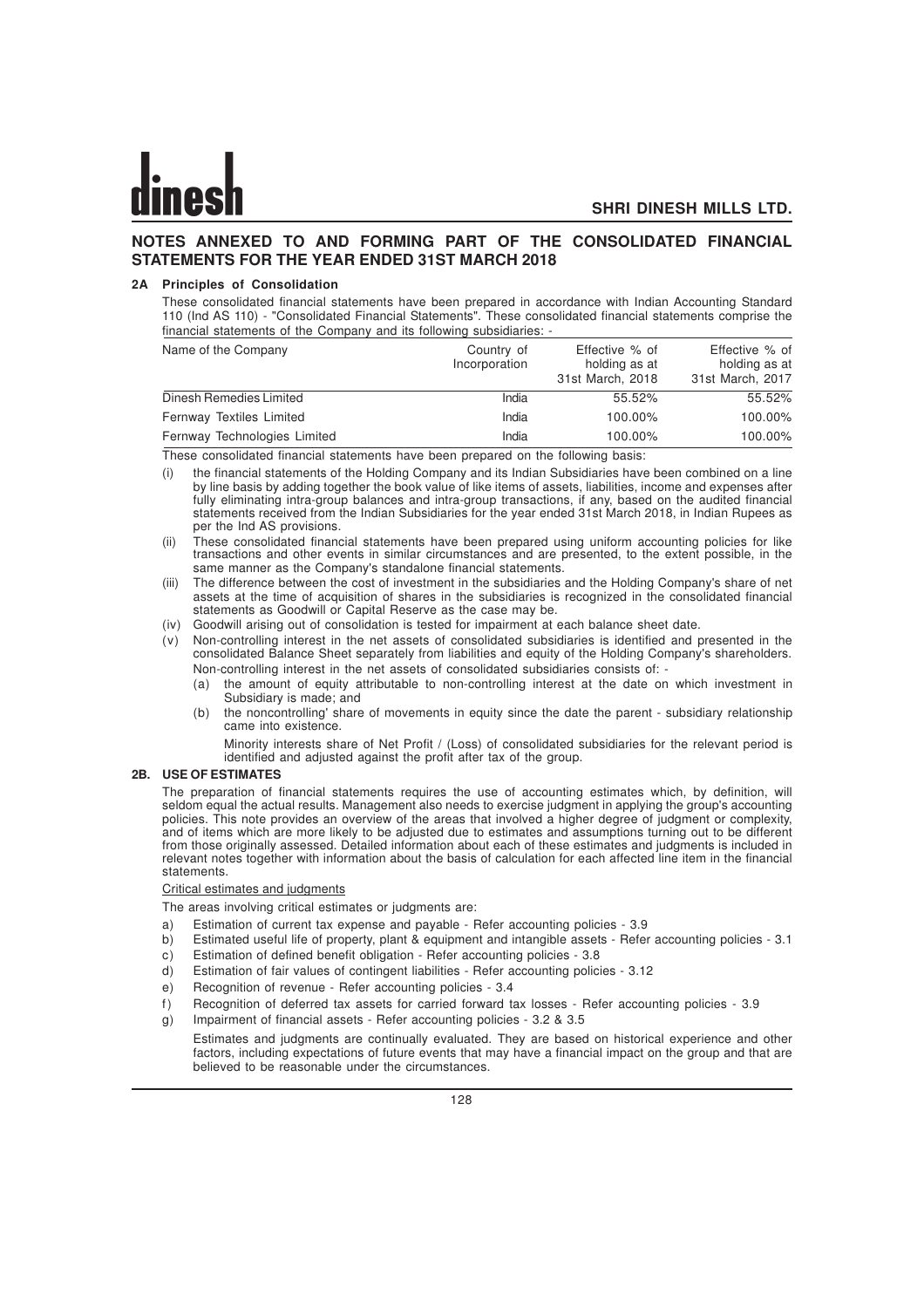

# **NOTES ANNEXED TO AND FORMING PART OF THE CONSOLIDATED FINANCIAL STATEMENTS FOR THE YEAR ENDED 31ST MARCH 2018**

# **3. SIGNIFICANT ACCOUNTING POLICIES**

# **3.1 Property, plant and equipment:**

Property, plant and equipment are stated at original cost (including any revaluation in previous years) net of tax / duty credit availed, less accumulated depreciation and accumulated impairment losses, if any. Costs include financing costs of borrowed funds attributable to acquisition or construction of fixed assets, up to the date the assets are put-to-use.

When significant parts of property, plant and equipment are required to be replaced at intervals, the Group derecognizes the replaced part, and recognizes the new part with its own associated useful life and it is depreciated accordingly. Where components of an asset are significant in value in relation to the total value of the asset as a whole, and they have substantially different economic lives as compared to principal item of the asset, they are recognized separately as independent items and are depreciated over their estimated economic useful lives.

All other repair and maintenance costs are recognized in the statement of profit and loss as incurred unless they meet the recognition criteria for capitalization under Property, Plant and Equipment

# Tangible Fixed Assets:

- (a) In case of Holding Company, premium on leasehold land is being amortized over the period of lease.
- (b) In case of Holding Company, depreciation on all other fixed asset is provided on written down value method except for plant & machinery, wherein straight-line method is followed. Rate of depreciation is accordance with the provisions of section 123 of the Companies Act, 2013 considering the useful life provided in part "C" of the schedule II. Depreciation on additions to the assets during the year is being provided on pro-rata basis with reference to the month of acquisition /installation. Depreciation on assets sold, discarded, demolished or scrapped during the year is being provided up to the month in which such assets are sold, discarded, demolished or scrapped.
- (c) In case of Subsidiary Company i.e. DRL, Depreciation on all the assets is being provided on straight line method in accordance with the provisions of section 123 of the companies Act, 2013 considering the useful life provided in part "C" of the schedule II. The useful life of Continuous process plants and electrical installations are considered based on the technical assessment by the management (20 years life is considered). Depreciation on additions to the assets during the year is being provided on pro rata basis at their respective rates derived from useful life from the date of such addition or as the case may be as provided in section 123 of the Companies Act, 2013. On transition to Ind AS as on April 1, 2016, the Company has elected to measure its Property, Plant and Equipment at cost as per Ind AS.

### Intangible Assets:

Intangible assets acquired separately are measured on initial recognition at cost. Following initial recognition, intangible assets are carried at cost less any accumulated amortization and accumulated impairment losses (if any).

An item of intangible asset initially recognized is derecognized upon disposal or when no future economic benefits are expected from its use or disposal. Any gain or loss arising on de-recognition of the asset [calculated as the difference between the net disposal proceeds and the carrying amount of the asset] is included in the income statement when the asset is derecognized. Intangible fixed assets are amortized on straight line basis over their estimated useful economic life.

### Capital Work- in- progress

Capital work- in- progress represents directly attributable costs of construction to be capitalized. All other expenses including interest incurred during construction period are capitalized as a part of the construction cost to the extent to which these expenditures are attributable to the construction as per Ind AS-23 "Borrowing Costs". Interest income earned on temporary investment of funds brought in for the project during construction period are set off from the interest expense accounted for as expenditure during the construction period.

### **3.2 Impairment of non-financial assets**

The carrying amounts of assets are reviewed at each balance sheet date if there is any indication of impairment based on internal/external factors. An impairment loss is recognized wherever the carrying amount of an asset exceeds its recoverable amount. The recoverable amount is the greater of the asset's net selling price and value in use. In assessing value in use, the Group measures it on the basis of discounted cash flows for the remaining year's (remaining useful life) projections estimated based on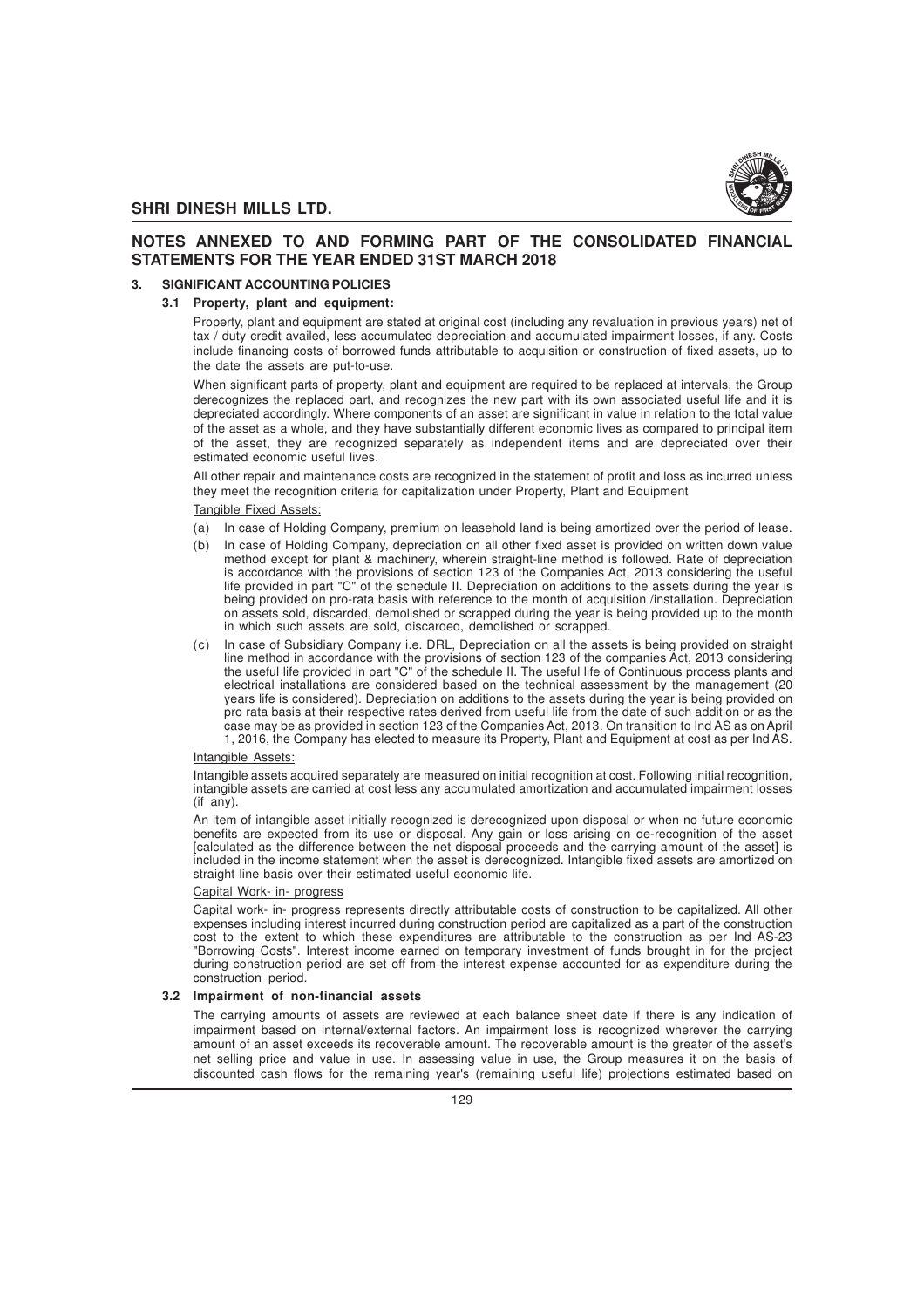# **NOTES ANNEXED TO AND FORMING PART OF THE CONSOLIDATED FINANCIAL STATEMENTS FOR THE YEAR ENDED 31ST MARCH 2018**

current prices. Assessment is also done at each Balance Sheet date as to whether there is any indication that an impairment loss recognized for an asset in prior accounting periods may no longer exist or may have decreased. After impairment, depreciation is provided on the revised carrying amount of the asset over its remaining useful life.

### **3.3 Foreign Currency Transactions**

The Group's financial statements are presented in INR, which is also the Group's functional currency.

### Initial Recognition

Foreign currency transactions are recorded in the reporting currency, by applying to the foreign currency amount the exchange rate between the reporting currency and the foreign currency at the date of transaction.

### Conversion

Foreign currency monetary items are reported using the closing rate. Non-monetary items, which are measured in terms of historical costs denominated in foreign currency, are reported using the exchange rate at the date of the transaction. Non-monetary items, which are measured at fair value or other similar valuation denominated in a foreign currency, are translated using the exchange rate at the date when such value was determined.

### Exchange Differences

Exchange differences arising on the settlement of monetary items or on reporting Group's monetary items at rates different from those at which they were initially recorded during the year or reported in previous financial statements including receivables and payables which are likely to be settled in foreseeable future, are recognized as income or as expenses in the year in which they arise. All other exchange differences are recognized as income or as expenses in the period in which they arise.

Transactions covered under forward contracts are accounted for at the contracted rate. All export proceeds have been accounted for at a fixed rate of exchange at the time of raising invoices. Foreign exchange fluctuations as a result of the export sales have been adjusted in the statement of profit and loss account and export proceeds not realized at the balance sheet date are restated at the rate prevailing as at the balance sheet date.

### **3.4 Revenue recognition**

Revenue is recognized to the extent it is probable that the economic benefits will flow to the Group and the revenue can be reliably measured. Specifically,

- (i) Domestic Sales are recognized as revenue on transfer of significant risk and rewards of ownership which is generally on dispatch of products to the customers.
- (ii) Export Sales are recognized as revenue on transfer of significant risk and rewards of ownership which is generally on the basis of the dates of Bill of Lading and / or Air Way Bill.
- (iii) Export incentives benefits under "Duty Entitlement Pass Book under the Duty Exemption Scheme" and "Duty Draw back scheme" are accounted in the year of exports.
- (iv) Dividend income is accounted for in the year in which the right to receive the same is established
- (v) Interest income is recognized on a time proportion basis taking into account the amount outstanding and the rate applicable
- (vi) Claims receivable on account of Insurance are accounted for to the extent the Group is reasonably certain of their ultimate collection.

### **3.5 Financial Instruments**

A financial instrument is any contract that gives rise to a financial asset of one entity and a financial liability or equity instrument of another entity.

**A. Financial Assets**

### **a. Initial recognition and measurement:**

All financial assets are recognized initially at fair value (FVOCI / amortized cost / FVTPL). Purchases or sales of financial assets that require delivery of assets within a time frame established by regulation or convention in the market place [regular way trades] are recognized on the settlement date, trade date, i.e., the date that the Group commits to purchase or sell the asset.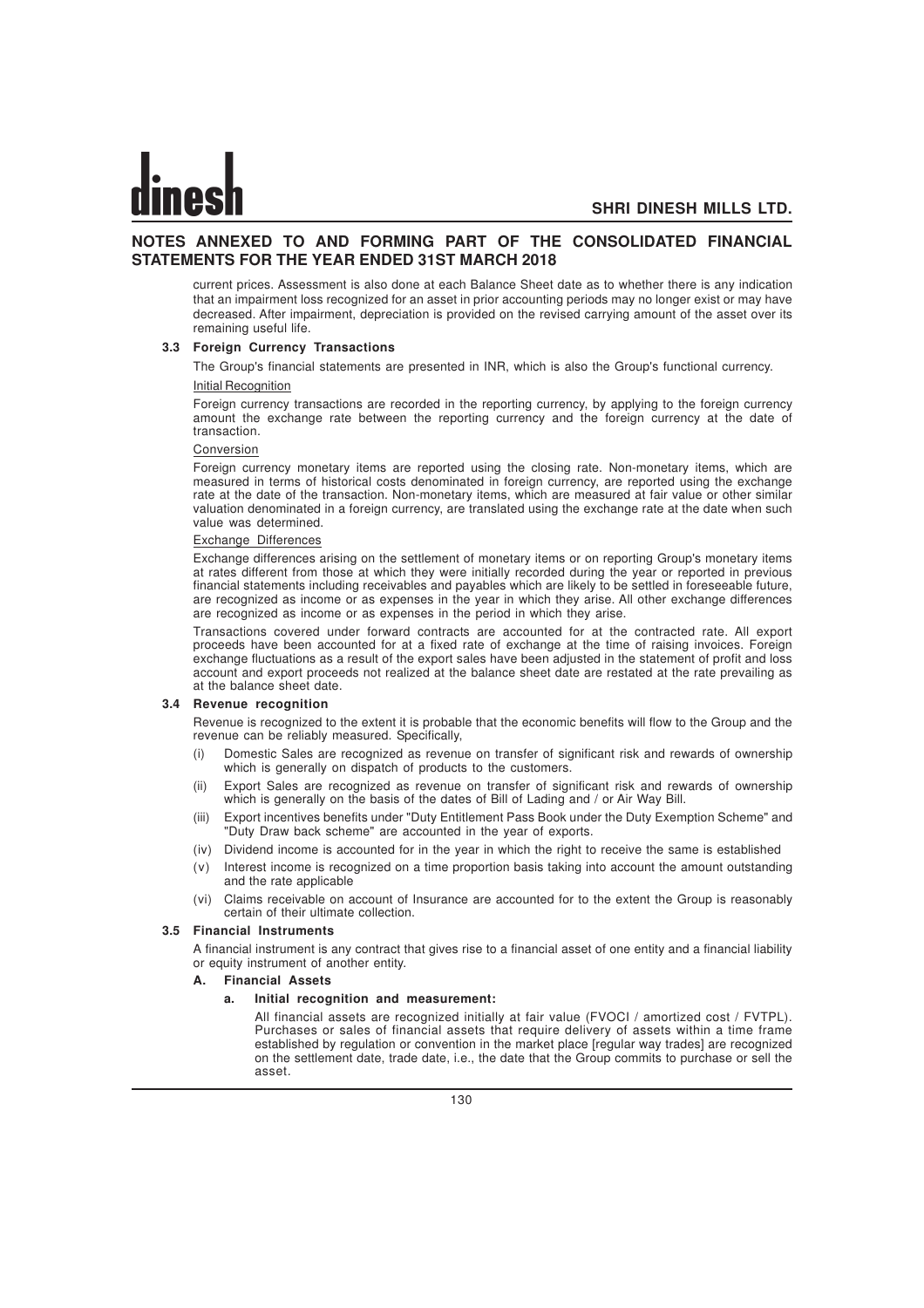

# **NOTES ANNEXED TO AND FORMING PART OF THE CONSOLIDATED FINANCIAL STATEMENTS FOR THE YEAR ENDED 31ST MARCH 2018**

### **b. Subsequent measurement:**

For purposes of subsequent measurement, financial assets are classified in four categories:

### **i. Debt instruments at amortized cost:**

- A 'debt instrument' is measured at the amortized cost if both the following conditions are met:
- The asset is held with an objective of collecting contractual cash flows

- Contractual terms of the asset give rise on specified dates to cash flows that are "solely payments of principal and interest" [SPPI] on the principal amount outstanding.

After initial measurement, such financial assets are subsequently measured at amortized cost using the effective interest rate [EIR] method. Amortized cost is calculated by taking into account any discount or premium on acquisition (if any) and fees or costs that are an integral part of the EIR. The EIR amortization is included in finance income in the Statement of Profit and Loss. The losses arising from impairment are recognized in the profit or loss. This category generally applies to trade and other receivables.

# **ii. Debt instruments at fair value through other comprehensive income [FVTOCI]:**

A 'debt instrument' is classified as at the FVTOCI if both of the following criteria are met: - The asset is held with objective of both - for collecting contractual cash flows and selling the financial assets

- The asset's contractual cash flows represent SPPI.

Debt instruments included within the FVTOCI category are measured initially as well as at each reporting date at fair value. Fair value movements are recognized in the other comprehensive income [OCI]. However, the Group recognizes interest income, impairment losses & reversals and foreign exchange gain or loss in the Statement of Profit and Loss. On derecognition of the asset, cumulative gain or loss previously recognized in OCI is reclassified from the equity to Statement of Profit and Loss.

### **iii. Debt instruments, derivatives and equity instruments at fair value through profit or loss [FVTPL]:**

FVTPL is a residual category for debt instruments. Any debt instrument, which does not meet the criteria for categorization as at amortized cost or as FVTOCI, is classified as at FVTPL. Debt instruments included within the FVTPL category are measured at fair value with all changes recognized in the P&L.

### **iv. Equity instruments measured at fair value through other comprehensive income [FVTOCI]:**

All equity investments in scope of Ind AS 109 are measured at fair value. Equity instruments which are held for trading and contingent consideration recognized by an acquirer in a business combination to which Ind AS103 applies are classified as at FVTPL. For all other equity instruments, the Group may make an irrevocable election to present in other comprehensive income subsequent changes in the fair value. The Group has made such election on an instrument by instrument basis. The classification is made on initial recognition and is irrevocable. If the Group decides to classify an equity instrument as at FVTOCI, then all fair value changes on the instrument, excluding dividends, are recognized in the OCI. There is no recycling of the amounts from OCI to Statement of Profit and Loss, even on sale of investment. However, the Group may transfer the cumulative gain or loss within equity. Equity instruments included within the FVTPL category are measured at fair value with all changes recognized in the Statement of Profit and Loss.

# **c. Derecognition:**

A financial asset is primarily derecognized when:

i. The Group has transferred its rights to receive cash flows from the asset or has assumed an obligation to pay the received cash flows in full without material delay to a third party under a 'pass-through' arrangement and either [a] the Group has transferred substantially all the risks and rewards of the asset, or [b] the Group has neither transferred nor retained substantially all the risks and rewards of the asset but has transferred control of the asset.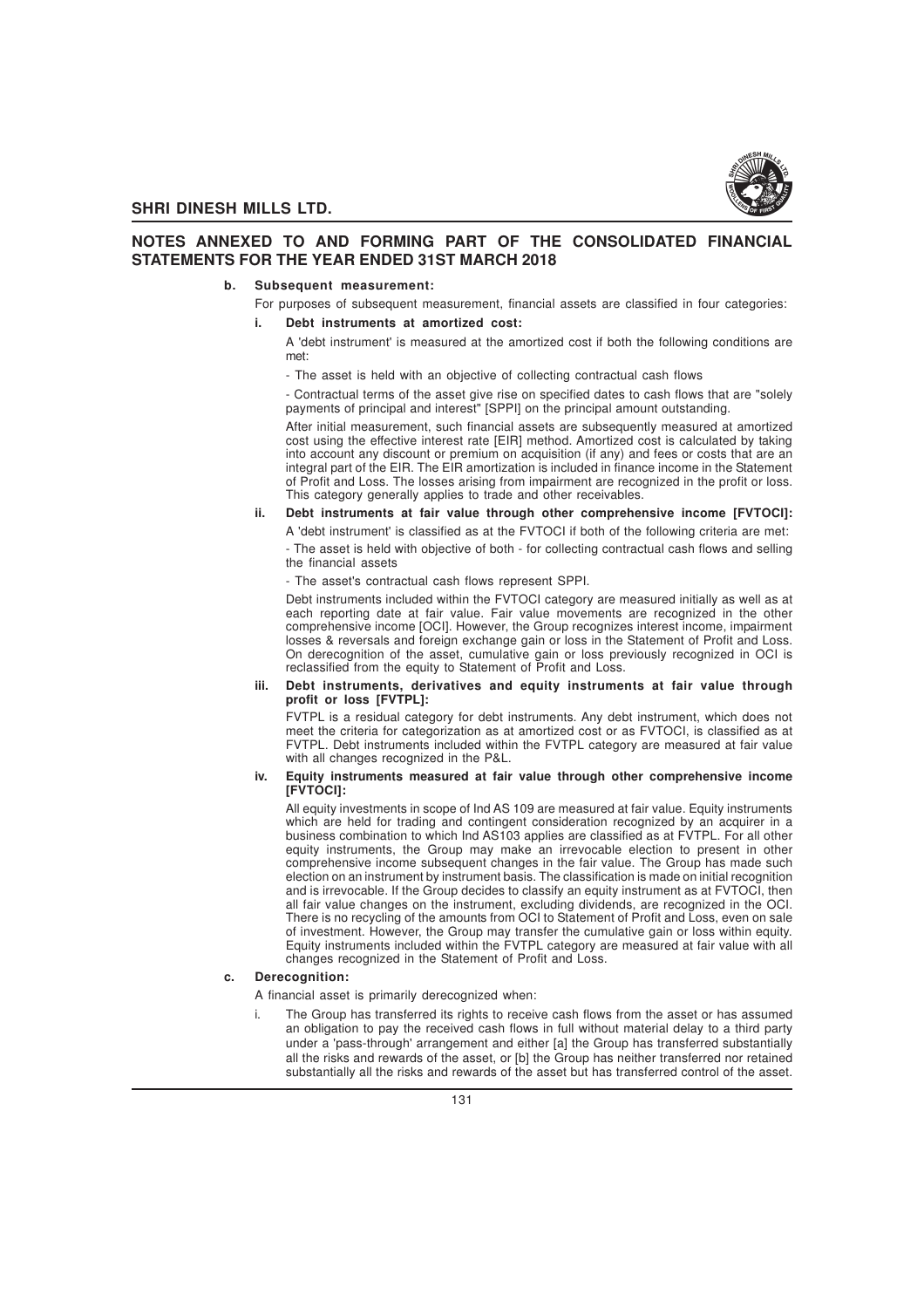# **NOTES ANNEXED TO AND FORMING PART OF THE CONSOLIDATED FINANCIAL STATEMENTS FOR THE YEAR ENDED 31ST MARCH 2018**

# **B. Financial liabilities:**

### **a. Initial recognition and measurement:**

Financial liabilities are classified, at initial recognition, as financial liabilities at fair value through profit or loss, loans and borrowings, payables, or as over the counter derivatives designated as hedging instruments in an effective hedge, as appropriate. All financial liabilities are recognized initially at fair value and, in the case of loans and borrowings and payables, net of directly attributable transaction costs.

# **b. Subsequent measurement:**

The measurement of financial liabilities depends on their classification, as described below:

# **i. Financial liabilities at fair value through profit or loss:**

Financial liabilities at fair value through profit or loss include financial liabilities held for trading and financial liabilities designated upon initial recognition as at fair value through profit or loss. This category also includes over the counter derivative financial instruments entered into by the Group that are not designated as hedging instruments in hedge relationships as defined by Ind AS 109.

Financial liabilities designated upon initial recognition at fair value through profit or loss are designated as such at the initial date of recognition, and only if the criteria in Ind AS 109 are satisfied for liabilities designated as FVTPL, fair value gains/ losses attributable to changes in own credit risk are recognized in OCI. These gains/ losses are not subsequently transferred to P&L. However, the Group may transfer the cumulative gain or loss within equity. All other changes in fair value of such liability are recognized in the statement of profit or loss. The Group has not designated any financial liability as at fair value through profit and loss.

### **ii. Loans and borrowings:**

After initial recognition, interest-bearing loans and borrowings are subsequently measured at amortized cost using the EIR method. Gains and losses are recognized in profit or loss when the liabilities are derecognized as well as through the EIR amortization process. Amortized cost is calculated by taking into account any discount or premium on acquisition and fees or costs that are an integral part of the EIR. The EIR amortization is included as finance costs in the statement of profit and loss.

### **c. Derecognition:**

A financial liability is derecognized when the obligation under the liability is discharged or cancelled or expires. When an existing financial liability is replaced by another from the same lender on substantially different terms, or the terms of an existing liability are substantially modified, such an exchange or modification is treated as the derecognition of the original liability and the recognition of a new liability. The difference in the respective carrying amounts is recognized in the statement of profit or loss.

### **C. Reclassification of financial assets:**

The Group determines classification of financial assets and liabilities on initial recognition. After initial recognition, no reclassification is made for financial assets which are equity instruments and financial liabilities. For financial assets which are debt instruments, a reclassification is made only if there is a change in the business model for managing those assets. Changes to the business model are expected to be infrequent. If the Group reclassifies financial assets, it applies the reclassification prospectively from the reclassification date which is the first day of the immediately next reporting period following the change in business model. The Group does not restate any previously recognized gains, losses [including impairment gains or losses] or interest.

### **D. Offsetting of financial instruments:**

Financial assets and financial liabilities are offset and the net amount is reported in the balance sheet if there is a currently enforceable legal right to offset the recognized amounts and there is an intention to settle on a net basis, to realize the assets and settle the liabilities simultaneously.

### **3.6 Fair Value Measurement**

The Group measures financial instruments at fair value at each balance sheet date. Fair value is the price that would be received to sell an asset or paid to transfer a liability in an orderly transaction between market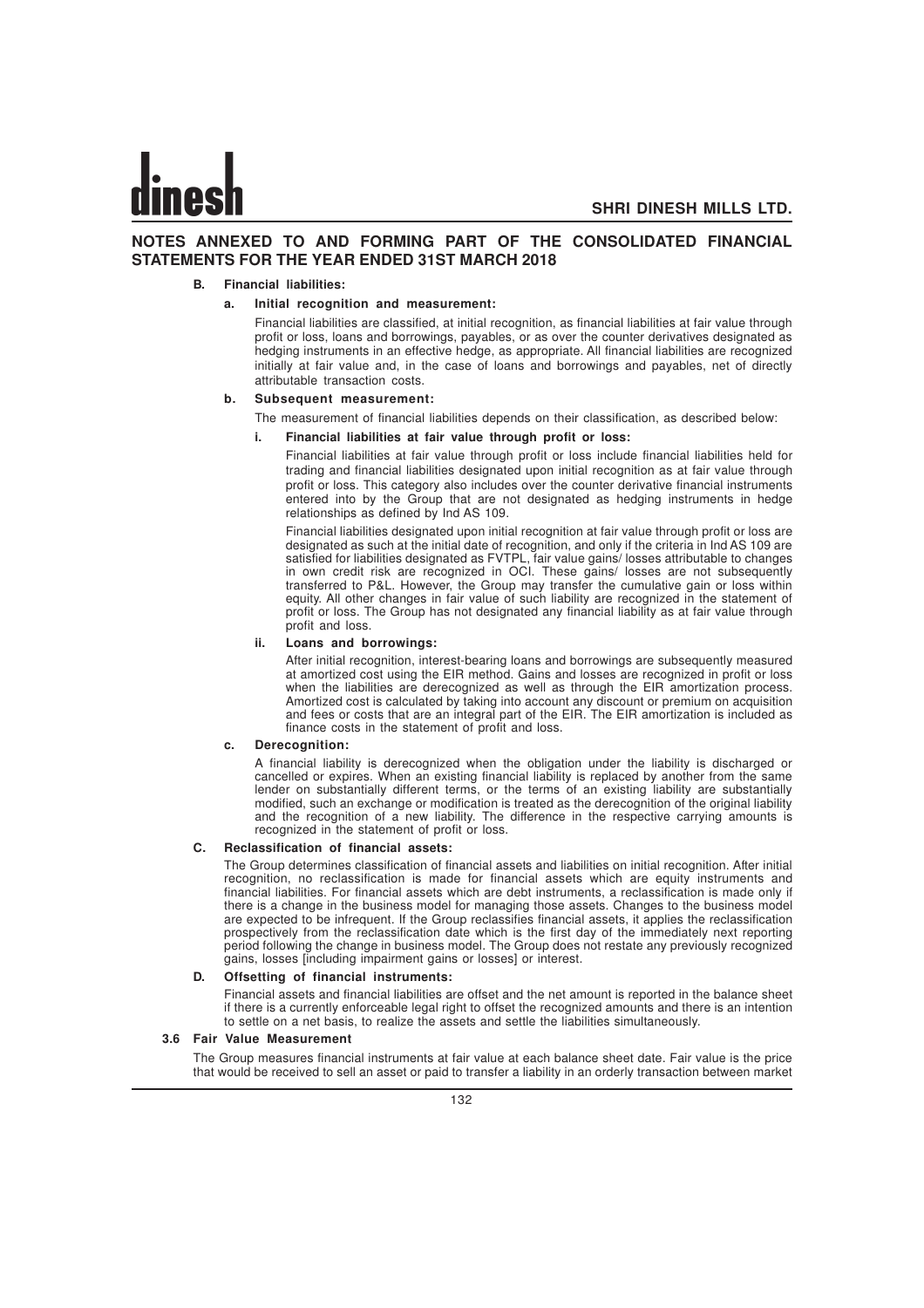

# **NOTES ANNEXED TO AND FORMING PART OF THE CONSOLIDATED FINANCIAL STATEMENTS FOR THE YEAR ENDED 31ST MARCH 2018**

participants at the measurement date. The fair value measurement is based on the presumption that the transaction to sell the asset or transfer the liability takes place either:

- a. In the principal market for the asset or liability, or
- b. In the absence of a principal market, in the most advantageous market for the asset or liability

The principal or the most advantageous market must be accessible by the Group. The Group uses valuation techniques that are appropriate in the circumstances and for which sufficient data are available to measure fair value, maximizing the use of relevant observable inputs and minimizing the use of unobservable inputs.

All assets and liabilities for which fair value is measured or disclosed in the financial statements are categorized within the fair value hierarchy, described as follows, based on the lowest level input that is significant to the fair value measurement as a whole:

- Level 1 Quoted [unadjusted] market prices in active markets for identical assets or liabilities
- Level 2 Valuation techniques for which the lowest level input that is significant to the fair value measurement is directly or indirectly observable
- Level 3 Valuation techniques for which the lowest level input that is significant to the fair value measurement is unobservable

# **3.7 Inventories**

- i. Stores, Machinery Spares, Coal, etc. are valued at cost or net realizable value whichever is lower. Cost is arrived at on 'Moving Weighted Average Cost basis';
- ii. Raw Materials are valued at cost or net realizable value whichever is lower. Cost is arrived at on 'Specific Identification cost basis'
- iii. Materials in Process and Finished Goods are valued at cost or net realizable value, whichever is lower. Cost comprises all cost of purchase, cost of conversion and other costs incurred in bringing the inventories to their present location and condition.
- iv. Materials in Customs Bonded Warehouse and in transit are stated at cost, up to the date of Balance **Sheet**
- v. Due allowance is estimated and provided for defective and obsolete items, wherever necessary, based on the past experience of the Group.

### **3.8 Retirement benefits**

Retirement benefit costs for the year are determined on the following basis:

i. Defined Contribution Plan:

Group's contribution paid/payable during the period to Provident Fund, Employee Deposit Linked Insurance Plan, Super Annuation Fund, Employee State Insurance Plan and Labour Welfare Fund are recognized as an expense in the Profit and Loss Account.

Defined Benefit Plan:

Provision for payments to the Employees Gratuity Fund after taking into account the funds available with the Trustees of the Gratuity Fund is based on actuarial valuation done at the close of each financial year.

At the reporting date Group's liabilities towards gratuity is determined by independent actuarial valuation using the projected unit credit method as per Ind AS 19. Re-measurements, comprising of actuarial gains and losses, the effect of the asset ceiling, excluding amounts included in net interest on the net defined benefit liability and the return on plan assets (excluding amounts included in net interest on the net defined benefit liability), are recognized immediately in the balance sheet with a corresponding debit or credit to other comprehensive income in the period in which they occur. Remeasurements are not classified to the statement of profit and loss in subsequent periods.

iii. Other defined benefits

Provision for other defined benefits for long term leave encashment is made based on an independent actuarial valuation on projected unit credit method at the end of each financial year. Actuarial gain and losses are recognized as give in (ii) above.

iv. Group recognizes the undiscounted amount of short term employee benefits during the accounting period based on service rendered by employees.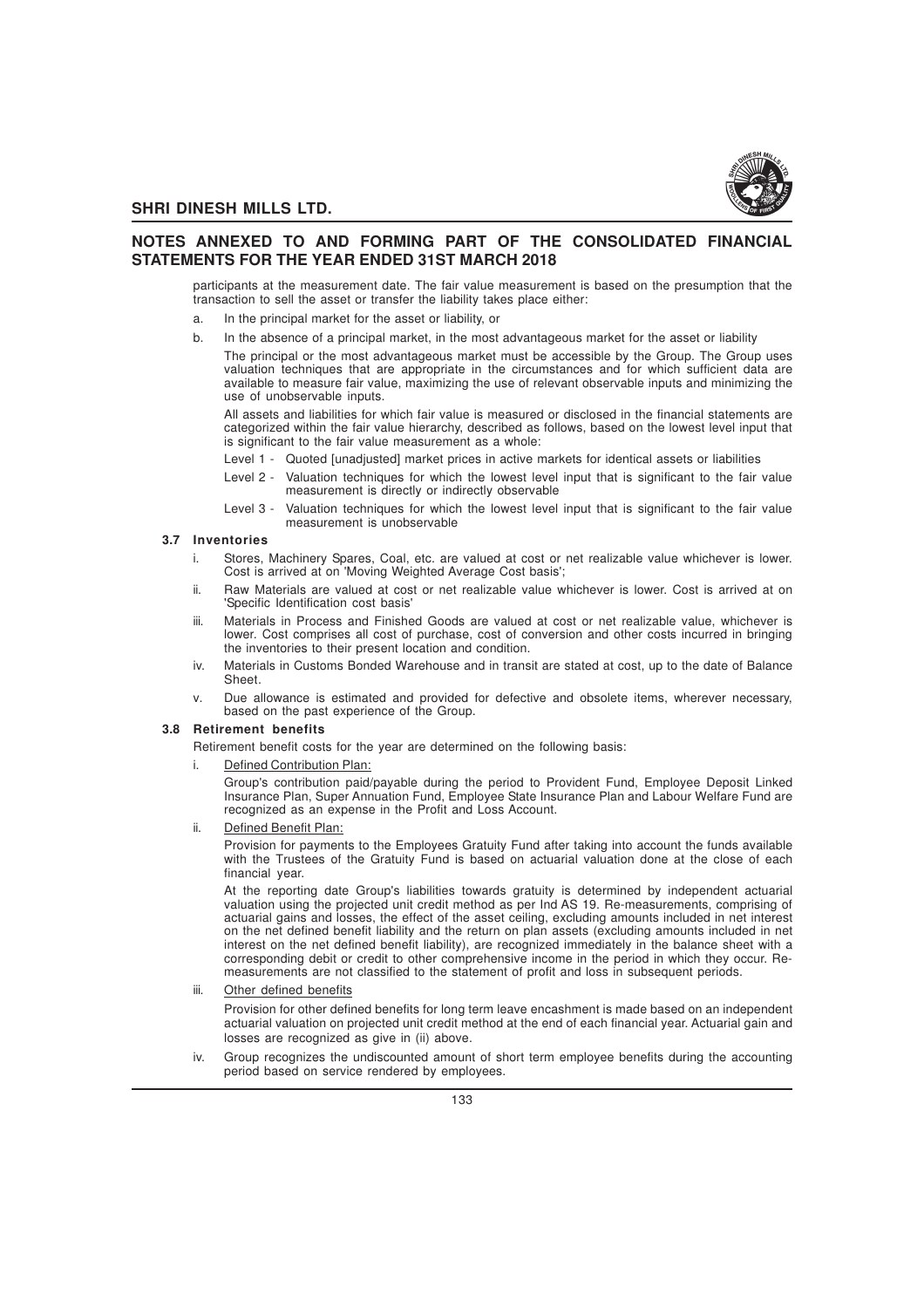# **NOTES ANNEXED TO AND FORMING PART OF THE CONSOLIDATED FINANCIAL STATEMENTS FOR THE YEAR ENDED 31ST MARCH 2018**

v. Compensation and gratuity paid on account of Voluntary Retirement Scheme (VRS) is treated as revenue expenditure as and when the scheme is announced by the Group which is in line with the provisions related to constructive obligations as stated in Ind AS 37.

Net interest is calculated by applying the discount rate to the net defined benefit liability or asset.

### **3.9 Taxes on Income**

Tax expense comprises current and deferred tax. Current income tax is measured at the amount expected to be paid to the tax authorities in accordance with the Income Tax Act, 1961 and tax laws prevailing in the respective tax jurisdictions where the Group operates. Current tax items are recognized in correlation to the underlying transaction either in P&L, OCI or directly in equity.

Deferred tax is provided using the liability method on temporary differences between the tax bases of assets and liabilities and their carrying amounts for financial reporting purposes at the reporting date.

Deferred tax liabilities are recognized for all taxable temporary differences. Deferred tax assets are recognized for all deductible temporary differences, the carry forward of unused tax credits and any unused tax losses. Deferred tax assets are recognized on the basis of reasonable certainty that the Group will be having sufficient future taxable profits and based on the same the DTA has been recognized in the books.

The carrying amount (if any) of deferred tax assets is reviewed at each reporting date and reduced to the extent that it is no longer probable that sufficient taxable profit will be available to allow all or part of the deferred tax asset to be utilized. Unrecognized deferred tax assets are re-assessed at each reporting date and are recognized to the extent the management estimates that it has become reasonable that future taxable profits will allow the deferred tax asset to be recovered.

Deferred tax assets and liabilities are measured at the tax rates [and tax laws] that have been enacted or substantively enacted at the reporting date.

Deferred tax items are recognized in correlation to the underlying transaction either in OCI or directly in equity. Deferred tax assets and deferred tax liabilities are offset if a legally enforceable right exists to set off current tax assets against current tax liabilities.

### **3.10 Borrowing costs**

Borrowing cost includes interest, amortization of ancillary costs incurred in connection with the arrangement of borrowings and exchange differences arising from foreign currency borrowings to the extent they are regarded as an adjustment to the interest cost

Borrowing costs directly attributable to the acquisition, construction or production of an asset that necessarily takes a substantial period of time to get ready for its intended use or sale are capitalized as part of the cost of the respective asset. All other borrowing costs are expensed in the period they occur.

Borrowing costs which are not specifically attributable to the acquisition, construction or production of a qualifying asset, the amount of borrowing costs eligible for capitalization is determined by applying a weighted average capitalization rate. The weighted average rate is taken of the borrowing costs applicable to the outstanding borrowings of the Group during the period, other than borrowings made specifically for the purpose of obtaining a qualifying asset. The amount of borrowing costs capitalized cannot exceed the amount of borrowing costs incurred during that period.

### **3.11 Earnings per equity share**

Basic earnings per share is calculated by dividing the net profit or loss from continuing operation and total profit, both attributable to equity shareholders of the Group by the weighted average number of equity shares outstanding during the period.

# **3.12 Provisions, Contingent Liabilities and Contingent Assets:**

Provision is recognized when the Group has a present obligation (legal or constructive) as a result of past events and it is probable that the outflow of resources will be required to settle the obligation and in respect of which reliable estimates can be made.

A disclosure for contingent liability is made when there is a possible obligation, that may, but probably will not require an outflow of resources. When there is a possible obligation or a present obligation in respect of which the likelihood of outflow of resources is remote, no provision/ disclosure is made. The Group does not recognize a contingent liability but discloses its existence in the financial statements.

Contingent assets are not recognized in the financial statements. Provisions and contingencies are reviewed at each balance sheet date and adjusted to reflect the correct management estimates.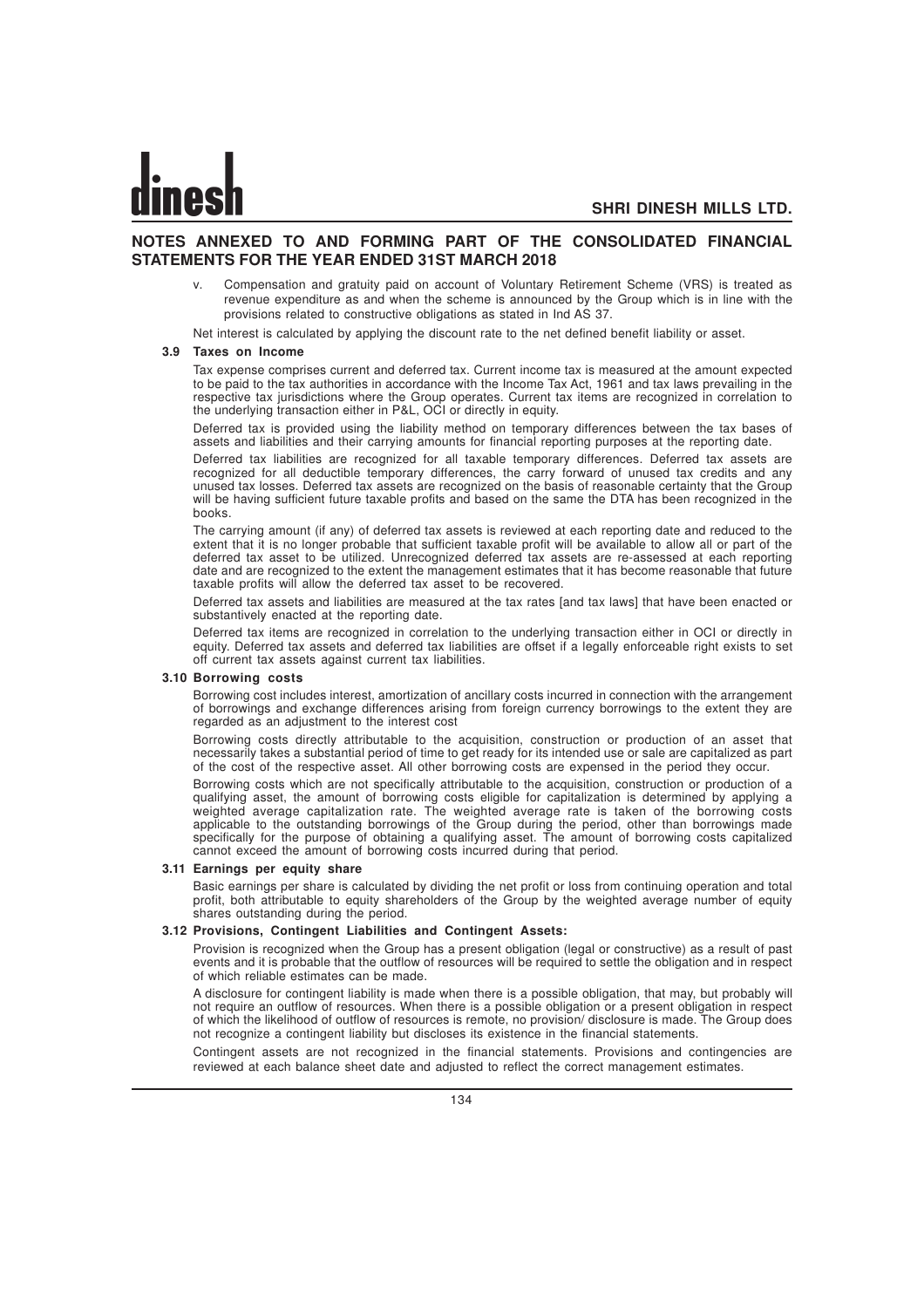

# **NOTES ANNEXED TO AND FORMING PART OF THE CONSOLIDATED FINANCIAL STATEMENTS FOR THE YEAR ENDED 31ST MARCH 2018**

If the effect of the time value of money is material, provisions are discounted using a current pre-tax rate that reflects, when appropriate, the risks specific to the liability. Commitments include the amount of purchase order (net of advances) issued to parties for completion of assets. Provisions, contingent liabilities, contingent assets and commitments are renewed at each balance sheet date.

# **3.13 Cash and Cash Equivalents**

Cash and cash equivalent comprise cash on hand and demand deposits with banks which are short-term, highly liquid investments that are readily convertible into known amounts of cash and which are subject to insignificant risk of changes in value.

### **3.14 Provisions**

Provisions are recognized when the Group has a present obligation (legal or constructive) as a result of a past event, and it is probable that an outflow of resources embodying economic benefits will be required to settle the obligation and a reliable estimate can be made of the amount of the obligation.

If the effect of the time value of money is material, provisions are discounted using a current pre-tax rate that reflects, when appropriate, the risks specific to the liability. When discounting is used, the increase in the provision due to the passage of time is recognized as a finance cost.

### **3.15 Government Subsidies**

The Group recognizes government subsidies / grant as per the criteria given under Ind AS 20.

- i. Government subsidies are recognized when there is reasonable assurance that the same will be received.
- Revenue subsidies (for expenses that are already incurred) are reduced from the respective expenditure presented in the profit and loss account.
- iii. Capital subsidies relating to specific fixed assets are recognized in statement of profit and loss on a systematic basis over the useful life of the assets.

# **3.16 Exceptional items**

Certain occasions, the size, type or incidence of an item of income or expense, pertaining to the ordinary activities of the Group is such that its disclosure improves the understanding of the performance of the Group, such income or expense is classified as an exceptional item and accordingly, disclosed in the notes accompanying to the financial statements.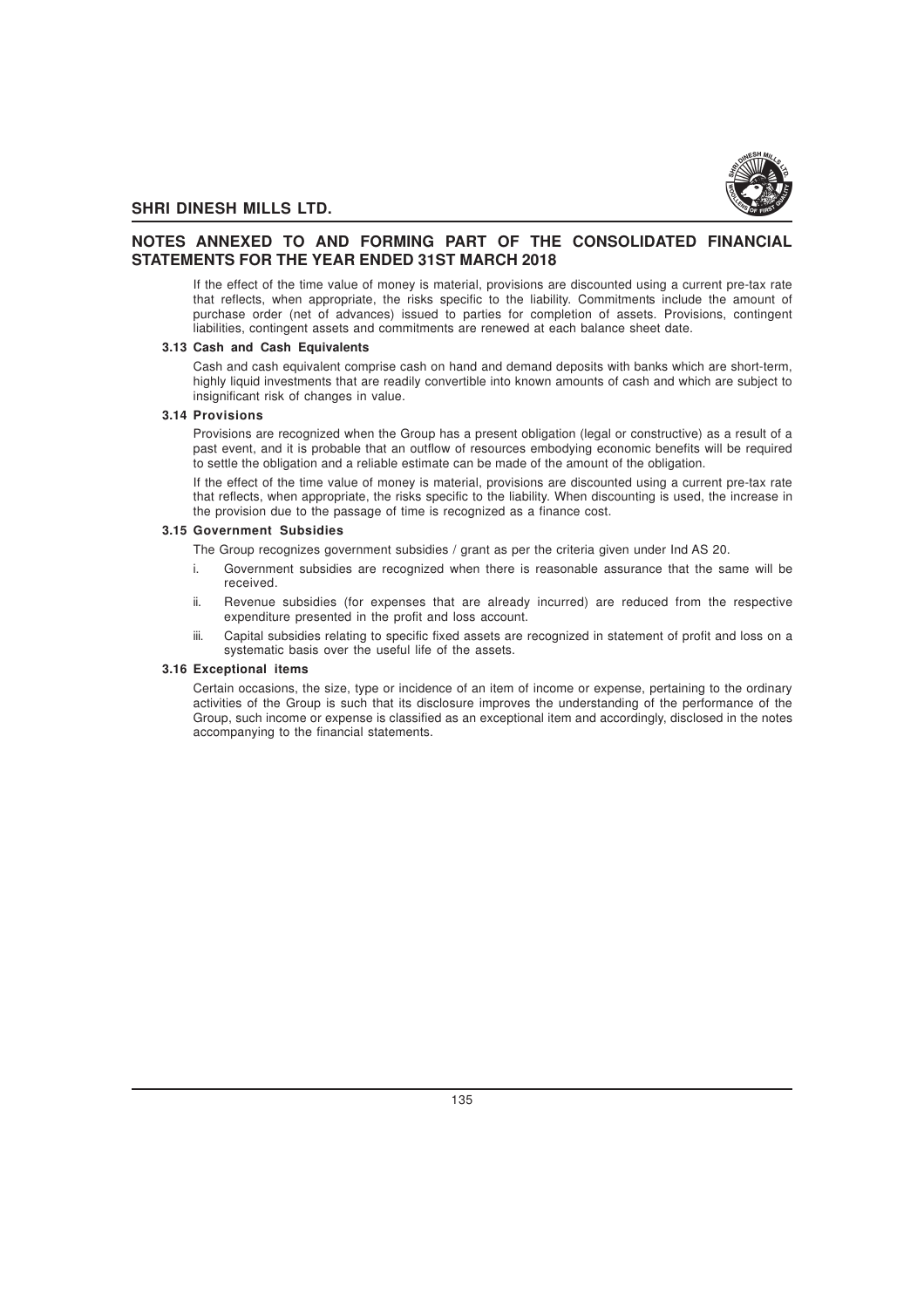# **Form: AOC - I**

(Pursuant to first proviso to sub - section (3) of section 129 read with rule 5 of Companies (Accounts) Rules, 2014)

# **Statement containing salient features of the Financial Statement of Subsidiaries / Associate companies / Joint Ventures as at 31/03/2018**

# **Part - "A": Subsidiaries**

|                |                                                                                                                                      |                                                                        |                                                                        | (Rs. in Lakhs)                                                         |
|----------------|--------------------------------------------------------------------------------------------------------------------------------------|------------------------------------------------------------------------|------------------------------------------------------------------------|------------------------------------------------------------------------|
| Sr. No.        | <b>Particulars</b>                                                                                                                   | Amount                                                                 | Amount                                                                 | Amount                                                                 |
|                | Name of the Subsidiary                                                                                                               | Dinesh<br>Remedies Ltd.                                                | Fernway<br>Technologies Ltd.                                           | Fernway<br>Textiles Ltd.                                               |
| $\overline{c}$ | Reporting period for the subsidiary<br>concerned, if different from the holding<br>company's reporting period                        | Reporting period<br>is same <i>i.e.</i> 31st<br>March of<br>every year | Reporting period<br>is same <i>i.e.</i> 31st<br>March of<br>every year | Reporting period<br>is same <i>i.e.</i> 31st<br>March of<br>every year |
| 3              | Reporting currency and Exchange rate<br>as on the last date of the relevant<br>financial year in the case of<br>foreign subsidiaries | Not Applicable                                                         | Not Applicable                                                         | Not Applicable                                                         |
| 4              | Share Capital                                                                                                                        | 2359.16                                                                | 5.00                                                                   | 5.00                                                                   |
| 5              | Reserves & Surplus                                                                                                                   | (491.62)                                                               | (0.51)                                                                 | (0.51)                                                                 |
| 6              | <b>Total Assets</b>                                                                                                                  | 3066.48                                                                | 5.00                                                                   | 5.00                                                                   |
| $\overline{7}$ | <b>Total Liabilities</b>                                                                                                             | 3066.48                                                                | 5.00                                                                   | 5.00                                                                   |
| 8              | Investments                                                                                                                          | 0.00                                                                   | 0.00                                                                   | 0.00                                                                   |
| 9              | Turnover                                                                                                                             | 1599.89                                                                | 0.00                                                                   | 0.00                                                                   |
| 10             | Profit Before Tax                                                                                                                    | (113.89)                                                               | (0.51)                                                                 | (0.51)                                                                 |
| 11             | Provision for Taxation                                                                                                               | 1.90                                                                   | 0.00                                                                   | 0.00                                                                   |
| 12             | Profit after Tax                                                                                                                     | (111.99)                                                               | (0.51)                                                                 | (0.51)                                                                 |
| 13             | Proposed Dividend                                                                                                                    | <b>NIL</b>                                                             | <b>NIL</b>                                                             | <b>NIL</b>                                                             |
| 14             | % of shareholding                                                                                                                    | 55.52%                                                                 | 100%                                                                   | 100%                                                                   |

**Notes:**

(1) Names of subsidiaries which are yet to commence operations: Fernway Technologies Ltd. and Fernway Textiles Ltd.

(2) Names of subsidiaries which have been liquidated or sold during the year: None

### **Part - "B": Associates and Joint Ventures: - None**

For and on behalf of the Board of Directors of Shri Dinesh Mills Limited,

### **BHARAT PATEL NIMISH PATEL**<br>
Managing Director Managing Director Chairman & Managing Director

**J. B. SOJITRA APURVA SHAH**

Vadodara, 28th May, 2018 Company Secretary Chief Financial Officer (CFO)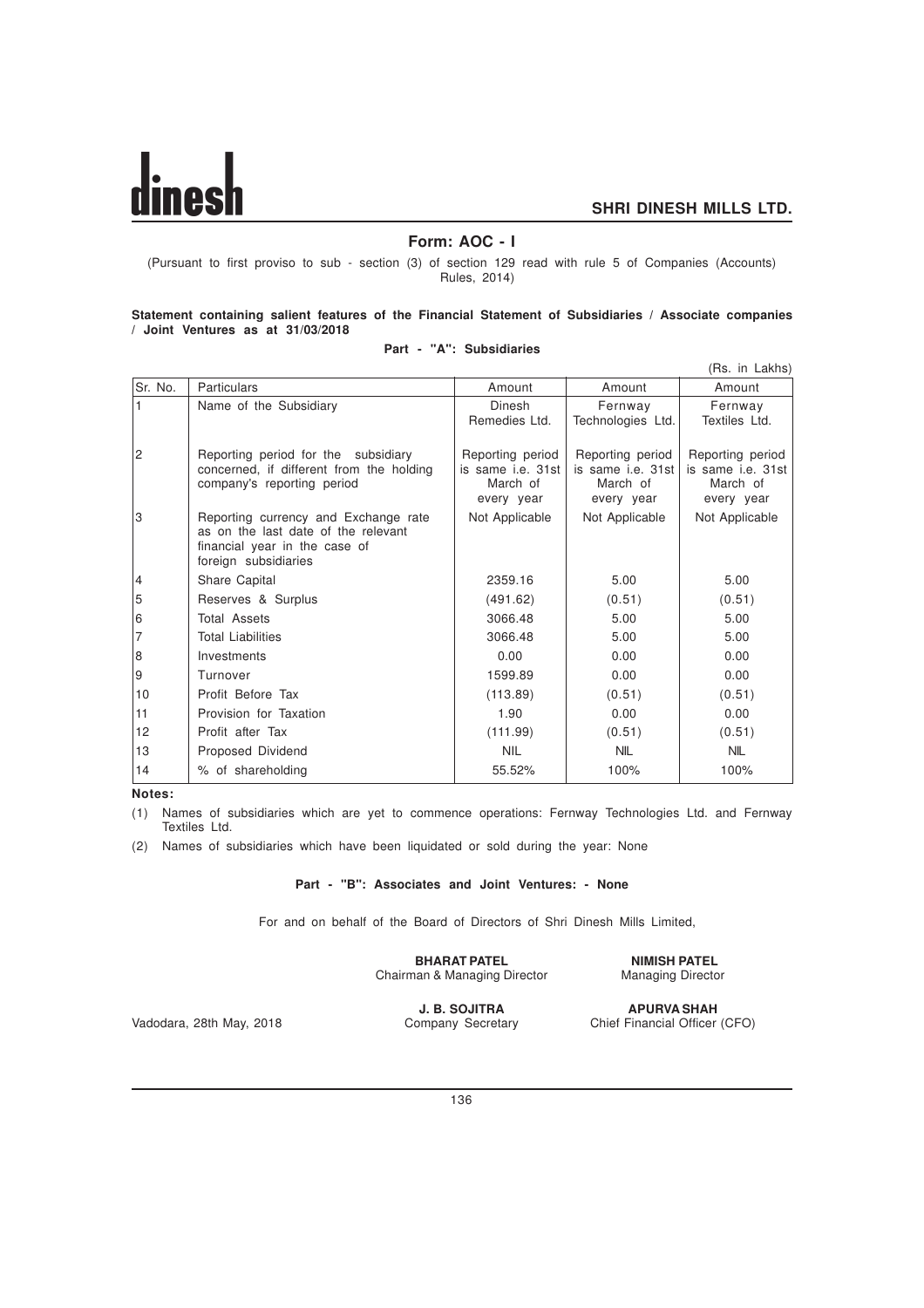

# **SHRI DINESH MILLS LIMITED**

Regd. Office: Post Box No. 2501, Padra Road, Vadodara - 390 020 E-Mail: sojitra@dineshmills.com Contact: 0265-2330060-65 FAX: 0265-2336195 CIN: L17110GJ1935PLC000494

**IMPORTANT NOTICE TO SHAREHOLDERS** 

### **Sub: MANDATORY DEMATERIALIZATION FOR TRANSFER OF SHARES**

Dear Shareholder(s).

This is to inform you that, the SEBI has vide notification dated 08/06/2018 amended the Regulation 40 of SEBI (Listing Obligations and Disclosure Requirements) Regulations, 2015 making it mandatory for listed Companies for transfer of shares only in dematerialization form with effect from 5th December, 2018.

As advised by BSE Ltd vide its circular dated 05/07/2018, we request you to transfer equity shares held by you in Physical form to dematerialized form on or before 4th December, 2018 so that, you can trade the same on BSE Ltd. without any inconvenience.

For more details, you may visit the Company's website http://www.dineshmills.com/

Thanking you,

Yours Faithfully, **For Shri Dinesh Mills Limited, J B Sojitra Company Secretary**

# **SHRI DINESH MILLS LIMITED**

Regd. Office: Post Box No. 2501, Padra Road, Vadodara - 390 020 E-Mail: sojitra@dineshmills.com Contact: 0265-2330060-65 FAX: 0265-2336195

CIN: L17110GJ1935PLC000494

# **IMPORTANT NOTICE TO SHAREHOLDERS**

# **Sub: Mandatory Updation of PAN and Bank details**

Dear Shareholder(s),

This is to inform you that, pursuant to SEBI circular dated 20th April, 2018, Shareholder(s) whose ledger folios do not have details with regard to their PAN and Bank details are required to compulsorily send the following details either to our RTA i.e. MCS Share Transfer Agent Ltd or to the Company for updating the data in respective folios so that we can print the Bank details on Dividend Warrants to be issued by the Company.

### **ACTION REQUIRED FROM Shareholder(s):**

You are requested to submit the following documents to update the records immediately on receipt of this letter:

- 1. Self-attested copy of PAN Card of all the shareholders including joint holders.
- 2. Cancelled Cheque leaf with pre-printed name thereon (If name is not pre-printed, on cheque, self-attested copy of passbook be given)
- 3. Address proof (Self attested Aadhar Card, or other proof like Passport, Driving License etc.)

In case if you have any query or need any assistance in this regard, please contact;

| The Company Secretary            | <b>MCS Share Transfer Agent Limited</b> |
|----------------------------------|-----------------------------------------|
| <b>SHRI DINESH MILLS LIMITED</b> | 1st Floor, Neelam Apartment,            |
| Regd. Office: Post Box No. 2501, | 88, Sampatrao Colony,                   |
| Padra Road, Vadodara - 390 020   | Above Chappanbhog Sweet, Alkapuri,      |
| E-Mail: sojitra@dineshmills.com  | Vadodara - 390 007                      |
| Contact: 0265-2330060-65         | Tel: (0265) 2314757, 2350490            |
| Fax: (0265) 2336195              | Fax: (0265) 2341639                     |
| CIN: L17110GJ1935PLC000494       | CIN NO. U67120WB2011PLC165872           |

Please note that, if you have already informed /updated your details relating to PAN & Bank details to the Company / RTA, kindly ignore this communication.

> Yours Faithfully, **For Shri Dinesh Mills Limited, J B Sojitra Company Secretary**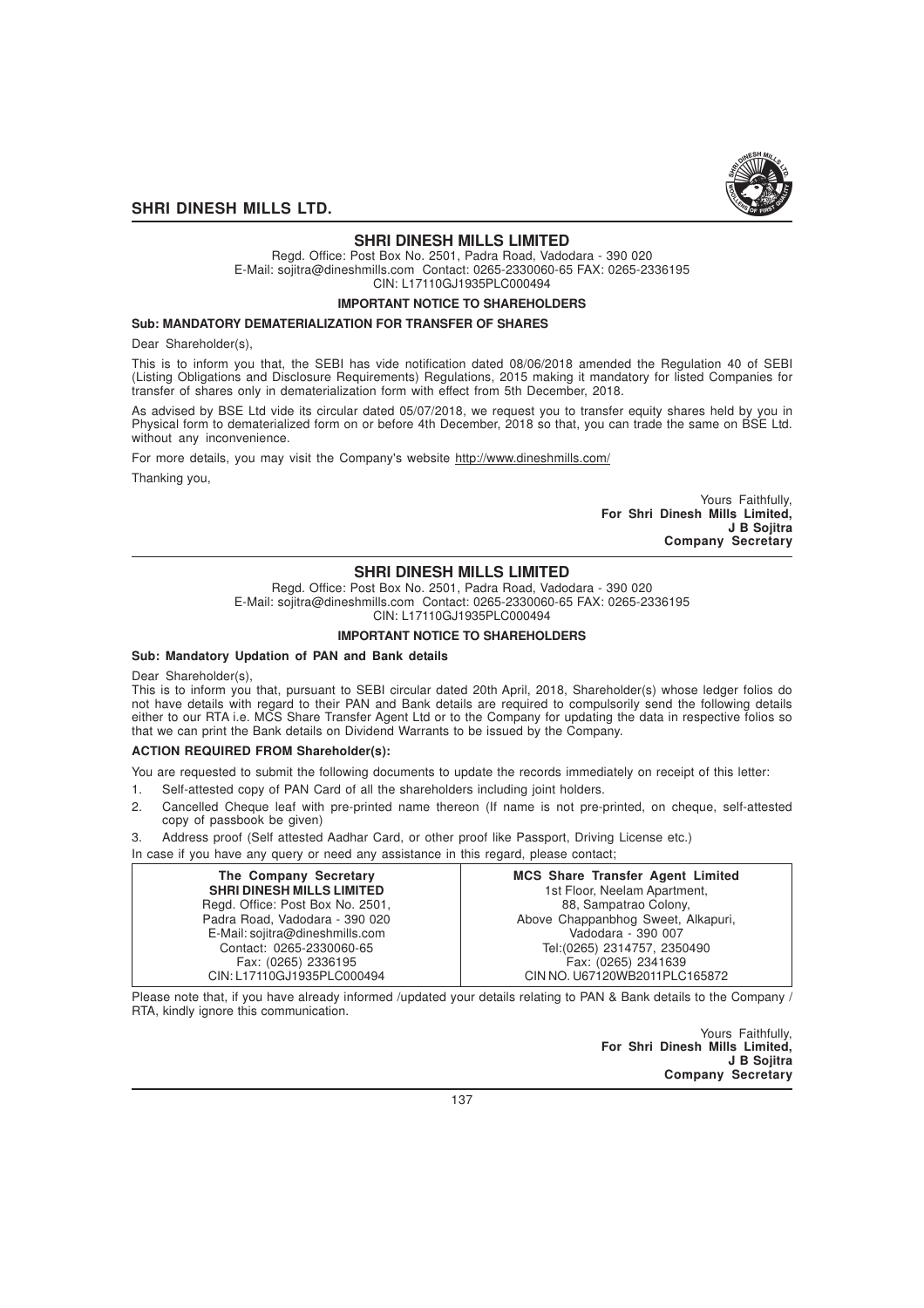$\chi^2$ 

# **SHRI DINESH MILLS LIMITED**

Regd. Office : P.O. Box No. 2501, Padra Road, Vadodara - 390 020 · www.dineshmills.com **(CIN: L17110GJ1935PLC000494)**

# **83rd ANNUAL GENERAL MEETING**

### **ATTENDANCE SLIP**

Folio No. : <u>/ DP ID No. / / DP ID No. / / Client ID No. / / Client ID No. / / Client ID No.</u>

No. of Shares :  $\_\_$ 

Name of Proxy (if any)

I/We hereby record my/our presence at the 83rd Annual General Meeting of the Company being held at Registered Office of the Company at Padra Road, Vadodara on Friday, the 28th September, 2018 at 11.00 A.M.

Notes :

Member's/Proxy's Signature

X<br>K

- 1. Please complete the Folio / DP-ID / Client ID No. and Name, sign this Attendance Slip and hand it over at the Attendance Verification Counter at the entrance of the Meeting Hall.
- 2. Members holding shares in physical form are requested to advise the change in their address, if any to the Registrar / Company quoting their Folio Number(s). Members holding shares in electronic form may update such details with their respective Depository Participant(s).
- 3. Member intending to appoint a proxy, should complete the proxy form printed below and deposit it at the Company's Registered Office not later than 48 hours before the commencement of the Annual General meeting.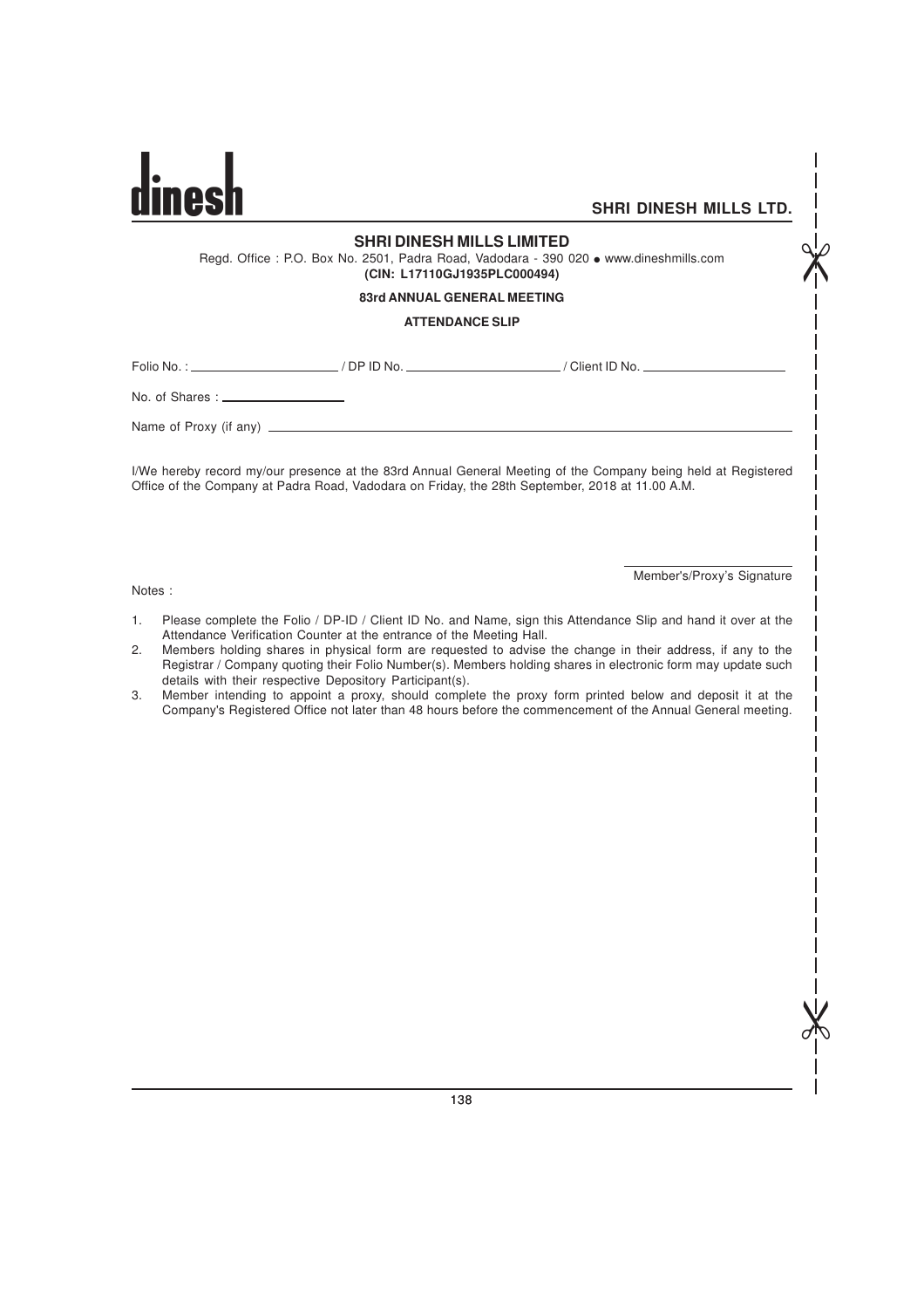

 $\chi$ 

 $\sigma$ 

# **SHRI DINESH MILLS LIMITED**

Regd. Office : P.O. Box No. 2501, Padra Road, Vadodara - 390 020 • Website : www.dineshmills.com **(CIN: L17110GJ1935PLC000494)**

**PROXY FORM**

|    | Name of Member(s): ______________ |                                                                                                                                                                                     |     |            |
|----|-----------------------------------|-------------------------------------------------------------------------------------------------------------------------------------------------------------------------------------|-----|------------|
|    |                                   |                                                                                                                                                                                     |     |            |
|    |                                   |                                                                                                                                                                                     |     |            |
|    |                                   |                                                                                                                                                                                     |     |            |
|    |                                   | I/We, being a Member /Members of Shri Dinesh Mills Limited hereby appoint:                                                                                                          |     |            |
| 1. |                                   |                                                                                                                                                                                     |     |            |
|    | Address: ____________             |                                                                                                                                                                                     |     |            |
|    |                                   |                                                                                                                                                                                     |     |            |
| 2. |                                   |                                                                                                                                                                                     |     |            |
|    |                                   |                                                                                                                                                                                     |     |            |
|    |                                   |                                                                                                                                                                                     |     |            |
| 3. |                                   |                                                                                                                                                                                     |     |            |
|    |                                   |                                                                                                                                                                                     |     |            |
|    | $E$ -mail ID:                     | Signature                                                                                                                                                                           |     |            |
|    |                                   | to be held on Friday, the 28th September, 2018 at 11.00 A.M. at the Registered Office of the Company and at any adjournment thereof                                                 |     |            |
|    | Resolution No.                    | in respect of such Resolutions as are indicated below:<br><b>Resolutions</b>                                                                                                        |     | Optional * |
|    | <b>Ordinary Business:</b>         |                                                                                                                                                                                     | For | Against    |
|    | $\mathbf{1}$                      | Adoption of Audited Financial Statement                                                                                                                                             |     |            |
|    | $\overline{2}$                    | Declaration of Dividend on Equity Shares                                                                                                                                            |     |            |
|    | 3                                 | Re-appointment of Shri Nimishbhai Patel as Director                                                                                                                                 |     |            |
|    | $\overline{4}$                    | Appointment of Statutory Auditors                                                                                                                                                   |     |            |
|    | <b>Special Business:</b><br>5     | Reappointment of Shri Bharatbhai Patel as Chairman & Managing Director (CMD) and                                                                                                    |     |            |
|    | 6                                 | fix the Remuneration w.e.f. 1st April, 2018<br>Payment of the Remuneration to Shri Nimishbhai Patel, Managing Director of the<br>Company from 1st April, 2018 to 13th January, 2020 |     |            |
|    |                                   | Signed this on _________ day of __________________ 2018                                                                                                                             |     |            |
|    |                                   | Signature of Shareholder: Signature of Shareholder:<br>Signature of Proxy Holder(s):                                                                                                |     |            |